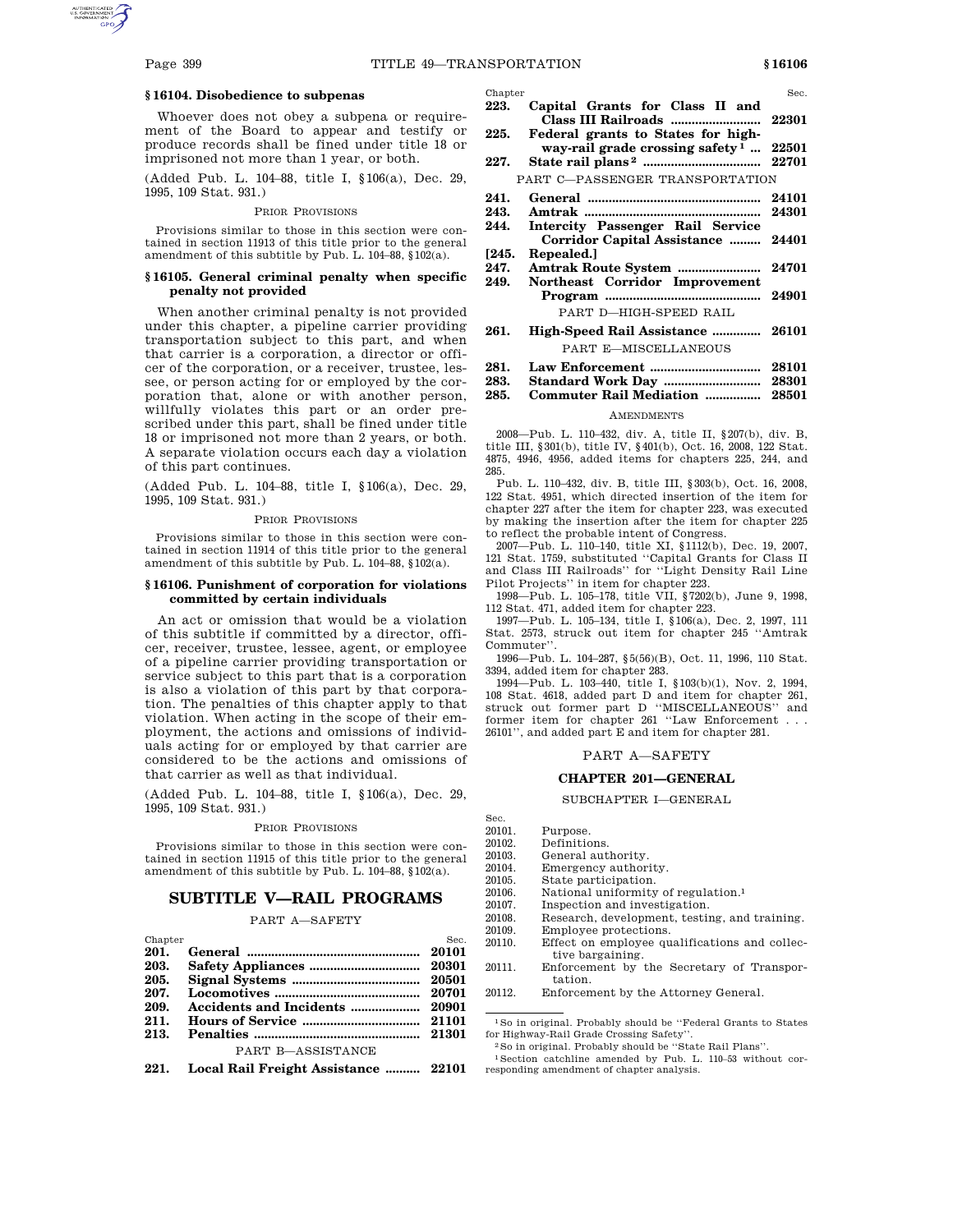- Sec.<br>20113 20113. Enforcement by the States.<br>20114 Judicial procedures. Judicial procedures. 20115. User fees.<br>20116 Rulemaki
- 20116. Rulemaking process.<br>20117. Authorization of app.
- Authorization of appropriations.
- 20118. Prohibition on public disclosure of railroad safety analysis records.
- 20119. Study on use of certain reports and surveys.<br>20120. Enforcement report. Enforcement report.

### SUBCHAPTER II—PARTICULAR ASPECTS OF **SAFETY**

- 20131. Restricted access to rolling equipment.<br>20132. Visible markers for rear cars.
- Visible markers for rear cars.
- 20133. Passenger cars.<br>20134 Grade crossings
- 20134. Grade crossings and railroad rights of way.<br>20135. Licensing or certification of locomotive op
- Licensing or certification of locomotive operators.
- 20136. Automatic train control and related systems.<br>20137. Event recorders.
- 20137. Event recorders.<br>20138. Tampering with
- Tampering with safety and operational monitoring devices.
- 20139. Maintenance-of-way operations on railroad bridges.
- 20140. Alcohol and controlled substances testing.<br>20141. Power brake safety.
- 20141. Power brake safety.<br>20142. Track safety.
- 20142. Track safety.<br>20143. Locomotive v
- 20143. Locomotive visibility.<br>20144. Blue signal protection
- 20144. Blue signal protection for on-track vehicles.<br>20145. Report on bridge displacement detection sy
- Report on bridge displacement detection systems.
- 20146. Institute for Railroad Safety.<br>20147. Warning of civil liability.
- 20147. Warning of civil liability.<br>20148. Railroad car visibility.
- 20148. Railroad car visibility.<br>20149 Coordination with the
- Coordination with the Department of Labor.
- 20150. Positive train control system progress report.<br>20151. Railroad trespassing, vandalism, and high-Railroad trespassing, vandalism, and high-
- way-rail grade crossing warning sign violation prevention strategy.
- 20152. Notification of grade crossing problems.<br>20153. Audible warnings at highway-rail grade
- Audible warnings at highway-rail grade crossings.
- 20154. Capital grants for rail line relocation projects.
- 20155. Tank cars.<br>20156. Railroad sa
- 20156. Railroad safety risk reduction program.<br>20157. Implementation of positive train control
- Implementation of positive train control systems.
- 20158. Railroad safety technology grants.<br>20159. Roadway user sight distance at h
- Roadway user sight distance at highway-rail grade crossings.
- 
- 20160. National crossing inventory.<br>20161. Fostering introduction of no Fostering introduction of new technology to improve safety at highway-rail grade crossings.
- 20162. Minimum training standards and plans.
- 20163. Certification of train conductors.<br>20164. Development and use of rail
- Development and use of rail safety technology.
- 20165. Limitations on non-Federal alcohol and drug testing by railroad carriers.2
- 20166. Emergency escape breathing apparatus.
- 20167. Railroad safety infrastructure improvement grants.

#### AMENDMENTS

Pub. L. 110–432, div. A, title I, §§103(b), 104(b), 105(b), 107(b), 109(b), title II, §§203(b), 204(b), 205(b), 208(b), 210(b), title III, §303(b), title IV, §§401(b), 402(e), 406(b), 409(b), 413(b), 418(b), Oct. 16, 2008, 122 Stat. 4856, 4858–4860, 4867, 4869, 4871, 4873, 4876, 4877, 4879, 4883, 4884, 4886, 4887, 4889, 4892, added items 20116 and 20118 to 20120, substituted ''Railroad trespassing, vandalism, and highway-rail grade crossing warning sign violation prevention strategy'' for ''Railroad trespassing and vandalism prevention strategy'' in item 20151 and ''Notification of grade crossing problems'' for ''Emergency notification of grade crossing problems'' in item 20152, and added items 20156 to 20167.

2005—Pub. L. 109–59, title IX, §§9002(a)(2), 9005(b)(2), Aug. 10, 2005, 119 Stat. 1921, 1925, added items 20154 and 20155.

1995—Pub. L. 104–66, title I, §1121(g)(2), Dec. 21, 1995, 109 Stat. 724, struck out item 20116 ''Biennial report''.

1994—Pub. L. 103–440, title II, §§206(b), 207(b), 210(b), 211(b), 212(b), 213(b), 214(b), 215(b), 219(b), title III, §§301(b), 302(b), Nov. 2, 1994, 108 Stat. 4621–4624, 4626, 4628, substituted ''Biennial'' for ''Annual'' in item 20116 and ''cars'' for ''equipment'' in item 20133 and added items 20145 to 20153.

## SUBCHAPTER I—GENERAL

### **§ 20101. Purpose**

The purpose of this chapter is to promote safety in every area of railroad operations and reduce railroad-related accidents and incidents.

(Pub. L. 103–272, §1(e), July 5, 1994, 108 Stat. 863.)

#### HISTORICAL AND REVISION NOTES

| Revised<br><i>Section</i> | Source (U.S. Code) | Source (Statutes at Large)                                           |
|---------------------------|--------------------|----------------------------------------------------------------------|
| 20101                     | $45:421$ .         | $\frac{1}{2}$ Oct. 16, 1970, Pub. L. 91–458,<br>§ 101, 84 Stat. 971. |

The words ''The Congress declares that'' are omitted as surplus. The words ''accidents and incidents'' are substituted for ''accidents'' for consistency with the source provisions restated in section 20105(b)(1)(B) of the revised title. The words ''and to reduce deaths and injuries to persons and to reduce damage to property caused by accidents involving any carrier of hazardous materials'' are omitted as obsolete because they applied to 49 App.:1761 and 1762, that were repealed by section 113(g) of the Hazardous Materials Transportation Act (Public Law 93–633, 88 Stat. 2163).

## SHORT TITLE OF 2008 AMENDMENT

Pub. L. 110–432, div. A, §1(a), Oct. 16, 2008, 122 Stat. 4848, provided that: ''This division [see Tables for classification] may be cited as the 'Rail Safety Improvement Act of 2008'."

Pub. L. 110–432, div. B, §1(a), Oct. 16, 2008, 122 Stat. 4907, provided that: ''This division [enacting chapters 227, 244, and 285 of this title and sections 24105, 24310, 24316, 24702, 24710, 24711, 24910, and 26106 of this title, amending sections 103, 24101, 24102, 24302, 24308, 24706, 24904, 24905, 26101, and 26104 of this title, enacting provisions set out as notes under sections 24101, 24302, 24305, 24307, 24308, 24405, 24702, 24709, 24711, 24902, and 26106 of this title, and amending provisions set out as a note under section 24101 of this title] may be cited as the 'Passenger Rail Investment and Improvement Act of 2008'.''

## SHORT TITLE OF 1997 AMENDMENT

Pub. L. 105–134, §1(a), Dec. 2, 1997, 111 Stat. 2570, provided that: ''This Act [enacting section 28103 of this title, amending sections 24101, 24102, 24104, 24301 to 24307, 24309, 24312, 24315, 24701, 24706, 24902, and 24904 of this title, section 8G of the Inspector General Act of 1978, Pub. L. 95–452, set out in the Appendix to Title 5, Government Organization and Employees, and section 9101 of Title 31, Money and Finance, repealing sections 24310, 24314, 24501 to 24506, 24702 to 24705, 24707, 24708, and 24903 of this title, and section 1111 of Title 45, Railroads, and enacting provisions set out as notes under this section and sections 24101, 24104, 24301, 24304, 24305, 24307, 24312, 24315, 24501, and 24706 of this title, section 8G of the Appendix to Title 5, and section 172 of Title 26, Internal Revenue Code] may be cited as the 'Amtrak Reform and Accountability Act of 1997'.

<sup>2</sup>So in original. Does not conform to section catchline.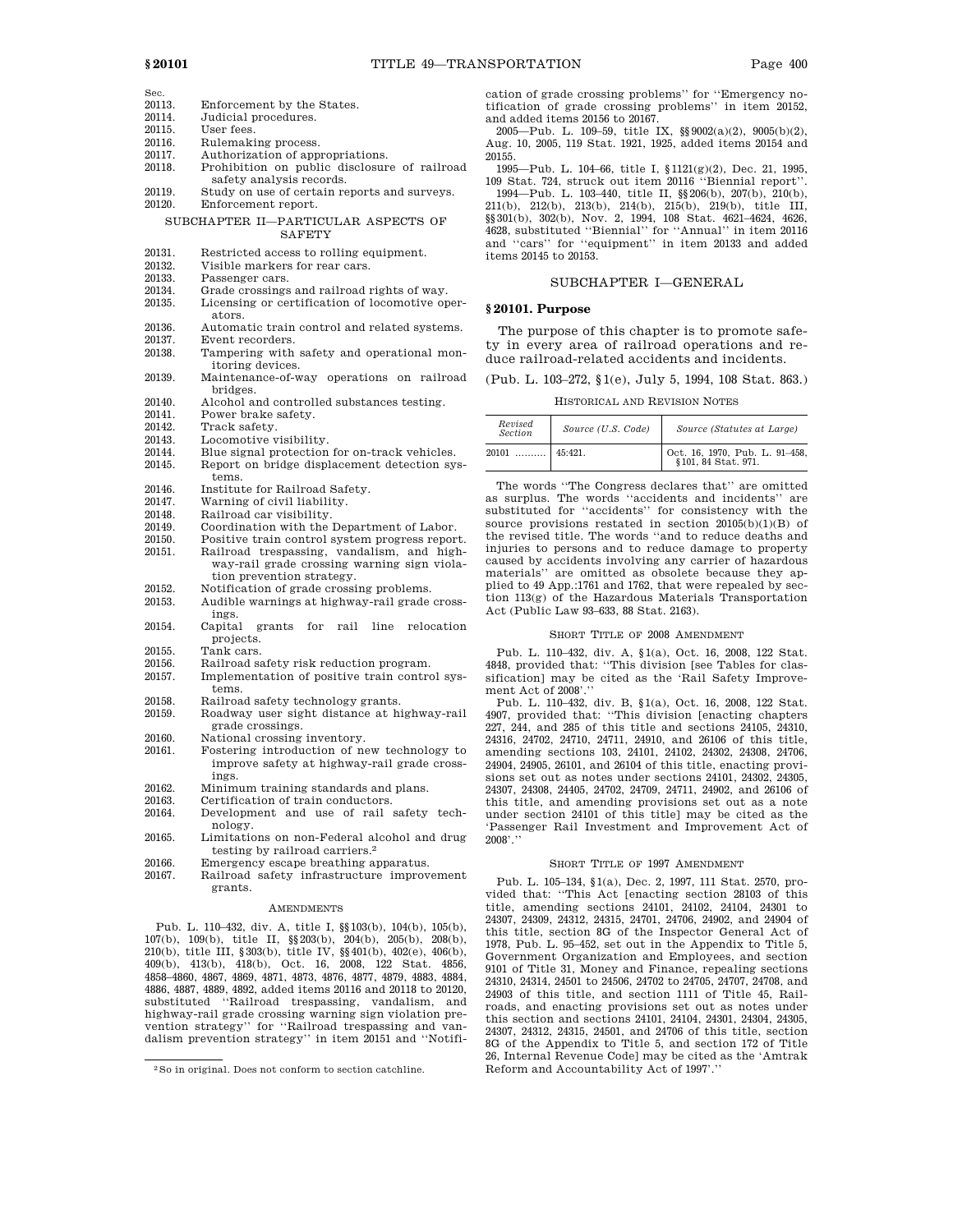# SHORT TITLE OF 1994 AMENDMENT

Pub. L. 103–440, title I, §101, Nov. 2, 1994, 108 Stat. 4615, provided that: ''This title [enacting sections 26101 to 26105 of this title, renumbering former sections 26101 and 26102 of this title as 28101 and 28102 of this title, respectively, and enacting provisions set out as notes under section 26101 of this title and section 838 of Title 45, Railroads] may be cited as the 'Swift Rail Development Act of 1994'.''

Pub. L. 103–440, title II, §201, Nov. 2, 1994, 108 Stat. 4619, provided that: ''This title [enacting sections 20145 to 20151 and 21108 of this title, amending sections 103, 20103, 20111, 20116, 20117, 20133, 20142, and 21303 of this title, and enacting provisions set out as a note under section 11504 of this title] may be cited as the 'Federal Railroad Safety Authorization Act of 1994'.''

### RAILROAD SAFETY STRATEGY

Pub. L. 110–432, div. A, title I, §102, Oct. 16, 2008, 122 Stat. 4852, provided that:

''(a) SAFETY GOALS.—In conjunction with existing federally-required and voluntary strategic planning efforts ongoing at the Department and the Federal Railroad Administration as of the date of enactment of this Act [Oct. 16, 2008], the Secretary shall develop a longterm strategy for improving railroad safety to cover a period of not less than 5 years. The strategy shall include an annual plan and schedule for achieving, at a minimum, the following goals:

''(1) Reducing the number and rates of accidents, incidents, injuries, and fatalities involving railroads including train collisions, derailments, and human factors.

''(2) Improving the consistency and effectiveness of enforcement and compliance programs.

''(3) Improving the identification of high-risk highway-rail grade crossings and strengthening enforcement and other methods to increase grade crossing safety.

''(4) Improving research efforts to enhance and promote railroad safety and performance.

''(5) Preventing railroad trespasser accidents, incidents, injuries, and fatalities.

''(6) Improving the safety of railroad bridges, tunnels, and related infrastructure to prevent accidents, incidents, injuries, and fatalities caused by catastrophic failures and other bridge and tunnel failures.

''(b) RESOURCE NEEDS.—The strategy and annual plan shall include estimates of the funds and staff resources needed to accomplish the goals established by subsection (a). Such estimates shall also include the staff skills and training required for timely and effective accomplishment of each such goal.

''(c) SUBMISSION WITH THE PRESIDENT'S BUDGET.—The Secretary shall submit the strategy and annual plan to the Senate Committee on Commerce, Science, and Transportation and the House of Representatives Committee on Transportation and Infrastructure at the same time as the President's budget submission.

''(d) ACHIEVEMENT OF GOALS.—

''(1) PROGRESS ASSESSMENT.—No less frequently than annually, the Secretary shall assess the progress of the Department toward achieving the strategic goals described in subsection (a). The Secretary shall identify any deficiencies in achieving the goals within the strategy and develop and institute measures to remediate such deficiencies. The Secretary and the Administrator shall convey their assessment to the employees of the Federal Railroad Administration and shall identify any deficiencies that should be remediated before the next progress assessment.

''(2) REPORT TO CONGRESS.—Beginning in 2009, not later than November 1 of each year, the Secretary shall transmit a report to the Senate Committee on Commerce, Science, and Transportation and the House of Representatives Committee on Transportation and Infrastructure on the performance of the Federal Railroad Administration containing the

progress assessment required by paragraph (1) toward achieving the goals of the railroad safety strategy and annual plans under subsection (a).''

[For definitions of ''railroad'', ''Department'', ''Secretary'', and ''crossing'', as used in section 102 of Pub. L. 110–432, set out above, see section 2(a) of Pub. L. 110–432, set out as a note under section 20102 of this title.]

#### REPORTS ON STATUTORY MANDATES AND RECOMMENDATIONS

Pub. L. 110–432, div. A, title I, §106, Oct. 16, 2008, 122 Stat. 4859, provided that: ''Not later than December 31, 2008, and annually thereafter, the Secretary shall transmit a report to the House of Representatives Committee on Transportation and Infrastructure and the Senate Committee on Commerce, Science, and Transportation on the specific actions taken to implement unmet statutory mandates regarding railroad safety and each open railroad safety recommendation made by the National Transportation Safety Board or the Department's Inspector General.''

[For definitions of ''Secretary'', ''railroad'', and ''Department'', as used in section 106 of Pub. L. 110–432, set out above, see section 2(a) of Pub. L. 110–432, set out as a note under section 20102 of this title.]

# **§ 20102. Definitions**

In this part—

(1) ''Class I railroad'', ''Class II railroad'', and ''Class III railroad'' mean railroad carriers that have annual carrier operating revenues that meet the threshold amount for Class I carriers, Class II carriers, and Class III carriers, respectively, as determined by the Surface Transportation Board under section 1201.1–1 of title 49, Code of Federal Regulations.

(2) ''railroad''—

(A) means any form of nonhighway ground transportation that runs on rails or electromagnetic guideways, including—

(i) commuter or other short-haul railroad passenger service in a metropolitan or suburban area and commuter railroad service that was operated by the Consolidated Rail Corporation on January 1, 1979; and

(ii) high speed ground transportation systems that connect metropolitan areas, without regard to whether those systems use new technologies not associated with traditional railroads; but

(B) does not include rapid transit operations in an urban area that are not connected to the general railroad system of transportation.

(3) ''railroad carrier'' means a person providing railroad transportation, except that, upon petition by a group of commonly controlled railroad carriers that the Secretary determines is operating within the United States as a single, integrated rail system, the Secretary may by order treat the group of railroad carriers as a single railroad carrier for purposes of one or more provisions of part A, subtitle V of this title and implementing regulations and order, subject to any appropriate conditions that the Secretary may impose.<br>(4) "safety-related railroa

"safety-related railroad employee" means—

(A) a railroad employee who is subject to chapter 211;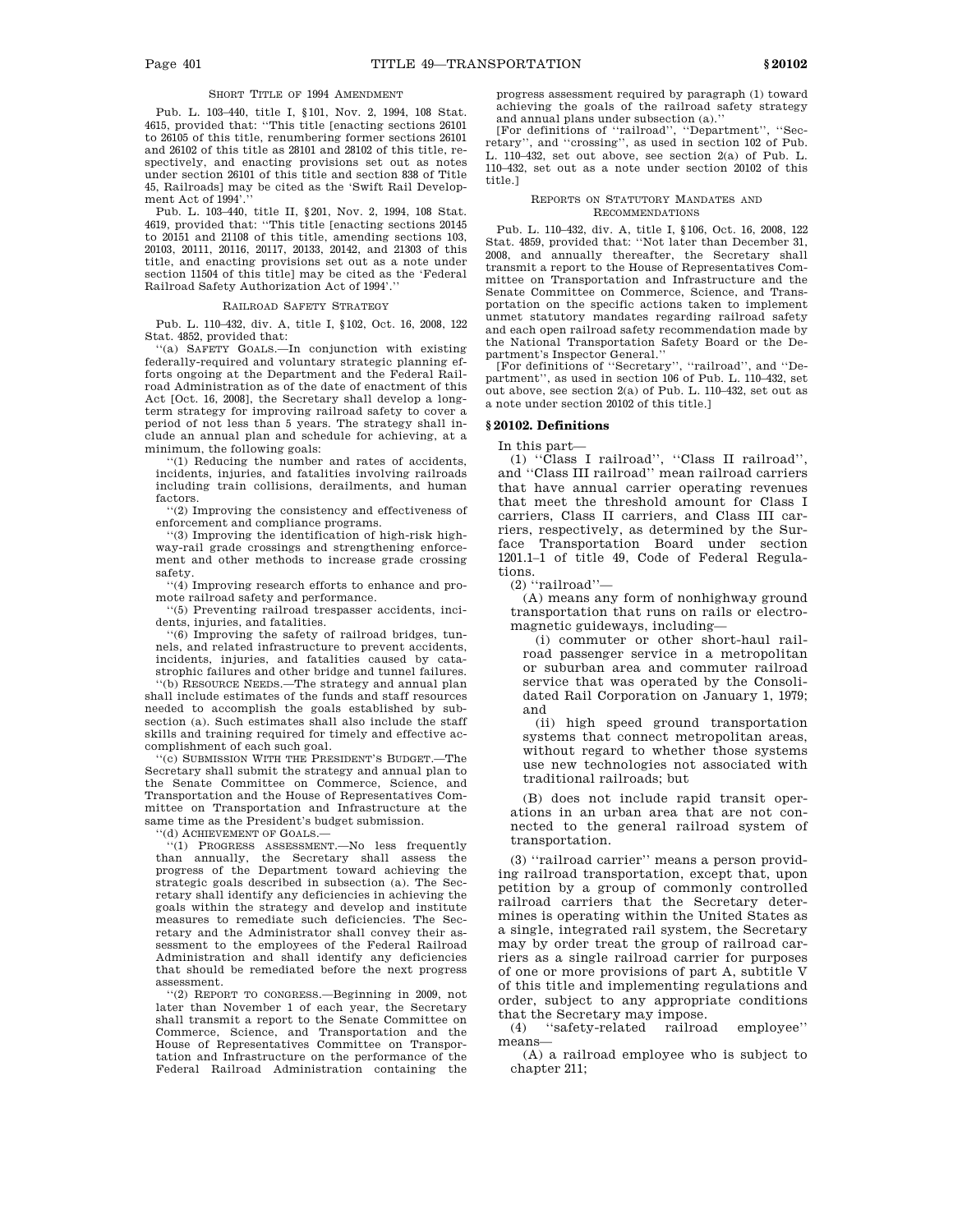(B) another operating railroad employee who is not subject to chapter 211;

(C) an employee who maintains the right of way of a railroad;

(D) an employee of a railroad carrier who is a hazmat employee as defined in section 5102(3) of this title;

(E) an employee who inspects, repairs, or maintains locomotives, passenger cars, or freight cars; and

(F) any other employee of a railroad carrier who directly affects railroad safety, as determined by the Secretary.

(Pub. L. 103–272, §1(e), July 5, 1994, 108 Stat. 863; Pub. L. 110–432, div. A, §2(b), title IV, §407, Oct. 16, 2008, 122 Stat. 4850, 4886.)

HISTORICAL AND REVISION NOTES

| Revised<br>Section      | Source (U.S. Code)     | Source (Statutes at Large)                                                                                                                                                                                                                                                 |
|-------------------------|------------------------|----------------------------------------------------------------------------------------------------------------------------------------------------------------------------------------------------------------------------------------------------------------------------|
| $20102(1)$              | 45:16.                 | Apr. 14, 1910, ch. 160, §1, 36<br>Stat. 298; restated June<br>22, 1988, Pub. L. 100-342,<br>§13(3)(E), 102 Stat. 632.                                                                                                                                                      |
|                         | 45:22.                 | Feb. 17, 1911, ch. 103, §1, 36<br>Stat. 913; June 7, 1924, ch.<br>355, §1, 43 Stat. 659; re-<br>stated June 22, 1988, Pub.<br>L. 100–342, §14(1), 102 Stat.<br>632.                                                                                                        |
|                         | 45:38 (last sentence). | May 6, 1910, ch. 208, 36 Stat.<br>$350,$ $$1$ (last sentence);<br>added June 22, 1988, Pub.<br>L. $100-342$ , $$15(1)(C)$ , $102$<br>Stat. 633.                                                                                                                            |
|                         | $45:61(a)$ .           | Mar. 4, 1907, ch. 2939, §1(a),<br>34 Stat. 1415; Dec. 26, 1969,<br>Pub. L. 91-169, §1, 83 Stat.<br>463; restated Nov. 2, 1978,<br>Pub. L. 95-574, §5, 92 Stat.<br>2461; June 22, 1988, Pub. L.<br>100-342, $$16(1)(A)$ , 102 Stat.<br>634.                                 |
|                         | $45:61(b)(1)$ .        | Mar.<br>4.<br>1907, ch.<br>2939.<br>$$1(b)(1), 34$ Stat. 1415; re-<br>stated Dec. 26, 1969, Pub.<br>L. 91-169, §1, 83 Stat. 463;<br>June 22, 1988, Pub. L.<br>100-342, §16(1)(B), 102 Stat.<br>634.                                                                        |
|                         | $45:431(e)$ .          | Oct. 16, 1970, Pub. L. 91-458,<br>§202(e), 84 Stat. 971; re-<br>stated June 22, 1988, Pub.<br>L. 100-342, §7(a), 102 Stat.<br>628.                                                                                                                                         |
|                         | 49:App.:26(a).         | Feb. 4, 1887, ch. 104, 24 Stat.<br>379, §25(a); added Feb. 28,<br>1920, ch. 91, §441, 41 Stat.<br>498; Aug. 26, 1937, ch. 818,<br>50 Stat. 835; Sept. 18, 1940.<br>ch. 722, §14(b), 54 Stat. 919;<br>restated June 22, 1988,<br>Pub. L. 100-342, §17(1), 102<br>Stat. 635. |
| $20102(2)$ (no source). |                        |                                                                                                                                                                                                                                                                            |

Clause (1) is substituted for the source provisions to avoid repeating the definition of ''railroad'' in each chapter in this part.

Clause (2) is added to distinguish between railroad transportation and the entity providing railroad transportation.

#### **AMENDMENTS**

2008—Pub. L. 110–432, §2(b), added pars. (1) and (4) and redesignated former pars. (1) and (2) as (2) and (3), respectively.

Par. (3). Pub. L. 110–432, §407, amended par. (3) generally. Prior to amendment, text read as follows: "'railroad carrier' means a person providing railroad transportation.''

### DEFINITIONS APPLICABLE TO DIVISION A OF PUB. L. 110–432

Pub. L. 110–432, div. A, §2(a), Oct. 16, 2008, 122 Stat. 4849, provided that: ''In this division [see Short Title of 2008 Amendment note set out under section 20101 of this title]:

''(1) CROSSING.—The term 'crossing' means a location within a State, other than a location where one or more railroad tracks cross one or more railroad tracks at grade[,] where—

''(A) a public highway, road, or street, or a private roadway, including associated sidewalks and pathways, crosses one or more railroad tracks either at grade or grade-separated; or

''(B) a pathway explicitly authorized by a public authority or a railroad carrier that is dedicated for the use of nonvehicular traffic, including pedestrians, bicyclists, and others, that is not associated with a public highway, road, or street, or a private roadway, crosses one or more railroad tracks either at grade or grade-separated.

''(2) DEPARTMENT.—The term 'Department' means the Department of Transportation.

''(3) RAILROAD.—The term 'railroad' has the meaning given that term by section 20102 of title 49, United States Code.

''(4) RAILROAD CARRIER.—The term 'railroad carrier' has the meaning given that term by section 20102 of title 49, United States Code.

''(5) SECRETARY.—The term 'Secretary' means the Secretary of Transportation.

''(6) STATE.—The term 'State' means a State of the United States, the District of Columbia, or the Commonwealth of Puerto Rico.''

## **§ 20103. General authority**

(a) REGULATIONS AND ORDERS.—The Secretary of Transportation, as necessary, shall prescribe regulations and issue orders for every area of railroad safety supplementing laws and regulations in effect on October 16, 1970. When prescribing a security regulation or issuing a security order that affects the safety of railroad operations, the Secretary of Homeland Security shall consult with the Secretary.

(b) REGULATIONS OF PRACTICE FOR PROCEED-INGS.—The Secretary shall prescribe regulations of practice applicable to each proceeding under this chapter. The regulations shall reflect the varying nature of the proceedings and include time limits for disposition of the proceedings. The time limit for disposition of a proceeding may not be more than 12 months after the date it begins.

(c) CONSIDERATION OF INFORMATION AND STAND-ARDS.—In prescribing regulations and issuing orders under this section, the Secretary shall consider existing relevant safety information and standards.

(d) NONEMERGENCY WAIVERS.—The Secretary may waive compliance with any part of a regulation prescribed or order issued under this chapter if the waiver is in the public interest and consistent with railroad safety. The Secretary shall make public the reasons for granting the waiver.

(e) HEARINGS.—The Secretary shall conduct a hearing as provided by section 553 of title 5 when prescribing a regulation or issuing an order under this part, including a regulation or order establishing, amending, or providing a waiver, described in subsection (d), of compliance with a railroad safety regulation prescribed or order issued under this part. An opportunity for an oral presentation shall be provided.

(f) TOURIST RAILROAD CARRIERS.—In prescribing regulations that pertain to railroad safety that affect tourist, historic, scenic, or excursion railroad carriers, the Secretary of Transportation shall take into consideration any finan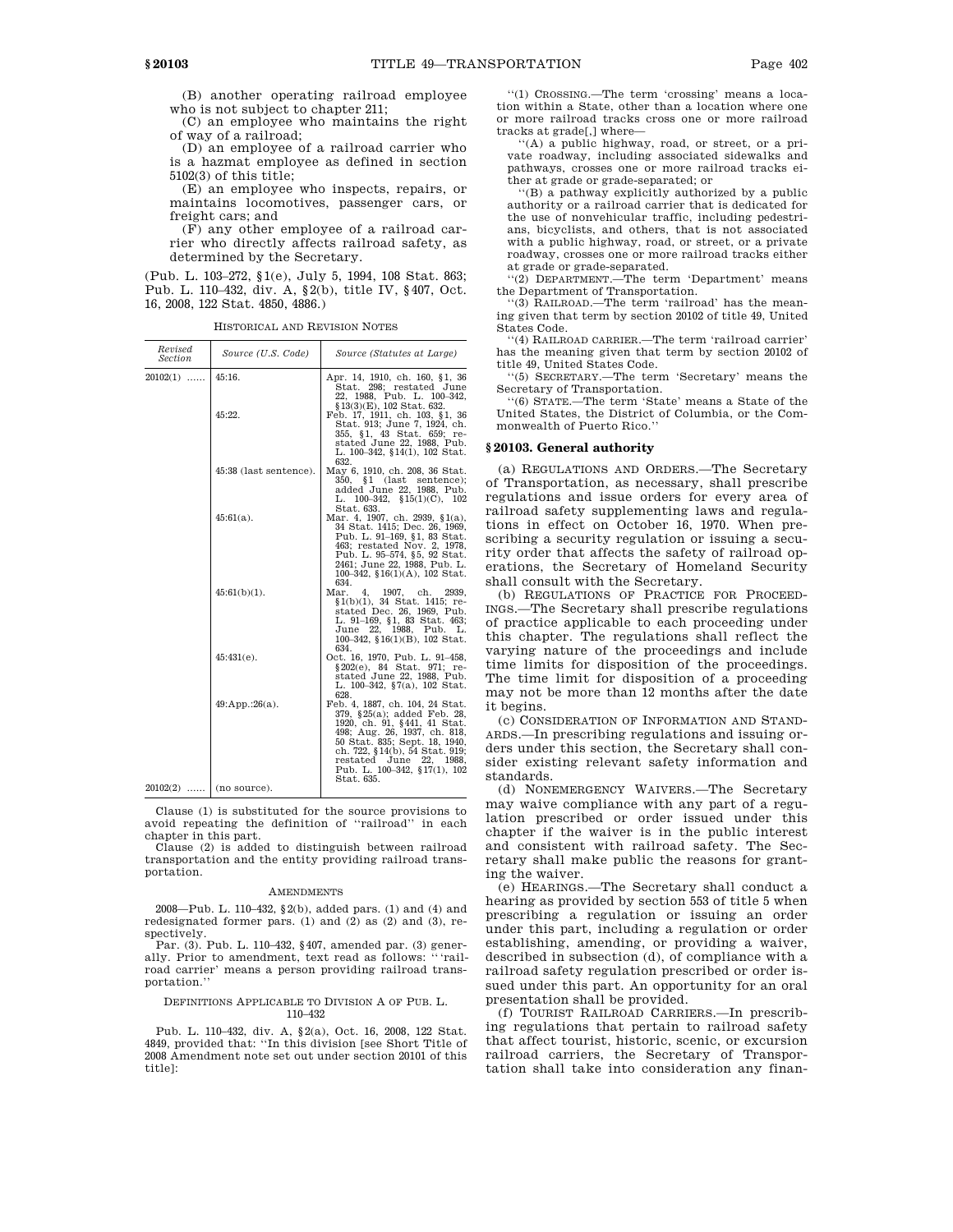cial, operational, or other factors that may be unique to such railroad carriers. The Secretary shall submit a report to Congress not later than September 30, 1995, on actions taken under this subsection.

(g) EMERGENCY WAIVERS.—

 $(1)$  In GENERAL.—The Secretary may waive compliance with any part of a regulation prescribed or order issued under this part without prior notice and comment if the Secretary determines that—

(A) it is in the public interest to grant the waiver;

(B) the waiver is not inconsistent with railroad safety; and

(C) the waiver is necessary to address an actual or impending emergency situation or emergency event.

(2) PERIOD OF WAIVER.—A waiver under this subsection may be issued for a period of not more than 60 days and may be renewed upon application to the Secretary only after notice and an opportunity for a hearing on the waiver. The Secretary shall immediately revoke the waiver if continuation of the waiver would not be consistent with the goals and objectives of this part.

(3) STATEMENT OF REASONS.—The Secretary shall state in the decision issued under this subsection the reasons for granting the waiver.

(4) CONSULTATION.—In granting a waiver under this subsection, the Secretary shall consult and coordinate with other Federal agencies, as appropriate, for matters that may impact such agencies.

(5) EMERGENCY SITUATION; EMERGENCY EVENT.—In this subsection, the terms ''emergency situation'' and ''emergency event'' mean a natural or manmade disaster, such as a hurricane, flood, earthquake, mudslide, forest fire, snowstorm, terrorist act, biological outbreak, release of a dangerous radiological, chemical, explosive, or biological material, or a war-related activity, that poses a risk of death, serious illness, severe injury, or substantial property damage. The disaster may be local, regional, or national in scope.

(Pub. L. 103–272, §1(e), July 5, 1994, 108 Stat. 863; Pub. L. 103–440, title II, §217, Nov. 2, 1994, 108 Stat. 4624; Pub. L. 107–296, title XVII, §1710(b), Nov. 25, 2002, 116 Stat. 2319; Pub. L. 110–432, div. A, title III, §308, Oct. 16, 2008, 122 Stat. 4881.)

| Revised<br><b>Section</b> | Source (U.S. Code)                          | Source (Statutes at Large)                                                                                                    |  |
|---------------------------|---------------------------------------------|-------------------------------------------------------------------------------------------------------------------------------|--|
| $20103(a)$                | $45:431(a)$ (1st sen-<br>tence $cl. (1)$ ). | Oct. 16, 1970, Pub. L. 91-458,<br>$$202(a)$ (1st sentence cl.<br>$(1)$ , $(b)$ , $(c)$ , $84$ Stat. $971$ .                   |  |
| $20103(b)$                | $45:431(d)$ (21st-last)<br>words).          | Oct. 16, 1970, Pub. L. 91-458,<br>§ 202(d), 84 Stat. 971; re-<br>stated July 8, 1976, Pub. L.<br>94-348, §5(a), 90 Stat. 819. |  |
| $20103(c)$                | 45:431(d) (1st-20th<br>words).              |                                                                                                                               |  |
| $20103(d)$<br>20103(e)    | $45:431(c)$ .<br>$45:431(b)$ .              |                                                                                                                               |  |

In this part, the word ''rule'' is omitted as being synonymous with ''regulation''. The word ''standard'' is omitted as being included in ''regulation''. In subsection (a), the words ''(hereafter in this sub-

chapter referred to as the 'Secretary')'' in 45:431(a) (1st

sentence cl. (1)) are omitted as surplus because the complete name of the Secretary of Transportation is used the first time the term appears in a section.

In subsection (b), the words ''within 180 days after July 8, 1976'' are omitted as expired. The word ''prescribe" is substituted for "take such action as may be necessary to develop and publish'' for consistency in the revised title and with other titles of the United States Code and to eliminate unnecessary words.

In subsection (d), the words ''after hearing in accordance with subsection (b) of this section'' are omitted as surplus because of the language restated in subsection (e) of this section.

### AMENDMENTS

2008—Subsec. (d). Pub. L. 110–432, §308(1), substituted ''Nonemergency Waivers'' for ''Waivers'' in heading.

Subsec. (e). Pub. L. 110–432, §308(2), added subsec. (e) and struck out former subsec. (e). Prior to amendment, text read as follows: ''The Secretary shall conduct a hearing as provided by section 553 of title 5 when prescribing a regulation or issuing an order under this chapter, including a regulation or order establishing, amending, or waiving compliance with a railroad safety regulation prescribed or order issued under this chapter. An opportunity for an oral presentation shall be provided.''

Subsec. (g). Pub. L. 110–432, §308(3), added subsec. (g). 2002—Subsec. (a). Pub. L. 107–296 inserted at end ''When prescribing a security regulation or issuing a security order that affects the safety of railroad operations, the Secretary of Homeland Security shall consult with the Secretary.

1994—Subsec. (f). Pub. L. 103–440 added subsec. (f).

### EFFECTIVE DATE OF 2002 AMENDMENT

Amendment by Pub. L. 107–296 effective 60 days after Nov. 25, 2002, see section 4 of Pub. L. 107–296, set out as an Effective Date note under section 101 of Title 6, Domestic Security.

### REGULATIONS

Section 4(t) of Pub. L. 103–272 provided that:

''(1) Not later than March 3, 1995, the Secretary of Transportation shall complete a regulatory proceeding to consider prescribing regulations to improve the safety and working conditions of locomotive cabs. The proceeding shall assess—

''(A) the adequacy of Locomotive Crashworthiness Requirements Standard S–580, or any successor standard, adopted by the Association of American Railroads in 1989 in improving the safety of locomotive cabs; and

''(B) the extent to which environmental, sanitary, and other working conditions in locomotive cabs affect productivity, health, and the safe operation of locomotives.

''(2) SUPPORTING RESEARCH AND ANALYSIS.—In support of the proceeding required under paragraph (1) of this subsection, the Secretary shall conduct research and analysis, including computer modeling and full-scale crash testing, as appropriate, to consider—

''(A) the costs and benefits associated with equipping locomotives with—

'(i) braced collision posts;

''(ii) rollover protection devices;

''(iii) deflection plates;

''(iv) shatterproof windows;

''(v) readily accessible crash refuges;

''(vi) uniform sill heights;

''(vii) anticlimbers, or other equipment designed to prevent overrides resulting from head-on locomotive collisions;

''(viii) equipment to deter post-collision entry of flammable liquids into locomotive cabs;

''(ix) any other devices intended to provide crash protection for occupants of locomotive cabs; and

''(x) functioning and regularly maintained sanitary facilities; and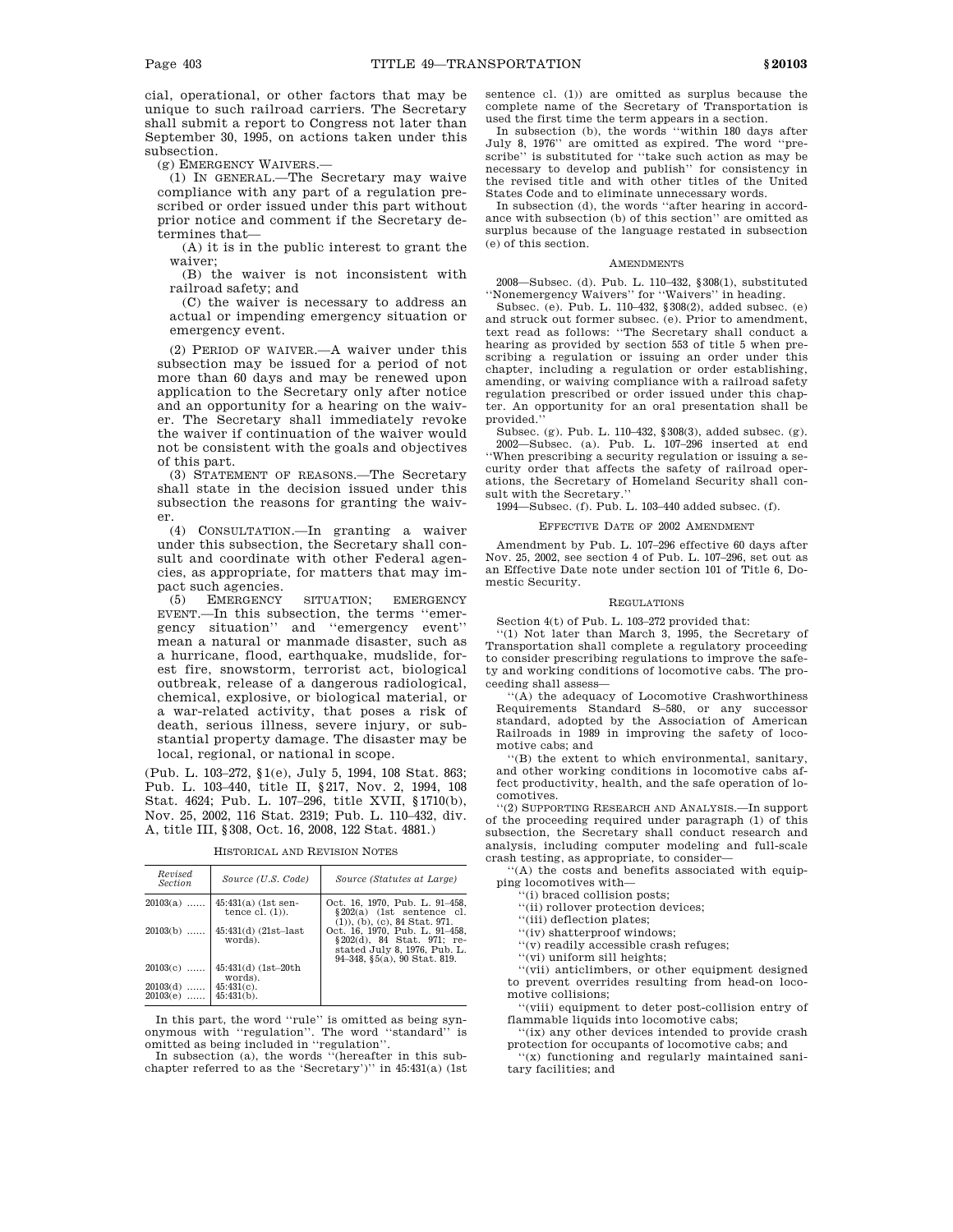''(B) the effects on train crews of the presence of asbestos in locomotive components.

''(3) REPORT.—If, on the basis of the proceeding required under paragraph (1) of this subsection, the Secretary decides not to prescribe regulations, the Secretary shall report to Congress on the reasons for that decision."

## LOCOMOTIVE CAB STUDIES

Pub. L. 110–432, div. A, title IV, §405, Oct. 16, 2008, 122 Stat. 4885, provided that:

''(a) IN GENERAL.—Not later than 1 year after the date of enactment of this Act [Oct. 16, 2008], the Secretary, through the Railroad Safety Advisory Committee if the Secretary makes such a request, shall complete a study on the safety impact of the use of personal electronic devices, including cell phones, video games, and other distracting devices, by safety-related railroad employees (as defined in section 20102(4) of title 49, United States Code), during the performance of such employees' duties. The study shall consider the prevalence of the use of such devices.

'(b) LOCOMOTIVE CAB ENVIRONMENT.—The Secretary may also study other elements of the locomotive cab environment and their effect on an employee's health and safety.

'(c) REPORT.—Not later than 6 months after the completion of any study under this section, the Secretary shall issue a report on the study to the Senate Committee on Commerce, Science, and Transportation and the House of Representatives Committee on Transportation and Infrastructure.

''(d) AUTHORITY.—Based on the conclusions of the study required under (a), the Secretary of Transportation may prohibit the use of personal electronic devices, such as cell phones, video games, or other electronic devices that may distract employees from safely performing their duties, unless those devices are being used according to railroad operating rules or for other work purposes. Based on the conclusions of other studies conducted under subsection (b), the Secretary may prescribe regulations to improve elements of the cab environment to protect an employee's health and safety.''

[For definitions of ''Secretary'' and ''railroad'', as used in section 405 of Pub. L. 110–432, set out above, see section 2(a) of Pub. L. 110–432, set out as a note under section 20102 of this title.]

#### TUNNEL INFORMATION

Pub. L. 110–432, div. A, title IV, §414, Oct. 16, 2008, 122 Stat. 4889, provided that: ''Not later than 120 days after the date of enactment of this Act [Oct. 16, 2008], each railroad carrier shall, with respect to each of its tunnels which—

''(1) are longer than 1000 feet and located under a city with a population of 400,000 or greater; or

''(2) carry 5 or more scheduled passenger trains per day, or 500 or more carloads of poison- or toxic-by-inhalation hazardous materials (as defined in parts [probably should be ''sections''] 171.8, 173.115, and 173.132 of title 49, Code of Federal Regulations) per year,

maintain, for at least two years, historical documentation of structural inspection and maintenance activities for such tunnels, including information on the methods of ingress and egress into and out of the tunnel, the types of cargos typically transported through the tunnel, and schematics or blueprints for the tunnel, when available. Upon request, a railroad carrier shall provide periodic briefings on such information to the governments of the local jurisdiction in which the tunnel is located, including updates whenever a repair or rehabilitation project substantially alters the methods of ingress and egress. Such governments shall use appropriate means to protect and restrict the distribution of any security sensitive information (as defined in part [probably should be ''section''] 1520.5 of title 49, Code of Federal Regulations) provided by the railroad carrier under this section, consistent with national security interests.''

[For definition of ''railroad carrier'', as used in section 414 of Pub. L. 110–432, set out above, see section 2(a) of Pub. L. 110–432, set out as a note under section 20102 of this title.]

#### RAILROAD BRIDGE SAFETY ASSURANCE

Pub. L. 110–432, div. A, title IV, §417, Oct. 16, 2008, 122 Stat. 4890, provided that:

''(a) IN GENERAL.—Not later than 12 months after the date of enactment of this Act [Oct. 16, 2008], the Secretary shall promulgate a regulation requiring owners of track carried on one or more railroad bridges to adopt a bridge safety management program to prevent the deterioration of railroad bridges and reduce the risk of human casualties, environmental damage, and disruption to the Nation's railroad transportation system that would result from a catastrophic bridge failure.

''(b) REQUIREMENTS.—The regulations shall, at a minimum, require each track owner to [sic]—

''(1) to develop and maintain an accurate inventory of its railroad bridges, which shall identify the location of each bridge, its configuration, type of construction, number of spans, span lengths, and all other information necessary to provide for the safe management of the bridges;

 $(2)$  to ensure that a professional engineer competent in the field of railroad bridge engineering, or a qualified person under the supervision of the track owner, determines bridge capacity;

''(3) to maintain, and update as appropriate, a record of the safe capacity of each bridge which carries its track and, if available, maintain the original design documents of each bridge and a documentation of all repairs, modifications, and inspections of the bridge;

''(4) to develop, maintain, and enforce a written procedure that will ensure that its bridges are not loaded beyond their capacities;

 $(5)$  to conduct regular comprehensive inspections of each bridge, at least once every year, and maintain records of those inspections that include the date on which the inspection was performed, the precise identification of the bridge inspected, the items inspected, an accurate description of the condition of those items, and a narrative of any inspection item that is found by the inspector to be a potential problem;

 $\cdot$ (6) to ensure that the level of detail and the inspection procedures are appropriate to the configuration of the bridge, conditions found during previous inspections, and the nature of the railroad traffic moved over the bridge, including car weights, train frequency and length, levels of passenger and hazardous materials traffic, and vulnerability of the bridge to damage;

''(7) to ensure that an engineer who is competent in the field of railroad bridge engineering—

''(A) is responsible for the development of all inspection procedures;

''(B) reviews all inspection reports; and

''(C) determines whether bridges are being inspected according to the applicable procedures and frequency, and reviews any items noted by an inspector as exceptions; and

'(8) to designate qualified bridge inspectors or maintenance personnel to authorize the operation of trains on bridges following repairs, damage, or indications of potential structural problems.

''(c) USE OF BRIDGE MANAGEMENT PROGRAMS RE-QUIRED.—The Secretary shall instruct bridge experts to obtain copies of the most recent bridge management programs of each railroad within the expert's areas of responsibility, and require that experts use those programs when conducting bridge observations.

''(d) REVIEW OF DATA.—The Secretary shall establish a program to periodically review bridge inspection and maintenance data from railroad carrier bridge inspec-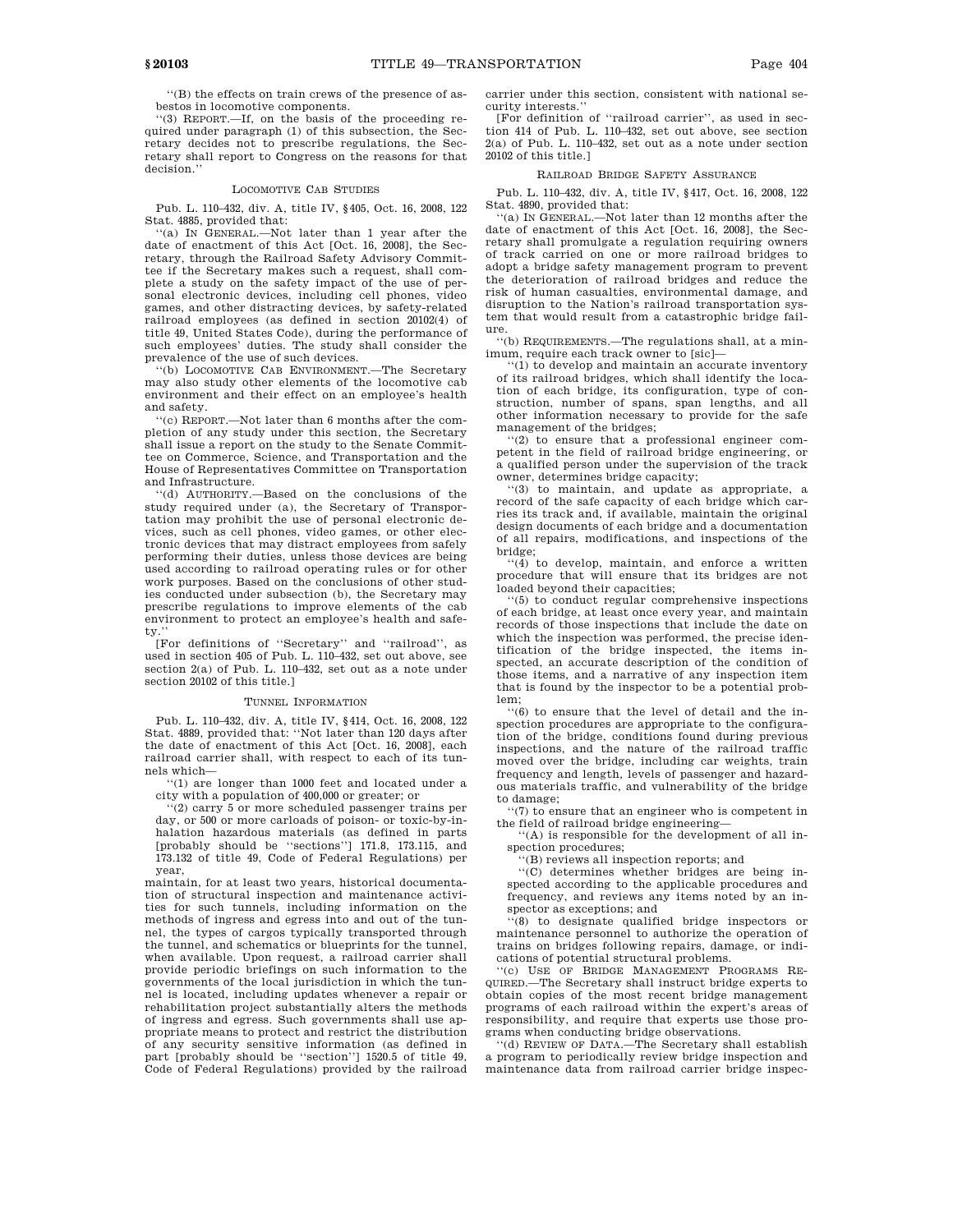tors and Federal Railroad Administration bridge experts.''

[For definitions of ''Secretary'', ''railroad'', and ''railroad carrier'', as used in section 417 of Pub. L. 110–432, set out above, see section 2(a) of Pub. L. 110–432, set out as a note under section 20102 of this title.]

## **§ 20104. Emergency authority**

(a) ORDERING RESTRICTIONS AND PROHIBI-TIONS.—(1) If, through testing, inspection, investigation, or research carried out under this chapter, the Secretary of Transportation decides that an unsafe condition or practice, or a combination of unsafe conditions and practices, causes an emergency situation involving a hazard of death, personal injury, or significant harm to the environment, the Secretary immediately may order restrictions and prohibitions, without regard to section 20103(e) of this title, that may be necessary to abate the situation.

(2) The order shall describe the condition or practice, or a combination of conditions and practices, that causes the emergency situation and prescribe standards and procedures for obtaining relief from the order. This paragraph does not affect the Secretary's discretion under this section to maintain the order in effect for as long as the emergency situation exists.

(b) REVIEW OF ORDERS.—After issuing an order under this section, the Secretary shall provide an opportunity for review of the order under section 554 of title 5. If a petition for review is filed and the review is not completed by the end of the 30-day period beginning on the date the order was issued, the order stops being effective at the end of that period unless the Secretary decides in writing that the emergency situation still exists.

(c) CIVIL ACTIONS TO COMPEL ISSUANCE OF OR-DERS.—An employee of a railroad carrier engaged in interstate or foreign commerce who may be exposed to imminent physical injury during that employment because of the Secretary's failure, without any reasonable basis, to issue an order under subsection (a) of this section, or the employee's authorized representative, may bring a civil action against the Secretary in a district court of the United States to compel the Secretary to issue an order. The action must be brought in the judicial district in which the emergency situation is alleged to exist, in which that employing carrier has its principal executive office, or for the District of Columbia. The Secretary's failure to issue an order under subsection (a) of this section may be reviewed only under section 706 of title 5.

(Pub. L. 103–272, §1(e), July 5, 1994, 108 Stat. 864; Pub. L. 110–432, div. A, title III, §304, Oct. 16, 2008, 122 Stat. 4879.)

| Revised<br>Section    | Source (U.S. Code)           | Source (Statutes at Large)                                                                                             |
|-----------------------|------------------------------|------------------------------------------------------------------------------------------------------------------------|
|                       | $20104(a)$   45:432(a), (d). | Oct. 16, 1970, Pub. L. 91-458,<br>§203, 84 Stat. 972; restated<br>Oct. 10, 1980, Pub. L.<br>96-423, §3, 94 Stat. 1811. |
| $20104(c)$ 45:432(e). | $20104(b)$   45:432(b), (c). |                                                                                                                        |

In subsection  $(a)(1)$ , the words "or both" are omitted as surplus. The words ''immediately may order restrictions and prohibitions . . . that may be necessary to abate the situation'' are substituted for ''may immediately issue an order . . . imposing such restrictions or prohibitions as may be necessary to bring about the abatement of such emergency situation'' to eliminate unnecessary words.

In subsection (a)(2), the words ''or a combination of conditions and practices'' are added for consistency with paragraph (1). The words ''(as determined by the Secretary)'' are omitted as surplus. The last sentence is substituted for 45:432(d) (last sentence) for clarity.

In subsection (b), the words ''the Secretary'' are added for clarity.

In subsection (c), the words ''issue an order'' are substituted for ''seek relief'' for consistency in this section. The words ''The action must be brought in the judicial district'' are substituted for ''for the judicial district'' for consistency in the revised title.

#### **AMENDMENTS**

2008—Subsec. (a)(1). Pub. L. 110–432 substituted ''death, personal injury, or significant harm to the environment'' for ''death or personal injury''.

### **§ 20105. State participation**

(a) INVESTIGATIVE AND SURVEILLANCE ACTIVI-TIES.—The Secretary concerned may prescribe investigative and surveillance activities necessary to enforce the safety regulations prescribed and orders issued by the Secretary<sup>1</sup> that apply to railroad equipment, facilities, rolling stock, and operations in a State. The State may participate in those activities when the safety practices for railroad equipment, facilities, rolling stock, and operations in the State are regulated by a State authority and the authority submits to the Secretary concerned an annual certification as provided in subsection (b) of this section.

(b) ANNUAL CERTIFICATION.—(1) A State authority's annual certification must include— (A) a certification that the authority—

(i) has regulatory jurisdiction over the safety practices for railroad equipment, facilities, rolling stock, and operations in the State:

(ii) was given a copy of each safety regulation prescribed and order issued by the Secretary concerned, that applies to the equipment, facilities, rolling stock, or operations, as of the date of certification; and

(iii) is conducting the investigative and surveillance activities prescribed by the Secretary concerned under subsection (a) of this section; and

(B) a report, in the form the Secretary concerned prescribes by regulation, that includes—

(i) the name and address of each railroad carrier subject to the safety jurisdiction of the authority;

(ii) each accident or incident reported during the prior 12 months by a railroad carrier involving a fatality, personal injury requiring hospitalization, or property damage of more than \$750 (or a higher amount prescribed by the Secretary concerned), and a summary of the authority's investigation of the cause and circumstances surrounding the accident or incident;

(iii) the record maintenance, reporting, and inspection practices conducted by the

<sup>1</sup>So in original. Probably should be ''Secretary concerned''.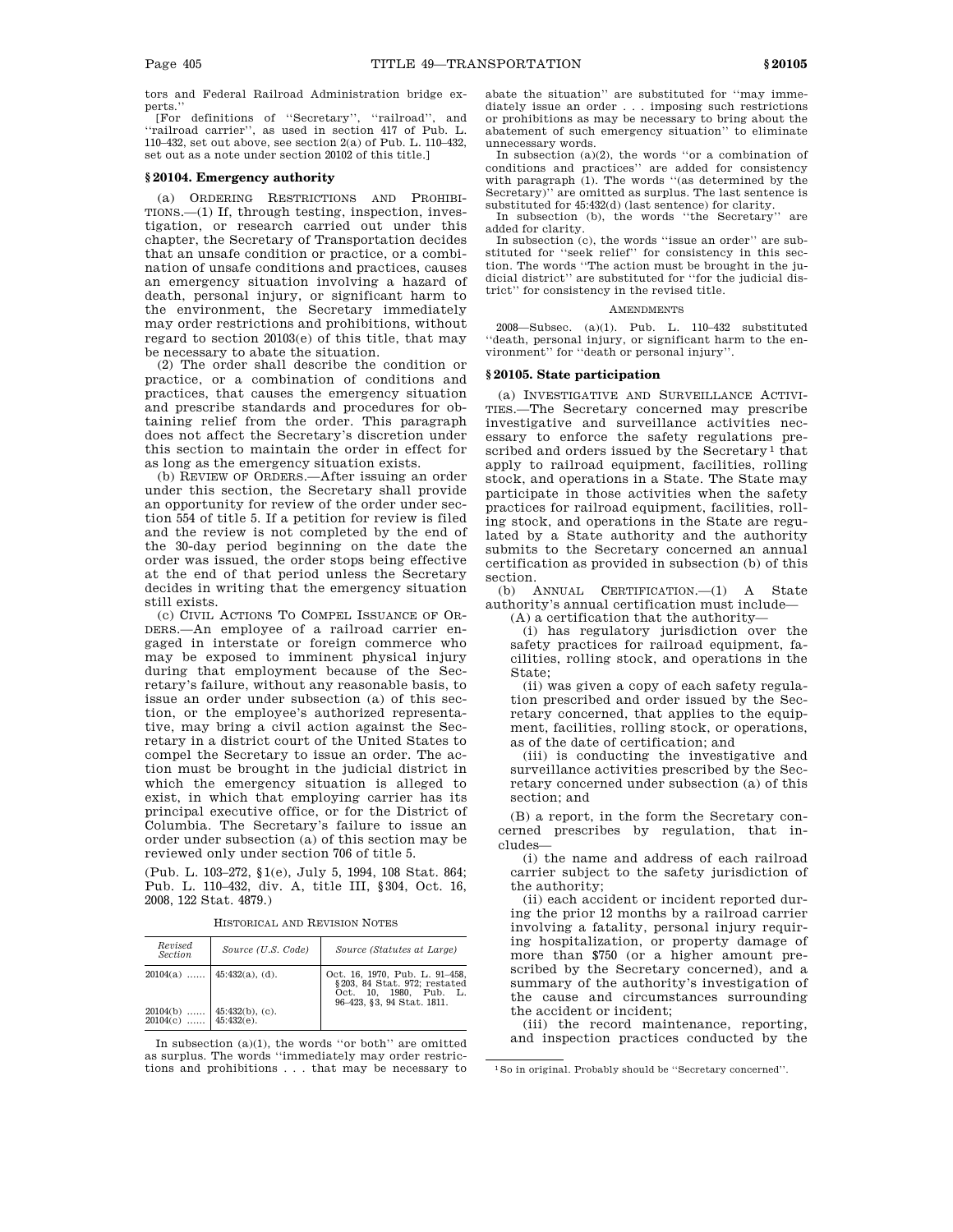authority to aid the Secretary concerned in enforcing railroad safety regulations prescribed and orders issued by the Secretary concerned, including the number of inspections made of railroad equipment, facilities, rolling stock, and operations by the authority during the prior 12 months; and

(iv) other information the Secretary concerned requires.

(2) An annual certification applies to a safety regulation prescribed or order issued after the date of the certification only if the State authority submits an appropriate certification to provide the necessary investigative and surveillance activities.

(3) If, after receipt of an annual certification, the Secretary concerned decides the State authority is not complying satisfactorily with the investigative and surveillance activities prescribed under subsection (a) of this section, the Secretary concerned may reject any part of the certification or take other appropriate action to achieve adequate enforcement. The Secretary concerned must give the authority notice and an opportunity for a hearing before taking action under this paragraph. When the Secretary concerned gives notice, the burden of proof is on the authority to show that it is complying satisfactorily with the investigative and surveillance activities prescribed by the Secretary concerned.

(c) AGREEMENT WHEN CERTIFICATION NOT RE-CEIVED.—(1) If the Secretary concerned does not receive an annual certification under subsection (a) of this section related to any railroad equipment, facility, rolling stock, or operation, the Secretary concerned may make an agreement with a State authority for the authority to provide any part of the investigative and surveillance activities prescribed by the Secretary concerned as necessary to enforce the safety regulations and orders applicable to the equipment, facility, rolling stock, or operation.

(2) The Secretary concerned may terminate any part of an agreement made under this subsection on finding that the authority has not provided every part of the investigative and surveillance activities to which the agreement relates. The Secretary concerned must give the authority notice and an opportunity for a hearing before making such a finding. The finding and termination shall be published in the Federal Register and may not become effective for at least 15 days after the date of publication.

(d) AGREEMENT FOR INVESTIGATIVE AND SUR-VEILLANCE ACTIVITIES.—In addition to providing for State participation under this section, the Secretary concerned may make an agreement with a State to provide investigative and surveillance activities related to the duties under chapters 203–213 of this title (in the case of the Secretary of Transportation) and duties under section 114 of this title (in the case of the Secretary of Homeland Security).

(e) PAYMENT.—On application by a State authority that has submitted a certification under subsections (a) and (b) of this section or made an agreement under subsection (c) or (d) of this section, the Secretary concerned shall pay not more than 50 percent of the cost of the personnel, equipment, and activities of the authority needed, during the next fiscal year, to carry out a safety program under the certification or agreement. However, the Secretary concerned may pay an authority only when the authority assures the Secretary concerned that it will provide the remaining cost of the safety program and that the total State money expended for the safety program, excluding grants of the United States Government, will be at least as much as the average amount expended for the fiscal years that ended June 30, 1969, and June 30, 1970.

(f) MONITORING.—The Secretary concerned may monitor State investigative and surveillance practices and carry out other inspections and investigations necessary to help enforce this chapter (in the case of the Secretary of Transportation) and duties under section 114 of this title (in the case of the Secretary of Homeland Security).

(g) DEFINITIONS.—In this section—

(1) the term ''safety'' includes security; and (2) the term ''Secretary concerned'' means— (A) the Secretary of Transportation, with respect to railroad safety matters concerning such Secretary under laws administered by that Secretary; and

(B) the Secretary of Homeland Security, with respect to railroad safety matters concerning such Secretary under laws administered by that Secretary.

(Pub. L. 103–272, §1(e), July 5, 1994, 108 Stat. 864; Pub. L. 107–296, title XVII, §1710(a), Nov. 25, 2002, 116 Stat. 2319.)

HISTORICAL AND REVISION NOTES

| Revised<br><i>Section</i> | Source (U.S. Code)                                                                     | Source (Statutes at Large)                                                                                                                                                                    |
|---------------------------|----------------------------------------------------------------------------------------|-----------------------------------------------------------------------------------------------------------------------------------------------------------------------------------------------|
| $20105(a)$                | 45:435(a) (1st sen-<br>tence related to<br>authority for<br>State participa-<br>tion). | Oct. 16, 1970, Pub. L. 91-458,<br>$\S 206(a)$ (1st sentence), (b),<br>(f), 84 Stat. 972, 973, 974;<br>Nov. 16, 1990, Pub. L.<br>101-615, $$28(a)(1)-(3)$ , (b),<br>(c), 104 Stat. 3276, 3277. |
| 20105(b)                  | $45:435(a)$ (1st sen-                                                                  |                                                                                                                                                                                               |
| (1)(A).                   | tence related to<br>contents of cer-<br>tification).                                   |                                                                                                                                                                                               |
| 20105(b)                  | 45:435(b) (1st sen-                                                                    |                                                                                                                                                                                               |
| $(1)(B)$ .                | tence).                                                                                |                                                                                                                                                                                               |
| $20105(b)(2)$             | $45:435(f)$ .                                                                          |                                                                                                                                                                                               |
| $20105(b)(3)$             | $45:435(b)$ $(2d-last)$                                                                |                                                                                                                                                                                               |
|                           | sentences).                                                                            |                                                                                                                                                                                               |
| $20105(c)$                | $45:435(c)$ .                                                                          | Oct. 16, 1970, Pub. L. 91-458,<br>$§206(c), (e), 84$ Stat. 973,<br>974.                                                                                                                       |
| $20105(d)$                | $45:435(g)$ .                                                                          | Oct. 16, 1970. Pub. L. 91-458.<br>84 Stat. 971, §206(g); added<br>Oct. 10, 1980, Pub. L.<br>96–423, §4(a), 94 Stat. 1812.                                                                     |
| $20105(e)$                | $45:435(d)$ .                                                                          | Oct. 16, 1970, Pub. L. 91-458,<br>§ 206(d), 84 Stat. 974; Oct.<br>10, 1980, Pub. L. 96-423,<br>§4(b), 94 Stat. 1812.                                                                          |
| $20105(f)$   45:435(e).   |                                                                                        |                                                                                                                                                                                               |

In subsection (a), the first sentence is added for clarity. In subsection (b)(1)(A)(iii), the words ''as necessary

for the enforcement by him of each rule, regulation, order, and standard referred to in paragraph (2) of this subsection, as interpreted by the Secretary'' are omitted as surplus.

In subsection (b)(1)(B)(i) and (ii), the words ''railroad carrier'' are substituted for ''railroad'' because of the definition of ''railroad carrier'' in section 20102 of the revised title.

In subsection  $(b)(1)(B)(iii)$ , the words "a detail of" are omitted as surplus.

In subsection (b)(3), the text of 45:435(b) (2d sentence) and the words ''as he deems'', ''reasonable'', and ''with respect to such safety rules, regulations, orders, and standards'' are omitted as surplus.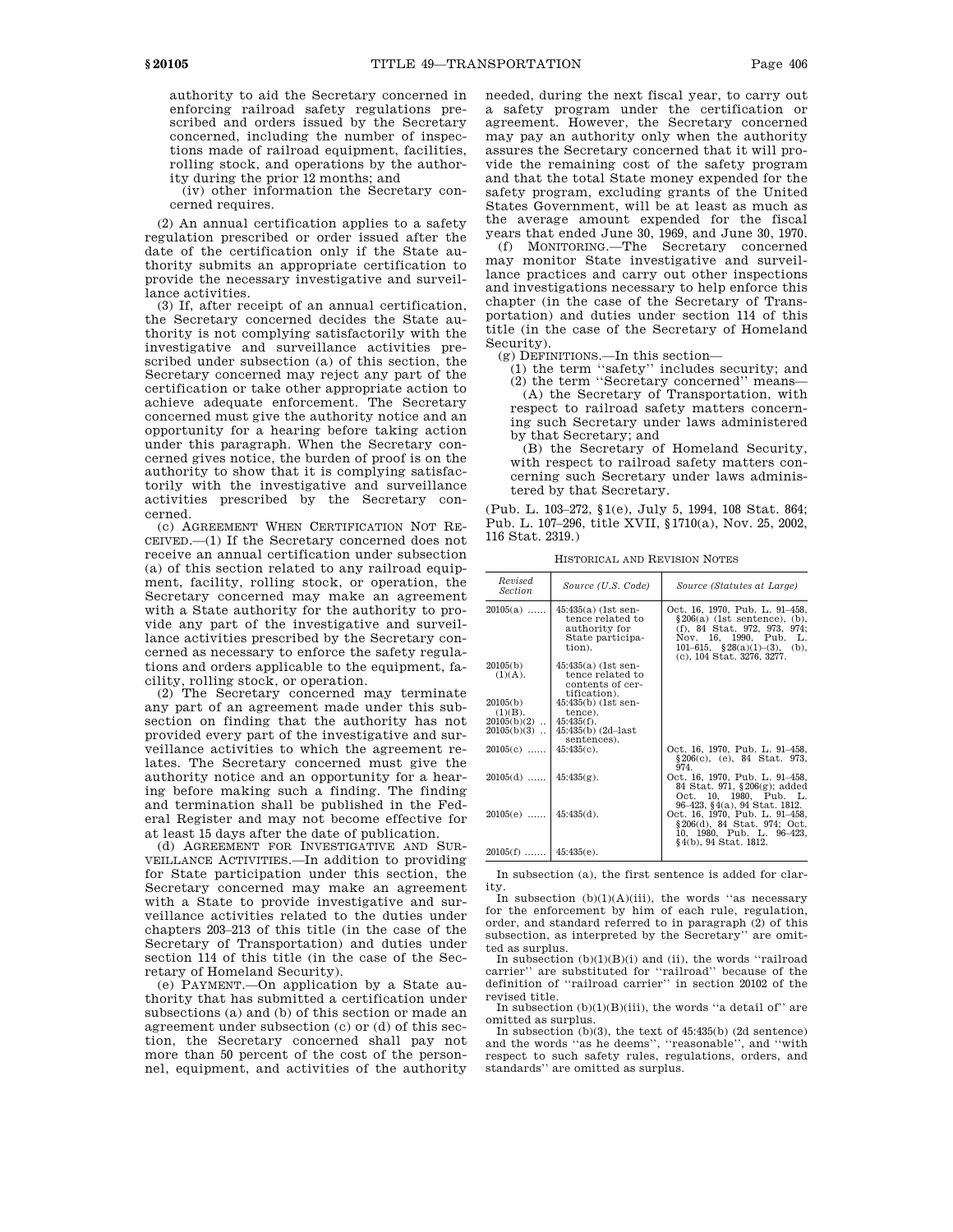In subsection  $(c)(1)$ , the word "enforce" is substituted for ''obtain compliance with'' for clarity and consistency in this section.

In subsection (e), the words ''out of funds appropriated pursuant to this subchapter or otherwise made available'', ''reasonably'', and ''satisfactory'' are omitted as surplus. The words ''will be at least as much as the average amount expended'' are substituted for ''will be maintained at a level which does not fall below the average level of such expenditures'' for clarity and to eliminate unnecessary words.

### **AMENDMENTS**

2002—Subsec. (a). Pub. L. 107–296, §1710(a)(2), substituted ''the Secretary concerned'' for ''the Secretary'' in second sentence.

Pub. L. 107–296, §1710(a)(1), substituted ''The Secretary concerned'' for ''The Secretary of Transportation'' in first sentence.

Subsecs. (b), (c). Pub. L. 107–296, §1710(a)(2), substituted "Secretary concerned" for "Secretary" wherever appearing.

Subsec. (d). Pub. L. 107–296, §1710(a)(2), (3), substituted ''Secretary concerned'' for ''Secretary'' and ''duties under chapters 203–213 of this title (in the case of the Secretary of Transportation) and duties under section 114 of this title (in the case of the Secretary of Homeland Security)'' for ''Secretary's duties under chapters 203–213 of this title''.

Subsec. (e). Pub. L. 107–296, §1710(a)(2), substituted ''Secretary concerned'' for ''Secretary'' wherever appearing.

Subsec. (f). Pub. L. 107–296, §1710(a)(2), (4), substituted ''Secretary concerned'' for ''Secretary'' and ''chapter (in the case of the Secretary of Transportation) and duties under section 114 of this title (in the case of the Secretary of Homeland Security)'' for ''chapter''.

Subsec. (g). Pub. L. 107–296, §1710(a)(5), added subsec. (g).

#### EFFECTIVE DATE OF 2002 AMENDMENT

Amendment by Pub. L. 107–296 effective 60 days after Nov. 25, 2002, see section 4 of Pub. L. 107–296, set out as an Effective Date note under section 101 of Title 6, Domestic Security.

# **§ 20106. Preemption**

(a) NATIONAL UNIFORMITY OF REGULATION.—(1) Laws, regulations, and orders related to railroad safety and laws, regulations, and orders related to railroad security shall be nationally uniform to the extent practicable.

(2) A State may adopt or continue in force a law, regulation, or order related to railroad safety or security until the Secretary of Transportation (with respect to railroad safety matters), or the Secretary of Homeland Security (with respect to railroad security matters), prescribes a regulation or issues an order covering the subject matter of the State requirement. A State may adopt or continue in force an additional or more stringent law, regulation, or order related to railroad safety or security when the law, regulation, or order—

(A) is necessary to eliminate or reduce an essentially local safety or security hazard;

(B) is not incompatible with a law, regulation, or order of the United States Government; and

(C) does not unreasonably burden interstate commerce.

(b) CLARIFICATION REGARDING STATE LAW CAUSES OF ACTION.—(1) Nothing in this section shall be construed to preempt an action under State law seeking damages for personal injury, death, or property damage alleging that a party—

(A) has failed to comply with the Federal standard of care established by a regulation or order issued by the Secretary of Transportation (with respect to railroad safety matters), or the Secretary of Homeland Security (with respect to railroad security matters), covering the subject matter as provided in subsection (a) of this section;

(B) has failed to comply with its own plan, rule, or standard that it created pursuant to a regulation or order issued by either of the Secretaries; or

(C) has failed to comply with a State law, regulation, or order that is not incompatible with subsection  $(a)(2)$ .

(2) This subsection shall apply to all pending State law causes of action arising from events or activities occurring on or after January 18, 2002.

(c) JURISDICTION.—Nothing in this section creates a Federal cause of action on behalf of an injured party or confers Federal question jurisdiction for such State law causes of action.

(Pub. L. 103–272, §1(e), July 5, 1994, 108 Stat. 866; Pub. L. 107–296, title XVII, §1710(c), Nov. 25, 2002, 116 Stat. 2319; Pub. L. 110–53, title XV, §1528, Aug. 3, 2007, 121 Stat. 453.)

HISTORICAL AND REVISION NOTES

| Revised<br><b>Section</b> | Source (U.S. Code) | Source (Statutes at Large)                          |
|---------------------------|--------------------|-----------------------------------------------------|
| $20106$                   | 145:434.           | Oct. 16, 1970, Pub. L. 91-458, § 205, 84 Stat. 972. |

In this section, before clause (1), the words ''The Congress declares that'' are omitted as unnecessary. In clause (3), the word ''unreasonably'' is substituted for ''undue'' for consistency in the revised title and with other titles of the United States Code.

#### **AMENDMENTS**

2007—Pub. L. 110–53 amended section generally. Prior to amendment, text of section read as follows: ''Laws, regulations, and orders related to railroad safety and laws, regulations, and orders related to railroad security shall be nationally uniform to the extent practicable. A State may adopt or continue in force a law, regulation, or order related to railroad safety or security until the Secretary of Transportation (with respect to railroad safety matters), or the Secretary of Homeland Security (with respect to railroad security matters), prescribes a regulation or issues an order covering the subject matter of the State requirement. A State may adopt or continue in force an additional or more stringent law, regulation, or order related to railroad safety or security when the law, regulation, or order—

''(1) is necessary to eliminate or reduce an essentially local safety or security hazard;

''(2) is not incompatible with a law, regulation, or order of the United States Government; and

''(3) does not unreasonably burden interstate commerce.'

2002—Pub. L. 107–296, §1710(c), in introductory provisions, in first sentence inserted ''and laws, regulations, and orders related to railroad security" after "safety' in second sentence substituted ''Transportation (with respect to railroad safety matters), or the Secretary of Homeland Security (with respect to railroad security matters)," for "Transportation", and in second and third sentences inserted ''or security'' after ''order related to railroad safety''.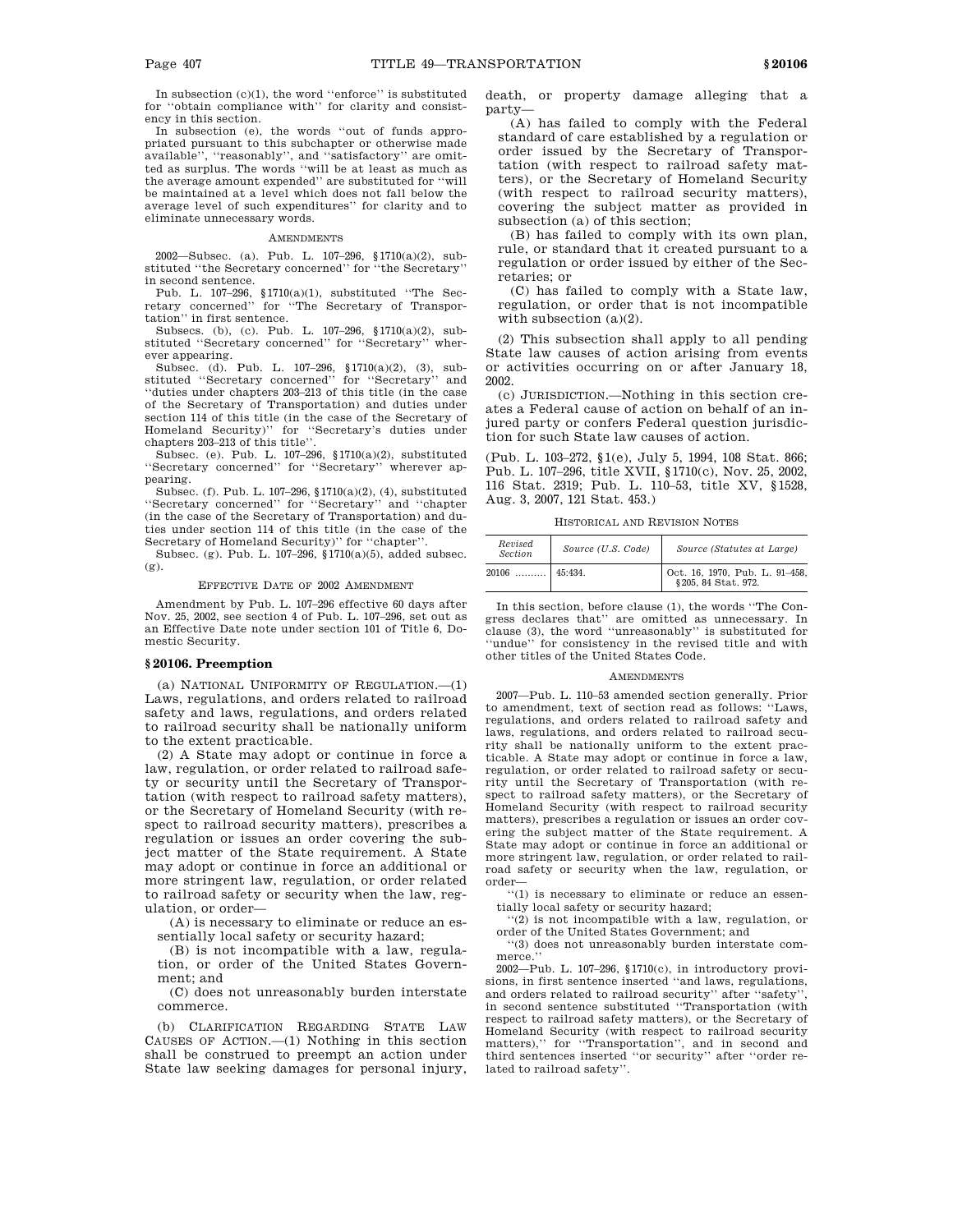Par. (1). Pub. L. 107–296, §1710(c)(2), inserted ''or security'' after ''safety''.

EFFECTIVE DATE OF 2002 AMENDMENT

Amendment by Pub. L. 107–296 effective 60 days after Nov. 25, 2002, see section 4 of Pub. L. 107–296, set out as an Effective Date note under section 101 of Title 6, Domestic Security.

### **§ 20107. Inspection and investigation**

(a) GENERAL.—To carry out this part, the Secretary of Transportation may take actions the Secretary considers necessary, including—

(1) conduct investigations, make reports, issue subpenas, require the production of documents, take depositions, and prescribe recordkeeping and reporting requirements; and

(2) delegate to a public entity or qualified person the inspection, examination, and testing of railroad equipment, facilities, rolling stock, operations, and persons.

(b) ENTRY AND INSPECTION.—In carrying out this part, an officer, employee, or agent of the Secretary, at reasonable times and in a reasonable way, may enter and inspect railroad equipment, facilities, rolling stock, operations, and relevant records. When requested, the officer, employee, or agent shall display proper credentials. During an inspection, the officer, employee, or agent is an employee of the United States Government under chapter 171 of title 28. (c) RAILROAD RADIO COMMUNICATIONS.—

(1) IN GENERAL.—To carry out the Secretary's responsibilities under this part and under chapter 51, the Secretary may authorize officers, employees, or agents of the Secretary to conduct, with or without making their presence known, the following activities in circumstances the Secretary finds to be reasonable:

(A) Intercepting a radio communication, with or without the consent of the sender or other receivers of the communication, but only where such communication is broadcast or transmitted over a radio frequency which is—

(i) authorized for use by one or more railroad carriers by the Federal Communications Commission; and

(ii) primarily used by such railroad carriers for communications in connection with railroad operations.

(B) Communicating the existence, contents, substance, purport, effect, or meaning of the communication, subject to the restrictions in paragraph (3).

(C) Receiving or assisting in receiving the communication (or any information therein contained).

(D) Disclosing the contents, substance, purport, effect, or meaning of the communication (or any part thereof of such communication) or using the communication (or any information contained therein), subject to the restrictions in paragraph (3), after having received the communication or acquired knowledge of the contents, substance, purport, effect, or meaning of the communication (or any part thereof).

(E) Recording the communication by any means, including writing and tape recording.

(2) ACCIDENT AND INCIDENT PREVENTION AND INVESTIGATION.—The Secretary, and officers, employees, and agents of the Department of Transportation authorized by the Secretary, may engage in the activities authorized by paragraph (1) for the purpose of accident and incident prevention and investigation.

(3) USE OF INFORMATION.—(A) Information obtained through activities authorized by paragraphs (1) and (2) shall not be admitted into evidence in any administrative or judicial proceeding except—

(i) in a prosecution of a felony under Federal or State criminal law; or

(ii) to impeach evidence offered by a party other than the Federal Government regarding the existence, electronic characteristics, content, substance, purport, effect, meaning, or timing of, or identity of parties to, a communication intercepted pursuant to paragraphs (1) and (2) in proceedings pursuant to section 5122, 5123, 20702(b), 20111, 20112, 20113, or 20114 of this title.

(B) If information obtained through activities set forth in paragraphs (1) and (2) is admitted into evidence for impeachment purposes in accordance with subparagraph (A), the court, administrative law judge, or other officer before whom the proceeding is conducted may make such protective orders regarding the confidentiality or use of the information as may be appropriate in the circumstances to protect privacy and administer justice.

(C) No evidence shall be excluded in an administrative or judicial proceeding solely because the government would not have learned of the existence of or obtained such evidence but for the interception of information that is not admissible in such proceeding under subparagraph (A).

(D) Information obtained through activities set forth in paragraphs (1) and (2) shall not be subject to publication or disclosure, or search or review in connection therewith, under section 552 of title 5.

(E) Nothing in this subsection shall be construed to impair or otherwise affect the authority of the United States to intercept a communication, and collect, retain, analyze, use, and disseminate the information obtained thereby, under a provision of law other than this subsection.

(4) APPLICATION WITH OTHER LAW.—Section 705 of the Communications Act of 1934 (47 U.S.C. 605) and chapter 119 of title 18 shall not apply to conduct authorized by and pursuant to this subsection.

(Pub. L. 103–272, §1(e), July 5, 1994, 108 Stat. 866; Pub. L. 110–432, div. A, title III, §306, Oct. 16, 2008, 122 Stat. 4880.)

HISTORICAL AND REVISION NOTES

| Revised<br><b>Section</b> | Source (U.S. Code)                                                                                                     | Source (Statutes at Large)                                                                                                                                                                                                                                                   |
|---------------------------|------------------------------------------------------------------------------------------------------------------------|------------------------------------------------------------------------------------------------------------------------------------------------------------------------------------------------------------------------------------------------------------------------------|
| $20107(a)$                | $45:437(a)$ (1st sen-<br>tence words be-<br>fore 9th and after<br>14th commas).<br>$45:437(d)(1)$ (1st sen-<br>tence). | Oct. 16, 1970. Pub. L. 91–458.<br>§208(a) (1st sentence words<br>before 9th and after 14th<br>commas), 84 Stat. 974, 975.<br>Oct. 16, 1970, Pub. L. 91-458,<br>84 Stat. 971, §208(d)(1) (1st)<br>sentence): added Oct. 10.<br>1980, Pub. L. 96-423, §6(b),<br>94 Stat. 1813. |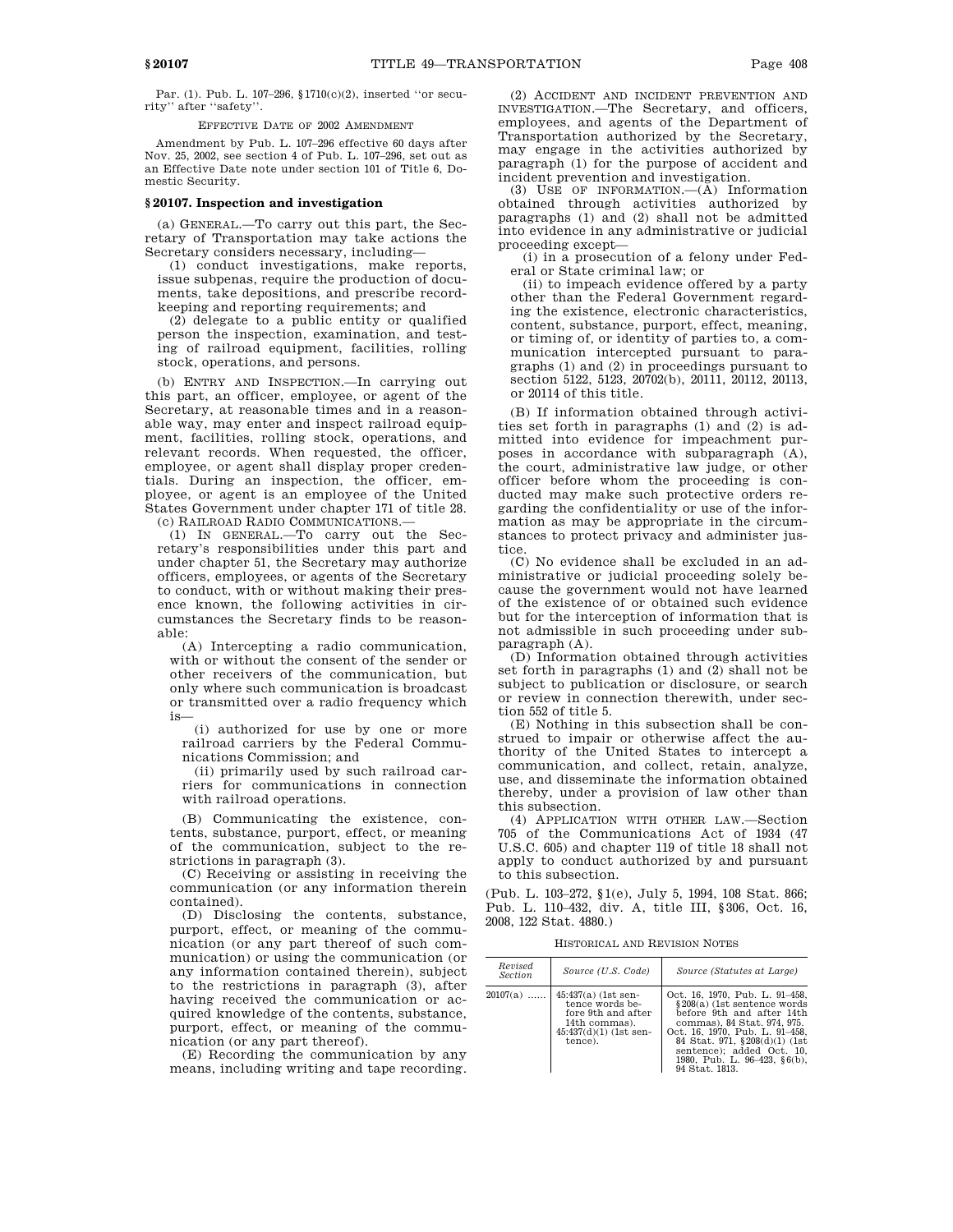HISTORICAL AND REVISION NOTES—CONTINUED

| Revised<br>Section      | Source (U.S. Code) | Source (Statutes at Large)                                                                                                                                                                   |
|-------------------------|--------------------|----------------------------------------------------------------------------------------------------------------------------------------------------------------------------------------------|
| $20107(b)$   45:437(b). |                    | Oct. 16, 1970. Pub. L. 91-458.<br>§208(b), 84 Stat, 975; re-<br>stated Nov. 2, 1978. Pub. L.<br>95-574, §9, 92 Stat. 2462;<br>Oct. 10. 1980. Pub. L.<br>$96-423$ , $6(a)$ , $94$ Stat. 1813. |

In subsection (a), before clause (1), the words ''To carry out this part, the Secretary of Transportation may'' are substituted for ''In carrying out his functions under this subchapter, the Secretary is authorized to perform . . . to carry out the provisions of this sub-chapter'' and ''In carrying out the functions formerly vested in the Interstate Commerce Commission and transferred to the Secretary by section 1655(e)(1), (e)(2), and (e)(6)(A) of title 49, Appendix, the Secretary is authorized to perform any act authorized in subsection (a) of this section . . . to carry out such transferred functions'' to eliminate unnecessary words. In clause (2), the word ''entity'' is substituted for ''bodies'' for consistency in the revised title and with other titles of the United States Code.

In subsection (b), the words ''In carrying out this part'' are substituted for ''To carry out the Secretary's responsibilities under this subchapter and under the functions transferred by section  $1655(e)(1)$ , (e)(2), and  $(e)(6)(A)$  of title 49, Appendix'' to eliminate unnecessary words. The word ''way'' is substituted for ''manner'' for consistency in the revised title and with other titles of the Code. The word ''examine'' is omitted as being included in ''inspect''. The word ''considered'' is omitted as surplus.

#### **AMENDMENTS**

2008—Subsec. (c). Pub. L. 110–432 added subsec. (c).

#### SAFETY INSPECTIONS IN MEXICO

Pub. L. 110–432, div. A, title IV, §416, Oct. 16, 2008, 122 Stat. 4890, provided that: ''Mechanical and brake inspections of rail cars performed in Mexico shall not be treated as satisfying United States rail safety laws or regulations unless the Secretary of Transportation certifies that—

'(1) such inspections are being performed under regulations and standards equivalent to those applicable in the United States;

'(2) the inspections are being performed by employees that have received training similar to the training received by similar railroad employees in the United States;

''(3) inspection records that are required to be available to the crewmembers on board the train, including air slips and blue cards, are maintained in both English and Spanish, and such records are available to the Federal Railroad Administration for review; and

''(4) the Federal Railroad Administration is permitted to perform onsite inspections for the purpose of ensuring compliance with the requirements of this subsection [sic].''

[For definition of ''railroad'', as used in section 416 of Pub. L. 110–432, set out above, see section 2(a) of Pub. L. 110–432, set out as a note under section 20102 of this title.]

## **§ 20108. Research, development, testing, and training**

(a) GENERAL.—The Secretary of Transportation shall carry out, as necessary, research, development, testing, evaluation, and training for every area of railroad safety.

(b) CONTRACTS.—To carry out this part, the Secretary may make contracts for, and carry out, research, development, testing, evaluation, and training (particularly for those areas of railroad safety found to need prompt attention).

(c) AMOUNTS FROM NON-GOVERNMENT SOURCES FOR TRAINING SAFETY EMPLOYEES.—The Secretary may request, receive, and expend amounts received from non-United States Government sources for expenses incurred in training safety employees of private industry, State and local authorities, or other public authorities, except State rail safety inspectors participating in training under section 20105 of this title.

(Pub. L. 103–272, §1(e), July 5, 1994, 108 Stat. 867.)

HISTORICAL AND REVISION NOTES

| Revised<br><b>Section</b> | Source (U.S. Code)                                                                                                        | Source (Statutes at Large)                                                                                                                                                                                                                                                                                                                                                                                                                                                                |
|---------------------------|---------------------------------------------------------------------------------------------------------------------------|-------------------------------------------------------------------------------------------------------------------------------------------------------------------------------------------------------------------------------------------------------------------------------------------------------------------------------------------------------------------------------------------------------------------------------------------------------------------------------------------|
| $20108(a)$                | $45:431(a)$ (1st sen-<br>tence $cl. (2)$ ).                                                                               | Oct. 16, 1970, Pub. L. 91-458,<br>$\S$ $202(a)$ (1st sentence cl.<br>$(2)$ , $208(a)$ (1st sentence<br>words before 3d comma<br>between<br>$9th-14th$<br>and<br>commas), 84 Stat. 971, 974.                                                                                                                                                                                                                                                                                               |
| $20108(b)$                | $45:437(a)$ (1st sen-<br>tence words be-<br>fore 3d comma<br>and between<br>9th-14th commas).<br>$45:437(d)(1)$ (1st sen- | Oct. 16, 1970, Pub. L. 91–458,                                                                                                                                                                                                                                                                                                                                                                                                                                                            |
|                           | tence).                                                                                                                   | 84 Stat. 971, §208(d)(1) (1st)<br>sentence); added Oct. 10.<br>1980, Pub. L. 96-423, §6(b),<br>94 Stat. 1813.                                                                                                                                                                                                                                                                                                                                                                             |
| $20108(c)$                | $45:44($ a $)$ (last sen-<br>tence).                                                                                      | Oct. 16, 1970, Pub. L. 91-458,<br>84 Stat. 971, §214(a) (last<br>sentence); added Oct. 10,<br>1980, Pub. L. 96-423, §2, 94<br>Stat. 1811; Aug. 13, 1981,<br>Pub. L. 97-35, §1195, 95<br>Stat. 702; Jan. 14, 1983.<br>Pub. L. 97-468, §703, 96<br>Stat. 2580; restated June<br>22, 1988, Pub. L. 100-342,<br>§2, 102 Stat. 624; Nov. 5,<br>1990, Pub. L.<br>$101 - 508$ ,<br>$$10501(b)$ ,<br>104<br>Stat.<br>1388-400; restated Sept. 3.<br>1992, Pub. L. 102-365, §12,<br>106 Stat. 980. |

In subsection (b), the words ''To carry out this part, the Secretary may'' are substituted for ''In carrying out his functions under this subchapter, the Secretary is authorized to perform such acts including, but not limited to . . . as he deems necessary to carry out the provisions of this subchapter'' and ''In carrying out the functions formerly vested in the Interstate Commerce Commission and transferred to the Secretary by section  $1655(e)(1)$ ,  $(e)(2)$ , and  $(e)(6)(A)$  of title 49, Appendix, the Secretary is authorized to perform any act authorized in subsection (a) of this section that he considers necessary to carry out such transferred functions, including, but not limited to'' to eliminate unnecessary words.

### **§ 20109. Employee protections**

(a) IN GENERAL.—A railroad carrier engaged in interstate or foreign commerce, a contractor or a subcontractor of such a railroad carrier, or an officer or employee of such a railroad carrier, may not discharge, demote, suspend, reprimand, or in any other way discriminate against an employee if such discrimination is due, in whole or in part, to the employee's lawful, good faith act done, or perceived by the employer to have been done or about to be done—

(1) to provide information, directly cause information to be provided, or otherwise directly assist in any investigation regarding any conduct which the employee reasonably believes constitutes a violation of any Federal law, rule, or regulation relating to railroad safety or security, or gross fraud, waste, or abuse of Federal grants or other public funds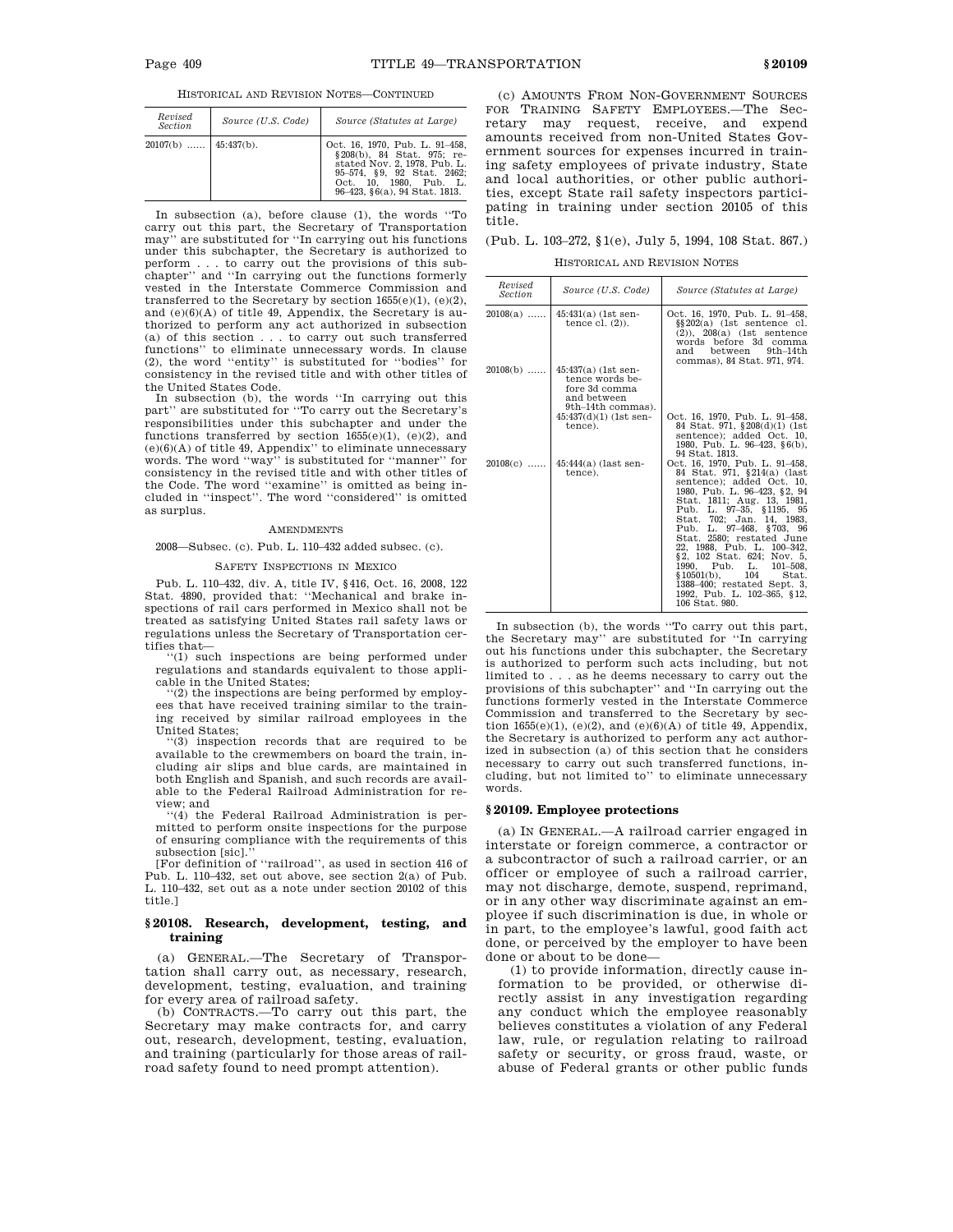intended to be used for railroad safety or security, if the information or assistance is provided to or an investigation stemming from the provided information is conducted by—

(A) a Federal, State, or local regulatory or law enforcement agency (including an office of the Inspector General under the Inspector General Act of 1978 (5 U.S.C. App.; Public Law 95–452);

(B) any Member of Congress, any committee of Congress, or the Government Accountability Office; or

(C) a person with supervisory authority over the employee or such other person who has the authority to investigate, discover, or terminate the misconduct;

(2) to refuse to violate or assist in the violation of any Federal law, rule, or regulation relating to railroad safety or security;

(3) to file a complaint, or directly cause to be brought a proceeding related to the enforcement of this part or, as applicable to railroad safety or security, chapter 51 or 57 of this title, or to testify in that proceeding;

(4) to notify, or attempt to notify, the railroad carrier or the Secretary of Transportation of a work-related personal injury or work-related illness of an employee;

(5) to cooperate with a safety or security investigation by the Secretary of Transportation, the Secretary of Homeland Security, or the National Transportation Safety Board;

(6) to furnish information to the Secretary of Transportation, the Secretary of Homeland Security, the National Transportation Safety Board, or any Federal, State, or local regulatory or law enforcement agency as to the facts relating to any accident or incident resulting in injury or death to an individual or damage to property occurring in connection with railroad transportation; or

(7) to accurately report hours on duty pursuant to chapter 211.

(b) HAZARDOUS SAFETY OR SECURITY CONDI-TIONS.—(1) A railroad carrier engaged in interstate or foreign commerce, or an officer or employee of such a railroad carrier, shall not discharge, demote, suspend, reprimand, or in any other way discriminate against an employee for—

(A) reporting, in good faith, a hazardous safety or security condition;

(B) refusing to work when confronted by a hazardous safety or security condition related to the performance of the employee's duties, if the conditions described in paragraph (2) exist; or

(C) refusing to authorize the use of any safety-related equipment, track, or structures, if the employee is responsible for the inspection or repair of the equipment, track, or structures, when the employee believes that the equipment, track, or structures are in a hazardous safety or security condition, if the conditions described in paragraph (2) exist.

(2) A refusal is protected under paragraph  $(1)(B)$  and  $(C)$  if-

(A) the refusal is made in good faith and no reasonable alternative to the refusal is available to the employee;

(B) a reasonable individual in the circumstances then confronting the employee would conclude that—

(i) the hazardous condition presents an imminent danger of death or serious injury; and

(ii) the urgency of the situation does not allow sufficient time to eliminate the danger without such refusal; and

(C) the employee, where possible, has notified the railroad carrier of the existence of the hazardous condition and the intention not to perform further work, or not to authorize the use of the hazardous equipment, track, or structures, unless the condition is corrected immediately or the equipment, track, or structures are repaired properly or replaced.

(3) In this subsection, only paragraph  $(1)(A)$ shall apply to security personnel employed by a railroad carrier to protect individuals and property transported by railroad.

(c) PROMPT MEDICAL ATTENTION.—

(1) PROHIBITION.—A railroad carrier or person covered under this section may not deny, delay, or interfere with the medical or first aid treatment of an employee who is injured during the course of employment. If transportation to a hospital is requested by an employee who is injured during the course of employment, the railroad shall promptly arrange to have the injured employee transported to the nearest hospital where the employee can receive safe and appropriate medical care.

(2) DISCIPLINE.—A railroad carrier or person covered under this section may not discipline, or threaten discipline to, an employee for requesting medical or first aid treatment, or for following orders or a treatment plan of a treating physician, except that a railroad carrier's refusal to permit an employee to return to work following medical treatment shall not be considered a violation of this section if the refusal is pursuant to Federal Railroad Administration medical standards for fitness of duty or, if there are no pertinent Federal Railroad Administration standards, a carrier's medical standards for fitness for duty. For purposes of this paragraph, the term ''discipline'' means to bring charges against a person in a disciplinary proceeding, suspend, terminate, place on probation, or make note of reprimand on an employee's record.

(d) ENFORCEMENT ACTION.—

(1) IN GENERAL.—An employee who alleges discharge, discipline, or other discrimination in violation of subsection (a), (b), or (c) of this section, may seek relief in accordance with the provisions of this section, with any petition or other request for relief under this section to be initiated by filing a complaint with the Secretary of Labor.

(2) PROCEDURE.—

(A) IN GENERAL.—Any action under paragraph (1) shall be governed under the rules and procedures set forth in section 42121(b), including:

(i) BURDENS OF PROOF.—Any action brought under  $(d)(1)^1$  shall be governed by

<sup>1</sup>So in original. Probably should be preceded by ''subsection''.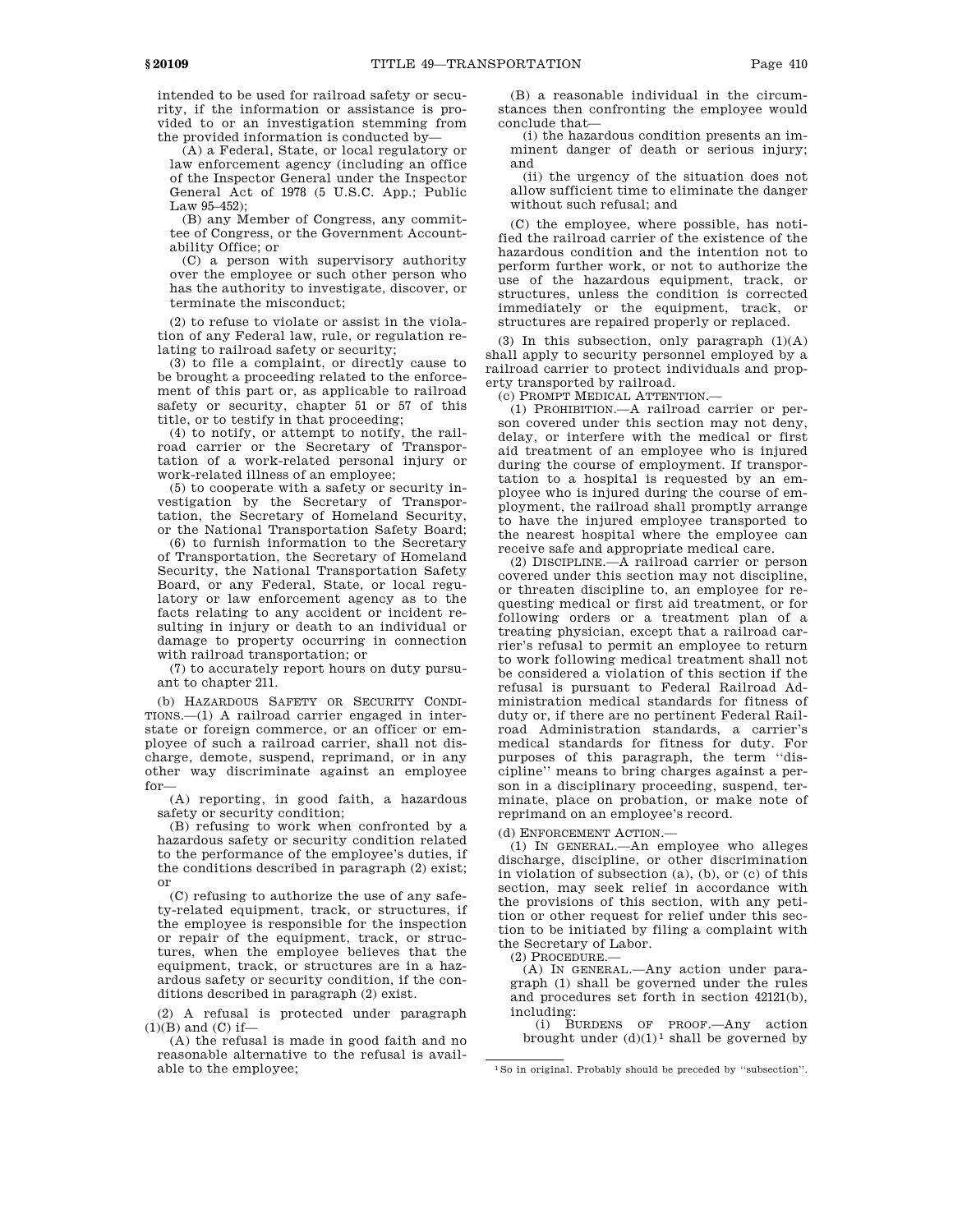the legal burdens of proof set forth in section 42121(b).

(ii) STATUTE OF LIMITATIONS.—An action under paragraph (1) shall be commenced not later than 180 days after the date on which the alleged violation of subsection (a), (b), or (c) of this section occurs.

(iii) CIVIL ACTIONS TO ENFORCE.—If a person fails to comply with an order issued by the Secretary of Labor pursuant to the procedures in section 42121(b), the Secretary of Labor may bring a civil action to enforce the order in the district court of the United States for the judicial district in which the violation occurred, as set forth in 42121.2

(B) EXCEPTION.—Notification made under section 42121(b)(1) shall be made to the person named in the complaint and the person's employer.

(3) DE NOVO REVIEW.—With respect to a complaint under paragraph (1), if the Secretary of Labor has not issued a final decision within 210 days after the filing of the complaint and if the delay is not due to the bad faith of the employee, the employee may bring an original action at law or equity for de novo review in the appropriate district court of the United States, which shall have jurisdiction over such an action without regard to the amount in controversy, and which action shall, at the request of either party to such action, be tried by the court with a jury.

(4) APPEALS.—Any person adversely affected or aggrieved by an order issued pursuant to the procedures in section  $42121(b)$ ,<sup>3</sup> may obtain review of the order in the United States court of appeals for the circuit in which the violation, with respect to which the order was issued, allegedly occurred or the circuit in which the complainant resided on the date of such violation. The petition for review must be filed not later than 60 days after the date of the issuance of the final order of the Secretary of Labor. The review shall conform to chapter 7 of title 5. The commencement of proceedings under this paragraph shall not, unless ordered by the court, operate as a stay of the order.

(e) REMEDIES.—

(1) IN GENERAL.—An employee prevailing in any action under subsection (d) shall be entitled to all relief necessary to make the employee whole.

(2) DAMAGES.—Relief in an action under subsection (d) (including an action described in subsection (d)(3)) shall include—

(A) reinstatement with the same seniority status that the employee would have had, but for the discrimination;

(B) any backpay, with interest; and

(C) compensatory damages, including compensation for any special damages sustained as a result of the discrimination, including litigation costs, expert witness fees, and reasonable attorney fees.

(3) POSSIBLE RELIEF.—Relief in any action under subsection (d) may include punitive damages in an amount not to exceed \$250,000.

(f) ELECTION OF REMEDIES.—An employee may not seek protection under both this section and another provision of law for the same allegedly unlawful act of the railroad carrier.

(g) NO PREEMPTION.—Nothing in this section preempts or diminishes any other safeguards against discrimination, demotion, discharge, suspension, threats, harassment, reprimand, retaliation, or any other manner of discrimination provided by Federal or State law.

(h) RIGHTS RETAINED BY EMPLOYEE.—Nothing in this section shall be deemed to diminish the rights, privileges, or remedies of any employee under any Federal or State law or under any collective bargaining agreement. The rights and remedies in this section may not be waived by any agreement, policy, form, or condition of employment.

(i) DISCLOSURE OF IDENTITY.—

(1) Except as provided in paragraph (2) of this subsection, or with the written consent of the employee, the Secretary of Transportation or the Secretary of Homeland Security may not disclose the name of an employee of a railroad carrier who has provided information about an alleged violation of this part or, as applicable to railroad safety or security, chapter 51 or 57 of this title, or a regulation prescribed or order issued under any of those provisions.

(2) The Secretary of Transportation or the Secretary of Homeland Security shall disclose to the Attorney General the name of an employee described in paragraph (1) if the matter is referred to the Attorney General for enforcement. The Secretary making such disclosures shall provide reasonable advance notice to the affected employee if disclosure of that person's identity or identifying information is to occur.

(j) PROCESS FOR REPORTING SECURITY PROB-LEMS TO THE DEPARTMENT OF HOMELAND SECU-RITY.—

(1) ESTABLISHMENT OF PROCESS.—The Secretary of Homeland Security shall establish through regulations, after an opportunity for notice and comment, a process by which any person may report to the Secretary of Homeland Security regarding railroad security problems, deficiencies, or vulnerabilities.

(2) ACKNOWLEDGMENT OF RECEIPT.—If a report submitted under paragraph (1) identifies the person making the report, the Secretary of Homeland Security shall respond promptly to such person and acknowledge receipt of the report.

(3) STEPS TO ADDRESS PROBLEM.—The Secretary of Homeland Security shall review and consider the information provided in any report submitted under paragraph (1) and shall take appropriate steps to address any problems or deficiencies identified.

(Pub. L. 103–272, §1(e), July 5, 1994, 108 Stat. 867; Pub. L. 110–53, title XV, §1521, Aug. 3, 2007, 121 Stat. 444; Pub. L. 110–432, div. A, title IV, §419, Oct. 16, 2008, 122 Stat. 4892.)

<sup>2</sup>So in original. Probably should be preceded by ''section''.

<sup>3</sup>So in original. The comma probably should not appear.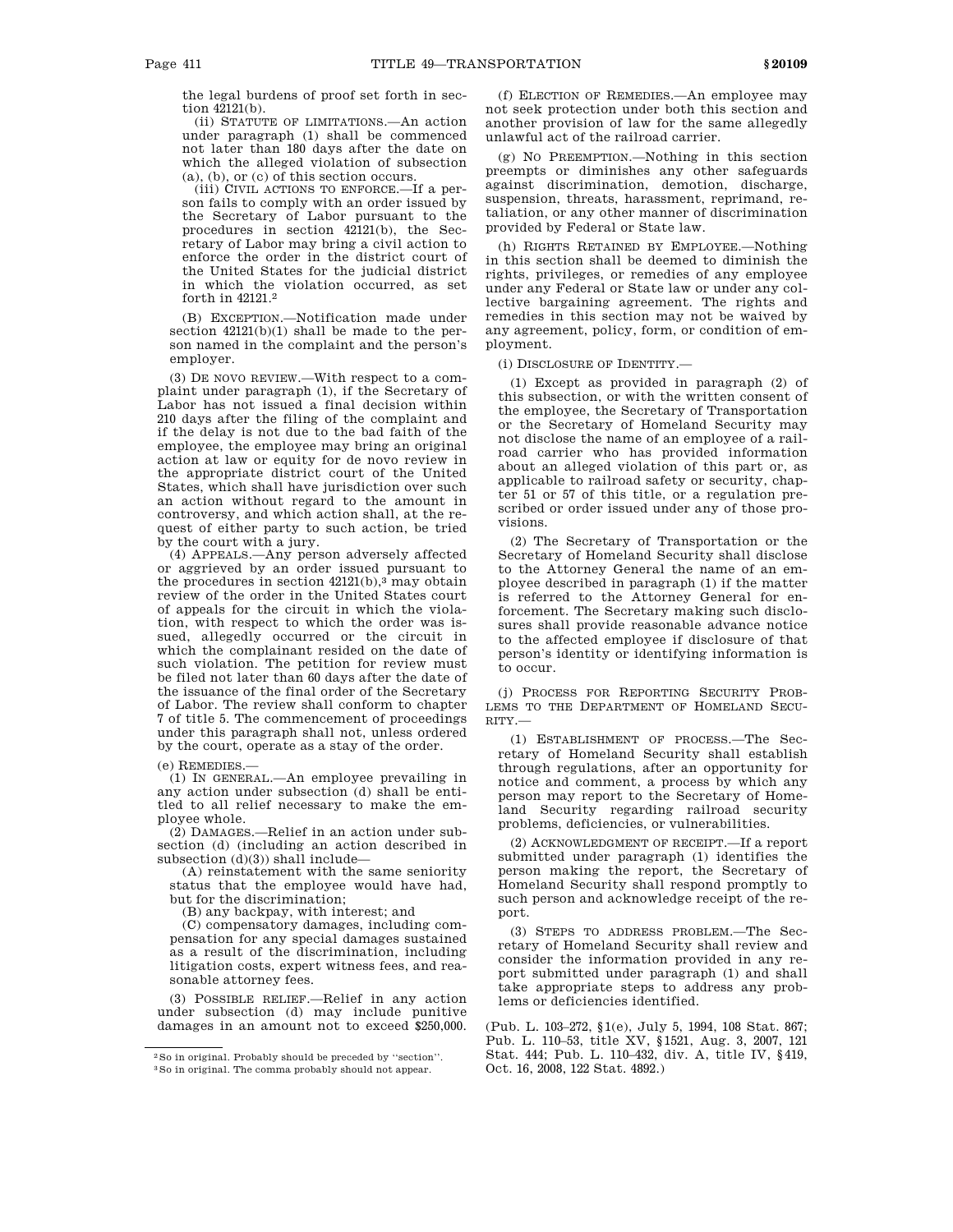HISTORICAL AND REVISION NOTES

| Revised<br><b>Section</b> | Source (U.S. Code)                | Source (Statutes at Large)                                                                                                                                                                                  |
|---------------------------|-----------------------------------|-------------------------------------------------------------------------------------------------------------------------------------------------------------------------------------------------------------|
| $20109(a)$                | $45:441(a)$ .                     | Oct. 16, 1970, Pub. L. 91-458,<br>84 Stat. 971, $$212(a)-(c)(1)$ ,<br>(d); added Oct. 10, 1980,<br>Pub. L. 96-423, §10, 94<br>Stat. 1815.                                                                   |
|                           | $45:441(e)$ .                     | Oct. 16, 1970, Pub. L. 91-458,<br>84 Stat. 971, §212(e); added<br>Oct. 10, 1980, Pub. L.<br>96-423, §10, 94 Stat. 1815;<br>Sept. 3, 1992, Pub. L.                                                           |
| $20109(b)$<br>$20109(c)$  | $45:441(b)$ .<br>$45:441(c)(1)$ . | 102-365, §5(b), 106 Stat. 975.                                                                                                                                                                              |
|                           | $45:441(c)(2)$ .                  | Oct. 16, 1970, Pub. L. 91-458,<br>84 Stat. 971, §212(c)(2);<br>added Oct. 10, 1980, Pub. L.<br>96-423, §10, 94 Stat. 1815;<br>restated June 22, 1988,<br>Pub. L. $100-342$ , $\S5(a)$ , $102$<br>Stat. 627. |
| $20109(d)$                | $45:441(d)$ .                     |                                                                                                                                                                                                             |
| $20109(e)$                | $45:441(e)$ .<br>$45:441(f)$ .    | Oct. 16, 1970, Pub. L. 91-458,<br>84 Stat. 971, §212(f); added<br>June 22, 1988, Pub. L.<br>100-342, §5(b), 102 Stat. 627.                                                                                  |

In subsections (a) and (b), the words ''railroad carrier'' are substituted for ''common carrier by railroad'' because of the definition of ''railroad carrier'' in section 20102 of the revised title.

In subsection  $(a)(1)$ , the words "under or" are omitted as surplus.

In subsection  $(b)(1)(B)$ , before subclause (i), the words ''the hazardous condition is of such a nature that'' are omitted as surplus. The word ''individual'' is substituted for ''person'' as being more appropriate. In subclause (ii), the words "resort to" are omitted as surplus.

In subsection  $(b)(1)(C)$ , the words "his apprehension" of'' are omitted as surplus.

In subsection  $(b)(2)$ , the words "by a carrier ...

transported by railroad'' are substituted for ''by a railroad . . . transported by such railroad'' for consistency in the revised title.

Subsection (d) is substituted for 45:441(d) for clarity and to eliminate unnecessary words.

Subsection  $(e)(2)$  is substituted for  $45:441(f)(2)$  to eliminate unnecessary words.

#### REFERENCES IN TEXT

The Inspector General Act of 1978, referred to in subsec. (a)(1)(A), is Pub. L. 95-452, Oct. 12, 1978, 92 Stat. 1101, which is set out in the Appendix to Title 5, Government Organization and Employees.

#### **AMENDMENTS**

2008—Subsec. (c). Pub. L. 110–432, §419(a)(2), added subsec. (c). Former subsec. (c) redesignated (d).

Subsec. (d). Pub. L. 110–432,  $\frac{1}{2}$  419(a)(1), redesignated subsec. (c) as (d). Former subsec. (d) redesignated (e).

Subsec. (d)(1). Pub. L. 110–432, §419(b)(1)(A), substituted  $(2a)$ , (b), or (c)" for  $(2a)$  or (b)".

Subsec. (d)(2)(A)(i). Pub. L. 110–432, §419(b)(1)(B), substituted  $((d)(1))$  for  $((e)(1))$ .

Subsec. (d)(2)(A)(ii). Pub. L. 110–432, §419(b)(1)(C), substituted  $((a), (b),$  or  $(c)$ " for  $((a)$  or  $(b)$ ".

Subsec. (e). Pub. L. 110–432,  $§419(a)(1)$ , redesignated subsec. (d) as (e). Former subsec. (e) redesignated (f).

Subsec. (e)(1). Pub. L. 110–432, §419(b)(2)(A), substituted  $((d)$  for  $((e))$ .

Subsec. (e)(2). Pub. L. 110–432, §419(b)(2)(B), (C), substituted  $((d)$  for  $((c)$  and  $((d)(3))$  for  $((c)(3))$  in introductory provisions.

Subsec. (e)(3). Pub. L. 110–432, §419(b)(2)(D), substituted  $((d)$ " for  $((e)$ ".

Subsecs. (f) to (j). Pub. L. 110–432, §419(a)(1), redesignated subsecs. (e) to (i) as (f) to (j), respectively.

2007—Pub. L. 110–53 amended section generally. Prior to amendment, section consisted of subsecs. (a) to (e) relating to prohibition against discharge or discrimination for filing of complaints or testifying, prohibition against discharge or discrimination for refusal to work because of hazardous conditions, dispute resolution, election of remedies, and nondisclosure of identity of employee who had provided information regarding a violation.

### CRITICAL INCIDENT STRESS PLAN

Pub. L. 110–432, div. A, title IV, §410, Oct. 16, 2008, 122 Stat. 4887, provided that:

''(a) IN GENERAL.—The Secretary of Transportation, in consultation with the Secretary of Labor and the Secretary of Health and Human Services, as appropriate, shall require each Class I railroad carrier, each intercity passenger railroad carrier, and each commuter railroad carrier to develop and submit for approval to the Secretary a critical incident stress plan that provides for debriefing, counseling, guidance, and other appropriate support services to be offered to an employee affected by a critical incident.

''(b) PLAN REQUIREMENTS.—Each such plan shall include provisions for—

 $\cdot$ (1) relieving an employee who was involved in a critical incident of his or her duties for the balance of the duty tour, following any actions necessary for the safety of persons and contemporaneous documentation of the incident;

''(2) upon the employee's request, relieving an employee who witnessed a critical incident of his or her duties following any actions necessary for the safety of persons and contemporaneous documentation of the incident; and

''(3) providing such leave from normal duties as may be necessary and reasonable to receive preventive services, treatment, or both, related to the incident.

''(c) SECRETARY TO DEFINE WHAT CONSTITUTES A CRITICAL INCIDENT.—Within 30 days after the date of enactment of this Act [Oct. 16, 2008], the Secretary shall initiate a rulemaking proceeding to define the term 'critical incident' for the purposes of this section.''

[For definitions of ''railroad carrier'' and ''Secretary'', as used in section 410 of Pub. L. 110–432, set out above, see section 2(a) of Pub. L. 110–432, set out as a note under section 20102 of this title.]

## **§ 20110. Effect on employee qualifications and collective bargaining**

This chapter does not—

(1) authorize the Secretary of Transportation to prescribe regulations and issue orders related to qualifications of employees, except qualifications specifically related to safety; or

(2) prohibit the bargaining representatives of railroad carriers and their employees from making collective bargaining agreements under the Railway Labor Act (45 U.S.C. 151 et seq.), including agreements related to qualifications of employees, that are not inconsistent with regulations prescribed and orders issued under this chapter.

(Pub. L. 103–272, §1(e), July 5, 1994, 108 Stat. 868.)

HISTORICAL AND REVISION NOTES

| Revised<br><b>Section</b> | Source (U.S. Code)                   | Source (Statutes at Large)                                                                  |
|---------------------------|--------------------------------------|---------------------------------------------------------------------------------------------|
| 20110<br>.                | $45:431(a)$ (2d, last<br>sentences). | Oct. 16, 1970, Pub. L. 91-458,<br>$(2d.$ last<br>\$202(a)<br>sen-<br>tences), 84 Stat. 971. |

In clause (2), the words ''railroad carriers'' are substituted for ''common carriers'' for consistency in this part.

#### REFERENCES IN TEXT

The Railway Labor Act, referred to in par. (2), is act May 20, 1926, ch. 347, 44 Stat. 577, as amended, which is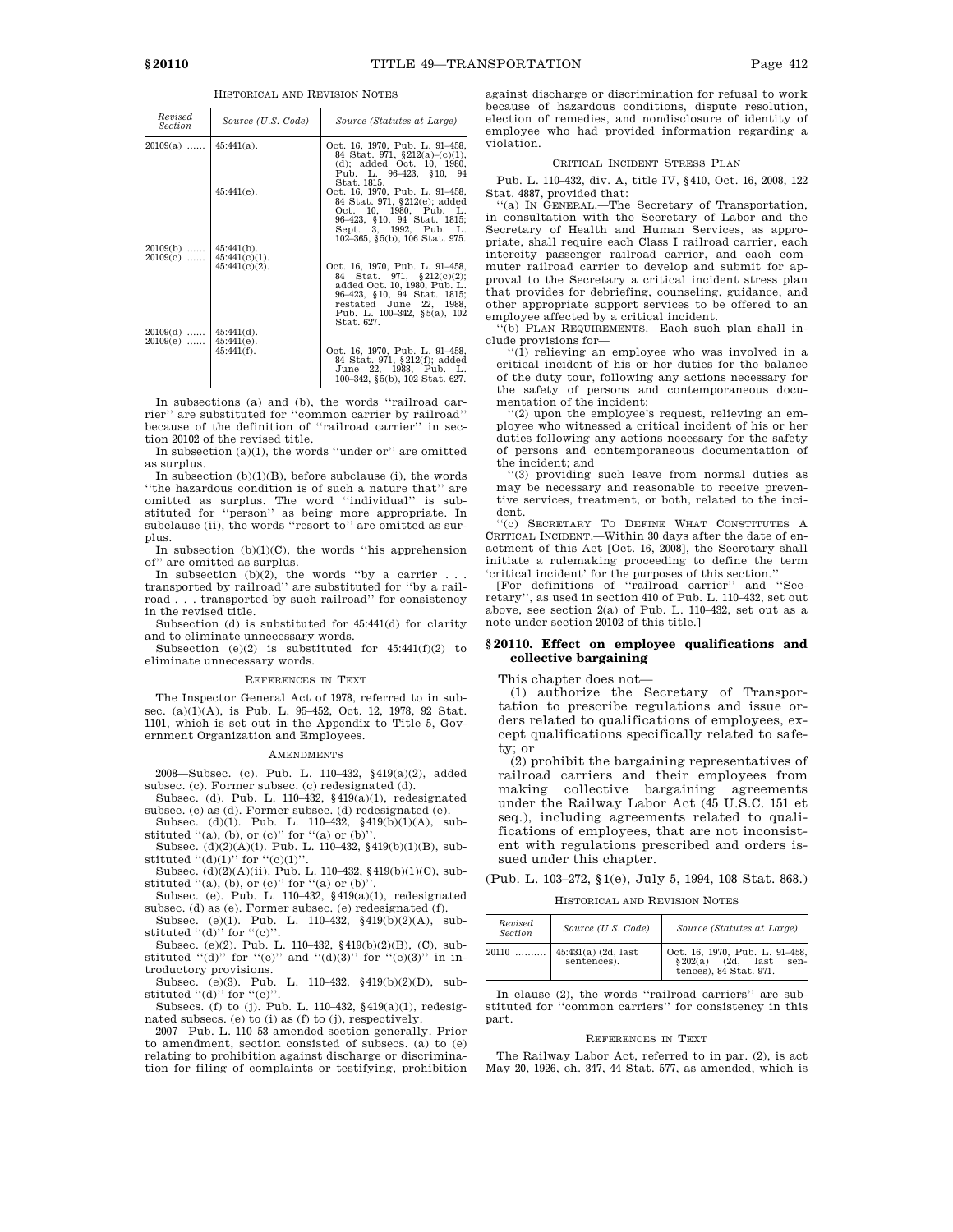classified principally to chapter 8 (§151 et seq.) of Title 45, Railroads. For complete classification of this Act to the Code, see section 151 of Title 45 and Tables.

# **§ 20111. Enforcement by the Secretary of Transportation**

(a) EXCLUSIVE AUTHORITY.—The Secretary of Transportation has exclusive authority—

(1) to impose and compromise a civil penalty for a violation of a railroad safety regulation prescribed or order issued by the Secretary;

(2) except as provided in section 20113 of this title, to request an injunction for a violation of a railroad safety regulation prescribed or order issued by the Secretary; and

(3) to recommend appropriate action be taken under section 20112(a) of this title.

(b) COMPLIANCE ORDERS.—The Secretary may issue an order directing compliance with this part or with a railroad safety regulation prescribed or order issued under this part.

(c) ORDERS PROHIBITING INDIVIDUALS FROM PERFORMING SAFETY-SENSITIVE FUNCTIONS.

(1) If an individual's violation of this part, chapter 51 of this title, or a regulation prescribed, or an order issued, by the Secretary under this part or chapter 51 of this title is shown to make that individual unfit for the performance of safety-sensitive functions, the Secretary, after providing notice and an opportunity for a hearing, may issue an order prohibiting the individual from performing safety-sensitive functions in the railroad industry for a specified period of time or until specified conditions are met.

(2) This subsection does not affect the Secretary's authority under section 20104 of this title to act on an emergency basis.

(d) REGULATIONS REQUIRING REPORTING OF RE-MEDIAL ACTIONS.—(1) The Secretary shall prescribe regulations to require that a railroad carrier notified by the Secretary that imposition of a civil penalty will be recommended for a failure to comply with this part, chapter 51 or 57 of this title, or a regulation prescribed or order issued under any of those provisions, shall report to the Secretary, not later than the 30th day after the end of the month in which the notification is received—

(A) actions taken to remedy the failure; or

(B) if appropriate remedial actions cannot be taken by that 30th day, an explanation of the reasons for the delay.

(2) The Secretary—

(A) not later than June 3, 1993, shall issue a notice of a regulatory proceeding for proposed regulations to carry out this subsection; and

(B) not later than September 3, 1994, shall prescribe final regulations to carry out this subsection.

(Pub. L. 103–272, §1(e), July 5, 1994, 108 Stat. 868; Pub. L. 103–440, title II, §205, Nov. 2, 1994, 108 Stat. 4620; Pub. L. 110–432, div. A, title III, §305, Oct. 16, 2008, 122 Stat. 4879.)

HISTORICAL AND REVISION NOTES

| Revised<br><i>Section</i> | Source (U.S. Code)                   | Source (Statutes at Large)                                                                                                                                                                         |
|---------------------------|--------------------------------------|----------------------------------------------------------------------------------------------------------------------------------------------------------------------------------------------------|
| $20111(a)$                | $45:435(a)$ (last sen-<br>tence).    | Oct. 16, 1970, Pub. L. 91–458,<br>$§206(a)$ (last sentence), 84<br>Stat. 973; Nov. 16, 1990.<br>Pub. L. 101-615, $§28(a)(4)$ ,<br>104 Stat. 3276.                                                  |
| $20111(b)$                | $45:437(a)$ (2d sen-<br>tence).      | Oct. 16, 1970, Pub. L. 91–458,<br>84 Stat. 971, §208(a) (2d)<br>sentence); added Jan. 3.<br>1975, Pub. L. 93–633, §206,<br>88 Stat. 2166; June 22, 1988.<br>Pub. L. 100-342, §8, 102<br>Stat. 628. |
|                           | $45:437(d)(1)$ (last sen-<br>tence). | Oct. 16, 1970, Pub. L. 91-458,<br>84 Stat. 971, §208(d)(1) (last<br>sentence); added Oct. 10.<br>1980, Pub. L. 96–423, §6(b),<br>94 Stat. 1814.                                                    |
| $20111(c)$                | $45:438(f)$ .                        | Oct. 16, 1970, Pub. L. 91–458,<br>84 Stat. 971, §209(f); added<br>June 22, 1988, Pub. L.<br>100-342, $\S3(a)(4)$ , 102 Stat.<br>625.                                                               |
| $20111(d)$                | $145:437$ (note).                    | Sept. 3, 1992, Pub. L. 102-365,<br>§3, 106 Stat. 972.                                                                                                                                              |

In this section, the word ''impose'' is substituted for 'assess'' for consistency.

In subsection (b), the word ''further'' is omitted as surplus.

In subsection (d), the words ''this part, chapter 51 or 57 of this title'' are substituted for ''the Federal railroad safety laws, as such term is defined in section 441(e) of this title'' because 45:441(e) is not restated as a definition.

#### **AMENDMENTS**

2008—Subsec. (c). Pub. L. 110–432 amended subsec. (c) generally. Prior to amendment, text read as follows: ''If an individual's violation of this chapter or any of the laws transferred to the jurisdiction of the Secretary of Transportation by subsection  $(e)(1)$ ,  $(2)$ , and  $(6)(A)$  of section 6 of the Department of Transportation Act, as in effect on June 1, 1994, or a regulation prescribed or order issued by the Secretary under this chapter is shown to make that individual unfit for the performance of safety-sensitive functions, the Secretary, after notice and opportunity for a hearing, may issue an order prohibiting the individual from performing safety-sensitive functions in the railroad industry for a specified period of time or until specified conditions are met. This subsection does not affect the Secretary's authority under section 20104 of this title to act on an emergency basis.''

1994—Subsec. (c). Pub. L. 103–440 inserted ''this chapter or any of the laws transferred to the jurisdiction of the Secretary of Transportation by subsection (e)(1), (2), and  $(6)(A)$  of section 6 of the Department of Transportation Act, as in effect on June 1, 1994, or'' after ''individual's violation of''.

### **§ 20112. Enforcement by the Attorney General**

(a) CIVIL ACTIONS.—At the request of the Secretary of Transportation, the Attorney General may bring a civil action in a district court of the United States—

(1) to enjoin a violation of, or to enforce, this part, except for section 20109 of this title, or a railroad safety regulation prescribed or order issued by the Secretary;

(2) to collect a civil penalty imposed or an amount agreed on in compromise under section 21301, 21302, or 21303 of this title; or

(3) to enforce a subpoena, request for admissions, request for production of documents or other tangible things, or request for testimony by deposition issued by the Secretary under this part.

(b) VENUE.—(1) Except as provided in paragraph (2) of this subsection, a civil action under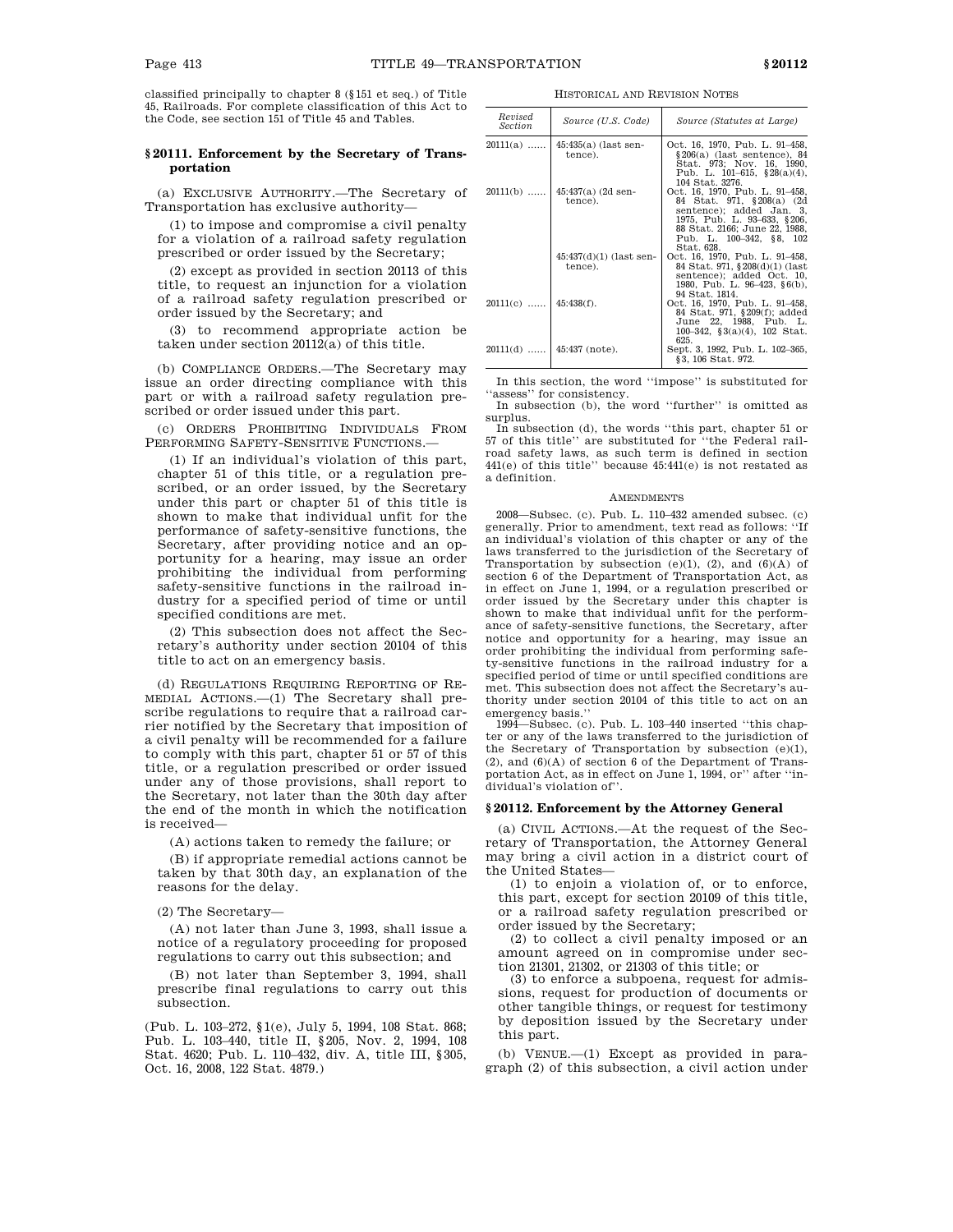this section may be brought in the judicial district in which the violation occurred or the defendant has its principal executive office. If an action to collect a penalty is against an individual, the action also may be brought in the judicial district in which the individual resides.

(2) A civil action to enforce a subpena issued by the Secretary or a compliance order issued under section 20111(b) of this title may be brought in the judicial district in which the defendant resides, does business, or is found.

(Pub. L. 103–272, §1(e), July 5, 1994, 108 Stat. 869; Pub. L. 110–432, div. A, title III, §309, Oct. 16, 2008, 122 Stat. 4882.)

HISTORICAL AND REVISION NOTES

| Revised<br><b>Section</b> | Source (U.S. Code)                                                                                                    | Source (Statutes at Large)                                                                                                                                                                                                                                            |
|---------------------------|-----------------------------------------------------------------------------------------------------------------------|-----------------------------------------------------------------------------------------------------------------------------------------------------------------------------------------------------------------------------------------------------------------------|
| $20112(a)$                | $45:437(a)$ (last sen-<br>tence related to<br>authority to bring<br>actions).<br>$45:437(d)(2)$ .                     | Oct. 16, 1970, Pub. L. 91-458,<br>84 Stat. 971, §208(a) (last<br>sentence); added June 22,<br>1988, Pub. L. 100-342, §8,<br>102 Stat. 628.<br>Oct. 16, 1970, Pub. L. 91-458,<br>Stat. 971, $\S 208(d)(2)$ ;<br>84<br>added Oct. 10, 1980, Pub. L.                     |
|                           | $45:438(c)$ (4th sen-<br>tence related to<br>authority to bring<br>actions).                                          | 96-423, §6(b), 94 Stat. 1814.<br>Oct. 16, 1970, Pub. L. 91-458,<br>$§209(c)$ (4th sentence), 84<br>Stat. 975: Oct. 10. 1980.<br>Pub. L. 96-423, $\S 8(a)$ , 94<br>Stat. 1814; June 22, 1988.<br>Pub.<br>L.<br>$100 - 342.$<br>$\S3(a)(3)(A)$ , (B), 102 Stat.<br>624. |
|                           | $45:439(a)$ (related to<br>actions by Attor-<br>nev General).                                                         | Oct. 16, 1970, Pub. L. 91-458,<br>§210(a) (related to actions<br>by Attorney General), 84<br>Stat. 975: Oct. 10. 1980.<br>Pub. L. $96-423$ , $99(a)$ , $94$<br>Stat. 1814; Nov. 16, 1990.<br>Pub. L. 101-615, §28(f), 104<br>Stat. 3277.                              |
| $20112(b)(1)$             | $45:438(c)$ (4th sen-<br>tence related to<br>venue).<br>$45:439(c)$ (related to<br>actions by Attor-<br>ney General). | Oct. 16, 1970, Pub. L. 91–458,<br>84 Stat. 971, §210(c) (relat-<br>ed to actions by Attorney<br>General); added Oct. 10,<br>1980, Pub. L. 96-423, §9(b),<br>94 Stat. 1815.                                                                                            |
| $20112(b)(2)$             | $45:437(a)$ (last sen-<br>tence related to<br>venue).                                                                 |                                                                                                                                                                                                                                                                       |

In subsection (a), before clause (1), the words ''At the request of the Secretary of Transportation'' are substituted for ''at the request of the Secretary'' in 45:439(a), and are made applicable to all of the source provisions restated in this subsection, for clarity and consistency. The words ''at the request of the Secretary'' in 45:439(a) are interpreted and restated to mean that the Secretary's request is to the Attorney General rather than to the district court. See H.R. Rept. No. 91–1194, 91st Cong., 2d Sess., p. 20 (1970). The words ''the Attorney General may bring a civil action in a district court of the United States'' are substituted for ''such district court shall have jurisdiction, upon petition by the Attorney General'' in 45:437(a) (last sentence), ''The district courts of the United States shall have jurisdiction, upon petition by the Attorney General'' in 45:437(d)(2), and ''The United States district court shall . . . upon petition by the Attorney General on behalf of the United States . . . have jurisdiction'' in 45:439(a) for clarity and consistency. It is not necessary to restate that the district court has jurisdiction because of 28:1331 and 1345. See also the statement of Senator Prouty in 115 Cong. Rec. 40205 (1969) explaining that similar language in section 110 of S. 1933, 91st Cong., 1st Sess. (the derivative source for 45:439) would grant the Attorney General the power to seek injunctions. Clauses (1)–(3) are substituted for the source provisions to eliminate unnecessary words. In clause (1), the words ''subject to the provisions of rules 65(a) and (b) of the Federal Rules of Civil Procedure'' in 45:439(a)

are omitted as surplus because the Federal Rules of Civil Procedure (28 App. U.S.C.) apply in the district court unless otherwise provided. In clause (2), the words ''or an amount agreed on in compromise'' are added for clarity.

In subsection (b)(1), the text of 45:439(c) (words before 1st comma) is omitted because it applies only to actions brought by a State authority. See discussion of the cross-reference in the note for section 20113(c) of the revised title. The last sentence is substituted for ''in which the individual resides'' in 45:438(c) because of the restatement.

In subsection (b)(2), the words ''compliance order issued under section 20111(b) of this title'' are substituted for ''order, or directive'' because the latter words are interpreted as referring to ''orders directing compliance'' in 45:437(a) (2d sentence), restated in section 20111(b).

#### AMENDMENTS

2008—Subsec. (a)(1). Pub. L. 110–432, §309(1), inserted ''this part, except for section 20109 of this title, or'' after ''enforce,''.

Subsec. (a)(2). Pub. L. 110–432, §309(2), substituted ''21301, 21302, or 21303'' for ''21301''.

Subsec. (a)(3). Pub. L. 110–432, §309(3), (4), substituted ''subpoena, request for admissions, request for production of documents or other tangible things, or request for testimony by deposition'' for ''subpena'' and ''part.'' for ''chapter.''

## **§ 20113. Enforcement by the States**

(a) INJUNCTIVE RELIEF.—If the Secretary of Transportation does not begin a civil action under section 20112 of this title to enjoin the violation of a railroad safety regulation prescribed or order issued by the Secretary not later than 15 days after the date the Secretary receives notice of the violation and a request from a State authority participating in investigative and surveillance activities under section 20105 of this title that the action be brought, the authority may bring a civil action in a district court of the United States to enjoin the violation. This subsection does not apply if the Secretary makes an affirmative written finding that the violation did not occur or that the action is not necessary because of other enforcement action taken by the Secretary related to the violation.

(b) IMPOSITION AND COLLECTION OF CIVIL PEN-ALTIES.—If the Secretary does not impose the applicable civil penalty for a violation of a railroad safety regulation prescribed or order issued by the Secretary not later than 60 days after the date of receiving notice from a State authority participating in investigative and surveillance activities under section 20105 of this title, the authority may bring a civil action in a district court of the United States to impose and collect the penalty. This paragraph does not apply if the Secretary makes an affirmative written finding that the violation did not occur.

(c) VENUE.—A civil action under this section may be brought in the judicial district in which the violation occurred or the defendant has its principal executive office. However, a State authority may not bring an action under this section outside the State.

(Pub. L. 103–272, §1(e), July 5, 1994, 108 Stat. 869.)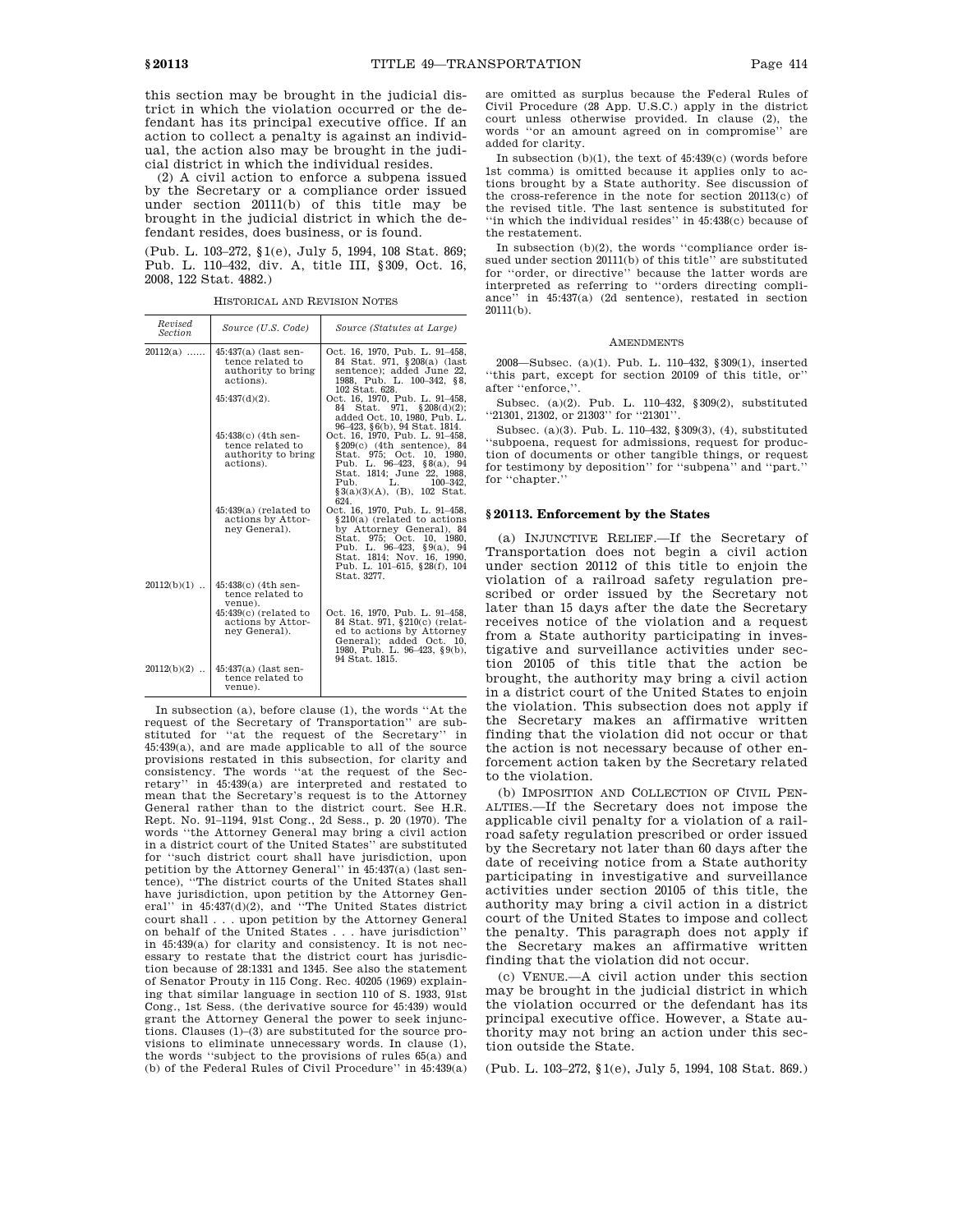| Revised<br><b>Section</b> | Source (U.S. Code)                                                               | Source (Statutes at Large)                                                                                                                                                                                                                     |
|---------------------------|----------------------------------------------------------------------------------|------------------------------------------------------------------------------------------------------------------------------------------------------------------------------------------------------------------------------------------------|
| $20113(a)$                | $45:436(b)(1)$ (related<br>to authority to<br>bring actions), $(2)$ .            | Oct. 16, 1970, Pub. L. 91-458,<br>§207(b), (c), 84 Stat, 974;<br>Nov. 2, 1978, Pub. L. 95-574,<br>§8, 92 Stat. 2461; restated<br>Oct. 10, 1980, Pub. L.<br>96-423, §5, 94 Stat. 1812.                                                          |
|                           | $45:439(a)$ (related to<br>actions by<br>States).                                | Oct. 16, 1970, Pub. L. 91-458,<br>§210(a) (related to actions<br>by States), 84 Stat. 975;<br>Oct. 10, 1980, Pub. L.<br>96-423, §9(a), 94 Stat. 1814;<br>Nov. 16, 1990, Pub. L.<br>101-615, §28(f), 104 Stat.<br>3277.                         |
| $20113(b)$                | $45:436(a)(1)$ (related<br>to authority to<br>bring actions), $(2)$ .            | Oct. 16, 1970, Pub. L. 91-458,<br>§207(a), 84 Stat, 974; Nov.<br>2, 1978, Pub. L. 95-574, §8,<br>92 Stat. 2461; restated Oct.<br>10, 1980, Pub. L. 96-423, §5,<br>94 Stat. 1812; Nov. 16, 1990.<br>Pub. L. 101-615, §28(e), 104<br>Stat. 3277. |
| $20113(c)$                | $45:436(a)(1)$ (related<br>to venue), $(b)(1)$<br>(related to venue),<br>$(c)$ . |                                                                                                                                                                                                                                                |
|                           | $45:439(c)$ (related to<br>actions by<br>States).                                | Oct. 16, 1970, Pub. L. 91-458,<br>84 Stat. 971, §210(c) (relat-<br>ed to actions by States);<br>added Oct. 10, 1980. Pub. L.<br>96-423, §9(b), 94 Stat. 1815.                                                                                  |

HISTORICAL AND REVISION NOTES

In subsection (a), the language about jurisdiction in 45:439(a) (related to actions by States) is omitted for the reasons explained in the revision note for section 20112(a) of the revised title.

In subsection (b), the word ''impose'' is substituted for ''assess'' for consistency. The words ''the authority may bring a civil action in an appropriate district court of the United States'' are substituted for ''agency may apply to the United States district court'' for consistency in the revised title and with other titles of the United States Code. The words ''included in or made applicable to such rule, regulation, order, or standard'' are omitted as surplus.

In subsection  $(c)$ , the reference to "section  $207(d)$ " in section 210(c) of the Federal Railroad Safety Act of 1970 (Public Law 91–458, 84 Stat. 971), as added by section 9(b) of the Federal Railroad Safety Authorization Act of 1980 (Public Law 96–423, 94 Stat. 1815), is assumed to have been intended as a reference to section 207(c). The Federal Railroad Safety Authorization Act of 1980 was derived from S. 2730, which in turn was derived from H.R. 7104. See 126 Cong. Rec. 26535 (1980). Section 207(d) in an earlier version of H.R. 7104 was redesignated as section 207(c) during the legislative process and no section 207(d) was enacted. See H.R. Rept. No. 96–1025, 96th Cong., 2d Sess., pp. 14, 15 (1980).

### **§ 20114. Judicial procedures**

(a) CRIMINAL CONTEMPT.—In a trial for criminal contempt for violating an injunction or restraining order issued under this chapter, the violation of which is also a violation of this chapter, the defendant may demand a jury trial. The defendant shall be tried as provided in rule 42(b) of the Federal Rules of Criminal Procedure (18 App. U.S.C.).

(b) SUBPENAS FOR WITNESSES.—A subpena for a witness required to attend a district court of the United States in an action brought under this chapter may be served in any judicial district.

(c) REVIEW OF AGENCY ACTION.—Except as provided in section 20104(c) of this title, a proceeding to review a final action of the Secretary of Transportation under this part or, as applicable to railroad safety, chapter 51 or 57 of this title shall be brought in the appropriate court of appeals as provided in chapter 158 of title 28.

(Pub. L. 103–272, §1(e), July 5, 1994, 108 Stat. 870.)

HISTORICAL AND REVISION NOTES

| Revised<br><b>Section</b>             | Source (U.S. Code) | Source (Statutes at Large)                                                                                                                   |
|---------------------------------------|--------------------|----------------------------------------------------------------------------------------------------------------------------------------------|
| $20114(a)$   45:439(b).               |                    | Oct. 16, 1970, Pub. L. 91-458,<br>$\S(209(d), 210(b), 84 \text{ Stat.})$<br>975.976.                                                         |
| $20114(b)$<br>$20114(c)$   45:431(f). | $45:438(d)$ .      | Oct. 16, 1970. Pub. L. 91-458.<br>§ 202(f), 84 Stat. 972; re-<br>stated Sept. 3, 1992, Pub.<br>L. $102-365$ , $$5(a)(1)$ , 106<br>Stat. 975. |

In subsection (a), the words ''the defendant may demand a jury trial'' are substituted for ''trial shall be by the court, or, upon demand of the accused, by a jury to eliminate unnecessary words and for consistency in the revised title.

In subsection (b), the words ''may be served in any judicial district'' are substituted for ''may run into any other district'' for clarity.

In subsection (c), the words ''a final action of the Secretary'' are substituted for ''Any final agency action taken by the Secretary'' to eliminate unnecessary words. The words ''this part or, as applicable to railroad safety, chapter 51 or 57 of this title'' are substituted for ''this subchapter or under any of the other Federal railroad safety laws, as defined in section 441(e) of this title'' because of the restatement. The words ''is subject to judicial review as provided in chapter 7 of title 5'' are omitted as unnecessary because 5:ch. 7 applies unless otherwise stated. The words ''by and in the manner prescribed'' are omitted as surplus.

#### **§ 20115. User fees**

(a) SCHEDULE OF FEES.—The Secretary of Transportation shall prescribe by regulation a schedule of fees for railroad carriers subject to this chapter. The fees—

(1) shall cover the costs of carrying out this chapter (except section 20108(a));

(2) shall be imposed fairly on the railroad carriers, in reasonable relationship to an appropriate combination of criteria such as revenue ton-miles, track miles, passenger miles, or other relevant factors; and

(3) may not be based on that part of industry revenues attributable to a railroad carrier or class of railroad carriers.

(b) COLLECTION PROCEDURES.—The Secretary shall prescribe procedures to collect the fees. The Secretary may use the services of a department, agency, or instrumentality of the United States Government or of a State or local authority to collect the fees, and may reimburse the department, agency, or instrumentality a reasonable amount for its services.

(c) COLLECTION, DEPOSIT, AND USE.—(1) The Secretary shall impose and collect fees under this section for each fiscal year before the end of the fiscal year.

(2) Fees collected under this section shall be deposited in the general fund of the Treasury as offsetting receipts. The fees may be used, to the extent provided in advance in an appropriation law, only to carry out this chapter.

(3) Fees prescribed under this section shall be imposed in an amount sufficient to pay for the costs of activities under this chapter. However, the total fees received for a fiscal year may not be more than 105 percent of the total amount of the appropriations for the fiscal year for activities to be financed by the fees.

(d) ANNUAL REPORT.—(1) Not later than 90 days after the end of each fiscal year in which fees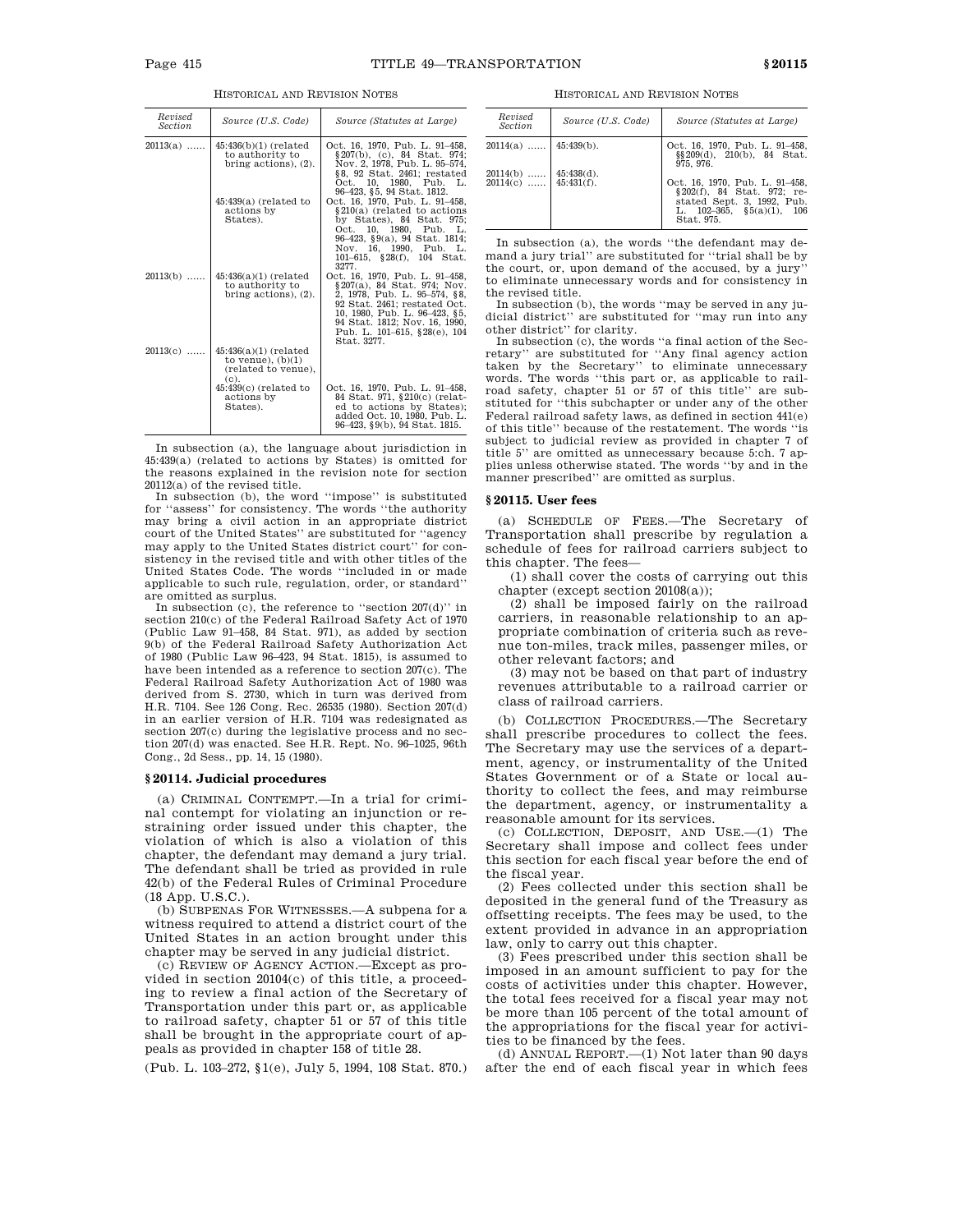(A) the amount of fees collected during that fiscal year;

(B) the impact of the fees on the financial health of the railroad industry and its competitive position relative to each competing mode of transportation; and

(C) the total cost of Government safety activities for each other competing mode of transportation, including any part of that total cost defrayed by Government user fees.

(2) Not later than 90 days after submitting a report for a fiscal year, the Secretary shall submit to Congress recommendations for corrective legislation if the report includes a finding that—

(A) there has been an impact from the fees on the financial health of the railroad industry or its competitive position relative to each competing mode of transportation; or

(B) there is a significant difference in the burden of Government user fees on the railroad industry and other competing modes of transportation.

(e) EXPIRATION.—This section expires on September 30, 1995.

(Pub. L. 103–272, §1(e), July 5, 1994, 108 Stat. 870.)

HISTORICAL AND REVISION NOTES

| Revised<br><i>Section</i>                                 | Source (U.S. Code)                                                      | Source (Statutes at Large)                                                                                                         |
|-----------------------------------------------------------|-------------------------------------------------------------------------|------------------------------------------------------------------------------------------------------------------------------------|
| $20115(a)$                                                | $45:447(a)(1), (3)$ .                                                   | Oct. 16, 1970, Pub. L. 91-458,<br>84 Stat. 971, §216; added<br>Nov. 5, 1990. Pub. L.<br>101-508, §10501(a), 104 Stat.<br>1388-399. |
| 20115(b)<br><br>$20115(c)$<br>$20115(d)$<br>20115(e)<br>. | $45:447(a)(2)$ .<br>$45:447(b)-(d)$ .<br>$45:447(e)$ .<br>$45:447(f)$ . |                                                                                                                                    |

In subsection (a), before clause (1), the words ''after notice and comment'' are omitted as unnecessary because of 5:553.

In subsection (c), the words ''beginning on March 1, 1991'' are omitted as obsolete.

### **§ 20116. Rulemaking process**

No rule or order issued by the Secretary under this part shall be effective if it incorporates by reference a code, rule, standard, requirement, or practice issued by an association or other entity that is not an agency of the Federal Government, unless the date on which the code, rule, standard, requirement, or practice was adopted is specifically cited in the rule or order, or the code, rule, standard, requirement, or practice has been subject to notice and comment under a rule or order issued under this part.

(Added Pub. L. 110–432, div. A, title I, §107(a), Oct. 16, 2008, 122 Stat. 4859.)

### PRIOR PROVISIONS

A prior section 20116, Pub. L. 103–272, §1(e), July 5, 1994, 108 Stat. 871; amended Pub. L. 103–440, title II, §206(a), Nov. 2, 1994, 108 Stat. 4620, related to biennial safety reports prior to repeal by Pub. L. 104–66, title I, §1121(g)(1), Dec. 21, 1995, 109 Stat. 724.

### **§ 20117. Authorization of appropriations**

(a) IN GENERAL.—(1) There are authorized to be appropriated to the Secretary of Transportation to carry out this part and to carry out responsibilities under chapter 51 as delegated or authorized by the Secretary—

- (A) \$225,000,000 for fiscal year 2009;
- (B) \$245,000,000 for fiscal year 2010;
- (C) \$266,000,000 for fiscal year 2011;
- (D) \$289,000,000 for fiscal year 2012; and
- (E) \$293,000,000 for fiscal year 2013.

(2) With amounts appropriated pursuant to paragraph (1), the Secretary shall purchase Gage Restraint Measurement System vehicles and track geometry vehicles or other comparable technology as needed to assess track safety consistent with the results of the track inspection study required by section 403 of the Rail Safety Improvement Act of 2008.

(3) There are authorized to be appropriated to the Secretary \$18,000,000 for the period encompassing fiscal years 2009 through 2013 to design, develop, and construct the Facility for Underground Rail Station and Tunnel at the Transportation Technology Center in Pueblo, Colorado. The facility shall be used to test and evaluate the vulnerabilities of above-ground and underground rail tunnels to prevent accidents and incidents in such tunnels, to mitigate and remediate the consequences of any such accidents or incidents, and to provide a realistic scenario for training emergency responders.

(4) Such sums as may be necessary from the amount appropriated pursuant to paragraph (1) for each of the fiscal years 2009 through 2013 shall be made available to the Secretary for personnel in regional offices and in Washington, D.C., whose duties primarily involve rail security.

(b) GRADE CROSSING SAFETY.—Not more than \$1,000,000 may be appropriated to the Secretary for improvements in grade crossing safety, except demonstration projects under section 20134(c) of this title. Amounts appropriated under this subsection remain available until expended.

(c) RESEARCH AND DEVELOPMENT, AUTOMATED TRACK INSPECTION, AND STATE PARTICIPATION GRANTS.—Amounts appropriated under this section for research and development, automated track inspection, and grants under section 20105(e) of this title remain available until expended.

(d) MINIMUM AVAILABLE FOR CERTAIN PUR-POSES.—At least 50 percent of the amounts appropriated to the Secretary for a fiscal year to carry out railroad research and development programs under this chapter or another law shall be available for safety research, improved track inspection and information acquisition technology, improved railroad freight transportation, and improved railroad passenger systems.

(e) OPERATION LIFESAVER.—In addition to amounts otherwise authorized by law, there are authorized to be appropriated for railroad research and development \$300,000 for fiscal year 1995, \$500,000 for fiscal year 1996, and \$750,000 for fiscal year 1997, to support Operation Lifesaver, Inc.

(Pub. L. 103–272, §1(e), July 5, 1994, 108 Stat. 872; Pub. L. 103–440, title II, §§202, 218, Nov. 2, 1994, 108 Stat. 4619, 4625; Pub. L. 110–432, div. A, §3, Oct. 16, 2008, 122 Stat. 4850.)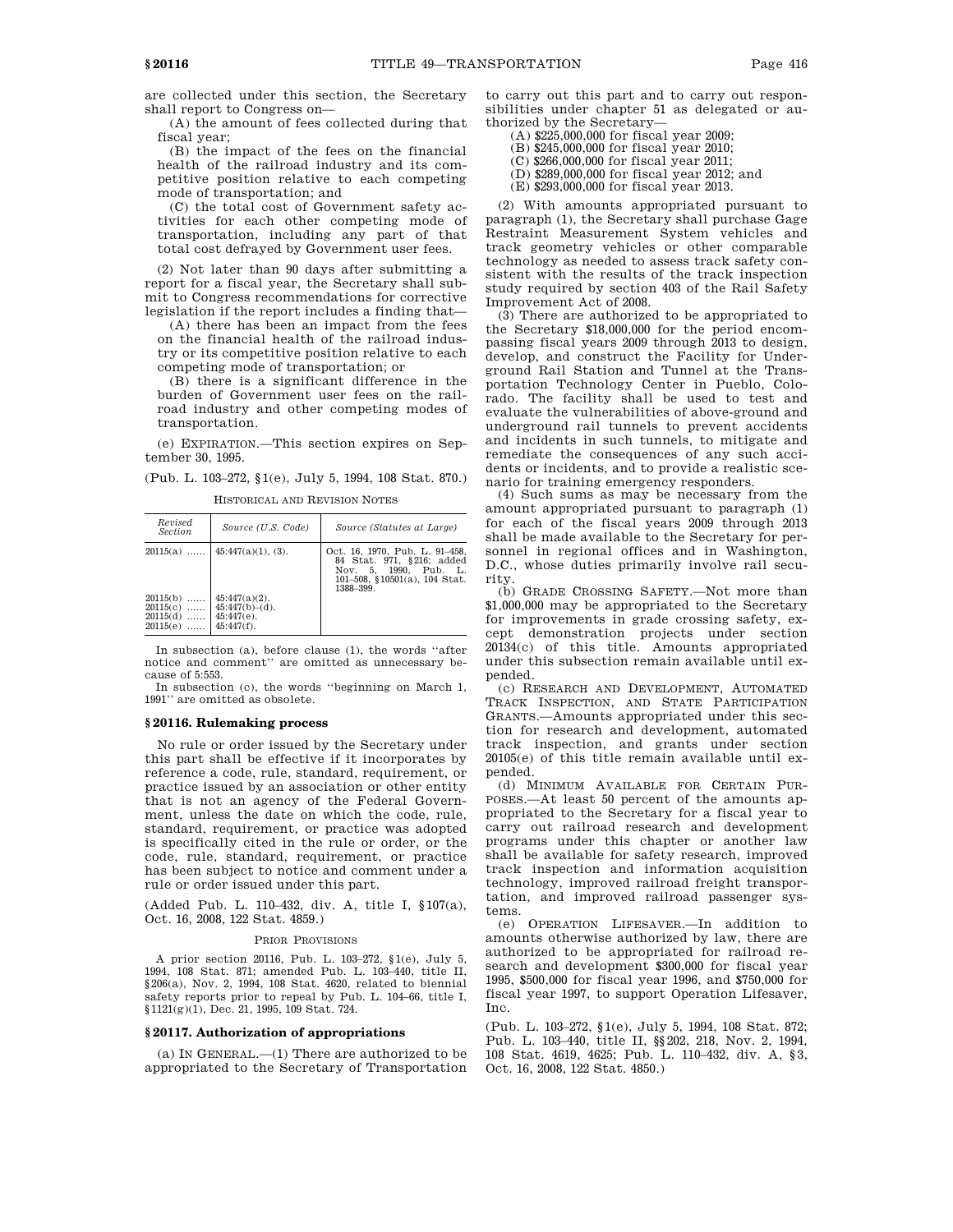| Revised<br>Section         | Source (U.S. Code)              | Source (Statutes at Large)                                                                                                                                                                                                                                                                                                                                                                                                                                                   |
|----------------------------|---------------------------------|------------------------------------------------------------------------------------------------------------------------------------------------------------------------------------------------------------------------------------------------------------------------------------------------------------------------------------------------------------------------------------------------------------------------------------------------------------------------------|
| $20117(a)(1)$              | $45:44(2)$ (1st sen-<br>tence). | Oct. 16, 1970, Pub. L. 91-458,<br>84 Stat. 971, §214(a) (1st<br>sentence); added Oct. 10.<br>1980, Pub. L. 96-423, §2, 94<br>Stat. 1811; Aug. 13, 1981,<br>Pub. L. 97-35, §1195, 95<br>Stat. 702; Jan. 14, 1983,<br>Pub. L. 97-468, §703, 96<br>Stat. 2580; restated June<br>22, 1988, Pub. L. 100-342,<br>§2, 102 Stat. 624; Nov. 5,<br>1990, Pub. L. 101-508,<br>$$10501(b),$ 104<br>Stat.<br>1388-400; restated Sept. 3.<br>1992, Pub. L. 102-365, §12,<br>106 Stat. 980. |
| $20117(a)(2)$   45:435(h). |                                 | Oct. 16, 1970, Pub. L. 91-458,<br>84 Stat. 971, §206(h); Nov.<br>16, 1990, Pub. L. 101-615,<br>§ 28(d), 104 Stat. 3277.                                                                                                                                                                                                                                                                                                                                                      |
| $20117(b)$ 45:445(c).      |                                 | Oct. 16, 1970, Pub. L. 91-458,<br>84 Stat. 971, §215(c); added<br>June 22, 1988, Pub. L.<br>100-342, §20, 102 Stat. 638.                                                                                                                                                                                                                                                                                                                                                     |
| $20117(c)$   45:444(b).    |                                 | Oct. 16, 1970, Pub. L. 91-458,<br>84 Stat. 971, §214(b); added<br>Oct. 10, 1980, Pub. L.<br>96-423, §2, 94 Stat. 1811;<br>Jan. 14, 1983, Pub. L.<br>97-468, §703, 96 Stat. 2580;<br>restated June 22, 1988,<br>Pub. L. 100-342, §2, 102<br>Stat. 624.                                                                                                                                                                                                                        |
| $20117(d)$   45:442.       |                                 | Nov. 2, 1978, Pub. L. 95-574,<br>§3, 92 Stat. 2459.                                                                                                                                                                                                                                                                                                                                                                                                                          |

In subsection (a), references to fiscal years prior to 1993 are omitted as obsolete.

#### REFERENCES IN TEXT

Section 403 of the Rail Safety Improvement Act of 2008, referred to in subsec. (a)(2), is section 403 of Pub. L. 110–432, which is set out as a note under section 20142 of this title.

#### AMENDMENTS

2008—Subsec. (a). Pub. L. 110–432 amended subsec. (a) generally. Prior to amendment, subsec. (a) authorized appropriations for fiscal years 1993 through 1998.

1994—Subsec. (a)(1)(C) to (F). Pub. L. 103–440, §202, added subpars. (C) to (F).

Subsec. (e). Pub. L. 103–440, §218, added subsec. (e).

## **§ 20118. Prohibition on public disclosure of railroad safety analysis records**

(a) IN GENERAL.—Except as necessary for the Secretary of Transportation or another Federal agency to enforce or carry out any provision of Federal law, any part of any record (including, but not limited to, a railroad carrier's analysis of its safety risks and its statement of the mitigation measures it has identified with which to address those risks) that the Secretary has obtained pursuant to a provision of, or regulation or order under, this chapter related to the establishment, implementation, or modification of a railroad safety risk reduction program or pilot program is exempt from the requirements of section 552 of title 5 if the record is—

(1) supplied to the Secretary pursuant to that safety risk reduction program or pilot program; or

(2) made available for inspection and copying by an officer, employee, or agent of the Secretary pursuant to that safety risk reduction program or pilot program.

(b) EXCEPTION.—Notwithstanding subsection (a), the Secretary may disclose any part of any record comprised of facts otherwise available to the public if, in the Secretary's sole discretion, the Secretary determines that disclosure would be consistent with the confidentiality needed for that safety risk reduction program or pilot program.

(c) DISCRETIONARY PROHIBITION OF DISCLO-SURE.—The Secretary may prohibit the public disclosure of risk analyses or risk mitigation analyses that the Secretary has obtained under other provisions of, or regulations or orders under, this chapter if the Secretary determines that the prohibition of public disclosure is necessary to promote railroad safety.

(Added Pub. L. 110–432, div. A, title I, §109(a), Oct. 16, 2008, 122 Stat. 4866.)

### **§ 20119. Study on use of certain reports and surveys**

(a) STUDY.—The Federal Railroad Administration shall complete a study to evaluate whether it is in the public interest, including public safety and the legal rights of persons injured in railroad accidents, to withhold from discovery or admission into evidence in a Federal or State court proceeding for damages involving personal injury or wrongful death against a carrier any report, survey, schedule, list, or data compiled or collected for the purpose of evaluating, planning, or implementing a railroad safety risk reduction program required under this chapter, including a railroad carrier's analysis of its safety risks and its statement of the mitigation measures with which it will address those risks. In conducting this study, the Secretary shall solicit input from the railroads, railroad non-profit employee labor organizations, railroad accident victims and their families, and the general public.

(b) AUTHORITY.—Following completion of the study required under subsection (a), the Secretary, if in the public interest, including public safety and the legal rights of persons injured in railroad accidents, may prescribe a rule subject to notice and comment to address the results of the study. Any such rule prescribed pursuant to this subsection shall not become effective until 1 year after its adoption.

(Added Pub. L. 110–432, div. A, title I, §109(a), Oct. 16, 2008, 122 Stat. 4867.)

#### **§ 20120. Enforcement report**

 $(a)^1$  In GENERAL.—Beginning not later than December 31, 2009, the Secretary of Transportation shall make available to the public and publish on its public website an annual report that—

(1) provides a summary of railroad safety and hazardous materials compliance inspections and audits that Federal or State inspectors conducted in the prior fiscal year organized by type of alleged violation, including track, motive power and equipment, signal, grade crossing, operating practices, accident and incidence reporting, and hazardous materials;

(2) provides a summary of all enforcement actions taken by the Secretary or the Federal Railroad Administration during the prior fiscal year, including—

<sup>1</sup>So in original. No subsec. (b) has been enacted.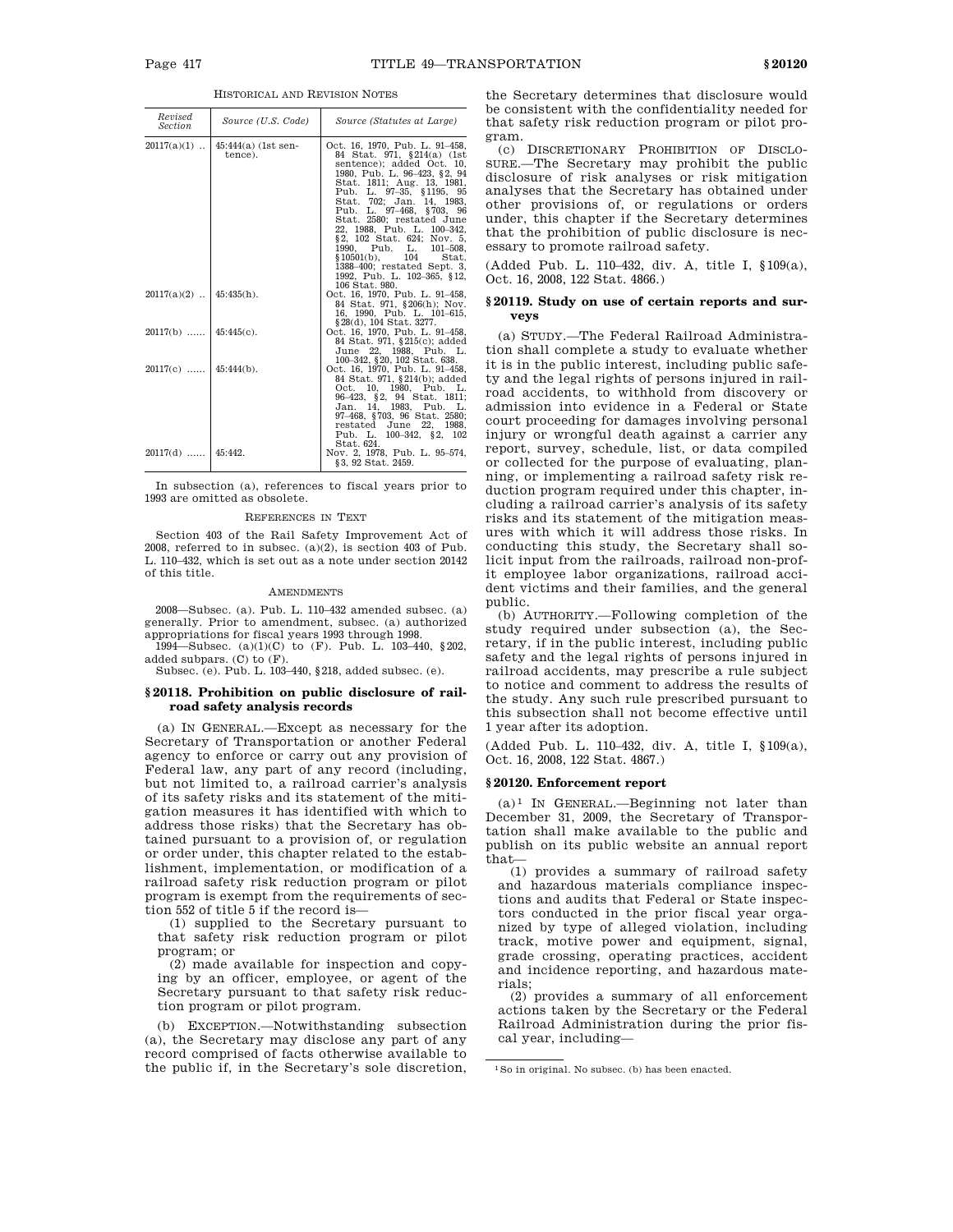(A) the number of civil penalties assessed; (B) the initial amount of civil penalties assessed;

(C) the number of civil penalty cases settled;

(D) the final amount of civil penalties assessed;

(E) the difference between the initial and final amounts of civil penalties assessed;

(F) the number of administrative hearings requested and completed related to hazardous materials transportation law violations or enforcement actions against individuals;

(G) the number of cases referred to the Attorney General for civil or criminal prosecution; 2

(H) the number and subject matter of all compliance orders, emergency orders, or precursor agreements;

(3) analyzes the effect of the number of inspections conducted and enforcement actions taken on the number and rate of reported accidents and incidents and railroad safety;

(4) provide 3 the information required by paragraphs (2) and (3)—

(A) for each Class I railroad individually; and

(B) in the aggregate for—

(i) Class II railroads;

(ii) Class III railroads;

(iii) hazardous materials shippers; and

(iv) individuals;

(5) identifies the number of locomotive engineer certification denial or revocation cases appealed to and the average length of time it took to be decided by—

(A) the Locomotive Engineer Review Board;

(B) an Administrative Hearing Officer or Administrative Law Judge; or

(C) the Administrator of the Federal Railroad Administration;

(6) provides an explanation regarding any changes in the Secretary's or the Federal Railroad Administration's enforcement programs or policies that may substantially affect the information reported; and

(7) includes any additional information that the Secretary determines is useful to improve the transparency of its enforcement program.

(Added Pub. L. 110–432, div. A, title III, §303(a), Oct. 16, 2008, 122 Stat. 4878.)

# SUBCHAPTER II—PARTICULAR ASPECTS OF SAFETY

### **§ 20131. Restricted access to rolling equipment**

The Secretary of Transportation shall prescribe regulations and issue orders that may be necessary to require that when railroad carrier employees (except train or yard crews) assigned to inspect, test, repair, or service rolling equipment have to work on, under, or between that equipment, every manually operated switch, including each crossover switch, providing access to the track on which the equipment is located

is lined against movement to that track and secured by an effective locking device that can be removed only by the class or craft of employees performing the inspection, testing, repair, or service.

(Pub. L. 103–272, §1(e), July 5, 1994, 108 Stat. 872.)

HISTORICAL AND REVISION NOTES

| Revised<br>Section | Source (U.S. Code)                         | Source (Statutes at Large)                                                                                                                        |
|--------------------|--------------------------------------------|---------------------------------------------------------------------------------------------------------------------------------------------------|
| 20131              | $45:431(g)$ (1st sen-<br>tence $cl. (1)$ . | Oct. 16, 1970, Pub. L. 91-458,<br>84 Stat. 971, §202(g) (1st<br>sentence cl. (1)): added<br>July 8, 1976, Pub. L. 94-348,<br>§5(b), 90 Stat. 820. |

The words ''within 180 days after July 8, 1976'' are omitted as expired.

### **§ 20132. Visible markers for rear cars**

(a) GENERAL.—The Secretary of Transportation shall prescribe regulations and issue orders that may be necessary to require that—

(1) the rear car of each passenger and commuter train has at least one highly visible marker that is lighted during darkness and when weather conditions restrict clear visibility; and

(2) the rear car of each freight train has highly visible markers during darkness and when weather conditions restrict clear visibility.

(b) PREEMPTION.—Notwithstanding section 20106 of this title, subsection (a) of this section does not prohibit a State from continuing in force a law, regulation, or order in effect on July 8, 1976, related to lighted markers on the rear car of a freight train except to the extent it would cause the car to be in violation of this section.

(Pub. L. 103–272, §1(e), July 5, 1994, 108 Stat. 873.)

HISTORICAL AND REVISION NOTES

| Revised<br><b>Section</b> | Source (U.S. Code)                                   | Source (Statutes at Large)                                                                                                                                                      |
|---------------------------|------------------------------------------------------|---------------------------------------------------------------------------------------------------------------------------------------------------------------------------------|
| $20132(a)$                | $45:431(g)$ (1st sen-<br>tence cls. $(2)$ , $(3)$ ). | Oct. 16, 1970, Pub. L. 91-458,<br>84 Stat. 971, §202(g) (1st<br>sentence cls. $(2)$ , $(3)$ , last<br>sentence); added July 8,<br>1976, Pub. L. 94-348, §5(b),<br>90 Stat. 820. |
| 20132(b)                  | $45:431(g)$ (last sen-<br>tence).                    |                                                                                                                                                                                 |

In subsection (a), before clause (1), the words ''within 180 days after July 8, 1976'' are omitted as expired.

## **§ 20133. Passenger cars**

(a) MINIMUM STANDARDS.—The Secretary of Transportation shall prescribe regulations establishing minimum standards for the safety of cars used by railroad carriers to transport passengers. Before prescribing such regulations, the Secretary shall consider—

(1) the crashworthiness of the cars;

(2) interior features (including luggage restraints, seat belts, and exposed surfaces) that may affect passenger safety;

(3) maintenance and inspection of the cars; (4) emergency response procedures and

equipment; and

(5) any operating rules and conditions that directly affect safety not otherwise governed by regulations.

<sup>2</sup>So in original. Probably should be followed by ''and''.

<sup>3</sup>So in original. Probably should be ''provides''.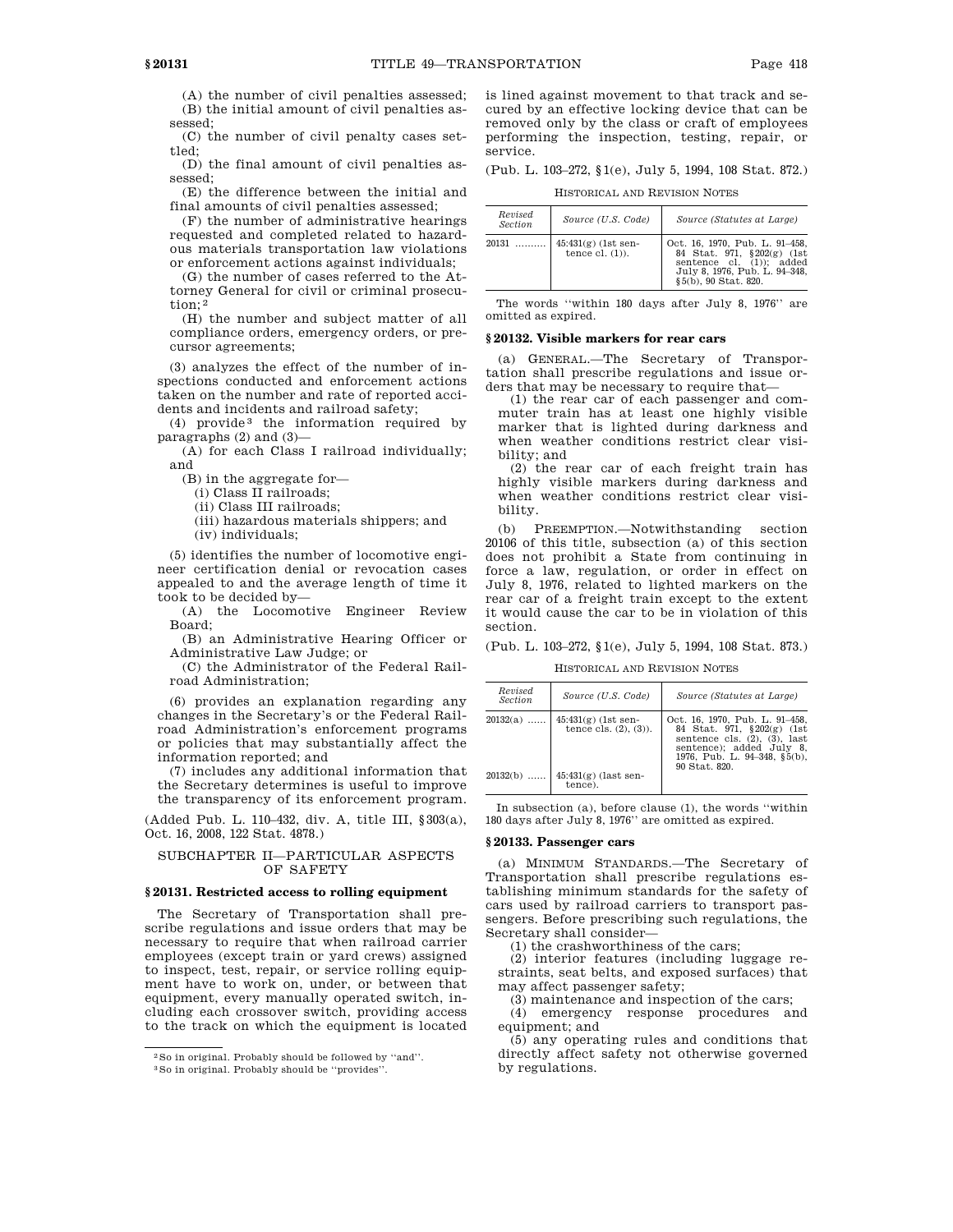The Secretary may make applicable some or all of the standards established under this subsection to cars existing at the time the regulations are prescribed, as well as to new cars, and the Secretary shall explain in the rulemaking document the basis for making such standards applicable to existing cars.

(b) INITIAL AND FINAL REGULATIONS.—(1) The Secretary shall prescribe initial regulations under subsection (a) within 3 years after November 2, 1994. The initial regulations may exempt equipment used by tourist, historic, scenic, and excursion railroad carriers to transport passengers.

(2) The Secretary shall prescribe final regulations under subsection (a) within 5 years after November 2, 1994.

(c) PERSONNEL.—The Secretary may establish within the Department of Transportation 2 additional full-time equivalent positions beyond the number permitted under existing law to assist with the drafting, prescribing, and implementation of regulations under this section.

(d) CONSULTATION.—In prescribing regulations, issuing orders, and making amendments under this section, the Secretary may consult with Amtrak, public authorities operating railroad passenger service, other railroad carriers transporting passengers, organizations of passengers, and organizations of employees. A consultation is not subject to the Federal Advisory Committee Act (5 U.S.C. App.), but minutes of the consultation shall be placed in the public docket of the regulatory proceeding.

(Pub. L. 103–272, §1(e), July 5, 1994, 108 Stat. 873; Pub. L. 103–440, title II, §215(a), Nov. 2, 1994, 108 Stat. 4623; Pub. L. 104–287, §5(47), Oct. 11, 1996, 110 Stat. 3393.)

| Revised<br>Section | Source (U.S. Code)                                       | Source (Statutes at Large)                                                                                                                                                              |
|--------------------|----------------------------------------------------------|-----------------------------------------------------------------------------------------------------------------------------------------------------------------------------------------|
| $20133(a)$         | $45:431(h)(1)(A)$ (1st,<br>last sentences).<br>(B), (4). | Oct. 16, 1970, Pub. L. 91-458,<br>84 Stat. 971, §202(h); added<br>Oct. 10, 1980, Pub. L.<br>96–423, §14, 94 Stat, 1817;<br>Jan. 14, 1983, Pub. L.<br>97-468, §702(a), 96 Stat.<br>2579. |
| $20133(b)$         | $45:431(h)(1)(A)$ (2d,<br>3d sentences). $(2)$ .         |                                                                                                                                                                                         |
| 20133(c)           | $45:431(h)(3)$ .                                         |                                                                                                                                                                                         |

HISTORICAL AND REVISION NOTES

In subsection (a), the words ''within one year after January 14, 1983'' and ''initial'' are omitted as obsolete. The text of 45:431(h)(1)(B) is omitted as executed. The words ''after a hearing in accordance with subsection (b) of this section'' are omitted as surplus because of section 20103(e) of the revised title.

In subsections (b) and (c), the word ''subsequent'' is omitted as surplus.

In subsection (c), the word ''Amtrak'' is substituted for ''National Railroad Passenger Corporation'' for consistency in this subtitle. The word ''regulatory'' is substituted for ''rulemaking'' for consistency in the revised title.

#### REFERENCES IN TEXT

The Federal Advisory Committee Act, referred to in subsec. (d), is Pub. L. 92–463, Oct. 6, 1972, 86 Stat. 770, as amended, which is set out in the Appendix to Title 5, Government Organization and Employees.

#### AMENDMENTS

1996—Subsec. (b)(1). Pub. L. 104–287, §5(47)(A), substituted ''November 2, 1994'' for ''the date of enactment of the Federal Railroad Safety Authorization Act of 1994''.

Subsec. (b)(2). Pub. L. 104–287, §5(47)(B), substituted ''November 2, 1994'' for ''such date of enactment''.

1994—Pub. L. 103–440 amended section generally, substituting present provisions for provisions requiring the Secretary to take administrative action to ensure that the construction, operation, and maintenance of passenger rail equipment maximize the safety of passengers, and providing for areas of consideration and concentration, as well as consultation with Amtrak.

## **§ 20134. Grade crossings and railroad rights of way**

(a) GENERAL.—To the extent practicable, the Secretary of Transportation shall maintain a coordinated effort to develop and carry out solutions to the railroad grade crossing problem and measures to protect pedestrians in densely populated areas along railroad rights of way. To carry out this subsection, the Secretary may use the authority of the Secretary under this chapter and over highway, traffic, and motor vehicle safety and over highway construction. The Secretary may purchase items of nominal value and distribute them to the public without charge as part of an educational or awareness program to accomplish the purposes of this section and of any other sections of this title related to improving the safety of highway-rail crossings and to preventing trespass on railroad rights of way, and the Secretary shall prescribe guidelines for the administration of this authority.

(b) SIGNAL SYSTEMS AND OTHER DEVICES.—Not later than June 22, 1989, the Secretary shall prescribe regulations and issue orders to ensure the safe maintenance, inspection, and testing of signal systems and devices at railroad highway grade crossings.

(c) DEMONSTRATION PROJECTS.—(1) The Secretary shall establish demonstration projects to evaluate whether accidents and incidents involving trains would be reduced by—

(A) reflective markers installed on the road surface or on a signal post at railroad grade crossings;

(B) stop signs or yield signs installed at grade crossings; and

(C) speed bumps or rumble strips installed on the road surfaces at the approaches to grade crossings.

(2) Not later than June 22, 1990, the Secretary shall submit a report on the results of the demonstration projects to the Committee on Transportation and Infrastructure of the House of Representatives and the Committee on Commerce, Science, and Transportation of the Senate.

(Pub. L. 103–272, §1(e), July 5, 1994, 108 Stat. 873; Pub. L. 104–287, §5(48), Oct. 11, 1996, 110 Stat. 3393; Pub. L. 110–432, div. A, title II, §208(c), Oct. 16, 2008, 122 Stat. 4876.)

HISTORICAL AND REVISION NOTES

| Revised<br>Section                            | Source (U.S. Code) | Source (Statutes at Large)                                                                                                                                                                                                                                 |  |  |  |  |
|-----------------------------------------------|--------------------|------------------------------------------------------------------------------------------------------------------------------------------------------------------------------------------------------------------------------------------------------------|--|--|--|--|
| $20134(a)$ 45:433(b).<br>20134(b)  45:431(q). |                    | Oct. 16, 1970. Pub. L. 91-458.<br>§ 204(b), 84 Stat. 972.<br>Oct. 16, 1970, Pub. L. 91-458,<br>84 Stat. 971, §§ 202(q),<br>$215(a)$ , (b); added June $22$ ,<br>1988, Pub. L. 100-342, §§20,<br>23, 102 Stat. 638, 639; Sept.<br>3, 1992, Pub. L. 102-365, |  |  |  |  |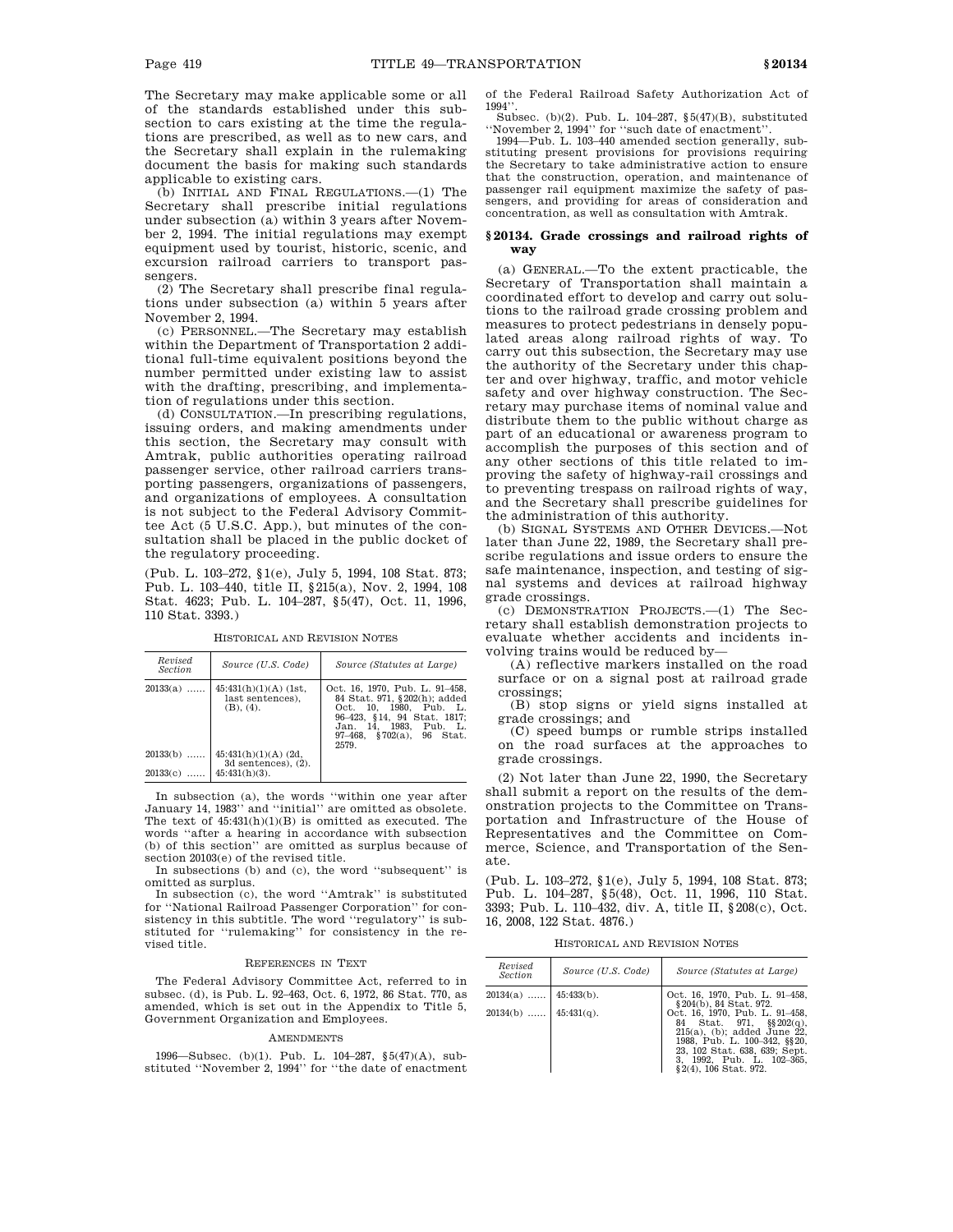HISTORICAL AND REVISION NOTES—CONTINUED

| Revised<br>Section | Source (U.S. Code) | Source (Statutes at Large) |
|--------------------|--------------------|----------------------------|
| 20134(c)           | $45:445(a)$ , (b). |                            |

In subsection (a), the words ''In addition'' are omitted as surplus. The word ''maintain'' is substituted for ''undertake'' for clarity because the effort has begun. The words "the objective of" are omitted as surplus. The words ''To carry out this section, the Secretary

may use'' are added for clarity. In subsection (b), the words ''Not later than June 22, 1989'' are substituted for ''within one year after June 22, 1988'' for clarity.

In subsection  $(c)(1)$ , before clause  $(A)$ , and  $(2)$ , the word ''Secretary'' is substituted for ''Federal Railroad Administration'' for clarity and consistency in the revised title. In this restatement, the Secretary of Transportation carries out all laws. However, this subsection is based on source provisions that provide that the Federal Railroad Administration carries out the subsection. A cross-reference to this subsection has been included in 49:103 to preserve duties and powers under this subsection to the Administrator of the Federal Railroad Administration.

In subsection (c)(1), before clause (A), the words ''and incidents'' are added for consistency in this part.

### **AMENDMENTS**

2008—Subsec. (a). Pub. L. 110–432 inserted at end ''The Secretary may purchase items of nominal value and distribute them to the public without charge as part of an educational or awareness program to accomplish the purposes of this section and of any other sections of this title related to improving the safety of highwayrail crossings and to preventing trespass on railroad rights of way, and the Secretary shall prescribe guidelines for the administration of this authority.

1996—Subsec. (c)(2). Pub. L. 104–287 substituted ''Committee on Transportation and Infrastructure" ''Committee on Energy and Commerce''.

#### PEDESTRIAN CROSSING SAFETY

Pub. L. 110–432, div. A, title II, §201, Oct. 16, 2008, 122 Stat. 4868, provided that: ''Not later than 1 year after the date of enactment of this Act [Oct. 16, 2008], the Secretary shall provide guidance to railroads on strategies and methods to prevent pedestrian accidents, incidents, injuries, and fatalities at or near passenger stations, including—

''(1) providing audible warning of approaching trains to the pedestrians at railroad passenger stations;

''(2) using signs, signals, or other visual devices to warn pedestrians of approaching trains;

''(3) installing infrastructure at pedestrian crossings to improve the safety of pedestrians crossing railroad tracks;

''(4) installing fences to prohibit access to railroad tracks; and

''(5) other strategies or methods as determined by the Secretary.''

[For definitions of ''crossing'', ''Secretary'', and ''railroad'', as used in section 201 of Pub. L. 110–432, set out above, see section 2(a) of Pub. L. 110–432, set out as a note under section 20102 of this title.]

### **§ 20135. Licensing or certification of locomotive operators**

(a) GENERAL.—The Secretary of Transportation shall prescribe regulations and issue orders to establish a program requiring the licensing or certification, after one year after the program is established, of any operator of a locomotive.

(b) PROGRAM REQUIREMENTS.—The program established under subsection (a) of this section—

(1) shall be carried out through review and approval of each railroad carrier's operator qualification standards;

(2) shall provide minimum training requirements;

(3) shall require comprehensive knowledge of applicable railroad carrier operating practices and rules;

(4) except as provided in subsection (c)(1) of this section, shall require consideration, to the extent the information is available, of the motor vehicle driving record of each individual seeking licensing or certification, including—

(A) any denial, cancellation, revocation, or suspension of a motor vehicle operator's license by a State for cause within the prior 5 years; and

 $($ B) any conviction within the prior 5 years<br>of an offense described in section offense described in section  $30304(a)(3)(A)$  or (B) of this title;

(5) may require, based on the individual's driving record, disqualification or the granting of a license or certification conditioned on requirements the Secretary prescribes; and

(6) shall require an individual seeking a license or certification—

(A) to request the chief driver licensing official of each State in which the individual has held a motor vehicle operator's license within the prior 5 years to provide information about the individual's driving record to the individual's employer, prospective employer, or the Secretary, as the Secretary requires; and

(B) to make the request provided for in section 30305(b)(4) of this title for information to be sent to the individual's employer, prospective employer, or the Secretary, as the Secretary requires.

(c) WAIVERS.—(1) The Secretary shall prescribe standards and establish procedures for waiving subsection (b)(4) of this section for an individual or class of individuals who the Secretary decides are not currently unfit to operate a locomotive. However, the Secretary may waive subsection (b)(4) for an individual or class of individuals with a conviction, cancellation, revocation, or suspension described in paragraph (2)(A) or (B) of this subsection only if the individual or class, after the conviction, cancellation, revocation, or suspension, successfully completes a rehabilitation program established by a railroad carrier or approved by the Secretary.

(2) If an individual, after the conviction, cancellation, revocation, or suspension, successfully completes a rehabilitation program established by a railroad carrier or approved by the Secretary, the individual may not be denied a license or certification under subsection (b)(4) of this section because of—

(A) a conviction for operating a motor vehicle when under the influence of, or impaired by, alcohol or a controlled substance; or

(B) the cancellation, revocation, or suspension of the individual's motor vehicle operator's license for operating a motor vehicle when under the influence of, or impaired by, alcohol or a controlled substance.

(d) OPPORTUNITY FOR HEARING.—An individual denied a license or certification or whose license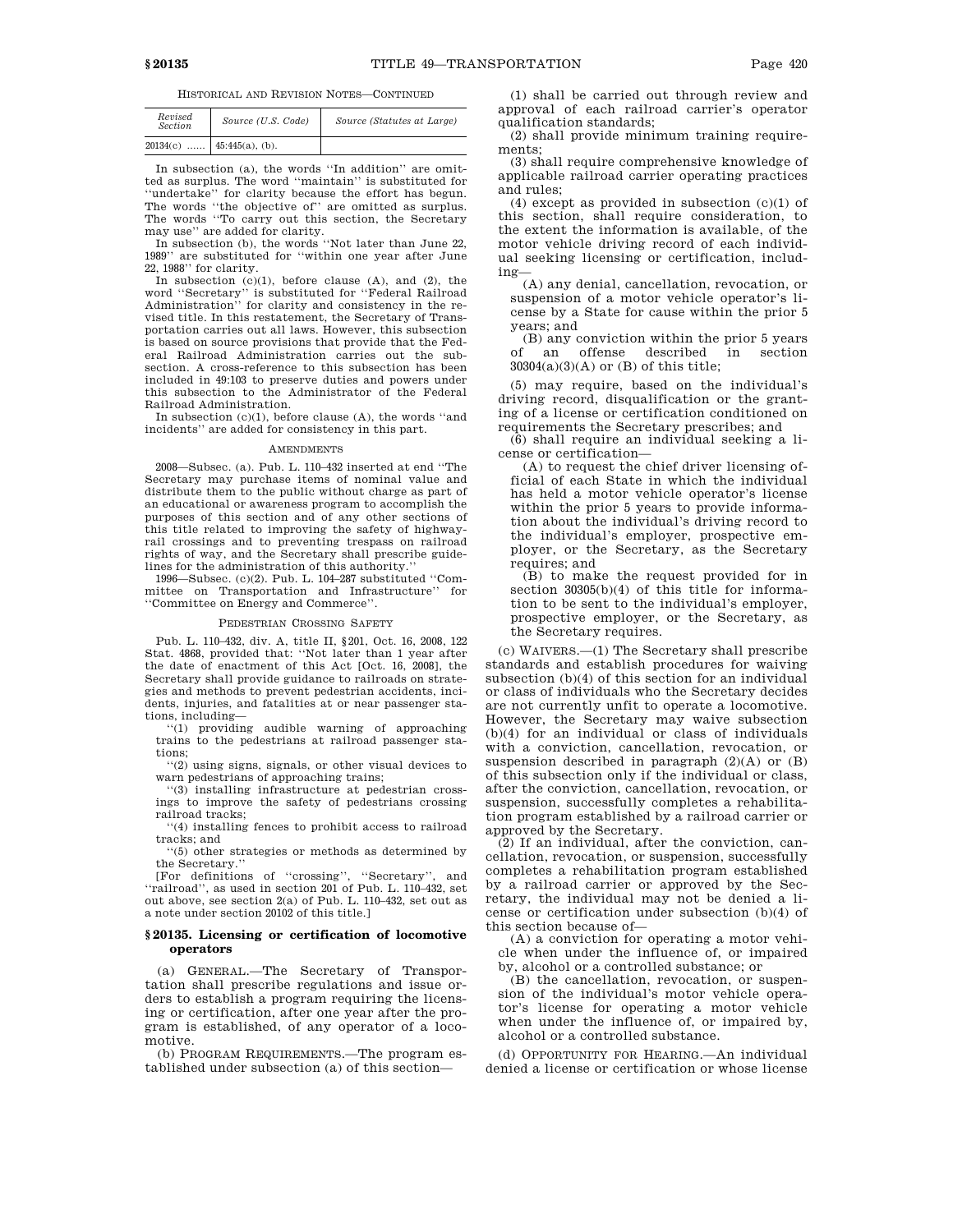or certification is conditioned on requirements prescribed under subsection (b)(4) of this section shall be entitled to a hearing under section 20103(e) of this title to decide whether the license has been properly denied or conditioned.

(e) OPPORTUNITY TO EXAMINE AND COMMENT ON INFORMATION.—The Secretary, employer, or prospective employer, as appropriate, shall make information obtained under subsection (b)(6) of this section available to the individual. The individual shall be given an opportunity to comment in writing about the information. Any comment shall be included in any record or file maintained by the Secretary, employer, or prospective employer that contains information to which the comment is related.

(Pub. L. 103–272, §1(e), July 5, 1994, 108 Stat. 874.)

| Revised<br><i>Section</i>                                                | Source (U.S. Code)                                                                               | Source (Statutes at Large)                                                                                                                                                                                             |  |  |  |  |
|--------------------------------------------------------------------------|--------------------------------------------------------------------------------------------------|------------------------------------------------------------------------------------------------------------------------------------------------------------------------------------------------------------------------|--|--|--|--|
| $45:431(i)(1)$ .<br>$20135(a)$                                           |                                                                                                  | Oct. 16, 1970. Pub. L. 91-458.<br>84 Stat. 971, §202(i); added<br>June 22, 1988, Pub. L.<br>100–342, $\S(4(a), 7(b),$<br>- 102<br>Stat. 625, 628; Sept. 3, 1992,<br>Pub. L. $102-365$ , $\S2(1)$ , $106$<br>Stat. 972. |  |  |  |  |
| $20135(b)$<br>$20135(c)(1)$<br>$20135(c)(2)$<br>$20135(d)$<br>$20135(e)$ | $45:431(i)(2)$ .<br>$45:431(i)(4)$ .<br>$45:431(i)(6)$ .<br>$45:431(i)(5)$ .<br>$45:431(i)(3)$ . |                                                                                                                                                                                                                        |  |  |  |  |

HISTORICAL AND REVISION NOTES

In subsection (a), the words ''within 12 months after June 22, 1988'' are omitted as executed. The words ''including any locomotive engineer'' are omitted as surplus. The words ''after one year after'' are substituted for ''after the expiration of 12 months following'' to eliminate unnecessary words.

In subsection  $(b)(5)$ , the word "requirements" is substituted for ''terms'' for consistency in this section.

In subsection  $(c)(1)$ , the words "In establishing the program under this subsection'' are omitted as surplus.

## **§ 20136. Automatic train control and related systems**

The Secretary of Transportation shall prescribe regulations and issue orders to require that—

(1) an individual performing a test of an automatic train stop, train control, or cab signal apparatus required by the Secretary to be performed before entering territory where the apparatus will be used shall certify in writing that the test was performed properly; and

(2) the certification required under clause (1) of this section shall be maintained in the same way and place as the daily inspection report for the locomotive.

(Pub. L. 103–272, §1(e), July 5, 1994, 108 Stat. 875; Pub. L. 103–429, §6(19), Oct. 31, 1994, 108 Stat. 4379.)

HISTORICAL AND REVISION NOTES PUB. L. 103–272

| Revised<br><b>Section</b> | Source (U.S. Code) | Source (Statutes at Large)                                                                                              |
|---------------------------|--------------------|-------------------------------------------------------------------------------------------------------------------------|
| $20136$   45:431(i).      |                    | Oct. 16, 1970, Pub. L. 91-458,<br>84 Stat. 971, §202(j); added<br>June 22, 1988, Pub. L.<br>100-342, §9, 102 Stat. 628. |

The words ''Within 90 days after June 22, 1988'' are omitted as expired.

## PUB. L. 103–429

This amends 49:20136(2) to correct an error in the codification enacted by section 1 of the Act of July 5, 1994 (Public Law 103–272, 108 Stat. 875).

## **AMENDMENTS**

1994—Par. (2). Pub. L. 103–429 substituted ''section'' for ''subsection''.

EFFECTIVE DATE OF 1994 AMENDMENT

Amendment by Pub. L. 103–429 effective July 5, 1994, see section 9 of Pub. L. 103–429, set out as a note under section 321 of this title.

# **§ 20137. Event recorders**

(a) DEFINITION.—In this section, ''event recorder'' means a device that—

(1) records train speed, hot box detection, throttle position, brake application, brake operations, and any other function the Secretary of Transportation considers necessary to record to assist in monitoring the safety of train operation, such as time and signal indication; and

(2) is designed to resist tampering.

(b) REGULATIONS AND ORDERS.—Not later than December 22, 1989, the Secretary shall prescribe regulations and issue orders that may be necessary to enhance safety by requiring that a train be equipped with an event recorder not later than one year after the regulations are prescribed and the orders are issued. However, if the Secretary finds it is impracticable to equip trains within that one-year period, the Secretary may extend the period to a date that is not later than 18 months after the regulations are prescribed and the orders are issued.

(Pub. L. 103–272, §1(e), July 5, 1994, 108 Stat. 875.)

HISTORICAL AND REVISION NOTES

| Revised<br>Section | Source (U.S. Code) | Source (Statutes at Large)                                                                                                   |  |  |  |  |
|--------------------|--------------------|------------------------------------------------------------------------------------------------------------------------------|--|--|--|--|
| 20137              | $45:431(m)$ .      | Oct. 16, 1970, Pub. L. 91-458,<br>84 Stat. 971. § 202(m):<br>added June 22, 1988. Pub.<br>L. 100-342, §10, 102 Stat.<br>629. |  |  |  |  |

In subsection (b), the words ''Not later than December 22, 1989'' are substituted for ''within 18 months after June 22, 1988'' for clarity. The words ''may extend the period to a date that is not later than 18 months after the regulations are prescribed and the orders are issued'' are substituted for ''may extend the deadline for compliance with such requirement, but in no event shall such deadline be extended past 18 months after such rules, regulations, orders, and standards are issued'' to eliminate unnecessary words.

## **§ 20138. Tampering with safety and operational monitoring devices**

(a) GENERAL.—The Secretary of Transportation shall prescribe regulations and issue orders to prohibit the willful tampering with, or disabling of, any specified railroad safety or operational monitoring device.

(b) PENALTIES.—(1) A railroad carrier operating a train on which a safety or operational monitoring device is tampered with or disabled in violation of a regulation prescribed or order issued under subsection (a) of this section is liable to the United States Government for a civil penalty under section 21301 of this title.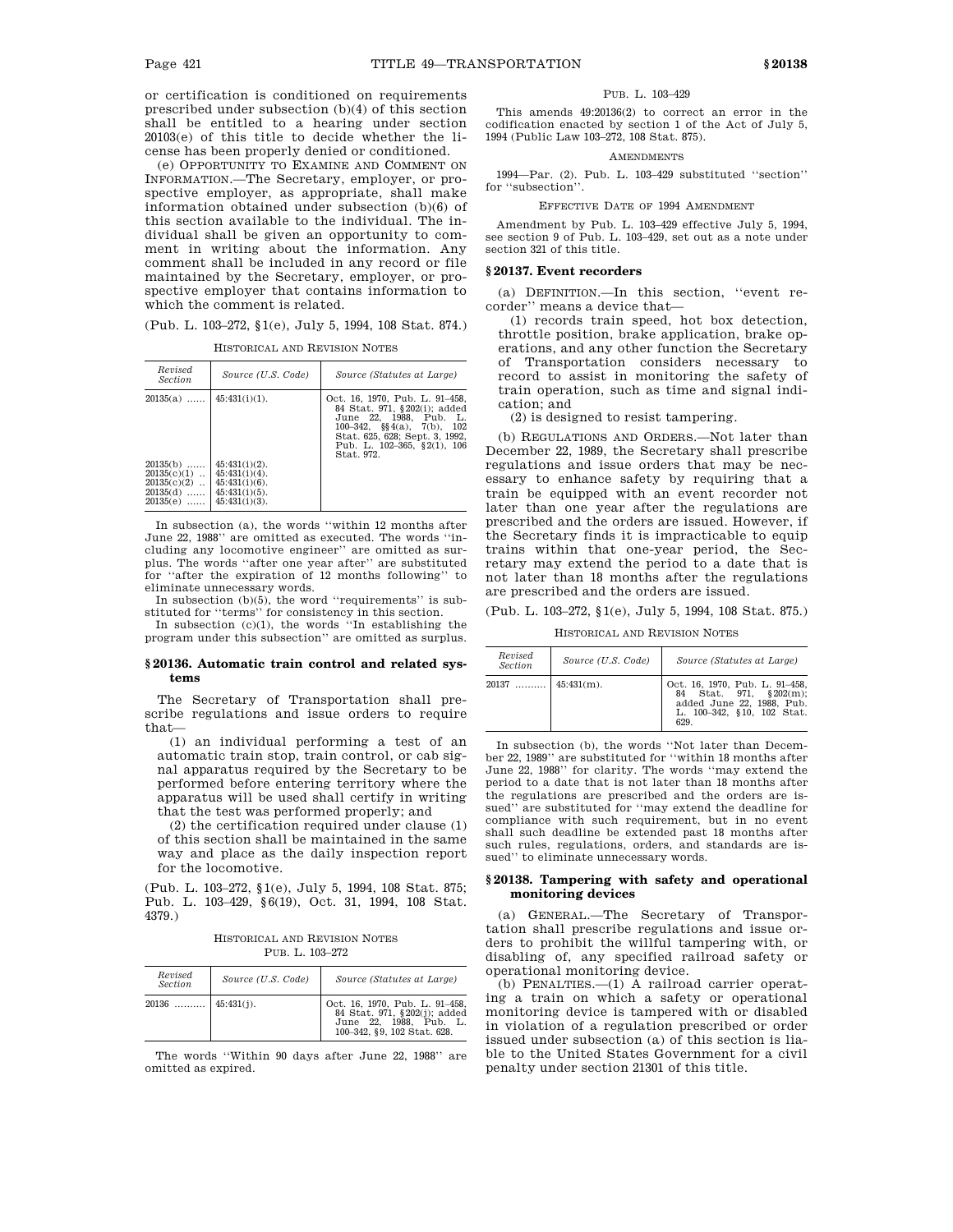(2) An individual tampering with or disabling a safety or operational monitoring device in violation of a regulation prescribed or order issued under subsection (a) of this section, or knowingly operating or allowing to be operated a train on which such a device has been tampered with or disabled, is liable for penalties established by the Secretary. The penalties may include—

(A) a civil penalty under section 21301 of this title;

(B) suspension from work; and

(C) suspension or loss of a license or certification issued under section 20135 of this title. (Pub. L. 103–272, §1(e), July 5, 1994, 108 Stat. 876.)

HISTORICAL AND REVISION NOTES

| Revised<br>Section            | Source (U.S. Code) | Source (Statutes at Large)                                                                                                                                                          |  |  |  |  |
|-------------------------------|--------------------|-------------------------------------------------------------------------------------------------------------------------------------------------------------------------------------|--|--|--|--|
| $20138$   45:431( <i>o</i> ). |                    | Oct 16, 1970, Pub. L. 91-458,<br>84 Stat. 971, §202(o); added<br>June 22, 1988, Pub. L.<br>100-342, §21, 102 Stat. 638;<br>Sept. 3. 1992. Pub. L.<br>102-365, §2(3), 106 Stat. 972. |  |  |  |  |

In subsection (a), the words ''within 90 days after June 22, 1988'' are omitted as expired.

In subsection (b), the words ''by another person'' are omitted as surplus.

## **§ 20139. Maintenance-of-way operations on railroad bridges**

Not later than June 22, 1989, the Secretary of Transportation shall prescribe regulations and issue orders for the safety of maintenance-ofway employees on railroad bridges. The Secretary at least shall provide in those regulations standards for bridge safety equipment, including nets, walkways, handrails, and safety lines, and requirements for the use of vessels when work is performed on bridges located over bodies of water.

(Pub. L. 103–272, §1(e), July 5, 1994, 108 Stat. 876.)

HISTORICAL AND REVISION NOTES

| Revised<br><b>Section</b> | Source (U.S. Code) | Source (Statutes at Large)                                                                                                                                                              |
|---------------------------|--------------------|-----------------------------------------------------------------------------------------------------------------------------------------------------------------------------------------|
| $20139$   45:431(n).      |                    | Oct. 16, 1970, Pub. L. 91-458,<br>84 Stat. 971, §202(n); added<br>June 22, 1988, Pub. L.<br>100-342, §19(a), 102 Stat.<br>637; Sept. 3, 1992, Pub. L.<br>102-365, §2(2), 106 Stat. 972. |

The words ''Not later than June 22, 1989'' are substituted for ''within one year after June 22, 1988'' for clarity.

## **§ 20140. Alcohol and controlled substances testing**

(a) DEFINITION.—In this section, ''controlled substance'' means any substance under section 102 of the Comprehensive Drug Abuse Prevention and Control Act of 1970 (21 U.S.C. 802) specified by the Secretary of Transportation.

(b) GENERAL.—(1) In the interest of safety, the Secretary of Transportation shall prescribe regulations and issue orders, not later than October 28, 1992, related to alcohol and controlled substances use in railroad operations. The regulations shall establish a program requiring—

(A) a railroad carrier to conduct preemployment, reasonable suspicion, random, and postaccident testing of all railroad employees responsible for safety-sensitive functions (as decided by the Secretary) for the use of a controlled substance in violation of law or a United States Government regulation, and to conduct reasonable suspicion, random, and post-accident testing of such employees for the use of alcohol in violation of law or a United States Government regulation; the regulations shall permit such railroad carriers to conduct preemployment testing of such employees for the use of alcohol; and

(B) when the Secretary considers it appropriate, disqualification for an established period of time or dismissal of any employee found—

(i) to have used or been impaired by alcohol when on duty; or

(ii) to have used a controlled substance, whether or not on duty, except as allowed for medical purposes by law or a regulation or order under this chapter.

(2) When the Secretary of Transportation considers it appropriate in the interest of safety, the Secretary may prescribe regulations and issue orders requiring railroad carriers to conduct periodic recurring testing of railroad employees responsible for safety-sensitive functions (as decided by the Secretary) for the use of alcohol or a controlled substance in violation of law or a Government regulation.

(c) TESTING AND LABORATORY REQUIREMENTS.— In carrying out this section, the Secretary of Transportation shall develop requirements that shall—

(1) promote, to the maximum extent practicable, individual privacy in the collection of specimens;

(2) for laboratories and testing procedures for controlled substances, incorporate the Department of Health and Human Services scientific and technical guidelines dated April 11, 1988, and any amendments to those guidelines, including mandatory guidelines establishing—

(A) comprehensive standards for every aspect of laboratory controlled substances testing and laboratory procedures to be applied in carrying out this section, including standards requiring the use of the best available technology to ensure the complete reliability and accuracy of controlled substances tests and strict procedures governing the chain of custody of specimens collected for controlled substances testing;

(B) the minimum list of controlled substances for which individuals may be tested; and

(C) appropriate standards and procedures for periodic review of laboratories and criteria for certification and revocation of certification of laboratories to perform controlled substances testing in carrying out this section;

(3) require that a laboratory involved in controlled substances testing under this section have the capability and facility, at the laboratory, of performing screening and confirmation tests;

(4) provide that all tests indicating the use of alcohol or a controlled substance in viola-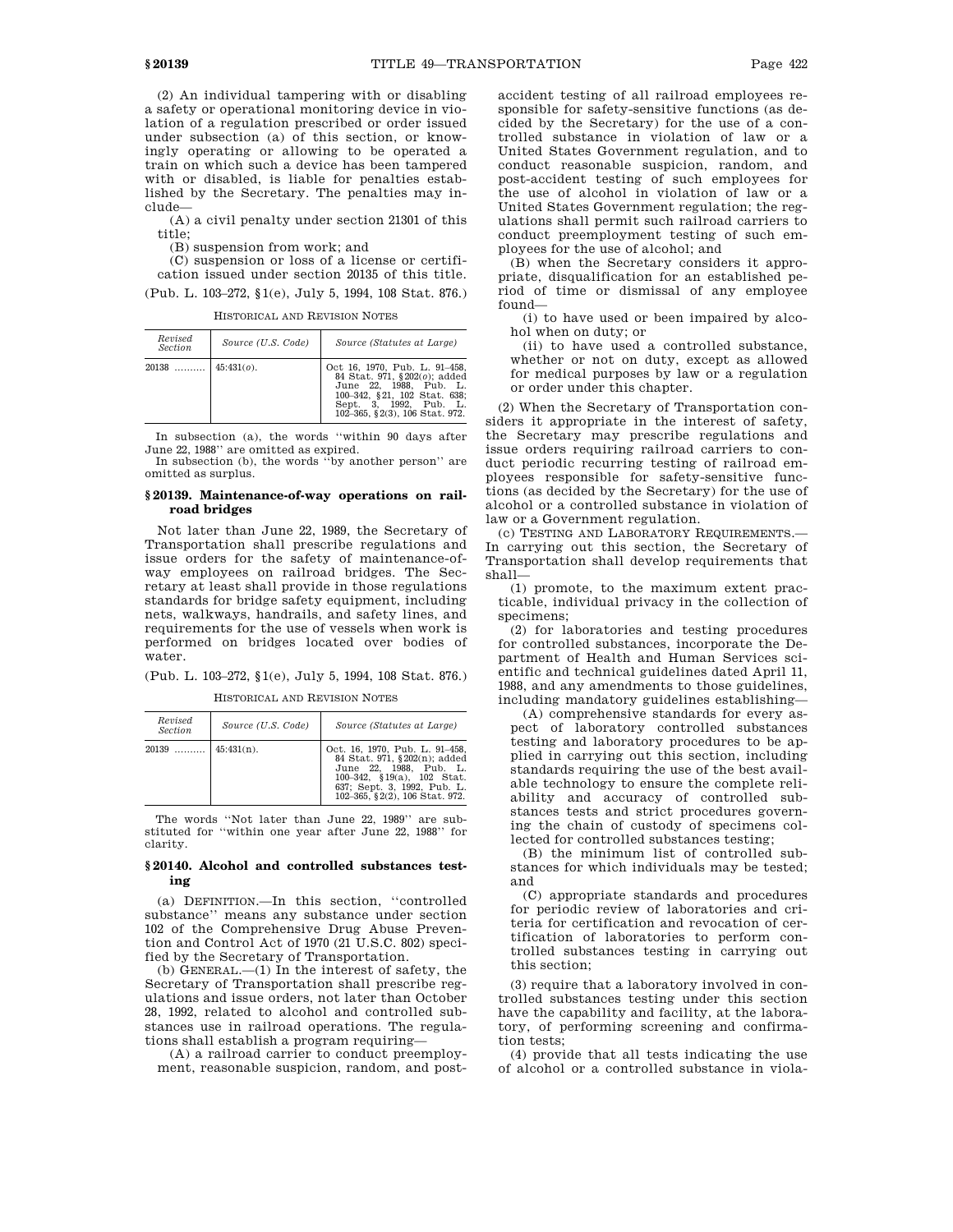tion of law or a Government regulation be confirmed by a scientifically recognized method of testing capable of providing quantitative information about alcohol or a controlled substance;

(5) provide that each specimen be subdivided, secured, and labeled in the presence of the tested individual and that a part of the specimen be retained in a secure manner to prevent the possibility of tampering, so that if the individual's confirmation test results are positive the individual has an opportunity to have the retained part tested by a 2d confirmation test done independently at another certified laboratory if the individual requests the 2d confirmation test not later than 3 days after being advised of the results of the first confirmation test;

(6) ensure appropriate safeguards for testing to detect and quantify alcohol in breath and body fluid samples, including urine and blood, through the development of regulations that may be necessary and in consultation with the Secretary of Health and Human Services;

(7) provide for the confidentiality of test results and medical information (other than information about alcohol or a controlled substance) of employees, except that this clause does not prevent the use of test results for the orderly imposition of appropriate sanctions under this section; and

(8) ensure that employees are selected for tests by nondiscriminatory and impartial methods, so that no employee is harassed by being treated differently from other employees in similar circumstances.

(d) REHABILITATION.—The Secretary of Transportation shall prescribe regulations or issue orders establishing requirements for rehabilitation programs that at least provide for the identification and opportunity for treatment of railroad employees responsible for safety-sensitive functions (as decided by the Secretary) in need of assistance in resolving problems with the use of alcohol or a controlled substance in violation of law or a Government regulation. The Secretary shall decide on the circumstances under which employees shall be required to participate in a program. Each railroad carrier is encouraged to make such a program available to all of its employees in addition to employees responsible for safety-sensitive functions. This subsection does not prevent a railroad carrier from establishing a program under this subsection in cooperation with another railroad carrier.

(e) INTERNATIONAL OBLIGATIONS AND FOREIGN LAWS AND REGULATIONS.—In carrying out this section, the Secretary of Transportation—

(1) shall establish only requirements that are consistent with international obligations of the United States; and

(2) shall consider applicable laws and regulations of foreign countries.

(f) OTHER REGULATIONS ALLOWED.—This section does not prevent the Secretary of Transportation from continuing in effect, amending, or further supplementing a regulation prescribed or order issued before October 28, 1991, governing the use of alcohol or a controlled substance in railroad operations.

(Pub. L. 103–272, §1(e), July 5, 1994, 108 Stat. 876; Pub. L. 104–59, title III, §342(b), Nov. 28, 1995, 109 Stat. 609.)

HISTORICAL AND REVISION NOTES

| Revised<br>Section | Source (U.S. Code)                     | Source (Statutes at Large)                                                                                                   |
|--------------------|----------------------------------------|------------------------------------------------------------------------------------------------------------------------------|
| $20140(a)$         | $45:431(r)(5)$ .                       | Oct. 16, 1970. Pub. L. 91–458.<br>84 Stat. 971, §202(r); added<br>Oct. 28. 1991. Pub.<br>- T.<br>102-143, §4, 105 Stat. 957. |
| $20140(b)$         | $45:431(r)(1)$ (1st-3d)<br>sentences). |                                                                                                                              |
| 20140(c)<br>.      | $45:431(r)(2)$ .                       |                                                                                                                              |
| $20140(d)$         | $45:431(r)(3)$ .                       |                                                                                                                              |
| $20140(e)$         | $45:431(r)(4)$ .                       |                                                                                                                              |
| $20140(f)$         | $45:431(r)(1)$ (last sen-<br>tence).   |                                                                                                                              |

In subsection (b)(1), before clause (A), the words ''controlled substances'' are substituted for ''drug'' for consistency in this section. In clauses (B) and (C), the word ''found'' is substituted for ''determined'' for consistency in the revised title.

In subsection (c)(3), the words ''of any employee'' are omitted as surplus.

In subsection (c)(4), the words ''by any employee'' are omitted as surplus.

In subsection (c)(5), the word ''tested'' is substituted for ''assayed'' for consistency. The words ''2d confirmation test'' are substituted for ''independent test'' for clarity and consistency.

#### AMENDMENTS

1995—Subsec. (b)(1)(A). Pub. L. 104–59 amended subpar. (A) generally. Prior to amendment, subpar. (A) read as follows: ''a railroad carrier to conduct preemployment, reasonable suspicion, random, and postaccident testing of all railroad employees responsible for safety-sensitive functions (as decided by the Secretary) for the use of alcohol or a controlled substance in violation of law or a United States Government regulation; and''.

### ALCOHOL AND CONTROLLED SUBSTANCE TESTING FOR MAINTENANCE-OF-WAY EMPLOYEES

Pub. L. 110–432, div. A, title IV, §412, Oct. 16, 2008, 122 Stat. 4889, provided that: ''Not later than 2 years following the date of enactment of this Act [Oct. 16, 2008], the Secretary of Transportation shall complete a rulemaking proceeding to revise the regulations prescribed under section 20140 of title 49, United States Code, to cover all employees of railroad carriers and contractors or subcontractors to railroad carriers who perform maintenance-of-way activities.''

[For definition of ''railroad carrier'', as used in section 412 of Pub. L. 110–432, set out above, see section 2(a) of Pub. L. 110–432, set out as a note under section 20102 of this title.]

#### **§ 20141. Power brake safety**

(a) REVIEW AND REVISION OF EXISTING REGULA-TIONS.—The Secretary of Transportation shall review existing regulations on railroad power brakes and, not later than December 31, 1993, revise the regulations based on safety information presented during the review. Where applicable, the Secretary shall prescribe regulations that establish standards on dynamic braking equipment.

(b) 2-WAY END-OF-TRAIN DEVICES.—(1) The Secretary shall require 2-way end-of-train devices (or devices able to perform the same function) on road trains, except locals, road switchers, or work trains, to enable the initiation of emergency braking from the rear of a train. The Secretary shall prescribe regulations as soon as possible, but not later than December 31, 1993, re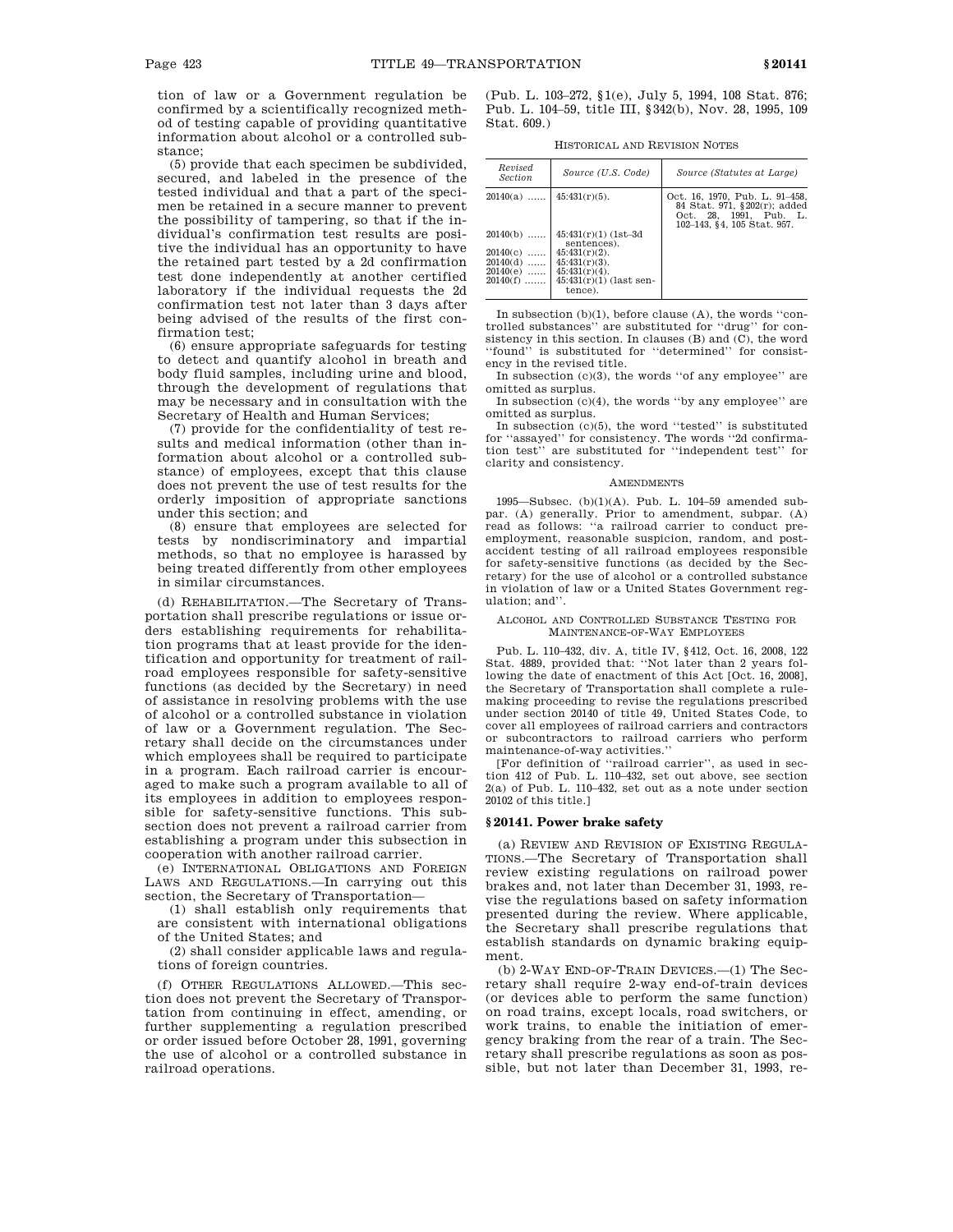quiring the 2-way end-of-train devices. The regulations at least shall—

(A) establish standards for the devices based on performance;

(B) prohibit a railroad carrier, on or after the date that is one year after the regulations are prescribed, from acquiring any end-oftrain device for use on trains that is not a 2 way device meeting the standards established under clause (A) of this paragraph;

(C) require that the trains be equipped with 2-way end-of-train devices meeting those standards not later than 4 years after the regulations are prescribed; and

(D) provide that any 2-way end-of-train device acquired for use on trains before the regulations are prescribed shall be deemed to meet the standards.

(2) The Secretary may consider petitions to amend the regulations prescribed under paragraph (1) of this subsection to allow the use of alternative technologies that meet the same basic performance requirements established by the regulations.

(3) In developing the regulations required by paragraph (1) of this subsection, the Secretary shall consider information presented under subsection (a) of this section.

(c) EXCLUSIONS.—The Secretary may exclude from regulations prescribed under subsections (a) and (b) of this section any category of trains or rail operations if the Secretary decides that the exclusion is in the public interest and is consistent with railroad safety. The Secretary shall make public the reasons for the exclusion. The Secretary at least shall exclude from the regulations prescribed under subsection (b)—

(1) trains that have manned cabooses;

(2) passenger trains with emergency brakes; (3) trains that operate only on track that is

not part of the general railroad system;

(4) trains that do not exceed 30 miles an hour and do not operate on heavy grades, except for any categories of trains specifically designated by the Secretary; and

(5) trains that operate in a push mode.

(Pub. L. 103–272, §1(e), July 5, 1994, 108 Stat. 878.)

| Revised<br><b>Section</b> | Source (U.S. Code)                   | Source (Statutes at Large)                                                               |
|---------------------------|--------------------------------------|------------------------------------------------------------------------------------------|
|                           | $20141(a)$   45:431(r)(1), (2).      | Oct. 16, 1970, Pub. L. 91-458,<br>84 Stat. 971, §202(r); added<br>Sept. 3, 1992, Pub. L. |
| $20141(b)$<br>$20141(c)$  | $45:431(r)(3)$ .<br>$45:431(r)(4)$ . | 102-365, §7, 106 Stat, 976.                                                              |

HISTORICAL AND REVISION NOTES

## **§ 20142. Track safety**

(a) REVIEW OF EXISTING REGULATIONS.—Not later than March 3, 1993, the Secretary of Transportation shall begin a review of Department of Transportation regulations related to track safety standards. The review at least shall include an evaluation of—

(1) procedures associated with maintaining and installing continuous welded rail and its attendant structure, including cold weather installation procedures;

(2) the need for revisions to regulations on track excepted from track safety standards; and

## (3) employee safety.

(b) REVISION OF REGULATIONS.—Not later than September 1, 1995, the Secretary shall prescribe regulations and issue orders to revise track safety standards, considering safety information presented during the review under subsection (a) of this section and the report of the Comptroller General submitted under subsection (c) of this section.

(c) COMPTROLLER GENERAL'S STUDY AND RE-PORT.—The Comptroller General shall study the effectiveness of the Secretary's enforcement of track safety standards, with particular attention to recent relevant railroad accident experience and information. Not later than September 3, 1993, the Comptroller General shall submit a report to Congress and the Secretary on the results of the study, with recommendations for improving enforcement of those standards.

(d) IDENTIFICATION OF INTERNAL RAIL DE-FECTS.—In carrying out subsections (a) and (b), the Secretary shall consider whether or not to prescribe regulations and issue orders concerning—

(1) inspection procedures to identify internal rail defects, before they reach imminent failure size, in rail that has significant shelling; and

(2) any specific actions that should be taken when a rail surface condition, such as shelling, prevents the identification of internal defects.

(e) TRACK STANDARDS.—

(1) IN GENERAL.—Within 90 days after the date of enactment of this subsection, the Federal Railroad Administration shall—

(A) require each track owner using continuous welded rail track to include procedures (in its procedures filed with the Administration pursuant to section 213.119 of title 49, Code of Federal Regulations) to improve the identification of cracks in rail joint bars;

(B) instruct Administration track inspectors to obtain copies of the most recent continuous welded rail programs of each railroad within the inspectors' areas of responsibility and require that inspectors use those programs when conducting track inspections; and

(C) establish a program to review continuous welded rail joint bar inspection data from railroads and Administration track inspectors periodically.

(2) INSPECTION.—Whenever the Administration determines that it is necessary or appropriate, the Administration may require railroads to increase the frequency of inspection, or improve the methods of inspection, of joint bars in continuous welded rail.

(Pub. L. 103–272, §1(e), July 5, 1994, 108 Stat. 879; Pub. L. 103–440, title II, §208, Nov. 2, 1994, 108 Stat. 4621; Pub. L. 109–59, title IX, §9005(a), Aug. 10, 2005, 119 Stat. 1924.)

HISTORICAL AND REVISION NOTES

| Revised<br>Section | Source (U.S. Code)                          | Source (Statutes at Large)                                                                                              |  |  |  |  |
|--------------------|---------------------------------------------|-------------------------------------------------------------------------------------------------------------------------|--|--|--|--|
| $20142(a)$         | $15:431(s)(1)$ (1st sen-<br>tence). $(2)$ . | Oct. 16, 1970, Pub. L. 91-458,<br>84 Stat. 971, §202(s); added<br>Sept. 3. 1992. Pub. L.<br>102-365, §8, 106 Stat, 976. |  |  |  |  |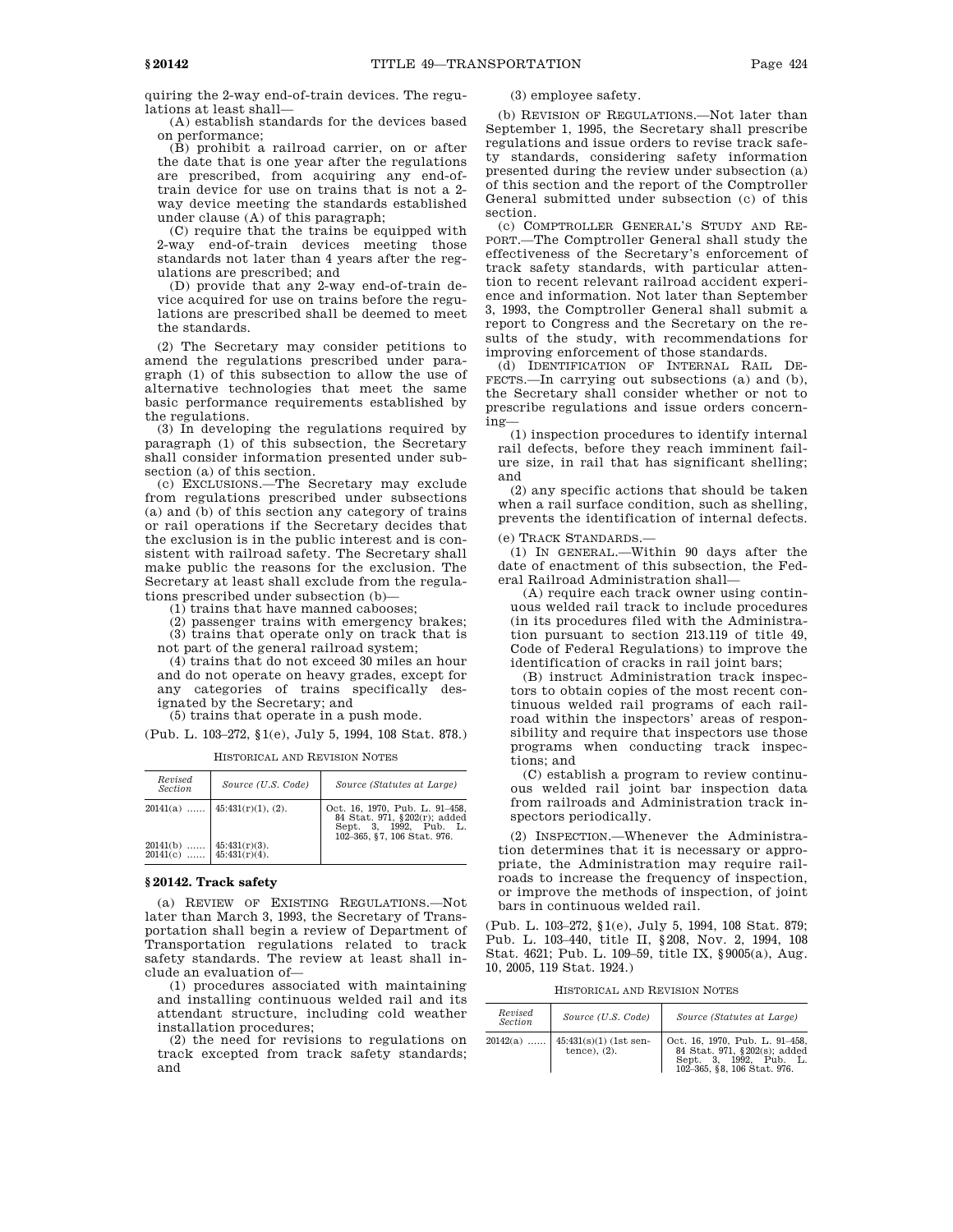HISTORICAL AND REVISION NOTES—CONTINUED

| Revised<br>Section            | Source (U.S. Code)                   | Source (Statutes at Large) |
|-------------------------------|--------------------------------------|----------------------------|
|                               | $20142(b)$   45:431(s)(1) (last sen- |                            |
| $20142(c)$   $45:431(s)(3)$ . | tence).                              |                            |

In subsection (c), the word ''information'' is substituted for ''data'' for consistency in the revised title.

### REFERENCES IN TEXT

The date of enactment of this subsection, referred to in subsec. (e)(1), is the date of enactment of Pub. L. 109–59, which was approved Aug. 10, 2005.

### AMENDMENTS

2005—Subsec. (e). Pub. L. 109–59 added subsec. (e). 1994—Subsec. (a)(1). Pub. L. 103–440, §208(2), inserted '', including cold weather installation procedures'' after ''attendant structure''.

Subsec. (b). Pub. L. 103–440, §208(1), substituted ''September 1, 1995'' for ''September 3, 1994''.

Subsec. (d). Pub. L. 103–440, §208(3), added subsec. (d).

# TRACK INSPECTION TIME STUDY

Pub. L. 110–432, div. A, title IV, §403, Oct. 16, 2008, 122 Stat. 4884, provided that:

''(a) STUDY.—Not later that [sic] 2 years after the date of enactment of this Act [Oct. 16, 2008], the Secretary shall transmit to the Committee on Transportation and Infrastructure of the House of Representatives and the Committee on Commerce, Science, and Transportation of the Senate a report containing the results of a study to determine whether—

''(1) the required intervals of track inspections for each class of track should be amended;

''(2) track remedial action requirements should be amended;

''(3) different track inspection and repair priorities or methods should be required; and

''(4) the speed at which railroad track inspection vehicles operate and the scope of the territory they generally cover allow for proper inspection of the track and whether such speed and appropriate scope should be regulated by the Secretary. ''(b) CONSIDERATIONS.—In conducting the study the

Secretary shall consider—

''(1) the most current rail flaw, rail defect growth, rail fatigue, and other relevant track- or rail-related research and studies;

''(2) the availability and feasibility of developing and implementing new or novel rail inspection technology for routine track inspections;

''(3) information from National Transportation Safety Board or Federal Railroad Administration accident investigations where track defects were the cause or a contributing cause; and

''(4) other relevant information, as determined by the Secretary.

''(c) UPDATE OF REGULATIONS.—Not later than 2 years after the completion of the study required by subsection (a), the Secretary shall prescribe regulations based on the results of the study conducted under subsection (a).

''(d) CONCRETE CROSS TIES.—Not later than 18 months after the date of enactment of this Act [Oct. 16, 2008], the Secretary shall promulgate regulations for concrete cross ties. In developing the regulations for class 1 through 5 track, the Secretary may address, as appropriate—

''(1) limits for rail seat abrasion;

''(2) concrete cross tie pad wear limits;

''(3) missing or broken rail fasteners;

''(4) loss of appropriate toeload pressure;

''(5) improper fastener configurations; and

''(6) excessive lateral rail movement.''

[For definitions of ''Secretary'' and ''railroad'', as used in section 403 of Pub. L. 110–432, set out above, see section 2(a) of Pub. L. 110–432, set out as a note under section 20102 of this title.]

## **§ 20143. Locomotive visibility**

(a) DEFINITION.—In this section, ''locomotive visibility'' means the enhancement of day and night visibility of the front end unit of a train, considering in particular the visibility and perspective of a driver of a motor vehicle at a grade crossing.

(b) INTERIM REGULATIONS.—Not later than December 31, 1992, the Secretary of Transportation shall prescribe temporary regulations identifying ditch, crossing, strobe, and oscillating lights as temporary locomotive visibility measures and authorizing and encouraging the installation and use of those lights. Subchapter II of chapter 5 of title 5 does not apply to a temporary regulation or to an amendment to a temporary regulation.

(c) REVIEW OF REGULATIONS.—The Secretary shall review the Secretary's regulations on locomotive visibility. Not later than December 31, 1993, the Secretary shall complete the current research of the Department of Transportation on locomotive visibility. In conducting the review, the Secretary shall collect relevant information from operational experience by rail carriers using enhanced visibility measures.

(d) REGULATORY PROCEEDING.—Not later than June 30, 1994, the Secretary shall begin a regulatory proceeding to prescribe final regulations requiring substantially enhanced locomotive visibility measures. In the proceeding, the Secretary shall consider at least—

(1) revisions to the existing locomotive headlight standards, including standards for placement and intensity;

(2) requiring the use of reflective material to enhance locomotive visibility;

(3) requiring the use of additional alerting lights, including ditch, crossing, strobe, and oscillating lights;

(4) requiring the use of auxiliary lights to enhance locomotive visibility when viewed from the side;

(5) the effect of an enhanced visibility measure on the vision, health, and safety of train crew members; and

(6) separate standards for self-propelled, push-pull, and multi-unit passenger operations without a dedicated head end locomotive.

(e) FINAL REGULATIONS.—(1) Not later than June 30, 1995, the Secretary shall prescribe final regulations requiring enhanced locomotive visibility measures. The Secretary shall require that not later than December 31, 1997, a locomotive not excluded from the regulations be equipped with temporary visibility measures under subsection (b) of this section or the visibility measures the final regulations require.

(2) In prescribing regulations under paragraph (1) of this subsection, the Secretary may exclude a category of trains or rail operations from a specific visibility requirement if the Secretary decides the exclusion is in the public interest and is consistent with rail safety, including grade-crossing safety.

(3) A locomotive equipped with temporary visibility measures prescribed under subsection (b) of this section when final regulations are prescribed under paragraph (1) of this subsection is deemed to be complying with the final regula-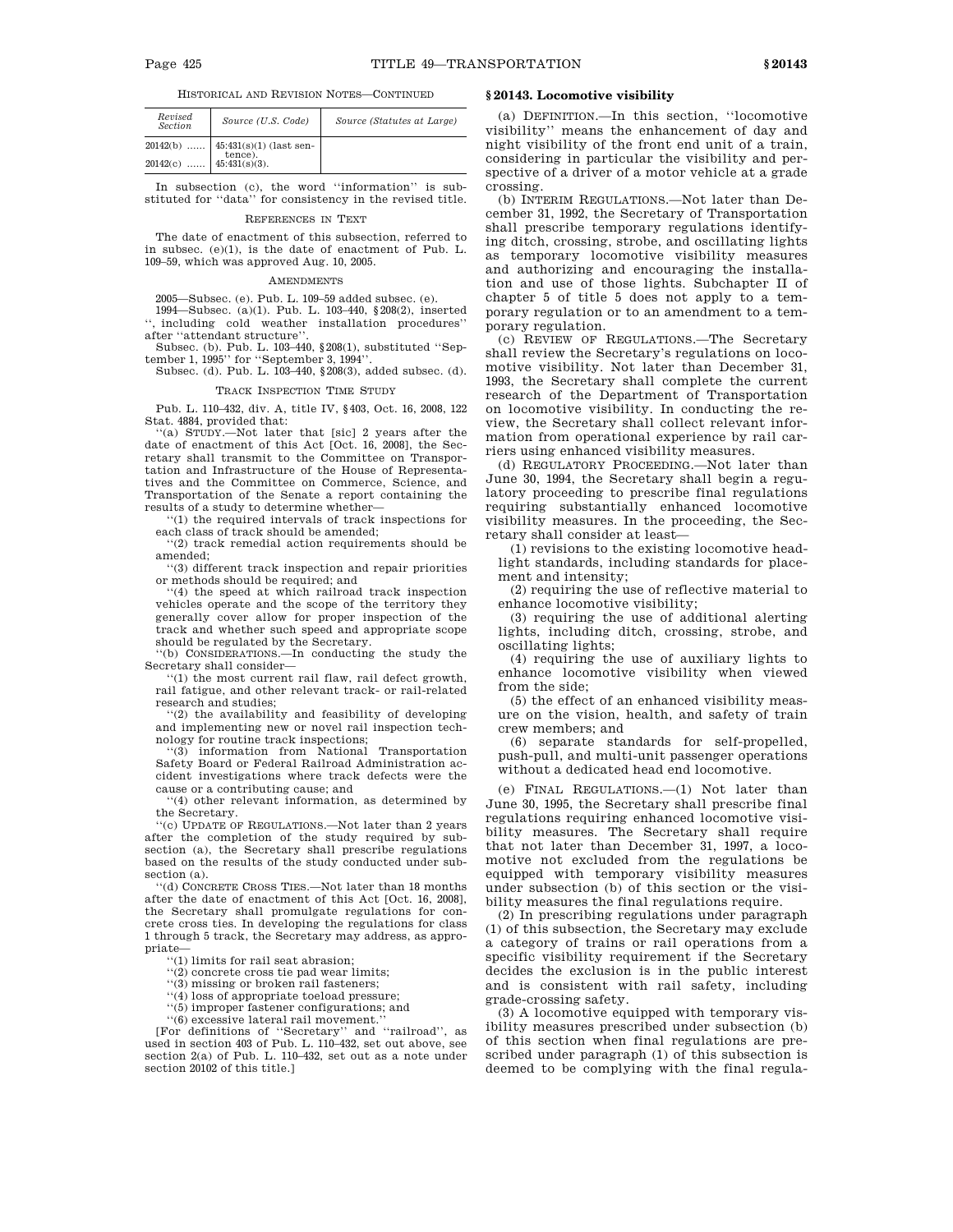tions for 4 years after the final regulations are prescribed.

|  | (Pub. L. 103–272, §1(e), July 5, 1994, 108 Stat. 880.) |  |  |  |  |
|--|--------------------------------------------------------|--|--|--|--|
|  | HISTORICAL AND REVISION NOTES                          |  |  |  |  |

| Revised<br><b>Section</b>                                                               | Source (U.S. Code)                                                                                                                                            | Source (Statutes at Large)                                                                                                |
|-----------------------------------------------------------------------------------------|---------------------------------------------------------------------------------------------------------------------------------------------------------------|---------------------------------------------------------------------------------------------------------------------------|
| $20143(a)$                                                                              | $45:431(u)(6)$ .                                                                                                                                              | Oct. 16, 1970. Pub. L. 91–458.<br>84 Stat. 971, §202(u); added<br>Oct. 27, 1992, Pub. L.<br>102-533, §14, 106 Stat. 3522. |
| $20143(b)$<br>$20143(c)$<br>$20143(d)$<br>$20143(e)(1)$<br>$20143(e)(2)$<br>20143(e)(3) | $45:431(u)(2)$ (1st, 2d)<br>sentences).<br>$45:431(u)(1)$ .<br>$45:431(u)(3)$ .<br>$45:431(u)(5)$ .<br>$45:431(u)(4)$ .<br>$45:431(u)(2)$ (last<br>sentence). |                                                                                                                           |

In this section, the word ''visibility'' is substituted for ''conspicuity'' for clarity and consistency in this chapter.

In subsection (a), the words ''by means of lighting, reflective materials, or other means'' are omitted as surplus.

In subsection (b), the words ''those lights'' are substituted for ''such measures'' for clarity.

In subsection (c), the word ''Secretary's'' is substituted for ''Department of Transportation's'' because of  $49:102(b)$ . The word "using" is substituted for "having . . . in service" to eliminate unnecessary words.

ing . . . in service'' to eliminate unnecessary words. In subsection (e)(2) and (3) of this section, the reference is to paragraph (1) of this subsection, rather than to subsection (d) of this section, because the regulations are prescribed under paragraph (1).

In subsection (e)(2), the words ''a category'' are substituted for ''and category'' to correct an apparent mistake in the source provision. See S. Rept. 102–990, 102d Cong., 2d Sess., p. 18 (1992).

In subsection (e)(3), the word ''full'' is omitted as surplus.

# **§ 20144. Blue signal protection for on-track vehicles**

The Secretary of Transportation shall prescribe regulations applying blue signal protection to on-track vehicles where rest is provided. (Pub. L. 103–272, §1(e), July 5, 1994, 108 Stat. 881.)

| Revised<br><b>Section</b> | Source (U.S. Code) | Source (Statutes at Large)                                  |
|---------------------------|--------------------|-------------------------------------------------------------|
| 20144                     | (uncodified).      | June 22, 1988, Pub. L.<br>100-342, §19(c), 102 Stat.<br>638 |

HISTORICAL AND REVISION NOTES

The words ''prescribe regulations'' are substituted for ''within one year after the date of the enactment of this Act, amend part 218 of title 49, Code of Federal Regulations'' because the regulations to carry out this section have been prescribed.

## **§ 20145. Report on bridge displacement detection systems**

Not later than 18 months after November 2, 1994, the Secretary of Transportation shall transmit to the Committee on Commerce, Science, and Transportation of the Senate and the Committee on Transportation and Infrastructure of the House of Representatives a report concerning any action that has been taken by the Secretary on railroad bridge displacement detection systems.

(Added Pub. L. 103–440, title II, §207(a), Nov. 2, 1994, 108 Stat. 4621; amended Pub. L. 104–287, §5(48), (49), Oct. 11, 1996, 110 Stat. 3393.)

## **AMENDMENTS**

1996—Pub. L. 104–287 substituted ''November 2, 1994'' for ''the date of enactment of the Federal Railroad Safety Authorization Act of 1994'' and ''Committee on Transportation and Infrastructure'' for ''Committee on Energy and Commerce''.

## **§ 20146. Institute for Railroad Safety**

The Secretary of Transportation, in conjunction with a university or college having expertise in transportation safety, shall establish, within one year after November 2, 1994, an Institute for Railroad Safety. The Institute shall research, develop, fund, and test measures for reducing the number of fatalities and injuries relevant to railroad operations. There are authorized to be appropriated to the Secretary \$1,000,000 for each of the fiscal years 1996 through 2000 to fund activities carried out under this section by the Institute, which shall report at least once each year on its use of such funds in carrying out such activities and the results thereof to the Secretary of Transportation and the Congress.

(Added Pub. L. 103–440, title II, §210(a), Nov. 2, 1994, 108 Stat. 4621; amended Pub. L. 104–287, §5(49), Oct. 11, 1996, 110 Stat. 3393.)

#### **AMENDMENTS**

1996—Pub. L. 104–287 substituted ''November 2, 1994'' for ''the date of enactment of the Federal Railroad Safety Authorization Act of 1994''.

## **§ 20147. Warning of civil liability**

The Secretary of Transportation shall encourage railroad carriers to warn the public about potential liability for violation of regulations related to vandalism of railroad signs, devices, and equipment and to trespassing on railroad property.

(Added Pub. L. 103–440, title II, §211(a), Nov. 2, 1994, 108 Stat. 4622.)

### **§ 20148. Railroad car visibility**

(a) REVIEW OF RULES.—The Secretary of Transportation shall conduct a review of the Department of Transportation's rules with respect to railroad car visibility. As part of this review, the Secretary shall collect relevant data from operational experience by railroads having enhanced visibility measures in service.

(b) REGULATIONS.—If the review conducted under subsection (a) establishes that enhanced railroad car visibility would likely improve safety in a cost-effective manner, the Secretary shall initiate a rulemaking proceeding to prescribe regulations requiring enhanced visibility standards for newly manufactured and remanufactured railroad cars. In such proceeding the Secretary shall consider, at a minimum—

(1) visibility of railroad cars from the perspective of nonrailroad traffic;

(2) whether certain railroad car paint colors should be prohibited or required;

(3) the use of reflective materials;

(4) the visibility of lettering on railroad cars;

(5) the effect of any enhanced visibility measures on the health and safety of train crew members; and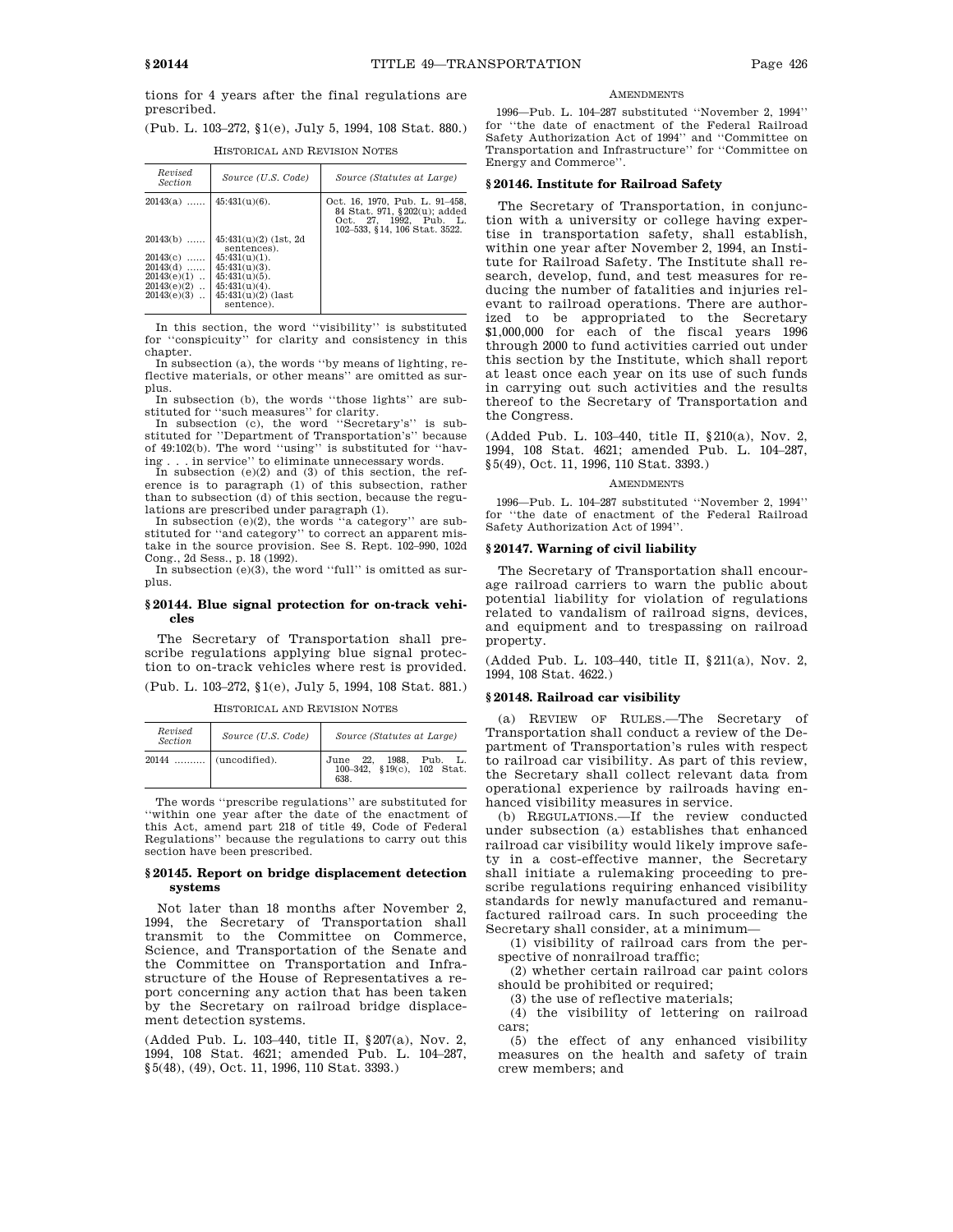(6) the cost/benefit ratio of any new regulations.

(c) EXCLUSIONS.—In prescribing regulations under subsection (b), the Secretary may exclude from any specific visibility requirement any category of trains or railroad operations if the Secretary determines that such an exclusion is in the public interest and is consistent with railroad safety.

(Added Pub. L. 103–440, title II, §212(a), Nov. 2, 1994, 108 Stat. 4622.)

# **§ 20149. Coordination with the Department of Labor**

The Secretary of Transportation shall consult with the Secretary of Labor on a regular basis to ensure that all applicable laws affecting safe working conditions for railroad employees are appropriately enforced to ensure a safe and productive working environment for the railroad industry.

(Added Pub. L. 103–440, title II, §213(a), Nov. 2, 1994, 108 Stat. 4623.)

# **§ 20150. Positive train control system progress report**

The Secretary of Transportation shall submit a report to the Congress on the development, deployment, and demonstration of positive train control systems by December 31, 1995.

(Added Pub. L. 103–440, title II, §214(a), Nov. 2, 1994, 108 Stat. 4623.)

## **§ 20151. Railroad trespassing, vandalism, and highway-rail grade crossing warning sign violation prevention strategy**

(a) EVALUATION OF EXISTING LAWS.—In consultation with affected parties, the Secretary of Transportation shall evaluate and review current local, State, and Federal laws regarding trespassing on railroad property, vandalism affecting railroad safety, and violations of highway-rail grade crossing signs, signals, markings, or other warning devices and develop model prevention strategies and enforcement laws to be used for the consideration of State and local legislatures and governmental entities. The first such evaluation and review shall be completed within 1 year after the date of enactment of the Rail Safety Improvement Act of 2008. The Secretary shall revise the model prevention strategies and enforcement codes periodically.

(b) OUTREACH PROGRAM FOR TRESPASSING AND VANDALISM PREVENTION.—The Secretary shall develop and maintain a comprehensive outreach program to improve communications among Federal railroad safety inspectors, State inspectors certified by the Federal Railroad Administration, railroad police, and State and local law enforcement officers, for the purpose of addressing trespassing and vandalism problems on railroad property, and strengthening relevant enforcement strategies. This program shall be designed to increase public and police awareness of the illegality of, dangers inherent in, and the extent of, trespassing on railroad rights-of-way, to develop strategies to improve the prevention of trespassing and vandalism, and to improve the

enforcement of laws relating to railroad trespass, vandalism, and safety.

(c) MODEL LEGISLATION.—(1) Within 18 months after November 2, 1994, the Secretary, after consultation with State and local governments and railroad carriers, shall develop and make available to State and local governments model State legislation providing for—

(A) civil or criminal penalties, or both, for vandalism of railroad equipment or property which could affect the safety of the public or of railroad employees; and

(B) civil or criminal penalties, or both, for trespassing on a railroad owned or leased right-of-way.

(2) Not later than 18 months after the date of enactment of the Rail Safety Improvement Act of 2008, the Secretary, after consultation with State and local governments and railroad carriers, shall develop and make available to State and local governments model State legislation providing for civil or criminal penalties, or both, for violations of highway-rail grade crossing signs, signals, markings, or other warning devices.

(d) DEFINITION.—In this section, the term ''violation of highway-rail grade crossing signs, signals, markings, or other warning devices'' includes any action by a motorist, unless directed by an authorized safety officer—

(1) to drive around a grade crossing gate in a position intended to block passage over railroad tracks;

(2) to drive through a flashing grade crossing signal;

(3) to drive through a grade crossing with passive warning signs without ensuring that the grade crossing could be safely crossed before any train arrived; and

(4) in the vicinity of a grade crossing, who creates a hazard of an accident involving injury or property damage at the grade crossing.

(Added Pub. L. 103–440, title II, §219(a), Nov. 2, 1994, 108 Stat. 4625; amended Pub. L. 104–287, §5(49), Oct. 11, 1996, 110 Stat. 3393; Pub. L. 110–432, div. A, title II, §208(a), Oct. 16, 2008, 122 Stat. 4875.)

### REFERENCES IN TEXT

The date of enactment of the Rail Safety Improvement Act of 2008, referred to in subsecs. (a) and (c)(2), is the date of enactment of div. A of Pub. L. 110–432, which was approved Oct. 16, 2008.

#### AMENDMENTS

2008—Pub. L. 110–432, §208(a)(1), substituted ''Railroad trespassing, vandalism, and highway-rail grade crossing warning sign violation prevention strategy'' for ''Railroad trespassing and vandalism prevention strategy'' in section catchline.

Subsec. (a). Pub. L. 110–432, §208(a)(2), added subsec. (a) and struck out former subsec. (a). Prior to amendment, text read as follows: ''In consultation with affected parties, the Secretary of Transportation shall evaluate and review current local, State, and Federal laws regarding trespassing on railroad property and vandalism affecting railroad safety, and develop model prevention strategies and enforcement laws to be used for the consideration of State and local legislatures and governmental entities. The first such evaluation and review shall be completed within 1 year after November 2, 1994. The Secretary shall revise such model prevention strategies and enforcement codes periodically.''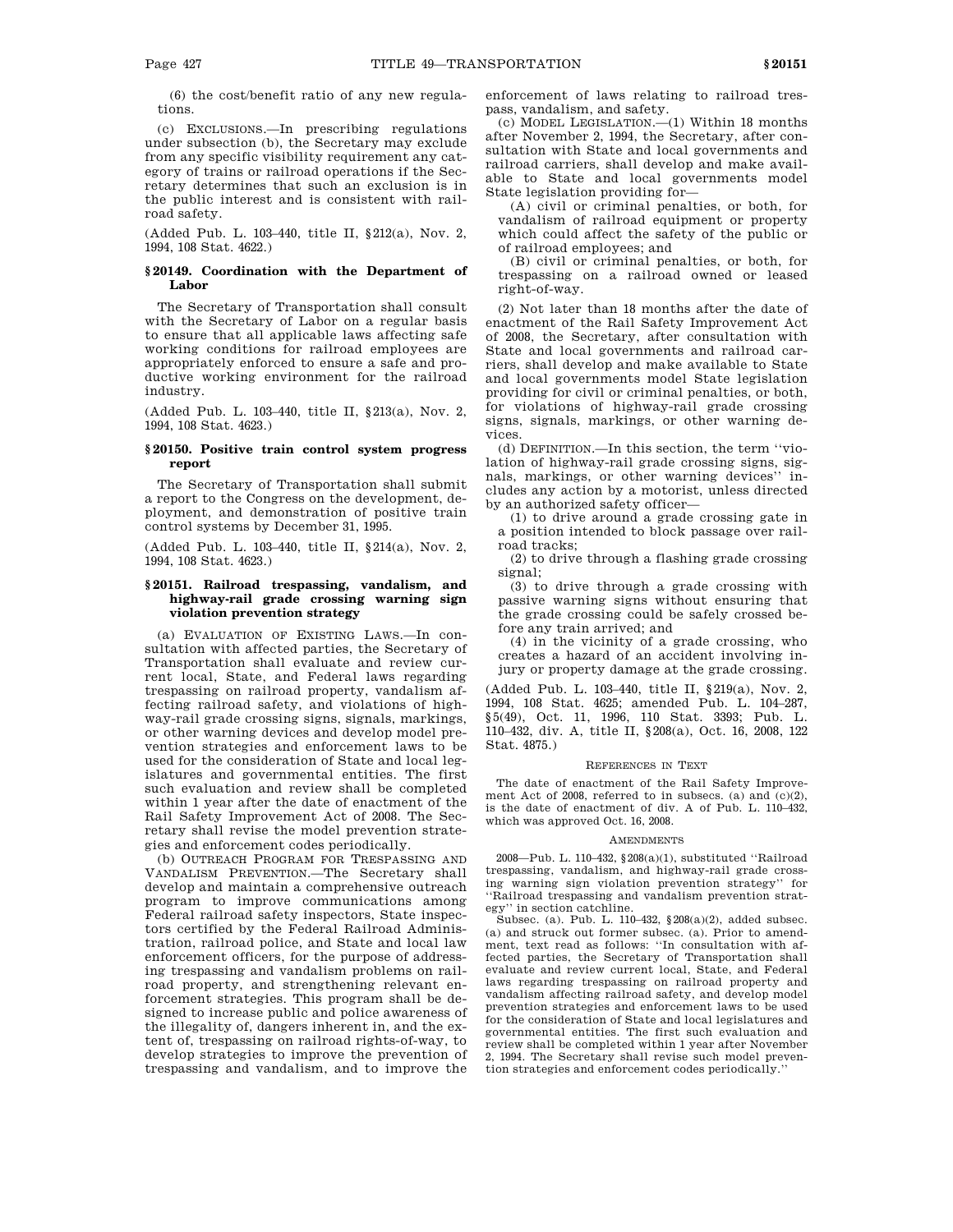Subsec. (b). Pub. L. 110–432, §208(a)(3), inserted ''for Trespassing and Vandalism Prevention'' after ''Outreach Program'' in heading.

Subsec. (c). Pub. L. 110–432,  $\S 208(a)(4)$ , designated existing provisions as par. (1), redesignated former pars. (1) and (2) as subpars. (A) and (B), respectively, of par. (1), and added par. (2).

Subsec. (d). Pub. L. 110–432, §208(a)(5), added subsec. (d).

1996—Subsecs. (a), (c). Pub. L. 104–287 substituted ''November 2, 1994'' for ''the date of enactment of the Federal Railroad Safety Authorization Act of 1994''.

### **§ 20152. Notification of grade crossing problems**

(a) IN GENERAL.—Not later than 18 months after the date of enactment of the Rail Safety Improvement Act of 2008, the Secretary of Transportation shall require each railroad carrier to—

(1) establish and maintain a toll-free telephone service for rights-of-way over which it dispatches trains, to directly receive calls reporting—

(A) malfunctions of signals, crossing gates, and other devices to promote safety at the grade crossing of railroad tracks on those rights-of-way and public or private roads;

(B) disabled vehicles blocking railroad tracks at such grade crossings;

(C) obstructions to the view of a pedestrian or a vehicle operator for a reasonable distance in either direction of a train's approach; or

(D) other safety information involving such grade crossings;

(2) upon receiving a report pursuant to para $graph (1)(A)$  or  $(B)$ , immediately contact trains operating near the grade crossing to warn them of the malfunction or disabled vehicle;

(3) upon receiving a report pursuant to para $graph (1)(A)$  or  $(B)$ , and after contacting trains pursuant to paragraph (2), contact, as necessary, appropriate public safety officials having jurisdiction over the grade crossing to provide them with the information necessary for them to direct traffic, assist in the removal of the disabled vehicle, or carry out other activities as appropriate;

(4) upon receiving a report pursuant to paragraph  $(1)(C)$  or  $(D)$ , timely investigate the report, remove the obstruction if possible, or correct the unsafe circumstance; and

(5) ensure the placement at each grade crossing on rights-of-way that it owns of appropriately located signs, on which shall appear, at a minimum—

(A) a toll-free telephone number to be used for placing calls described in paragraph (1) to the railroad carrier dispatching trains on that right-of-way;

(B) an explanation of the purpose of that toll-free telephone number; and

(C) the grade crossing number assigned for that crossing by the National Highway-Rail Crossing Inventory established by the Department of Transportation.

(b) WAIVER.—The Secretary may waive the requirement that the telephone service be toll-free for Class II and Class III rail carriers if the Secretary determines that toll-free service would be cost prohibitive or unnecessary.

(Added Pub. L. 103–440, title III, §301(a), Nov. 2, 1994, 108 Stat. 4626; amended Pub. L. 104–287, §5(50), Oct. 11, 1996, 110 Stat. 3393; Pub. L. 110–432, div. A, title II, §205(a), Oct. 16, 2008, 122 Stat. 4872.)

### REFERENCES IN TEXT

The date of enactment of the Rail Safety Improvement Act of 2008, referred to in subsec. (a), is the date of enactment of div. A of Pub. L. 110–432, which was approved Oct. 16, 2008.

### **AMENDMENTS**

2008—Pub. L. 110–432 amended section catchline and text generally. Prior to amendment, section related to a pilot program to demonstrate a system to provide emergency notification of grade crossing problems.

1996—Subsec. (b). Pub. L. 104–287 substituted ''November 2, 1994'' for ''the date of enactment of this section'' and ''November 2, 1994, an evaluation'' for ''that date an evaluation''.

## **§ 20153. Audible warnings at highway-rail grade crossings**

(a) DEFINITIONS.—As used in this section—

(1) the term ''highway-rail grade crossing'' includes any street or highway crossing over a line of railroad at grade;

(2) the term ''locomotive horn'' refers to a train-borne audible warning device meeting standards specified by the Secretary of Transportation; and

(3) the term ''supplementary safety measure'' refers to a safety system or procedure, provided by the appropriate traffic control authority or law enforcement authority responsible for safety at the highway-rail grade crossing, that is determined by the Secretary to be an effective substitute for the locomotive horn in the prevention of highway-rail casualties. A traffic control arrangement that prevents careless movement over the crossing (e.g., as where adequate median barriers prevent movement around crossing gates extending over the full width of the lanes in the particular direction of travel), and that conforms to standards prescribed by the Secretary under this subsection, shall be deemed to constitute a supplementary safety measure. The following do not, individually or in combination, constitute supplementary safety measures within the meaning of this subsection: standard traffic control devices or arrangements such as reflectorized crossbucks, stop signs, flashing lights, flashing lights with gates that do not completely block travel over the line of railroad, or traffic signals.

(b) REQUIREMENT.—The Secretary of Transportation shall prescribe regulations requiring that a locomotive horn shall be sounded while each train is approaching and entering upon each public highway-rail grade crossing.

(c) EXCEPTION.—(1) In issuing such regulations, the Secretary may except from the requirement to sound the locomotive horn any categories of rail operations or categories of highway-rail grade crossings (by train speed or other factors specified by regulation)—

(A) that the Secretary determines not to present a significant risk with respect to loss of life or serious personal injury;

(B) for which use of the locomotive horn as a warning measure is impractical; or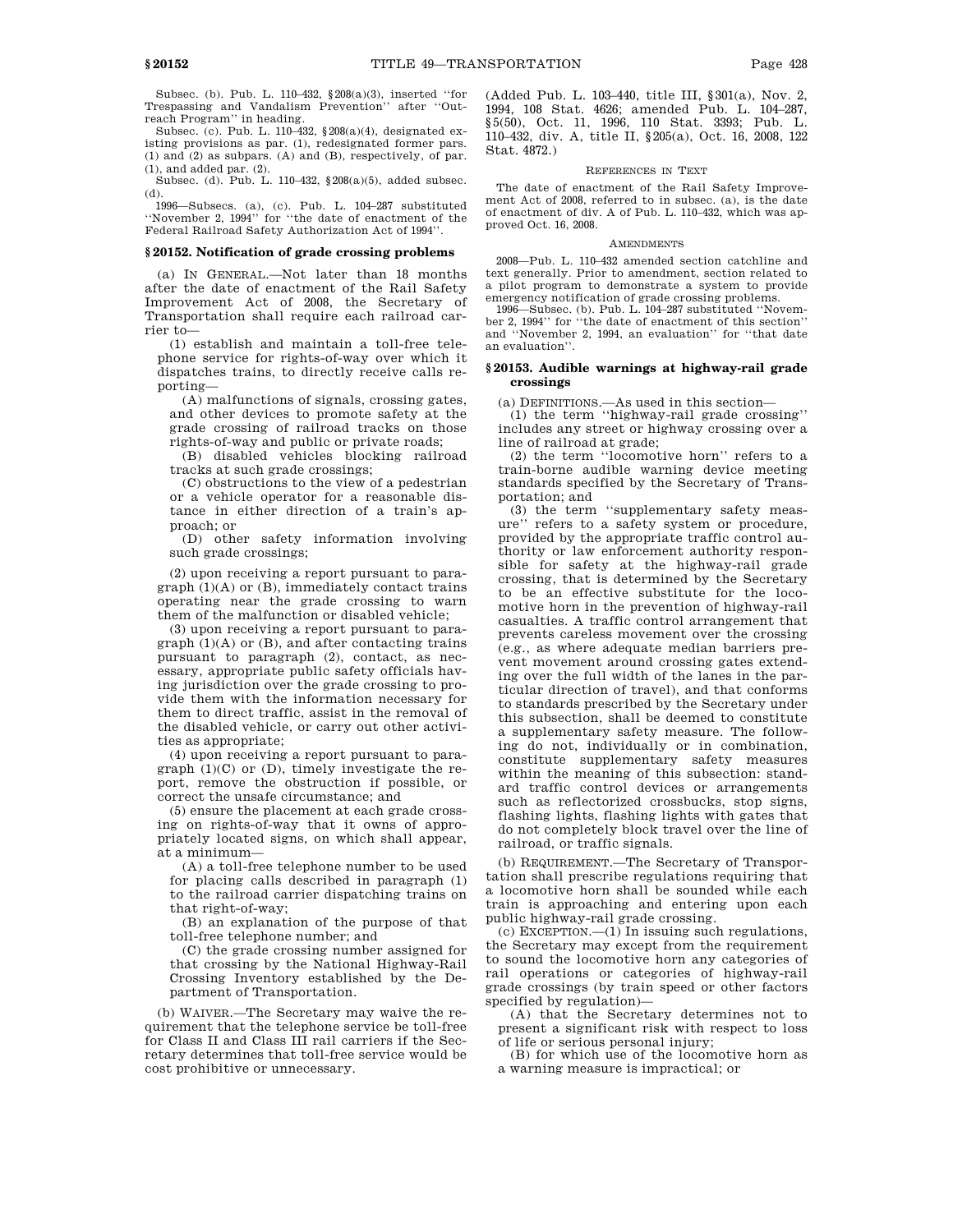(C) for which, in the judgment of the Secretary, supplementary safety measures fully compensate for the absence of the warning provided by the locomotive horn.

(2) In order to provide for safety and the quiet of communities affected by train operations, the Secretary may specify in such regulations that any supplementary safety measures must be applied to all highway-rail grade crossings within a specified distance along the railroad in order to be excepted from the requirement of this section.

(d) APPLICATION FOR WAIVER OR EXEMPTION.— Notwithstanding any other provision of this subchapter, the Secretary may not entertain an application for waiver or exemption of the regulations issued under this section unless such application shall have been submitted jointly by the railroad carrier owning, or controlling operations over, the crossing and by the appropriate traffic control authority or law enforcement authority. The Secretary shall not grant any such application unless, in the judgment of the Secretary, the application demonstrates that the safety of highway users will not be diminished.

(e) DEVELOPMENT OF SUPPLEMENTARY SAFETY MEASURES.—(1) In order to promote the quiet of communities affected by rail operations and the development of innovative safety measures at highway-rail grade crossings, the Secretary may, in connection with demonstration of proposed new supplementary safety measures, order railroad carriers operating over one or more crossings to cease temporarily the sounding of locomotive horns at such crossings. Any such measures shall have been subject to testing and evaluation and deemed necessary by the Secretary prior to actual use in lieu of the locomotive horn.

(2) The Secretary may include in regulations issued under this subsection special procedures for approval of new supplementary safety measures meeting the requirements of subsection (c)(1) of this section following successful demonstration of those measures.

(f) SPECIFIC RULES.—The Secretary may, by regulation, provide that the following crossings over railroad lines shall be subject, in whole or in part, to the regulations required under this section:

(1) Private highway-rail grade crossings.

(2) Pedestrian crossings.

(3) Crossings utilized primarily by nonmotorized vehicles and other special vehicles.

Regulations issued under this subsection shall not apply to any location where persons are not authorized to cross the railroad.

(g) ISSUANCE.—The Secretary shall issue regulations required by this section pertaining to categories of highway-rail grade crossings that in the judgment of the Secretary pose the greatest safety hazard to rail and highway users not later than 24 months following November 2, 1994. The Secretary shall issue regulations pertaining to any other categories of crossings not later than 48 months following November 2, 1994.

(h) IMPACT OF REGULATIONS.—The Secretary shall include in regulations prescribed under this section a concise statement of the impact of such regulations with respect to the operation of section 20106 of this title (national uniformity of regulation).

(i) REGULATIONS.—In issuing regulations under this section, the Secretary—

(1) shall take into account the interest of communities that—

(A) have in effect restrictions on the sounding of a locomotive horn at highwayrail grade crossings; or

(B) have not been subject to the routine (as defined by the Secretary) sounding of a locomotive horn at highway-rail grade crossings;

(2) shall work in partnership with affected communities to provide technical assistance and shall provide a reasonable amount of time for local communities to install supplementary safety measures, taking into account local safety initiatives (such as public awareness initiatives and highway-rail grade crossing traffic law enforcement programs) subject to such terms and conditions as the Secretary deems necessary, to protect public safety; and

(3) may waive (in whole or in part) any requirement of this section (other than a requirement of this subsection or subsection (j)) that the Secretary determines is not likely to contribute significantly to public safety.

(j) EFFECTIVE DATE OF REGULATIONS.—Any regulations under this section shall not take effect before the 365th day following the date of publication of the final rule.

(Added Pub. L. 103–440, title III, §302(a), Nov. 2, 1994, 108 Stat. 4626; amended Pub. L. 104–264, title XII, §1218(a), Oct. 9, 1996, 110 Stat. 3285; Pub. L. 104–287, §5(51), Oct. 11, 1996, 110 Stat. 3393.)

#### **AMENDMENTS**

1996—Subsec. (g). Pub. L. 104–287 substituted ''November 2, 1994'' for ''the date of enactment of this section'' in two places.

Subsecs. (i), (j). Pub. L. 104–264 added subsecs. (i) and (j).

#### EFFECTIVE DATE OF 1996 AMENDMENT

Except as otherwise specifically provided, amendment by Pub. L. 104–264 applicable only to fiscal years beginning after Sept. 30, 1996, and not to be construed as affecting funds made available for a fiscal year ending before Oct. 1, 1996, see section 3 of Pub. L. 104–264, set out as a note under section 106 of this title.

### **§ 20154. Capital grants for rail line relocation projects**

(a) ESTABLISHMENT OF PROGRAM.—The Secretary of Transportation shall carry out a grant program to provide financial assistance for local rail line relocation and improvement projects.

(b) ELIGIBILITY.—A State is eligible for a grant under this section for any construction project for the improvement of the route or structure of a rail line that either—

(1) is carried out for the purpose of mitigating the adverse effects of rail traffic on safety, motor vehicle traffic flow, community quality of life, or economic development; or

(2) involves a lateral or vertical relocation of any portion of the rail line.

(c) CONSIDERATIONS FOR APPROVAL OF GRANT APPLICATIONS.—In determining whether to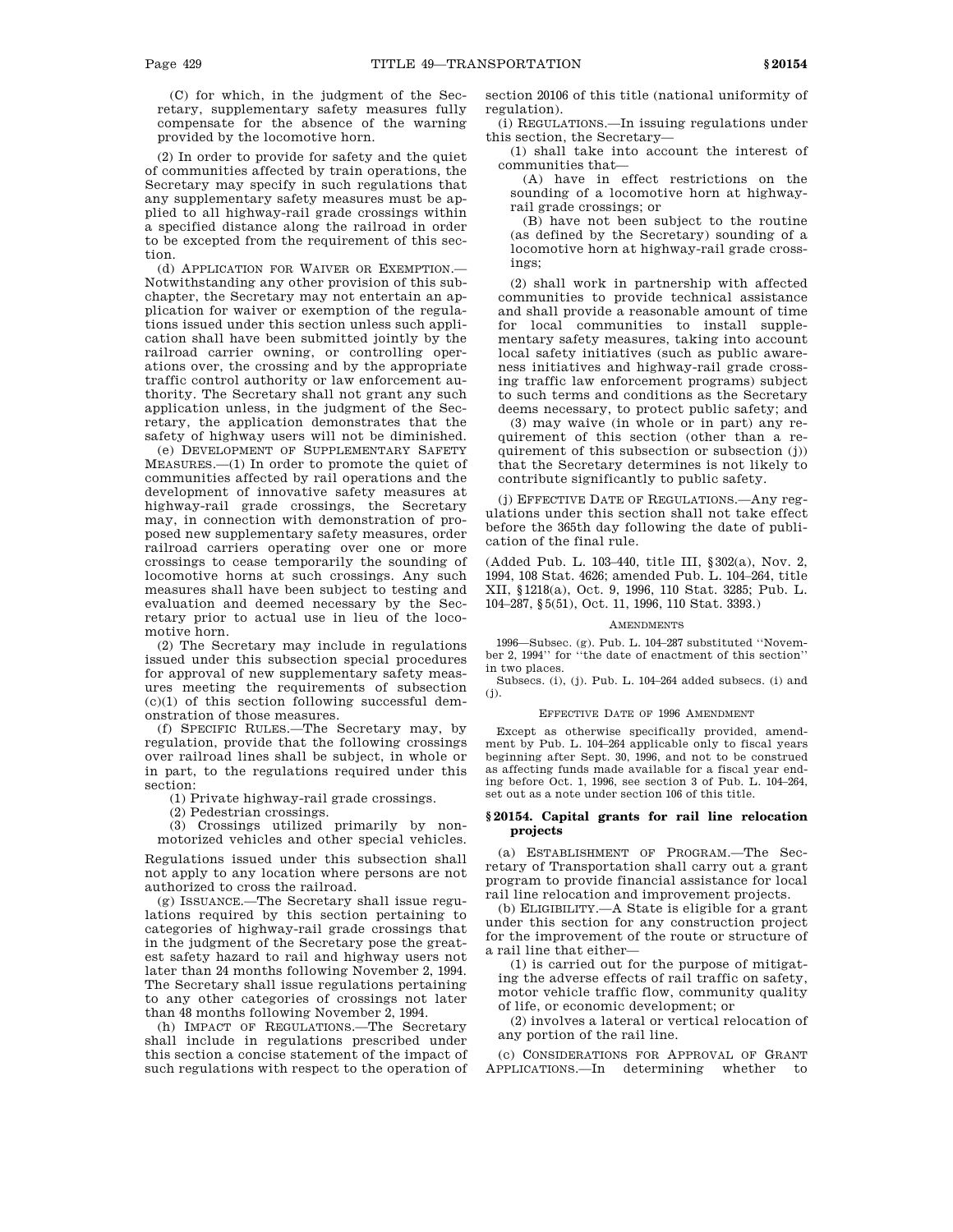award a grant to an eligible State under this section, the Secretary shall consider the following factors:

(1) The capability of the State to fund the rail line relocation project without Federal grant funding.

(2) The requirement and limitation relating to allocation of grant funds provided in subsection (d).

(3) Equitable treatment of the various regions of the United States.

(4) The effects of the rail line, relocated or improved as proposed, on motor vehicle and pedestrian traffic, safety, community quality of life, and area commerce.

(5) The effects of the rail line, relocated as proposed, on the freight and passenger rail operations on the rail line.

(d) ALLOCATION REQUIREMENTS.—At least 50 percent of all grant funds awarded under this section out of funds appropriated for a fiscal year shall be provided as grant awards of not more than \$20,000,000 each. The \$20,000,000 amount shall be adjusted by the Secretary to reflect inflation for fiscal years beginning after fiscal year 2006.

(e) NON-FEDERAL SHARE.—

(1) PERCENTAGE.—A State or other non-Federal entity shall pay at least 10 percent of the shared costs of a project that is funded in part by a grant awarded under this section.

(2) FORMS OF CONTRIBUTIONS.—The share required by paragraph (1) may be paid in cash or in kind.

(3) IN-KIND CONTRIBUTIONS.—The in-kind contributions that are permitted to be counted under paragraph (2) for a project for a State or other non-Federal entity are as follows:

(A) A contribution of real property or tangible personal property (whether provided by the State or a person for the State).

(B) A contribution of the services of employees of the State or other non-Federal entity, calculated on the basis of costs incurred by the State or other non-Federal entity for the pay and benefits of the employees, but excluding overhead and general administrative costs.

(C) A payment of any costs that were incurred for the project before the filing of an application for a grant for the project under this section, and any in-kind contributions that were made for the project before the filing of the application, if and to the extent that the costs were incurred or in-kind contributions were made, as the case may be, to comply with a provision of a statute required to be satisfied in order to carry out the project.

(4) FINANCIAL CONTRIBUTION FROM PRIVATE ENTITIES.—

(A) The Secretary shall require a State to submit a description of the anticipated public and private benefits associated with each rail line relocation or improvement project described in subsection (a). The determination of such benefits shall be developed in consultation with the owner and user of the rail line being relocated or improved or other private entity involved in the project.

(B) The Secretary shall consider the feasibility of seeking financial contributions or commitments from private entities involved with the project in proportion to the expected benefits determined under subparagraph (A) that accrue to such entities from the project.

(f) AGREEMENTS TO COMBINE AMOUNTS.—Two or more States (not including political subdivisions of States) may, pursuant to an agreement entered into by the States, combine any part of the amounts provided through grants for a project under this section if—

(1) the project will benefit each of the States entering into the agreement; and

(2) the agreement is not a violation of a law of any such State.

(g) REGULATIONS.—The Secretary shall prescribe regulations for carrying out this section. (h) DEFINITIONS.—In this section:

(1) CONSTRUCTION.—The term ''construction'' means the supervising, inspecting, actual building, and incurrence of all costs incidental to the construction or reconstruction of a project described under subsection (b)(1) of this section, including bond costs and other costs relating to the issuance of bonds or other debt financing instruments and costs incurred by the State in performing project related audits, and includes—

(A) locating, surveying, and mapping;

(B) track installation, restoration, and rehabilitation;

(C) acquisition of rights-of-way;

(D) relocation assistance, acquisition of replacement housing sites, and acquisition and rehabilitation, relocation, and construction of replacement housing;

(E) elimination of obstacles and relocation of utilities; and

(F) other activities defined by the Secretary.

(2) QUALITY OF LIFE.—The term ''quality of life'' includes first responders' emergency response time, the environment, noise levels, and other factors as determined by the Secretary.

(3) STATE.—The term ''State'' includes, except as otherwise specifically provided, a political subdivision of a State, and the District of Columbia.

(i) AUTHORIZATION OF APPROPRIATIONS.—There are authorized to be appropriated to the Secretary for use in carrying out this section \$350,000,000 for each of the fiscal years 2006 through 2009.

(Added Pub. L. 109–59, title IX, §9002(a)(1), Aug. 10, 2005, 119 Stat. 1919.)

### REGULATIONS

Pub. L. 109–59, title IX, §9002(b), Aug. 10, 2005, 119 Stat. 1921, provided that:

''(1) TEMPORARY REGULATIONS.—Not later than April 1, 2006, the Secretary of Transportation shall issue temporary regulations to implement the grant program under section 20154 of title 49, United States Code, as added by subsection (a). Subchapter II of chapter 5 of title 5, United States Code, shall not apply to the issuance of a temporary regulation under this subsection or of any amendment of such a temporary regulation.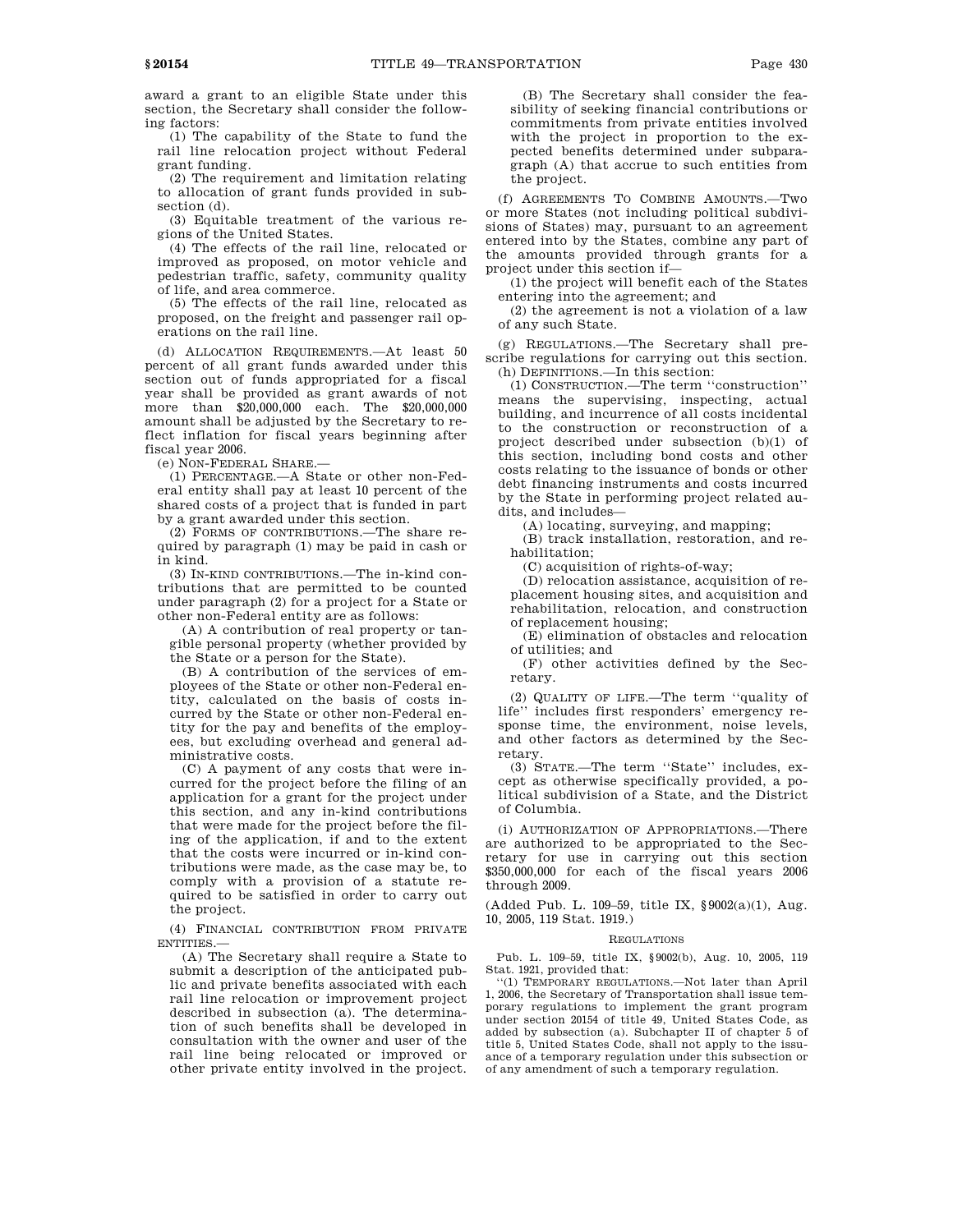''(2) FINAL REGULATIONS.—Not later than October 1, 2006, the Secretary shall issue final regulations implementing the program.''

## **§ 20155. Tank cars**

(a) STANDARDS.—The Federal Railroad Administration shall—

(1) validate a predictive model to quantify the relevant dynamic forces acting on railroad tank cars under accident conditions within 1 year after the date of enactment of this section; and

(2) initiate a rulemaking to develop and implement appropriate design standards for pressurized tank cars within 18 months after the date of enactment of this section.

(b) OLDER TANK CAR IMPACT RESISTANCE ANALYSIS AND REPORT.—Within 1 year after the date of enactment of this section the Federal Railroad Administration shall conduct a comprehensive analysis to determine the impact resistance of the steels in the shells of pressure tank cars constructed before 1989. Within 6 months after completing that analysis the Administration shall transmit a report, including recommendations for reducing any risk of catastrophic fracture and separation of such cars, to the Committee on Commerce, Science, and Transportation of the Senate and the Committee on Transportation and Infrastructure of the House of Representatives.

(Added Pub. L. 109–59, title IX, §9005(b)(1), Aug. 10, 2005, 119 Stat. 1924.)

## REFERENCES IN TEXT

The date of enactment of this section, referred to in text, is the date of enactment of Pub. L. 109–59, which was approved Aug. 10, 2005.

### **§ 20156. Railroad safety risk reduction program**

 $(a)$  In GENERAL. $-$ 

(1) PROGRAM REQUIREMENT.—Not later than 4 years after the date of enactment of the Rail Safety Improvement Act of 2008, the Secretary of Transportation, by regulation, shall require each railroad carrier that is a Class I railroad, a railroad carrier that has inadequate safety performance (as determined by the Secretary), or a railroad carrier that provides intercity rail passenger or commuter rail passenger transportation—

(A) to develop a railroad safety risk reduction program under subsection (d) that systematically evaluates railroad safety risks on its system and manages those risks in order to reduce the numbers and rates of railroad accidents, incidents, injuries, and fatalities;

(B) to submit its program, including any required plans, to the Secretary for review and approval; and

(C) to implement the program and plans approved by the Secretary.

(2) RELIANCE ON PILOT PROGRAM.—The Secretary may conduct behavior-based safety and other research, including pilot programs, before promulgating regulations under this subsection and thereafter. The Secretary shall use any information and experience gathered through such research and pilot programs under this subsection in developing regulations under this section.

(3) REVIEW AND APPROVAL.—The Secretary shall review and approve or disapprove railroad safety risk reduction program plans within a reasonable period of time. If the proposed plan is not approved, the Secretary shall notify the affected railroad carrier as to the specific areas in which the proposed plan is deficient, and the railroad carrier shall correct all deficiencies within a reasonable period of time following receipt of written notice from the Secretary. The Secretary shall annually conduct a review to ensure that the railroad carriers are complying with their plans.

(4) VOLUNTARY COMPLIANCE.—A railroad carrier that is not required to submit a railroad safety risk reduction program under this section may voluntarily submit a program that meets the requirements of this section to the Secretary. The Secretary shall approve or disapprove any program submitted under this paragraph.

(b) CERTIFICATION.—The chief official responsible for safety of each railroad carrier required to submit a railroad safety risk reduction program under subsection (a) shall certify that the contents of the program are accurate and that the railroad carrier will implement the contents of the program as approved by the Secretary.

(c) RISK ANALYSIS.—In developing its railroad safety risk reduction program each railroad carrier required to submit such a program pursuant to subsection (a) shall identify and analyze the aspects of its railroad, including operating rules and practices, infrastructure, equipment, employee levels and schedules, safety culture, management structure, employee training, and other matters, including those not covered by railroad safety regulations or other Federal regulations, that impact railroad safety.

(d) PROGRAM ELEMENTS.—

(1) IN GENERAL.—Each railroad carrier required to submit a railroad safety risk reduction program under subsection (a) shall develop a comprehensive safety risk reduction program to improve safety by reducing the number and rates of accidents, incidents, injuries, and fatalities that is based on the risk analysis required by subsection (c) through—

(A) the mitigation of aspects that increase risks to railroad safety; and

(B) the enhancement of aspects that decrease risks to railroad safety.

(2) REQUIRED COMPONENTS.—Each railroad carrier's safety risk reduction program shall include a risk mitigation plan in accordance with this section, a technology implementation plan that meets the requirements of subsection (e), and a fatigue management plan that meets the requirements of subsection (f).

(e) TECHNOLOGY IMPLEMENTATION PLAN.—

(1) IN GENERAL.—As part of its railroad safety risk reduction program, a railroad carrier required to submit a railroad safety risk reduction program under subsection (a) shall develop, and periodically update as necessary, a 10-year technology implementation plan that describes the railroad carrier's plan for development, adoption, implementation, mainte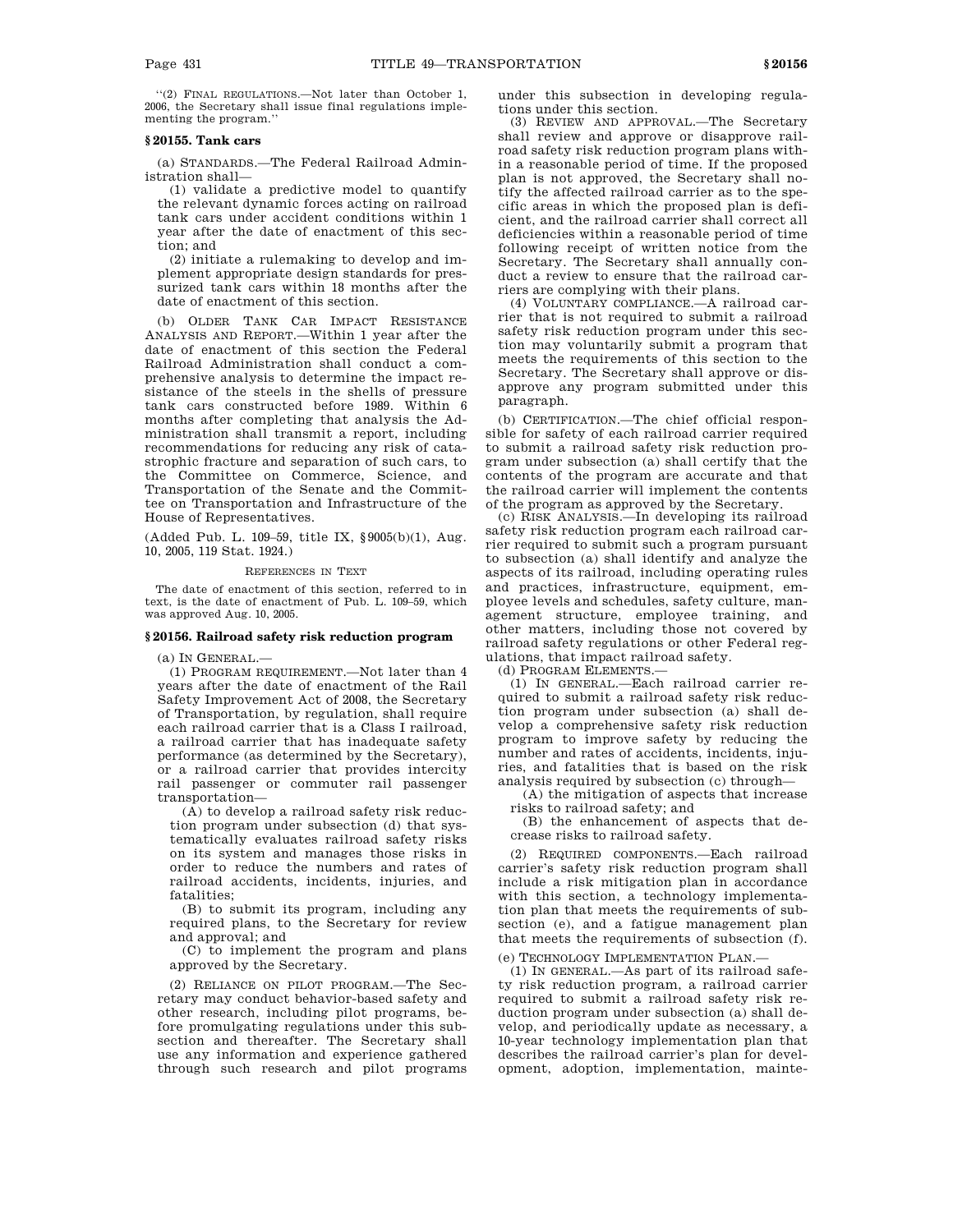nance, and use of current, new, or novel technologies on its system over a 10-year period to reduce safety risks identified under the railroad safety risk reduction program. Any updates to the plan are subject to review and approval by the Secretary.

(2) TECHNOLOGY ANALYSIS.—A railroad carrier's technology implementation plan shall include an analysis of the safety impact, feasibility, and cost and benefits of implementing technologies, including processor-based technologies, positive train control systems (as defined in section 20157(i)), electronically controlled pneumatic brakes, rail integrity inspection systems, rail integrity warning systems, switch position monitors and indicators, trespasser prevention technology, highwayrail grade crossing technology, and other new or novel railroad safety technology, as appropriate, that may mitigate risks to railroad safety identified in the risk analysis required by subsection (c).

(3) IMPLEMENTATION SCHEDULE.—A railroad carrier's technology implementation plan shall contain a prioritized implementation schedule for the development, adoption, implementation, and use of current, new, or novel technologies on its system to reduce safety risks identified under the railroad safety risk reduction program.

(4) POSITIVE TRAIN CONTROL.—Except as required by section 20157 (relating to the requirements for implementation of positive train control systems), the Secretary shall ensure that—

(A) each railroad carrier's technology implementation plan required under paragraph (1) that includes a schedule for implementation of a positive train control system complies with that schedule; and

(B) each railroad carrier required to submit such a plan implements a positive train control system pursuant to such plan by December 31, 2018.

(f) FATIGUE MANAGEMENT PLAN.—

(1) IN GENERAL.—As part of its railroad safety risk reduction program, a railroad carrier required to submit a railroad safety risk reduction program under subsection (a) shall develop and update at least once every 2 years a fatigue management plan that is designed to reduce the fatigue experienced by safety-related railroad employees and to reduce the likelihood of accidents, incidents, injuries, and fatalities caused by fatigue. Any such update shall be subject to review and approval by the Secretary.

(2) TARGETED FATIGUE COUNTERMEASURES.—A railroad carrier's fatigue management plan shall take into account the varying circumstances of operations by the railroad on different parts of its system, and shall prescribe appropriate fatigue countermeasures to address those varying circumstances.

(3) ADDITIONAL ELEMENTS.—A railroad shall consider the need to include in its fatigue management plan elements addressing each of the following items, as applicable:

(A) Employee education and training on the physiological and human factors that affect fatigue, as well as strategies to reduce or mitigate the effects of fatigue, based on the most current scientific and medical research and literature.

(B) Opportunities for identification, diagnosis, and treatment of any medical condition that may affect alertness or fatigue, including sleep disorders.

(C) Effects on employee fatigue of an employee's short-term or sustained response to emergency situations, such as derailments and natural disasters, or engagement in other intensive working conditions.

(D) Scheduling practices for employees, including innovative scheduling practices, onduty call practices, work and rest cycles, increased consecutive days off for employees, changes in shift patterns, appropriate scheduling practices for varying types of work, and other aspects of employee scheduling that would reduce employee fatigue and cumulative sleep loss.

(E) Methods to minimize accidents and incidents that occur as a result of working at times when scientific and medical research have shown increased fatigue disrupts employees' circadian rhythm.

(F) Alertness strategies, such as policies on napping, to address acute drowsiness and fatigue while an employee is on duty.

(G) Opportunities to obtain restful sleep at lodging facilities, including employee sleeping quarters provided by the railroad carrier.

(H) The increase of the number of consecutive hours of off-duty rest, during which an employee receives no communication from the employing railroad carrier or its managers, supervisors, officers, or agents.

(I) Avoidance of abrupt changes in rest cycles for employees.

(J) Additional elements that the Secretary considers appropriate.

### (g) CONSENSUS.—

(1) IN GENERAL.—Each railroad carrier required to submit a railroad safety risk reduction program under subsection (a) shall consult with, employ good faith and use its best efforts to reach agreement with, all of its directly affected employees, including any nonprofit employee labor organization representing a class or craft of directly affected employees of the railroad carrier, on the contents of the safety risk reduction program.

(2) STATEMENT.—If the railroad carrier and its directly affected employees, including any nonprofit employee labor organization representing a class or craft of directly affected employees of the railroad carrier, cannot reach consensus on the proposed contents of the plan, then directly affected employees and such organization may file a statement with the Secretary explaining their views on the plan on which consensus was not reached. The Secretary shall consider such views during review and approval of the program.

(h) ENFORCEMENT.—The Secretary shall have the authority to assess civil penalties pursuant to chapter 213 for a violation of this section, including the failure to submit, certify, or comply with a safety risk reduction program, risk miti-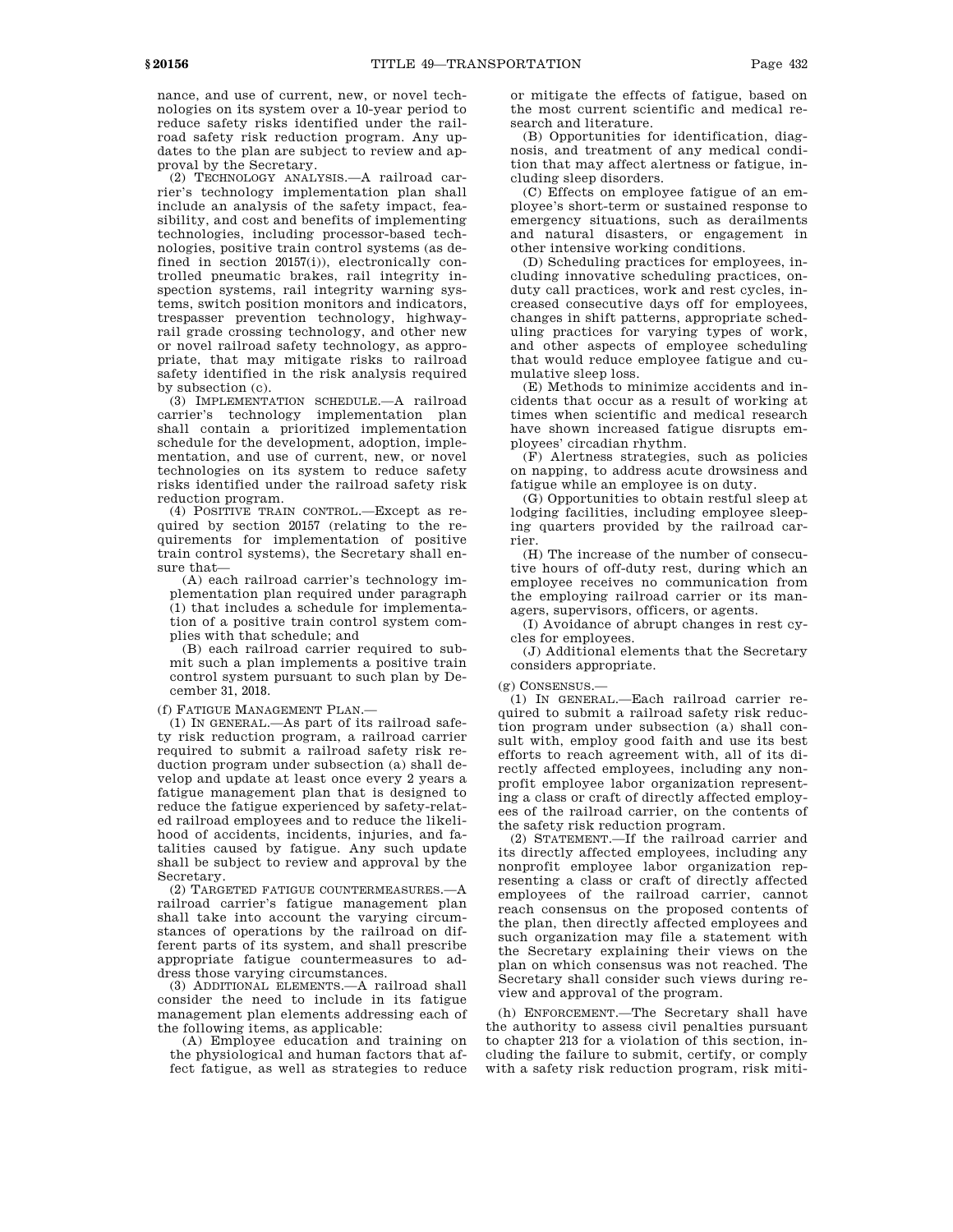gation plan, technology implementation plan, or fatigue management plan.

(Added Pub. L. 110–432, div. A, title I, §103(a), Oct. 16, 2008, 122 Stat. 4853.)

### REFERENCES IN TEXT

The date of enactment of the Rail Safety Improvement Act of 2008, referred to in subsec. (a)(1), is the date of enactment of div. A of Pub. L. 110–432, which was approved Oct. 16, 2008.

## **§ 20157. Implementation of positive train control systems**

(a) IN GENERAL.—

(1) PLAN REQUIRED.—Not later than 18 months after the date of enactment of the Rail Safety Improvement Act of 2008, each Class I railroad carrier and each entity providing regularly scheduled intercity or commuter rail passenger transportation shall develop and submit to the Secretary of Transportation a plan for implementing a positive train control system by December 31, 2015, governing operations on—

(A) its main line over which intercity rail passenger transportation or commuter rail passenger transportation, as defined in section 24102, is regularly provided;

(B) its main line over which poison- or toxic-by-inhalation hazardous materials, as defined in parts 1 171.8, 173.115, and 173.132 of title 49, Code of Federal Regulations, are transported; and

(C) such other tracks as the Secretary may prescribe by regulation or order.

(2) IMPLEMENTATION.—The plan shall describe how it will provide for interoperability of the system with movements of trains of other railroad carriers over its lines and shall, to the extent practical, implement the system in a manner that addresses areas of greater risk before areas of lesser risk. The railroad carrier shall implement a positive train control system in accordance with the plan.

(b) TECHNICAL ASSISTANCE.—The Secretary may provide technical assistance and guidance to railroad carriers in developing the plans required under subsection (a).

(c) REVIEW AND APPROVAL.—Not later than 90 days after the Secretary receives a plan, the Secretary shall review and approve or disapprove it. If the proposed plan is not approved, the Secretary shall notify the affected railroad carrier or other entity as to the specific areas in which the proposed plan is deficient, and the railroad carrier or other entity shall correct all deficiencies within 30 days following receipt of written notice from the Secretary. The Secretary shall annually conduct a review to ensure that the railroad carriers are complying with their plans.

(d) REPORT.—Not later than December 31, 2012, the Secretary shall transmit a report to the Committee on Transportation and Infrastructure of the House of Representatives and the Committee on Commerce, Science, and Transportation of the Senate on the progress of the railroad carriers in implementing such positive train control systems.

(e) ENFORCEMENT.—The Secretary is authorized to assess civil penalties pursuant to chapter 213 for a violation of this section, including the failure to submit or comply with a plan for implementing positive train control under subsection (a).

(f) OTHER RAILROAD CARRIERS.—Nothing in this section restricts the discretion of the Secretary to require railroad carriers other than those specified in subsection (a) to implement a positive train control system pursuant to this section or section 20156, or to specify the period by which implementation shall occur that does not exceed the time limits established in this section or section 20156. In exercising such discretion, the Secretary shall, at a minimum, consider the risk to railroad employees and the public associated with the operations of the railroad carrier.

(g) REGULATIONS.—The Secretary shall prescribe regulations or issue orders necessary to implement this section, including regulations specifying in appropriate technical detail the essential functionalities of positive train control systems, and the means by which those systems will be qualified.

(h) CERTIFICATION.—The Secretary shall not permit the installation of any positive train control system or component in revenue service unless the Secretary has certified that any such system or component has been approved through the approval process set forth in part 236 of title 49, Code of Federal Regulations, and complies with the requirements of that part.

(i) DEFINITIONS.—In this section:

(1) INTEROPERABILITY.—The term ''interoperability'' means the ability to control locomotives of the host railroad and tenant railroad to communicate with and respond to the positive train control system, including uninterrupted movements over property boundaries.

(2) MAIN LINE.—The term ''main line'' means a segment or route of railroad tracks over which 5,000,000 or more gross tons of railroad traffic is transported annually, except that—

(A) the Secretary may, through regulations under subsection (g), designate additional tracks as main line as appropriate for this section; and

(B) for intercity rail passenger transportation or commuter rail passenger transportation routes or segments over which limited or no freight railroad operations occur, the Secretary shall define the term ''main line'' by regulation.

(3) POSITIVE TRAIN CONTROL SYSTEM.—The term ''positive train control system'' means a system designed to prevent train-to-train collisions, over-speed derailments, incursions into established work zone limits, and the movement of a train through a switch left in the wrong position.

(Added Pub. L. 110–432, div. A, title I, §104(a), Oct. 16, 2008, 122 Stat. 4856.)

### REFERENCES IN TEXT

The date of enactment of the Rail Safety Improvement Act of 2008, referred to in subsec. (a)(1), is the date of enactment of div. A of Pub. L. 110–432, which was approved Oct. 16, 2008.

<sup>1</sup>So in original. Probably should be ''sections''.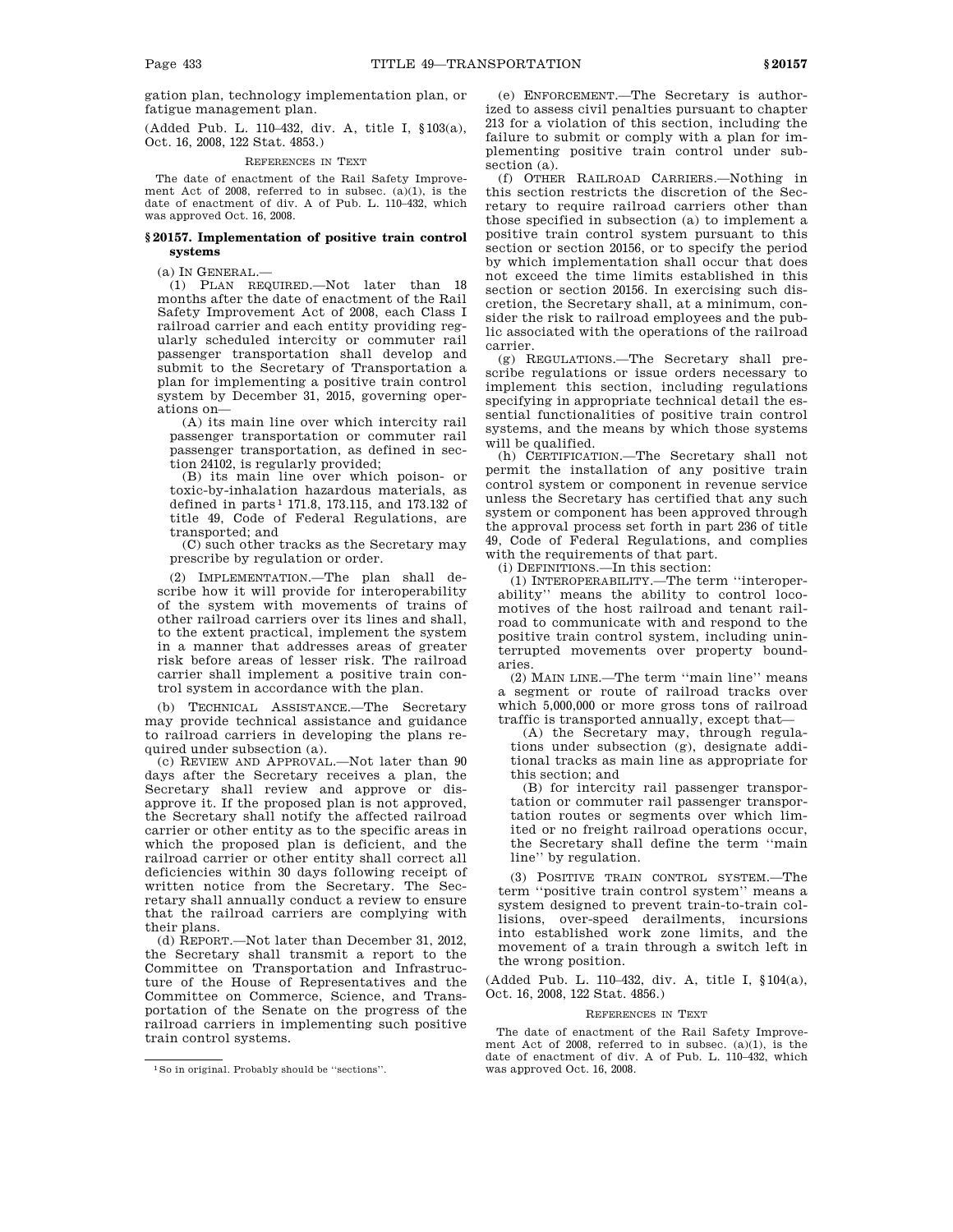# **§ 20158. Railroad safety technology grants**

(a) GRANT PROGRAM.—The Secretary of Transportation shall establish a grant program for the deployment of train control technologies, train control component technologies, processorbased technologies, electronically controlled pneumatic brakes, rail integrity inspection systems, rail integrity warning systems, switch position indicators and monitors, remote control power switch technologies, track integrity circuit technologies, and other new or novel railroad safety technology.

(b) GRANT CRITERIA.—

(1) ELIGIBILITY.—Grants shall be made under this section to eligible passenger and freight railroad carriers, railroad suppliers, and State and local governments for projects described in subsection (a) that have a public benefit of improved safety and network efficiency.

(2) CONSIDERATIONS.—Priority shall be given to projects that—

(A) focus on making technologies interoperable between railroad systems, such as train control technologies;

(B) accelerate train control technology deployment on high-risk corridors, such as those that have high volumes of hazardous materials shipments or over which commuter or passenger trains operate; or

(C) benefit both passenger and freight safety and efficiency.

(3) IMPLEMENTATION PLANS.—Grants may not be awarded under this section to entities that fail to develop and submit to the Secretary the plans required by sections  $20156(e)(2)$  and 20157.

(4) MATCHING REQUIREMENTS.—Federal funds for any eligible project under this section shall not exceed 80 percent of the total cost of such project.

(c) AUTHORIZATION OF APPROPRIATIONS.—There are authorized to be appropriated to the Secretary of Transportation \$50,000,000 for each of fiscal years 2009 through 2013 to carry out this section. Amounts appropriated pursuant to this section shall remain available until expended.

(Added Pub. L. 110–432, div. A, title I, §105(a), Oct. 16, 2008, 122 Stat. 4858.)

## **§ 20159. Roadway user sight distance at highwayrail grade crossings**

Not later than 18 months after the date of enactment of the Rail Safety Improvement Act of 2008, the Secretary, after consultation with the Federal Railroad Administration, the Federal Highway Administration, and States, shall develop and make available to States model legislation providing for improving safety by addressing sight obstructions, including vegetation growth, topographic features, structures, and standing railroad equipment, at highwayrail grade crossings that are equipped solely with passive warnings, as recommended by the Inspector General of the Department of Transportation in Report No. MH–2007–044.

(Added Pub. L. 110–432, div. A, title II, §203(a), Oct. 16, 2008, 122 Stat. 4869.)

## REFERENCES IN TEXT

The date of enactment of the Rail Safety Improvement Act of 2008, referred to in text, is the date of enactment of div. A of Pub. L. 110–432, which was approved Oct. 16, 2008.

### **§ 20160. National crossing inventory**

(a) INITIAL REPORTING OF INFORMATION ABOUT PREVIOUSLY UNREPORTED CROSSINGS.—Not later than 1 year after the date of enactment of the Rail Safety Improvement Act of 2008 or 6 months after a new crossing becomes operational, whichever occurs later, each railroad carrier shall—

(1) report to the Secretary of Transportation current information, including information about warning devices and signage, as specified by the Secretary, concerning each previously unreported crossing through which it operates or with respect to the trackage over which it operates; or

(2) ensure that the information has been reported to the Secretary by another railroad carrier that operates through the crossing.

(b) UPDATING OF CROSSING INFORMATION.—

(1) On a periodic basis beginning not later than 2 years after the date of enactment of the Rail Safety Improvement Act of 2008 and on or before September 30 of every year thereafter, or as otherwise specified by the Secretary, each railroad carrier shall—

(A) report to the Secretary current information, including information about warning devices and signage, as specified by the Secretary, concerning each crossing through which it operates or with respect to the trackage over which it operates; or

(B) ensure that the information has been reported to the Secretary by another railroad carrier that operates through the crossing.

(2) A railroad carrier that sells a crossing or any part of a crossing on or after the date of enactment of the Rail Safety Improvement Act of 2008 shall, not later than the date that is 18 months after the date of enactment of that Act or 3 months after the sale, whichever occurs later, or as otherwise specified by the Secretary, report to the Secretary current information, as specified by the Secretary, concerning the change in ownership of the crossing or part of the crossing.

(c) RULEMAKING AUTHORITY.—The Secretary shall prescribe the regulations necessary to implement this section. The Secretary may enforce each provision of the Department of Transportation's statement of the national highway-rail crossing inventory policy, procedures, and instruction for States and railroads that is in effect on the date of enactment of the Rail Safety Improvement Act of 2008, until such provision is superseded by a regulation issued under this section.

(d) DEFINITIONS.—In this section:

(1) CROSSING.—The term ''crossing'' means a location within a State, other than a location where one or more railroad tracks cross one or more railroad tracks either at grade or gradeseparated, where—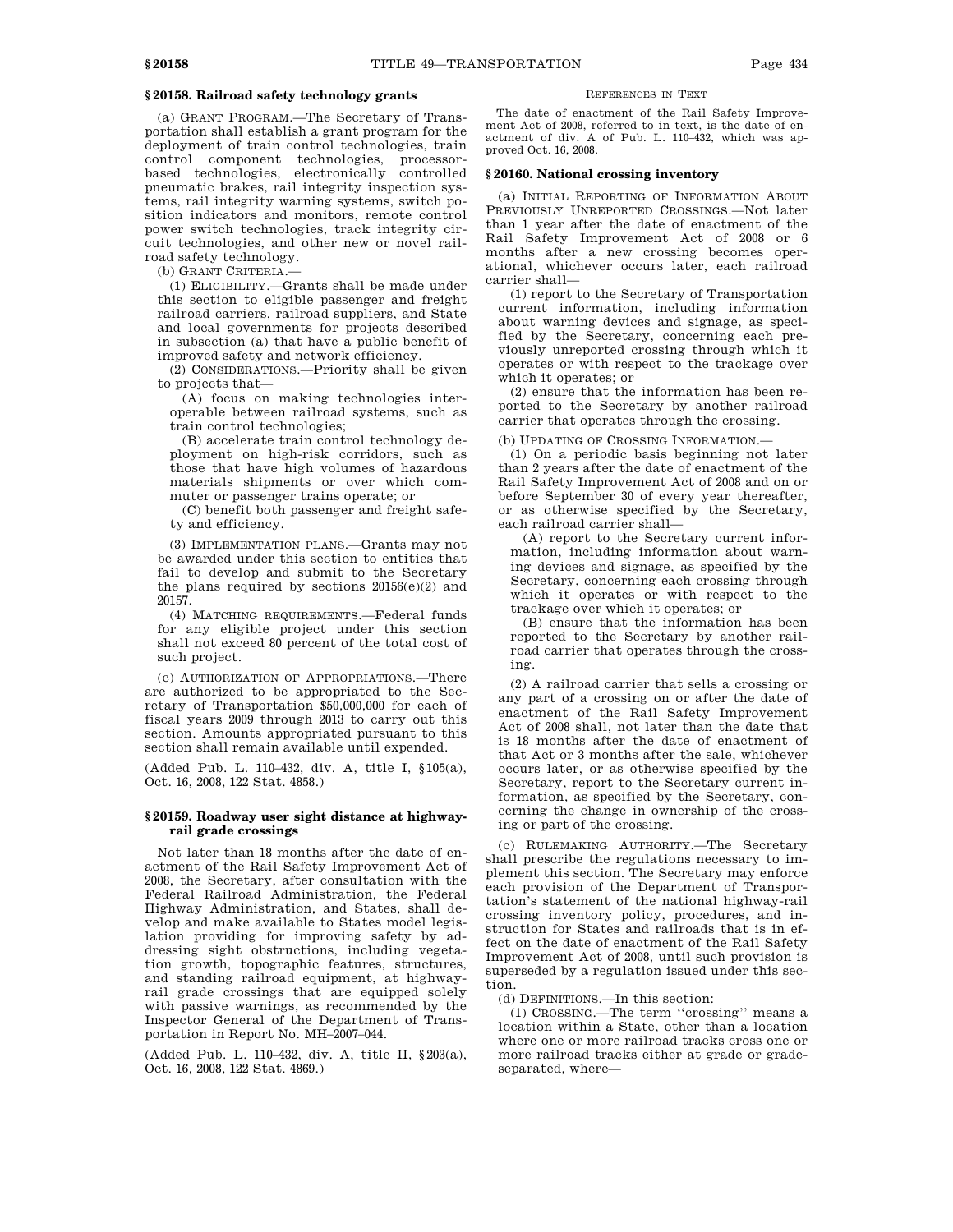(A) a public highway, road, or street, or a private roadway, including associated sidewalks and pathways, crosses one or more railroad tracks either at grade or grade-separated; or

(B) a pathway explicitly authorized by a public authority or a railroad carrier that is dedicated for the use of nonvehicular traffic, including pedestrians, bicyclists, and others, that is not associated with a public highway, road, or street, or a private roadway, crosses one or more railroad tracks either at grade or grade-separated.

(2) STATE.—The term ''State'' means a State of the United States, the District of Columbia, or the Commonwealth of Puerto Rico.

(Added Pub. L. 110–432, div. A, title II, §204(a), Oct. 16, 2008, 122 Stat. 4869.)

REFERENCES IN TEXT

The date of enactment of the Rail Safety Improvement Act of 2008, referred to in subsecs. (a) to (c), is the date of enactment of div. A of Pub. L. 110–432, which was approved Oct. 16, 2008.

# **§ 20161. Fostering introduction of new technology to improve safety at highway-rail grade crossings**

(a) FINDINGS.—

(1) Collisions between highway users and trains at highway-rail grade crossings continue to cause an unacceptable loss of life, serious personal injury, and property damage.

(2) While elimination of at-grade crossings through consolidation of crossings and grade separations offers the greatest long-term promise for optimizing the safety and efficiency of the two modes of transportation, over 140,000 public grade crossings remain on the general rail system—approximately one for each route mile on the general rail system.

(3) Conventional highway traffic control devices such as flashing lights and gates are often effective in warning motorists of a train's approach to an equipped crossing.

(4) Since enactment of the Highway Safety Act of 1973, over \$4,200,000,000 of Federal funding has been invested in safety improvements at highway-rail grade crossings, yet a majority of public highway-rail grade crossings are not yet equipped with active warning systems.

(5) The emergence of new technologies presents opportunities for more effective and affordable warnings and safer passage of highway users and trains at remaining highwayrail grade crossings.

(6) Implementation of new crossing safety technology will require extensive cooperation between highway authorities and railroad carriers.

(7) Federal Railroad Administration regulations establishing performance standards for processor-based signal and train control systems provide a suitable framework for qualification of new or novel technology at highway-rail grade crossings, and the Federal Highway Administration's Manual on Uniform Traffic Control Devices provides an appropriate means of determining highway user interface with such new technology.

(b) POLICY.—It is the policy of the United States to encourage the development of new technology that can prevent loss of life and injuries at highway-rail grade crossings. The Secretary of Transportation is designated to carry out this policy in consultation with States and necessary public and private entities.

(c) SUBMISSION OF NEW TECHNOLOGY PROPOS-ALS.—Railroad carriers and railroad suppliers may submit for review and approval to the Secretary such new technology designed to improve safety at highway-rail grade crossings. The Secretary shall approve by order the new technology designed to improve safety at highwayrail grade crossings in accordance with Federal Railroad Administration standards for the development and use of processor-based signal and train control systems and shall consider the effects on safety of highway-user interface with the new technology.

(d) EFFECT OF SECRETARIAL APPROVAL.—If the Secretary approves by order new technology to provide warning to highway users at a highwayrail grade crossing and such technology is installed at a highway-rail grade crossing in accordance with the conditions of the approval, this determination preempts any State statute or regulation concerning the adequacy of the technology in providing warning at the crossing.

(Added Pub. L. 110–432, div. A, title II, §210(a), Oct. 16, 2008, 122 Stat. 4876.)

#### REFERENCES IN TEXT

The Highway Safety Act of 1973, referred to in subsec. (a)(4), is title II of Pub. L. 93–87, Aug. 13, 1973, 87 Stat. 282. For complete classification of this Act to the Code, see Short Title of 1973 Amendment note set out under section 401 of Title 23, Highways, and Tables.

# **§ 20162. Minimum training standards and plans**

(a) IN GENERAL.—The Secretary of Transportation shall, not later than 1 year after the date of enactment of the Rail Safety Improvement Act of 2008, establish—

(1) minimum training standards for each class and craft of safety-related railroad employee (as defined in section 20102) and equivalent railroad carrier contractor and subcontractor employees, which shall require railroad carriers, contractors, and subcontractors to qualify or otherwise document the proficiency of such employees in each such class and craft regarding their knowledge of, and ability to comply with, Federal railroad safety laws and regulations and railroad carrier rules and procedures promulgated to implement those Federal railroad safety laws and regulations;

(2) a requirement that railroad carriers, contractors, and subcontractors develop and submit training and qualification plans to the Secretary for approval, including training programs and information deemed necessary by the Secretary to ensure that all safety-related railroad employees receive appropriate training in a timely manner; and

(3) a minimum training curriculum, and ongoing training criteria, testing, and skills evaluation measures to ensure that safety-related railroad employees, and contractor and subcontractor employees, charged with the in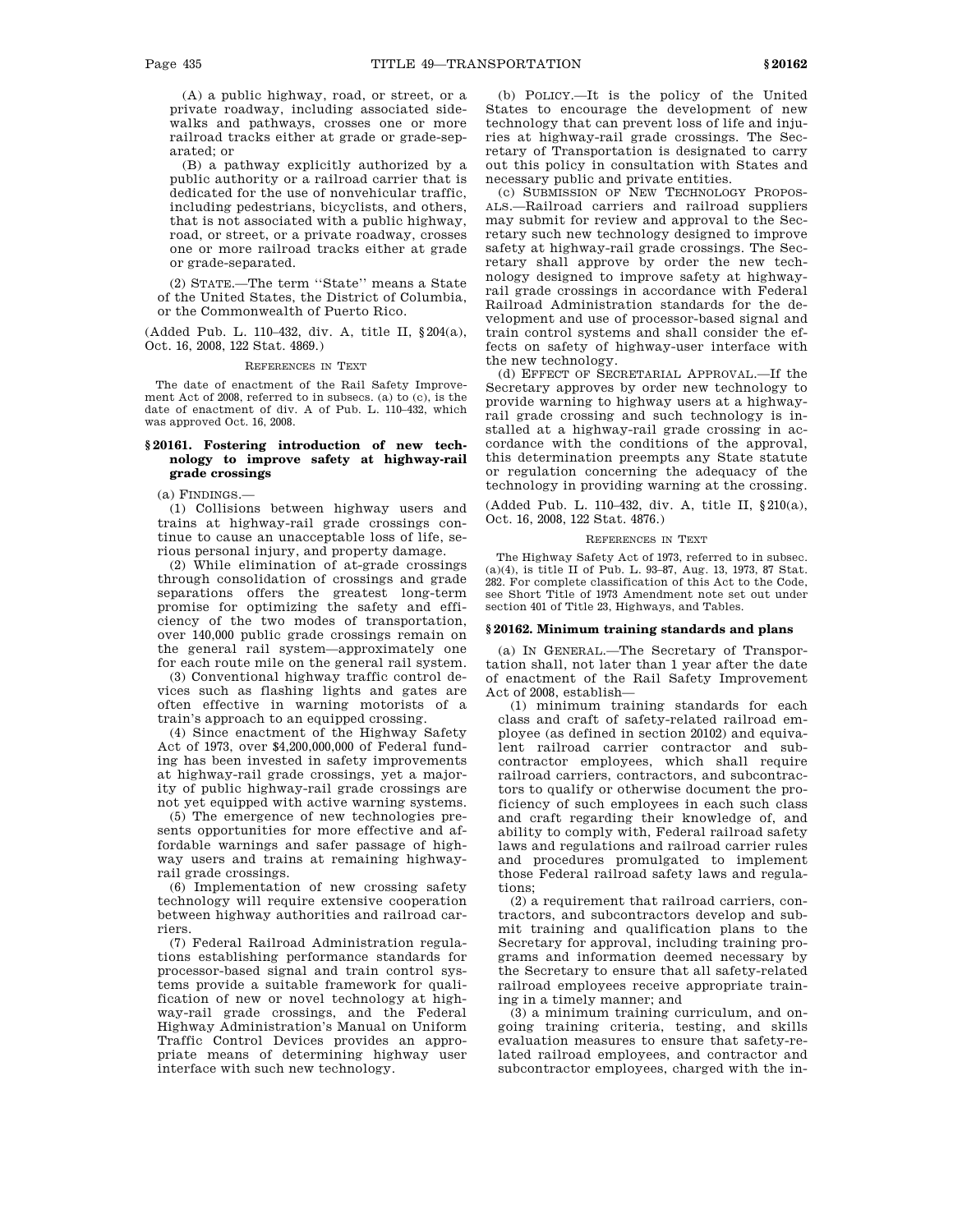spection of track or railroad equipment are qualified to assess railroad compliance with Federal standards to identify defective conditions and initiate immediate remedial action to correct critical safety defects that are known to contribute to derailments, accidents, incidents, or injuries, and, in implementing the requirements of this paragraph, take into consideration existing training programs of railroad carriers.

(b) APPROVAL.—The Secretary shall review and approve the plans required under subsection (a)(2) utilizing an approval process required for programs to certify the qualification of locomotive engineers pursuant to part 240 of title 49, Code of Federal Regulations.

(c) EXEMPTION.—The Secretary may exempt railroad carriers and railroad carrier contractors and subcontractors from submitting training plans for which the Secretary has issued training regulations before the date of enactment of the Rail Safety Improvement Act of 2008.

(Added Pub. L. 110–432, div. A, title IV, §401(a), Oct. 16, 2008, 122 Stat. 4883.)

### REFERENCES IN TEXT

The date of enactment of the Rail Safety Improvement Act of 2008, referred to in subsecs. (a) and (c), is the date of enactment of div. A of Pub. L. 110–432, which was approved Oct. 16, 2008.

REPORT AND REGULATIONS ON CERTIFICATION OF CERTAIN CRAFTS OR CLASSES OF EMPLOYEES

Pub. L. 110–432, div. A, title IV, §402(b)–(d), Oct. 16, 2008, 122 Stat. 4884, provided that:

''(b) REPORT.—Not later than 6 months after promulgating regulations under section 20162 of title 49, United States Code, the Secretary shall issue a report to the Senate Committee on Commerce, Science, and Transportation and the House of Representatives Committee on Transportation and Infrastructure about whether the certification of certain crafts or classes of railroad carrier or railroad carrier contractor or subcontractor employees is necessary to reduce the number and rate of accidents and incidents or to improve railroad safety.

''(c) CRAFTS AND CLASSES TO BE CONSIDERED.—As part of the report, the Secretary shall consider—

- '(1) car repair and maintenance employees;
- ''(2) onboard service workers;
- ''(3) rail welders;

''(4) dispatchers;

''(5) signal repair and maintenance employees; and ''(6) any other craft or class of employees that the Secretary determines appropriate.

''(d) REGULATIONS.—The Secretary may prescribe regulations requiring the certification of certain crafts or classes of employees that the Secretary determines pursuant to the report required by paragraph (1) are necessary to reduce the number and rate of accidents and incidents or to improve railroad safety.''

[For definitions of ''Secretary'', ''railroad carrier'', and ''railroad'', as used in section 402(b)–(d) of Pub. L. 110–432, set out above, see section 2(a) of Pub. L. 110–432, set out as a note under section 20102 of this title.]

### **§ 20163. Certification of train conductors**

(a) REGULATIONS.—Not later than 18 months after the date of enactment of the Rail Safety Improvement Act of 2008, the Secretary of Transportation shall prescribe regulations to establish a program requiring the certification of train conductors. In prescribing such regulations, the Secretary shall require that train conductors be trained, in accordance with the training standards developed pursuant to section 20162.

(b) PROGRAM REQUIREMENTS.—In developing the regulations required by subsection (a), the Secretary may consider the requirements of section 20135(b) through (e).

(Added Pub. L. 110–432, div. A, title IV, §402(a), Oct. 16, 2008, 122 Stat. 4884.)

# REFERENCES IN TEXT

The date of enactment of the Rail Safety Improvement Act of 2008, referred to in subsec. (a), is the date of enactment of div. A of Pub. L. 110–432, which was approved Oct. 16, 2008.

# **§ 20164. Development and use of rail safety technology**

(a) IN GENERAL.—Not later than 1 year after enactment of the Railroad Safety Enhancement Act of  $2008$ <sup>1</sup>, the Secretary of Transportation shall prescribe standards, guidance, regulations, or orders governing the development, use, and implementation of rail safety technology in dark territory, in arrangements not defined in section 20501 or otherwise not covered by Federal standards, guidance, regulations, or orders that ensure the safe operation of such technology, such as—

(1) switch position monitoring devices or indicators;

(2) radio, remote control, or other power-assisted switches;

(3) hot box, high water, or earthquake detectors;

(4) remote control locomotive zone limiting devices;

(5) slide fences;

(6) grade crossing video monitors;

(7) track integrity warning systems; or

(8) other similar rail safety technologies, as determined by the Secretary.

(b) DARK TERRITORY DEFINED.—In this section, the term ''dark territory'' means any territory in a railroad system that does not have a signal or train control system installed or operational.

(Added Pub. L. 110–432, div. A, title IV, §406(a), Oct. 16, 2008, 122 Stat. 4886.)

#### REFERENCES IN TEXT

The Railroad Safety Enhancement Act of 2008, referred to in subsec. (a), probably means the Rail Safety Improvement Act of 2008, div. A of Pub. L. 110–432, which was approved Oct. 16, 2008.

# **§ 20165. Limitations on non-Federal alcohol and drug testing**

(a) TESTING REQUIREMENTS.—Any non-Federal alcohol and drug testing program of a railroad carrier must provide that all post-employment tests of the specimens of employees who are subject to both the program and chapter 211 of this title be conducted using a scientifically recognized method of testing capable of determining the presence of the specific analyte at a level above the cut-off level established by the carrier.

<sup>1</sup>See References in Text note below.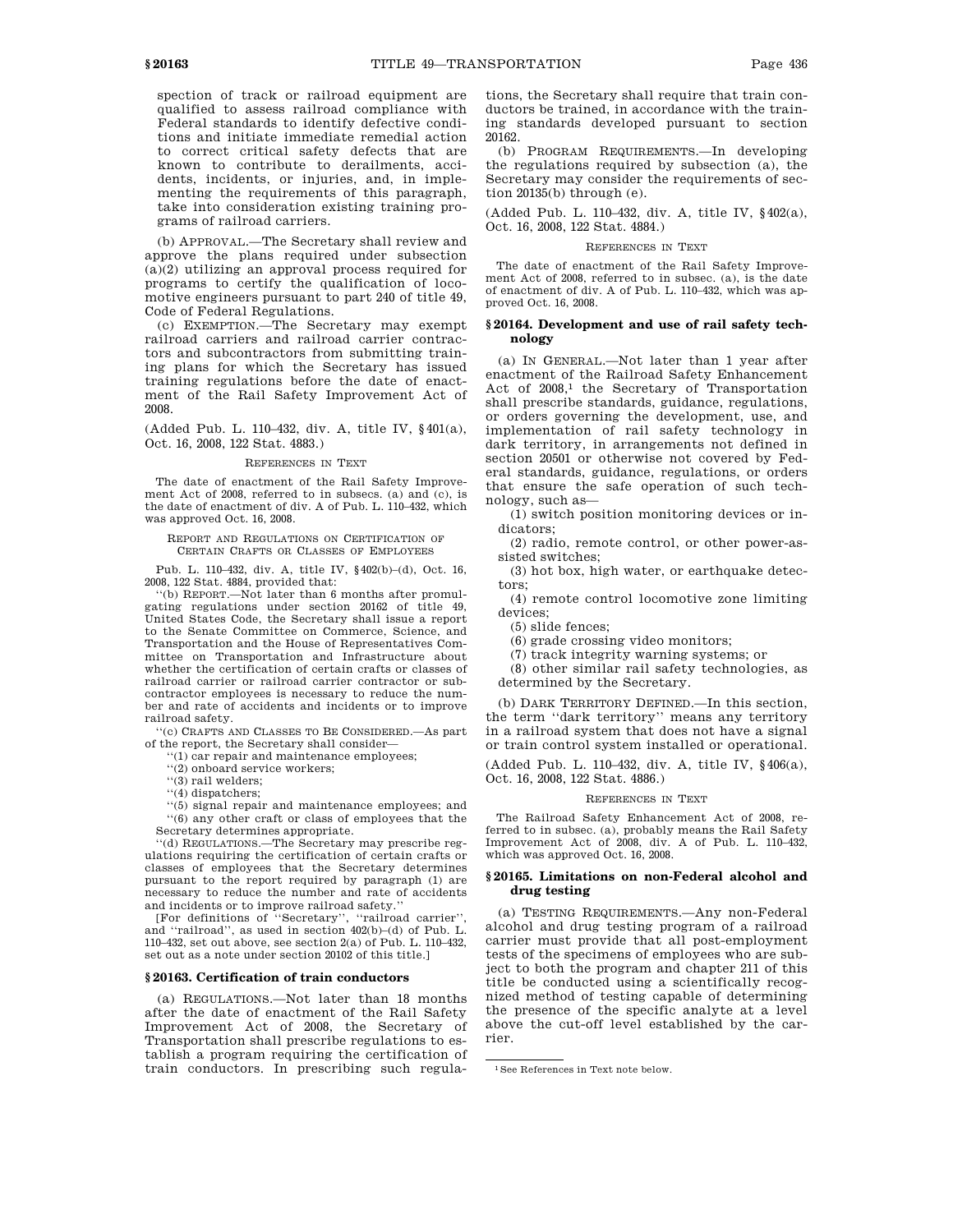(b) REDRESS PROCESS.—Each railroad carrier that has a non-Federal alcohol and drug testing program must provide a redress process to its employees who are subject to both the alcohol and drug testing program and chapter 211 of this title for such an employee to petition for and receive a carrier hearing to review his or her specimen test results that were determined to be in violation of the program. A dispute or grievance raised by a railroad carrier or its employee, except a probationary employee, in connection with the carrier's alcohol and drug testing program and the application of this section is subject to resolution under section 3 of the Railway Labor Act (45 U.S.C. 153).

(Added Pub. L. 110–432, div. A, title IV, §409(a), Oct. 16, 2008, 122 Stat. 4887.)

# **§ 20166. Emergency escape breathing apparatus**

Not later than 18 months after the date of enactment of the Rail Safety Improvement Act of 2008, the Secretary of Transportation shall prescribe regulations that require railroad carriers—

(1) to provide emergency escape breathing apparatus suitable to provide head and neck coverage with respiratory protection for all crewmembers in locomotive cabs on freight trains carrying hazardous materials that would pose an inhalation hazard in the event of release;

(2) to provide convenient storage in each freight train locomotive to enable crewmembers to access such apparatus quickly;

(3) to maintain such equipment in proper working condition; and

(4) to provide their crewmembers with appropriate training for using the breathing apparatus.

(Added Pub. L. 110–432, div. A, title IV, §413(a), Oct. 16, 2008, 122 Stat. 4889.)

# REFERENCES IN TEXT

The date of enactment of the Rail Safety Improvement Act of 2008, referred to in text, is the date of enactment of div. A. of Pub. L. 110–432, which was approved Oct. 16, 2008.

# **§ 20167. Railroad safety infrastructure improvement grants**

(a) GRANT PROGRAM.—The Secretary of Transportation shall establish a grant program for safety improvements to railroad infrastructure, including the acquisition, improvement, or rehabilitation of intermodal or rail equipment or facilities, including track, bridges, tunnels, yards, buildings, passenger stations, facilities, and maintenance and repair shops.

(b) ELIGIBILITY.—Grants shall be made under this section to eligible passenger and freight railroad carriers, and State and local governments for projects described in subsection (a). Grants shall also be made available to assist a State or political subdivision thereof in establishing a quiet zone pursuant to part 222 of title 49, Code of Federal Regulations.

(c) CONSIDERATIONS.—In awarding grants, the Secretary shall consider, at a minimum—

(1) the age and condition of the rail infrastructure of the applicant;

(2) the railroad carrier's safety record, including accident and incident numbers and rates;

(3) the volume of hazardous materials transported by the railroad;

(4) the operation of passenger trains over the railroad; and

(5) whether the railroad carrier has submitted a railroad safety risk reduction program, as required by section 20156.

(d) MATCHING REQUIREMENTS.—Federal funds for any eligible project under this section shall not exceed 50 percent of the total cost of such project.

(e) AUTHORIZATION OF APPROPRIATIONS.—There are authorized to be appropriated to the Secretary of Transportation \$5,000,000 for each of fiscal years 2010 through 2013 to carry out this section. Amounts appropriated pursuant to this subsection shall remain available until expended.

(Added Pub. L. 110–432, div. A, title IV, §418(a), Oct. 16, 2008, 122 Stat. 4891.)

# **CHAPTER 203—SAFETY APPLIANCES**

Sec.<br>20301

Definition and nonapplication.

- 20302. General requirements.<br>20303. Moving defective and
- Moving defective and insecure vehicles needing repairs.

20304. Assumption of risk by employees.<br>20305. Inspection of mail cars.

20305. Inspection of mail cars.<br>20306. Exemption for technology

Exemption for technological improvements.

### **§ 20301. Definition and nonapplication**

(a) DEFINITION.—In this chapter, ''vehicle'' means a car, locomotive, tender, or similar vehicle.

(b) NONAPPLICATION.—This chapter does not apply to the following:

(1) a train of 4-wheel coal cars.

(2) a train of 8-wheel standard logging cars if the height of each car from the top of the rail to the center of the coupling is not more than 25 inches.

(3) a locomotive used in hauling a train referred to in clause (2) of this subsection when the locomotive and cars of the train are used only to transport logs.

(4) a car, locomotive, or train used on a street railway.

(Pub. L. 103–272, §1(e), July 5, 1994, 108 Stat. 881; Pub. L. 104–287, §5(52), Oct. 11, 1996, 110 Stat. 3393.)

HISTORICAL AND REVISION NOTES PUB. L. 103–272

| Revised<br><b>Section</b> | Source (U.S. Code)                                                                                                                         | Source (Statutes at Large)                                                                                                    |  |  |
|---------------------------|--------------------------------------------------------------------------------------------------------------------------------------------|-------------------------------------------------------------------------------------------------------------------------------|--|--|
| $20301(a)$<br>$20301(b)$  | 45:8 ("trains, loco-<br>motives, tenders.<br>cars, and similar<br>vehicles").<br>$45:9$ (3d sentence).<br>45:6 (1st sentence)<br>proviso). | Mar. 2, 1893, ch. 196, §6 (1st<br>sentence proviso), 27 Stat.                                                                 |  |  |
|                           | 45:8 (words after<br>16th comma).                                                                                                          | 532; restated Apr. 1, 1896.<br>ch. 87, 29 Stat. 85.<br>Mar. 2, 1903, ch. 976, §1<br>(words after 23d comma).<br>32 Stat. 943. |  |  |

Subsection (a) is added to avoid repeating the substance of the definition throughout this chapter.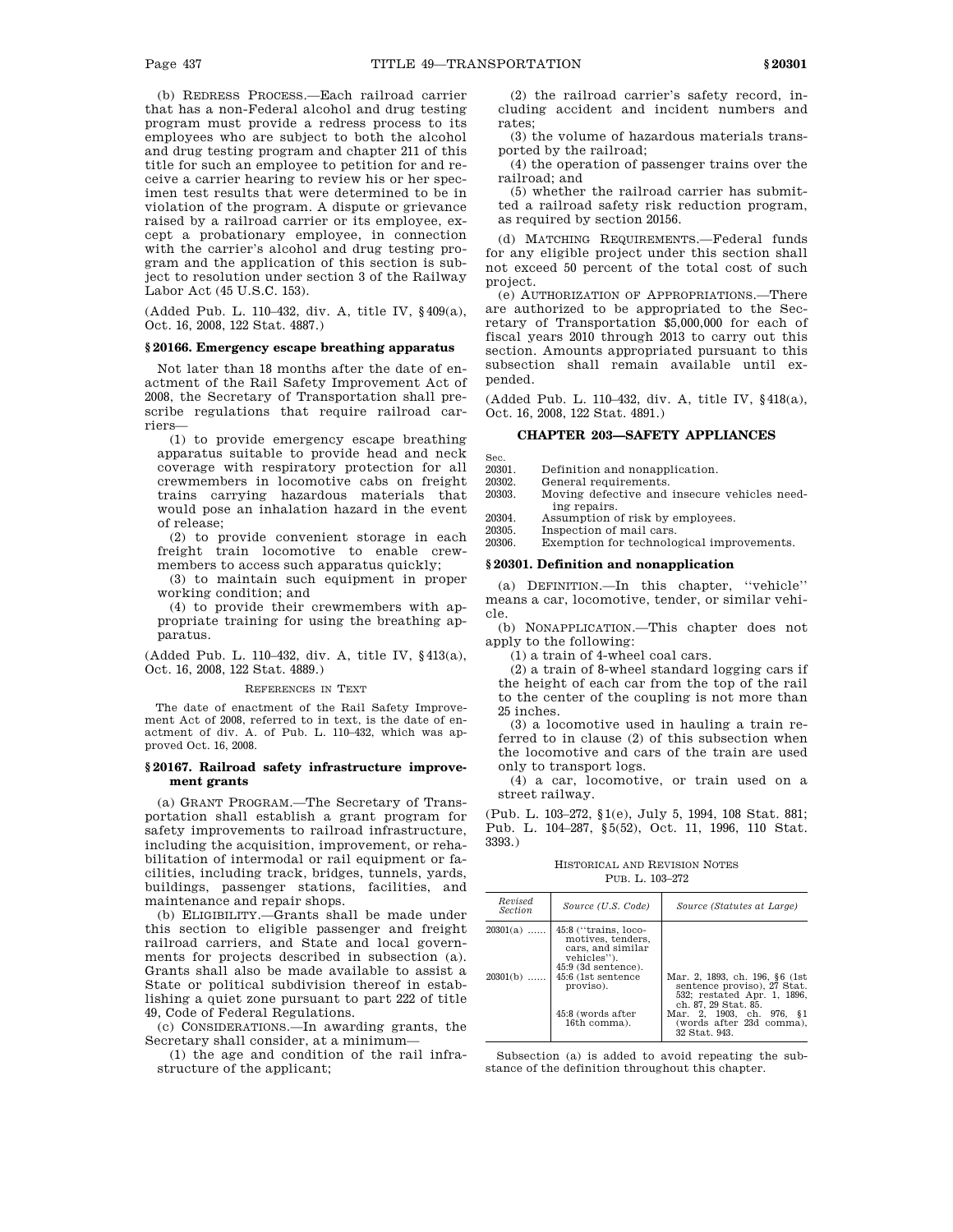In subsection (b), the words before clause (1) are substituted for ''*Provided*, That nothing in sections 1 to 7 of this title shall apply to'' in 45:6 because 45:9, 11, and 16 provide that 45:9 and 11–16 apply to the same vehicles and trains as 45:1–7 apply to. In clause (1), the word 'coal'' is added for clarity because of the decision of the Supreme Court in *Baltimore & Ohio Railway Co*. v. *Jackson*, 353 U.S. 325, 333 (1957) and the legislative history of 45:6 (proviso). See 24 Cong. Rec. 1477 (1893). The text of 45:8 (words after last comma) is omitted as unnecessary because of the definition of ''railroad'' in section 20102 of the revised title.

#### PUB. L. 104–287

This amends 49:20301(b) to clarify the restatement of 45:8 by section 1 of the Act of July 5, 1994 (Public Law 103–272, 108 Stat. 881).

#### **AMENDMENTS**

1996—Subsec. (b)(4). Pub. L. 104–287 added par. (4).

### EFFECTIVE DATE OF 1996 AMENDMENT

Amendment by Pub. L. 104–287 effective July 5, 1994, see section 8(1) of Pub. L. 104–287, set out as a note under section 5303 of this title.

# **§ 20302. General requirements**

(a) GENERAL.—Except as provided in subsection (c) of this section and section 20303 of this title, a railroad carrier may use or allow to be used on any of its railroad lines—

(1) a vehicle only if it is equipped with—

(A) couplers coupling automatically by impact, and capable of being uncoupled, without the necessity of individuals going between the ends of the vehicles;

(B) secure sill steps and efficient hand brakes; and

(C) secure ladders and running boards when required by the Secretary of Transportation, and, if ladders are required, secure handholds or grab irons on its roof at the top of each ladder;

(2) except as otherwise ordered by the Secretary, a vehicle only if it is equipped with secure grab irons or handholds on its ends and sides for greater security to individuals in coupling and uncoupling vehicles;

(3) a vehicle only if it complies with the standard height of drawbars required by regulations prescribed by the Secretary;

(4) a locomotive only if it is equipped with a power-driving wheel brake and appliances for operating the train-brake system; and

(5) a train only if—

(A) enough of the vehicles in the train are equipped with power or train brakes so that the engineer on the locomotive hauling the train can control the train's speed without the necessity of brake operators using the common hand brakes for that purpose; and

(B) at least 50 percent of the vehicles in the train are equipped with power or train brakes and the engineer is using the power or train brakes on those vehicles and on all other vehicles equipped with them that are associated with those vehicles in the train.

(b) REFUSAL TO RECEIVE VEHICLES NOT PROP-ERLY EQUIPPED.—A railroad carrier complying with subsection  $(a)(5)(A)$  of this section may refuse to receive from a railroad line of a connecting railroad carrier or a shipper a vehicle

that is not equipped with power or train brakes that will work and readily interchange with the power or train brakes in use on the vehicles of the complying railroad carrier.

(c) COMBINED VEHICLES LOADING AND HAULING LONG COMMODITIES.-Notwithstanding subsection  $(a)(1)(B)$  of this section, when vehicles are combined to load and haul long commodities, only one of the vehicles must have hand brakes during the loading and hauling.

(d) AUTHORITY TO CHANGE REQUIREMENTS.— The Secretary may—

(1) change the number, dimensions, locations, and manner of application prescribed by the Secretary for safety appliances required by subsection (a)(1)(B) and (C) and (2) of this section only for good cause and after providing an opportunity for a full hearing;

(2) amend regulations for installing, inspecting, maintaining, and repairing power and train brakes only for the purpose of achieving safety; and

(3) increase, after an opportunity for a full hearing, the minimum percentage of vehicles in a train that are required by subsection  $(a)(5)(B)$  of this section to be equipped and used with power or train brakes.

(e) SERVICES OF ASSOCIATION OF AMERICAN RAILROADS.—In carrying out subsection (d)(2) and (3) of this section, the Secretary may use the services of the Association of American Railroads.

(Pub. L. 103–272, §1(e), July 5, 1994, 108 Stat. 881.)

HISTORICAL AND REVISION NOTES

| Revised<br>Section                               | Source (U.S. Code)                                                                                                                                 | Source (Statutes at Large)                                                                                                                                                                                   |
|--------------------------------------------------|----------------------------------------------------------------------------------------------------------------------------------------------------|--------------------------------------------------------------------------------------------------------------------------------------------------------------------------------------------------------------|
| 20302(a)<br>$(1)(A)$ .                           | 45:2.                                                                                                                                              | Mar. 2, 1893, ch. 196, §§ 1-4, 27<br>Stat. 531; June 22, 1988,<br>Pub. L. 100-342, §13(1)(A)-<br>(D), 102 Stat. 630.                                                                                         |
|                                                  | 45:8 (words before<br>16th comma).                                                                                                                 | Mar. 2, 1903, ch.<br>976.<br>81<br>(words before 23d comma),<br>32 Stat. 943; June 22, 1988.<br>Pub. L. $100-342$ , $$13(2)(A)$ ,<br>102 Stat. 631.                                                          |
| 20302(a)<br>$(1)(B)$ .                           | 45:11 (words before<br>proviso related to<br>sill steps and<br>hand brakes).                                                                       | Apr. 14, 1910, ch. 160, §2, 36<br>Stat. 298; June 22, 1988.<br>Pub. L. $100-342$ , $$13(3)(A)$ ,<br>102 Stat. 631.                                                                                           |
| 20302(a)<br>$(1)(C)$ .                           | 45:8 (words before<br>16th comma).<br>45:11 (words before<br>proviso related to<br>ladders, running<br>boards, grab<br>irons, and hand-<br>holds). |                                                                                                                                                                                                              |
| $20302(a)(2)$                                    | 45:4.<br>45:8 (words before<br>16th comma).<br>49 App.:1655 $(e)(1)(C)$ .                                                                          | Oct. 15, 1966, Pub. L. 89-670,<br>§ 6(e)(1)(A)–(C), 80<br>Stat.                                                                                                                                              |
| $20302(a)(3)$                                    | 45:8 (words before                                                                                                                                 | 939.                                                                                                                                                                                                         |
|                                                  | 16th comma).<br>45:12 (last sentence).                                                                                                             | Apr. 14, 1910, ch. 160, §3 (1st)<br>before<br>sentence words<br>semicolon,<br>proviso, last<br>36<br>Stat.<br>sentence),<br>298:<br>1988, Pub.<br>June<br>22.<br>L.<br>100-342, §13(3)(B), 102 Stat.<br>631. |
| $20302(a)(4)$                                    | 49 App.:1655 $(e)(1)(A)$ .<br>45:1 (related to loco-<br>motives).<br>45:8 (words before                                                            |                                                                                                                                                                                                              |
| 20302(a)<br>$(5)(A)$ .<br>20302(a)<br>$(5)(B)$ . | 16th comma).<br>45:1 (related to<br>trains).<br>45:9 (1st sentence<br>words before last<br>semicolon).                                             | Mar. 2, 1903, ch. 976, §2 (1st)<br>sentence), 32<br>Stat. 943;<br>1958, Pub.<br>Apr. 11,<br>L.<br>$85 - 375,$<br>§1(b)(1),<br>(2),<br>72<br>Stat 86                                                          |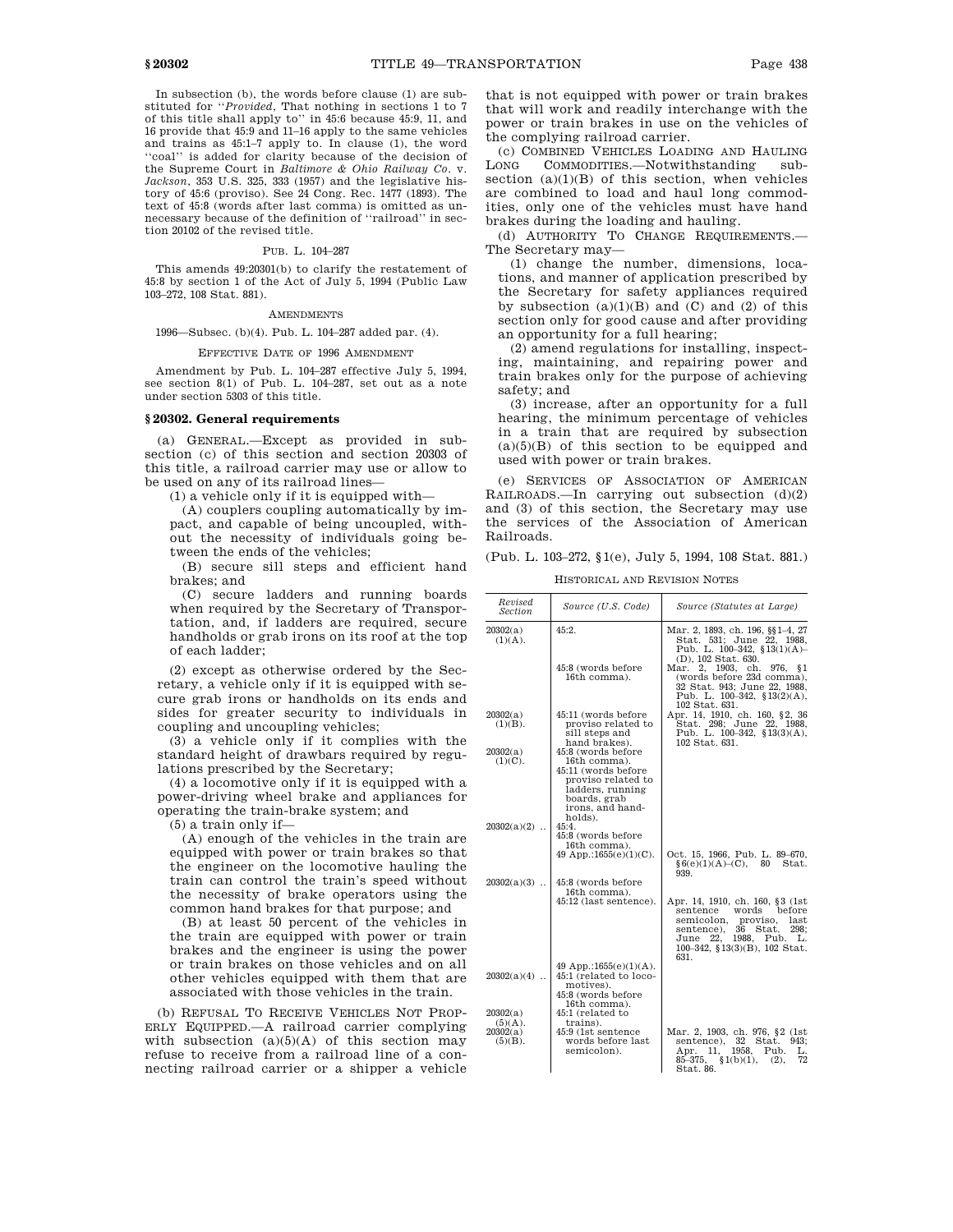HISTORICAL AND REVISION NOTES—CONTINUED

| Source (U.S. Code)                                                                                                    | Source (Statutes at Large)                                                                                                                                                                                |
|-----------------------------------------------------------------------------------------------------------------------|-----------------------------------------------------------------------------------------------------------------------------------------------------------------------------------------------------------|
| $45:9$ (3d sentence).                                                                                                 | Mar. 2, 1903, ch. 976, 32 Stat.<br>943, §2 $(2d-5th$ sentences);<br>added Apr. 11, 1958, Pub.<br>L. 85-375, $(1)(b)(3)$ , 72 Stat.<br>86; June 22, 1988, Pub. L.<br>100-342, §13(2)(B), 102 Stat.<br>631. |
| 45:3.                                                                                                                 |                                                                                                                                                                                                           |
| 45:8 (words before                                                                                                    |                                                                                                                                                                                                           |
| 16th comma).                                                                                                          |                                                                                                                                                                                                           |
| $45:11$ (proviso).                                                                                                    |                                                                                                                                                                                                           |
| 45:12 (1st sentence)<br>words before<br>semicolon).                                                                   |                                                                                                                                                                                                           |
| $45:9$ (2d sentence).                                                                                                 |                                                                                                                                                                                                           |
|                                                                                                                       |                                                                                                                                                                                                           |
| words after last<br>semicolon).<br>49 App.:1655 $(e)(1)(B)$ .<br>$45:9$ (4th sentence).<br>49 App.:1655 $(e)(1)(B)$ . |                                                                                                                                                                                                           |
|                                                                                                                       | 49 App.:1655 $(e)(1)(C)$ .<br>49 App.:1655 $(e)(1)(B)$ .<br>45:9 (1st sentence)                                                                                                                           |

In subsection (a), before clause (1), the words ''Except as provided in subsection (c) of this section and section 20303 of this title'' are added to alert the reader to the exceptions restated in subsection (c) and section 20303. The words ''use or allow to be used'' are substituted for ''haul or permit to be hauled or used'' in 45:2 and 11, ''use'' in 45:4 and 12, ''use'' and ''run'' in 45:1, ''operated'' and ''used, hauled, or permitted to be used or hauled'' in 45:9, ''using . . . running . . . hauling or permitting to be hauled or used'' in 45:6, and ''used'' in 45:8 for consistency in this section and to eliminate unnecessary words. See *United States* v. *St. Louis Southwestern Ry. Co. of Texas*, 184 F. 28, 32 (5th Cir., 1910); *United States* v. *Chicago, M. & St. P. Ry. Co*., 149 F. 486, 488 (D.S.D. Iowa, 1906). The words ''That from and after the first day of January, eighteen hundred and ninetyeight'', ''That on and after the first day of January, eighteen hundred and ninety-eight'', and ''That from and after the first day of July, eighteen hundred and ninety-five'' in sections 1, 2, and 4, respectively, of the Act of March 2, 1893 (ch. 196, 27 Stat. 531), are omitted as obsolete. The words ''a railroad carrier . . . on any of its railroad lines'' are substituted for ''any railroad

. . . on its line'' in 45:1, ''any such railroad . . . on its line'' in 45:2, ''any railroad company'' in 45:4, ''railroads in the Territories and the District of Columbia used on any railroad, and in the Territories and the District of Columbia'' in 45:8, ''Whenever, as provided in sections 1 to 7 of this title'' and ''any railroad'' in 45:9, and ''any railroad subject to the provisions of sections 11 to 16 of this title . . . on its line'' in 45:11 for clarity, for consistency in the revised title, to eliminate unnecessary words, and because of the definition of ''railroad carrier'' in section 20102 of the revised title. See *Southern Ry. Co*. v. *United States*, 222 U.S. 20,  $26$  (1911). In clauses (1)–(3), the word "vehicle" is substituted for ''any car'' in 45:2, ''car'' in 45:4, ''all trains, locomotives, tenders, cars, and similar vehicles used on

. all other locomotives, tenders, cars, and similar vehicles used in connection therewith'' in 45:8, and ''any car subject to the provisions of said sections . . . to wit: All cars'' in 45:11, and ''any car or vehicle'' in 45:12 for clarity, for consistency in the revised title, to eliminate unnecessary words, and because of the definition of ''vehicle'' in section 20301 of the revised title. In clause (1)(A), a comma is placed after the word ''uncoupled'' for clarity. See *Johnson* v. *Southern Pacific Co*., 196 U.S. 1, 18 (1904). In clause  $(1)(C)$ , the words "by the Secretary of Transportation'' are added for clarity because of 45:12. In clause (3), the words ''required by regulations prescribed by the Secretary'' are substituted for ''the standard now fixed or the standard so prescribed

the standard so prescribed by the Secretary'' in 45:12 for clarity and to eliminate unnecessary words. The words ''Said Secretary is given authority, after hearing, to modify or change, and to prescribe the standard height of drawbars and to fix the time within which such modification or change shall become effective and obligatory'' are omitted as surplus because of 49:322(a). The words ''and prior to the time so fixed . . . and after the time so fixed'' are omitted as surplus. In clause (4), the word ''locomotive'' is substituted for 'any locomotive engine" in 45:1 and "all trains, locomotives, tenders, cars, and similar vehicles used on . . . all other locomotives, tenders, cars, and similar vehicles used in connection therewith'' in 45:8 for clarity and to eliminate unnecessary words. In clause  $(5)(B)$ , the words ''the engineer is using the power or train brakes on those vehicles and on all other vehicles equipped with them that are associated with those vehicles in the train'' are substituted for ''their brakes used and operated by the engineer of the locomotive drawing such train; and all power-braked cars in such train which are associated together with said 50 per centum shall have their brakes so used and operated'' and ''all . . . locomotives, tenders, cars, and similar vehicles'' for clarity and consistency in this section. The text of section 2 (2d sentence) of the Act of March 2, 1903 (ch. 976, 32 Stat. 943), as added by section (1)(b) of the Power or Train Brakes Safety Appliance Act of 1958 (Public Law 85–375, 72 Stat. 86), is omitted as executed. In subsection (b), the words ''A railroad carrier com-

plying with subsection  $(a)(5)(A)$  of this section" are substituted for "any railroad shall have equipped a sufficient number of its cars so as to comply with the provisions of section 1 of this title'' in 45:3 and ''The provisions and requirements of sections 1 to 7 of this title shall be held to apply to railroads in the Territories and the District of Columbia'' in 45:8 for clarity, for consistency in this section, and because of the definition of ''railroad carrier'' in section 20102 of the revised title. The words ''a vehicle that is not equipped with power or train brakes that will work and readily interchange with the power or train brakes in use on the vehicles of the complying railroad carrier'' are substituted for ''any cars not equipped sufficiently, in accordance with said section, with such power or train brakes as will work and readily interchange with the brakes in use on its own cars, as required by sections 1 to 7 of this title'' in 45:3 for clarity and to eliminate unnecessary words.

In subsection (c), the words ''Notwithstanding subsection (a)(1)(B) of this section'' are added for clarity.<br>In subsection (d)(1), the words "change . . . only for

. . . and after'' are substituted for ''shall remain as the standards of equipment to be used on all cars subject to the provisions of sections 11 to 16 of this title, unless changed by an order of said Secretary of Transportation to be made after . . . and for'' for clarity and to eliminate unnecessary words. The text of section 3 (proviso) of the Act of April 14, 1910 (ch. 160, 36 Stat. 298), is omitted as obsolete.

In subsection (d)(2), the text of 45:9 (2d sentence words before proviso) is omitted as executed.

In subsection (d)(3), the words ''to more fully carry into effect the objects of said sections'' and ''from time to time'' are omitted as surplus. The words ''an opportunity for'' are added for clarity and consistency in the revised title and with other titles of the Code. The words ''equipped and used'' are substituted for ''operated'' for consistency in this section.

In subsection (e), the words ''and may avail himself of the advice and assistance of any department, commission, or board of the United States Government, and of State governments'' are omitted as unnecessary because of 49:301(6) and (7) and 322(c). The words ''but no official or employee of the United States shall receive any additional compensation for such service except as now permitted by law'' are omitted as surplus because of 5:5533.

### **§ 20303. Moving defective and insecure vehicles needing repairs**

(a) GENERAL.—A vehicle that is equipped in compliance with this chapter whose equipment becomes defective or insecure nevertheless may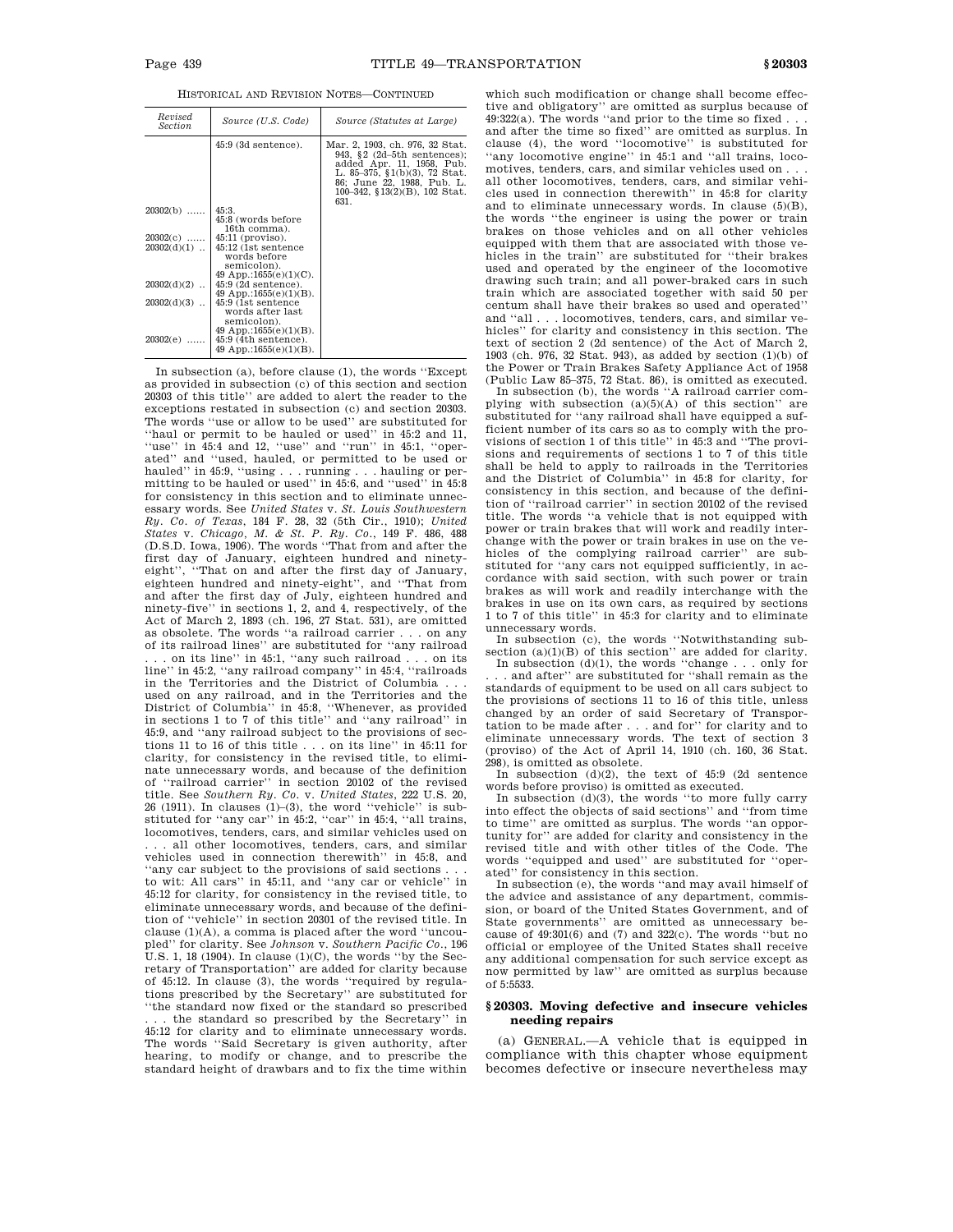be moved when necessary to make repairs, without a penalty being imposed under section 21302 of this title, from the place at which the defect or insecurity was first discovered to the nearest available place at which the repairs can be made—

(1) on the railroad line on which the defect or insecurity was discovered; or

(2) at the option of a connecting railroad carrier, on the railroad line of the connecting carrier, if not farther than the place of repair described in clause (1) of this subsection.

(b) USE OF CHAINS INSTEAD OF DRAWBARS.—A vehicle in a revenue train or in association with commercially-used vehicles may be moved under this section with chains instead of drawbars only when the vehicle contains livestock or perishable freight.

(c) LIABILITY.—The movement of a vehicle under this section is at the risk only of the railroad carrier doing the moving. This section does not relieve a carrier from liability in a proceeding to recover damages for death or injury of a railroad employee arising from the movement of a vehicle with equipment that is defective, insecure, or not maintained in compliance with this chapter.

(Pub. L. 103–272, §1(e), July 5, 1994, 108 Stat. 882.)

HISTORICAL AND REVISION NOTES

| Source (U.S. Code)                                                                                                                                                                                         | Source (Statutes at Large)                                                                                                   |
|------------------------------------------------------------------------------------------------------------------------------------------------------------------------------------------------------------|------------------------------------------------------------------------------------------------------------------------------|
| $45:13(2d)$ sentence<br>proviso words be-<br>fore 1st semi-<br>colon).<br>$45:13(2d)$ sentence<br>proviso words<br>after last semi-<br>colon).<br>$45:13(2d)$ sentence<br>proviso words be-<br>tween semi- | Apr. 14, 1910, ch. 160, §4 (2d<br>sentence proviso), 36 Stat.<br>299; Jan. 14, 1983, Pub. L.<br>97-468, §704, 96 Stat. 2580. |
|                                                                                                                                                                                                            | colons).                                                                                                                     |

In subsections (a) and (b), the word ''moved'' is substituted for ''hauled'' and ''hauling'' for consistency in this section.

In subsection (a), before clause (1), the words ''A vehicle that is equipped in compliance with this chapter'' are substituted for ''where any car shall have been properly equipped, as provided in sections 1 to 16 of this title'' to eliminate unnecessary words. The words ''while such car was being used by such carrier upon its line of railroad'' are omitted as surplus since this chapter only applies in the case of vehicles used by railroad carriers on their railroad lines. The word ''nevertheless'' is added for clarity. The words ''when necessary to make repairs'' are substituted for ''if any such movement is necessary to make such repairs and such repairs cannot be made except at any such repair point'' to eliminate unnecessary words. The words ''without a penalty being imposed under section 21302 of this title'' are substituted for ''without liability for the penalties imposed by this section or section 6 of this title'' because of the restatement.

In subsection (b), the words ''A vehicle . . . may be moved under this section . . . only when'' are substituted for ''and nothing in this proviso shall be construed to permit the hauling of defective cars . . . unless'' for clarity and to eliminate unnecessary words.

In subsection (c), the word ''hauling'' is omitted for consistency in this section. The word ''proceeding'' is substituted for "remedial action" for consistency in the revised title and to ensure that administrative, as well as court proceedings, are included. The words ''to recover damages'' are added for clarity. The words

''arising from'' are substituted for ''caused . . . by reason of or in connection with'' to eliminate unnecessary words.

#### **§ 20304. Assumption of risk by employees**

An employee of a railroad carrier injured by a vehicle or train used in violation of section  $20302(a)(1)(A), (2), (4),$  or  $(5)(A)$  of this title does not assume the risk of injury resulting from the violation, even if the employee continues to be employed by the carrier after learning of the violation.

(Pub. L. 103–272, §1(e), July 5, 1994, 108 Stat. 883.)

HISTORICAL AND REVISION NOTES

| Revised<br>Section | Source (U.S. Code)                          | Source (Statutes at Large)                                                                                                                                                                                                                                         |
|--------------------|---------------------------------------------|--------------------------------------------------------------------------------------------------------------------------------------------------------------------------------------------------------------------------------------------------------------------|
| $20304$            | 45:7.<br>45:8 (words before<br>16th comma). | Mar. 2, 1893, ch. 196, §8, 27<br>Stat. 532: June 22. 1988.<br>Pub. L. $100-342$ , $$13(1)(H)$ ,<br>102 Stat. 631.<br>Mar. 2. 1903. ch. 976. §1<br>(words before 23d comma).<br>32 Stat. 943; June 22, 1988.<br>Pub. L. $100-342$ , $$13(2)(A)$ ,<br>102 Stat. 631. |

The words ''after learning of the violation'' are substituted for ''after the unlawful use of such locomotive, car, or train had been brought to his knowledge'' in 45:7 for clarity.

# **§ 20305. Inspection of mail cars**

The Secretary of Transportation shall inspect the construction, adaptability, design, and condition of mail cars used on railroads in the United States. The Secretary shall make a report on the inspection and submit a copy of the report to the United States Postal Service.

(Pub. L. 103–272, §1(e), July 5, 1994, 108 Stat. 883.)

HISTORICAL AND REVISION NOTES

| Revised<br><b>Section</b> | Source (U.S. Code)                            | Source (Statutes at Large)                                                                                                                                                                                                                                                                                                              |
|---------------------------|-----------------------------------------------|-----------------------------------------------------------------------------------------------------------------------------------------------------------------------------------------------------------------------------------------------------------------------------------------------------------------------------------------|
| $20305$                   | 45:37.<br>49 App.:1655 $(e)(1)(I)$ ,<br>( . ) | May 27, 1908, ch. 200, §1 (6th<br>par. last sentence under<br>heading "Interstate Com-<br>merce Commission"), 35<br>Stat. 325.<br>Mar. 4, 1909, ch. 299, §1 (6th<br>par. last sentence under<br>heading "Interstate Com-<br>merce Commission"), 35<br>Stat. 965.<br>Oct. 15, 1966, Pub. L. 89–670,<br>$§6(e)(1)(I), (J), 80$ Stat. 939. |

The words ''United States Postal Service'' are substituted for ''Postmaster General'' because of sections 4(a) and 5(e) of the Postal Reorganization Act (Public Law 91–375, 84 Stat. 773, 775).

# **§ 20306. Exemption for technological improvements**

(a) GENERAL.—Subject to subsection (b) of this section, the Secretary of Transportation may exempt from the requirements of this chapter railroad equipment or equipment that will be operated on rails, when those requirements preclude the development or implementation of more efficient railroad transportation equipment or other transportation innovations under existing law.

(b) CONDITIONS FOR EXEMPTION.—The Secretary may grant an exemption under subsection (a) of this section only on the basis of—

(1) findings based on evidence developed at a hearing; or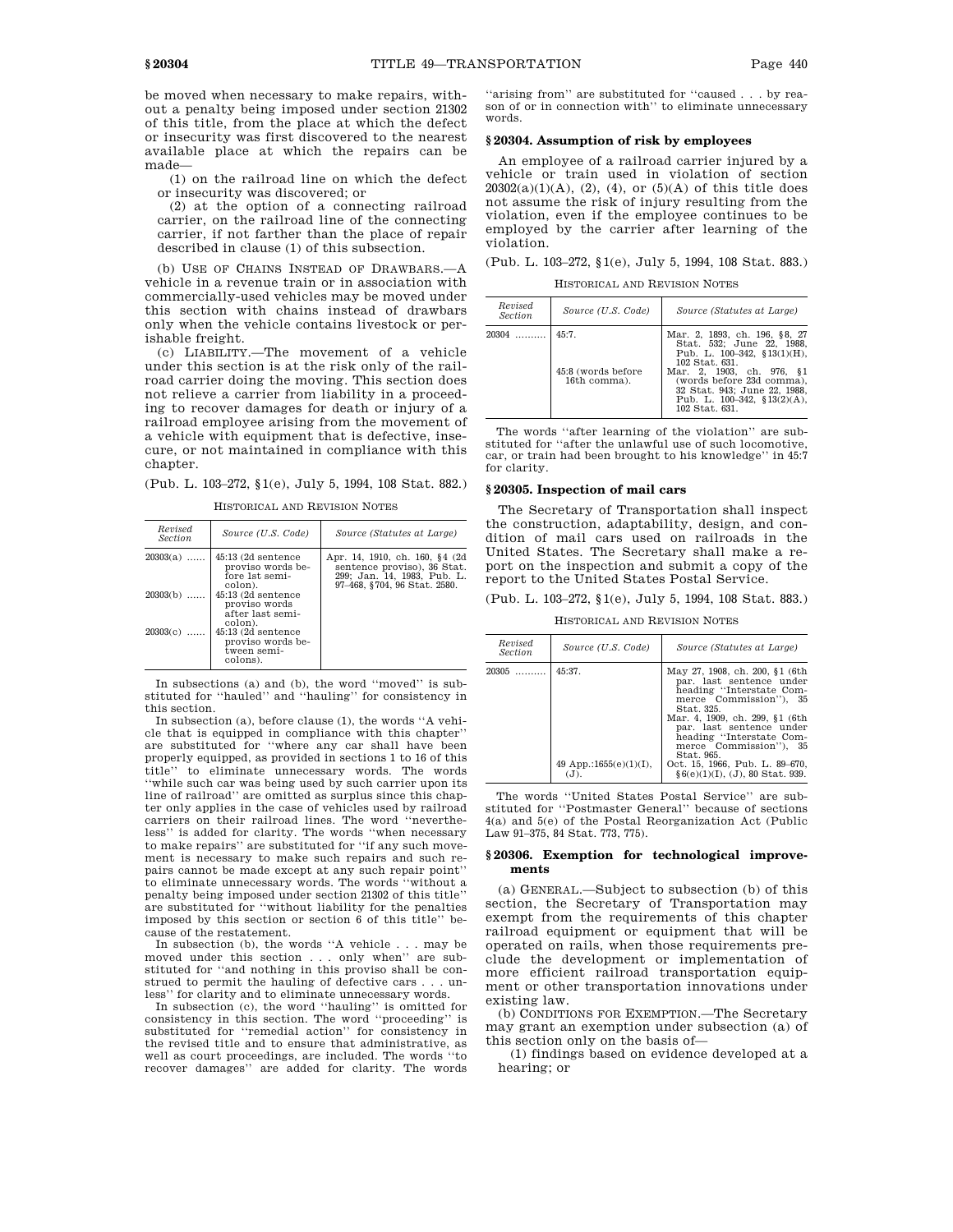(2) an agreement between national railroad labor representatives and the developer of the new equipment or technology.

|  | (Pub. L. 103–272, §1(e), July 5, 1994, 108 Stat. 883.) |  |  |  |  |
|--|--------------------------------------------------------|--|--|--|--|
|  |                                                        |  |  |  |  |

| Revised<br><b>Section</b> | Source (U.S. Code) | Source (Statutes at Large)                        |
|---------------------------|--------------------|---------------------------------------------------|
| 20306                     | 45:1013.           | May 30, 1980, Pub. L. 96-254, §117, 94 Stat. 406. |

HISTORICAL AND REVISION NOTES

In subsection (a), the words ''Notwithstanding any other provision of law'' and ''the mandatory requirements of'' are omitted as surplus. The words ''existing law'' are substituted for ''the existing statutes'' for consistency in the revised title.

In subsection (b), the words before clause (1) are added because of the restatement. Clause (1) is substituted for ''after a hearing and consistent with findings based upon evidence developed therein'' to eliminate unnecessary words. In clause (2), the words ''an agreement'' are substituted for ''expressions of agreement'' to eliminate unnecessary words.

# **CHAPTER 205—SIGNAL SYSTEMS**

Sec.

- 20501. Definition.<br>20502 Requirement Requirements for installation and use.
- 20503. Amending regulations and changing requirements.
- 20504. Inspection, testing, and investigation.<br>20505. Reports of malfunctions and accidents
- Reports of malfunctions and accidents.

# **§ 20501. Definition**

In this chapter, "signal system" means a block signal system, an interlocking, automatic train stop, train control, or cab-signal device, or a similar appliance, method, device, or system intended to promote safety in railroad operations.

(Pub. L. 103–272, §1(e), July 5, 1994, 108 Stat. 883.)

HISTORICAL AND REVISION NOTES

| Revised<br><i>Section</i> | Source (U.S. Code)    | Source (Statutes at Large) |
|---------------------------|-----------------------|----------------------------|
| 20501                     | $\ldots$ (no source). |                            |

This section is added to eliminate the unnecessary repetition of the words used in the definition. The definition is derived from 49 App.:26(b)–(f).

#### **§ 20502. Requirements for installation and use**

(a) INSTALLATION.—(1) When the Secretary of Transportation decides after an investigation that it is necessary in the public interest, the Secretary may order a railroad carrier to install, on any part of its railroad line, a signal system that complies with requirements of the Secretary. The order must allow the carrier a reasonable time to complete the installation. A carrier may discontinue or materially alter a signal system required under this paragraph only with the approval of the Secretary.

(2) A railroad carrier ordered under paragraph (1) of this subsection to install a signal system on one part of its railroad line may not be held negligent for not installing the system on any part of its line that was not included in the order. If an accident or incident occurs on a part of the line on which the signal system was not required to be installed and was not installed, the use of the system on another part of the line

may not be considered in a civil action brought because of the accident or incident.

(b) USE.—A railroad carrier may allow a signal system to be used on its railroad line only when the system, including its controlling and operating appurtenances—

(1) may be operated safely without unnecessary risk of personal injury; and

(2) has been inspected and can meet any test prescribed under this chapter.

(Pub. L. 103–272, §1(e), July 5, 1994, 108 Stat. 883.)

HISTORICAL AND REVISION NOTES

| Revised<br>Section | Source (U.S. Code)         | Source (Statutes at Large)                                                                                                                                                                                                                                                              |
|--------------------|----------------------------|-----------------------------------------------------------------------------------------------------------------------------------------------------------------------------------------------------------------------------------------------------------------------------------------|
| $20502(a)$         | $49$ App.:26(b).           | Feb. 4, 1887, ch. 104, 24 Stat.<br>379, §25(b); added Feb. 28,<br>1920, ch. 91, §441, 41 Stat.<br>498; restated Aug. 26, 1937.<br>ch. 818, 50 Stat. 835; Sept.<br>18, 1940, ch. 722, §14(b), 54<br>Stat. 919: June 22. 1988.<br>Pub. L. $100-342$ , §17(2), (8),<br>102 Stat. 635, 636. |
|                    | 49 App.:1655 $(e)(6)(A)$ . | Oct. 15, 1966. Pub. L. 89–670.<br>§6(e)(6)(A), 80 Stat, 939.                                                                                                                                                                                                                            |
| $20502(b)$         | 49 App.: $26(e)$ .         | Feb. 4, 1887, ch. 104, 24 Stat.<br>379, §25(e); added Feb. 28,<br>1920, ch. 91, §441, 41 Stat.<br>498; restated Aug. 26, 1937.<br>ch. 818, 50 Stat. 836; Sept.<br>18, 1940, ch. 722, §14(b), 54<br>Stat. 919; June 22, 1988.<br>Pub. L. 100-342, §17(5), 102<br>Stat. 636.              |

In this section, the words ''signal system'' are substituted for ''block signal system, interlocking, automatic train stop, train control, and/or cab-signal devices, and/or other similar appliances, methods, and systems intended to promote the safety of railroad operation'' and ''such systems, devices, appliances, or methods'' in 49 App.:26(b) and ''any system, device, or appliance covered by this section'' and ''such apparatus'' in 49 App.:26(e) because of the definition of ''signal system'' in section 20501 of the revised title.

In subsection  $(a)(1)$ , the words "decides after an investigation that it is necessary in the public interest'' are substituted for ''after investigation, if found necessary in the public interest'' for clarity. The word ''specifications'' is omitted as included in ''requirements''. The words ''The order must allow the carrier a reasonable time to complete the installation'' are substituted for ''such order to be issued and published a reasonable time (as determined by the Secretary) in advance of the date for its fulfillment'' to eliminate unnecessary words. The words ''a signal system required under this paragraph'' are substituted for ''That block signal systems, interlocking, automatic train stop, train control, and cab-signal devices in use on August 26, 1937, or such systems or devices hereinafter in-stalled'' to eliminate unnecessary or obsolete words and because of the definition of ''signal system'' in section 20501 of the revised title.

In subsection (a)(2), the words "railroad line" are substituted for "railroad" for consistency in the revised title. The word ''civil'' is added for consistency in the revised title and with other titles of the United States Code. The words ''or incident'' are added for consistency in this part.

In subsection (b), before clause (1), the words ''may allow . . . only when'' are substituted for ''It shall be  $\texttt{unlawful}\xspace$  . . . unless  $\ldots$  . unless'' for clarity. In clause (1), the words ''in proper condition and'' and ''in the service to which it is put'' are omitted as being covered by the words of the clause. The words ''risk of personal injury'' are substituted for ''peril to life and limb'' for clarity. The words ''from time to time'' are omitted as surplus. In clause (2), the words ''prescribed under this chapter'' are substituted for ''in accordance with the provisions of this section'' and ''prescribed in the rules and regulations provided for in this section'' for consistency and to eliminate unnecessary words.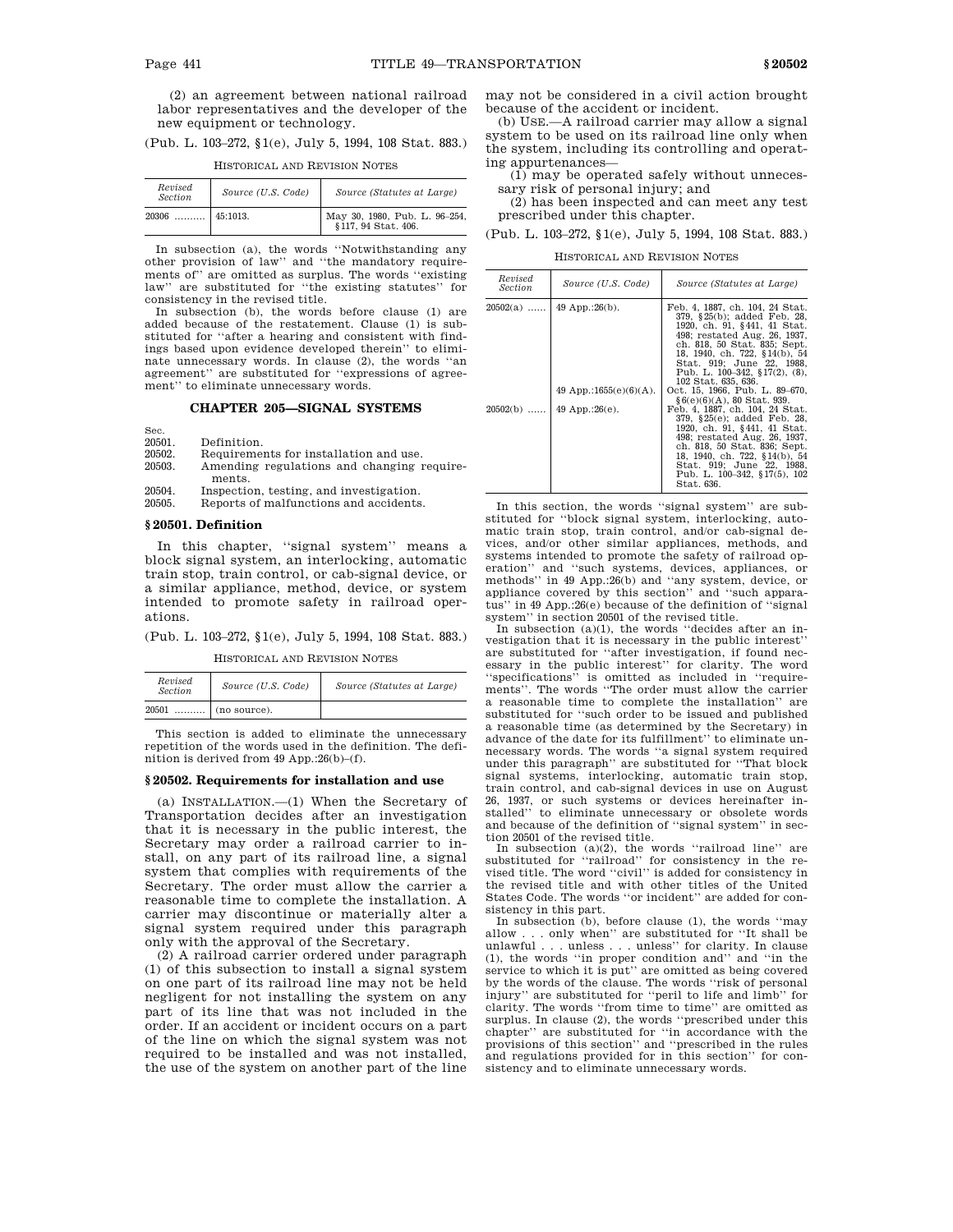# **quirements**

The Secretary of Transportation may amend a regulation or change a requirement applicable to a railroad carrier for installing, maintaining, inspecting, or repairing a signal system under this chapter—

(1) when the carrier files with the Secretary a request for the amendment or change and

the Secretary approves the request; or (2) on the Secretary's own initiative for good cause shown.

(Pub. L. 103–272, §1(e), July 5, 1994, 108 Stat. 884.)

HISTORICAL AND REVISION NOTES

| Revised<br><i>Section</i> | Source (U.S. Code)                               | Source (Statutes at Large)                                                                                                                                                                                                                                                                                                                                 |
|---------------------------|--------------------------------------------------|------------------------------------------------------------------------------------------------------------------------------------------------------------------------------------------------------------------------------------------------------------------------------------------------------------------------------------------------------------|
| $20503$                   | 49 App.:26 $(c)$ .<br>49 App.:1655 $(e)(6)(A)$ . | Feb. 4, 1887, ch. 104, 24 Stat.<br>379, §25(c); added Feb. 28,<br>1920, ch. 91, §441, 41 Stat.<br>498; restated Aug. 26, 1937.<br>ch. 818, 50 Stat. 836; Sept.<br>18, 1940, ch. 722, §14(b), 54<br>Stat. 919: June 22. 1988.<br>Pub. L. $100-342$ , §17(3), (8),<br>102 Stat. 635, 636.<br>Oct. 15, 1966, Pub. L. 89-670,<br>$§6(e)(6)(A)$ , 80 Stat. 939. |

In this section, before clause (1), the text of 49 App.:26(c) (words before 2d proviso) is omitted as executed. The words ''The Secretary of Transportation may amend . . . change'' are substituted for ''and approved by the Secretary of Transportation'' and ''the Secretary may . . . revise, amend, or modify'' for clarity and to eliminate unnecessary words. The words ''regulation or . . . a requirement applicable to a railroad carrier for installing, maintaining, inspecting, or repairing a signal system under this chapter'' are substituted for ''rules, standards, and instructions herein provided for'' and ''rules, standards, and instructions prescribed by him under this subsection'' for clarity, for consistency in the revised title, and because of the restatement. Clause (1) is substituted for ''such railroad may from time to time change . . . but such change shall not take effect and the new rules, standards, and instructions be enforced until they shall have been filed with'' for clarity and to eliminate unnecessary words. The words ''and as revised, amended, or modified they shall be obligatory upon the railroad after a copy thereof shall have been served as above provided'' are omitted as being superseded by 5:ch. 5, subch. II.

# **§ 20504. Inspection, testing, and investigation**

(a) SYSTEMS IN USE.—(1) The Secretary of Transportation may—

(A) inspect and test a signal system used by a railroad carrier; and

(B) decide whether the system is in safe operating condition.

(2) In carrying out this subsection, the Secretary may employ only an individual who—

(A) has no interest in a patented article required to be used on or with a signal system; and

(B) has no financial interest in a railroad carrier or in a concern dealing in railroad supplies.

(b) SYSTEMS SUBMITTED FOR INVESTIGATION AND TESTING.—The Secretary may investigate, test, and report on the use of and need for a signal system, without cost to the United States Government, when the system is submitted in completed shape for investigation and testing.

# **§ 20503. Amending regulations and changing re-**(Pub. L. 103–272, §1(e), July 5, 1994, 108 Stat. 884.)

HISTORICAL AND REVISION NOTES

| Revised<br><i>Section</i> | Source (U.S. Code)         | Source (Statutes at Large)                                                                                                                                                                                                                                                           |
|---------------------------|----------------------------|--------------------------------------------------------------------------------------------------------------------------------------------------------------------------------------------------------------------------------------------------------------------------------------|
| $20504(a)$                | 49 App.:26 $(d)$ .         | Feb. 4, 1887, ch. 104, 24 Stat.<br>379, §25(d); added Feb. 28,<br>1920. ch. 91. §441. 41 Stat.<br>498: restated Aug. 26, 1937.<br>ch. 818, 50 Stat. 836; Sept.<br>18, 1940, ch. 722, §14(b), 54<br>Stat. 919: June 22. 1988.<br>Pub. L. 100–342, §17(4), (8).<br>102 Stat. 635, 636. |
|                           | 49 App.:1655 $(e)(6)(A)$ . | Oct. 15, 1966. Pub. L. 89-670.<br>$§6(e)(1)(I), (6)(A), 80$ Stat.<br>939.                                                                                                                                                                                                            |
| $20504(b)$                | 45:36                      | May 27, 1908, ch. 200, §1 (1st)<br>complete par. on p. 325), 35<br>Stat. 325.                                                                                                                                                                                                        |
|                           | 49 App.:1655 $(e)(1)(I)$ . |                                                                                                                                                                                                                                                                                      |

In subsection  $(a)(1)(B)$ , the words "safe operating condition'' are substituted for ''proper condition to operate and provide adequate safety'' to eliminate unnecessary words.

In subsection  $(a)(2)$ , before clause  $(A)$ , the text of 49:26(d) (2d sentence) is omitted because of 5:3101. The text of 49:26(d) (3d sentence) is omitted because of 5:ch. 33. The words ''In carrying out this subsection, the Secretary may employ'' are substituted for ''shall be used for such purpose'' for clarity. In clause (A), the words ''either directly or indirectly'' are omitted as surplus.

In subsection (b), the word ''experimentally'' is omitted as surplus. The words ''signal system'' are substituted for ''any appliances or systems intended to promote the safety of railway operation'' because of the definition of ''signal system'' in section 20501 of the revised title. The text of 45:36 (last sentence) is omitted because of 49:323.

# **§ 20505. Reports of malfunctions and accidents**

In the way and to the extent required by the Secretary of Transportation, a railroad carrier shall report to the Secretary a failure of a signal system to function as intended. If the failure results in an accident or incident causing injury to an individual or property that is required to be reported under regulations prescribed by the Secretary, the carrier owning or maintaining the signal system shall report to the Secretary immediately in writing the fact of the accident or incident.

(Pub. L. 103–272, §1(e), July 5, 1994, 108 Stat. 884.)

HISTORICAL AND REVISION NOTES

| Revised<br><i>Section</i> | Source (U.S. Code)                                                                   | Source (Statutes at Large)                                                                                                                                                                                                                                                                                                                                                             |
|---------------------------|--------------------------------------------------------------------------------------|----------------------------------------------------------------------------------------------------------------------------------------------------------------------------------------------------------------------------------------------------------------------------------------------------------------------------------------------------------------------------------------|
| 20505                     | $49$ App.:26(f) (words<br>before last semi-<br>colon).<br>49 App.:1655 $(e)(6)(A)$ . | Feb. 4, 1887, ch. 104, 24 Stat.<br>§25(f) (words before<br>379.<br>last semicolon): added<br>Feb. 28, 1920, ch. 91, §441,<br>41 Stat. 498: restated Aug.<br>26, 1937, ch. 818, 50 Stat.<br>836; Sept. 18, 1940, ch. 722,<br>§14(b), 54 Stat, 919; June<br>22, 1988, Pub. L. 100-342,<br>§ 17(6), (8), 102 Stat, 636.<br>Oct. 15, 1966, Pub. L. 89-670,<br>$§6(e)(6)(A), 80$ Stat. 939. |

The words ''signal system'' are substituted for ''such systems, devices, or appliances'' because of the definition of ''signal system'' in section 20501 of the revised title. The word ''indicate'' is omitted as being included in ''function''. The words ''or incident'' are added for consistency in this part. The word ''individual'' is substituted for ''person'', and the word ''immediately'' is substituted for ''forthwith'', for consistency in the revised title and with other titles of the United States Code.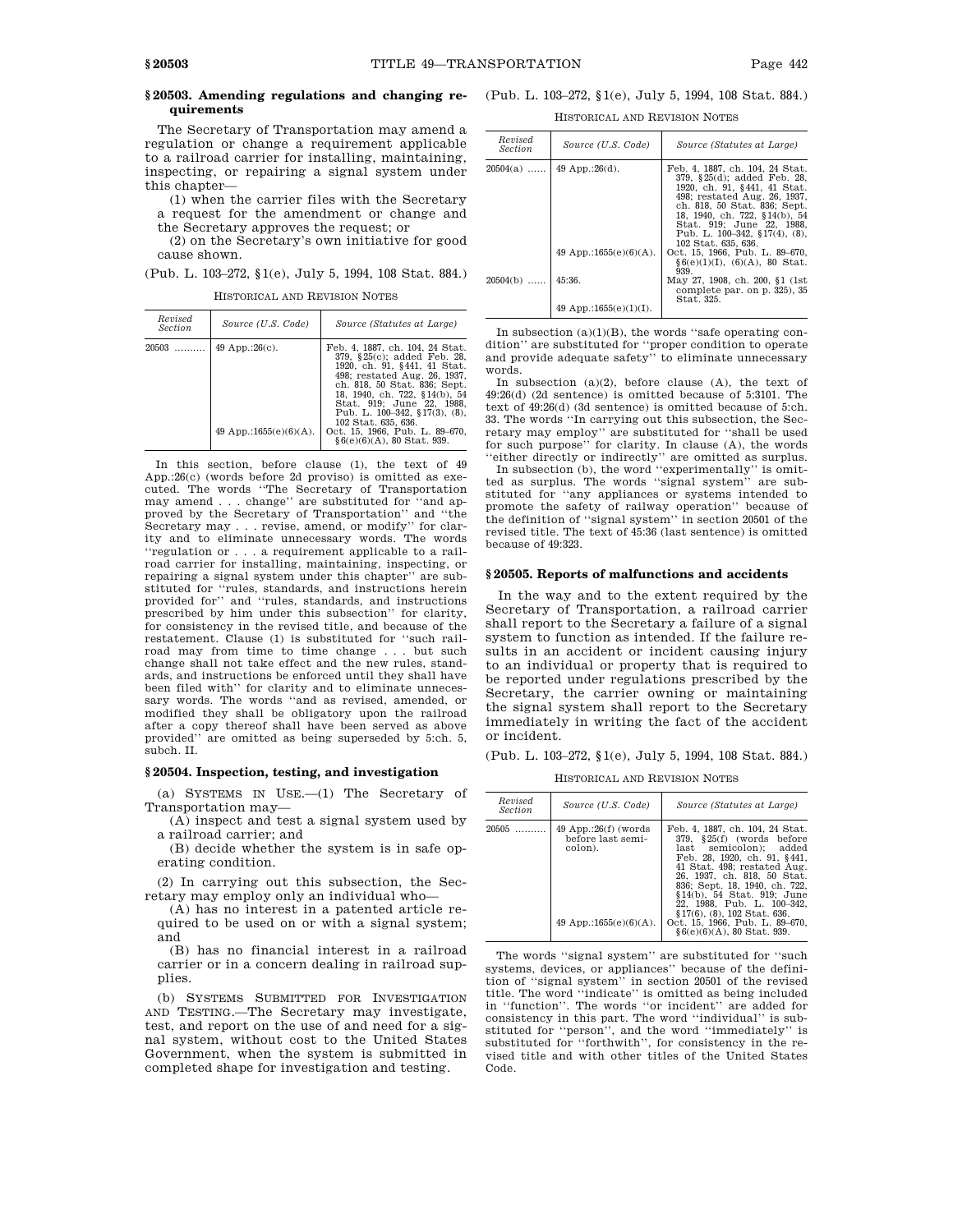Sec.

# **CHAPTER 207—LOCOMOTIVES**

20701. Requirements for use.<br>20702 Inspections repairs

Inspections, repairs, and inspection and repair reports.

20703. Accident reports and investigations.

# **§ 20701. Requirements for use**

A railroad carrier may use or allow to be used a locomotive or tender on its railroad line only when the locomotive or tender and its parts and appurtenances—

(1) are in proper condition and safe to operate without unnecessary danger of personal injury;

(2) have been inspected as required under this chapter and regulations prescribed by the Secretary of Transportation under this chapter; and

(3) can withstand every test prescribed by the Secretary under this chapter.

(Pub. L. 103–272, §1(e), July 5, 1994, 108 Stat. 885.)

| Revised<br>Section | Source (U.S. Code)                                                                            | Source (Statutes at Large)                                                                                                                                                                                                                                                                                                                                                                                                                           |
|--------------------|-----------------------------------------------------------------------------------------------|------------------------------------------------------------------------------------------------------------------------------------------------------------------------------------------------------------------------------------------------------------------------------------------------------------------------------------------------------------------------------------------------------------------------------------------------------|
| $20701$            | 45:23.<br>45:30 (1st sentence)<br>related to 45:23).<br>49 App.:1655 $(e)(1)(E)$ ,<br>$(F)$ . | Feb. 17, 1911, ch. 103, §2, 36<br>Stat. 913; Mar. 4, 1915, ch.<br>169, §1, 38 Stat. 1192; re-<br>stated June 7, 1924, ch. 355,<br>§2, 43 Stat. 659; June 22,<br>1988. Pub. L. 100-342.<br>§14(2), 102 Stat, 632.<br>Mar. 4, 1915, ch. 169, §2 (1st)<br>sentence related to §2 of<br>Act of Feb. 17, 1911), 38<br>Stat. 1192; Apr. 22, 1940.<br>ch. 124, §2, 54 Stat. 148.<br>Oct. 15, 1966, Pub. L. 89-670,<br>$§6(e)(1)(E)$ , (F), 80 Stat.<br>939. |
|                    |                                                                                               |                                                                                                                                                                                                                                                                                                                                                                                                                                                      |

HISTORICAL AND REVISION NOTES

In this section, before clause (1), the words ''locomotive or tender . . . locomotive or tender and its parts and appurtenances'' are substituted for ''locomotive . . . locomotive, its boiler, tender, and all parts and appurtenances thereof'' in  $45:23$  and "the provision of sections  $22$  to  $29$ ... of this title as to the equipment . . of this title as to the equipment of locomotives shall apply to and include the entire locomotive and tender and all their parts with the same force and effect as it applies to locomotive boilers and their appurtenances'' in 45:30 for clarity and because of the restatement. In clause (1), the words ''in the service to which the same are put'' and ''in the active service of such railroad'' in 45:23 are omitted as surplus. The words ''danger of personal injury'' are substituted for ''peril to life or limb'' for clarity and consistency in this part. In clause (2), the words ''from time to time'' are omitted as surplus. The words ''as required under this chapter and regulations prescribed by the Secretary of Transportation under this chapter'' are substituted for ''in accordance with the provisions of sections 22 to 29 and 31 to 34 of this title'' for clarity and consistency. In clause (3), the words ''prescribed by the Secretary under this chapter'' are substituted for ''prescribed in the rules and regulations hereinafter provided for'' for clarity and because of the restatement.

# **§ 20702. Inspections, repairs, and inspection and repair reports**

(a) GENERAL.—The Secretary of Transportation shall—

(1) become familiar, so far as practicable, with the condition of every locomotive and tender and its parts and appurtenances;

(2) inspect every locomotive and tender and its parts and appurtenances as necessary to

carry out this chapter, but not necessarily at stated times or at regular intervals; and

(3) ensure that every railroad carrier makes inspections of locomotives and tenders and their parts and appurtenances as required by regulations prescribed by the Secretary and repairs every defect that is disclosed by an inspection before a defective locomotive, tender, part, or appurtenance is used again.

(b) NONCOMPLYING LOCOMOTIVES, TENDERS, AND PARTS.—(1) When the Secretary finds that a locomotive, tender, or locomotive or tender part or appurtenance owned or operated by a railroad carrier does not comply with this chapter or a regulation prescribed under this chapter, the Secretary shall give the carrier written notice describing any defect resulting in noncompliance. Not later than 5 days after receiving the notice of noncompliance, the carrier may submit a written request for a reinspection. On receiving the request, the Secretary shall provide for the reinspection by an officer or employee of the Department of Transportation who did not make the original inspection. The reinspection shall be made not later than 15 days after the date the Secretary gives the notice of noncompliance.

(2) Immediately after the reinspection is completed, the Secretary shall give written notice to the railroad carrier stating whether the locomotive, tender, part, or appurtenance is in compliance. If the original finding of noncompliance is sustained, the carrier has 30 days after receipt of the notice to file an appeal with the Secretary. If the carrier files an appeal, the Secretary, after providing an opportunity for a proceeding, may revise or set aside the finding of noncompliance.

(3) A locomotive, tender, part, or appurtenance found not in compliance under this subsection may be used only after it is—

(A) repaired to comply with this chapter and regulations prescribed under this chapter; or

(B) found on reinspection or appeal to be in compliance.

(c) REPORTS.—A railroad carrier shall make and keep, in the way the Secretary prescribes by regulation, a report of every—

(1) inspection made under regulations prescribed by the Secretary; and

(2) repair made of a defect disclosed by such an inspection.

(d) CHANGES IN INSPECTION PROCEDURES.—A railroad carrier may change a rule or instruction of the carrier governing the inspection by the carrier of the locomotives and tenders and locomotive and tender parts and appurtenances of the carrier when the Secretary approves a request filed by the carrier to make the change.

(Pub. L. 103–272, §1(e), July 5, 1994, 108 Stat. 885.)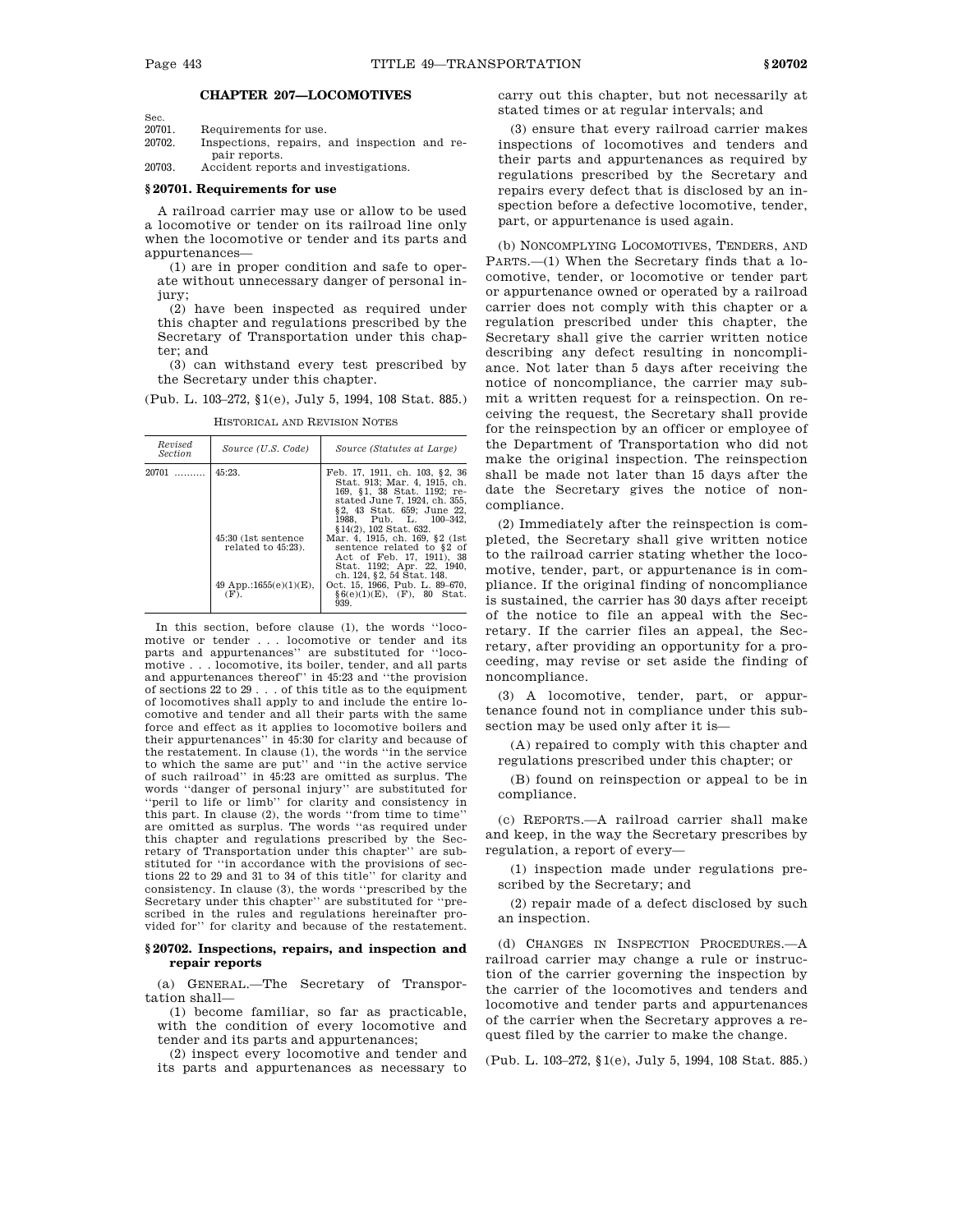| Revised<br>Section | Source (U.S. Code)                                                                                                        | Source (Statutes at Large)                                                                                                                                                                                                                                                                                                                    |
|--------------------|---------------------------------------------------------------------------------------------------------------------------|-----------------------------------------------------------------------------------------------------------------------------------------------------------------------------------------------------------------------------------------------------------------------------------------------------------------------------------------------|
| $20702(a)$         | 45:29 (1st-3d sen-<br>tences).                                                                                            | Feb. 17, 1911, ch. 103, §6, 36<br>Stat. 915; Apr. 22, 1940, ch.<br>124, $(1)$ – $(3)$ (related to $6$<br>of Act of Feb. 17, 1911), 54<br>Stat. 148; Reorg. Plan No.<br>3 of 1965, eff. July 27, 1965,<br>79 Stat. 1320; Oct. 10, 1980,<br>Pub. L. 96-423, §13, 94<br>Stat. 1816; June 22, 1988,<br>Pub. L. 100-342, §14(5), 102<br>Stat. 633. |
|                    | 45:30 (1st sentence)<br>related to 45:29,<br>last sentence).                                                              | Mar. 4, 1915, ch. 169, §2 (1st<br>sentence related to §§5, 6<br>of Act of Feb. 17, 1911, last<br>sentence), 38 Stat. 1192;<br>Apr. 22, 1940, ch. 124, §2, 54<br>Stat. 148; Reorg. Plan No.<br>3 of 1965, eff. July 27, 1965,<br>79 Stat. 1320.                                                                                                |
|                    | $49$ App.:1655 $(e)$<br>$(1)(E)–(G)$ .                                                                                    | Oct. 15, 1966, Pub. L. 89-670,<br>§ 6(e)(1)(E)–(G), 80<br>Stat.<br>939.                                                                                                                                                                                                                                                                       |
| $20702(b)$         | 45:29 (6th, last sen-<br>tences).<br>45:30 (1st sentence<br>related to 45:29)<br>49 App.:1655 $(e)$<br>$(1)(E)$ – $(G)$ . |                                                                                                                                                                                                                                                                                                                                               |
| $20702(c)$         | 45:29 (4th, 5th sen-<br>tences).                                                                                          |                                                                                                                                                                                                                                                                                                                                               |
| $20702(d)$         | 45:28.                                                                                                                    | Feb. 17, 1911, ch. 103, §5, 36<br>Stat. 914; Apr. 22, 1940, ch.<br>124, $(1)$ – $(3)$ (related to $§5$<br>of Act of Feb. 17, 1911), 54<br>Stat. 148; Reorg. Plan No.<br>3 of 1965, eff. July 27, 1965,<br>79 Stat. 1320; June 22, 1988,<br>Pub. L. 100-342, §14(4), 102<br>Stat. 633.                                                         |
|                    | 45:30 (1st sentence<br>related to 45:28).<br>$49$ App.:1655(e)<br>$(1)(E)$ – $(G)$ .                                      |                                                                                                                                                                                                                                                                                                                                               |

HISTORICAL AND REVISION NOTES

In this section, the words ''locomotive and tender and its parts and appurtenances'' and ''locomotive, tender, or locomotive or tender part or appurtenance'' are substituted for ''locomotive boiler'' and ''boiler or boilers or apparatus pertaining thereto'' in 45:29 and ''the provision of sections 22 to 29 . . . of this title as to the equipment of locomotives shall apply to and include the entire locomotive and tender and all their parts with the same force and effect as it applies to locomotive boilers and their appurtenances'' in 45:30 for

clarity and because of the restatement. In subsection (a), before clause (1), the word ''shall'' is substituted for ''It shall be the duty of'', ''shall'', and ''His first duty shall be'' in 45:29 and ''shall . . . and shall have the same powers and duties with respect to all the parts and appurtenances of the locomotive and tender that they have with respect to the boiler of a locomotive and the appurtenances thereof'' in 45:30 for clarity and to eliminate unnecessary words. In clause (1), the words ''ordinarily housed or repaired in his district, and if any locomotive is ordinarily housed or repaired in two or more districts, then the director of locomotive inspection or an assistant shall make such division between inspectors as will avoid the necessity for duplication of work'' in 45:29 are omitted as obsolete because of Reorganization Plan No. 3 of 1965 (eff. July 27, 1965, 79 Stat. 1320) and 49 App.:1655(e)(1)(E)–(G). In clause (2), the words ''inspect . . . as necessary to carry out'' are substituted for ''make such personal inspection . . . from time to time as may be necessary to fully carry out the provisions of" in 45:29 and "inspect" in 45:30 to eliminate unnecessary words. The words ''under his care'' and ''as may be consistent with his other duties'' in 45:29 are omitted as obsolete because of Reorganization Plan No. 3 of 1965 (eff. July 27, 1965, 79 Stat. 1320) and 49 App.:1655(e)(1)(E)–(G). The words "but not necessarily'' are substituted for ''but he shall not be required to make such inspections'' in 45:29 to eliminate unnecessary words. In clause (3), the words ''inspections of locomotives and tenders and their parts and appurtenances as required by regulations prescribed by the Secretary" are substituted for "inspections in accordance with the rules and regulations established or approved by the Secretary of Transportation'' in 45:29 and ''the provision of sections 22 to 29 . . . of this title as to the equipment of locomotives shall apply to and include the entire locomotive and tender and all their parts with the same force and effect as it applies to locomotive boilers and their appurtenances'' in 45:30 for clarity and because of the restatement. The words ''a defective locomotive, tender, part, or appurtenance is used again'' are substituted for ''the boiler or boilers or appurtenances pertaining thereto are again put in service'' in 45:29 for consistency in this subsection. The text of 45:30 (last sentence) is omitted as obsolete because of Reorganization Plan No. 3 of 1965 (eff. July 27, 1965, 79 Stat. 1320), 49 App.:1655(e)(1)(E)–(G), and 5:ch. 33.

In subsection (b), the word "reinspection" is substituted for ''reexamination'' for consistency in this chapter.

In subsection  $(b)(1)$ , the words "in the performance of his duty'' in 45:29 are omitted as surplus. The words ''owned or operated by a railroad carrier'' are added for clarity and because of the words ''owning or operating such locomotive'' in 45:29 (last sentence). The words ''does not comply with this chapter or a regulation prescribed under this chapter'' are substituted for ''not conforming to the requirements of the law or the rules and regulations established and approved as hereinbefore stated'' in 45:29 to eliminate unnecessary words and because of the restatement. The words ''describing any defect resulting in noncompliance'' are substituted for ''that the locomotive is not in serviceable condition .. because of defects set out and described in said notice'' for consistency in this section and to eliminate unnecessary words. The words ''written request for a reinspection'' are substituted for ''appeal . . . by telegraph or by letter to have said boiler reexamined'' for clarity and to eliminate unnecessary words. The words ''an officer or employee of the Department of Transportation'' are substituted for ''one of the assistant directors of locomotive inspection or any district inspector'' because of Reorganization Plan No. 3 of 1965 (eff. July 27, 1965, 79 Stat. 1320) and 49 App.:1655(e)(1)(E)-(G).

In subsection (b)(2), the words ''Immediately after the reinspection is completed'' are substituted for ''upon such reexamination the boiler is found in serviceable condition . . . immediately'' and ''but if the reexamination of said boiler sustains the decision of the district inspector  $\dots$  at once" in 45:29 to eliminate unneces-. at once" in 45:29 to eliminate unnecessary words. The words "give written notice . . . stating" whether the locomotive, tender, part, or appurtenance is in compliance'' are substituted for ''in writing'' and ''that the appeal from the decision of the inspector is dismissed'' for clarity and consistency in this subsection. The words ''after providing an opportunity for a proceeding'' are substituted for ''after hearing'' as being more appropriate and for consistency in the revised title and with other titles of the United States Code. The words ''may revise or set aside the finding of noncompliance'' are substituted for ''shall have power to revise, modify, or set aside such action . . . and declare that said locomotive is in serviceable condition and authorize the same to be operated'' to eliminate unnecessary words.

Subsection (b)(3) is substituted for ''and thereafter such boiler shall not be used until in serviceable condition'' and ''whereupon such boiler may be put into service without further delay'' in 45:29 and the text of 45:29 (last proviso) for clarity and to eliminate unnecessary words.

In subsection (c), before clause (1), the words ''make and keep'' are substituted for ''keep'' for clarity.

Subsection (d) is substituted for the text of 45:28 (1st sentence last proviso) and 30 (1st sentence related to 45:28) for clarity and because of the restatement.

### **§ 20703. Accident reports and investigations**

(a) ACCIDENT REPORTS AND SCENE PRESERVA-TION.—When the failure of a locomotive, tender,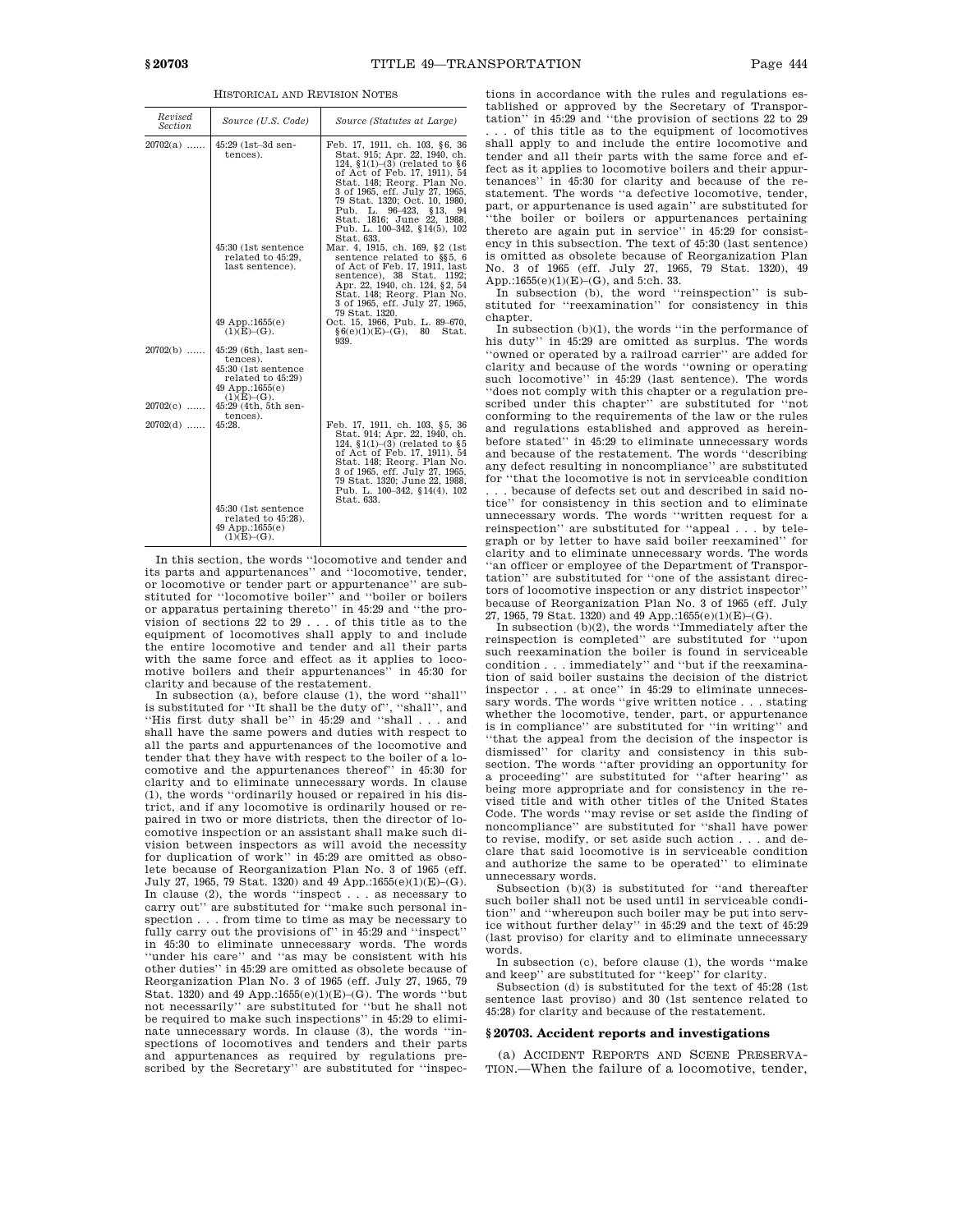or locomotive or tender part or appurtenance results in an accident or incident causing serious personal injury or death, the railroad carrier owning or operating the locomotive or tender—

(1) immediately shall file with the Secretary of Transportation a written statement of the fact of the accident or incident; and

(2) when the locomotive is disabled to the extent it cannot be operated under its own power, shall preserve intact all parts affected by the accident or incident, if possible without interfering with traffic, until an investigation of the accident or incident is completed.

(b) INVESTIGATIONS.—The Secretary shall—

(1) investigate each accident and incident reported under subsection (a) of this section;

(2) inspect each part affected by the accident or incident; and

(3) make a complete and detailed report on the cause of the accident or incident.

(c) PUBLICATION AND USE OF INVESTIGATION RE-PORTS.—When the Secretary considers publication to be in the public interest, the Secretary may publish a report of an investigation made under this section, stating the cause of the accident or incident and making appropriate recommendations. No part of a report may be admitted into evidence or used in a civil action for damages resulting from a matter mentioned in the report.

(Pub. L. 103–272, §1(e), July 5, 1994, 108 Stat. 886.)

HISTORICAL AND REVISION NOTES

| Revised<br><i>Section</i> | Source (U.S. Code)                               | Source (Statutes at Large)                                                                                                                                                                                                                                                            |
|---------------------------|--------------------------------------------------|---------------------------------------------------------------------------------------------------------------------------------------------------------------------------------------------------------------------------------------------------------------------------------------|
| $20703(a)$                | 45:30 (1st sentence)<br>related to 45:32).       | Mar. 4, 1915, ch. 169, §2 (1st)<br>sentence related to §8 of<br>Act of Feb. 17, 1911), 38<br>Stat. 1192; Apr. 22, 1940.<br>ch. 124, §2, 54 Stat. 148;<br>Reorg. Plan No. 3 of 1965,<br>eff. July 27, 1965, 79 Stat.<br>1320.                                                          |
|                           | 45:32 (1st, 3d sen-<br>tences).                  | Feb. 17, 1911, ch. 103, §8, 36<br>Stat. 916; Apr. 22, 1940, ch.<br>124, $(1)$ – $(3)$ (related to $88$<br>of Act of Feb. 17, 1911), 54<br>Stat. 148; Reorg. Plan No.<br>3 of 1965, eff. July 27, 1965,<br>79 Stat. 1320; June 22, 1988.<br>Pub. L. 100-342, §14(6), 102<br>Stat. 633. |
|                           | $49$ App.:1655 $(e)$<br>$(1)(E)-(G).$            | Oct. 15, 1966, Pub. L. 89–670,<br>§ 6(e)(1)(E)–(G), 80<br>Stat.<br>939.                                                                                                                                                                                                               |
| $20703(b)$                | 45:32 (2d, last sen-<br>tences).                 |                                                                                                                                                                                                                                                                                       |
| $20703(c)$                | 45:33.<br>$49$ App.:1655 $(e)$<br>$(1)(E)-(G)$ . |                                                                                                                                                                                                                                                                                       |

In this section, the words ''or incident'' and ''and incident'' are added for consistency in this part.

In subsection (a), before clause (1), the words ''locomotive, tender, or locomotive or tender part or appurtenance . . . the locomotive or tender'' are substituted for ''locomotive boiler or its appurtenances . . . said locomotive'' in 45:32 and the text of 45:30 (1st sentence related to 45:32) for clarity and because of the restate-ment. The word ''personal'' is substituted for ''to one or more persons'' to eliminate unnecessary words. In clause (1), the word ''immediately'' is substituted for ''forthwith'' for consistency in this chapter. In clause (2), the words ''operated under its own power'' are substituted for ''cannot be run by its own steam'' for clar-ity. The words ''hindrance or'' are omitted as being included in ''interfering''. The word ''investigation'' is substituted for ''inspection'' for consistency in this section.

In subsection (c), the words ''at any time call upon the director of locomotive inspection for a report of any accident embraced in section 32 of this title, and upon the receipt of said report'' are omitted as obsolete because of Reorganization Plan No. 3 of 1965 (eff. July 27, 1965, 79 Stat. 1320) and 49 App.:1655(e)(1)(E)–(G). The text of 45:33 (2d sentence) is omitted as surplus. The words ''civil action'' are substituted for ''suit or action'' for consistency in the revised title and with other titles of the United States Code. The words ''resulting from" are substituted for "growing out of" for clarity. The words "or investigation" are omitted as unnecessary because of the restatement.

# **CHAPTER 209—ACCIDENTS AND INCIDENTS**

| Sec.   |                  |
|--------|------------------|
| 20901. | Reports.         |
| 20902. | Investigations.  |
| 20903. | Reports not evid |

ence in civil actions for damages.

# **§ 20901. Reports**

(a) GENERAL REQUIREMENTS.—Not later than 30 days after the end of each month, a railroad carrier shall file a report with the Secretary of Transportation on all accidents and incidents resulting in injury or death to an individual or damage to equipment or a roadbed arising from the carrier's operations during the month. The report shall be under oath and shall state the nature, cause, and circumstances of each reported accident or incident. If a railroad carrier assigns human error as a cause, the report shall include, at the option of each employee whose error is alleged, a statement by the employee explaining any factors the employee alleges contributed to the accident or incident.

(b) MONETARY THRESHOLD FOR REPORTING.—(1) In establishing or changing a monetary threshold for the reporting of a railroad accident or incident, the Secretary shall base damage cost calculations only on publicly available information obtained from—

(A) the Bureau of Labor Statistics; or

(B) another department, agency, or instrumentality of the United States Government if the information has been collected through objective, statistically sound survey methods or has been previously subject to a public notice and comment process in a proceeding of a Government department, agency, or instrumentality.

(2) If information is not available as provided in paragraph  $(1)(A)$  or  $(B)$  of this subsection, the Secretary may use any other source to obtain the information. However, use of the information shall be subject to public notice and an opportunity for written comment.

(Pub. L. 103–272, §1(e), July 5, 1994, 108 Stat. 886.)

HISTORICAL AND REVISION NOTES

| Revised<br><i>Section</i> | Source (U.S. Code)                                                           | Source (Statutes at Large)                                                                                                                                                                                                                                                                                                                                                                                               |
|---------------------------|------------------------------------------------------------------------------|--------------------------------------------------------------------------------------------------------------------------------------------------------------------------------------------------------------------------------------------------------------------------------------------------------------------------------------------------------------------------------------------------------------------------|
| $20901(a)$                | $45:38$ (1st sentence).<br>45:39 (related to<br>time of filing re-<br>port). | May 6, 1910, ch. 208, §1 (1st<br>sentence), 36 Stat, 350; re-<br>stated Sept. 13, 1960, Pub.<br>L. 86-762, §1, 74 Stat. 903;<br>June 22, 1988, Pub. L.<br>100-342, $$15(1)(A)$ , (B), 102<br>Stat. 633.<br>May 6, 1910, ch. 208, §2 (re-<br>lated to time of filing re-<br>port), 36 Stat, 351; Jan. 3.<br>1975. Pub. L. 93-633.<br>§204(b), 88 Stat, 2166; June<br>22, 1988, Pub. L. 100-342,<br>§15(2), 102 Stat. 634. |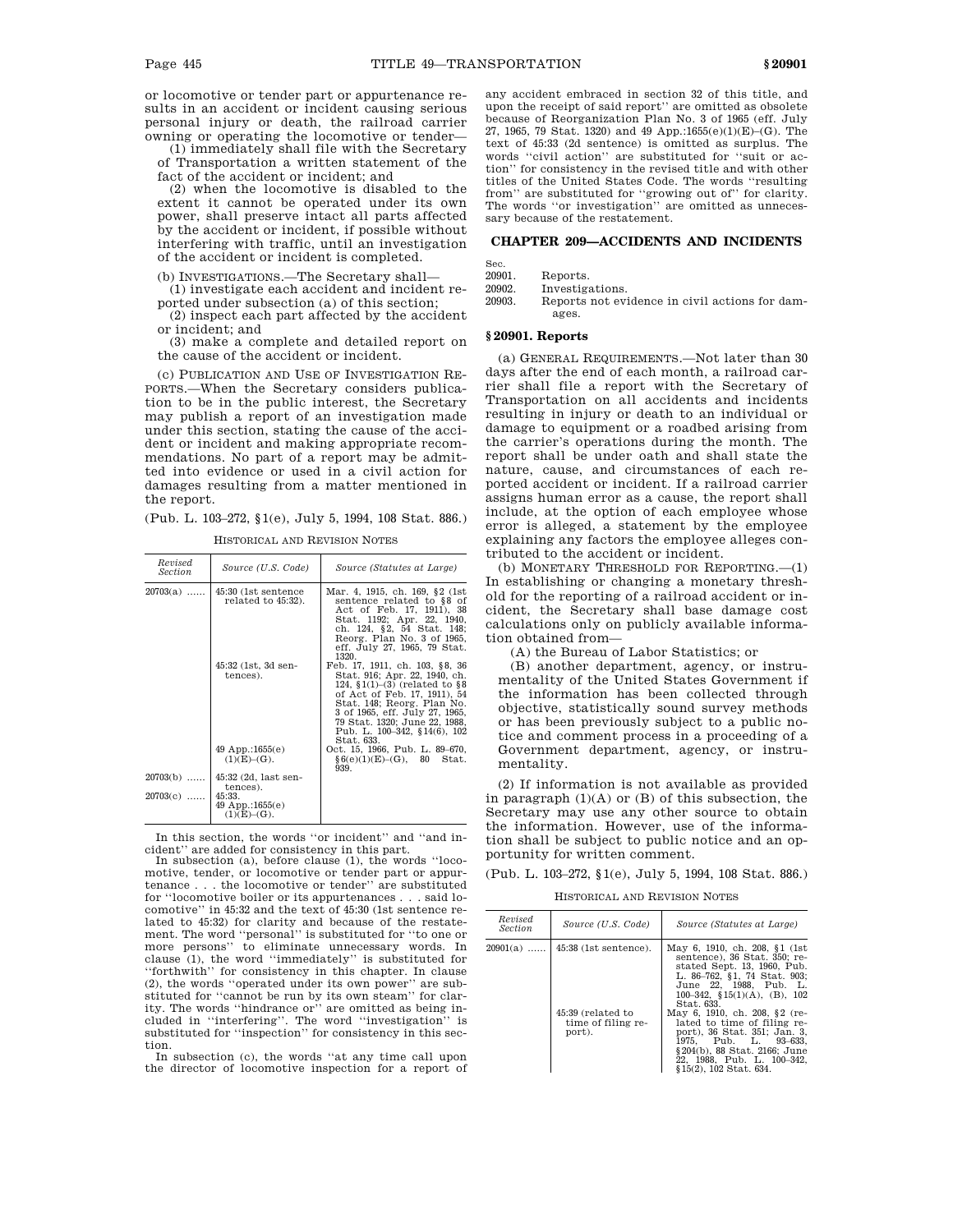| Revised<br>Section       | Source (U.S. Code)         | Source (Statutes at Large)                                     |
|--------------------------|----------------------------|----------------------------------------------------------------|
|                          | 45:43a.                    | June 22. 1988.<br>Pub. L.<br>100-342, §24, 102 Stat. 639.      |
|                          | 49 App.:1655 $(e)(1)(K)$ . | Oct. 15, 1966, Pub. L. 89-670,<br>$§6(e)(1)(K), 80$ Stat. 939. |
| $20901(b)$ 45:38 (note). |                            | Sept. 3, 1992, Pub. L. 102-365,<br>§15, 106 Stat. 981.         |

In this section, the words ''accident'' and ''incident'' are used, and the words ''collision'' and ''derailment'' are omitted, for consistency in this part. The words ''the general manager, superintendent, or other proper officer of'' in 45:38 are omitted as surplus because any duty of a railroad carrier must necessarily be carried out through its proper officers and agents. The text of 45:38 (1st sentence proviso) is omitted as executed.

In subsection (b), the words ''or incident'' are added for consistency. The text of section 15(c) of the Rail Safety Enforcement and Review Act (Pub. L. 102–365, 106 Stat. 981) is omitted as executed.

#### ACCIDENT AND INCIDENT REPORTING

Pub. L. 110–432, div. A, title II, §209, Oct. 16, 2008, 122 Stat. 4876, provided that: ''The Federal Railroad Administration shall conduct an audit of each Class I railroad at least once every 2 years and conduct an audit of each non-Class I railroad at least once every 5 years to ensure that all grade crossing collisions and fatalities are reported to any Federal national accident database.''

[For definitions of ''railroad'' and ''crossing'', as used in section 209 of Pub. L. 110–432, set out above, see section 2(a) of Pub. L. 110–432, set out as a note under section 20102 of this title.]

# **§ 20902. Investigations**

(a) GENERAL AUTHORITY.—The Secretary of Transportation, or an impartial investigator authorized by the Secretary, may investigate—

(1) an accident or incident resulting in serious injury to an individual or to railroad property, occurring on the railroad line of a railroad carrier; and

(2) an accident or incident reported under section 20505 of this title.

(b) OTHER DUTIES AND POWERS.—In carrying out an investigation, the Secretary or authorized investigator may subpena witnesses, require the production of records, exhibits, and other evidence, administer oaths, and take testimony. If the accident or incident is investigated by a commission of the State in which it occurred, the Secretary, if convenient, shall carry out the investigation at the same time as, and in coordination with, the commission's investigation. The railroad carrier on whose railroad line the accident or incident occurred shall provide reasonable facilities to the Secretary for the investigation.

(c) REPORTS.—When in the public interest, the Secretary shall make a report of the investigation, stating the cause of the accident or incident and making recommendations the Secretary considers appropriate. The Secretary shall publish the report in a way the Secretary considers appropriate.

(Pub. L. 103–272, §1(e), July 5, 1994, 108 Stat. 887.)

HISTORICAL AND REVISION NOTES

| Revised<br><i>Section</i> | Source (U.S. Code)                                                                                                                   | Source (Statutes at Large)                                                                                                                                                                                                                                                                                                                               |
|---------------------------|--------------------------------------------------------------------------------------------------------------------------------------|----------------------------------------------------------------------------------------------------------------------------------------------------------------------------------------------------------------------------------------------------------------------------------------------------------------------------------------------------------|
| $20902(a)$                | 45:40 (1st sentence,<br>2d sentence words<br>between 1st and<br>2d commas).<br>$49$ App.:26(f) (words<br>after last semi-<br>colon). | May 6, 1910, ch. 208, §3, 36<br>Stat. 351; June 22, 1988.<br>Pub. L. 100-342, §15(3), 102<br>Stat. 634.<br>Feb. 4, 1887, ch. 104, 24 Stat.<br>379, §25(f) (words after last<br>semicolon); added Feb. 28,<br>1920, ch. 91, §441, 41 Stat.<br>498; restated Aug. 26, 1937.<br>ch. 818, 50 Stat. 836; Sept.<br>18, 1940, ch. 722, §14(b), 54<br>Stat. 919. |
|                           | 49 App.:1655 $(e)(1)(K)$ .                                                                                                           | Oct. 15, 1966, Pub. L. 89–670,<br>$§6(e)(1)(K), 80$ Stat. 939.                                                                                                                                                                                                                                                                                           |
| $20902(b)$                | $45:40$ (2d sentence<br>less words be-<br>tween 1st and 2d                                                                           |                                                                                                                                                                                                                                                                                                                                                          |
| 20902(c)                  | commas).<br>45:40 (3d, last sen-<br>tences).                                                                                         |                                                                                                                                                                                                                                                                                                                                                          |

In this section, the words ''accident'' and ''incident'' are used, and the words ''collision'' and ''derailment'' are omitted, for consistency in this part.

Subsection (a)(2) is substituted for the text of 49 App.:26(f) (words after last semicolon) for clarity.

In subsection (b), the words ''In carrying out an investigation'' are substituted for ''shall have authority to investigate such collisions, derailments, or other accidents aforesaid, and all the attending facts, conditions, and circumstances, and for that purpose'' to eliminate unnecessary words. The words ''books, papers, orders, memoranda'' are omitted as being included in ''papers''. The words ''in coordination with'' are substituted for ''in connection with'' for clarity. The words ''The railroad carrier on whose railroad line the accident or incident occurred'' are added for clarity.

In subsection (c), the words ''When in the public interest'' are substituted for ''when he deems it to the public interest'' to eliminate unnecessary words.

# **§ 20903. Reports not evidence in civil actions for damages**

No part of an accident or incident report filed by a railroad carrier under section 20901 of this title or made by the Secretary of Transportation under section 20902 of this title may be used in a civil action for damages resulting from a matter mentioned in the report.

(Pub. L. 103–272, §1(e), July 5, 1994, 108 Stat. 887.)

HISTORICAL AND REVISION NOTES

| Revised<br><b>Section</b> | Source (U.S. Code) | Source (Statutes at Large)                 |
|---------------------------|--------------------|--------------------------------------------|
| 20903                     | 45:41.             | May 6, 1910, ch. 208, §4, 36<br>Stat. 351. |

The words ''civil action'' are substituted for ''suit or action'' for consistency in the revised title and with other titles of the United States Code.

### **CHAPTER 211—HOURS OF SERVICE**

| 21101. | Defir |
|--------|-------|

Sec.

- 21101. Definitions.<br>21102. Nonapplicat Nonapplication, exemption, and alternate hours of service regime.
- 21103. Limitations on duty hours of train employees.
- 21104. Limitations on duty hours of signal employees.
- 21105. Limitations on duty hours of dispatching service employees.
- 21106. Limitations on employee sleeping quarters.<br>21107. Maximum duty hours and subjects of colle Maximum duty hours and subjects of collective bargaining.
- 21108. Pilot projects.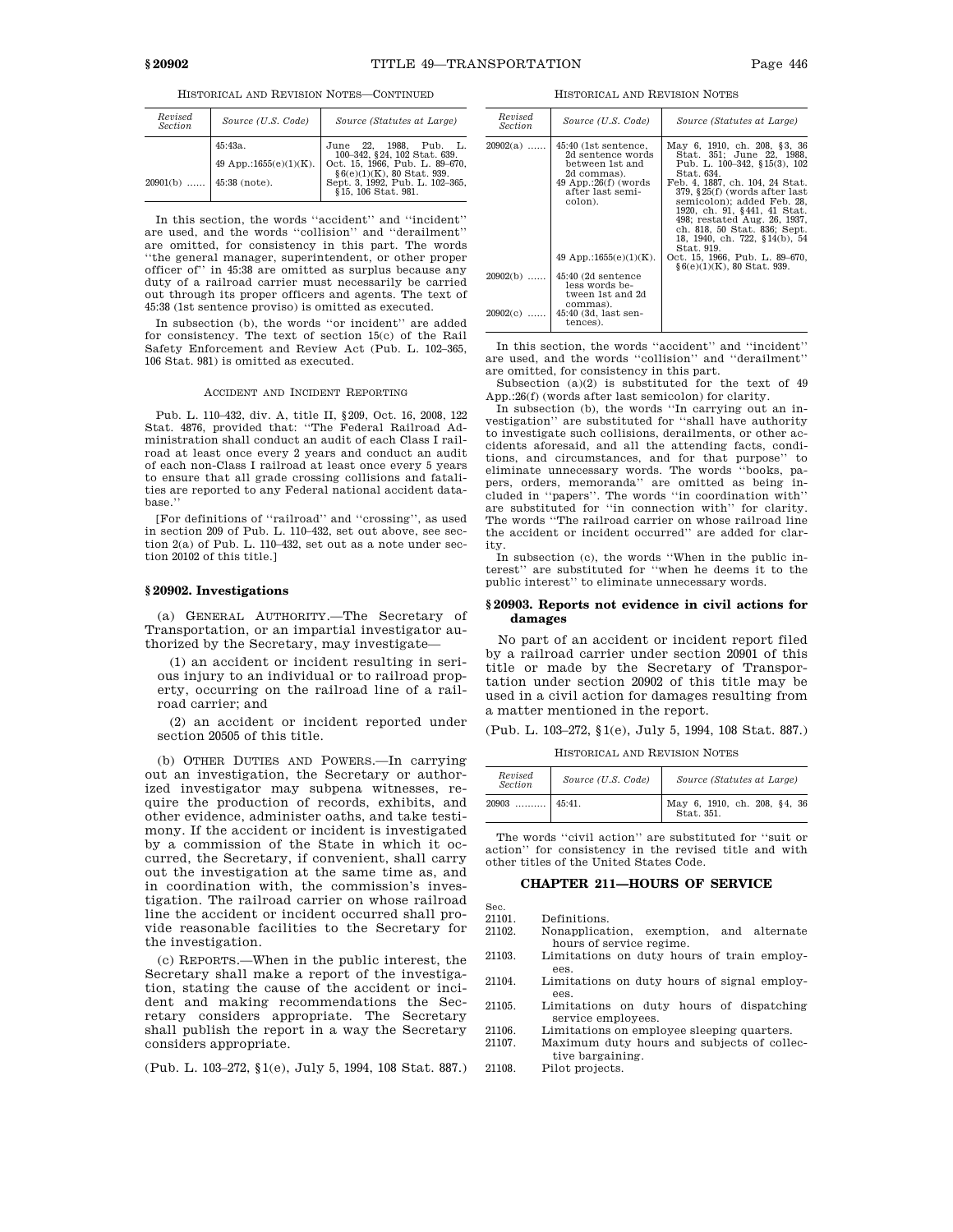Sec.<br>21109 Regulatory authority.

#### AMENDMENTS

2008—Pub. L. 110–432, div. A, title I, §108(d)(2), (e)(2)(A), Oct. 16, 2008, 122 Stat. 4864, 4865, substituted item 21102 for former item 21102 ''Nonapplication and exemption'' and added item 21109.

1994—Pub. L. 103–440, title II, §203(b), Nov. 2, 1994, 108 Stat. 4620, added item 21108.

### **§ 21101. Definitions**

In this chapter-

(1) ''designated terminal'' means the home or away-from-home terminal for the assignment of a particular crew.

(2) ''dispatching service employee'' means an operator, train dispatcher, or other train employee who by the use of an electrical or mechanical device dispatches, reports, transmits, receives, or delivers orders related to or affecting train movements.

(3) ''employee'' means a dispatching service employee, a signal employee, or a train employee.

(4) ''signal employee'' means an individual who is engaged in installing, repairing, or maintaining signal systems.

(5) ''train employee'' means an individual engaged in or connected with the movement of a train, including a hostler.

(Pub. L. 103–272, §1(e), July 5, 1994, 108 Stat. 888; Pub. L. 110–432, div. A, title I, §108(a), Oct. 16, 2008, 122 Stat. 4860.)

| Revised<br><i>Section</i>  | Source (U.S. Code)                 | Source (Statutes at Large)                                                                                                                                                         |
|----------------------------|------------------------------------|------------------------------------------------------------------------------------------------------------------------------------------------------------------------------------|
| $21101(1)$                 | $45:61(b)(4)$ (1st sen-<br>tence). | Mar. 4, 1907, ch. 2939, 34<br>Stat. $1415, \quad$ \$1(b)(4) (1st<br>sentence); added Nov. 2.<br>1978, Pub. L. 95-574, §6, 92<br>Stat. 2461.                                        |
| 21101(2)–(4)<br>$21101(5)$ | (no source).<br>$45:61(b)(2)$ .    | Mar. 4, 1907, ch. 2939,<br>$$1(b)(2), 34$ Stat. 1415; re-<br>stated Dec. 26, 1969. Pub.<br>L. 91-169, §1, 83 Stat. 463;<br>July 8, 1976, Pub. L. 94-348.<br>$§4(c), 90$ Stat. 818. |

HISTORICAL AND REVISION NOTES

Clause (2) is added to avoid the necessity of repeating the substance of the definition every time a ''dispatching service employee'' is referred to in this chapter. The language in clause (2) is derived from 45:63.

Clause (3) is added to provide a definition of ''employee'' when the source provisions apply to all types of employees covered by this chapter.

Clause (4) is added to avoid the necessity of repeating the substance of the definition every time a ''signal employee'' is referred to in this chapter. The language in clause (4) is derived from 45:63a.

In clause (5), the words ''train employee'' are substituted for ''employee'' to distinguish the term from the terms ''dispatching service employee'' and ''signal employee''. The word ''actually'' is omitted as surplus.

#### AMENDMENTS

2008—Par. (4). Pub. L. 110–432 struck out ''employed by a railroad carrier'' after ''individual''.

#### EFFECTIVE DATE OF 2008 AMENDMENT

Pub. L. 110–432, div. A, title I, §108(g), Oct. 16, 2008, 122 Stat. 4866, provided that: ''The amendments made by subsections (a), (b), and (c) [amending this section and sections 21103 and 21104 of this title] shall take effect 9 months after the date of enactment of this Act [Oct. 16, 2008].''

RECORD KEEPING AND REPORTING

Pub. L. 110–432, div. A, title I, §108(f), Oct. 16, 2008, 122 Stat. 4866, provided that:

''(1) REGULATIONS.—Not later than 180 days after the date of enactment of this Act [Oct. 16, 2008], the Secretary [of Transportation] shall prescribe a regulation revising the requirements for recordkeeping and reporting for Hours of Service of Railroad Employees contained in part 228 of title 49, Code of Federal Regulations—

''(A) to adjust record keeping and reporting requirements to support compliance with chapter 211 of title 49, United States Code, as amended by this Act;

''(B) to authorize electronic record keeping, and reporting of excess service, consistent with appropriate considerations for user interface; and

''(C) to require training of affected employees and supervisors, including training of employees in the entry of hours of service data.

''(2) PROCEDURE.—In lieu of issuing a notice of proposed rulemaking as contemplated by section 553 of title 5, United States Code, the Secretary may utilize the Railroad Safety Advisory Committee to assist in development of the regulation. The Secretary may propose and adopt amendments to the revised regulations thereafter as may be necessary in light of experience under the revised requirements.

# **§ 21102. Nonapplication, exemption, and alternate hours of service regime**

(a) GENERAL.—This chapter does not apply to a situation involving any of the following:

(1) a casualty.

(2) an unavoidable accident.

(3) an act of God.

(4) a delay resulting from a cause unknown and unforeseeable to a railroad carrier or its officer or agent in charge of the employee when the employee left a terminal.

(b) EXEMPTION.—The Secretary of Transportation may exempt a railroad carrier having not more than 15 employees covered by this chapter from the limitations imposed by this chapter. The Secretary may allow the exemption after a full hearing, for good cause shown, and on deciding that the exemption is in the public interest and will not affect safety adversely. The exemption shall be for a specific period of time and is subject to review at least annually. The exemption may not authorize a carrier to require or allow its employees to be on duty more than a total of 16 hours in a 24-hour period.

(c) APPLICATION OF HOURS OF SERVICE REGIME TO COMMUTER AND INTERCITY PASSENGER RAIL-ROAD TRAIN EMPLOYEES.—

(1) When providing commuter rail passenger transportation or intercity rail passenger transportation, the limitations on duty hours for train employees of railroad carriers, including public authorities operating passenger service, shall be solely governed by old section 21103 until the earlier of—

(A) the effective date of regulations prescribed by the Secretary under section 21109(b) of this chapter; or

(B) the date that is 3 years following the date of enactment of the Rail Safety Improvement Act of 2008.

(2) After the date on which old section 21103 ceases to apply, pursuant to paragraph (1), to the limitations on duty hours for train employees of railroad carriers with respect to the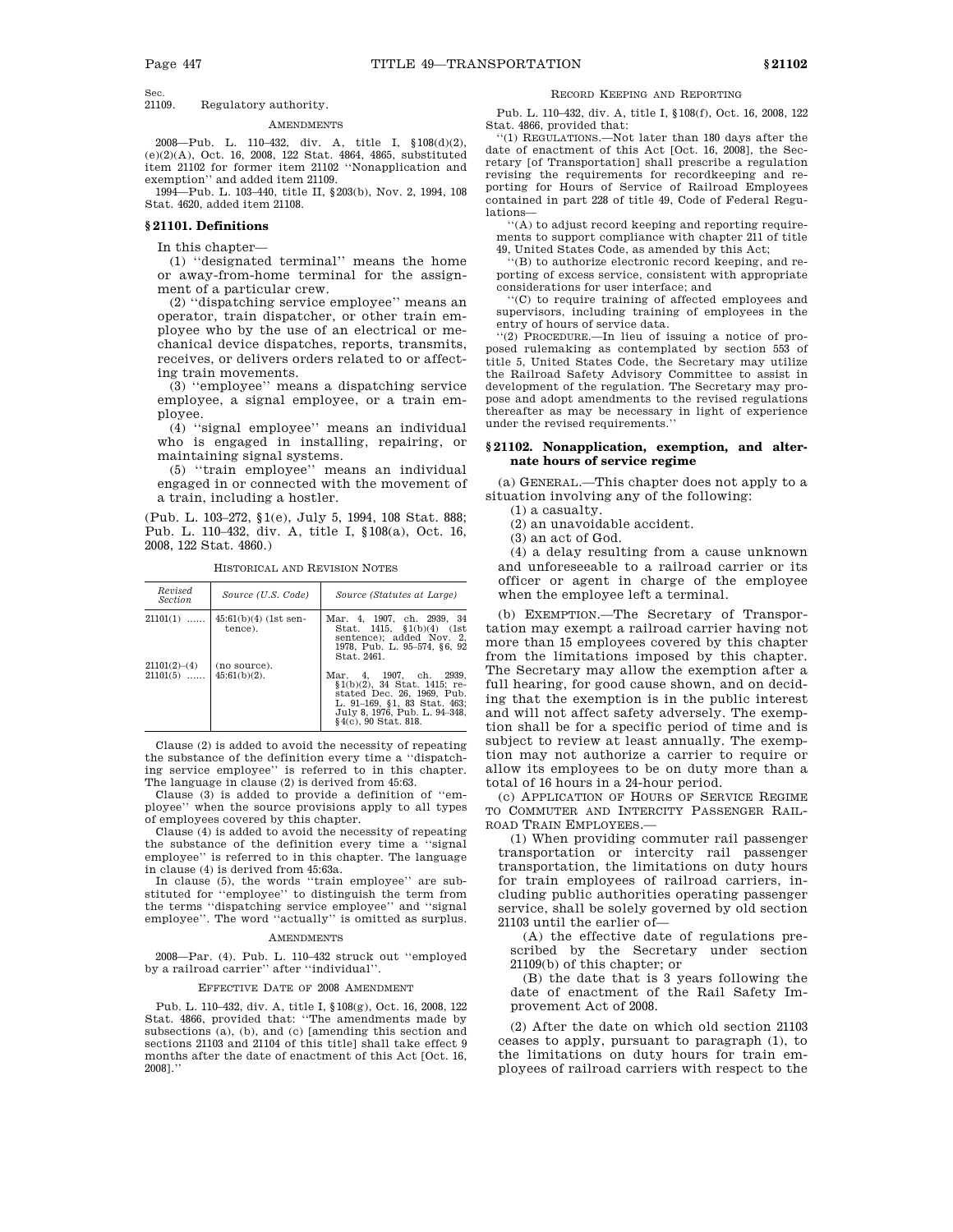provision of commuter rail passenger transportation or intercity rail passenger transportation, the limitations on duty hours for train employees of such railroad carriers shall be governed by new section 21103, except as provided in paragraph (3).

(3) After the effective date of the regulations prescribed by the Secretary under section 21109(b) of this title, such carriers shall—

(A) comply with the limitations on duty hours for train employees with respect to the provision of commuter rail passenger transportation or intercity rail passenger transportation as prescribed by such regulations; and

(B) be exempt from complying with the provisions of old section 21103 and new section 21103 for such employees.

(4) In this subsection:

(A) The terms ''commuter rail passenger transportation'' and ''intercity rail passenger transportation'' have the meaning given those terms in section 24102 of this title.

 $(C)^1$  The term "new section 21103" means section 21103 of this chapter as amended by the Rail Safety Improvement Act of 2008.

(D) The term ''old section 21103'' means section 21103 of this chapter as it was in effect on the day before the enactment of that Act.

(Pub. L. 103–272, §1(e), July 5, 1994, 108 Stat. 888; Pub. L. 110–432, div. A, title I, §108(d)(1), Oct. 16, 2008, 122 Stat. 4863.)

| Revised<br><i>Section</i> | Source (U.S. Code)                                      | Source (Statutes at Large)                                                                                                                                                                                |
|---------------------------|---------------------------------------------------------|-----------------------------------------------------------------------------------------------------------------------------------------------------------------------------------------------------------|
| $21102(a)$                | $45:63a(d)$ (related to<br>$45:64a$ ).                  | Mar. 4, 1907, ch. 2939, 34<br>Stat. $1415, \,$ \$3A $(d)$ (related<br>to §5); added July 8, 1976,<br>Pub. L. 94-348, §4(d), 90<br>Stat. 819: June 22. 1988.<br>Pub. L. 100-342, §16(4), 102<br>Stat. 635. |
|                           | $45:64a(d)$ .                                           | Mar. 4, 1907, ch. 2939, §5(d),<br>34 Stat. 1417; restated Dec.<br>26, 1969, Pub. L. 91-169, §1,<br>83 Stat. 464: June 22. 1988.<br>Pub. L. $100-342$ , $$16(6)(D)$ ,<br>102 Stat. 635.                    |
| $21102(b)$                | $45:63a(d)$ (related to<br>$45:64a$ ).<br>$45:64a(e)$ . | Mar. 4, 1907, ch. 2939, §5(e),<br>34 Stat. 1417; restated Dec.<br>26, 1969, Pub. L. 91-169, §1,<br>83 Stat. 464.                                                                                          |

HISTORICAL AND REVISION NOTES

In subsection (b), the words ''with respect to one or more of its employees'' are omitted as surplus because the authority to exempt a railroad carrier includes the authority to exempt only some of the employees of the carrier. The words ''carrier to require or allow its employees to be on duty'' are substituted for ''any railroad described in this section to work its employees'' for clarity and consistency in this chapter.

#### REFERENCES IN TEXT

The Rail Safety Improvement Act of 2008, referred to in subsec.  $(c)(1)(B)$ ,  $(4)(C)$ ,  $(D)$ , is div. A of Pub. L. 110–432, Oct. 16, 2008, 122 Stat. 4848. For complete classification of this Act to the Code, see Short Title of 2008 Amendment note set out under section 20101 of this title and Tables.

#### **AMENDMENTS**

2008—Pub. L. 110–432, §108(d)(1)(A), substituted ''Nonapplication, exemption, and alternate hours of service regime'' for ''Nonapplication and exemption'' in section catchline.

Subsec. (c). Pub. L. 110–432, §108(d)(1)(B), added subsec. (c).

# **§ 21103. Limitations on duty hours of train employees**

(a) IN GENERAL.—Except as provided in subsection (d) of this section, a railroad carrier and its officers and agents may not require or allow a train employee to—

(1) remain on duty, go on duty, wait for deadhead transportation, be in deadhead transportation from a duty assignment to the place of final release, or be in any other mandatory service for the carrier in any calendar month where the employee has spent a total of 276 hours—

(A) on duty;

(B) waiting for deadhead transportation, or in deadhead transportation from a duty assignment to the place of final release; or

(C) in any other mandatory service for the carrier;

(2) remain or go on duty for a period in excess of 12 consecutive hours;

(3) remain or go on duty unless that employee has had at least 10 consecutive hours off duty during the prior 24 hours; or

(4) remain or go on duty after that employee has initiated an on-duty period each day for—

(A) 6 consecutive days, unless that employee has had at least 48 consecutive hours off duty at the employee's home terminal during which time the employee is unavailable for any service for any railroad carrier except that—

(i) an employee may work a seventh consecutive day if that employee completed his or her final period of on-duty time on his or her sixth consecutive day at a terminal other than his or her home terminal; and

(ii) any employee who works a seventh consecutive day pursuant to subparagraph (i) shall have at least 72 consecutive hours off duty at the employee's home terminal during which time the employee is unavailable for any service for any railroad carrier; or

(B) except as provided in subparagraph (A), 7 consecutive days, unless that employee has had at least 72 consecutive hours off duty at the employee's home terminal during which time the employee is unavailable for any service for any railroad carrier, if—

(i) for a period of 18 months following the date of enactment of the Rail Safety Improvement Act of 2008, an existing collective bargaining agreement expressly provides for such a schedule or, following the expiration of 18 months after the date of enactment of the Rail Safety Improvement Act of 2008, collective bargaining agreements entered into during such period expressly provide for such a schedule;

(ii) such a schedule is provided for by a pilot program authorized by a collective bargaining agreement; or

<sup>1</sup>So in original. No subpar. (B) has been enacted.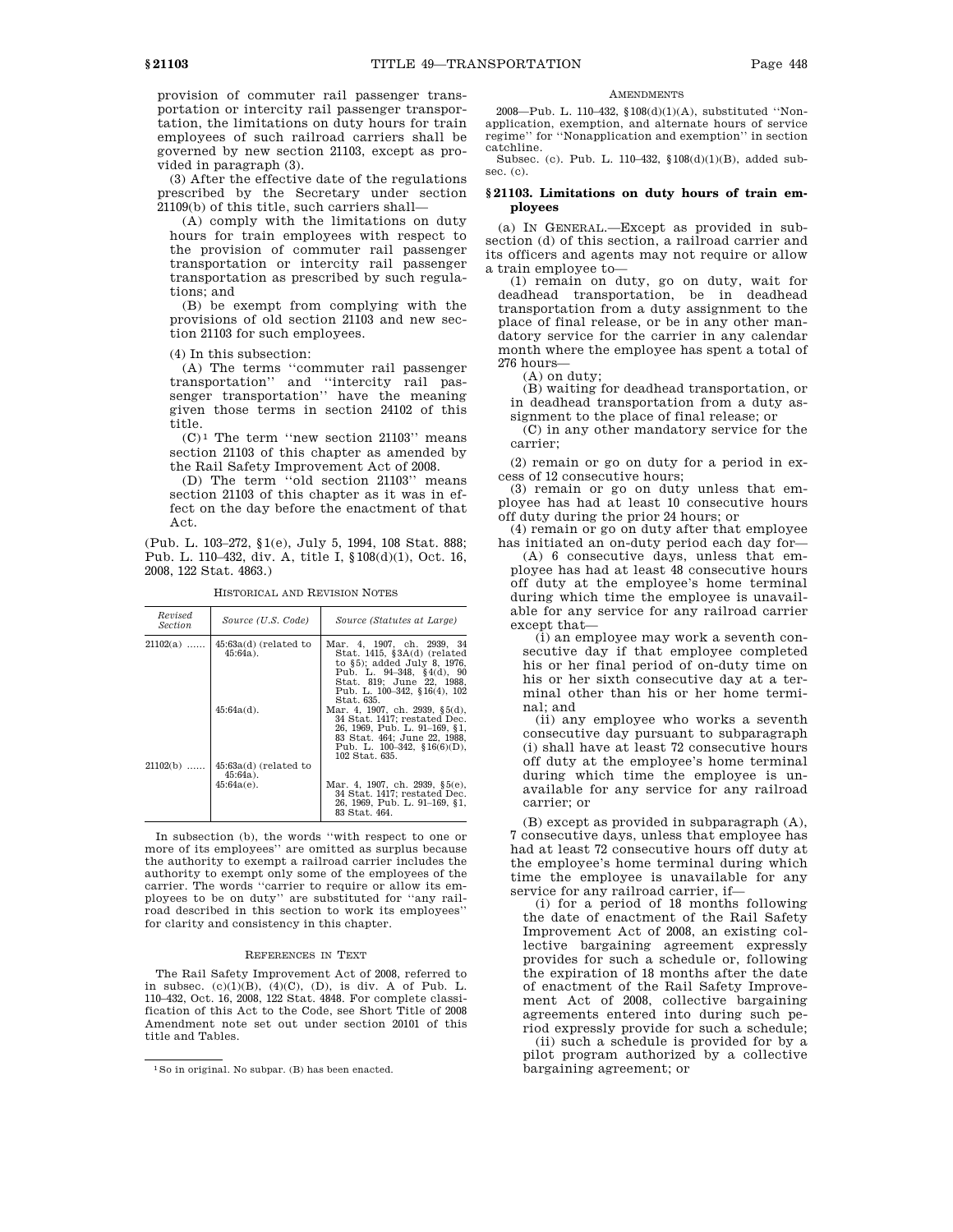(iii) such a schedule is provided for by a pilot program under section 21108 of this chapter related to employees' work and rest cycles.

The Secretary may waive paragraph (4), consistent with the procedural requirements of section 20103, if a collective bargaining agreement provides a different arrangement and such an arrangement is in the public interest and consistent with railroad safety.

(b) DETERMINING TIME ON DUTY.—In determining under subsection (a) of this section the time a train employee is on or off duty, the following rules apply:

(1) Time on duty begins when the employee reports for duty and ends when the employee is finally released from duty.

(2) Time the employee is engaged in or connected with the movement of a train is time on duty.

(3) Time spent performing any other service for the railroad carrier during a 24-hour period in which the employee is engaged in or connected with the movement of a train is time on duty.

(4) Time spent in deadhead transportation to a duty assignment is time on duty, but time spent in deadhead transportation from a duty assignment to the place of final release is neither time on duty nor time off duty.

(5) An interim period available for rest at a place other than a designated terminal is time on duty.

(6) An interim period available for less than 4 hours rest at a designated terminal is time on duty.

(7) An interim period available for at least 4 hours rest at a place with suitable facilities for food and lodging is not time on duty when the employee is prevented from getting to the employee's designated terminal by any of the following:

(A) a casualty.

(B) a track obstruction.

(C) an act of God.

(D) a derailment or major equipment failure resulting from a cause that was unknown and unforeseeable to the railroad carrier or its officer or agent in charge of that employee when that employee left the designated terminal.

(c) LIMBO TIME LIMITATION AND ADDITIONAL REST REQUIREMENT.—

(1) A railroad carrier may not require or allow an employee—

(A) to exceed a total of 40 hours per calendar month spent—

(i) waiting for deadhead transportation; or

(ii) in deadhead transportation from a duty assignment to the place of final release,

following a period of 12 consecutive hours on duty that is neither time on duty nor time off duty, not including interim rest periods, during the period from the date of enactment of the Rail Safety Improvement Act of 2008 to one year after such date of enactment; and

(B) to exceed a total of 30 hours per calendar month spent—

(i) waiting for deadhead transportation; or

(ii) in deadhead transportation from a duty assignment to the place of final release,

following a period of 12 consecutive hours on duty that is neither time on duty nor time off duty, not including interim rest periods, during the period beginning one year after the date of enactment of the Rail Safety Improvement Act of 2008 except that the Secretary may further limit the monthly limitation pursuant to regulations prescribed under section 21109.

(2) The limitations in paragraph (1) shall apply unless the train carrying the employee is directly delayed by—

(A) a casualty;

(B) an accident;

(C) an act of God;

(D) a derailment;

(E) a major equipment failure that prevents the train from advancing; or

(F) a delay resulting from a cause unknown and unforeseeable to a railroad carrier or its officer or agent in charge of the employee when the employee left a terminal.

(3) Each railroad carrier shall report to the Secretary, in accordance with procedures established by the Secretary, each instance where an employee subject to this section spends time waiting for deadhead transportation or in deadhead transportation from a duty assignment to the place of final release in excess of the requirements of paragraph (1).  $(4)$  If—

(A) the time spent waiting for deadhead transportation or in deadhead transportation from a duty assignment to the place of final release that is not time on duty, plus (B) the time on duty,

exceeds 12 consecutive hours, the railroad carrier and its officers and agents shall provide the employee with additional time off duty equal to the number of hours by which such sum exceeds 12 hours.

(d) EMERGENCIES.—A train employee on the crew of a wreck or relief train may be allowed to remain or go on duty for not more than 4 additional hours in any period of 24 consecutive hours when an emergency exists and the work of the crew is related to the emergency. In this subsection, an emergency ends when the track is cleared and the railroad line is open for traffic.

(e) COMMUNICATION DURING TIME OFF DUTY.— During a train employee's minimum off-duty period of 10 consecutive hours, as provided under subsection (a) or during an interim period of at least 4 consecutive hours available for rest under subsection (b)(7) or during additional offduty hours under subsection (c)(4), a railroad carrier, and its officers and agents, shall not communicate with the train employee by telephone, by pager, or in any other manner that could reasonably be expected to disrupt the employee's rest. Nothing in this subsection shall prohibit communication necessary to notify an employee of an emergency situation, as defined by the Secretary. The Secretary may waive the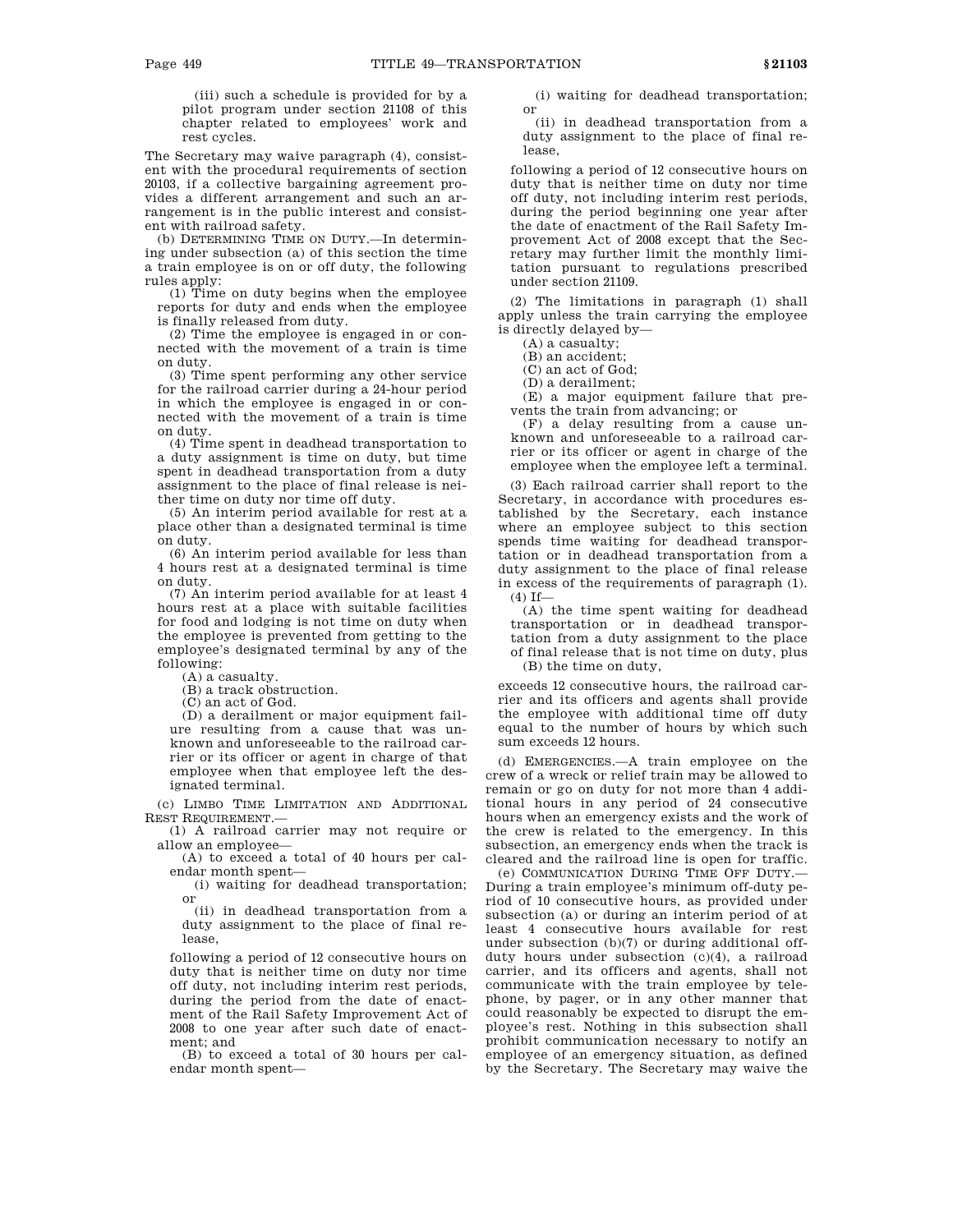requirements of this paragraph for commuter or intercity passenger railroads if the Secretary determines that such a waiver will not reduce safety and is necessary to maintain such railroads' efficient operations and on-time performance of its trains.

(Pub. L. 103–272, §1(e), July 5, 1994, 108 Stat. 888; Pub. L. 110–432, div. A, title I, §108(b), Oct. 16, 2008, 122 Stat. 4860.)

| Revised<br><i>Section</i> | Source (U.S. Code)                  | Source (Statutes at Large)                                                                                                                                                                                                                                      |
|---------------------------|-------------------------------------|-----------------------------------------------------------------------------------------------------------------------------------------------------------------------------------------------------------------------------------------------------------------|
| $21103(a)$                | $45:62(a)(1), (2)$ .                | Mar. 4, 1907, ch. 2939,<br>$\S2(a)(1)$ , (2), 34 Stat. 1416;<br>restated Dec. 26, 1969, Pub.<br>L. 91–169, §1, 83 Stat. 463;<br>July 8, 1976, Pub. L. 94-348,<br>$§4(a)(1), (2), 90$ Stat. 818;<br>June 22, 1988, Pub. L.<br>100-342, §16(2), 102 Stat.<br>634. |
| $21103(b)$                | $45:61(b)(3)$ .                     | Mar. 4, 1907, ch. 2939,<br>$\S(1(b)(3), 2(b), 34$ Stat.<br>1415, 1416; restated Dec. 26,<br>1969, Pub. L. 91–169, §1, 83<br>Stat. 463.                                                                                                                          |
|                           | $45:61(b)(4)$ (last sen-<br>tence). | Mar. 4, 1907, ch. 2939, 34<br>Stat. 1415, §1(b)(4) (last<br>sentence); added Nov. 2,<br>1978, Pub. L. 95–574, §6, 92<br>Stat. 2461; June 22, 1988.<br>Pub. L. $100-342$ , $$16(1)(C)$ ,<br>102 Stat. 634.                                                       |
| $21103(c)$                | $45:62(b)$ .<br>$45:62(c)$ .        | Mar. 4, 1907, ch. 2939, $\S2(c)$ ,<br>34 Stat. 1416; Dec. 26, 1969,<br>Pub. L. 91–169, §1, 83 Stat.<br>464; restated July 8, 1976.<br>Pub. L. $94-348$ , $§4(b)$ , $90$<br>Stat. 818.                                                                           |

HISTORICAL AND REVISION NOTES

In subsection (a), before clause (1), the words ''Except as provided in subsection (c) of this section'' are added to alert the reader to the exception restated in subsection (c). The words ''train employee'' are substituted for ''employee'' because of the definition of ''train employee'' in section 21101 of the revised title. In clause (2), the words ''12 consecutive hours'' are substituted for ''continuously . . . fourteen hours'' and ''except that, effective upon the expiration of the two-year period beginning on the effective date of this paragraph, such fourteen-hour duty period shall be reduced to twelve hours'' because the 2-year period has ended.

In subsection (b), the words before paragraph (1) are added as related to 45:61(b)(3) and (4) (last sentence) and substituted for ''In determining, for the purposes of subsection (a), the number of hours an employee is on duty'' in 45:62(b) for clarity. In paragraphs (2) and (3), the word ''actually'' is omitted as surplus. In paragraph (4), the words ''neither time on duty nor time off duty'' are substituted for ''time off duty'' for clarity and consistency with the source provisions restated in 21104(b)(3) and (4) of the revised title. In paragraph (7), before clause (A), the words ''between designated terminals'' are omitted as surplus. The text of 45:61(b)(3)(E) is omitted as surplus because of the restatement.

In subsection (c), the words ''A train employee on'' are added for consistency in this section. The word ''actual'' is omitted as surplus.

### REFERENCES IN TEXT

The date of enactment of the Rail Safety Improvement Act of 2008, referred to in subsecs. (a)(4)(B)(i) and (c)(1), is the date of enactment of div. A of Pub. L. 110–432, which was approved Oct. 16, 2008.

# AMENDMENTS

2008—Subsec. (a). Pub. L. 110–432, §108(b)(1), added subsec. (a) and struck out former subsec. (a). Prior to amendment, text read as follows: ''Except as provided in subsection (c) of this section, a railroad carrier and its officers and agents may not require or allow a train employee to remain or go on duty-

''(1) unless that employee has had at least 8 consecutive hours off duty during the prior 24 hours; or

''(2) after that employee has been on duty for 12 consecutive hours, until that employee has had at least 10 consecutive hours off duty.

Subsecs. (c), (d). Pub. L. 110–432, §108(b)(2), added subsec. (c) and redesignated former subsec. (c) as (d).

Subsec. (e). Pub. L. 110–432, §108(b)(3), added subsec. (e).

### EFFECTIVE DATE OF 2008 AMENDMENT

Amendment by Pub. L. 110–432 effective 9 months after Oct. 16, 2008, see section 108(g) of Pub. L. 110–432, set out as a note under section 21101 of this title.

# **§ 21104. Limitations on duty hours of signal employees**

(a) IN GENERAL.—Except as provided in subsection (c) of this section, a railroad carrier and its officers and agents may not require or allow its signal employees to remain or go on duty and a contractor or subcontractor to a railroad carrier and its officers and agents may not require or allow its signal employees to remain or go on duty—

(1) for a period in excess of 12 consecutive hours; or

(2) unless that employee has had at least 10 consecutive hours off duty during the prior 24 hours.

(b) DETERMINING TIME ON DUTY.—In determining under subsection (a) of this section the time a signal employee is on duty or off duty, the following rules apply:

(1) Time on duty begins when the employee reports for duty and ends when the employee is finally released from duty.

(2) Time spent performing any other service for the railroad carrier during a 24-hour period in which the employee is engaged in installing, repairing, or maintaining signal systems is time on duty.

(3) Time spent returning from a trouble call, whether the employee goes directly to the employee's residence or by way of the employee's headquarters, is neither time on duty nor time off duty.

(4) If, at the end of scheduled duty hours, an employee has not completed the trip from the final outlying worksite of the duty period to the employee's headquarters or directly to the employee's residence, the time after the scheduled duty hours necessarily spent in completing the trip to the residence or headquarters is neither time on duty nor time off duty.

(5) If an employee is released from duty at an outlying worksite before the end of the employee's scheduled duty hours to comply with this section, the time necessary for the trip from the worksite to the employee's headquarters or directly to the employee's residence is neither time on duty nor time off duty.

(6) Time spent in transportation on an ontrack vehicle, including time referred to in paragraphs (3)–(5) of this subsection, is time on duty.

(7) A regularly scheduled meal period or another release period of at least 30 minutes but not more than one hour is time off duty and does not break the continuity of service of the employee under this section, but a release pe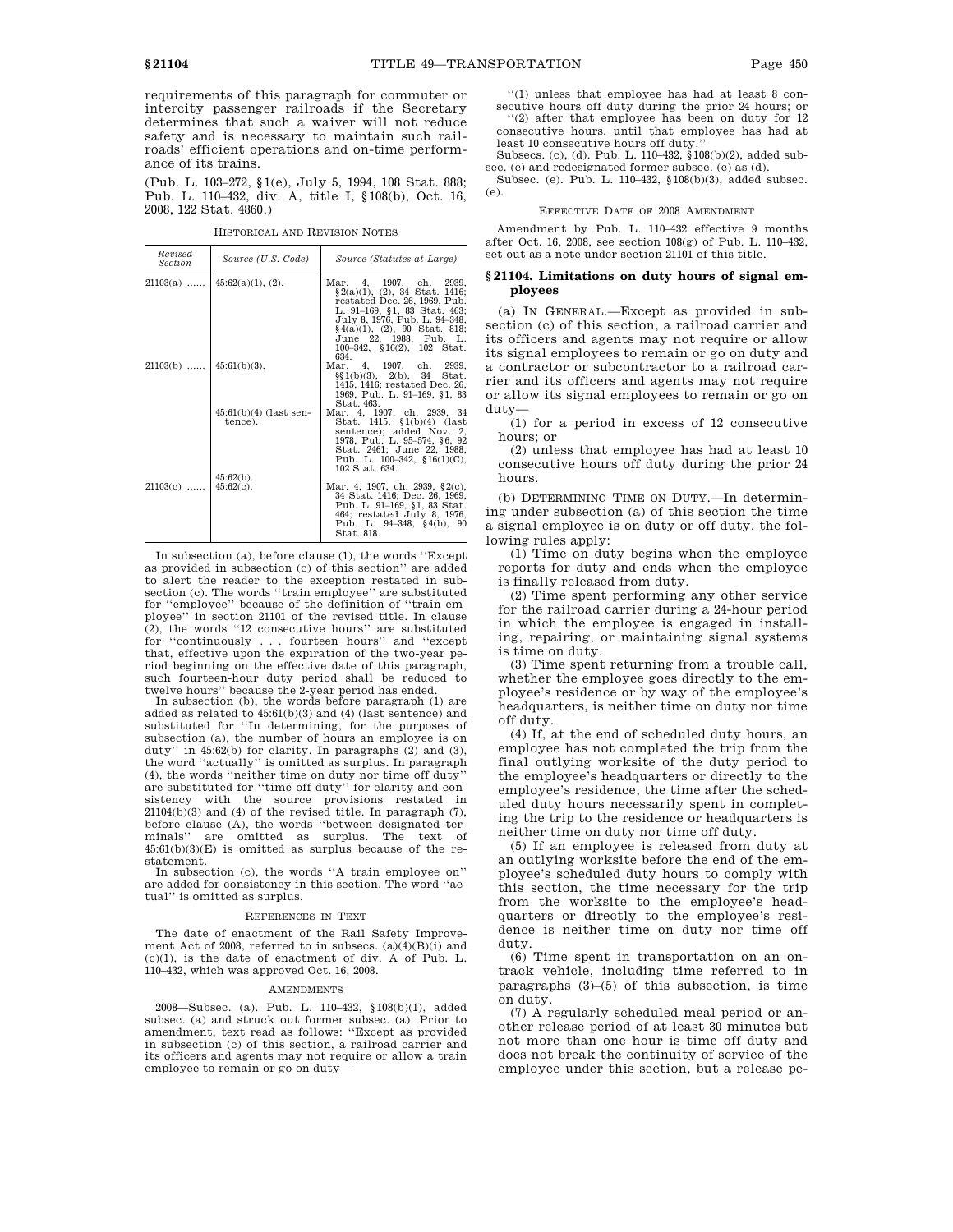riod of more than one hour is time off duty and does break the continuity of service.

(c) EMERGENCIES.—A signal employee may be allowed to remain or go on duty for not more than 4 additional hours in any period of 24 consecutive hours when an emergency exists and the work of that employee is related to the emergency. In this subsection, an emergency ends when the signal system is restored to service. A signal employee may not be allowed to remain or go on duty under the emergency authority provided under this subsection to conduct routine repairs, routine maintenance, or routine inspection of signal systems.

(d) COMMUNICATION DURING TIME OFF DUTY.— During a signal employee's minimum off-duty period of 10 consecutive hours, as provided under subsection (a), a railroad carrier or a contractor or subcontractor to a railroad carrier, and its officers and agents, shall not communicate with the signal employee by telephone, by pager, or in any other manner that could reasonably be expected to disrupt the employee's rest. Nothing in this subsection shall prohibit communication necessary to notify an employee of an emergency situation, as defined by the Secretary.

(e) EXCLUSIVITY.—The hours of service, duty hours, and rest periods of signal employees shall be governed exclusively by this chapter. Signal employees operating motor vehicles shall not be subject to any hours of service rules, duty hours or rest period rules promulgated by any Federal authority, including the Federal Motor Carrier Safety Administration, other than the Federal Railroad Administration.

(Pub. L. 103–272, §1(e), July 5, 1994, 108 Stat. 889; Pub. L. 110–432, div. A, title I, §108(c), Oct. 16, 2008, 122 Stat. 4862.)

| Revised<br>Section      | Source (U.S. Code)                   | Source (Statutes at Large)                                                                                                                                                                                     |
|-------------------------|--------------------------------------|----------------------------------------------------------------------------------------------------------------------------------------------------------------------------------------------------------------|
| $21104(a)$              | $45:63a(a)$ (1st sen-<br>tence).     | Mar. 4, 1907, ch. 2939, 34<br>Stat. 1415, §3A(a) (1st sen-<br>tence), (b); added July 8,<br>1976, Pub. L. 94-348, §4(d),<br>90 Stat. 819; June 22, 1988.<br>Pub. L. $100-342$ , $$16(4)$ , $102$<br>Stat. 635. |
|                         | $45:63a(a)$ (2d-last)<br>sentences). | Mar. 4, 1907, ch. 2939, 34<br>Stat. 1415, $$3A(a) (2d-last)$<br>sentences); added Nov. 2.<br>1978, Pub. L. 95-574, $\S$ 4(a),<br>92 Stat. 2459.                                                                |
| $21104(b)$              | $45:63a(b)$ .<br>$45:63a(c)$ .       | Mar. 4, 1907, ch. 2939, 34<br>Stat. $1415$ ; $$3A(c)$ ; added<br>July 8, 1976, Pub. L. 94-348,<br>$§4(d), 90$ Stat. 819; restated<br>Nov. 2, 1978, Pub. L. 95–574,<br>§4(b), 92 Stat. 2460.                    |
| $21104(c)$   45:63a(f). |                                      | Mar. 4, 1907, ch. 2939, 34<br>Stat. $1415, \S3A(f)$ ; added<br>July 8, 1976, Pub. L. 94–348,<br>$§4(d), 90$ Stat. 819.                                                                                         |

HISTORICAL AND REVISION NOTES

In this section, the words ''signal employee'' are substituted for ''an individual employed by the railroad who is engaged in installing, repairing or maintaining signal systems'' and ''an individual described in paragraph (1)'' in 45:63a(a), ''individual'' in 45:63a(b) and (c), and ''individual engaged in installing, repairing, or maintaining signal systems'' in 45:63a(f) because of the definition of ''signal employee'' in section 21101 of the revised title.

Subsection (a)(1) is substituted for 45:63a(a) (last sentence) for clarity and because of the restatement.

In subsection (a)(2), before clause (A), the words "Except as provided in subsection (c) of this section'' are added to alert the reader to the exception restated in subsection (c). The text of  $45:63a(a)$  (2d sentence) is omitted as surplus.

In subsection (b), the words before paragraph (1) are added as related to 45:63a(c) and substituted for ''In determining for the purposes of subsection (a) of this section the number of hours an individual is on duty'' for clarity. In paragraph (2), the word ''actually'' is omitted as surplus.

In subsection (c), the word ''actual'' is omitted as surplus.

### **AMENDMENTS**

2008—Subsec. (a). Pub. L. 110–432, §108(c)(1), added subsec. (a) and struck out former subsec. (a) which limited the amount of time spent on duty by signal employees.

Subsec. (b)(3). Pub. L. 110–432, §108(c)(2), substituted ''duty.'' for ''duty, except that up to one hour of that time spent returning from the final trouble call of a period of continuous or broken service is time off duty.

Subsec. (c). Pub. L. 110–432, §108(c)(3), inserted at end 'A signal employee may not be allowed to remain or go on duty under the emergency authority provided under this subsection to conduct routine repairs, routine maintenance, or routine inspection of signal systems.'' Subsecs. (d), (e). Pub. L. 110–432, §108(c)(4), added subsecs. (d) and (e).

EFFECTIVE DATE OF 2008 AMENDMENT

Amendment by Pub. L. 110–432 effective 9 months after Oct. 16, 2008, see section 108(g) of Pub. L. 110–432, set out as a note under section 21101 of this title.

### **§ 21105. Limitations on duty hours of dispatching service employees**

(a) APPLICATION.—This section applies, rather than section 21103 or 21104 of this title, to a train employee or signal employee during any period of time the employee is performing duties of a dispatching service employee.

(b) GENERAL.—Except as provided in subsection (d) of this section, a dispatching service employee may not be required or allowed to remain or go on duty for more than—

(1) a total of  $9$  hours during a 24-hour period in a tower, office, station, or place at which at least 2 shifts are employed; or

(2) a total of 12 hours during a 24-hour period in a tower, office, station, or place at which only one shift is employed.

(c) DETERMINING TIME ON DUTY.—Under subsection (b) of this section, time spent performing any other service for the railroad carrier during a 24-hour period in which the employee is on duty in a tower, office, station, or other place is time on duty in that tower, office, station, or place.

(d) EMERGENCIES.—When an emergency exists, a dispatching service employee may be allowed to remain or go on duty for not more than 4 additional hours during a period of 24 consecutive hours for not more than 3 days during a period of 7 consecutive days.

(Pub. L. 103–272, §1(e), July 5, 1994, 108 Stat. 890.)

HISTORICAL AND REVISION NOTES

| Revised<br>Section     | Source (U.S. Code) | Source (Statutes at Large)                                                                                                                                                     |
|------------------------|--------------------|--------------------------------------------------------------------------------------------------------------------------------------------------------------------------------|
| $21105(a)$   45:62(d). | $45:63a(e)$ .      | Mar. 4, 1907, ch. 2939, §2(d),<br>34 Stat. 1416: restated Dec.<br>26. 1969. Pub. L. 91-169. §1.<br>83 Stat. 464.<br>Mar. 4, 1907, ch. 2939, 34<br>Stat. 1415, $$3A(e)$; added$ |
|                        |                    | July 8, 1976, Pub. L. 94-348.<br>$§4(d), 90$ Stat. 819.                                                                                                                        |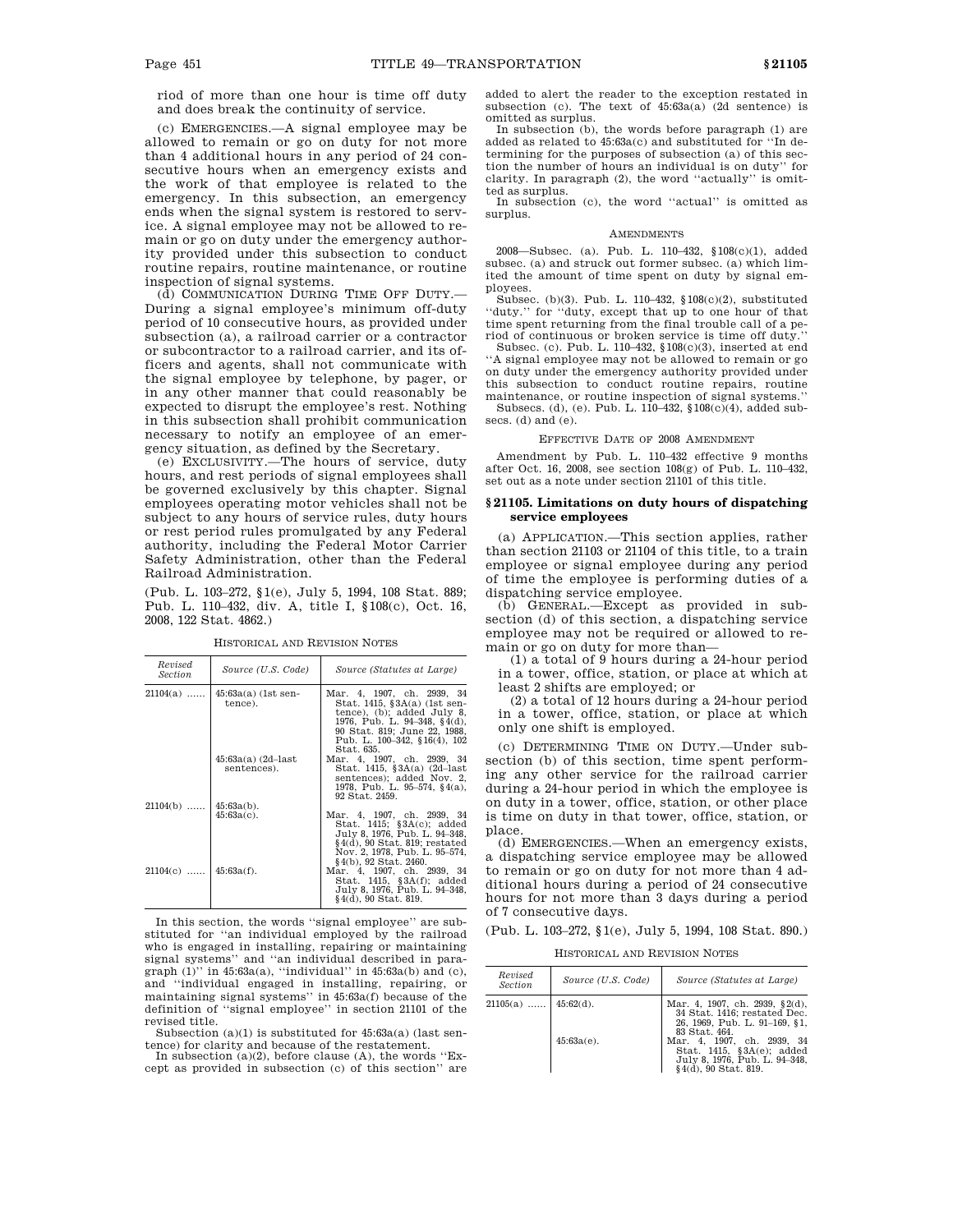HISTORICAL AND REVISION NOTES—CONTINUED

| Revised<br><i>Section</i>              | Source (U.S. Code)                           | Source (Statutes at Large)                                                                                                                                                                                                                                                  |
|----------------------------------------|----------------------------------------------|-----------------------------------------------------------------------------------------------------------------------------------------------------------------------------------------------------------------------------------------------------------------------------|
| $21105(b)$<br>$21105(c)$<br>$21105(d)$ | $45:63(a)$ .<br>$45:63(b)$ .<br>$45:63(c)$ . | Mar. 4, 1907, ch. 2939, §3, 34<br>Stat. 1416; May 4, 1916, ch.<br>109, §1, 39 Stat. 61; Aug. 14,<br>1957, Pub. L. 85-135, §2, 71<br>Stat. 352: restated Dec. 26.<br>1969, Pub. L. 91-169, §1, 83<br>Stat. 464: June 22. 1988.<br>Pub. L. 100-342, §16(3), 102<br>Stat. 635. |

In this section, the words ''dispatching service employee'' are substituted for ''operator, train dispatcher, or other employee who by the use of the telegraph, telephone, radio, or any other electrical or mechanical device dispatches, reports, transmits, receives, or delivers orders pertaining to or affecting train movements'' in 45:63(a), ''employee . . . on duty in a class of service . . . described in paragraph (1) or (2) of such sub-section'' in 45:63(b), and ''employees named in such subsection'' in 45:63(c) because of the definition of ''dis-patching service employee'' in section 21101 of the revised title.

In subsection (a), the words ''This section applies, rather than section 21103 or 21104 of this title'' are substituted for ''The provisions of this section shall not apply'' because of the restatement. The words ''train employee" are substituted for "employee" in  $45.62(d)$ , and the words ''signal employee'' are substituted for ''individual'' in 45:63a(e), for consistency in this chapter and because of the definitions of ''signal employee'' and ''train employee'' in section 21101 of the revised title. The words ''during any period of time the employee is performing duties of a dispatching service employee'' are substituted for ''during such period of time as the provisions of section 63 of this title apply to his duty and off-duty periods'' in 45:62(d) and 63a(e) for clarity.

In subsection (b), before clause (1), the words ''a total of'' are substituted for ''whether consecutive or in the aggregate'' to eliminate unnecessary words.

In subsection (c), the words ''a tower, office, station, or other place'' are substituted for ''a place, described in paragraph (1) or (2) of such subsection'' for clarity. In subsection (d), the words ''When an emergency exists'' are substituted for ''in case of emergency'' for consistency in this chapter.

### **§ 21106. Limitations on employee sleeping quarters**

(a) IN GENERAL.—A railroad carrier and its officers and agents—

(1) may provide sleeping quarters (including crew quarters, camp or bunk cars, and trailers) for employees, and any individuals employed to maintain the right of way of a railroad carrier, only if the sleeping quarters are clean, safe, and sanitary, give those employees and individuals an opportunity for rest free from the interruptions caused by noise under the control of the carrier, and provide indoor toilet facilities, potable water, and other features to protect the health of employees; and

(2) may not begin, after July 7, 1976, construction or reconstruction of sleeping quarters referred to in clause (1) of this section in an area or in the immediate vicinity of an area, as determined under regulations prescribed by the Secretary of Transportation, in which railroad switching or humping operations are performed.

(b) CAMP CARS.—Not later than December 31, 2009, any railroad carrier that uses camp cars shall fully retrofit or replace such cars in compliance with subsection (a).

(c) REGULATIONS.—Not later than April 1, 2010, the Secretary of Transportation, in coordination with the Secretary of Labor, shall prescribe regulations to implement subsection (a)(1) to protect the safety and health of any employees and individuals employed to maintain the right of way of a railroad carrier that uses camp cars, which shall require that all camp cars comply with those regulations by December 31, 2010. In prescribing the regulations, the Secretary shall assess the action taken by any railroad carrier to fully retrofit or replace its camp cars pursuant to this section.

(d) COMPLIANCE AND ENFORCEMENT.—The Secretary shall determine whether a railroad carrier has fully retrofitted or replaced a camp car pursuant to subsection (b) and shall prohibit the use of any non-compliant camp car. The Secretary may assess civil penalties pursuant to chapter 213 for violations of this section.

(Pub. L. 103–272, §1(e), July 5, 1994, 108 Stat. 891; Pub. L. 110–432, div. A, title IV, §420, Oct. 16, 2008, 122 Stat. 4893.)

HISTORICAL AND REVISION NOTES

| Revised<br><i>Section</i> | Source (U.S. Code)                         | Source (Statutes at Large)                                                                                                                                                                                  |
|---------------------------|--------------------------------------------|-------------------------------------------------------------------------------------------------------------------------------------------------------------------------------------------------------------|
|                           | $21106$   45:62(a)(3), (4).                | Mar. 4, 1907, ch. 2939, 34<br>Stat. 1415, $\S2(a)(3)$ , (4);<br>added July 8, 1976, Pub. L.<br>$94-348$ , $§4(a)(3)$ , 90 Stat.<br>818; June 22, 1988, Pub. L.<br>100-342, §16(2), 102 Stat.<br>634.        |
|                           | $45:62(e)$ .                               | Mar. 4, 1907, ch. 2939, 34<br>Stat. 1415, §2(e); added<br>June 22, 1988, Pub. L.<br>100-342, §19(b)(1), 102 Stat.<br>638.                                                                                   |
|                           | $45:63a(d)$ (related to<br>$45:62(a)(3)$ . | Mar. 4, 1907, ch. 2939, 34<br>Stat. 1415, $$3A(d)$ (related<br>to $\S2(a)(3)$ ; added July 8,<br>1976, Pub. L. 94–348, §4(d),<br>90 Stat. 819; June 22, 1988.<br>Pub. L. 100-342, §16(4), 102<br>Stat. 635. |

In this section, before clause (1), the words ''and any individuals employed to maintain the right of way of a railroad carrier'' are substituted for 45:62(e) because of the restatement.

#### **AMENDMENTS**

2008—Pub. L. 110–432 designated existing provisions as subsec. (a), inserted heading, in par. (1), substituted ''sanitary, give those employees and individuals an opportunity for rest free from the interruptions caused by noise under the control of the carrier, and provide indoor toilet facilities, potable water, and other features to protect the health of employees;'' for ''sanitary and give those employees and individuals an opportunity for rest free from the interruptions caused by noise under the control of the carrier;'', and added subsecs. (b) to (d).

# **§ 21107. Maximum duty hours and subjects of collective bargaining**

The number of hours established by this chapter that an employee may be required or allowed to be on duty is the maximum number of hours consistent with safety. Shorter hours of service and time on duty of an employee are proper subjects for collective bargaining between a railroad carrier and its employees.

(Pub. L. 103–272, §1(e), July 5, 1994, 108 Stat. 891.)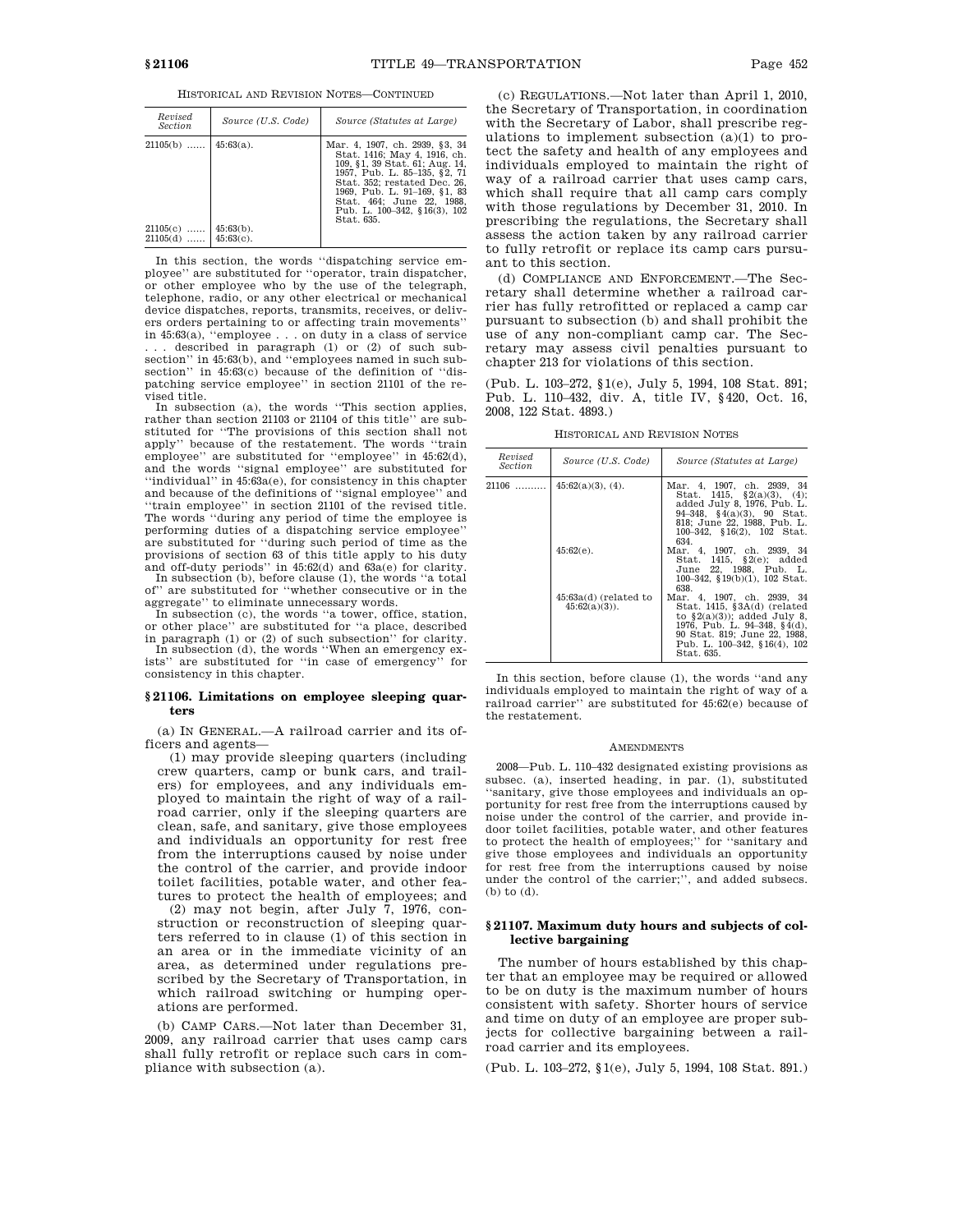|  | HISTORICAL AND REVISION NOTES |
|--|-------------------------------|
|--|-------------------------------|

| Revised<br><i>Section</i> | Source (U.S. Code)                              | Source (Statutes at Large)                                                                                                                                                                                                                                                                                                                                                                        |
|---------------------------|-------------------------------------------------|---------------------------------------------------------------------------------------------------------------------------------------------------------------------------------------------------------------------------------------------------------------------------------------------------------------------------------------------------------------------------------------------------|
| $21107$                   | $45:63a(d)$ (related to<br>$45:64$ ).<br>45:64. | Mar. 4, 1907, ch. 2939, 34<br>Stat. $1415, \,$ \$3A $(d)$ (related<br>to $§4$ ; added July 8, 1976,<br>Pub. L. $94-348$ , $§4(d)$ , $90$<br>Stat. 819; June 22, 1988.<br>Pub. L. 100-342, §16(4), 102<br>Stat. 635.<br>Mar. 4, 1907. ch. 2939. §4. 34<br>Stat. 1417: restated Dec.<br>26, 1969, Pub. L. 91-169, §1.<br>83 Stat. 464; June 22, 1988.<br>Pub. L. 100-342, §16(5), 102<br>Stat. 635. |

# **§ 21108. Pilot projects**

(a) IN GENERAL.—As of the date of enactment of the Rail Safety Improvement Act of 2008, a railroad carrier or railroad carriers and all nonprofit employee labor organizations representing any class or craft of directly affected covered service employees of the railroad carrier or railroad carriers, may jointly petition the Secretary of Transportation for approval of—

(1) a waiver of compliance with this chapter as in effect on the date of enactment of the Rail Safety Improvement Act of 2008; or

(2) a waiver of compliance with this chapter as it will be effective 9 months after the enactment of the Rail Safety Improvement Act of 2008,

to enable the establishment of one or more pilot projects to demonstrate the possible benefits of implementing alternatives to the strict application of the requirements of this chapter, including requirements concerning maximum on-duty and minimum off-duty periods.

(b) GRANTING OF WAIVERS.—The Secretary may, after notice and opportunity for comment, approve such waivers described in subsection (a) for a period not to exceed two years, if the Secretary determines that such a waiver of compliance is in the public interest and is consistent with railroad safety.

(c) EXTENSIONS.—Any such waiver, based on a new petition, may be extended for additional periods of up to two years, after notice and opportunity for comment. An explanation of any waiver granted under this section shall be published in the Federal Register.

(d) REPORT.—The Secretary of Transportation shall submit to the Committee on Commerce, Science, and Transportation of the Senate and the Committee on Transportation and Infrastructure of the House of Representatives, no later than December 31, 2012, or, if no projects are completed prior to December 31, 2012, no later than 6 months after the completion of a pilot project, a report that—

(1) explains and analyzes the effectiveness of any pilot project established pursuant to a waiver granted under subsection (a);

(2) describes the status of all other waivers granted under subsection (a) and their related pilot projects, if any; and

(3) recommends any appropriate legislative changes to this chapter.

(e) DEFINITION.—For purposes of this section, the term ''directly affected covered service employees'' means covered service employees to whose hours of service the terms of the waiver petitioned for specifically apply.

(Added Pub. L. 103–440, title II, §203(a), Nov. 2, 1994, 108 Stat. 4619; amended Pub. L. 110–432, div. A, title I, §110, Oct. 16, 2008, 122 Stat. 4867.)

# REFERENCES IN TEXT

The date of enactment of the Rail Safety Improvement Act of 2008, referred to in subsec. (a), is the date of enactment of div. A of Pub. L. 110–432, which was approved Oct. 16, 2008.

#### AMENDMENTS

2008—Pub. L. 110–432 amended section generally, revising and restating provisions of former subsec. (a) relating to waivers as subsecs. (a) to (c), provisions of former subsec. (b) relating to requirement of a report to Congress as subsec. (d), and provisions of former subsec. (c) defining ''directly affected covered service employees'' as subsec. (e).

### **§ 21109. Regulatory authority**

(a) IN GENERAL.—In order to improve safety and reduce employee fatigue, the Secretary may prescribe regulations—

(1) to reduce the maximum hours an employee may be required or allowed to go or remain on duty to a level less than the level established under this chapter;

(2) to increase the minimum hours an employee may be required or allowed to rest to a level greater than the level established under this chapter;

(3) to limit or eliminate the amount of time an employee spends waiting for deadhead transportation or in deadhead transportation from a duty assignment to the place of final release that is considered neither on duty nor off duty under this chapter;

(4) for signal employees—

(A) to limit or eliminate the amount of time that is considered to be neither on duty nor off duty under this chapter that an employee spends returning from an outlying worksite after scheduled duty hours or returning from a trouble call to the employee's headquarters or directly to the employee's residence; and

(B) to increase the amount of time that constitutes a release period, that does not break the continuity of service and is considered time off duty; and

(5) to require other changes to railroad operating and scheduling practices, including unscheduled duty calls, that could affect employee fatigue and railroad safety.

(b) REGULATIONS GOVERNING THE HOURS OF SERVICE OF TRAIN EMPLOYEES OF COMMUTER AND INTERCITY PASSENGER RAILROAD CARRIERS.— Within 3 years after the date of enactment of the Rail Safety Improvement Act of 2008, the Secretary shall prescribe regulations and issue orders to establish hours of service requirements for train employees engaged in commuter rail passenger transportation and intercity rail passenger transportation (as defined in section 24102 of this title) that may differ from the requirements of this chapter. Such regulations and orders may address railroad operating and scheduling practices, including unscheduled duty calls, communications during time off duty, and time spent waiting for deadhead transportation or in deadhead transportation from a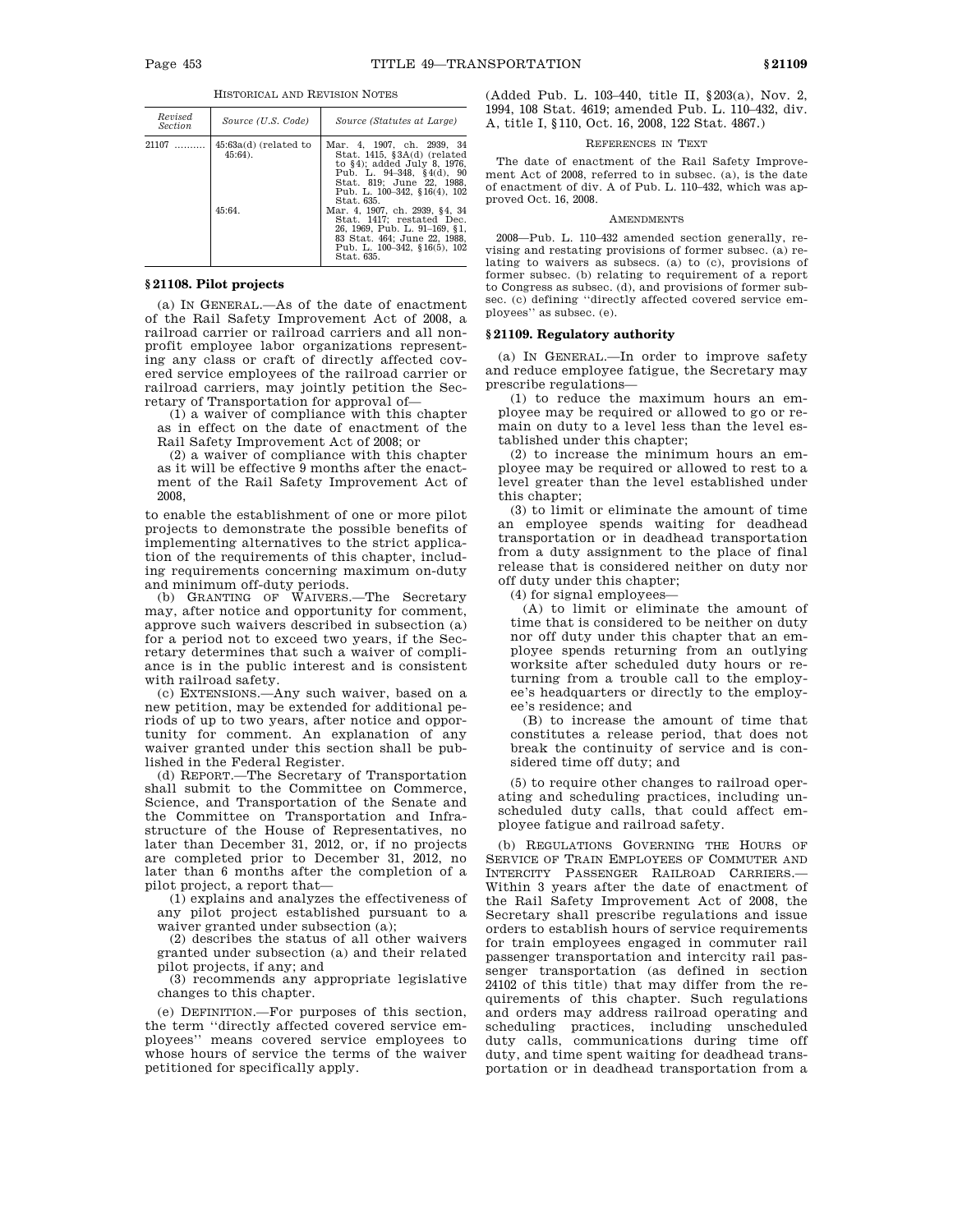duty assignment to the place of final release, that could affect employee fatigue and railroad safety.

(c) CONSIDERATIONS.—In issuing regulations under subsection (a) the Secretary shall consider scientific and medical research related to fatigue and fatigue abatement, railroad scheduling and operating practices that improve safety or reduce employee fatigue, a railroad's use of new or novel technology intended to reduce or eliminate human error, the variations in freight and passenger railroad scheduling practices and operating conditions, the variations in duties and operating conditions for employees subject to this chapter, a railroad's required or voluntary use of fatigue management plans covering employees subject to this chapter, and any other relevant factors.

(d) TIME LIMITS.—

(1) If the Secretary determines that regulations are necessary under subsection (a), the Secretary shall first request that the Railroad Safety Advisory Committee develop proposed regulations and, if the Committee accepts the task, provide the Committee with a reasonable time period in which to complete the task.

(2) If the Secretary requests that the Railroad Safety Advisory Committee accept the task of developing regulations under subsection (b) and the Committee accepts the task, the Committee shall reach consensus on the rulemaking within 18 months after accepting the task. If the Committee does not reach consensus within 18 months after the Secretary makes the request, the Secretary shall prescribe appropriate regulations within 18 months.

(3) If the Secretary does not request that the Railroad Safety Advisory Committee accept the task of developing regulations under subsection (b), the Secretary shall prescribe regulations within 3 years after the date of enactment of the Rail Safety Improvement Act of 2008.

(e) PILOT PROJECTS.—

(1) IN GENERAL.—Not later than 2 years after the date of enactment of the Rail Safety Improvement Act of 2008, the Secretary shall conduct at least 2 pilot projects of sufficient size and scope to analyze specific practices which may be used to reduce fatigue for train and engine and other railroad employees as follows:

(A) A pilot project at a railroad or railroad facility to evaluate the efficacy of communicating to employees notice of their assigned shift time 10 hours prior to the beginning of their assigned shift as a method for reducing employee fatigue.

(B) A pilot project at a railroad or railroad facility to evaluate the efficacy of requiring railroads who use employee scheduling practices that subject employees to periods of unscheduled duty calls to assign employees to defined or specific unscheduled call shifts that are followed by shifts not subject to call, as a method for reducing employee fatigue.

(2) WAIVER.—The Secretary may temporarily waive the requirements of this section, if nec-

essary, to complete a pilot project under this subsection.

(f) DUTY CALL DEFINED.—In this section the term ''duty call'' means a telephone call that a railroad places to an employee to notify the employee of his or her assigned shift time.

(Added Pub. L. 110–432, div. A, title I, §108(e)(1), Oct. 16, 2008, 122 Stat. 4864.)

#### REFERENCES IN TEXT

The date of enactment of the Rail Safety Improvement Act of 2008, referred to in subsecs. (b), (d)(3), and (e)(1), is the date of enactment of div. A of Pub. L. 110–432, which was approved Oct. 16, 2008.

### **CHAPTER 213—PENALTIES**

# SUBCHAPTER I—CIVIL PENALTIES

- Sec.<br>21301.
- 21301. Chapter 201 general violations.<br>21302 Chapter 201 accident and inci Chapter 201 accident and incident violations and chapter 203–209 violations.
- 
- 21303. Chapter 211 violations.<br>21304. Willfulness requiremer Willfulness requirement for penalties against individuals.

SUBCHAPTER II—CRIMINAL PENALTIES

21311. Records and reports.

### SUBCHAPTER I—CIVIL PENALTIES

#### **§ 21301. Chapter 201 general violations**

(a) PENALTY.—(1) A person may not fail to comply with section 20160 or with a regulation prescribed or order issued by the Secretary of Transportation under chapter 201 of this title. Subject to section 21304 of this title, a person violating section 20160 of this title or a regulation prescribed or order issued by the Secretary under chapter 201 is liable to the United States Government for a civil penalty. The Secretary shall impose the penalty applicable under paragraph (2) of this subsection. A separate violation occurs for each day the violation continues.

(2) The Secretary shall include in, or make applicable to, each regulation prescribed and order issued under chapter 201 of this title a civil penalty for a violation. The Secretary shall impose a civil penalty for a violation of section 20160 of this title. The amount of the penalty shall be at least \$500 but not more than \$25,000. However, when a grossly negligent violation or a pattern of repeated violations has caused an imminent hazard of death or injury to individuals, or has caused death or injury, the amount may be not more than \$100,000.

(3) The Secretary may compromise the amount of a civil penalty imposed under this subsection to not less than \$500 before referring the matter to the Attorney General for collection. In determining the amount of a compromise, the Secretary shall consider—

(A) the nature, circumstances, extent, and gravity of the violation;

(B) with respect to the violator, the degree of culpability, any history of violations, the ability to pay, and any effect on the ability to continue to do business; and

(C) other matters that justice requires.

(b) SETOFF.—The Government may deduct the amount of a civil penalty imposed or com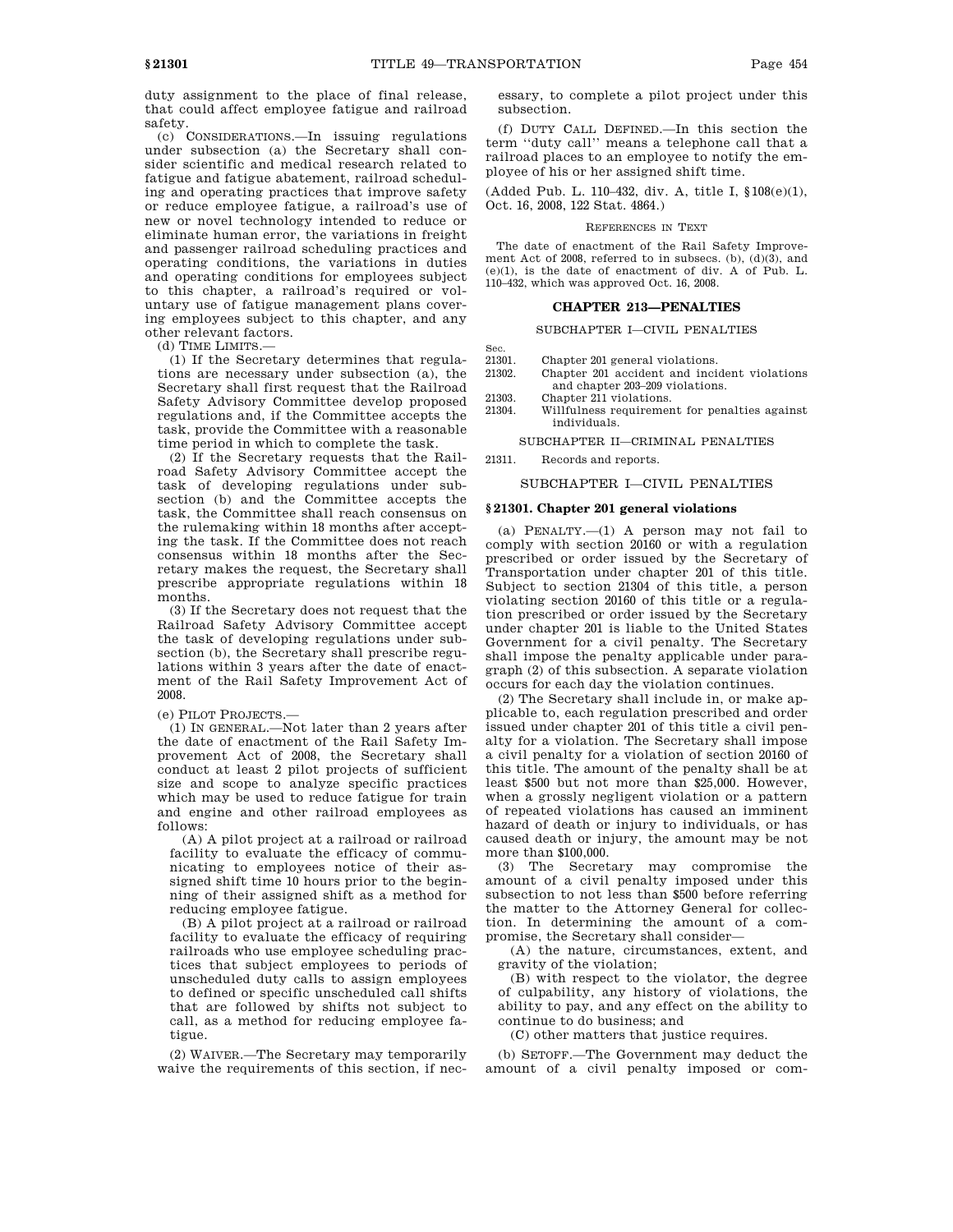promised under this section from amounts it owes the person liable for the penalty.

(c) DEPOSIT IN TREASURY.—A civil penalty collected under this section or section 20113(b) of this title shall be deposited in the Treasury as miscellaneous receipts.

(Pub. L. 103–272, §1(e), July 5, 1994, 108 Stat. 891; Pub. L. 104–287, §5(53), Oct. 11, 1996, 110 Stat. 3393; Pub. L. 110–432, div. A, title II, §204(d), title III, §302(a), Oct. 16, 2008, 122 Stat. 4871, 4878.)

HISTORICAL AND REVISION NOTES PUB. L. 103–272

| Revised<br><b>Section</b> | Source (U.S. Code)                                                                                          | Source (Statutes at Large)                                                                                                                                                                                                                                                                                                                                         |
|---------------------------|-------------------------------------------------------------------------------------------------------------|--------------------------------------------------------------------------------------------------------------------------------------------------------------------------------------------------------------------------------------------------------------------------------------------------------------------------------------------------------------------|
| $21301(a)(1)$             | $45:438(a)$ .                                                                                               | Oct. 16, 1970, Pub. L. 91-458,<br>§209(a), 84 Stat. 975; re-<br>stated Jan. 14, 1983, Pub.<br>L. 97-468, §706, 96 Stat.<br>2581; June 22, 1988, Pub. L.<br>100-342, §3(a)(1), 102 Stat.<br>624; Sept. 3, 1992, Pub. L.<br>102-365, $\S9(a)(1)$ , 106 Stat.<br>977.                                                                                                 |
|                           | 45:438(c) (1st, 3d sen-<br>tences).                                                                         | Oct. 16, 1970, Pub. L. 91-458,<br>$$209(c)$ (1st, 3d, 5th-8th<br>sentences), 84 Stat. 975;<br>June 22. 1988. Pub. L.<br>100-342, $\S 3(a)(3)(A)$ , (C), 102<br>Stat. 624; Sept. 3, 1992,<br>Pub. L. $102-365$ , $$4(c)(1)$ ,<br>106 Stat. 974.                                                                                                                     |
| $21301(a)(2)$             | 45:438(b) (related to<br>rules, regulations,<br>orders, or stand-<br>ards issued under<br>this subchapter). | Oct. 16, 1970, Pub. L. 91-458,<br>§209(b) (related to rules,<br>regulations,<br>orders.<br>or<br>standards issued<br>under<br>this title), 84 Stat. 975;<br>Jan. 3. 1975. Pub. L. 93–633.<br>§ 204(a), 88 Stat. 2165; June<br>22, 1988, Pub. L. 100–342,<br>$§3(a)(2), 102$ Stat.<br>624:<br>Sept. 3, 1992, Pub.<br>L.<br>102-365, $\S(4(a)(1), 106$ Stat.<br>973. |
| $21301(a)(3)$             | 45:438(c) (5th, 6th                                                                                         |                                                                                                                                                                                                                                                                                                                                                                    |
| $21301(b)$                | sentences).<br>45:438(c) (7th sen-<br>tence).                                                               |                                                                                                                                                                                                                                                                                                                                                                    |
| $21301(c)$                | $45:438(c)$ (8th sen-<br>tence).                                                                            |                                                                                                                                                                                                                                                                                                                                                                    |

In subsection (a), the words ''impose'' and ''imposed'' are substituted for ''assessed'', for consistency in the revised title.

In subsection (a)(1), the first 2 sentences are substituted for 45:438(a) and (c) (1st sentence) for consistency in the revised title and to eliminate unnecessary words. The words ''(including but not limited to a railroad; any manager, supervisor, official, or other employee or agent of a railroad; any owner, manufacturer, lessor, or lessee of railroad equipment, track, or facilities; any independent contractor providing goods or services to a railroad; and any employee of such owner, manufacturer, lessor, lessee, or independent contractor)'' are omitted as surplus because of the definition of ''person'' in 1:1 and because the provision being violated indicates to whom it applies. The word ''shall'' in 45:438(c) (1st sentence) is retained from the source provisions. For a discussion of whether the authority of the Secretary of Transportation to impose a penalty is mandatory or permissive, see *Railway Labor Executives' Ass'n* v. *Dole*, 760 F.2d 1021, 1024, 1025 (9th Cir. 1985); H.R. Conf. Rept. No. 100–637, 100th Cong., 2d Sess., p. 20; 134 Cong. Rec. H3470, May 23, 1988 (daily ed.); 134 Cong. Rec. S7510, June 9, 1988 (daily ed.). See also 134 Cong. Rec. E1946, June 10, 1988 (daily ed.). For an extended discussion of FRA's prosecutorial discretion, see *Nationwide Rail Safety: Hearing Before the Subcommittee on Transportation, Tourism, and Hazardous Materials of the House Energy and Commerce Committee*, 100th Cong., 1st Sess., pp. 54–65 (1987). See also section 6 of this bill that provides that this bill restates, without substantive change, the provisions of law replaced by this bill, and that this bill may not be construed as making a substantive change in the law restated. Therefore, the word ''shall'' in this subsection has the same meaning it has under existing

law. The words ''A separate violation'' are substituted for ''a separate offense'' for consistency.

In subsection  $(a)(3)$ , the words "may compromise the amount . . . to not less than \$500'' are substituted for ''may, however, be compromised . . . for any amount, but in no event for an amount less than the minimum provided in subsection (b) of this section'' for clarity and to eliminate unnecessary words. In clause (B), the words ''prior or subsequent'' are omitted as unnecessary.

In subsection (c), the words ''deposited in'' are substituted for ''covered into'' for consistency in the revised title and with other titles of the United States Code.

# PUB. L. 104–287

This amends 49:21301(a)(1) to clarify the restatement of 45:438(a) by section 1 of the Act of July 5, 1994 (Public Law 103–272, 108 Stat. 891).

#### **AMENDMENTS**

2008—Subsec. (a)(1). Pub. L. 110–432, §204(d)(1), inserted ''with section 20160 or'' after ''comply'' and ''section 20160 of this title or'' after ''violating''.

Subsec. (a)(2). Pub. L. 110–432, §302(a), substituted ''\$25,000.'' for ''\$10,000.'' and ''\$100,000.'' for ''\$20,000.''

Pub. L. 110–432, §204(d)(2), inserted ''The Secretary shall impose a civil penalty for a violation of section 20160 of this title.'' after first sentence.

1996—Subsec. (a)(1). Pub. L. 104–287, §5(53)(B), substituted ''Secretary under chapter 201 is liable'' for ''Secretary of Transportation under chapter 201 of this title is liable''.

Pub. L. 104–287, §5(53)(A), inserted ''A person may not fail to comply with a regulation prescribed or order issued by the Secretary of Transportation under chapter 201 of this title.'' before ''Subject to''.

# EFFECTIVE DATE OF 1996 AMENDMENT

Amendment by Pub. L. 104–287 effective July 5, 1994, see section 8(1) of Pub. L. 104–287, set out as a note under section 5303 of this title.

### **§ 21302. Chapter 201 accident and incident violations and chapter 203–209 violations**

(a) PENALTY.—(1) Subject to section 21304 of this title, a person violating a regulation prescribed or order issued under chapter 201 of this title related to accident and incident reporting or investigation, or violating chapters 203–209 of this title or a regulation or requirement prescribed or order issued under chapters 203–209, is liable to the United States Government for a civil penalty. An act by an individual that causes a railroad carrier to be in violation is a violation. A separate violation occurs for each day the violation continues.

(2) The Secretary of Transportation imposes a civil penalty under this subsection. The amount of the penalty shall be at least \$500 but not more than \$25,000. However, when a grossly negligent violation or a pattern of repeated violations has caused an imminent hazard of death or injury to individuals, or has caused death or injury, the amount may be not more than \$100,000.

(3) The Secretary may compromise the amount of the civil penalty under section 3711 of title 31. In determining the amount of a compromise, the Secretary shall consider—

(A) the nature, circumstances, extent, and gravity of the violation;

(B) with respect to the violator, the degree of culpability, any history of violations, the ability to pay, and any effect on the ability to continue to do business; and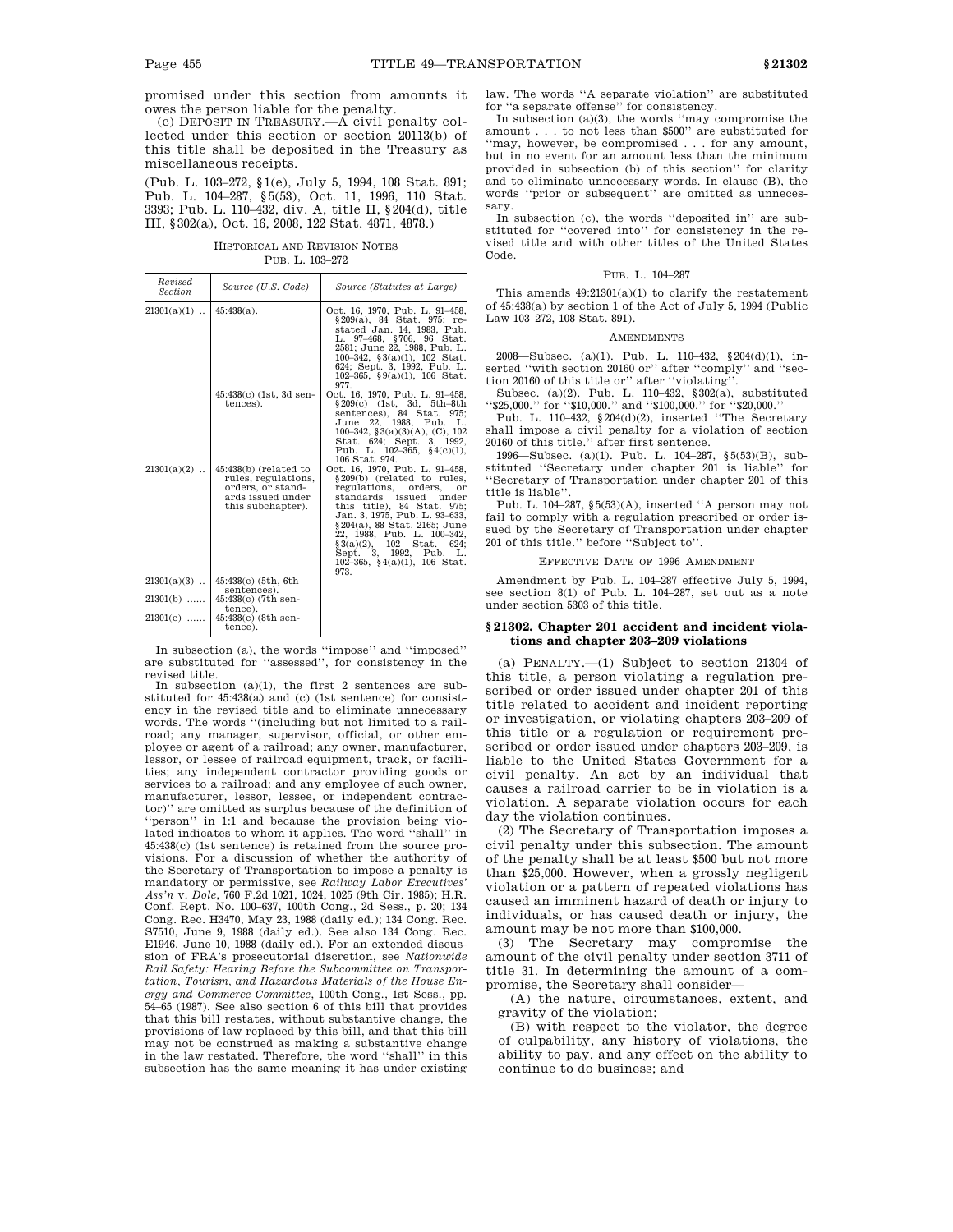*Revised*

(C) other matters that justice requires.

(4) If the Secretary does not compromise the amount of the civil penalty, the Secretary shall refer the matter to the Attorney General for collection.

(b) CIVIL ACTIONS TO COLLECT.—The Attorney General shall bring a civil action in a district court of the United States to collect a civil penalty that is referred to the Attorney General for collection under subsection (a) of this section. The action may be brought in the judicial district in which the violation occurred or the defendant has its principal executive office. If the action is against an individual, the action also may be brought in the judicial district in which the individual resides.

(Pub. L. 103–272, §1(e), July 5, 1994, 108 Stat. 892; Pub. L. 110–432, div. A, title III, §302(b), Oct. 16, 2008, 122 Stat. 4878.)

| HISTORICAL AND REVISION NOTES |
|-------------------------------|
|                               |

| Revised<br>Section | Source (U.S. Code)                                                                                                                                             | Source (Statutes at Large)                                                                                                                                                                                                                                                                                                                                                                                                                                                                                                                                                                                                                                              |                                                                                                                  |
|--------------------|----------------------------------------------------------------------------------------------------------------------------------------------------------------|-------------------------------------------------------------------------------------------------------------------------------------------------------------------------------------------------------------------------------------------------------------------------------------------------------------------------------------------------------------------------------------------------------------------------------------------------------------------------------------------------------------------------------------------------------------------------------------------------------------------------------------------------------------------------|------------------------------------------------------------------------------------------------------------------|
| 21302              | 45:6 (1st sentence<br>words before 23d<br>comma and be-<br>tween 24th<br>comma and pro-<br>viso, 2d sentence<br>words before 2d<br>comma, last sen-<br>tence). | Mar. 2, 1893, ch. 196, §6 (1st<br>sentence words before 23d<br>comma and between 24th<br>comma and proviso,<br>2d<br>sentence words before 2d<br>comma, last sentence), 27<br>Stat. 532; restated Apr. 1,<br>1896, ch. 87, 29 Stat. 85;<br>1957.<br>Aug.<br>14,<br>Pub.<br>L.<br>85-135, §1(1), 71 Stat. 352;<br>July 8, 1976, Pub. L. 94-348,<br>§3(a), 90 Stat. 818; Nov. 2,<br>1978, Pub. L. 95-574, §7(a),<br>92 Stat. 2461; Oct. 10, 1980,<br>Pub. L. $96-423$ , $80$ ), $94$<br>Stat. 1814; June 22, 1988.<br>Pub. L. $100-342$ , $$13(1)(F)$ ,<br>102 Stat. 630; Sept. 3, 1992,<br>Pub. L. 102-365, §§4(a)(1),<br>$(c)(3), 9(a)(3), 106$ Stat. 973,<br>974, 977. |                                                                                                                  |
|                    | 45:8 (words before<br>16th comma).                                                                                                                             | Mar. 2,<br>1903,<br>ch. 976, §1<br>(words before 23d comma),<br>32 Stat. 943; June 22, 1988,<br>Pub. L. 100-342, $$13(2)(A)$ ,<br>102 Stat. 631.                                                                                                                                                                                                                                                                                                                                                                                                                                                                                                                        |                                                                                                                  |
|                    | 45:9 (last sentence).                                                                                                                                          | Mar. 2, 1903, ch. 976, 32 Stat.<br>943.<br>§2<br>(last<br>sentence);<br>added Apr. 11, 1958, Pub.<br>L. 85-375, $\S1(b)(3)$ , 72 Stat.<br>86.                                                                                                                                                                                                                                                                                                                                                                                                                                                                                                                           |                                                                                                                  |
|                    | 45:10 (words after<br>19th comma).                                                                                                                             | Mar. 2, 1903, ch. 976, §3 (last<br>sentence words after semi-<br>colon), 32 Stat. 944.                                                                                                                                                                                                                                                                                                                                                                                                                                                                                                                                                                                  |                                                                                                                  |
|                    | 45:12 (1st sentence<br>words after semi-<br>colon).                                                                                                            | Apr. 14, 1910, ch. 160, §3 (1st<br>words<br>between<br>sentence<br>semicolon and proviso), 36<br>Stat. 298.                                                                                                                                                                                                                                                                                                                                                                                                                                                                                                                                                             | In                                                                                                               |
|                    | 45:13 (1st sentence)<br>words before last<br>comma, 2d sen-<br>tence words be-<br>fore proviso, last<br>sentence).                                             | Apr. 14, 1910, ch. 160, §4 (1st<br>sentence words before last<br>comma, 2d sentence words<br>before proviso, last sen-<br>tence), 36 Stat. 299; Aug.<br>1957, Pub. L. 85-135,<br>14.<br>\$1(2), 71 Stat. 352; July 8,<br>1976, Pub. L. 94–348, §3(b),<br>90 Stat. 818; Nov. 2, 1978,<br>Pub. L. 95-574, §7(b), 92<br>Stat. 2461; June 22, 1988,<br>$100 - 342$ ,<br>\$13(3)<br>Pub.<br>L.<br>(C)(i)–(iv),<br>102 Stat.<br>632:<br>1992,<br>Sept.<br>3,<br>Pub.<br>L.<br>$\S\S4(a)(1),$<br>$102 - 365,$<br>$(c)(4)$ ,<br>$9(a)(5)$ , 106 Stat. 973, 974,<br>978.                                                                                                         | limi<br>or o<br>man<br>$_{\rm trac}$<br>ing g<br>$_{\rm such}$<br>ent (<br>defir<br>bein<br>"vio<br>chap<br>repo |
|                    | 45:14 (words after<br>semicolon).<br>45:30 (1st sentence<br>related to 45:34).                                                                                 | Apr.<br>14, 1910, ch. 160,<br>85<br>(words after semicolon), 36<br>Stat. 299.<br>Mar. 4, 1915, ch. 169, §2 (1st)<br>sentence related to §9 of<br>Act of Feb. 17, 1911), 38<br>Stat. 1192; Apr. 22, 1940,<br>ch. 124, §2, 54 Stat. 148;<br>Reorg. Plan No. 3 of 1965,<br>eff. July 27, 1965, 79 Stat.<br>1320                                                                                                                                                                                                                                                                                                                                                            | ing.<br>unde<br>U.S.<br>inve<br>ters<br>prese<br>$_{\rm subs}$<br>sions<br>elim                                  |

HISTORICAL AND REVISION NOTES—CONTINUED

| Revised<br>Section | Source (U.S. Code)                                                                                                                                     | Source (Statutes at Large)                                                                                                                                                                                                                                                                                                                                                                                                                                                                                                                                                                                                                                                                                                                                                            |
|--------------------|--------------------------------------------------------------------------------------------------------------------------------------------------------|---------------------------------------------------------------------------------------------------------------------------------------------------------------------------------------------------------------------------------------------------------------------------------------------------------------------------------------------------------------------------------------------------------------------------------------------------------------------------------------------------------------------------------------------------------------------------------------------------------------------------------------------------------------------------------------------------------------------------------------------------------------------------------------|
|                    | 45:34 (1st sentence<br>words before last<br>comma, 2d, last<br>sentences).                                                                             | Feb. 17, 1911, ch. 103, §9 (1st<br>sentence words before last<br>2d.<br>comma,<br>last<br>sen-<br>tences), 36 Stat. 916; Apr.<br>22, 1940, ch. 124, §1 (related<br>to §9 of Act of Feb. 17,<br>1911), 54 Stat. 148; Aug. 14,<br>1957, Pub. L. 85–135, §3, 71<br>Stat. 352; Reorg. Plan No.<br>3 of 1965, eff. July 27, 1965,<br>79 Stat. 1320; July 8, 1976,<br>Pub. L. 94–348, §3(c), 90<br>818;<br>2,<br>1978.<br>Stat.<br>Nov.<br>$95 - 574,$<br>$\S7(c),$<br>92<br>Pub.<br>L.<br>2461; Oct.<br>1980,<br>Stat.<br>10,<br>L. 96-423,<br>Pub.<br>§8(c),<br>94<br>Stat. 1814; June 22, 1988,<br>Pub. L. 100-342, §14(7)(A),<br>22,<br>1988,<br>102 Stat. 633; Sept. 3, 1992,<br>Pub. L,. $102-365$ , $\S(4(a)(1),$<br>$(c)(7), 9(a)(8), 106$ Stat. 973,<br>975, 978.                  |
|                    | 45:43 (1st sentence<br>words before last<br>comma, 2d sen-<br>tence, 3d sentence<br>words before 5th<br>comma, last sen-<br>tence).                    | May 6, 1910, ch. 208, §7 (1st<br>sentence words before last<br>comma, 2d sentence,<br>3d<br>sentence words before 5th<br>comma, last sentence), 36<br>Stat. 351; Sept.<br>13,<br>1960,<br>Pub. L. 86-762, §3, 74 Stat.<br>904; restated June 22, 1988.<br>Pub. L. 100-342, §15(4), 102<br>Stat. 634; Sept.<br>3,<br>1992,<br>Pub. L. $102-365$ , $\S\frac{2}{3}(a)(1)$ ,<br>$(c)(5), 9(a)(6), 106$ Stat. 973,                                                                                                                                                                                                                                                                                                                                                                         |
|                    | $45:438(b)$ (related to<br>45:39).                                                                                                                     | 974, 978.<br>ct. 16, 1970, Pub. L. 91–458,<br>Oct.<br>§209(b)<br>(related to §2 of<br>Act of May 6, 1910), 84<br>Stat. 975; Jan. 3, 1975, Pub.<br>L. 93–633, § 204(a), 88 Stat.<br>2165; June 22, 1988, Pub. L.<br>84<br>100-342, $\S 3(a)(2)$ , 102 Stat.<br>624; Sept. 3, 1992, Pub. L.<br>102-365, $\S(4a)(1)$ , 106 Stat.<br>973.                                                                                                                                                                                                                                                                                                                                                                                                                                                 |
|                    | 49 App.:26(h) (1st<br>sentence words<br>before last<br>comma, 2d, 3d<br>sentences, 4th<br>sentence words<br>before last<br>comma, last sen-<br>tence). | Feb. 4, 1887, ch. 104, 24 Stat.<br>$379, \S25(h)$ (1st sentence<br>words before last comma,<br>2d, 3d sentences, 4th sen-<br>words before<br>$t$ ence<br>last<br>last<br>comma,<br>sentence);<br>comma, 1ast sentence);<br>added Feb. 28, 1920, ch. 91,<br>§441, 41 Stat. 498; restated<br>Aug. 26, 1937, ch. 818, 50<br>Stat. 837; Sept. 18, 1940,<br>Stat. 837; Sept. 18, 1940,<br>ch. 722, §14(b), 54 Stat. 919;<br>July 8, 1976, Pub. L. 94–348,<br>§3(d), 90 Stat 818; Nov. 2,<br>1978, Pub. L. 95–574, §7(d),<br>92 Stat. 2461; 00t. 10, 1980,<br>Pub. L. 96–423, 82(4)<br>Pub. L. 96-423, §8(d), 94<br>Stat. 1814; June 22, 1988,<br>Pub. L. 100-342, §17(7), (8),<br>-94<br>102 Stat. 636; Sept. 3, 1992,<br>Pub. L. 102-365, §§4(a)(1),<br>$(c)(6), 9(a)(7), 106$ Stat. 973, |
|                    | 49 App.:1655 $(e)(1)(A)$ ,<br>(C), (E)–(G), (K),<br>(6)(A).                                                                                            | 974, 978.<br>Oct. 15, 1966, Pub. L. 89-670,<br>$§ 6(e)(1)(A), (C), (E)– (K), (6)(A), 80$ Stat. 939.<br>$(C), (E)$ $(G),$                                                                                                                                                                                                                                                                                                                                                                                                                                                                                                                                                                                                                                                              |

subsection (a)(1), the words "(including but not ted to a railroad; any manager, supervisor, official, ther employee or agent of a railroad; any owner, ufacturer, lessor, or lessee of railroad equipment, k, or facilities; any independent contractor providing goods or services to a railroad; and any employee of owner, manufacturer, lessor, lessee, or independent contractor)'' are omitted as surplus because of the definition of ''person'' in 1:1 and because the provision g violated indicates to whom it applies. The words lating a regulation prescribed or order issued under ther 201 of this title related to accident and incident rting or investigation'' are substituted for ''violat-.. any rule, regulation, order, or standard issued er . . . the Federal Railroad Safety Act of 1970 [45] U.S.C. 431 et seq.] pertaining to accident reporting or stigations" in 45:43, and the words "violating chap-203-209 of this title or a regulation or requirement cribed or order issued under chapters  $203-209$ " are tituted for various language in the source provis, for clarity, for consistency in this section, and to eliminate unnecessary words. The words ''liable to the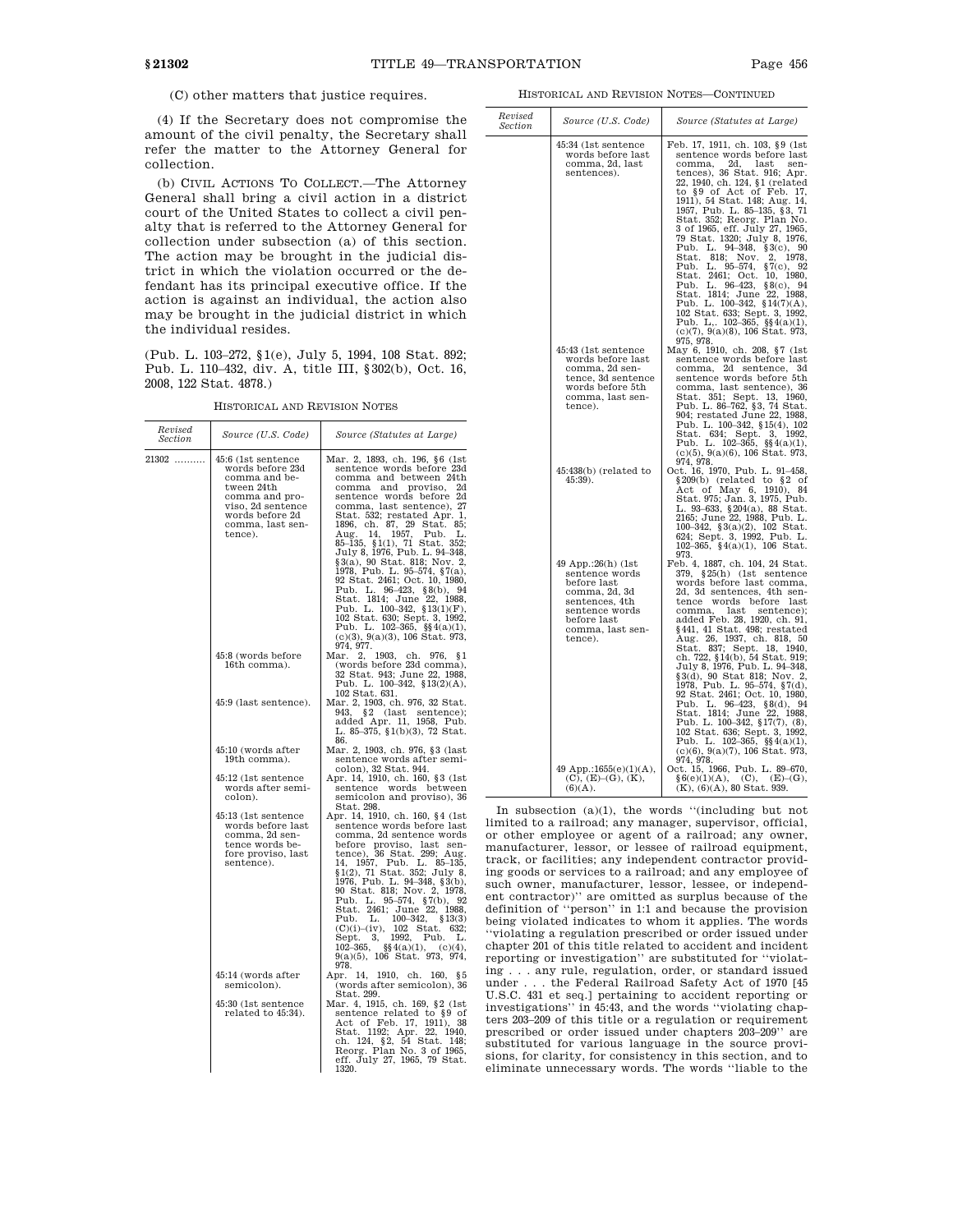United States Government for a civil penalty'' are substituted for ''liable to a penalty'' for clarity. The text of 45:438(b) (related to 45:39) is omitted as covered by 45:43.

In subsection (a)(2), the words ''The Secretary of Transportation imposes a civil penalty under this subsection'' are substituted for ''to be assessed by the Secretary of Transportation'' in 45:6, ''Such penalty shall be assessed by the Secretary of Transportation'' in 45:13, the text of 45:10 (words after 7th comma) and 14 (words after semicolon), and ''in such amount . . . as the Secretary of Transportation deems reasonable'' in 45:34 and 43 and 49 App.:26(h) for clarity and to eliminate unnecessary words. The words ''per violation'' are omitted as surplus.

In subsections (a)(3) and (b), the words ''Attorney General'' are substituted for ''United States attorney'', ''such attorneys, subject to the direction of the Attorney General", "proper United States attorney" ''proper United States attorneys'' because of 28:509.

In subsection (a)(3), the words ''section 3711 of title 31'' are substituted for ''the Federal Claims Collection Act of 1966'' and ''sections 3711 and 3716 to 3718 of title 31'' because the Federal Claims Collection Act of 1966 has been repealed and reenacted as part of title 31 and penalties are compromised under 31:3711. In clause (B), the words ''prior or subsequent'' are omitted as unnecessary.

In subsection (a)(4), the words ''the Secretary shall refer the matter to the Attorney General for collection'' are substituted for ''recovered in a suit or suits to be brought by'' for clarity. The words ''and it shall also be the duty of the Secretary of Transportation to lodge with . . . information of any such violations as may come to his knowledge'' and ''and it shall be the duty of the director of locomotive inspection to give information . . . of all violations coming to his knowledge'' are omitted as obsolete.

In subsection (b), the words ''The Attorney General shall bring a civil action in a district court of the United States to collect a civil penalty that is referred to the Attorney General for collection under subsection (a) of this section'' are substituted for ''and it shall be the duty of such United States attorney to bring such suits upon duly verified information being lodged with him of such violation having occurred" in 45:6, and for ''It shall be the duty of such attorneys to bring such suits upon duly verified information being lodged with them showing such violations having occurred'' in 49 App.:26, for clarity and consistency in this section and with other provisions of the revised title.

#### **AMENDMENTS**

2008—Subsec. (a)(2). Pub. L. 110–432 substituted "\$25,000." for "\$10,000." and "\$100,000." for "\$20,000."

### **§ 21303. Chapter 211 violations**

(a) PENALTY.—(1) Subject to section 21304 of this title, a person violating chapter 211 of this title, including section 21103 (as such section was in effect on the day before the date of enactment of the Rail Safety Improvement Act of 2008), or violating any provision of a waiver applicable to that person that has been granted under section 21108 of this title, is liable to the United States Government for a civil penalty. An act by an individual that causes a railroad carrier to be in violation is a violation. For a violation of section 21106 of this title, a separate violation occurs for each day a facility is not in compliance.

(2) The Secretary of Transportation imposes a civil penalty under this subsection. The amount of the penalty shall be at least \$500 but not more than \$25,000. However, when a grossly negligent violation or a pattern of repeated violations has caused an imminent hazard of death or injury to

individuals, or has caused death or injury, the amount may be not more than \$100,000.

(3) The Secretary may compromise the amount of the civil penalty under section 3711 of title 31. In determining the amount of a compromise, the Secretary shall consider—

(A) the nature, circumstances, extent, and gravity of the violation;

(B) with respect to the violator, the degree of culpability, any history of violations, the ability to pay, and any effect on the ability to continue to do business; and

(C) other matters that justice requires.

(4) If the Secretary does not compromise the amount of the civil penalty, the Secretary shall refer the matter to the Attorney General for collection.

(b) CIVIL ACTIONS TO COLLECT.—(1) The Attorney General shall bring a civil action in a district court of the United States to collect a civil penalty that is referred to the Attorney General for collection under subsection (a) of this section after satisfactory information is presented to the Attorney General. The action may be brought in the judicial district in which the violation occurred or the defendant has its principal executive office. If the action is against an individual, the action also may be brought in the judicial district in which the individual resides.

(2) A civil action under this subsection must be brought not later than 2 years after the date of the violation unless administrative notification under section 3711 of title 31 is given within that 2-year period to the person committing the violation. However, even if notification is given, the action must be brought within the period specified in section 2462 of title 28.

(c) IMPUTATION OF KNOWLEDGE.—In any proceeding under this section, a railroad carrier is deemed to know the acts of its officers and agents.

(Pub. L. 103–272, §1(e), July 5, 1994, 108 Stat. 892; Pub. L. 103–440, title II, §204, Nov. 2, 1994, 108 Stat. 4620; Pub. L. 104–287, §5(54), Oct. 11, 1996, 110 Stat. 3393; Pub. L. 110–432, div. A, title I, §108(e)(2)(B), title III, §302(c), Oct. 16, 2008, 122 Stat. 4866, 4878.)

HISTORICAL AND REVISION NOTES PUB. L. 103–272

| Revised<br><i>Section</i> | Source (U.S. Code)                                                                                                                                       | Source (Statutes at Large)                                                                                                                                                                                                                                                                                                                                                                                                                                                                                                                        |
|---------------------------|----------------------------------------------------------------------------------------------------------------------------------------------------------|---------------------------------------------------------------------------------------------------------------------------------------------------------------------------------------------------------------------------------------------------------------------------------------------------------------------------------------------------------------------------------------------------------------------------------------------------------------------------------------------------------------------------------------------------|
| $21303$                   | $45:63a(d)$ (related to<br>$45:64a$ ).                                                                                                                   | Mar. 4, 1907, ch. 2939, 34<br>Stat. $1415, \,$ \$3A $(d)$ (related<br>to §5); added July 8, 1976,<br>Pub. L. $94-348$ , $§4(d)$ , $90$<br>Stat. 819; June 22, 1988.<br>Pub. L. 100-342, §16(4), 102<br>Stat. 635.                                                                                                                                                                                                                                                                                                                                 |
|                           | $45:64a(a)(1)$ (1st sen-<br>tence words be-<br>fore last comma,<br>2d–4th sentences.<br>5th sentence<br>words before last<br>comma, last sen-<br>tence). | Mar. 4, 1907, ch. 2939, $\S(5a)(1)$<br>(1st sentence words before)<br>last comma, 2d-4th sen-<br>tences, 5th sentence words<br>before last comma, last<br>sentence), 34 Stat. 1417;<br>Dec. 26, 1969, Pub. L.<br>91-169, §1, 83 Stat. 464;<br>July 8, 1976, Pub. L. 94-348,<br>$§4(e), 90$ Stat. 819; Oct. 10.<br>1980, Pub. L. 96-423, §12, 94<br>Stat. 1816; restated June<br>22, 1988, Pub. L. 100-342,<br>$$16(6)(A), 102$ Stat. 635;<br>Sept. 3, 1992, Pub. L,.<br>102-365, $\S(4(a)(2), (c)(2),$<br>$9(a)(2)$ , 106 Stat. 973, 974,<br>977. |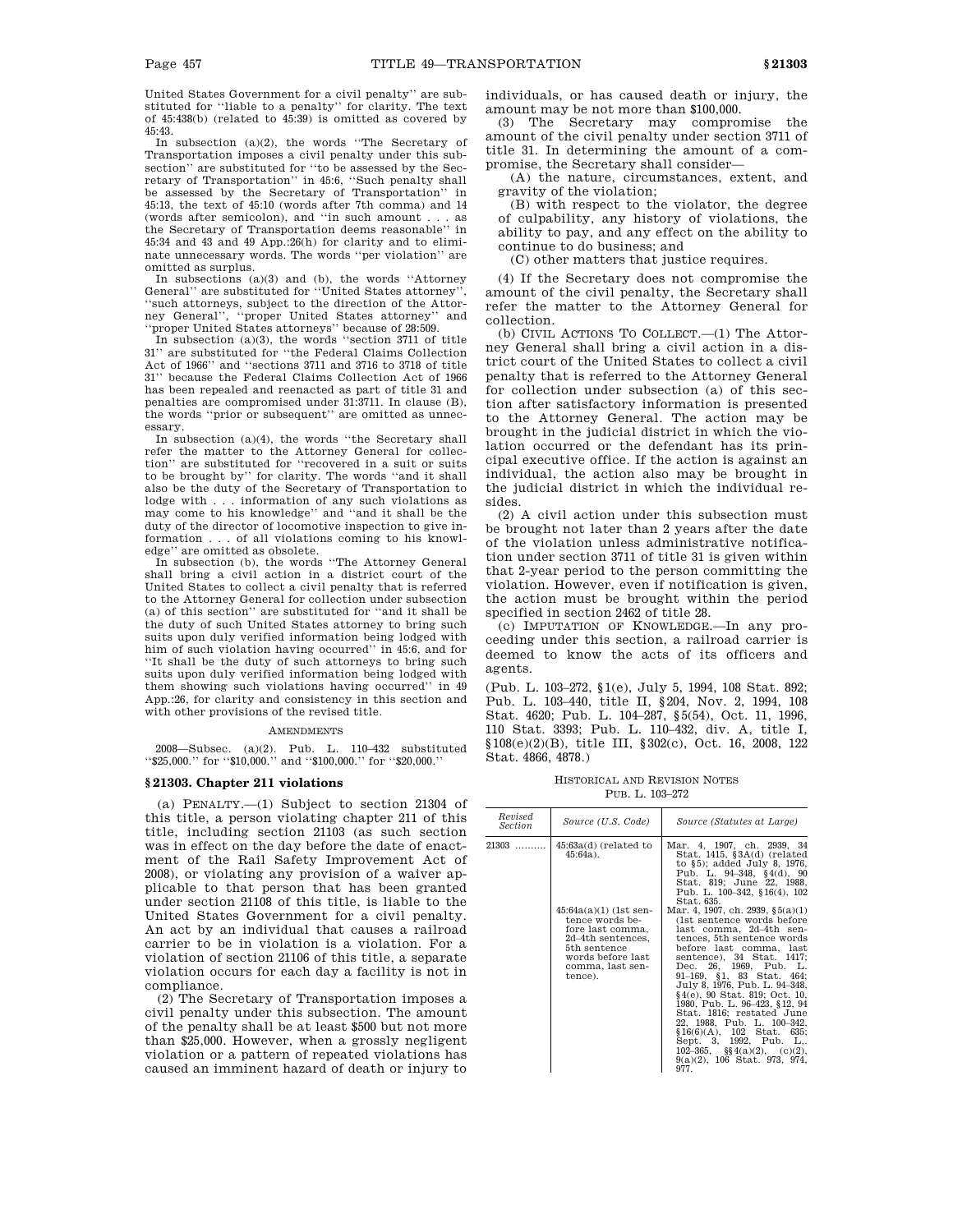HISTORICAL AND REVISION NOTES—CONTINUED PUB. L. 103–272

| Revised<br><i>Section</i> | Source (U.S. Code) | Source (Statutes at Large)                                                                                                                                                                                                                                                                                  |
|---------------------------|--------------------|-------------------------------------------------------------------------------------------------------------------------------------------------------------------------------------------------------------------------------------------------------------------------------------------------------------|
|                           | $45:64a(a)(2)$ .   | Mar. 4, 1907, ch. 2939,<br>§5(a)(2), 34 Stat. 1417; Dec.<br>26, 1969, Pub. L. 91–169, §1,<br>83 Stat. 464; July 8, 1976,<br>Pub. L. 94-348, §4(e), 90<br>Stat. 819: restated Oct. 10.<br>1980, Pub. L. 96–423, §12, 94<br>Stat. 1816; June 22, 1988.<br>Pub. L. $100-342$ , $$16(6)(B)$ ,<br>102 Stat. 635. |
|                           | $45:64a(b)$ .      | Mar. 4, 1907, ch. 2939, §5(b),<br>34 Stat. 1417: restated Dec.<br>26, 1969, Pub. L. 91-169, §1,<br>83 Stat. 464.                                                                                                                                                                                            |
|                           | $45:64a(c)$ .      | Mar. 4, 1907, ch. 2939, §5(c),<br>34 Stat. 1417: restated Dec.<br>26. 1969. Pub. L. 91–169. §1.<br>83 Stat. 464: June 22. 1988.<br>Pub. L. $100-342$ , $$16(6)(C)$ ,<br>102 Stat. 635.                                                                                                                      |

In this section, the words ''Attorney General'' are substituted for ''United States attorney'' because of 28:509. The words ''civil action'' are substituted for ''suit or suits'', ''action'', and ''prosecutions'' for consistency with rule 2 of the Federal Rules of Civil Procedure (28 App. U.S.C.).

In subsection (a)(1), the words ''(including but not limited to a railroad; any manager, supervisor, official, or other employee or agent of a railroad; any owner, manufacturer, lessor, or lessee of railroad equipment, track, or facilities; any independent contractor providing goods or services to a railroad; and any employee of such owner, manufacturer, lessor, lessee, or independent contractor)'' are omitted as surplus because of the definition of ''person'' in 1:1 and because the provision being violated indicates to whom it applies. The words ''violating chapter 211 of this title'' are substituted for ''that requires or permits any employee to go, be, or remain on duty in violation of section 62, section 63, or section 63a of this title, or that violates any other provision of this chapter'' to eliminate unnecessary words. The words ''to the United States Government for a civil penalty'' are substituted for ''for a penalty'' for consistency in the revised title and with other titles of the United States Code.

In subsection (a)(2), the words ''The Secretary of Transportation imposes a civil penalty under this subsection'' are substituted for ''as the Secretary of Transportation deems reasonable'' for clarity and consistency.

In subsection (a)(3), the words ''section 3711 of title 31'' are substituted for ''sections 3711 and 3716 to 3718 of title 31'' because penalties are compromised under 31:3711. In clause (B), the words ''prior or subsequent'' are omitted as unnecessary.

In subsection (a)(4), the words ''the Secretary shall refer the matter to the Attorney General for collection'' are substituted for ''recovered in a suit or suits to be brought by'' for clarity. The text of 45:64a(b) is omitted as obsolete.

In subsection (b)(1), the words ''The Attorney General shall bring a civil action in a district court of the United States to collect a civil penalty that is referred to the Attorney General for collection under subsection (a) of this section after satisfactory information is presented to the Attorney General'' are substituted for ''It shall be the duty of the United States attorney to bring such an action upon satisfactory information being lodged with him'' for clarity and consistency in this section and with other provisions of the revised title.

In subsection (c), the words ''any proceeding'' are substituted for ''all prosecutions'' for consistency in the revised title.

#### PUB. L. 104–287

This amends  $49:21303(a)(1)$  to correct a grammatical error.

# REFERENCES IN TEXT

The date of enactment of the Rail Safety Improvement Act of 2008, referred to in subsec. (a)(1), is the date of enactment of div. A of Pub. L. 110–432, which was approved Oct. 16, 2008.

#### AMENDMENTS

2008—Subsec. (a)(1). Pub. L. 110–432, §108(e)(2)(B), inserted ''including section 21103 (as such section was in effect on the day before the date of enactment of the Rail Safety Improvement Act of 2008),'' after ''chapter 211 of this title.

Subsec. (a)(2). Pub. L. 110–432, §302(c), substituted ''\$25,000.'' for ''\$10,000.'' and ''\$100,000.'' for ''\$20,000.''

1996—Subsec. (a)(1). Pub. L. 104–287 inserted a comma after ''chapter 211 of this title''.

1994—Subsec. (a)(1). Pub. L. 103–440 inserted ''or violating any provision of a waiver applicable to that person that has been granted under section 21108 of this title,'' after ''chapter 211 of this title''.

# **§ 21304. Willfulness requirement for penalties against individuals**

A civil penalty under this subchapter may be imposed against an individual only for a willful violation. An individual is deemed not to have committed a willful violation if the individual was following the direct order of a railroad carrier official or supervisor under protest communicated to the official or supervisor. The individual is entitled to document the protest.

(Pub. L. 103–272, §1(e), July 5, 1994, 108 Stat. 893.)

HISTORICAL AND REVISION NOTES

| Revised<br><b>Section</b> | Source (U.S. Code)                                                                                                        | Source (Statutes at Large)                                                                                                                                                                                                                                                                                   |
|---------------------------|---------------------------------------------------------------------------------------------------------------------------|--------------------------------------------------------------------------------------------------------------------------------------------------------------------------------------------------------------------------------------------------------------------------------------------------------------|
| 21304                     | 45:6 (1st sentence<br>words between 23d<br>and 24th commas.<br>2d sentence words<br>after 2d comma,<br>3d sentence).      | Mar. 2, 1893, ch. 196, §6 (1st<br>sentence words between<br>23d and 24th commas, 2d<br>sentence words after 2d<br>comma, 3d sentence), 27<br>Stat. 532; restated June<br>22. 1988. Pub. L. 100-342.<br>$$13(1)(F)$ , 102 Stat. 630;<br>Sept. 3, 1992, Pub.<br>L.<br>102-365, $\S9(a)(3)$ , 106 Stat.<br>977. |
|                           | 45:13 (1st sentence<br>words after last<br>comma, 3d, 4th<br>sentences).                                                  | Apr. 14, 1910, ch. 160, §4 (1st)<br>sentence words after last<br>comma, 3d, 4th sentences),<br>36 Stat. 299; June 22, 1988.<br>Pub.<br>L.<br>100–342.<br>$$13(3)(C)(iii), (v), 102$ Stat.<br>632.                                                                                                            |
|                           | 45:34 (1st sentence<br>words after last<br>comma, 3d, 4th<br>sentences).                                                  | Feb. 17, 1911, ch. 103, §9 (1st<br>sentence words after last<br>comma, 3d, 4th sentences),<br>36 Stat. 916; June 22, 1988,<br>Pub. L. 100-342, §14(7), 102<br>Stat. 633.                                                                                                                                     |
|                           | 45:43 (1st sentence<br>words after last<br>comma, 3d sen-<br>tence words after<br>5th comma, 4th<br>sentence).            | May 6, 1910, ch. 208, §7 (1st<br>sentence words after last<br>comma, 3d sentence words<br>after 5th comma, 4th sen-<br>tence), 36 Stat. 351; Sept.<br>13, 1960, Pub. L. 86–762, §3,<br>74 Stat. 904; restated June<br>22, 1988, Pub. L. 100–342,<br>§15(4), 102 Stat. 634.                                   |
|                           | $45:64a(a)(1)$ (1st sen-<br>tence words after<br>last comma, 5th<br>sentence words<br>after last comma.<br>6th sentence). | Mar. 4, 1907, ch. 2939, $\S5(a)(1)$<br>(1st sentence words after<br>last comma, 5th sentence<br>words after last comma.<br>6th<br>sentence), 34<br>Stat.<br>1417:<br>restated June<br>22,<br>1988.<br>Pub.<br>L.<br>$100 - 342.$<br>$$16(6)(A), 102$ Stat. 635.                                              |
|                           | 45:438(c) (2d, 9th,<br>last sentences).                                                                                   | Oct. 16, 1970, Pub. L. 91-458,<br>$\S 209(c)$ (2d, 8th, last sen-<br>tences), 84 Stat. 975; June<br>22, 1988, Pub. L. 100-342,<br>$\S3(a)(3)(A)$ , (C), 102 Stat.<br>624; Sept. 3, 1992, Pub. L.<br>102-365, $\S4(c)(1)$ , 106 Stat.<br>974.                                                                 |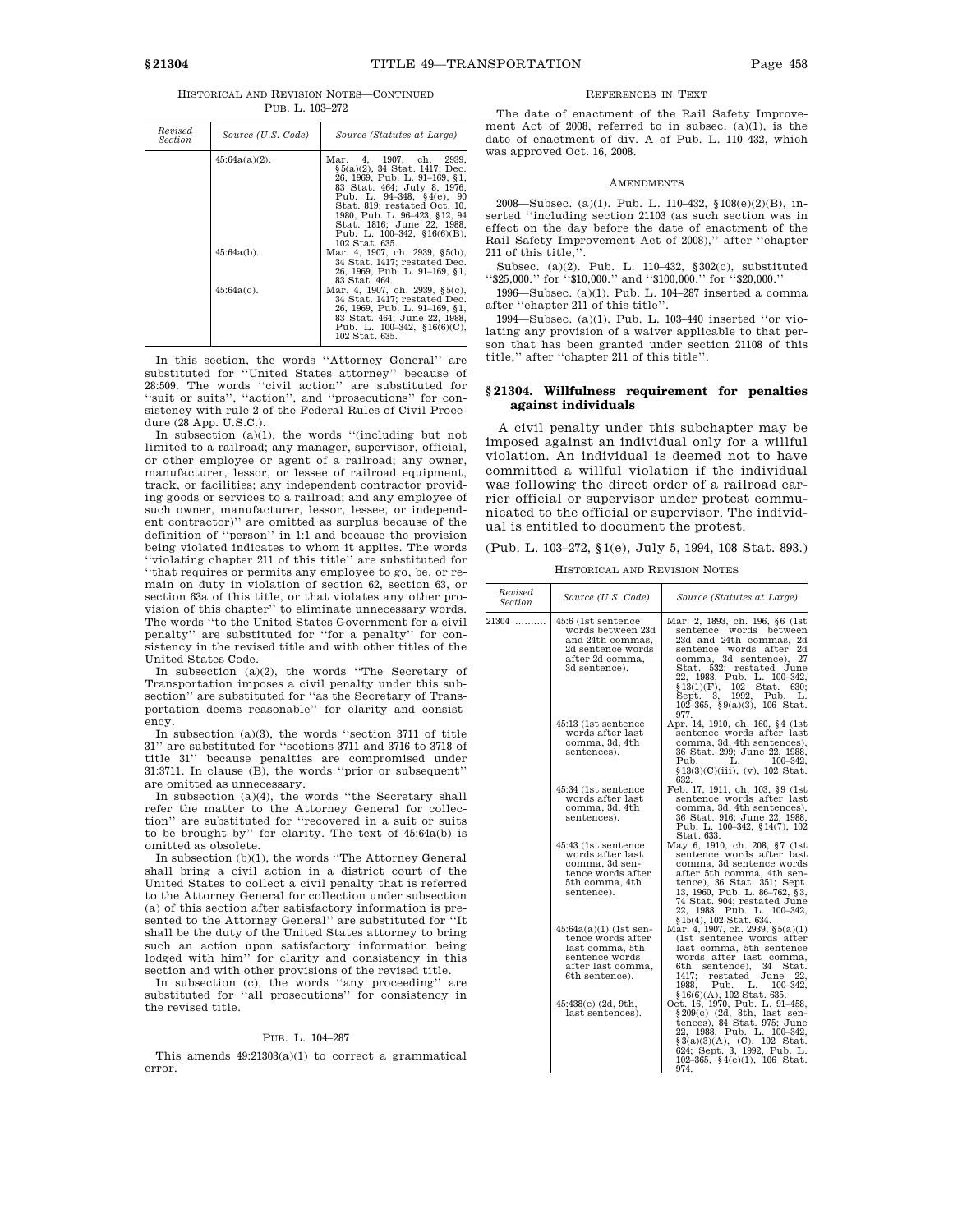|  | HISTORICAL AND REVISION NOTES-CONTINUED |  |
|--|-----------------------------------------|--|
|--|-----------------------------------------|--|

| Revised<br><i>Section</i> | Source (U.S. Code)                                                                                                          | Source (Statutes at Large)                                                                                                                                                                                                                                                                                                                                                           |
|---------------------------|-----------------------------------------------------------------------------------------------------------------------------|--------------------------------------------------------------------------------------------------------------------------------------------------------------------------------------------------------------------------------------------------------------------------------------------------------------------------------------------------------------------------------------|
|                           | 49 App.:26(h) (1st<br>sentence words<br>after last comma.<br>4th sentence<br>words after last<br>comma, 5th sen-<br>tence). | Feb. 4, 1887, ch. 104, 24 Stat.<br>379. §25(h) (1st sentence<br>words after last comma.<br>4th sentence words after<br>last comma. 5th<br>sen-<br>tence): added Feb. 28, 1920.<br>ch. 91, §441, 41 Stat. 498;<br>restated Aug. 26, 1937, ch.<br>818, 50 Stat. 837; Sept. 18,<br>1940, ch. 722, §14(b), 54<br>Stat. 919: June 22. 1988.<br>Pub. L. 100-342, §17(7), 102<br>Stat. 636. |

The word ''official'' is added the 2d time it appears for consistency in this section.

SUBCHAPTER II—CRIMINAL PENALTIES

### **§ 21311. Records and reports**

(a) RECORDS AND REPORTS UNDER CHAPTER 201.—A person shall be fined under title 18, imprisoned for not more than 2 years, or both, if the person knowingly and willfully—

(1) makes a false entry in a record or report required to be made or preserved under chapter 201 of this title;

(2) destroys, mutilates, changes, or by another means falsifies such a record or report; (3) does not enter required specified facts

and transactions in such a record or report;

(4) makes or preserves such a record or report in violation of a regulation prescribed or order issued under chapter 201 of this title; or

(5) files a false record or report with the Secretary of Transportation.

(b) ACCIDENT AND INCIDENT REPORTS.—A railroad carrier not filing a report in violation of section 20901 of this title shall be fined not more than \$2,500. A separate violation occurs for each day the violation continues.

(Pub. L. 103–272, §1(e), July 5, 1994, 108 Stat. 893; Pub. L. 110–432, div. A, title III, §310, Oct. 16, 2008, 122 Stat. 4882.)

| Revised<br><i>Section</i> | Source (U.S. Code)                     | Source (Statutes at Large)                                                                                                                                                                                                                               |
|---------------------------|----------------------------------------|----------------------------------------------------------------------------------------------------------------------------------------------------------------------------------------------------------------------------------------------------------|
| $21311(a)$   45:438(e).   |                                        | Oct. 16, 1970, Pub. L. 91-458,<br>84 Stat. 971, §209(e); added<br>Oct. 10, 1980, Pub. L.<br>96–423, §7, 94 Stat. 1814.                                                                                                                                   |
|                           | $21311(b)$ 45:39 (related to<br>fine). | May 6, 1910, ch. 208, §2 (re-<br>lated to fine), 36 Stat. 351;<br>Jan. 3, 1975, Pub. L. 93-633,<br>§204(b), 88 Stat, 2166; June<br>22. 1988. Pub. L. 100-342.<br>§15(2), 102 Stat. 634; Sept.<br>3, 1992, Pub. L. 102-365,<br>$§4(a)(3), 106$ Stat. 973. |

HISTORICAL AND REVISION NOTES

In subsection (a), before clause (1), the words ''fined under title 18'' are substituted for ''fined not more than \$5,000'' for consistency with title 18. In clause (1), the word ''prepared'' is omitted as surplus. In clause (4), the word ''prepares'' is omitted as surplus.

In subsection (b), the words ''shall be deemed guilty of a misdemeanor'' are omitted for consistency with title 18. The words "upon conviction thereof by a court of competent jurisdiction'' and ''punished by a'' are omitted as surplus.

#### **AMENDMENTS**

2008—Subsec. (b). Pub. L. 110–432 amended subsec. (b) generally. Prior to amendment, text read as follows: ''A railroad carrier not filing the report required by sec-

tion 20901 of this title shall be fined not more than \$500 for each violation and not more than \$500 for each day during which the report is overdue.''

#### PART B—ASSISTANCE

# **CHAPTER 221—LOCAL RAIL FREIGHT ASSISTANCE**

Sec.<br>22101 22101. Financial assistance for State projects.<br>22102. Fligibility.

| 22102. | Eligibility.                         |
|--------|--------------------------------------|
| 22103. | Applications.                        |
| 22104. | State rail plan financing.           |
| 22105. | Sharing project costs.               |
| 22106. | Limitations on financial assistance. |
| 22107. | Records, audits, and information.    |
| 22108. | Authorization of appropriations.     |

# **§ 22101. Financial assistance for State projects**

(a) GENERAL.—The Secretary of Transportation shall provide financial assistance to a State, as provided under this chapter, for a rail freight assistance project of the State when a rail carrier subject to part A of subtitle IV of this title maintains a rail line in the State. The assistance is for the cost of—

(1) acquiring, in any way the State considers appropriate, an interest in a rail line or rail property to maintain existing, or to provide future, rail freight transportation, but only if the Surface Transportation Board has authorized, or exempted from the requirements of that authorization, the abandonment of, or the discontinuance of rail transportation on, the rail line related to the project;

(2) improving and rehabilitating rail property on a rail line to the extent necessary to allow adequate and efficient rail freight transportation on the line, but only if the rail carrier certifies that the rail line related to the project carried not more than 5,000,000 gross ton-miles of freight a mile in the prior year; and

(3) building rail or rail-related facilities (including new connections between at least 2 existing rail lines, intermodal freight terminals, sidings, bridges, and relocation of existing lines) to improve the quality and efficiency of the rail freight transportation, but only if the rail carrier certifies that the rail line related to the project carried not more than 5,000,000 gross ton-miles of freight a mile in the prior year.

(b) CALCULATING COST-BENEFIT RATIO.—The Secretary shall establish a methodology for calculating the ratio of benefits to costs of projects proposed under this chapter. In establishing the methodology, the Secretary shall consider the need for equitable treatment of different regions of the United States and different commodities transported by rail. The establishment of the methodology is committed to the discretion of the Secretary.

(c) CONDITIONS.—(1) Assistance for a project shall be provided under this chapter only if—

(A) a rail carrier certifies that the rail line related to the project carried more than 20 carloads a mile during the most recent year during which transportation was provided by the carrier on the line; and

(B) the ratio of benefits to costs for the project, as calculated using the methodology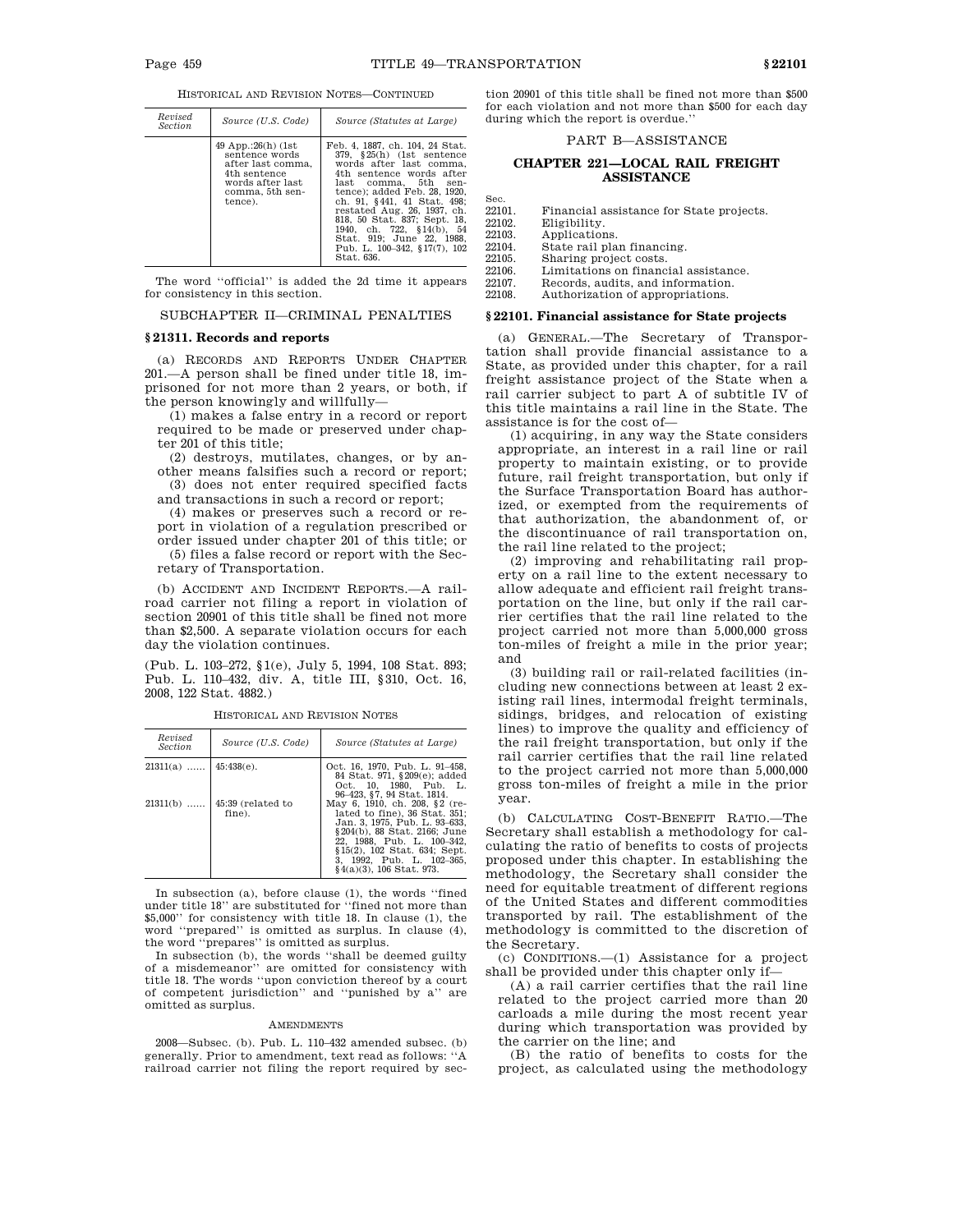established under subsection (b) of this section, is more than 1.0.

(2) If the rail carrier that provided the transportation on the rail line is no longer in existence, the applicant for the project shall provide the information required by the certification under paragraph  $(1)(A)$  of this subsection in the way the Secretary prescribes.

(3) The Secretary may waive the requirement of paragraph  $(1)(A)$  or  $(2)$  of this subsection if the Secretary—

(A) decides that the rail line has contractual guarantees of at least 40 carloads a mile for each of the first 2 years of operation of the proposed project; and

(B) finds that there is a reasonable expectation that the contractual guarantees will be fulfilled.

(d) LIMITATIONS ON AMOUNTS.—A State may not receive more than 15 percent of the amounts provided in a fiscal year under this chapter. Not more than 20 percent of the amounts available under this chapter may be provided in a fiscal year for any one project.

(Pub. L. 103–272, §1(e), July 5, 1994, 108 Stat. 894; Pub. L. 104–88, title III, §308(f)(1), (2), Dec. 29, 1995, 109 Stat. 947.)

| HISTORICAL AND REVISION NOTES |  |  |  |
|-------------------------------|--|--|--|
|-------------------------------|--|--|--|

| Revised<br>Section                                   | Source (U.S. Code)                                                                                               | Source (Statutes at Large)                                                                                                                                                                                                                                                                                                                                                                                                                                                                                                                                                              |
|------------------------------------------------------|------------------------------------------------------------------------------------------------------------------|-----------------------------------------------------------------------------------------------------------------------------------------------------------------------------------------------------------------------------------------------------------------------------------------------------------------------------------------------------------------------------------------------------------------------------------------------------------------------------------------------------------------------------------------------------------------------------------------|
| $22101(a)$<br>$22101(b)$<br>$22101(c)$<br>$22101(d)$ | $49$ App.:1654(b).<br>$49$ App.:1654(p).<br>49 App.:1654 $(n)$ .<br>49 App.:1654 $(c)$ .<br>49 App.:1654 $(o)$ . | Oct. 15, 1966, Pub. L. 89-670,<br>80 Stat. 931, §5(b), (c),<br>$(n)$ – $(p)$ ; added Feb. 5, 1976,<br>Pub. L. 94-210, §803, 90<br>Stat. 130; Nov. 8, 1978.<br>Pub. L. 95-607, §§102-<br>$106(a)$ , $107-109(a)$ , 92 Stat.<br>3059, 3062; Oct. 12, 1979,<br>Pub. L. 96-86, §115(b), 93<br>Stat. 662; Aug. 13, 1981,<br>Pub. L. 97-35, §§ 1191, 1192,<br>95 Stat. 699; Jan. 14, 1983.<br>Pub. L. 97-468, §501, 96<br>Stat. 2551; Apr. 7, 1986,<br>Pub. L. 99-272, §4018, 100<br>Stat. 111; restated Dec. 11,<br>1989, Pub. L. 101-213, $\S$ 2(a),<br>(c), 103 Stat. 1843, 1844,<br>1848. |

In this chapter, the word ''transportation'' is substituted for ''service'' for consistency in the revised title.

In subsection (a), before clause (1), the words ''when a rail carrier . . . maintains a rail line in the State'' are substituted for ''As used in this section, the term 'State' means any State in which a rail carrier providing transportation . . . maintains any line of railroad'' because of the restatement. The words ''the jurisdiction of the Interstate Commerce Commission'' are omitted as unnecessary because of 49:ch. 105. In clause (1), the words ''by purchase, lease'' are omitted as being included in ''in any way the State considers appropriate'' to eliminate unnecessary words.

In subsection (b), the words ''no later than July 1, 1990'' are omitted as executed.

In subsection  $(c)(1)$ , before clause  $(A)$ , the words "Assistance for a project shall be provided under this chapter only if'' are substituted for ''No project shall be provided rail freight assistance under this section un-

less'' because of the restatement. In subsection (c)(2), the words ''If the rail carrier that provided the transportation on the rail line'' are substituted for ''In a case where the railroad'', and the words ''information required by the certification under paragraph (1)(A) of this subsection'' are substituted for 'such information'', for clarity.

# AMENDMENTS

1995—Subsec. (a). Pub. L. 104–88 substituted ''part A of subtitle IV'' for ''subchapter I of chapter 105'' in introductory provisions and ''Surface Transportation Board'' for ''Interstate Commerce Commission'' in par. (1).

# EFFECTIVE DATE OF 1995 AMENDMENT

Amendment by Pub. L. 104–88 effective Jan. 1, 1996, see section 2 of Pub. L. 104–88, set out as an Effective Date note under section 701 of this title.

# **§ 22102. Eligibility**

A State is eligible to receive financial assistance under this chapter only when the State complies with regulations the Secretary of Transportation prescribes under this chapter and the Secretary decides that—

(1) the State has an adequate plan for rail transportation in the State and a suitable process for updating, revising, and modifying the plan;

(2) the State plan is administered or coordinated by a designated State authority and provides for a fair distribution of resources;

(3) the State authority—

(A) is authorized to develop, promote, supervise, and support safe, adequate, and efficient rail transportation;

(B) employs or will employ sufficient qualified and trained personnel;

(C) maintains or will maintain adequate programs of investigation, research, promotion, and development with opportunity for public participation; and

(D) is designated and directed to take all practicable steps (by itself or with other State authorities) to improve rail transportation safety and reduce energy use and pollution related to transportation; and

(4) the State has ensured that it maintains or will maintain adequate procedures for financial control, accounting, and performance evaluation for the proper use of assistance provided by the United States Government.

(Pub. L. 103–272, §1(e), July 5, 1994, 108 Stat. 895.)

HISTORICAL AND REVISION NOTES

| Revised<br><i>Section</i> | Source (U.S. Code) | Source (Statutes at Large)                                                                                                                                                                                                                                                                                                                                                                                                                                                                                                                      |
|---------------------------|--------------------|-------------------------------------------------------------------------------------------------------------------------------------------------------------------------------------------------------------------------------------------------------------------------------------------------------------------------------------------------------------------------------------------------------------------------------------------------------------------------------------------------------------------------------------------------|
| $22102$                   | 49 App.:1654(a).   | Oct. 15, 1966. Pub. L. 89–670.<br>80 Stat. 931, §5(a); added<br>Feb. 5, 1976, Pub. L. 94-210.<br>§803. 90 Stat. 130: Nov. 8.<br>1978, Pub. L. 95-607,<br>$\S$ [102-106(a), 107-109(a), 92<br>Stat. 3059, 3062; Oct. 12.<br>1979. Pub. L. 96-86. §115(b).<br>93 Stat. 662; Aug. 13, 1981.<br>Pub. L. 97-35, §§ 1191, 1192,<br>95 Stat. 699: Jan. 14, 1983.<br>Pub. L. 97–468, §501, 96<br>Stat. 2551; Apr. 7, 1986.<br>Pub. L. 99-272, §4018, 100<br>Stat. 111: restated Dec. 11.<br>1989. Pub. L. 101–213. §2(a).<br>(c), 103 Stat. 1843, 1844. |

In this section, before clause (1), the words ''and the Secretary decides that'' are substituted for ''and the Secretary determines that such State meets or exceeds the requirements of paragraphs (1) through (4) of this subsection'' to eliminate unnecessary words. In clauses (2) and (3), the word ''authority'' is substituted for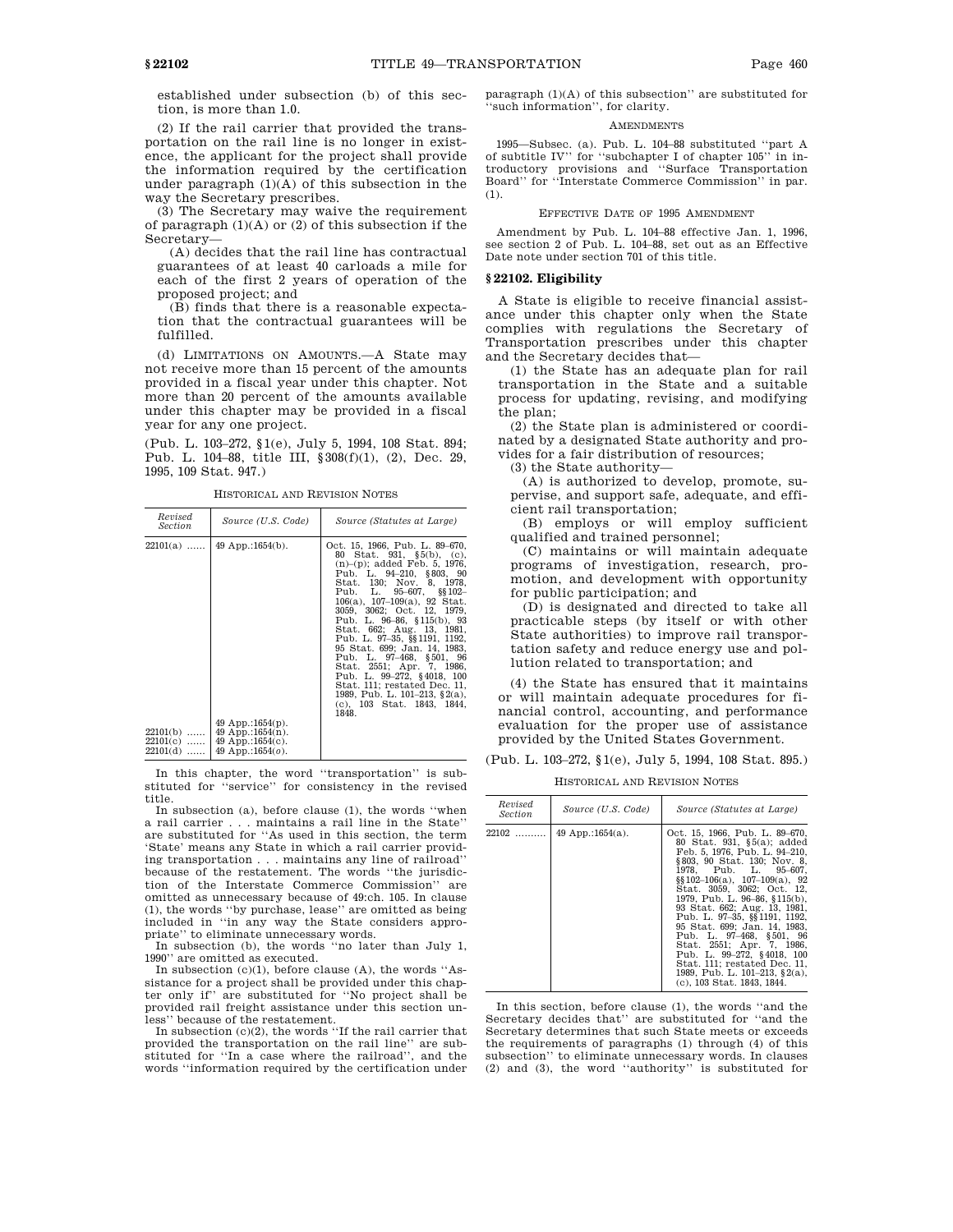''agency'' for consistency in the revised title. In clause (2), the word ''fair'' is substituted for ''equitable'' for consistency in the revised title. In clause  $(3)(A)$ , the words ''is authorized'' are substituted for ''has authority and administrative jurisdiction'' to eliminate unnecessary words. In clause (3)(B), the words ''directly or indirectly'' are omitted as surplus. In clause (4), the word ''adopt'' is omitted as being included in ''maintain''.

# **§ 22103. Applications**

(a) FILING.—A State must file an application with the Secretary of Transportation for financial assistance for a project described under section 22101(a) of this title not later than January 1 of the fiscal year for which amounts have been appropriated. However, for a fiscal year for which the authorization of appropriations for assistance under this chapter has not been enacted by the first day of the fiscal year, the State must file the application not later than 90 days after the date of enactment of a law authorizing the appropriations for that fiscal year. The Secretary shall prescribe the form of the application.

(b) CONSIDERATIONS.—In considering an application under this subsection, the Secretary shall consider the following:

(1) the percentage of rail lines that rail carriers have identified to the Surface Transportation Board for abandonment or potential abandonment in the State.

(2) the likelihood of future abandonments in the State.

(3) the ratio of benefits to costs for a proposed project calculated using the methodology established under section 22101(b) of this title.

(4) the likelihood that the rail line will continue operating with assistance.

(5) the impact of rail bankruptcies, rail restructuring, and rail mergers on the State.

(Pub. L. 103–272, §1(e), July 5, 1994, 108 Stat. 896; Pub. L. 104–88, title III, §308(f)(3), Dec. 29, 1995, 109 Stat. 947.)

| Revised<br><i>Section</i> | Source (U.S. Code)                                                        | Source (Statutes at Large)                                                                                                                                                                                                                                                                                                                                                                                                                                                                                                                      |
|---------------------------|---------------------------------------------------------------------------|-------------------------------------------------------------------------------------------------------------------------------------------------------------------------------------------------------------------------------------------------------------------------------------------------------------------------------------------------------------------------------------------------------------------------------------------------------------------------------------------------------------------------------------------------|
| $22103(a)$<br>22103(b)    | 49 App.:1654(f) (1st<br>sentence).<br>49 App.:1654(f) (last<br>sentence). | Oct. 15, 1966, Pub. L. 89–670,<br>80 Stat. 931, §5(f); added<br>Feb. 5, 1976, Pub. L. 94–210,<br>§803, 90 Stat. 130; Nov. 8,<br>1978, Pub. L. 95-607,<br>$\S$ [102-106(a), 107-109(a), 92<br>Stat. 3059, 3062; Oct. 12,<br>1979. Pub. L. 96–86. §115(b).<br>93 Stat. 662; Aug. 13, 1981,<br>Pub. L. 97-35, §§ 1191, 1192,<br>95 Stat. 699; Jan. 14, 1983.<br>Pub. L. 97-468, §501, 96<br>Stat. 2551; Apr. 7, 1986.<br>Pub. L. 99-272, §4018, 100<br>Stat. 111; restated Dec. 11,<br>1989. Pub. L. 101–213. §2(a).<br>(c), 103 Stat. 1843, 1846. |

HISTORICAL AND REVISION NOTES

In subsection (a), the words ''under this chapter'' are added for clarity. The words ''a law'' are substituted for ''legislation'' for consistency in the revised title.

In subsection (b)(3), the words ''established by the Secretary'' are omitted as surplus.

In subsection (b)(5), the words ''applying for assistance'' are omitted as unnecessary because of the restatement.

### **AMENDMENTS**

1995—Subsec. (b)(1). Pub. L. 104–88 substituted ''Surface Transportation Board'' for ''Interstate Commerce Commission''.

# EFFECTIVE DATE OF 1995 AMENDMENT

Amendment by Pub. L. 104–88 effective Jan. 1, 1996, see section 2 of Pub. L. 104–88, set out as an Effective Date note under section 701 of this title.

# **§ 22104. State rail plan financing**

(a) ENTITLEMENT AND USES.—On the first day of each fiscal year, each State is entitled to \$36,000 of the amounts made available under section 22108 of this title during that fiscal year to be used—

(1) to establish, update, revise, and modify the State plan required by section 22102 of this title; or

(2) to carry out projects described in section  $22101(a)(1)$ ,  $(2)$ , or  $(3)$  of this title, as designated by the State, if those projects meet the requirements of section  $22101(c)(1)(B)$  of this title.

(b) APPLICATIONS.—Each State must apply for amounts under this section not later than the first day of the fiscal year for which the amounts are available. However, for any fiscal year for which the authorization of appropriations for financial assistance under this chapter has not been enacted by the first day of the fiscal year, the State must apply for amounts under this section not later than 60 days after the date of enactment of a law authorizing the appropriations for that fiscal year. Not later than 60 days after receiving an application, the Secretary of Transportation shall consider the application and notify the State of the approval or disapproval of the application.

(c) AVAILABILITY OF AMOUNTS.—Amounts provided under this section remain available to a State for obligation for the first 3 months after the end of the fiscal year for which the amounts were made available. Amounts not applied for under this section or that remain unobligated after the first 3 months after the end of the fiscal year for which the amounts were made available are available to the Secretary for projects meeting the requirements of this chapter.

(Pub. L. 103–272, §1(e), July 5, 1994, 108 Stat. 896.)

HISTORICAL AND REVISION NOTES

| Revised<br><i>Section</i> | Source (U.S. Code)                           | Source (Statutes at Large)                                                                                                                                                                                                                                                                                                                                                                                                                                                                                                                         |
|---------------------------|----------------------------------------------|----------------------------------------------------------------------------------------------------------------------------------------------------------------------------------------------------------------------------------------------------------------------------------------------------------------------------------------------------------------------------------------------------------------------------------------------------------------------------------------------------------------------------------------------------|
| $22104(a)$                | 49 App.:1654 $(g)$ (1st<br>sentence).        | Oct. 15, 1966, Pub. L. 89–670,<br>80 Stat. 931, $\S5(g)$ ; added<br>Feb. 5, 1976, Pub. L. 94-210.<br>§803, 90 Stat. 130; Nov. 8,<br>1978. Pub. L. 95–607.<br>$\S$ [102-106(a), 107-109(a), 92<br>Stat. 3059, 3062; Oct. 12,<br>1979, Pub. L. 96–86, §115(b),<br>93 Stat. 662; Aug. 13, 1981,<br>Pub. L. 97-35, §§1191, 1192,<br>95 Stat. 699; Jan. 14, 1983.<br>Pub. L. 97-468, §501, 96<br>Stat. 2551; Apr. 7, 1986.<br>Pub. L. 99-272, §4018, 100<br>Stat. 111: restated Dec. 11.<br>1989, Pub. L. 101–213, §2(a),<br>(c), 103 Stat. 1843, 1846. |
| $22104(b)$                | 49 App.:1654 $(g)$ (2d,<br>3d sentences).    |                                                                                                                                                                                                                                                                                                                                                                                                                                                                                                                                                    |
| $22104(c)$                | 49 App.:1654 $(g)$ (4th,<br>last sentences). |                                                                                                                                                                                                                                                                                                                                                                                                                                                                                                                                                    |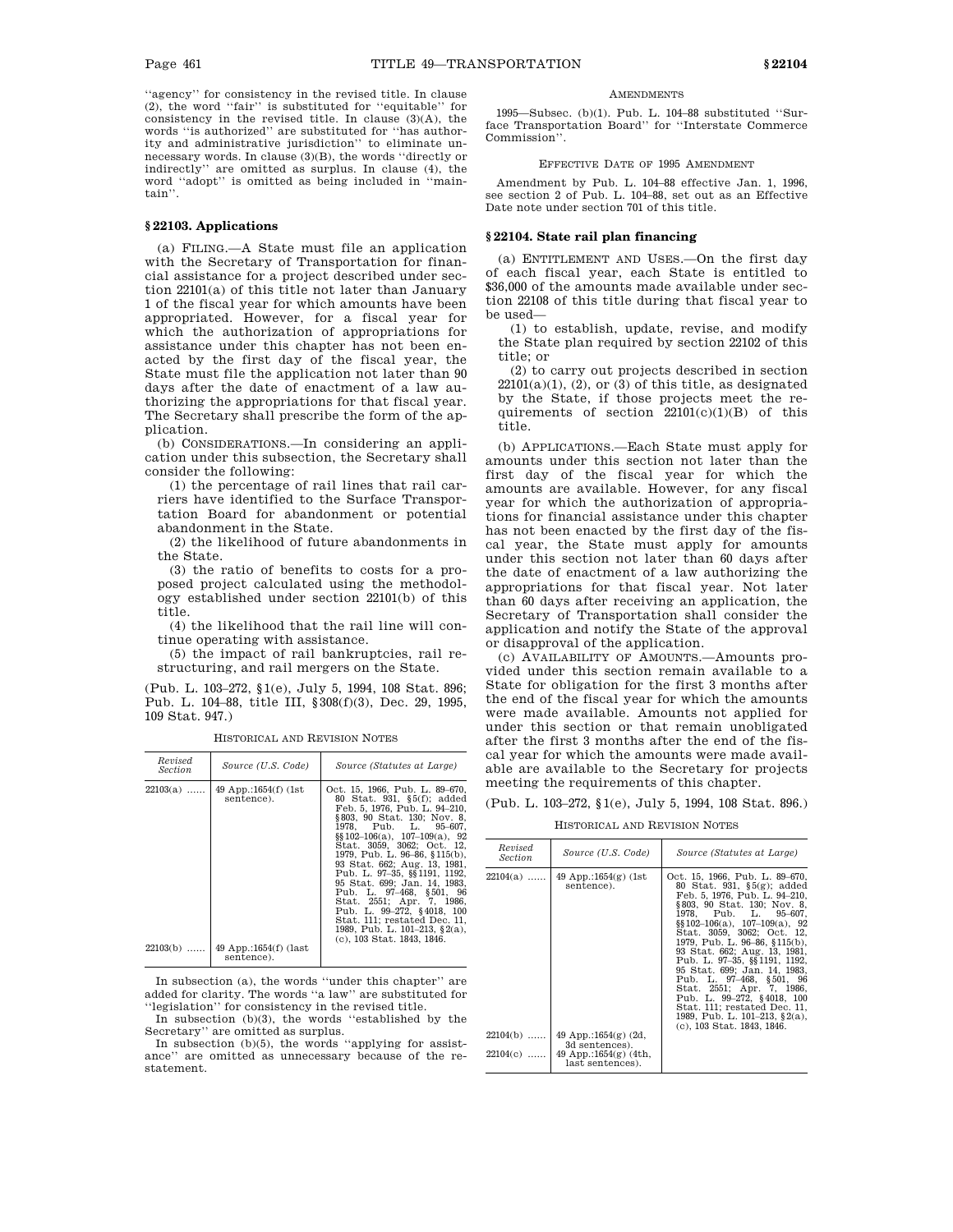In subsection (a)(1), the word ''modify'' is added for consistency with 49 App.:1654(a), restated in section 22102 of the revised title.

In subsection (b), the words ''not later than the first day of the fiscal year for which the amounts are available'' are substituted for ''on or before the first day of the fiscal year'' for clarity.

In subsection (c), the word ''timely'' is omitted as unnecessary. The words ''the first 3 months after the end of the fiscal year for which the amounts were made available'' are substituted for ''the expiration of the period described in the previous sentence'' for clarity.

### **§ 22105. Sharing project costs**

(a) GENERAL.—(1) The United States Government's share of the costs of financial assistance for a project under this chapter is 50 percent, except that for assistance provided under section  $22101(a)(2)$  of this title, the Government's share is 70 percent. The State may pay its share of the costs in cash or through the following benefits, to the extent that the benefits otherwise would not be provided:

(A) forgiveness of taxes imposed on a rail carrier or its property.

(B) real and tangible personal property (provided by the State or a person for the State) necessary for the safe and efficient operation of rail freight transportation.

(C) track rights secured by the State for a rail carrier.

(D) the cash equivalent of State salaries for State employees working on the State project, except overhead and general administrative costs.

(2) A State may pay more than its required percentage share of the costs of a project under this chapter. When a State, or a person acting for a State, pays more than the State share of the costs of its projects during a fiscal year, the excess amount shall be applied to the State share for the costs of the State projects for later fiscal years.

(b) AGREEMENTS TO COMBINE AMOUNTS.—States may agree to combine any part of the amounts made available under this chapter to carry out a project that is eligible for assistance under this chapter when—

(1) the project will benefit each State making the agreement; and

(2) the agreement is not a violation of State law.

(Pub. L. 103–272, §1(e), July 5, 1994, 108 Stat. 897.)

| Revised<br>Section       | Source (U.S. Code)                           | Source (Statutes at Large)                                                                                                                                                                                                                                                                                                                                                                                                                                                                                                                                    |
|--------------------------|----------------------------------------------|---------------------------------------------------------------------------------------------------------------------------------------------------------------------------------------------------------------------------------------------------------------------------------------------------------------------------------------------------------------------------------------------------------------------------------------------------------------------------------------------------------------------------------------------------------------|
| $22105(a)$<br>$22105(b)$ | 49 App.:1654 $(e)$ .<br>49 App.:1654 $(i)$ . | Oct. 15, 1966, Pub. L. 89–670,<br>80 Stat. 931, §5(e), (j);<br>added Feb. 5, 1976, Pub. L.<br>94-210, §803, 90 Stat. 130;<br>Nov. 8, 1978. Pub. L. 95–607.<br>$\S$ [102-106(a), 107-109(a), 92<br>Stat. 3059. 3062: Oct. 12.<br>1979, Pub. L. 96-86, §115(b),<br>93 Stat. 662; Aug. 13, 1981,<br>Pub. L. 97-35, §§ 1191, 1192,<br>95 Stat. 699; Jan. 14, 1983.<br>Pub. L. 97–468, §501, 96<br>Stat. 2551; Apr. 7, 1986.<br>Pub. L. 99–272, §4018, 100<br>Stat. 111: restated Dec. 11.<br>1989, Pub. L. 101-213, §2(a),<br>(c), 103 Stat. 1843, 1845,<br>1847. |
|                          |                                              |                                                                                                                                                                                                                                                                                                                                                                                                                                                                                                                                                               |

HISTORICAL AND REVISION NOTES

In this section, the words ''project'' and ''projects'' are substituted for ''program'' for clarity and consistency in this section.

In subsection  $(a)(1)$ , before clause  $(A)$ , the words "financial assistance for a project under this chapter'' are substituted for ''rail freight assistance project'' for clarity and consistency in this chapter. In clause (B), the words ''for use in its rail freight assistance program'' are omitted as unnecessary because of the re-statement. In clause (D), the words ''State employees'' are substituted for ''State public employees'' to eliminate an unnecessary word.

In subsection (b), before clause (1), the words ''States may agree'' are substituted for ''Two or more States . . . enter into an agreement'' to eliminate unnecessary words.

### **§ 22106. Limitations on financial assistance**

(a) GRANTS AND LOANS.—A State shall use financial assistance for projects under this chapter to make a grant or lend money to the owner of rail property, or a rail carrier providing rail transportation, related to a project being assisted.

(b) STATE USE OF REPAID FUNDS AND CONTIN-GENT INTEREST RECOVERIES.—The State shall place the United States Government's share of money that is repaid and any contingent interest that is recovered in an interest-bearing account. The repaid money, contingent interest, and any interest thereof<sup>1</sup> shall be considered to be State funds. The State shall use such funds to make other grants and loans, consistent with the purposes for which financial assistance may be used under subsection (a), as the State considers to be appropriate.

(c) ENCOURAGING PARTICIPATION.—To the maximum extent possible, the State shall encourage the participation of shippers, rail carriers, and local communities in paying the State share of assistance costs.

(Pub. L. 103–272, §1(e), July 5, 1994, 108 Stat. 897; Pub. L. 104–287, §5(55), Oct. 11, 1996, 110 Stat. 3393; Pub. L. 110–432, div. A, title VII, §701(a), Oct. 16, 2008, 122 Stat. 4905.)

HISTORICAL AND REVISION NOTES PUB. L. 103–272

| Revised<br><b>Section</b> | Source (U.S. Code)                                        | Source (Statutes at Large)                                                                                                                                                                                                                                                                                                                                                                                                                                                                                                                                                |
|---------------------------|-----------------------------------------------------------|---------------------------------------------------------------------------------------------------------------------------------------------------------------------------------------------------------------------------------------------------------------------------------------------------------------------------------------------------------------------------------------------------------------------------------------------------------------------------------------------------------------------------------------------------------------------------|
| $22106(a)$                | 49 App.:1654 $(d)(1)$ ,<br>(2).                           | Oct. 15, 1966, Pub. L. 89-670.<br>Stat. 931, $\S5(d)$ , (i);<br>80 -<br>added Feb. 5, 1976, Pub. L.<br>94-210, §803, 90 Stat. 130;<br>Nov. 8, 1978, Pub. L. 95-607,<br>$\S$ [102-106(a), 107-109(a), 92<br>Stat. 3059, 3062; Oct. 12,<br>1979, Pub. L. 96-86, §115(b),<br>93 Stat. 662; Aug. 13, 1981,<br>Pub. L. 97-35, §§1191, 1192,<br>95 Stat. 699; Jan. 14, 1983.<br>Pub. L. 97-468, §501, 96<br>Stat. 2551; Apr. 7, 1986,<br>Pub. L. 99-272, §4018, 100<br>Stat. 111; restated Dec. 11.<br>1989, Pub. L. 101-213, $\S$ 2(a),<br>(c), 103 Stat. 1843, 1845,<br>1847. |
| $22106(b)$                | 49 App.:1654 $(d)(3)$<br>$(1st, 2d sen-$<br>tences).      |                                                                                                                                                                                                                                                                                                                                                                                                                                                                                                                                                                           |
| $22106(c)$                | 49 App.:1654 $(d)(3)$<br>(3d, last sen-                   |                                                                                                                                                                                                                                                                                                                                                                                                                                                                                                                                                                           |
| $22106(d)$<br>$22106(e)$  | tences).<br>49 App.:1654 $(d)(4)$ .<br>$49$ App.:1654(i). |                                                                                                                                                                                                                                                                                                                                                                                                                                                                                                                                                                           |

In subsection (a), the words ''financial assistance for projects under this chapter'' are substituted for ''as-

<sup>1</sup>So in original. Probably should be ''thereon''.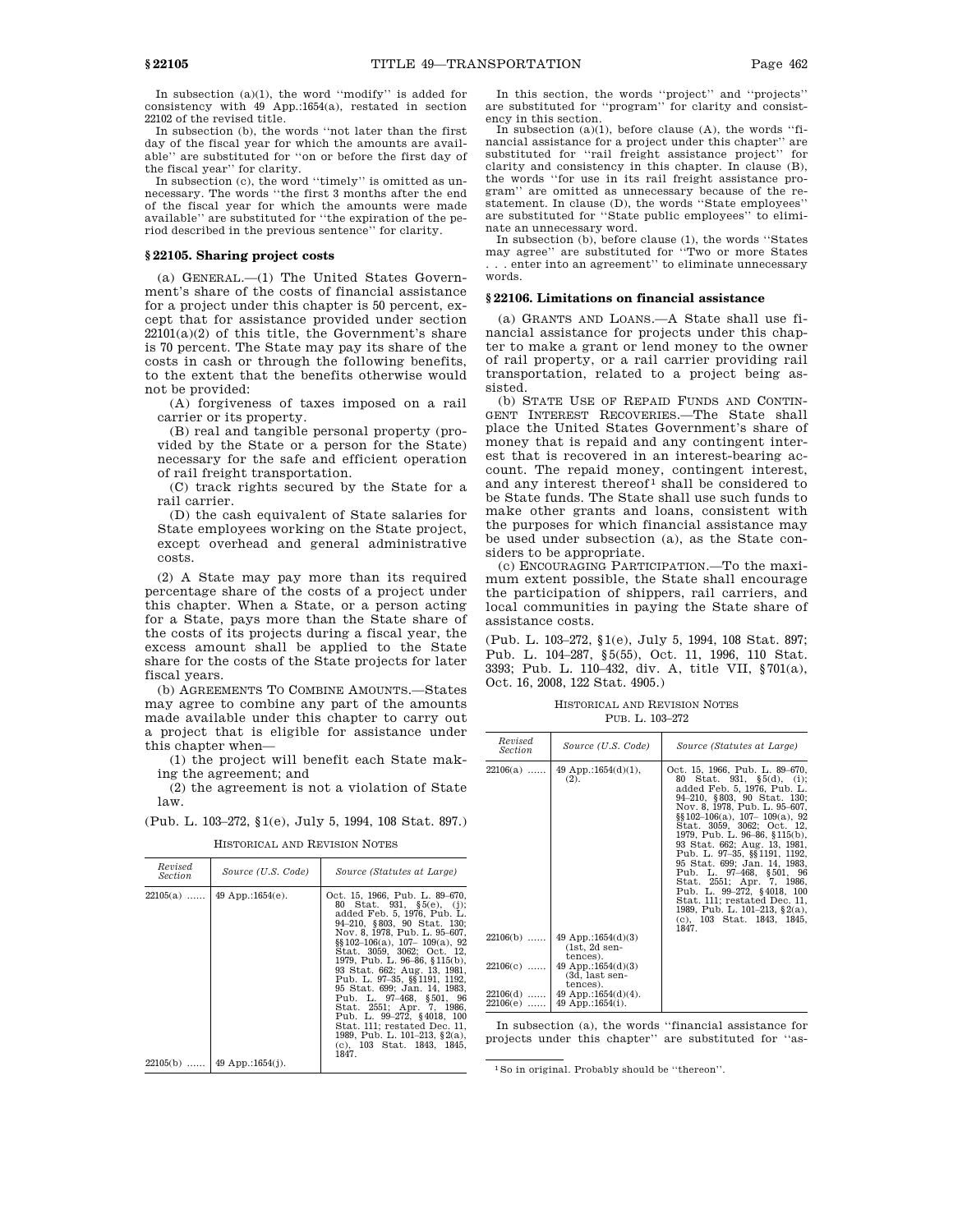sistance provided under subsection (b) of this section'' for clarity. The words ''rail carrier providing rail transportation'' are substituted for ''operator of rail service'' for consistency in the revised title. The word ''conditions'' is omitted as being included in ''terms''. The words ''Secretary of the Treasury'' are substituted for ''Department of the Treasury'' because of 31:301(b).

In subsection (b), the words ''in the same manner and under the same conditions as if they were originally granted to the State by the Secretary'' are omitted as unnecessary.

In subsection (e)(2), the words ''assistance under this chapter'' are substituted for ''Federal assistance'' for clarity and consistency in this chapter.

#### PUB. L. 104–287

This amends 49:22106(b) to clarify the restatement of 49 App.:1654(d)(3) by section 1 of the Act of July 5, 1994 (Public Law 103–272, 108 Stat. 897).

#### **AMENDMENTS**

2008—Subsec. (a). Pub. L. 110–432, §701(a)(1), struck out last sentence which read as follows: ''The State shall decide on the financial terms of the grant or loan, except that the time for making grant advances shall comply with regulations of the Secretary of the Treasury.

Subsec. (b). Pub. L. 110–432, §701(a)(2), added subsec. (b) and struck out former subsec. (b). Prior to amendment, text read as follows: ''The State shall place the United States Government's share of money that is repaid in an interest-bearing account. However, the Secretary of Transportation may allow a borrower to place that money, for the benefit of the State, in a bank designated by the Secretary of the Treasury under section 10 of the Act of June 11, 1942 (12 U.S.C. 265). The State shall use the money and accumulated interest to make other grants and loans under this chapter in the same manner and under the same conditions as if they were originally granted to the State by the Secretary of Transportation.''

Subsecs. (c), (d). Pub. L. 110–432, §701(a)(3), redesignated subsec. (d) as (c) and struck out former subsec. (c). Text of former subsec. (c) read as follows: ''The State may pay the Secretary of Transportation the Government's share of unused money and accumulated interest at any time. However, the State must pay the unused money and accumulated interest to the Secretary when the State ends its participation under this chapter.''

Subsec. (e). Pub. L. 110–432, §701(a)(3), struck out subsec. (e). Text read as follows: ''Each State shall retain a contingent interest (redeemable preference shares) for the Government's share of amounts in a rail line receiving assistance under this chapter. The State may collect its share of the amounts used for the rail line if—

''(1) an application for abandonment of the rail line is filed under chapter 109 of this title; or

'(2) the rail line is sold or disposed of after it has received assistance under this chapter.''

1996—Subsec. (b). Pub. L. 104–287 inserted ''in the same manner and under the same conditions as if they were originally granted to the State by the Secretary of Transportation'' after ''under this chapter''.

#### EFFECTIVE DATE OF 1996 AMENDMENT

Amendment by Pub. L. 104–287 effective July 5, 1994, see section 8(1) of Pub. L. 104–287, set out as a note under section 5303 of this title.

### **§ 22107. Records, audits, and information**

(a) RECORDS.—Each recipient of financial assistance through an arrangement under this chapter shall keep records required by the Secretary of Transportation. The records shall be kept for 3 years after a project is completed and shall disclose—

(1) the amount of, and disposition by the recipient, of the assistance;

(2) the total costs of the project for which the assistance was given or used;

(3) the amount of that part of the costs of the project paid by other sources; and

(4) any other records that will make an effective audit easier.

(b) AUDITS.—The Secretary shall make regular financial and performance audits, as provided under chapter 75 of title 31, of activities and transactions assisted under this chapter.

(c) INFORMATION.—The Surface Transportation Board shall provide the Secretary with information the Secretary requests to assist in carrying out this chapter. The Board shall provide the information not later than 30 days after receiving a request from the Secretary.

(d) LIST OF RAIL LINES.—Not later than August 1 of each year, each rail carrier subject to part A of subtitle IV of this title shall submit to the Secretary a list of the rail lines of the carrier that carried not more than 5,000,000 gross ton-miles of freight a mile in the prior year.

(Pub. L. 103–272, §1(e), July 5, 1994, 108 Stat. 898; Pub. L. 104–88, title III, §308(f)(4), (5), Dec. 29, 1995, 109 Stat. 947; Pub. L. 104–316, title I, §127(c), Oct. 19, 1996, 110 Stat. 3840.)

HISTORICAL AND REVISION NOTES

| Revised<br>Section | Source (U.S. Code)                                            | Source (Statutes at Large)                                                                                                                                                                                                                                                                                                                                                                                                                                                                                                                          |
|--------------------|---------------------------------------------------------------|-----------------------------------------------------------------------------------------------------------------------------------------------------------------------------------------------------------------------------------------------------------------------------------------------------------------------------------------------------------------------------------------------------------------------------------------------------------------------------------------------------------------------------------------------------|
| $22107(a)$         | 49 App.:1654 $(k)(1)$ .                                       | Oct. 15, 1966, Pub. L. 89–670,<br>80 Stat. 931. \$5(k)–(m):<br>added Feb. 5, 1976, Pub. L.<br>94-210, §803, 90 Stat. 130;<br>Nov. 8, 1978. Pub. L. 95–607.<br>$\S$ [102-106(a), 107-109(a), 92<br>Stat. 3059, 3062; Oct. 12,<br>1979, Pub. L. 96–86, §115(b),<br>93 Stat. 662; Aug. 13, 1981,<br>Pub. L. 97-35, §§1191, 1192,<br>95 Stat. 699; Jan. 14, 1983.<br>Pub. L. 97-468, §501, 96<br>Stat. 2551; Apr. 7, 1986.<br>Pub. L. 99-272, §4018, 100<br>Stat. 111; restated Dec. 11,<br>1989, Pub. L. 101–213, §2(a),<br>(c), 103 Stat. 1843, 1847. |
| 22107(b)<br>.      | 49 App.:1654 $(k)(2)$ ,<br>(3).                               |                                                                                                                                                                                                                                                                                                                                                                                                                                                                                                                                                     |
| $22107(d)$         | $22107(c)$   49 App.:1654( <i>l</i> ).<br>$149$ App.:1654(m). |                                                                                                                                                                                                                                                                                                                                                                                                                                                                                                                                                     |

In subsection (a), before clause (1), the words ''an arrangement'' are substituted for ''whether in the form of grants, subgrants, contracts, subcontracts, or other arrangements'', and the word ''project'' is substituted for ''project or undertaking'', to eliminate unnecessary words and for consistency in this chapter.

Subsection (b) is substituted for 49 App.:1654(k)(2) and (3) because of 31:ch. 75.

In subsection (d), the words ''Not later than'' are substituted for ''On or before'' for clarity. The word ''submit'' is substituted for ''prepare, update, and submit'' to eliminate unnecessary words. The words ''based on level of usage'' are omitted as surplus.

#### **AMENDMENTS**

1996—Subsec. (b). Pub. L. 104–316 struck out ''and the Comptroller General'' after ''Secretary''.

1995—Subsec. (c). Pub. L. 104–88, §308(f)(4), substituted ''Surface Transportation Board'' for ''Interstate Commerce Commission'' and ''The Board'' for ''The Commission''.

Subsec. (d). Pub. L. 104–88, §308(f)(5), substituted ''part A of subtitle IV'' for ''subchapter I of chapter  $105$ <sup>"</sup>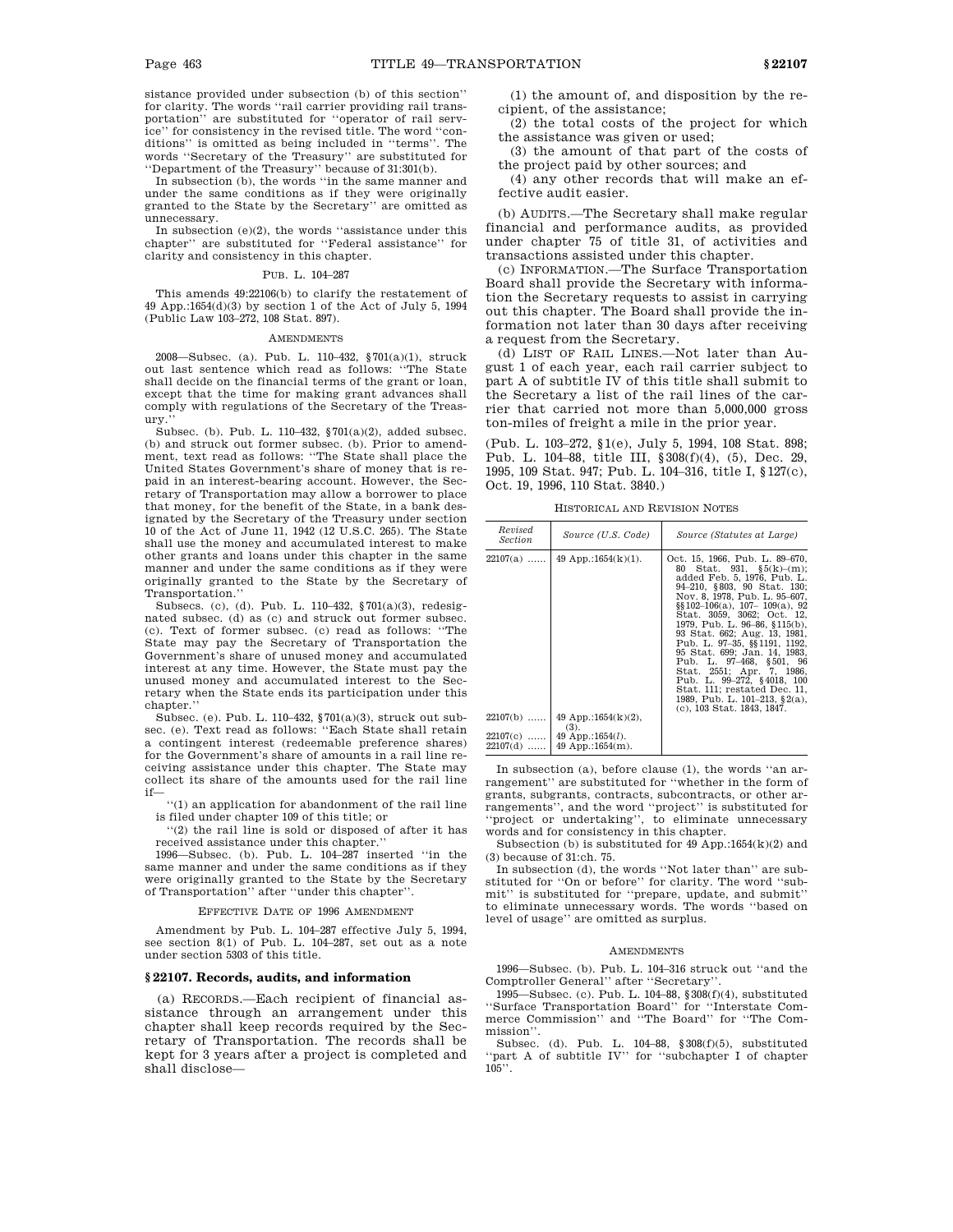EFFECTIVE DATE OF 1995 AMENDMENT

Amendment by Pub. L. 104–88 effective Jan. 1, 1996, see section 2 of Pub. L. 104–88, set out as an Effective Date note under section 701 of this title.

# **§ 22108. Authorization of appropriations**

(a) GENERAL.—(1) Not more than the following amounts may be appropriated to the Secretary of Transportation to carry out this chapter:

(A) \$25,000,000 for the fiscal year ending September 30, 1993.

(B) \$30,000,000 for the fiscal year ending September 30, 1994.

(2) Amounts appropriated under paragraph (1) of this subsection remain available until expended.

(3) No amount may be appropriated under this subsection to the Secretary for any period after September 30, 1994, to carry out this chapter.

(b) DISTRIBUTION OF AMOUNTS.—The Secretary shall establish procedures necessary to ensure that amounts available to the Secretary for projects under this chapter are distributed not later than April 1 of the fiscal year for which the amounts are appropriated. If any amounts are not distributed by April 1, the Secretary shall report to the Committee on Transportation and Infrastructure of the House of Representatives and the Committee on Commerce, Science, and Transportation of the Senate on the status of those amounts and the reasons for the delay in distribution.

(c) AVAILABILITY OF OTHER AMOUNTS.— Amounts appropriated to carry out section  $5(i)^1$ of the Department of Transportation Act for fiscal year 1990 that are not applied for or that remain unobligated on January 1, 1991, are available to the Secretary for projects under this chapter

(Pub. L. 103–272, §1(e), July 5, 1994, 108 Stat. 898; Pub. L. 103–429, §6(20), Oct. 31, 1994, 108 Stat. 4379; Pub. L. 104–287, §5(48), Oct. 11, 1996, 110 Stat. 3393.)

HISTORICAL AND REVISION NOTES PUB. L. 103–272

| Revised<br>Source (U.S. Code)<br>Source (Statutes at Large)<br>Section<br>49 App.:1654 $(q)$ .<br>$22108(a)$<br>102–365, §14, 106 Stat. 980.<br>$22108(b)$<br>$49$ App.:1654(h). |  |                                                                                                                                                                                                                                                                                                                                                                                                                                                                                                                                                                                     |
|----------------------------------------------------------------------------------------------------------------------------------------------------------------------------------|--|-------------------------------------------------------------------------------------------------------------------------------------------------------------------------------------------------------------------------------------------------------------------------------------------------------------------------------------------------------------------------------------------------------------------------------------------------------------------------------------------------------------------------------------------------------------------------------------|
|                                                                                                                                                                                  |  |                                                                                                                                                                                                                                                                                                                                                                                                                                                                                                                                                                                     |
| $22108(c)$ $ $ (no source).                                                                                                                                                      |  | Oct. 15, 1966, Pub. L. 89-670,<br>80 Stat. 931, §5(h), (q);<br>added Feb. 5, 1976, Pub. L.<br>94–210, §803, 90 Stat. 130;<br>Nov. 8, 1978. Pub. L. 95–607.<br>$\S$ [102-106(a), 107-109(a), 92<br>Stat. 3059, 3062; Oct. 12,<br>1979, Pub. L. 96–86, §115(b).<br>93 Stat. 662; Aug. 13, 1981,<br>Pub. L. 97-35, §§1191, 1192,<br>95 Stat. 699; Jan. 14, 1983.<br>Pub. L. 97-468, §501, 96<br>Stat. 2551; Apr. 7, 1986.<br>Pub. L. 99-272, §4018, 100<br>Stat. 111; restated Dec. 11,<br>1989, Pub. L. 101-213, §2(a),<br>(c), 103 Stat. 1843, 1847,<br>1848; Sept. 3, 1992, Pub. L. |

In subsection (a), the words ''to carry out this chapter'' are substituted for ''for the purposes of this section'' and ''under this section'' for clarity. The reference to fiscal years 1991 and 1992 is omitted as obsolete.

Subsection (c) is added because section 2(b)(1) of the Local Rail Service Reauthorizing Act (Public Law 101–213, 103 Stat. 1843) provided that amounts available for fiscal year 1990 to carry out section 5(i) of the Department of Transportation Act that were not applied for or remained unobligated are available to the Secretary in carrying out projects under this chapter, as in effect on October 1, 1990.

### PUB. L. 103-429

This amends 49:22108(a)(3) to clarify the restatement of 49 App.:1654(q) by section 1 of the Act of July 5, 1994 (Public Law 103–272, 108 Stat. 898).

#### REFERENCES IN TEXT

Section 5(i) of the Department of Transportation Act, referred to in subsec. (c), is section 5(i) of Pub. L. 89–670, which was classified to section 1654(i) of former Title 49, Transportation, and was repealed and reenacted as section 22106(e) of this title by Pub. L. 103–272, §§1(e), 7(b), July 5, 1994, 108 Stat. 898, 1379. Subsequently, section 22106(e) of this title was repealed by Pub. L. 110–432, div. A, title VII, §701(a)(3), Oct. 16, 2008, 122 Stat. 4906.

#### AMENDMENTS

1996—Subsec. (b). Pub. L. 104–287 substituted ''Committee on Transportation and Infrastructure'' for 'Committee on Energy and Commerce'

1994—Subsec. (a)(3). Pub. L. 103–429 inserted ''under this subsection'' after ''appropriated''.

#### EFFECTIVE DATE OF 1994 AMENDMENT

Amendment by Pub. L. 103–429 effective July 5, 1994, see section 9 of Pub. L. 103–429, set out as a note under section 321 of this title.

#### TERMINATION OF REPORTING REQUIREMENTS

For termination, effective May 15, 2000, of provisions of law requiring submittal to Congress of any annual, semiannual, or other regular periodic report listed in House Document No. 103–7 (in which the 11th item on page 135 identifies a reporting provision which, as subsequently amended, is contained in subsec. (b) of this section), see section 3003 of Pub. L. 104–66, as amended, set out as a note under section 1113 of Title 31, Money and Finance.

# **CHAPTER 223—CAPITAL GRANTS FOR CLASS II AND CLASS III RAILROADS**

Sec.<br>22301.

Capital grants for class II and class III railroads.

#### **AMENDMENTS**

2007—Pub. L. 110–140, title XI, §1112(a), Dec. 19, 2007, 121 Stat. 1758, substituted ''CAPITAL GRANTS FOR CLASS II AND CLASS III RAILROADS'' for ''LIGHT DENSITY RAIL LINE PILOT PROJECTS'' in chapter heading and ''Capital grants for class II and class III railroads'' for ''Light density rail line pilot projects'' in item 22301.

# **§ 22301. Capital grants for class II and class III railroads**

(a) ESTABLISHMENT OF PROGRAM.—

(1) ESTABLISHMENT.—The Secretary of Transportation shall establish a program for making capital grants to class II and class III railroads. Such grants shall be for projects in the public interest that—

(A)(i) rehabilitate, preserve, or improve railroad track (including roadbed, bridges, and related track structures) used primarily for freight transportation;

<sup>1</sup>See References in Text note below.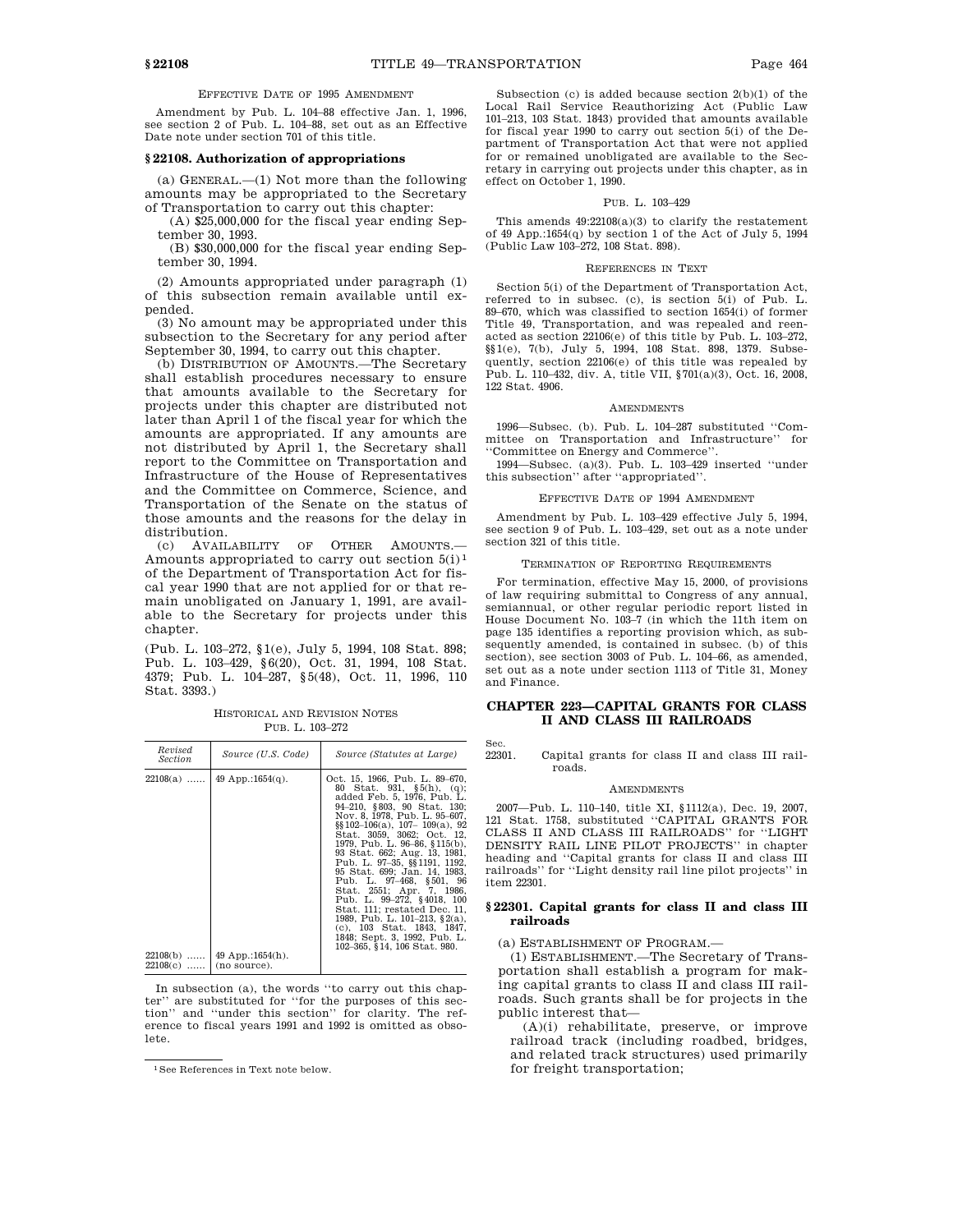(ii) facilitate the continued or greater use of railroad transportation for freight shipments; and

(iii) reduce the use of less fuel efficient modes of transportation in the transportation of such shipments; or

(B) demonstrate innovative technologies and advanced research and development that increase fuel economy, reduce greenhouse gas emissions, and lower the costs of operation.

(2) PROVISION OF GRANTS.—Grants may be provided under this chapter—

(A) directly to the class II or class III railroad; or

(B) with the concurrence of the class II or class III railroad, to a State or local government.

(3) STATE COOPERATION.—Class II and class III railroad applicants for a grant under this chapter are encouraged to utilize the expertise and assistance of State transportation agencies in applying for and administering such grants. State transportation agencies are encouraged to provide such expertise and assistance to such railroads.

(4) REGULATIONS.—Not later than October 1, 2008, the Secretary shall issue final regulations to implement the program under this section.

(b) MAXIMUM FEDERAL SHARE.—The maximum Federal share for carrying out a project under this section shall be 80 percent of the project cost. The non-Federal share may be provided by any non-Federal source in cash, equipment, or supplies. Other in-kind contributions may be approved by the Secretary on a case-by-case basis consistent with this chapter.

(c) USE OF FUNDS.—Grants provided under this section shall be used to implement track capital projects as soon as possible. In no event shall grant funds be contractually obligated for a project later than the end of the third Federal fiscal year following the year in which the grant was awarded. Any funds not so obligated by the end of such fiscal year shall be returned to the Secretary for reallocation.

(d) EMPLOYEE PROTECTION.—The Secretary shall require as a condition of any grant made under this section that the recipient railroad provide a fair arrangement at least as protective of the interests of employees who are affected by the project to be funded with the grant as the terms imposed under section 11326(a), as in effect on the date of the enactment of this chapter.

(e) LABOR STANDARDS.—

(1) PREVAILING WAGES.—The Secretary shall ensure that laborers and mechanics employed by contractors and subcontractors in construction work financed by a grant made under this section will be paid wages not less than those prevailing on similar construction in the locality, as determined by the Secretary of Labor under subchapter IV of chapter 31 of title 40 (commonly known as the ''Davis-Bacon Act''). The Secretary shall make a grant under this section only after being assured that required labor standards will be maintained on the construction work.

(2) WAGE RATES.—Wage rates in a collective bargaining agreement negotiated under the Railway Labor Act (45 U.S.C. 151 et seq.) are deemed for purposes of this subsection to comply with the  $1$  subchapter IV of chapter 31 of title 40.

(f) STUDY.—The Secretary shall conduct a study of the projects carried out with grant assistance under this section to determine the extent to which the program helps promote a reduction in fuel use associated with the transportation of freight and demonstrates innovative technologies that increase fuel economy, reduce greenhouse gas emissions, and lower the costs of operation. Not later than March 31, 2009, the Secretary shall submit a report to the Committee on Transportation and Infrastructure of the House of Representatives and the Committee on Commerce, Science, and Transportation of the Senate on the study, including any recommendations the Secretary considers appropriate regarding the program.

(g) AUTHORIZATION OF APPROPRIATIONS.—There is authorized to be appropriated to the Secretary \$50,000,000 for each of fiscal years 2008 through 2011 for carrying out this section.

(Added Pub. L. 110–140, title XI, §1112(a), Dec. 19, 2007, 121 Stat. 1758; amended Pub. L. 110–432, div. A, title VII, §701(b), Oct. 16, 2008, 122 Stat. 4906.)

### REFERENCES IN TEXT

The date of the enactment of this chapter, referred to in subsec. (d), probably means the date of enactment of Pub. L. 110–140, which amended this chapter generally and was approved Dec. 19, 2007.

The Railway Labor Act, referred to in subsec. (e)(2), is act May 20, 1926, ch. 347, 44 Stat. 577, which is classified principally to chapter 8 (§151 et seq.) of Title 45, Railroads. For complete classification of this Act to the Code, see section 151 of Title 45 and Tables.

# PRIOR PROVISIONS

A prior section 22301, added Pub. L. 105–178, title VII, §7202(a), June 9, 1998, 112 Stat. 470, related to grants for light density rail line pilot projects, prior to the general amendment of this chapter by Pub. L. 110–140.

#### AMENDMENTS

2008—Subsec. (a)(1)(A)(iii). Pub. L. 110–432 substituted "or" for "and".

#### EFFECTIVE DATE

Section effective on the date that is 1 day after Dec. 19, 2007, see section 1601 of Pub. L. 110–140, set out as a note under section 1824 of Title 2, The Congress.

# **CHAPTER 225—FEDERAL GRANTS TO STATES FOR HIGHWAY-RAIL GRADE CROSSING SAFETY**

- Sec.<br>22501 Financial assistance to States for certain projects.
- 22502. Distribution.
- 22503. Standards for awarding grants.<br>22504 Use of funds
- Use of funds. 22505. Authorization of appropriations.
- 

# **§ 22501. Financial assistance to States for certain projects**

The Secretary of Transportation shall make grants—

<sup>1</sup>So in original. The word ''the'' probably should not appear.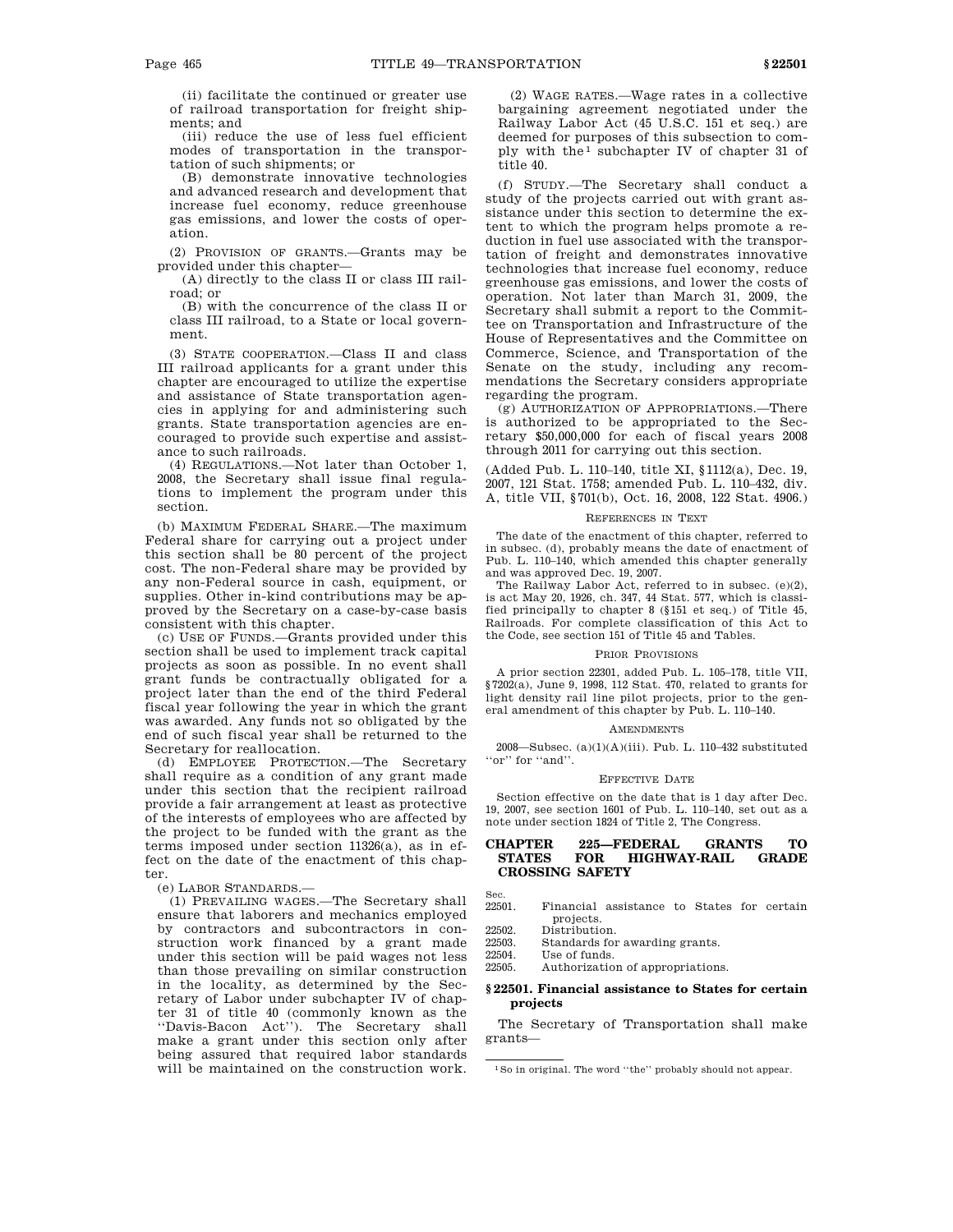(1) to a maximum of 3 States per year for development or continuance of enhanced public education and awareness activities, in combination with targeted law enforcement, to significantly reduce violations of traffic laws at highway-rail grade crossings and to help prevent and reduce injuries and fatalities along railroad rights-of-way; and

(2) to provide for priority highway-rail grade crossing safety improvements, including the installation, repair, or improvement of—

(A) railroad crossing signals, gates, and related technologies, including median barriers and four quadrant gates;

(B) highway traffic signalization, including highway signals tied to railroad signal systems;

(C) highway lighting and crossing approach signage;

(D) roadway improvements, including railroad crossing panels and surfaces; and

(E) related work to mitigate dangerous conditions.

(Added Pub. L. 110–432, div. A, title II, §207(a), Oct. 16, 2008, 122 Stat. 4873.)

### STATE ACTION PLANS

Pub. L. 110–432, div. A, title II, §202, Oct. 16, 2008, 122 Stat. 4868, provided that:

''(a) IN GENERAL.—Not later than 1 year after the date of enactment of this Act [Oct. 16, 2008], the Secretary shall identify the 10 States that have had the most highway-rail grade crossing collisions, on average, over the past 3 years and require those States to develop a State grade crossing action plan within a reasonable period of time, as determined by the Secretary. The plan shall identify specific solutions for improving safety at crossings, including highway-rail grade crossing closures or grade separations, and shall focus on crossings that have experienced multiple accidents or are at high risk for such accidents. The Secretary shall provide assistance to the States in developing and carrying out, as appropriate, the plan. The plan may be coordinated with other State or Federal planning requirements and shall cover a period of time determined to be appropriate by the Secretary. The Secretary may condition the awarding of any grants under section 20158, 20167, or 22501 of title 49, United States Code, to a State identified under this section on the development of such State's plan.

''(b) REVIEW AND APPROVAL.—Not later than 60 days after the Secretary receives a plan under subsection (a), the Secretary shall review and approve or disapprove it. If the proposed plan is disapproved, the Secretary shall notify the affected State as to the specific areas in which the proposed plan is deficient, and the State shall correct all deficiencies within 30 days following receipt of written notice from the Secretary.''

[For definitions of ''Secretary'', ''State'', and ''crossing'', as used in section 202 of Pub. L. 110–432, set out above, see section 2(a) of Pub. L. 110–432, set out as a note under section 20102 of this title.]

### OPERATION LIFESAVER

Pub. L. 110–432, div. A, title II, §206, Oct. 16, 2008, 122 Stat. 4873, provided that:

''(a) GRANT.—The Federal Railroad Administration shall make a grant or grants to Operation Lifesaver to carry out a public information and education program to help prevent and reduce pedestrian, motor vehicle, and other accidents, incidents, injuries, and fatalities, and to improve awareness along railroad rights-of-way and at highway-rail grade crossings. The program shall include, as appropriate, development, placement, and dissemination of Public Service Announcements in newspaper, radio, television, and other media. The program shall also include, as appropriate, school presentations, brochures and materials, support for public awareness campaigns, and related support for the activities of Operation Lifesaver's member organizations. As part of an educational program funded by grants awarded under this section, Operation Lifesaver shall provide information to the public on how to identify and report to the appropriate authorities unsafe or malfunctioning highway-rail grade crossings.

''(b) PILOT PROGRAM.—The Secretary may allow funds provided under subsection (a) also to be used by Operation Lifesaver to implement a pilot program, to be known as the Railroad Safety Public Awareness Program, that addresses the need for targeted and sustained community outreach on the subjects described in subsection (a). Such a pilot program shall be established in 1 or more States identified under section 202 of this division [set out above]. In carrying out such a pilot program Operation Lifesaver shall work with the State, community leaders, school districts, and public and private partners to identify the communities at greatest risk, to develop appropriate measures to reduce such risks, and shall coordinate the pilot program with the State grade crossing action plan.

''(c) AUTHORIZATION OF APPROPRIATIONS.—There are authorized to be appropriated to the Federal Railroad Administration for carrying out this section—

''(1) \$2,000,000 for each of fiscal years 2010 and 2011; and

''(2) \$1,500,000 for each of fiscal years 2012 and 2013.'' [For definitions of ''railroad'', ''crossing'', ''Secretary'', and ''State'', as used in section 206 of Pub. L. 110–432, set out above, see section 2(a) of Pub. L. 110–432, set out as a note under section 20102 of this title.]

# **§ 22502. Distribution**

The Secretary shall provide the grants to the State agency or agencies responsible for highway-rail grade crossing safety.

(Added Pub. L. 110–432, div. A, title II, §207(a), Oct. 16, 2008, 122 Stat. 4874.)

#### **§ 22503. Standards for awarding grants**

(a) SECTION 22501(1) GRANTS.—The Secretary shall provide grants under section 22501(1) based upon the merits of the proposed program of activities provided by the State and upon a determination of where the grants will provide the greatest safety benefits. The Secretary may give priority to States that have developed and implemented a State grade crossing action plan, as described under section 202 of the Rail Safety Improvement Act of 2008.

(b) SECTION 22501(2) GRANTS.—The Secretary shall provide grants to State and local governments under section 22501(2) to provide priority grade crossing safety improvements on an expedited basis at a location where there has been a highway-rail grade crossing collision within the previous two years involving major loss of life or multiple serious bodily injuries.

(Added Pub. L. 110–432, div. A, title II, §207(a), Oct. 16, 2008, 122 Stat. 4874.)

#### REFERENCES IN TEXT

Section 202 of the Rail Safety Improvement Act of 2008, referred to in subsec. (a), is section 202 of Pub. L. 110–432, which is set out as a note under section 22501 of this title.

# **§ 22504. Use of funds**

(a) IN GENERAL.—Any State receiving a grant under section 22501(1) shall use the funds to de-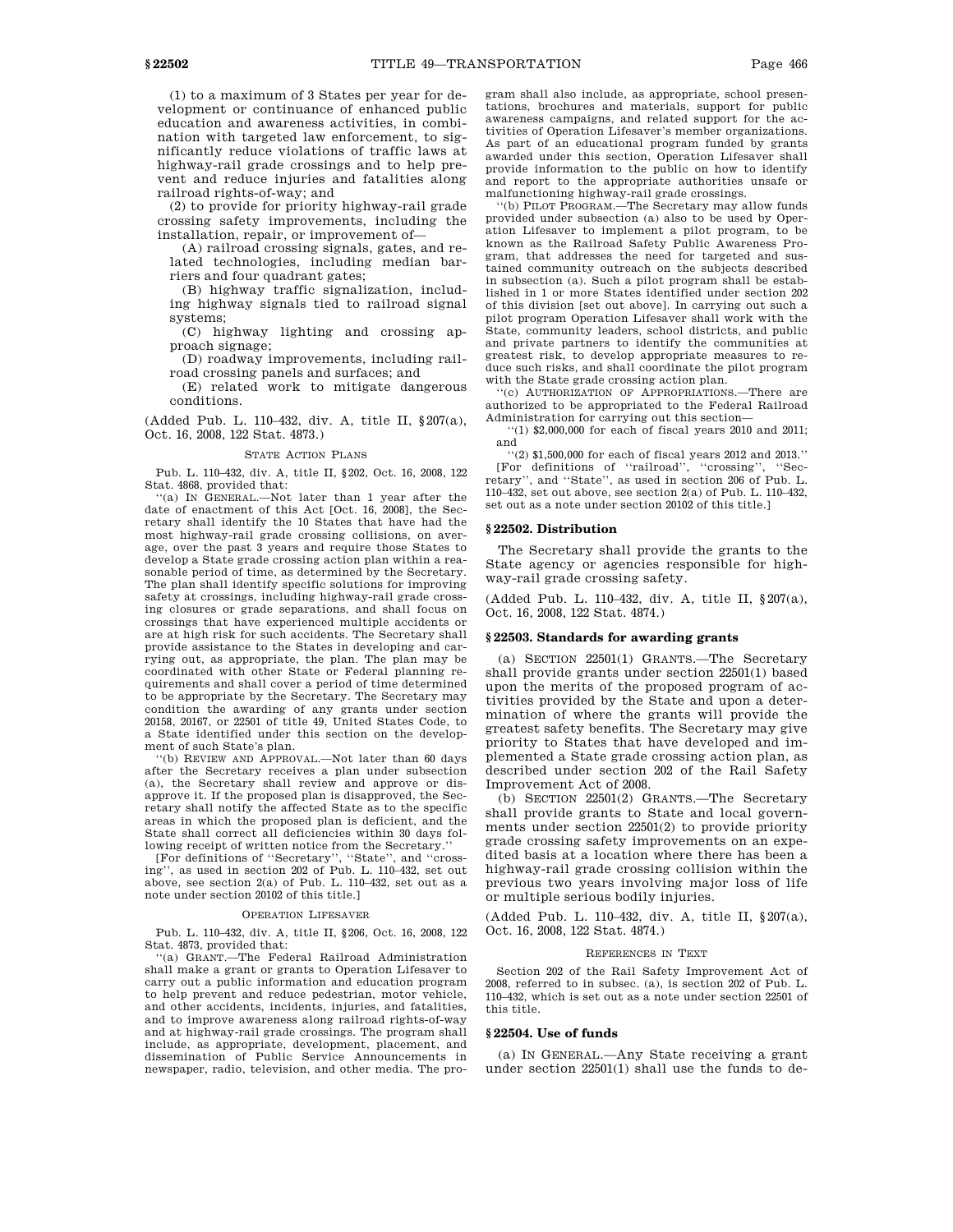velop, implement, and continue to measure the effectiveness of a dedicated program of public education and enforcement of highway-rail crossing safety laws and to prevent casualties along railroad rights-of-way. The Secretary may not make a grant under this chapter available to assist a State or political subdivision thereof in establishing or continuing a quiet zone pursuant to part 222 of title 49, Code of Federal Regulations.

(b) MAXIMUM GRANT AMOUNT UNDER SECTION 22501(2).—No grant awarded under section 22501(2) may exceed \$250,000.

(Added Pub. L. 110–432, div. A, title II, §207(a), Oct. 16, 2008, 122 Stat. 4874.)

# **§ 22505. Authorization of appropriations**

There are authorized to be appropriated to the Secretary \$1,500,000 for each of fiscal years 2010 through 2013 to carry out the provisions of section 22501(1) of this chapter. There are authorized to be appropriated to the Secretary \$1,500,000 for each of fiscal years 2010 through 2013 to carry out the provisions of section 22501(2) of this chapter. Amounts appropriated pursuant to this section shall remain available until expended.

(Added Pub. L. 110–432, div. A, title II, §207(a), Oct. 16, 2008, 122 Stat. 4874.)

# **CHAPTER 227—STATE RAIL PLANS**

Sec.<br>22701. 22701. Definitions.<br>22702. Authority. Authority. 22703. Purposes. Transparency; coordination; review. 22705. Content. 22706. Review.

# **§ 22701. Definitions**

In this subchapter: 1

(1) PRIVATE BENEFIT.—

(A) IN GENERAL.—The term ''private benefit"

(i) means a benefit accrued to a person or private entity, other than Amtrak, that directly improves the economic and competitive condition of that person or entity through improved assets, cost reductions, service improvements, or any other means as defined by the Secretary; and

(ii) shall be determined on a project-byproject basis, based upon an agreement between the parties.

(B) CONSULTATION.—The Secretary may seek the advice of the States and rail carriers in further defining this term.

 $(2)$  PUBLIC BENEFIT.

(A) IN GENERAL.—The term ''public bene $fit$ .

(i) means a benefit accrued to the public, including Amtrak, in the form of enhanced mobility of people or goods, environmental protection or enhancement, congestion mitigation, enhanced trade and economic development, improved air quality or land use, more efficient energy use, enhanced

public safety or security, reduction of public expenditures due to improved transportation efficiency or infrastructure preservation, and any other positive community effects as defined by the Secretary; and

(ii) shall be determined on a project-byproject basis, based upon an agreement between the parties.

(B) CONSULTATION.—The Secretary may seek the advice of the States and rail carriers in further defining this term.

(3) STATE.—The term ''State'' means any of the 50 States and the District of Columbia.

(4) STATE RAIL TRANSPORTATION AUTHORITY.— The term ''State rail transportation authority'' means the State agency or official responsible under the direction of the Governor of the State or a State law for preparation, maintenance, coordination, and administration of the State rail plan.

(Added Pub. L. 110–432, div. B, title III, §303(a), Oct. 16, 2008, 122 Stat. 4947.)

# **§ 22702. Authority**

(a) IN GENERAL.—Each State may prepare and maintain a State rail plan in accordance with the provisions of this chapter.

(b) REQUIREMENTS.—The Secretary shall establish the minimum requirements for the preparation and periodic revision of a State rail plan, including that a State shall—

(1) establish or designate a State rail transportation authority to prepare, maintain, coordinate, and administer the plan;

(2) establish or designate a State rail plan approval authority to approve the plan;

(3) submit the State's approved plan to the Secretary of Transportation for review; and

(4) revise and resubmit a State-approved plan no less frequently than once every 5 years for reapproval by the Secretary.

(Added Pub. L. 110–432, div. B, title III, §303(a), Oct. 16, 2008, 122 Stat. 4948.)

# **§ 22703. Purposes**

(a) PURPOSES.—The purposes of a State rail plan are as follows:

(1) To set forth State policy involving freight and passenger rail transportation, including commuter rail operations, in the State.

(2) To establish the period covered by the State rail plan.

(3) To present priorities and strategies to enhance rail service in the State that benefits the public.

(4) To serve as the basis for Federal and State rail investments within the State.

(b) COORDINATION.—A State rail plan shall be coordinated with other State transportation planning goals and programs, including the plan required under section 135 of title 23, and set forth rail transportation's role within the State transportation system.

(Added Pub. L. 110–432, div. B, title III, §303(a), Oct. 16, 2008, 122 Stat. 4948.)

# **§ 22704. Transparency; coordination; review**

(a) PREPARATION.—A State shall provide adequate and reasonable notice and opportunity for

<sup>1</sup>So in original. Probably should be ''chapter:''.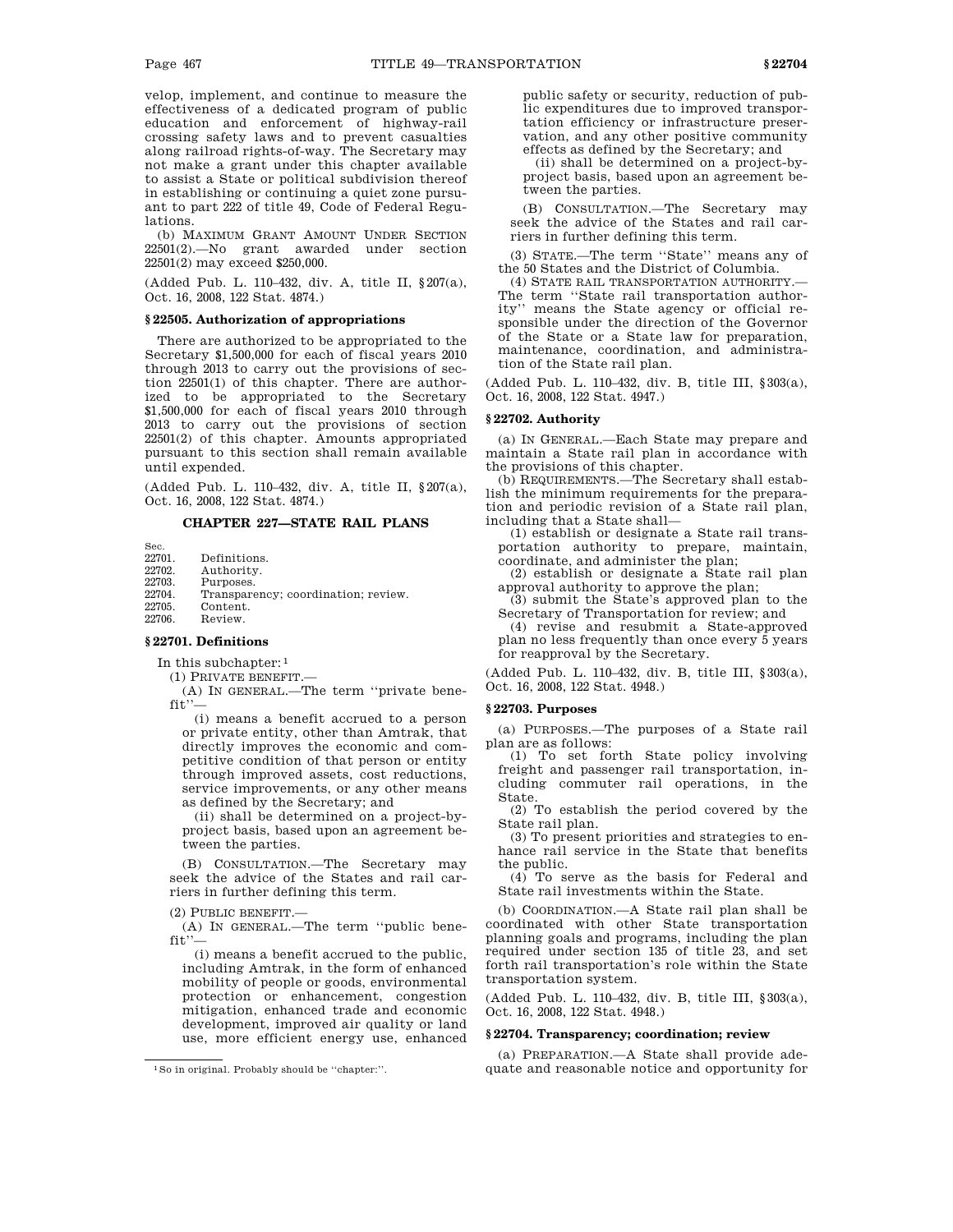comment and other input to the public, rail carriers, commuter and transit authorities operating in, or affected by rail operations within the State, units of local government, and other interested parties in the preparation and review of its State rail plan.

(b) INTERGOVERNMENTAL COORDINATION.—A State shall review the freight and passenger rail service activities and initiatives by regional planning agencies, regional transportation authorities, and municipalities within the State, or in the region in which the State is located, while preparing the plan, and shall include any recommendations made by such agencies, authorities, and municipalities as deemed appropriate by the State.

(Added Pub. L. 110–432, div. B, title III, §303(a), Oct. 16, 2008, 122 Stat. 4949.)

# **§ 22705. Content**

(a) IN GENERAL.—Each State rail plan shall, at a minimum, contain the following:

(1) An inventory of the existing overall rail transportation system and rail services and facilities within the State and an analysis of the role of rail transportation within the State's surface transportation system.

(2) A review of all rail lines within the State, including proposed high-speed rail corridors and significant rail line segments not currently in service.

(3) A statement of the State's passenger rail service objectives, including minimum service levels, for rail transportation routes in the State.

(4) A general analysis of rail's transportation, economic, and environmental impacts in the State, including congestion mitigation, trade and economic development, air quality, land-use, energy-use, and community impacts.

(5) A long-range rail investment program for current and future freight and passenger infrastructure in the State that meets the requirements of subsection (b).

(6) A statement of public financing issues for rail projects and service in the State, including a list of current and prospective public capital and operating funding resources, public subsidies, State taxation, and other financial policies relating to rail infrastructure development.

(7) An identification of rail infrastructure issues within the State that reflects consultation with all relevant stakeholders.

(8) A review of major passenger and freight intermodal rail connections and facilities within the State, including seaports, and prioritized options to maximize service integration and efficiency between rail and other modes of transportation within the State.

(9) A review of publicly funded projects within the State to improve rail transportation safety and security, including all major projects funded under section 130 of title 23.

(10) A performance evaluation of passenger rail services operating in the State, including possible improvements in those services, and a description of strategies to achieve those improvements.

(11) A compilation of studies and reports on high-speed rail corridor development within

the State not included in a previous plan under this subchapter, $<sup>1</sup>$  and a plan for funding</sup> any recommended development of such corridors in the State.

(12) A statement that the State is in compliance with the requirements of section 22102.

(b) LONG-RANGE SERVICE AND INVESTMENT PRO-GRAM.—

(1) PROGRAM CONTENT.—A long-range rail investment program included in a State rail plan under subsection (a)(5) shall, at a minimum, include the following matters:

(A) A list of any rail capital projects expected to be undertaken or supported in whole or in part by the State.

(B) A detailed funding plan for those projects.

(2) PROJECT LIST CONTENT.—The list of rail capital projects shall contain—

(A) a description of the anticipated public and private benefits of each such project; and

(B) a statement of the correlation between—

(i) public funding contributions for the projects; and

(ii) the public benefits.

(3) CONSIDERATIONS FOR PROJECT LIST.—In preparing the list of freight and intercity passenger rail capital projects, a State rail transportation authority should take into consideration the following matters:

(A) Contributions made by non-Federal and non-State sources through user fees, matching funds, or other private capital involvement.

(B) Rail capacity and congestion effects.

(C) Effects on highway, aviation, and mari-

time capacity, congestion, or safety.

(D) Regional balance.

(E) Environmental impact.

(F) Economic and employment impacts.

(G) Projected ridership and other service measures for passenger rail projects.

(Added Pub. L. 110–432, div. B, title III, §303(a), Oct. 16, 2008, 122 Stat. 4949.)

# **§ 22706. Review**

The Secretary shall prescribe procedures for States to submit State rail plans for review under this title, including standardized format and data requirements. State rail plans completed before the date of enactment of the Passenger Rail Investment and Improvement Act of 2008 that substantially meet the requirements of this chapter, as determined by the Secretary, shall be deemed by the Secretary to have met the requirements of this chapter.

(Added Pub. L. 110–432, div. B, title III, §303(a), Oct. 16, 2008, 122 Stat. 4950.)

### REFERENCES IN TEXT

The date of enactment of the Passenger Rail Investment and Improvement Act of 2008, referred to in text, is the date of enactment of div. B of Pub. L. 110–432, which was approved Oct. 16, 2008.

<sup>1</sup>So in original. Probably should be ''chapter,''.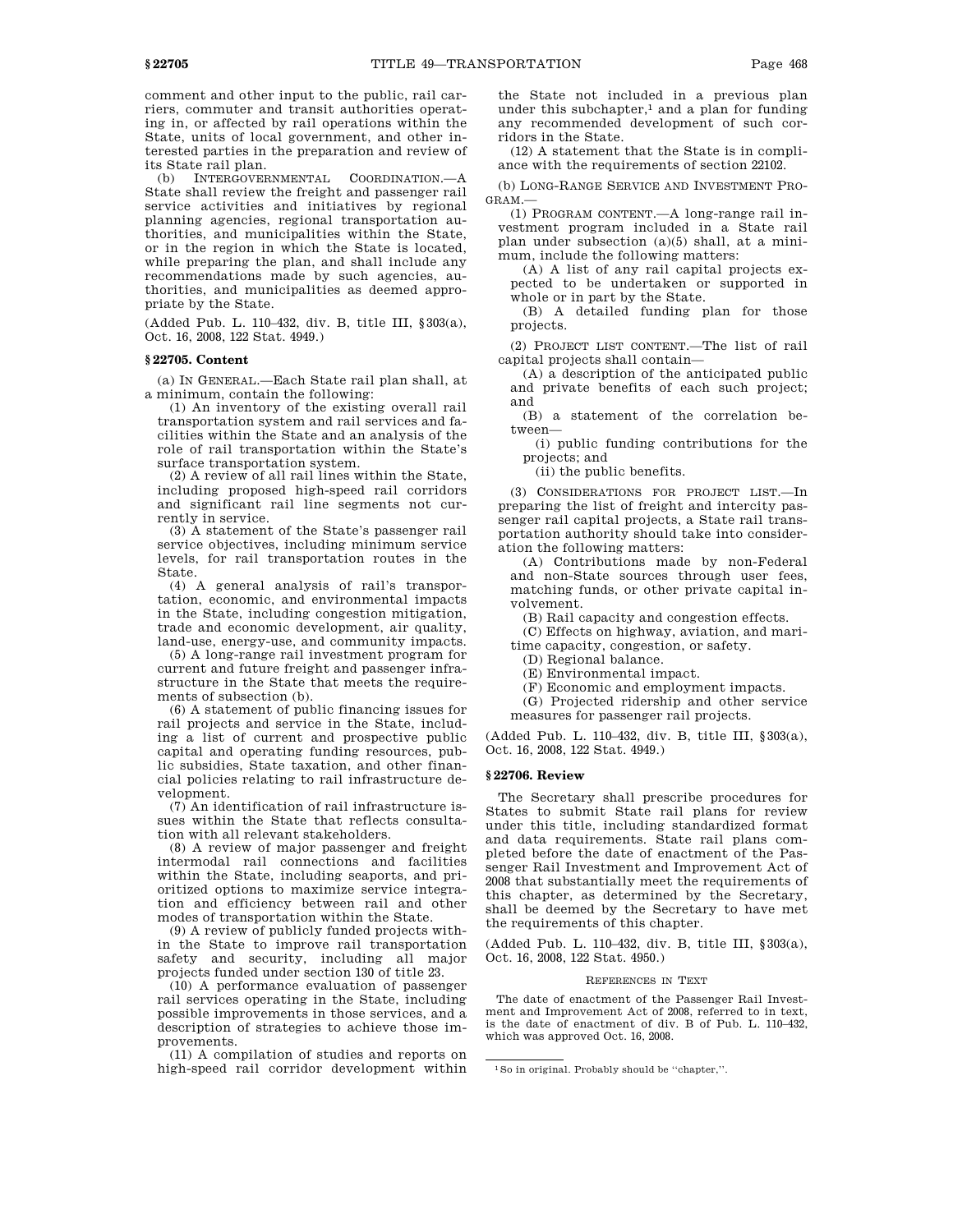# PART C—PASSENGER TRANSPORTATION

# **CHAPTER 241—GENERAL**

| Sec.   |                                  |
|--------|----------------------------------|
| 24101. | Findings, mission, and goals.    |
| 24102. | Definitions.                     |
| 24103. | Enforcement.                     |
| 24104. | Authorization of appropriations. |
| 24105. | Congestion grants.               |
|        |                                  |

# **AMENDMENTS**

2008—Pub. L. 110–432, div. B, title II, §201(e)(2), title III, §302(b), Oct. 16, 2008, 122 Stat. 4911, 4947, substituted ''Findings, mission, and goals'' for ''Findings, purpose, and goals'' in item 24101 and added item 24105.

# **§ 24101. Findings, mission, and goals**

(a) FINDINGS.—(1) Public convenience and necessity require that Amtrak, to the extent its budget allows, provide modern, cost-efficient, and energy-efficient intercity rail passenger transportation between crowded urban areas and in other areas of the United States.

(2) Rail passenger transportation can help alleviate overcrowding of airways and airports and on highways.

(3) A traveler in the United States should have the greatest possible choice of transportation most convenient to the needs of the traveler.

(4) A greater degree of cooperation is necessary among Amtrak, other rail carriers, State, regional, and local governments, the private sector, labor organizations, and suppliers of services and equipment to Amtrak to achieve a performance level sufficient to justify expending public money.

(5) Modern and efficient commuter rail passenger transportation is important to the viability and well-being of major urban areas and to the energy conservation and self-sufficiency goals of the United States.

(6) As a rail passenger transportation entity, Amtrak should be available to operate commuter rail passenger transportation through its subsidiary, Amtrak Commuter, under contract with commuter authorities that do not provide the transportation themselves as part of the governmental function of the State.

(7) The Northeast Corridor is a valuable resource of the United States used by intercity and commuter rail passenger transportation and freight transportation.

(8) Greater coordination between intercity and commuter rail passenger transportation is required.

(b) MISSION.—The mission of Amtrak is to provide efficient and effective intercity passenger rail mobility consisting of high quality service that is trip-time competitive with other intercity travel options and that is consistent with the goals of subsection (d).

(c) GOALS.—Amtrak shall—

(1) use its best business judgment in acting to minimize United States Government subsidies, including—

(A) increasing fares;

(B) increasing revenue from the transportation of mail and express;

(C) reducing losses on food service;

(D) improving its contracts with operating rail carriers;

(E) reducing management costs; and (F) increasing employee productivity;

(2) minimize Government subsidies by encouraging State, regional, and local governments and the private sector, separately or in combination, to share the cost of providing rail passenger transportation, including the cost of operating facilities;

(3) carry out strategies to achieve immediately maximum productivity and efficiency consistent with safe and efficient transportation;

(4) operate Amtrak trains, to the maximum extent feasible, to all station stops within 15 minutes of the time established in public timetables;

(5) develop transportation on rail corridors subsidized by States and private parties;

(6) implement schedules based on a systemwide average speed of at least 60 miles an hour that can be achieved with a degree of reliability and passenger comfort;

(7) encourage rail carriers to assist in improving intercity rail passenger transportation;

(8) improve generally the performance of Amtrak through comprehensive and systematic operational programs and employee incentives;

(9) provide additional or complementary intercity transportation service to ensure mobility in times of national disaster or other instances where other travel options are not adequately available;

 $(10)$  carry out policies that ensure equitable access to the Northeast Corridor by intercity and commuter rail passenger transportation;

(11) coordinate the uses of the Northeast Corridor, particularly intercity and commuter rail passenger transportation; and

(12) maximize the use of its resources, including the most cost-effective use of employees, facilities, and real property.

(d) MINIMIZING GOVERNMENT SUBSIDIES.—To carry out subsection (c)(12) of this section, Amtrak is encouraged to make agreements with the private sector and undertake initiatives that are consistent with good business judgment and designed to maximize its revenues and minimize Government subsidies. Amtrak shall prepare a financial plan, consistent with section 204 of the Passenger Rail Investment and Improvement Act of 2008, including the budgetary goals for fiscal years 2009 through 2013. Amtrak and its Board of Directors shall adopt a long-term plan that minimizes the need for Federal operating subsidies.

(Pub. L. 103–272, §1(e), July 5, 1994, 108 Stat. 899; Pub. L. 105–134, title I, §105(b), title II, §201, Dec. 2, 1997, 111 Stat. 2573, 2578; Pub. L. 110–432, div. B, title II, §§201(e)(1), 218(a)(1), Oct. 16, 2008, 122 Stat. 4910, 4930.)

HISTORICAL AND REVISION NOTES

| Revised<br>Section   | Source (U.S. Code) | Source (Statutes at Large)                                                                                                                                                        |
|----------------------|--------------------|-----------------------------------------------------------------------------------------------------------------------------------------------------------------------------------|
| $24101(a)$   45:501. |                    | Oct. 30, 1970, Pub. L. 91-518,<br>§101, 84 Stat. 1328; Sept.<br>29. 1979. Pub. L. 96-73.<br>§102, 93 Stat. 537; restated<br>Aug. 13. 1981. Pub. L.<br>97-35, §1171, 95 Stat. 687. |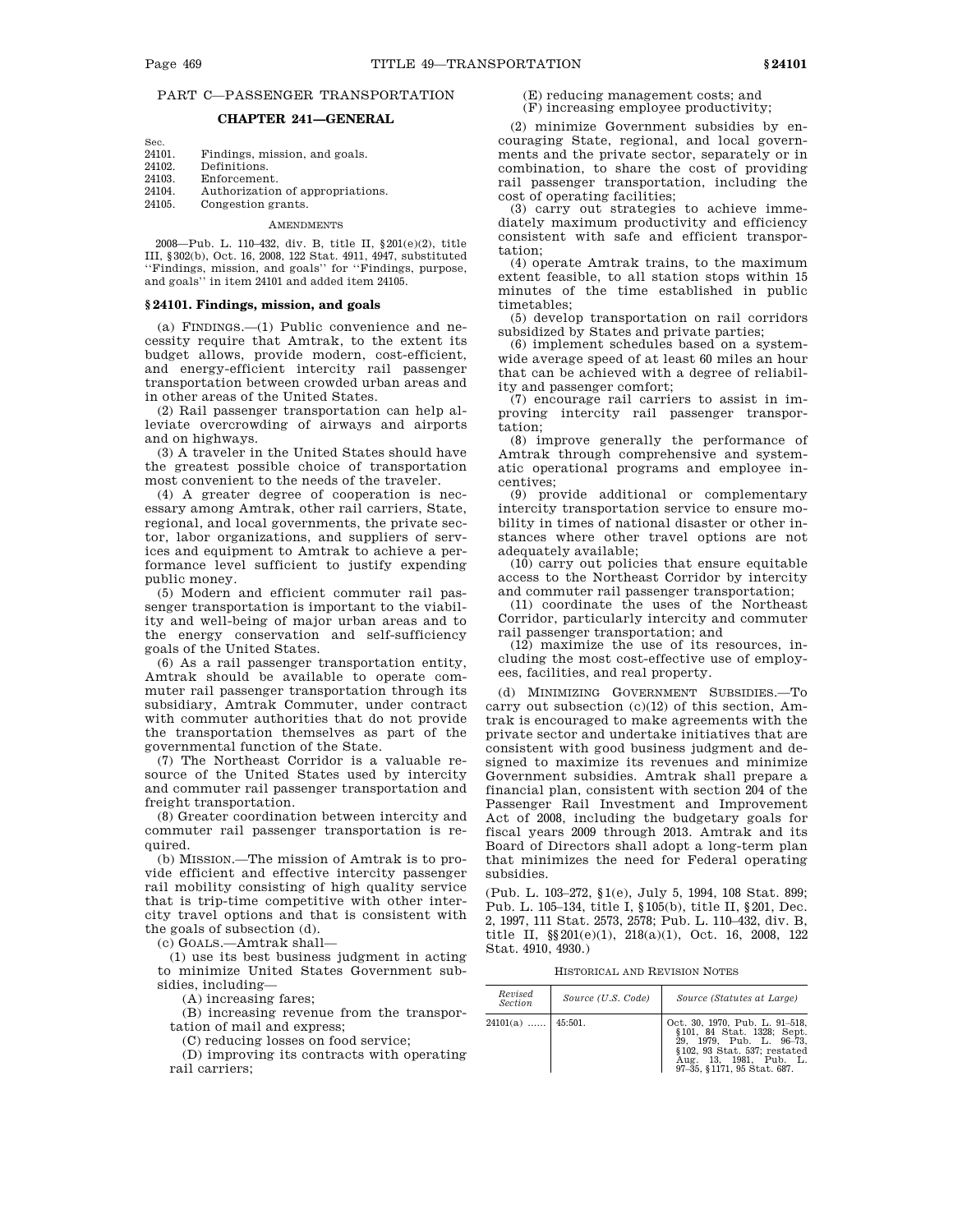HISTORICAL AND REVISION NOTES—CONTINUED

| Revised<br><i>Section</i> | Source (U.S. Code)                                   | Source (Statutes at Large)                                                                                                                                                        |
|---------------------------|------------------------------------------------------|-----------------------------------------------------------------------------------------------------------------------------------------------------------------------------------|
| $24101(b)$                | $45:541$ (2d sentence<br>words after 1st<br>comma).  | Oct. 30, 1970. Pub. L. 91–518.<br>§301 (2d sentence words<br>after 1st comma), 84 Stat.<br>1330; Aug. 13, 1981, Pub. L.<br>97-35, §1188(a), 95 Stat, 699.                         |
|                           | $24101(c)$   45:501a (less (14)<br>(last sentence)). | Oct. 30, 1970, Pub. L. 91-518,<br>84 Stat. 1327, §102; added<br>Sept. 29, 1979, Pub. L.<br>96-73, §103(a), 93 Stat. 537;<br>Aug. 13, 1981, Pub. L.<br>97-35, §1172, 95 Stat. 688. |
|                           | $24101(d)$   45:501a(14) (last sen-<br>tence).       |                                                                                                                                                                                   |

In this part, the word ''Amtrak'' is substituted for ''National Railroad Passenger Corporation'', and the words ''Amtrak Commuter'' are substituted for ''Amtrak Commuter Services Corporation'', to reflect the more current and commonly used names of the entities. The words ''rail transportation'' are substituted for ''rail service'' and ''rail services'', the word ''transportation'' is substituted for ''service'' where appropriate, and the word ''authority'' is substituted for ''agency'', as being more appropriate and for consistency in the revised title and with other titles of the United States Code. The words ''rail carrier'' are substituted for ''railroad'' because of the definitions of ''rail carrier'' and ''railroad'' in 49:10102.

In subsection (a), the words ''The Congress finds that the'' and ''The Congress further finds that'' are omitted as surplus.

In subsection  $(a)(3)$ , the words "greatest possible choice of'' are substituted for ''to the maximum extent feasible . . . the freedom to choose the mode of'' to eliminate unnecessary words.

In subsection (c), before clause (1), the words ''Amtrak shall'' are substituted for ''The Congress hereby establishes the following goals for Amtrak'' to eliminate unnecessary words. The text of 45:501a(3) and (4) is omitted as executed. The text of 45:501a(9) is omitted as obsolete because there no longer are any technical assistance panels. In clause (2), the words ''stations and other'' are omitted as surplus. In clause (4), the words ''for such operation'' are omitted as surplus. In clause (10), the word ''various'' is omitted as surplus. In clause (11), the words ''real property'' are substituted for ''real estate'' for consistency in the revised title and with other titles of the Code.

#### REFERENCES IN TEXT

Section 204 of the Passenger Rail Investment and Improvement Act of 2008, referred to in subsec. (d), is section 204 of Pub. L. 110–432, which is set out in a note below.

### **AMENDMENTS**

2008—Pub. L. 110–432, §201(e)(1)(A), substituted ''mission'' for ''purpose'' in section catchline.

Subsec. (b). Pub. L. 110–432, §201(e)(1)(B), added subsec. (b) and struck out former subsec. (b). Prior to amendment, text read as follows: ''By using innovative operating and marketing concepts, Amtrak shall provide intercity and commuter rail passenger transportation that completely develops the potential of modern rail transportation to meet the intercity and commuter passenger transportation needs of the United States.''

Subsec. (c)(9) to (12). Pub. L. 110–432,  $§201(e)(1)(C)$ , added par.  $(9)$  and redesignated former pars.  $(9)$  to  $(11)$ as (10) to (12), respectively.

Subsec. (d). Pub. L. 110–432, §218(a)(1)(B), substituted ''Amtrak and its Board of Directors shall adopt a longterm plan that minimizes the need for Federal operating subsidies.'' for ''Commencing no later than the fiscal year following the fifth anniversary of the Amtrak Reform and Accountability Act of 1997, Amtrak shall operate without Federal operating grant funds appropriated for its benefit.''

Pub. L. 110-432, §218(a)(1)(A), which directed substitution of ''plan, consistent with section 204 of the Passenger Rail Investment and Improvement Act of 2008, including the budgetary goals for fiscal years 2009 through 2013.'' for ''plan to operate within the funding levels authorized by section 24104 of this chapter, including the budgetary goals for fiscal years 1998 through 2002.'' was executed by making the substitution for ''plan to operate within the funding levels authorized by section 24104 of this chapter, including budgetary goals for fiscal years 1998 through 2002.'' to reflect the probable intent of Congress.

Pub. L. 110–432, §201(e)(1)(D), substituted ''subsection

(c)(12)'' for ''subsection (c)(11)''. 1997—Subsec. (c)(2). Pub. L. 105–134, §105(b), inserted , separately or in combination," after "and the private sector''.

Subsec. (d). Pub. L. 105–134, §201, inserted at end 'Amtrak shall prepare a financial plan to operate within the funding levels authorized by section 24104 of this chapter, including budgetary goals for fiscal years 1998 through 2002. Commencing no later than the fiscal year following the fifth anniversary of the Amtrak Reform and Accountability Act of 1997, Amtrak shall operate without Federal operating grant funds appropriated for its benefit.

### AMTRAK TO CONTINUE TO PROVIDE NON-HIGH-SPEED **SERVICES**

Pub. L. 110–432, div. B, title II, §201(c), Oct. 16, 2008, 122 Stat. 4910, provided that: ''Nothing in this division [see Short Title of 2008 Amendment note set out under section 20101 of this title] is intended to preclude Amtrak from restoring, improving, or developing nonhigh-speed intercity passenger rail service.''

AMTRAK REFORM AND OPERATIONAL IMPROVEMENTS

Pub. L. 110–432, div. B, title II, §§203–209, Oct. 16, 2008, 122 Stat. 4912–4917, provided that:

'SEC. 203. ESTABLISHMENT OF IMPROVED FINAN-CIAL ACCOUNTING SYSTEM.

''(a) IN GENERAL.—The Amtrak Board of Directors—

''(1) may employ an independent financial consultant with experience in railroad accounting to assist Amtrak in improving Amtrak's financial accounting and reporting system and practices;

''(2) shall implement a modern financial accounting and reporting system not later than 3 years after the date of enactment of this Act [Oct. 16, 2008]; and

''(3) shall, not later than 90 days after the end of each fiscal year through fiscal year 2013—

''(A) submit to the Committee on Transportation and Infrastructure of the House of Representatives and the Committee on Commerce, Science, and Transportation of the Senate a comprehensive report that allocates all of Amtrak's revenues and costs to each of its routes, each of its lines of business, and each major activity within each route and line of business activity, including—

''(i) train operations;

''(ii) equipment maintenance;

''(iii) food service; ''(iv) sleeping cars;

- ''(v) ticketing;
- ''(vi) reservations; and
- ''(vii) unallocated fixed overhead costs;

''(B) include the report described in subparagraph

(A) in Amtrak's annual report; and  $'(C)$  post such report on Amtrak's website.

''(b) VERIFICATION OF SYSTEM; REPORT.—The Inspector General of the Department of Transportation shall review the accounting system designed and implemented under subsection (a) to ensure that it accomplishes the purposes for which it is intended. The Inspector General shall report his or her findings and conclusions, together with any recommendations, to the Committee on Transportation and Infrastructure of the House of Representatives and the Committee on Commerce, Science, and Transportation of the Senate.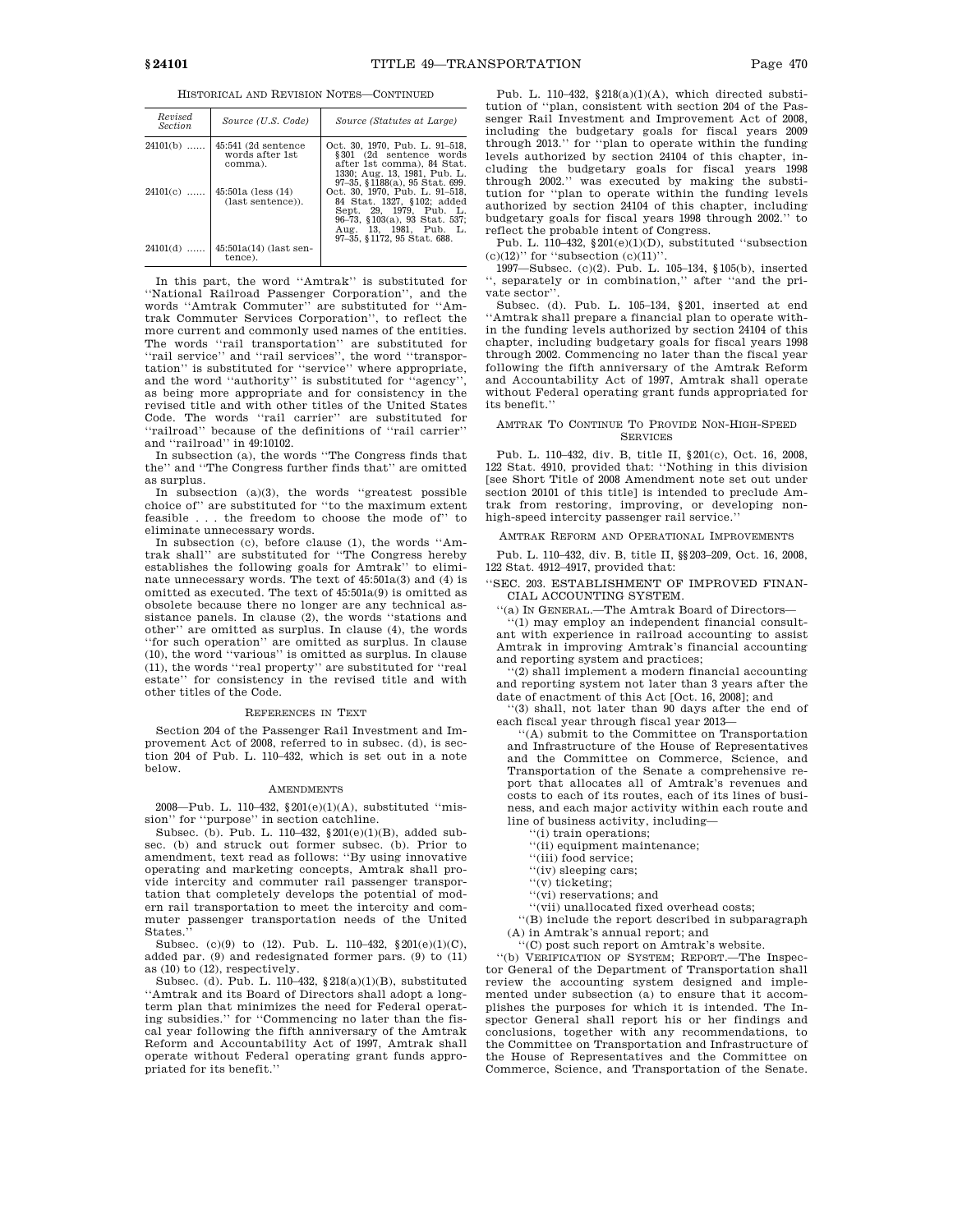''(c) CATEGORIZATION OF REVENUES AND EXPENSES.—In carrying out subsection (a), the Amtrak Board of Directors shall separately categorize assigned revenues and attributable expenses by type of service, including long-distance routes, State-sponsored routes, commuter contract routes, and Northeast Corridor routes. ''SEC. 204. DEVELOPMENT OF 5-YEAR FINANCIAL PLAN.

''(a) DEVELOPMENT OF 5-YEAR FINANCIAL PLAN.—The Amtrak Board of Directors shall submit an annual budget and business plan for Amtrak, and a 5-year financial plan for the fiscal year to which that budget and business plan relate and the subsequent 4 years, prepared in accordance with this section, to the Secretary [of Transportation] and the Inspector General of the Department of Transportation no later than—

''(1) the first day of each fiscal year beginning after the date of enactment of this Act [Oct. 16, 2008]; or

''(2) the date that is 60 days after the date of enactment of an appropriations Act for the fiscal year, if later.

''(b) CONTENTS OF 5-YEAR FINANCIAL PLAN.—The 5 year financial plan for Amtrak shall include, at a minimum—

''(1) all projected revenues and expenditures for Amtrak, including governmental funding sources;

''(2) projected ridership levels for all Amtrak passenger operations;

''(3) revenue and expenditure forecasts for non-passenger operations;

''(4) capital funding requirements and expenditures necessary to maintain passenger service in order to accommodate predicted ridership levels and predicted sources of capital funding;

''(5) operational funding needs, if any, to maintain current and projected levels of passenger service, including State-supported routes and predicted funding sources;

''(6) projected capital and operating requirements, ridership, and revenue for any new passenger service operations or service expansions;

 $(7)$  an assessment of the continuing financial stability of Amtrak, as indicated by factors such as anticipated Federal funding of capital and operating costs, Amtrak's ability to efficiently recruit, retain, and manage its workforce, and Amtrak's ability to effectively provide passenger rail service;

''(8) estimates of long-term and short-term debt and associated principal and interest payments (both current and anticipated);

''(9) annual cash flow forecasts;

''(10) a statement describing methods of estimation and significant assumptions;

''(11) specific measures that demonstrate measurable improvement year over year in the financial results of Amtrak's operations;

''(12) prior fiscal year and projected operating ratio, cash operating loss, and cash operating loss per passenger on a route, business line, and corporate basis;

''(13) prior fiscal year and projected specific costs and savings estimates resulting from reform initiatives;

''(14) prior fiscal year and projected labor productivity statistics on a route, business line, and corporate basis;

''(15) prior fiscal year and projected equipment reliability statistics; and

''(16) capital and operating expenditures for anticipated security needs.

''(c) STANDARDS TO PROMOTE FINANCIAL STABILITY.— In meeting the requirements of subsection (b), Amtrak shall—

''(1) apply sound budgetary practices, including reducing costs and other expenditures, improving productivity, increasing revenues, or combinations of such practices;

''(2) use the categories specified in the financial accounting and reporting system developed under section 203 when preparing its 5-year financial plan; and

''(3) ensure that the plan is consistent with the authorizations of appropriations under title I of this division [122 Stat. 4908].

''(d) REVIEW BY DOT INSPECTOR GENERAL.—Within 60 days after their submission by Amtrak, the Inspector General of the Department of Transportation shall review the annual budget and the 5-year financial plans prepared by Amtrak under this section to determine whether they meet the requirements of subsection (b) and shall furnish any relevant findings to the Committee on Transportation and Infrastructure of the House of Representatives, the Committee on Appropriations of the House of Representatives, the Committee on Commerce, Science, and Transportation of the Senate, and the Committee on Appropriations of the Senate.

''SEC. 205. RESTRUCTURING LONG-TERM DEBT AND CAPITAL LEASES.

''(a) IN GENERAL.—The Secretary of the Treasury, in consultation with the Secretary [of Transportation] and Amtrak, may make agreements to restructure Amtrak's indebtedness as of the date of enactment of this Act [Oct. 16, 2008]. This authorization expires 2 years

after the date of enactment of this Act. ''(b) DEBT RESTRUCTURING.—The Secretary of the Treasury, in consultation with the Secretary and Amtrak, shall enter into negotiations with the holders of Amtrak debt, including leases, outstanding as of the date of enactment of this Act for the purpose of restructuring (including repayment) and repaying that debt. The Secretary of the Treasury may secure agreements for restructuring or repayment on such terms as the Secretary of the Treasury deems favorable to the interests of the United States Government.

''(c) CRITERIA.—In restructuring Amtrak's indebted-

ness, the Secretary of the Treasury and Amtrak— ''(1) shall take into consideration repayment costs, the term of any loan or loans, and market conditions; and

''(2) shall ensure that the restructuring results in significant savings to Amtrak and the United States Government.

'(d) PAYMENT OF RENEGOTIATED DEBT.—If the criteria under subsection (c) are met, the Secretary of the Treasury may assume or repay the restructured debt, as appropriate.

'(e) AMTRAK PRINCIPAL AND INTEREST PAYMENTS.

''(1) PRINCIPAL ON DEBT SERVICE.—Unless the Secretary of the Treasury makes sufficient payments to creditors under subsection (d) so that Amtrak is required to make no payments to creditors in a fiscal year, the Secretary [of Transportation] shall use funds authorized by section 102 of this division [122 Stat. 4908] for the use of Amtrak for retirement of principal or payment of interest on loans for capital equipment, or capital leases.

 $(2)$  REDUCTIONS IN AUTHORIZATION LEVELS.—Whenever action taken by the Secretary of the Treasury under subsection (a) results in reductions in amounts of principal or interest that Amtrak must service on existing debt, the corresponding amounts authorized by section 102 [122 Stat. 4908] shall be reduced accordingly.

''(f) LEGAL EFFECT OF PAYMENTS UNDER THIS SEC-TION.—The payment of principal and interest on secured debt, other than debt assumed under subsection (d), with the proceeds of grants under subsection (e) shall not—

''(1) modify the extent or nature of any indebtedness of Amtrak to the United States in existence as

of the date of enactment of this Act [Oct. 16, 2008]; ''(2) change the private nature of Amtrak's or its successors' liabilities; or

''(3) imply any Federal guarantee or commitment to amortize Amtrak's outstanding indebtedness.

''(g) SECRETARY APPROVAL.—Amtrak may not incur more debt after the date of enactment of this Act without the express advance approval of the Secretary [of

Transportation]. ''(h) REPORT.—The Secretary of the Treasury shall transmit a report to the Committee on Transportation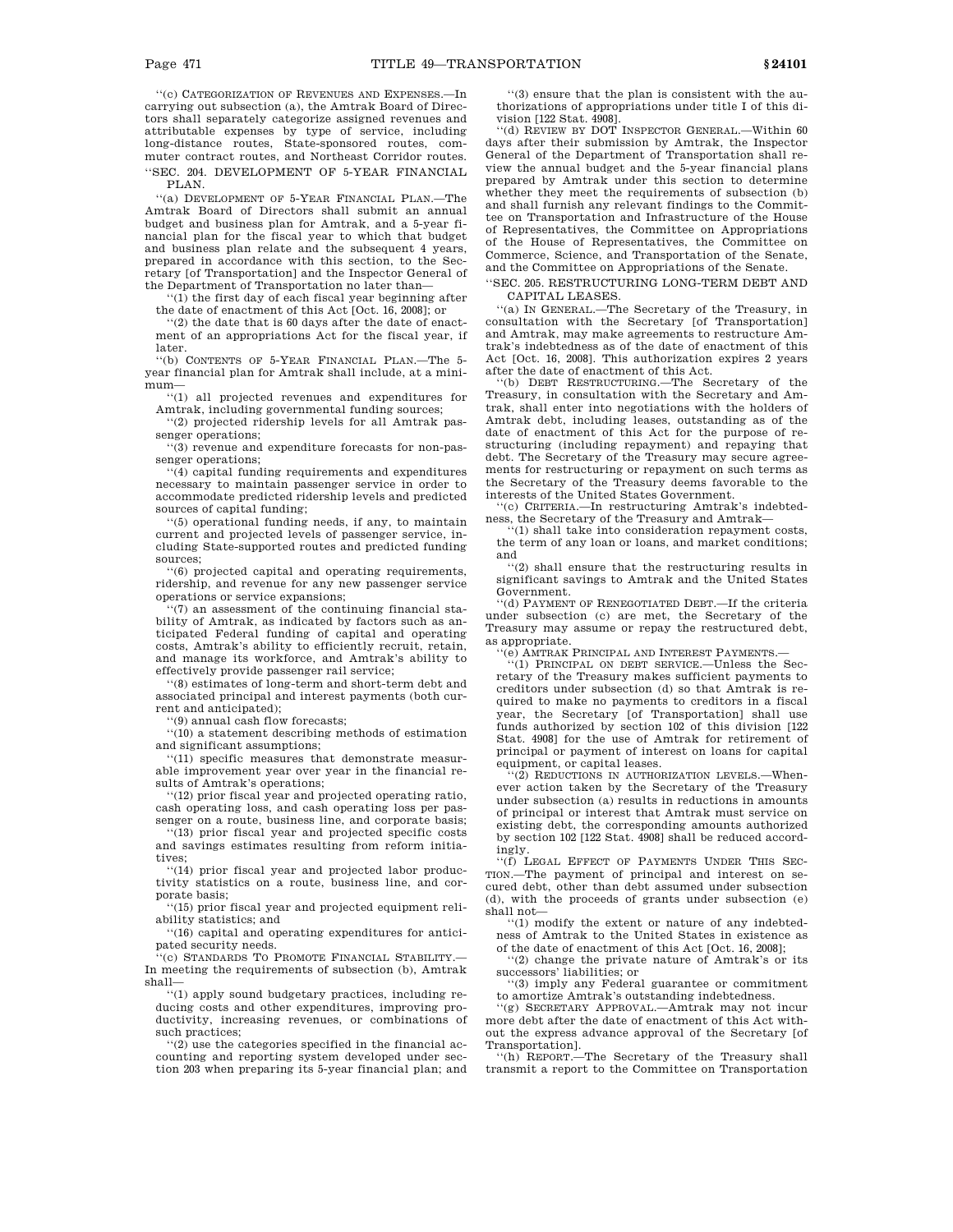and Infrastructure of the House of Representatives, the Committee on Appropriations of the House of Representatives, the Committee on Commerce, Science, and Transportation of the Senate, and the Committee on Appropriations of the Senate, by June 1, 2010—

'(1) describing in detail any agreements to restructure the Amtrak debt; and

''(2) providing an estimate of the savings to Amtrak and the United States Government.

''SEC. 206. ESTABLISHMENT OF GRANT PROCESS.

''(a) GRANT REQUESTS.—Amtrak shall submit grant requests (including a schedule for the disbursement of funds), consistent with the requirements of this division [see Short Title of 2008 Amendment note set out under section 20101 of this title], to the Secretary [of Transportation] for funds authorized to be appropriated to the Secretary for the use of Amtrak under sections 101(a), (b), and (c) [122 Stat. 4908], 102 [122 Stat. 4908], 219(b) [49 U.S.C. 24307 note], and 302 [enacting section 24105 of this title].

''(b) PROCEDURES FOR GRANT REQUESTS.—The Secretary shall establish substantive and procedural requirements, including schedules, for grant requests under this section not later than 30 days after the date of enactment of this Act [Oct. 16, 2008] and shall transmit copies of such requirements and schedules to the Committee on Transportation and Infrastructure of the House of Representatives and the Committee on Commerce, Science, and Transportation of the Senate. As part of those requirements, the Secretary shall require, at a minimum, that Amtrak deposit grant funds, consistent with the appropriated amounts for each area of expenditure in a given fiscal year, in the following 2 accounts:

''(1) The Amtrak Operating account.

''(2) The Amtrak General Capital account.

Amtrak may not transfer such funds to another account or expend such funds for any purpose other than the purposes covered by the account in which the funds are deposited without approval by the Secretary [of Transportation].

''(c) REVIEW AND APPROVAL.—

''(1) 30-DAY APPROVAL PROCESS.—The Secretary shall complete the review of a grant request (including the disbursement schedule) and approve or disapprove the request within 30 days after the date on which Amtrak submits the grant request. If the Secretary disapproves the request or determines that the request is incomplete or deficient, the Secretary shall include the reason for disapproval or the incomplete items or deficiencies in a notice to Amtrak.

''(2) 15-DAY MODIFICATION PERIOD.—Within 15 days after receiving notification from the Secretary under the preceding sentence, Amtrak shall submit a modified request for the Secretary's review.

''(3) REVISED REQUESTS.—Within 15 days after receiving a modified request from Amtrak, the Secretary shall either approve the modified request, or, if the Secretary finds that the request is still incomplete or deficient, the Secretary shall identify in writing to the Committee on Transportation and Infrastructure of the House of Representatives and the Committee on Commerce, Science, and Transportation of the Senate the remaining deficiencies and recommend a process for resolving the outstanding portions of the request.

''SEC. 207. METRICS AND STANDARDS.

''(a) IN GENERAL.—Within 180 days after the date of enactment of this Act [Oct. 16, 2008], the Federal Railroad Administration and Amtrak shall jointly, in consultation with the Surface Transportation Board, rail carriers over whose rail lines Amtrak trains operate, States, Amtrak employees, nonprofit employee organizations representing Amtrak employees, and groups representing Amtrak passengers, as appropriate, develop new or improve existing metrics and minimum standards for measuring the performance and service quality of intercity passenger train operations, including cost recovery, on-time performance and minutes of delay, ridership, on-board services, stations, facilities, equipment, and other services. Such metrics, at a minimum, shall include the percentage of avoidable and fully allocated operating costs covered by passenger revenues on each route, ridership per train mile operated, measures of on-time performance and delays incurred by intercity passenger trains on the rail lines of each rail carrier and, for long-distance routes, measures of connectivity with other routes in all regions currently receiving Amtrak service and the transportation needs of communities and populations that are not well-served by other forms of intercity transportation. Amtrak shall provide reasonable access to the Federal Railroad Administration in order to enable the Administration to carry out its duty under this section.

''(b) QUARTERLY REPORTS.—The Administrator of the Federal Railroad Administration shall collect the necessary data and publish a quarterly report on the performance and service quality of intercity passenger train operations, including Amtrak's cost recovery, ridership, on-time performance and minutes of delay, causes of delay, on-board services, stations, facilities, equipment, and other services.

''(c) CONTRACTS WITH HOST RAIL CARRIERS.—To the extent practicable, Amtrak and its host rail carriers shall incorporate the metrics and standards developed under subsection (a) into their access and service agreements.

''(d) ARBITRATION.—If the development of the metrics and standards is not completed within the 180-day period required by subsection (a), any party involved in the development of those standards may petition the Surface Transportation Board to appoint an arbitrator to assist the parties in resolving their disputes through binding arbitration.

## ''SEC. 208. METHODOLOGIES FOR AMTRAK ROUTE AND SERVICE PLANNING DECISIONS.

''(a) METHODOLOGY DEVELOPMENT.—Within 180 days after the date of enactment of this Act [Oct. 16, 2008], the Federal Railroad Administration shall obtain the services of a qualified independent entity to develop and recommend objective methodologies for Amtrak to use in determining what intercity passenger routes and services it will provide, including the establishment of new routes, the elimination of existing routes, and the contraction or expansion of services or frequencies over such routes. In developing such methodologies, the entity shall consider—

''(1) the current or expected performance and service quality of intercity passenger train operations, including cost recovery, on-time performance and minutes of delay, ridership, on-board services, stations, facilities, equipment, and other services;

''(2) connectivity of a route with other routes;

''(3) the transportation needs of communities and populations that are not well served by intercity passenger rail service or by other forms of intercity transportation;

''(4) Amtrak's and other major intercity passenger rail service providers in other countries' methodologies for determining intercity passenger rail routes and services; and

''(5) the views of the States and other interested parties.

''(b) SUBMITTAL TO CONGRESS.—Within 1 year after the date of enactment of this Act [Oct. 16, 2008], the entity shall submit recommendations developed under subsection (a) to Amtrak, the Committee on Transportation and Infrastructure of the House of Representatives, and the Committee on Commerce, Science, and Transportation of the Senate.

''(c) CONSIDERATION OF RECOMMENDATIONS.—Within 90 days after receiving the recommendations developed under subsection (a) by the entity, the Amtrak Board of Directors shall consider the adoption of those recommendations. The Board shall transmit a report to the Committee on Transportation and Infrastructure of the House of Representatives and the Committee on Com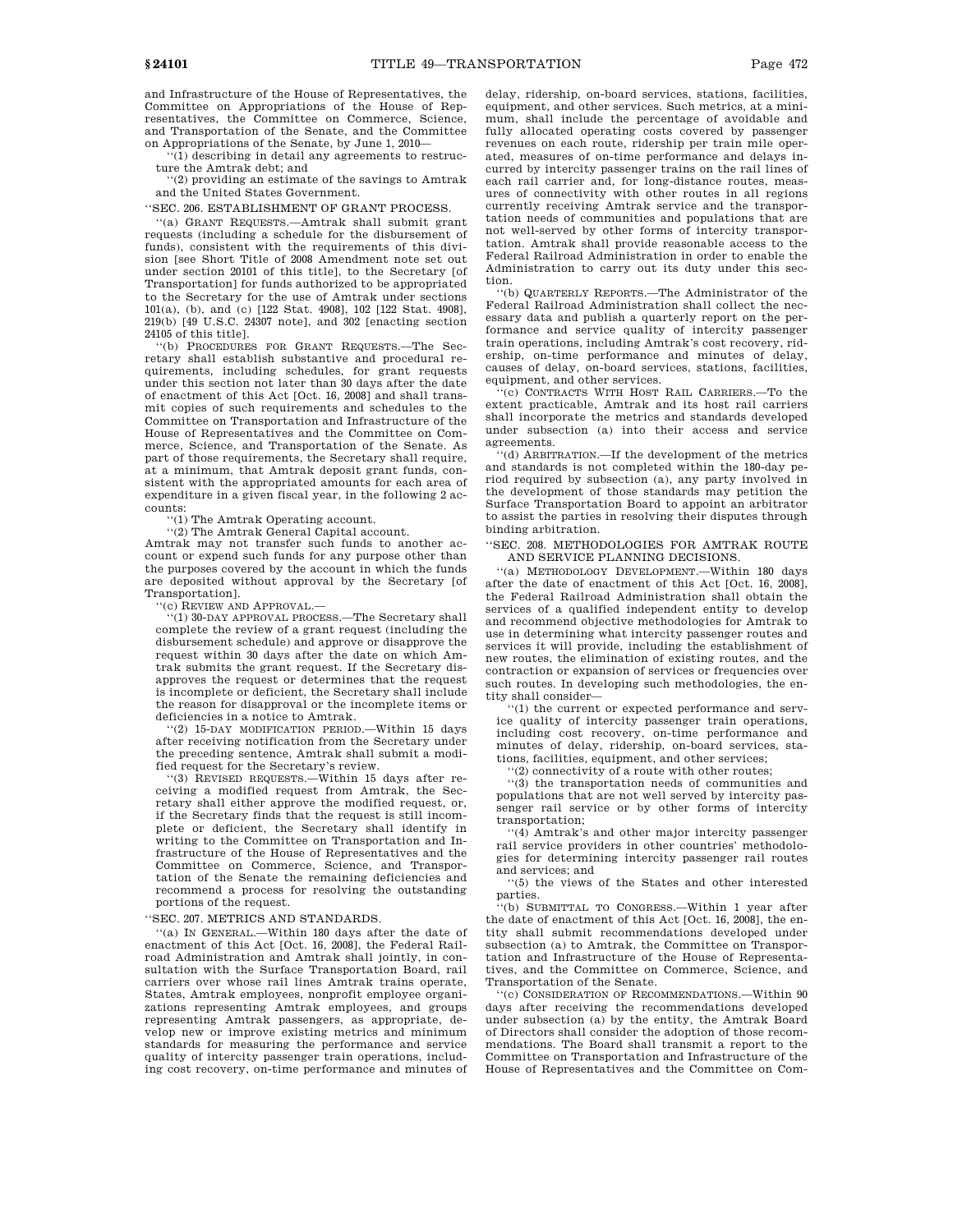merce, Science, and Transportation of the Senate explaining its reasons for adopting or not adopting the recommendations.

''SEC. 209. STATE-SUPPORTED ROUTES.

''(a) IN GENERAL.—Within 2 years after the date of enactment of this Act [Oct. 16, 2008], the Amtrak Board of Directors, in consultation with the Secretary [of Transportation], the governors of each relevant State, and the Mayor of the District of Columbia, or entities representing those officials, shall develop and implement a single, nationwide standardized methodology for establishing and allocating the operating and capital costs among the States and Amtrak associated with trains operated on each of the routes described in section  $24102(5)(\mathrm{B})$  and (D) and section 24702 that-

''(1) ensures, within 5 years after the date of enactment of this Act, equal treatment in the provision of like services of all States and groups of States (including the District of Columbia); and

''(2) allocates to each route the costs incurred only for the benefit of that route and a proportionate share, based upon factors that reasonably reflect relative use, of costs incurred for the common benefit of more than 1 route.

''(b) REVISIONS.—The Amtrak Board of Directors, in consultation with the Secretary, the governors of each relevant State, and the Mayor of the District of Columbia, or entities representing those officials, may revise or amend the methodology established under subsection (a) as necessary, consistent with the intent of this section, including revisions or modifications based on Amtrak's financial accounting system developed pursuant to section 203 of this division.

''(c) REVIEW.—If Amtrak and the States (including the District of Columbia) in which Amtrak operates such routes do not voluntarily adopt and implement the methodology developed under subsection (a) in allocating costs and determining compensation for the provision of service in accordance with the date established therein, the Surface Transportation Board shall determine the appropriate methodology required under subsection (a) for such services in accordance with the procedures and procedural schedule applicable to a proceeding under section 24904(c) of title 49, United States Code, and require the full implementation of this methodology with regards to the provision of such service within 1 year after the Board's determination of the appropriate methodology.

''(d) USE OF CHAPTER 244 FUNDS.—Funds provided to a State under chapter 244 of title 49, United States Code, may be used, as provided in that chapter, to pay capital costs determined in accordance with this section.''

## ON-BOARD SERVICE IMPROVEMENTS

Pub. L. 110–432, div. B, title II, §222, Oct. 16, 2008, 122 Stat. 4932, provided that:

'(a) IN GENERAL.—Within 1 year after metrics and standards are established under section 207 of this division [set out above], Amtrak shall develop and implement a plan to improve on-board service pursuant to the metrics and standards for such service developed under that section.

'(b) REPORT.—Amtrak shall provide a report to the Committee on Transportation and Infrastructure of the House of Representatives and the Committee on Commerce, Science, and Transportation of the Senate on the on-board service improvements proscribed in the plan and the timeline for implementing such improvements.

## NEXT GENERATION CORRIDOR TRAIN EQUIPMENT

Pub. L. 110–432, div. B, title III, §305, Oct. 16, 2008, 122 Stat. 4951, provided that:

''(a) IN GENERAL.—Within 180 days after the date of enactment of this Act [Oct. 16, 2008], Amtrak shall establish a Next Generation Corridor Equipment Pool Committee, comprised of representatives of Amtrak, the Federal Railroad Administration, host freight railroad companies, passenger railroad equipment manufacturers, interested States, and, as appropriate, other passenger railroad operators. The purpose of the Committee shall be to design, develop specifications for, and procure standardized next-generation corridor equipment.

 $\dot{b}$ ) FUNCTIONS.—The Committee may—

''(1) determine the number of different types of equipment required, taking into account variations in operational needs and corridor infrastructure;

 $(2)$  establish a pool of equipment to be used on corridor routes funded by participating States; and

''(3) subject to agreements between Amtrak and States, utilize services provided by Amtrak to design, maintain and remanufacture equipment.

''(c) COOPERATIVE AGREEMENTS.—Amtrak and States participating in the Committee may enter into agreements for the funding, procurement, remanufacture, ownership, and management of corridor equipment, including equipment currently owned or leased by Amtrak and next-generation corridor equipment acquired as a result of the Committee's actions, and may establish a corporation, which may be owned or jointlyowned by Amtrak, participating States, or other entities, to perform these functions.

 $'(d)$  FUNDING.—In addition to the authorizations provided in this section, capital projects to carry out the purposes of this section shall be eligible for grants made pursuant to chapter 244 of title 49, United States Code.

''(e) AUTHORIZATION OF APPROPRIATIONS.—There are authorized to be appropriated to the Secretary [of Transportation] \$5,000,000 for fiscal year 2010, to remain available until expended, for grants to Amtrak and States participating in the Next Generation Corridor Train Equipment Pool Committee established under this section for the purpose of designing, developing specifications for, and initiating the procurement of an initial order of 1 or more types of standardized nextgeneration corridor train equipment and establishing a jointly-owned corporation to manage that equipment.''

#### FAIR COMPETITIVE BIDDING FOR STATE-SUPPORTED INTERCITY RAIL SERVICE

Pub. L. 108–447, div. H, title I, §150, Dec. 8, 2004, 118 Stat. 3221, which provided that for the purpose of assisting State-supported intercity rail service, in order to demonstrate whether competition would provide higher quality rail passenger service at reasonable prices, the Secretary of Transportation, working with affected States, was to develop and implement a procedure for fair competitive bidding by Amtrak and non-Amtrak operators for State-supported routes, was from the Consolidated Appropriations Act, 2005, and was not repeated in subsequent appropriation acts.

Similar provisions were contained in the following prior appropriation act:

Pub. L. 108–199, div. F, title I, §151, Jan. 23, 2004, 118 Stat. 303.

#### AMTRAK FINDINGS

Pub. L. 105–134, §2, Dec. 2, 1997, 111 Stat. 2571, provided that: ''The Congress finds that—

 $(1)$  intercity rail passenger service is an essential component of a national intermodal passenger transportation system;

''(2) Amtrak is facing a financial crisis, with growing and substantial debt obligations severely limiting its ability to cover operating costs and jeopardizing its long-term viability;

 $(3)$  immediate action is required to improve Amtrak's financial condition if Amtrak is to survive;

''(4) all of Amtrak's stakeholders, including labor, management, and the Federal Government, must participate in efforts to reduce Amtrak's costs and increase its revenues;

''(5) additional flexibility is needed to allow Amtrak to operate in a businesslike manner in order to manage costs and maximize revenues;

''(6) Amtrak should ensure that new management flexibility produces cost savings without compromising safety;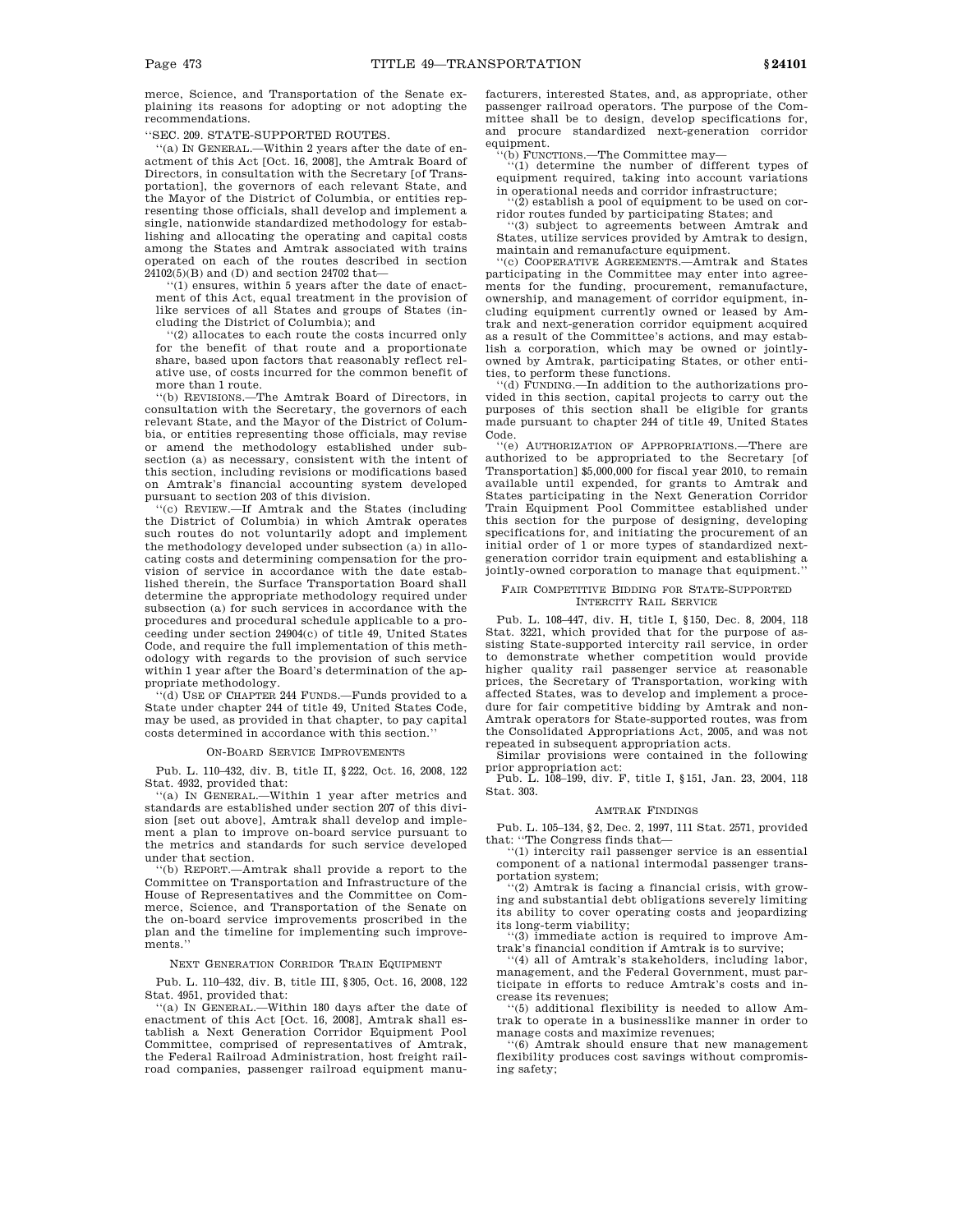''(7) Amtrak's management should be held accountable to ensure that all investment by the Federal Government and State governments is used effectively to improve the quality of service and the longterm financial health of Amtrak;

'(8) Amtrak and its employees should proceed quickly with proposals to modify collective bargaining agreements to make more efficient use of manpower and to realize cost savings which are necessary to reduce Federal financial assistance;

''(9) Amtrak and intercity bus service providers should work cooperatively and develop coordinated intermodal relationships promoting seamless transportation services which enhance travel options and increase operating efficiencies;

''(10) Amtrak's Strategic Business Plan calls for the establishment of a dedicated source of capital funding for Amtrak in order to ensure that Amtrak will be able to fulfill the goals of maintaining—

''(A) a national passenger rail system; and

''(B) that system without Federal operating assistance; and

''(11) Federal financial assistance to cover operating losses incurred by Amtrak should be eliminated by the year 2002.''

## FISCAL ACCOUNTABILITY

Pub. L. 105–134, title II, §§202–205, Dec. 2, 1997, 111 Stat. 2578–2582, as amended by Pub. L. 108–271, §8(b), July 7, 2004, 118 Stat. 814; Pub. L. 110–432, div. B, title II, §218(a)(2), Oct. 16, 2008, 122 Stat. 4930, provided that: ''SEC. 202. INDEPENDENT ASSESSMENT.

''(a) INITIATION.—Not later than 15 days after the date of enactment of this Act [Dec. 2, 1997], the Secretary of Transportation shall contract with an entity independent of Amtrak and not in any contractual relationship with Amtrak, and independent of the Department of Transportation, to conduct a complete independent assessment of the financial requirements of Amtrak through fiscal year 2002. The entity shall have demonstrated knowledge about railroad industry accounting requirements, including the uniqueness of the industry and of Surface Transportation Board accounting requirements. The Department of Transportation, Office of Inspector General, shall approve the entity's statement of work and the award and shall oversee the contract. In carrying out its responsibilities under the preceding sentence, the Inspector General's Office shall perform such overview and validation or verification of data as may be necessary to assure that the assessment conducted under this subsection meets the requirements of this section.

''(b) ASSESSMENT CRITERIA.—The Secretary and Amtrak shall provide to the independent entity estimates of the financial requirements of Amtrak for the period described in subsection (a), using as a base the fiscal year 1997 appropriation levels established by the Congress. The independent assessment shall be based on an objective analysis of Amtrak's funding needs.

(c) CERTAIN FACTORS TO BE TAKEN INTO ACCOUNT. The independent assessment shall take into account all relevant factors, including Amtrak's—

'(1) cost allocation process and procedures;

''(2) expenses related to intercity rail passenger service, commuter service, and any other service Amtrak provides;

''(3) Strategic Business Plan, including Amtrak's projected expenses, capital needs, ridership, and revenue forecasts; and

''(4) assets and liabilities.

For purposes of paragraph (3), in the capital needs part of its Strategic Business Plan Amtrak shall distinguish between that portion of the capital required for the Northeast Corridor and that required outside the Northeast Corridor, and shall include rolling stock requirements, including capital leases, 'state of good repair' requirements, and infrastructure improvements.

''(d) BIDDING PRACTICES.— ''(1) STUDY.—The independent assessment also shall determine whether, and to what extent, Amtrak has performed each year during the period from 1992 through 1996 services under contract at amounts less than the cost to Amtrak of performing such services with respect to any activity other than the provision of intercity rail passenger transportation, or mail or express transportation. For purposes of this clause, the cost to Amtrak of performing services shall be determined using generally accepted accounting principles for contracting. If identified, such contracts shall be detailed in the report of the independent assessment, as well as the methodology for preparation of bids to reflect Amtrak's actual cost of performance.

''(2) REFORM.—If the independent assessment performed under this subparagraph reveals that Amtrak has performed services under contract for an amount less than the cost to Amtrak of performing such services, with respect to any activity other than the provision of intercity rail passenger transportation, or mail or express transportation, then Amtrak shall revise its methodology for preparation of bids to reflect its cost of performance.

''(e) DEADLINE.—The independent assessment shall be completed not later than 180 days after the contract is awarded, and shall be submitted to the Council established under section 203, the Secretary of Transportation, the Committee on Commerce, Science, and Transportation of the United States Senate, and the Committee on Transportation and Infrastructure of the United States House of Representatives.

''SEC. 203. AMTRAK REFORM COUNCIL.

''(a) ESTABLISHMENT.—There is established an independent commission to be known as the Amtrak Reform Council.

''(b) MEMBERSHIP.—

''(1) IN GENERAL.—The Council shall consist of 11 members, as follows:

''(A) The Secretary of Transportation. ''(B) Two individuals appointed by the President,

of which—

''(i) one shall be a representative of a rail labor organization; and ''(ii) one shall be a representative of rail man-

agement. '(C) Three individuals appointed by the Majority

Leader of the United States Senate.

''(D) One individual appointed by the Minority Leader of the United States Senate.

'(E) Three individuals appointed by the Speaker of the United States House of Representatives.

 $f(F)$  One individual appointed by the Minority Leader of the United States House of Representatives.

''(2) APPOINTMENT CRITERIA.— ''(A) TIME FOR INITIAL APPOINTMENTS.—Appointments under paragraph (1) shall be made within 30 days after the date of enactment of this Act [Dec. 2, 1997].

''(B) EXPERTISE.—Individuals appointed under

subparagraphs (C) through (F) of paragraph (1)— ''(i) may not be employees of the United States; ''(ii) may not be board members or employees of

Amtrak; ''(iii) may not be representatives of rail labor organizations or rail management; and

''(iv) shall have technical qualifications, professional standing, and demonstrated expertise in the field of corporate management, finance, rail or other transportation operations, labor, economics, or the law, or other areas of expertise relevant to the Council.

''(3) TERM.—Members shall serve for terms of 5 years. If a vacancy occurs other than by the expiration of a term, the individual appointed to fill the vacancy shall be appointed in the same manner as, and shall serve only for the unexpired portion of the term for which, that individual's predecessor was appointed.

''(4) CHAIRMAN.—The Council shall elect a chairman from among its membership within 15 days after the earlier of—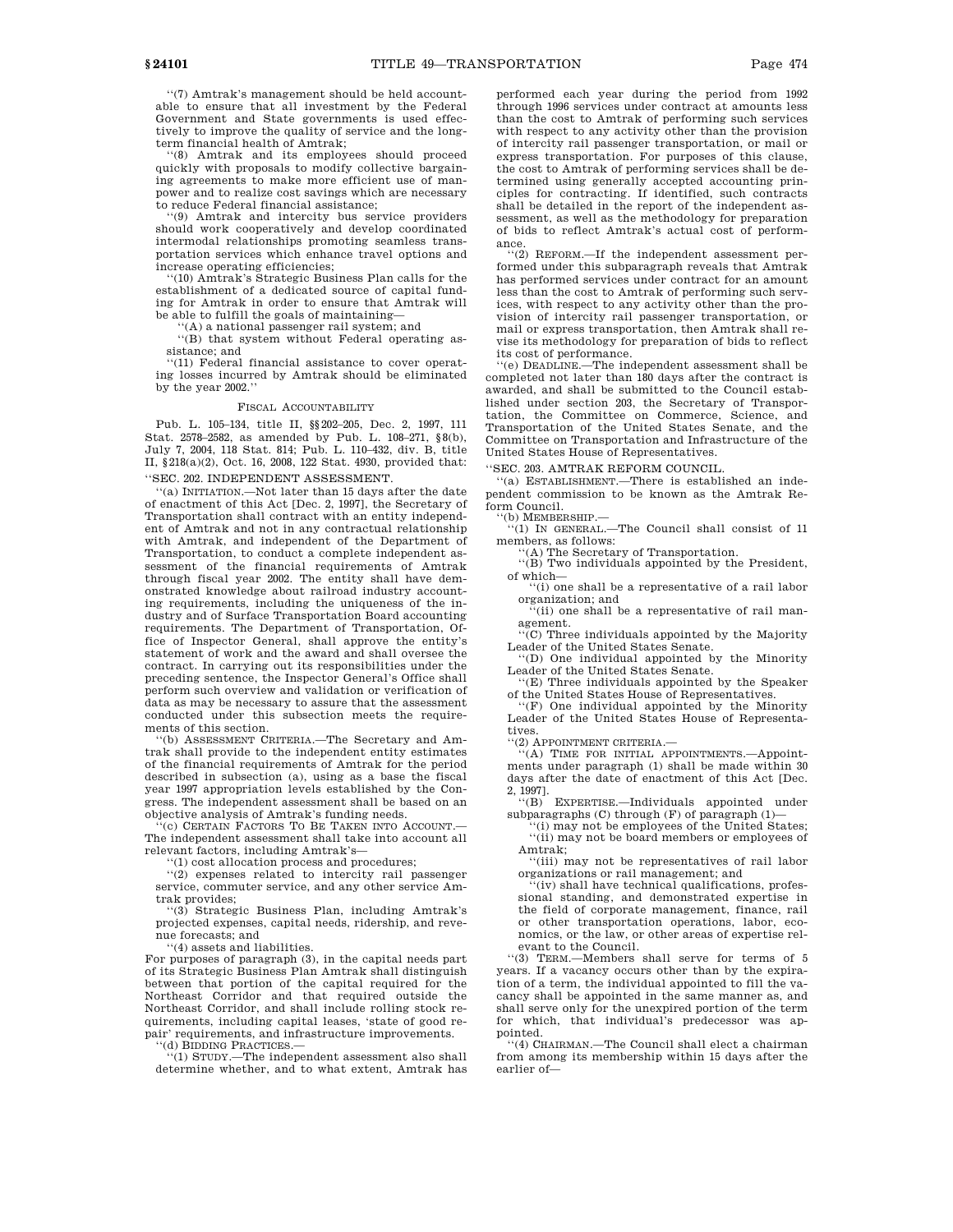''(A) the date on which all members of the Council have been appointed under paragraph (2)(A); or ''(B) 45 days after the date of enactment of this Act.

''(5) MAJORITY REQUIRED FOR ACTION.—A majority of the members of the Council present and voting is required for the Council to take action. No person shall be elected chairman of the Council who receives fewer than 5 votes.

''(c) ADMINISTRATIVE SUPPORT.—The Secretary of Transportation shall provide such administrative support to the Council as it needs in order to carry out its duties under this section.

''(d) TRAVEL EXPENSES.—Each member of the Council shall serve without pay, but shall receive travel expenses, including per diem in lieu of subsistence, in accordance with section[s] 5702 and 5703 of title 5, United States Code.

''(e) MEETINGS.—Each meeting of the Council, other than a meeting at which proprietary information is to be discussed, shall be open to the public.

''(f) ACCESS TO INFORMATION.—Amtrak shall make available to the Council all information the Council requires to carry out its duties under this section. The Council shall establish appropriate procedures to ensure against the public disclosure of any information obtained under this subsection that is a trade secret or commercial or financial information that is privileged or confidential.

"(g) DUTIES.

''(1) EVALUATION AND RECOMMENDATION.—The Council shall—

''(A) evaluate Amtrak's performance; and

''(B) make recommendations to Amtrak for achieving further cost containment and productivity improvements, and financial reforms.

''(2) SPECIFIC CONSIDERATIONS.—In making its evaluation and recommendations under paragraph (1), the Council shall consider all relevant performance factors, including—

''(A) Amtrak's operation as a national passenger rail system which provides access to all regions of the country and ties together existing and emerging rail passenger corridors;

 $\hat{H}(B)$  appropriate methods for adoption of uniform cost and accounting procedures throughout the Amtrak system, based on generally accepted accounting principles; and

''(C) management efficiencies and revenue enhancements, including savings achieved through labor and contracting negotiations.

''(3) MONITOR WORK-RULE SAVINGS.—If, after January 1, 1997, Amtrak enters into an agreement involving work-rules intended to achieve savings with an organization representing Amtrak employees, then Amtrak shall report quarterly to the Council—

''(A) the savings realized as a result of the agreement; and

''(B) how the savings are allocated.

''(h) ANNUAL REPORT.—Each year before the fifth anniversary of the date of enactment of this Act [Dec. 2, 1997], the Council shall submit to the Congress a report that includes an assessment of—

''(1) Amtrak's progress on the resolution of productivity issues; or

''(2) the status of those productivity issues,

and makes recommendations for improvements and for any changes in law it believes to be necessary or appropriate.

''(i) AUTHORIZATION OF APPROPRIATIONS.—There are authorized to be appropriated to the Council such sums as may be necessary to enable the Council to carry out its duties.

''[SECS. 204, 205. Repealed. Pub. L. 110–432, div. B, title II, §218(a)(2), Oct. 16, 2008, 122 Stat. 4930.]''

#### INTERSTATE RAIL COMPACTS

Pub. L. 105–134, title IV, §410, Dec. 2, 1997, 111 Stat. 2587, provided that:

''(a) CONSENT TO COMPACTS.—Congress grants consent to States with an interest in a specific form, route, or corridor of intercity passenger rail service (including high speed rail service) to enter into interstate compacts to promote the provision of the service, including—

''(1) retaining an existing service or commencing a new service;

''(2) assembling rights-of-way; and

''(3) performing capital improvements, including— ''(A) the construction and rehabilitation of main-

tenance facilities;

''(B) the purchase of locomotives; and

''(C) operational improvements, including communications, signals, and other systems.

''(b) FINANCING.—An interstate compact established by States under subsection (a) may provide that, in order to carry out the compact, the States may—

''(1) accept contributions from a unit of State or local government or a person;

'(2) use any Federal or State funds made available for intercity passenger rail service (except funds made available for Amtrak);

''(3) on such terms and conditions as the States consider advisable—

''(A) borrow money on a short-term basis and issue notes for the borrowing; and

''(B) issue bonds; and ''(4) obtain financing by other means permitted under Federal or State law.''

#### DEFINITION

Pub. L. 110–432, div. B, §3, Oct. 16, 2008, 122 Stat. 4908, provided that: ''In this division [see Short Title of 2008 Amendment note set out under section 20101 of this title], the term 'Secretary' means the Secretary of Transportation.''

## **§ 24102. Definitions**

In this part—

(1) ''auto-ferry transportation'' means intercity rail passenger transportation—

(A) of automobiles or recreational vehicles and their occupants; and

(B) when space is available, of used unoccupied vehicles.

(2) ''commuter authority'' means a State, local, or regional entity established to provide, or make a contract providing for, commuter rail passenger transportation.

(3) ''commuter rail passenger transportation'' means short-haul rail passenger transportation in metropolitan and suburban areas usually having reduced fare, multiple-ride, and commuter tickets and morning and evening peak period operations.

(4) ''intercity rail passenger transportation'' means rail passenger transportation, except commuter rail passenger transportation.

(5) ''national rail passenger transportation system'' means—

(A) the segment of the continuous Northeast Corridor railroad line between Boston, Massachusetts, and Washington, District of Columbia;

(B) rail corridors that have been designated by the Secretary of Transportation as high-speed rail corridors (other than corridors described in subparagraph (A)), but only after regularly scheduled intercity service over a corridor has been established;

(C) long-distance routes of more than 750 miles between endpoints operated by Amtrak as of the date of enactment of the Pas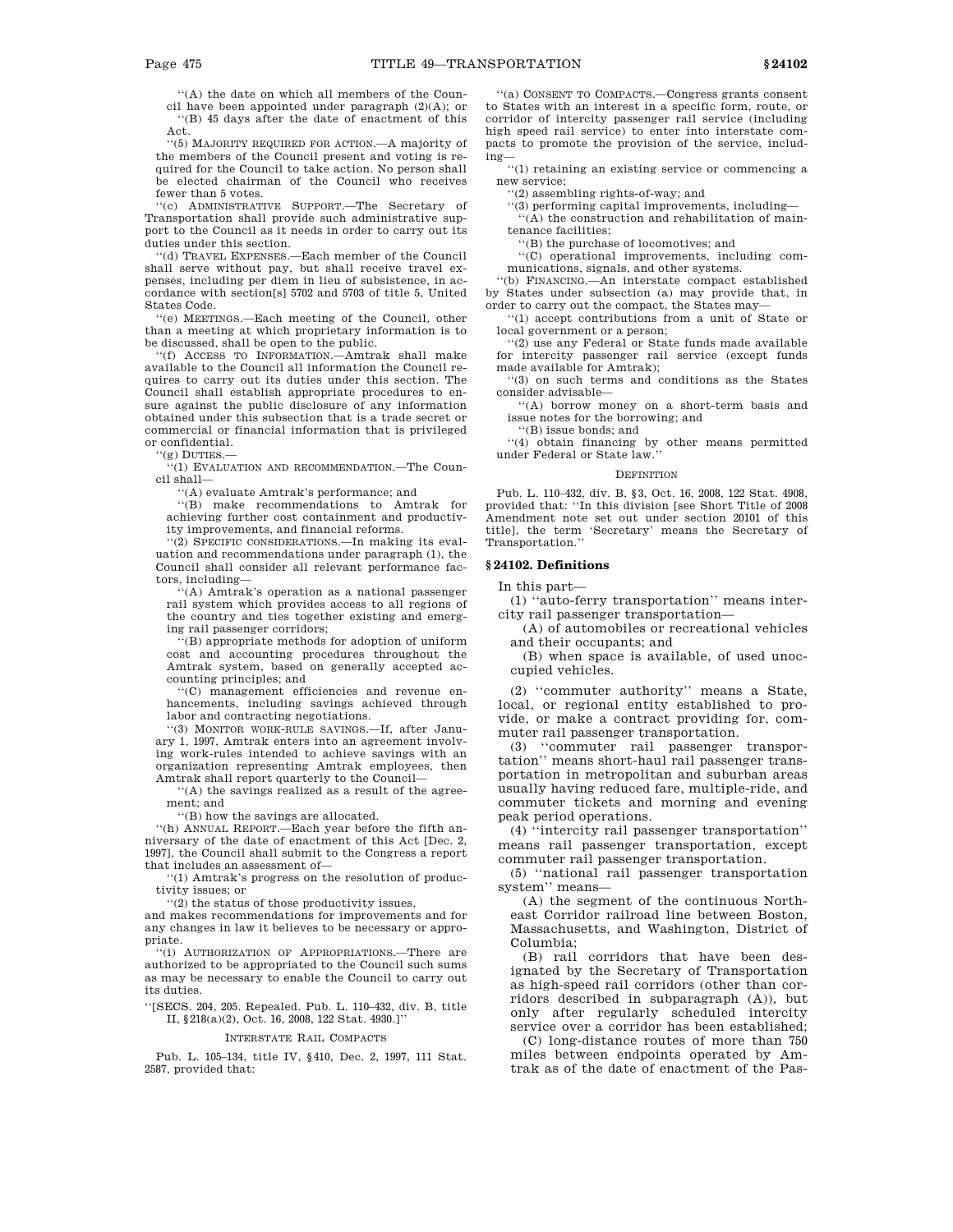senger Rail Investment and Improvement Act of 2008; and

(D) short-distance corridors, or routes of not more than 750 miles between endpoints, operated by—

(i) Amtrak; or

(ii) another rail carrier that receives funds under chapter 244.

(6) ''Northeast Corridor'' means Connecticut, Delaware, the District of Columbia, Maryland, Massachusetts, New Jersey, New York, Pennsylvania, and Rhode Island.

(7) ''rail carrier'' means a person, including a unit of State or local government, providing rail transportation for compensation.

(8) ''rate'' means a rate, fare, or charge for rail transportation.

(9) ''regional transportation authority'' means an entity established to provide passenger transportation in a region.

(Pub. L. 103–272, §1(e), July 5, 1994, 108 Stat. 900; Pub. L. 105–134, title IV, §407, Dec. 2, 1997, 111 Stat. 2586; Pub. L. 110–432, div. B, title II, §201(a), Oct. 16, 2008, 122 Stat. 4909.)

HISTORICAL AND REVISION NOTES

| Revised<br>Section                     | Source (U.S. Code)                              | Source (Statutes at Large)                                                                                                                                                                                                                                                                                                                 |
|----------------------------------------|-------------------------------------------------|--------------------------------------------------------------------------------------------------------------------------------------------------------------------------------------------------------------------------------------------------------------------------------------------------------------------------------------------|
| $24102(1)$                             | $45:502(1)$ .                                   | Oct. 30, 1970, Pub. L. 91-518,<br>§103(1), 84 Stat. 1328; re-<br>stated Sept. 29, 1979, Pub.<br>L. 96–73, §§ 103(a), 104, 93<br>Stat. 537, 538.                                                                                                                                                                                            |
|                                        | $45:502(2)$ .                                   | Oct. 30, 1970, Pub. L. 91–518,<br>84 Stat. 1327, §103(2);<br>added Aug. 13, 1981, Pub.<br>L. 97-35, §1173(2), 95 Stat.<br>689.                                                                                                                                                                                                             |
|                                        | $45:502(3)$ .                                   | Oct. 30, 1970, Pub. L. 91-518,<br>Stat. 1327, §103(3);<br>84<br>added Nov. 3, 1973, Pub. L.<br>93-146, §2(2), 87 Stat. 548;<br>restated Sept.<br>29, 1979,<br>Pub. L. 96-73, $\S$ 103(a),<br>104, 93 Stat. 537, 538; Aug.<br>13, 1981, Pub. L. 97-35,<br>§1173(1), 95 Stat. 689; Apr.<br>7, 1986, Pub. L. 99-272,<br>§4012, 100 Stat. 109. |
|                                        | 45:502(6), (7), (10),<br>(12), (14), (18).      | Oct. 30, 1970, Pub. L. 91-518,<br>$$103(4)-(7),$ (10), (12), (14)-(18), 84 Stat. 1328; re-<br>stated Sept. 29, 1979, Pub.<br>L. 96–73, §§ 103(a), 104, 93<br>Stat. 537, 538, 539; Aug. 13,<br>1981, Pub. L. 97-35,<br>§1173(1), 95 Stat. 689; Oct.<br>27, 1992, Pub. L. 102-533,<br>§8(1), 106 Stat. 3519.                                 |
| $24102(2)$<br>$24102(3)$<br>$24102(4)$ | $45:502(4)$ .<br>$45:502(5)$ .<br>$45:502(8)$ . | Oct. 30, 1970, Pub. L. 91-518,<br>84 Stat. 1327, §103(8), (9);<br>added Aug. 13, 1981, Pub.<br>L. 97-35, §1173(3), 95 Stat.<br>689.                                                                                                                                                                                                        |
| $24102(5)$<br>$24102(6)$               | $45:502(9)$ .<br>$45:502(11)$ .                 | Oct. 30, 1970, Pub. L. 91-518,<br>§103(11), 84 Stat. 1328; Nov.<br>3, 1973, Pub. L. 93–146,<br>$\S$ 2(1), 87 Stat. 548; restated<br>Sept. 29, 1979, Pub. L.<br>$96 - 73,$<br>ŞŞ<br>103(a), 104,<br>93<br>$537, 539, \text{ Aug.}$<br>Stat.<br>13.<br>L.<br>$97 - 35,$<br>1981.<br>Pub.                                                     |
| $24102(7)$                             | $45:502(13)$ .                                  | $$1173(1), (4), 95$ Stat. 689.<br>Oct. 30, 1970, Pub. L. 91-518,<br>Stat. 1327, §103(13);<br>84<br>added Oct. 27, 1992, Pub. L.<br>$102 - 533$ , §8(2), 106<br>Stat.<br>3519.                                                                                                                                                              |
|                                        | $45:851(c)$ .                                   | Feb. 5, 1976, Pub. L. 94-210,<br>§701(c), 90 Stat. 120.                                                                                                                                                                                                                                                                                    |
| $24102(8)$<br>$24102(9)$               | $45:502(14)$ .<br>(no source).                  |                                                                                                                                                                                                                                                                                                                                            |
| $24102(10)$<br>$24102(11)$             | $45:502(15)$ .<br>$45:502(16)$ .                |                                                                                                                                                                                                                                                                                                                                            |

In clause (1), before subclause (A), the text of  $45:502(1)$ ,  $(2)$ , and  $(10)$  is omitted as surplus. The text of 45:502(6), (7), (12), (14), and (18) is omitted because the complete names of the Performance Evaluation Center, Interstate Commerce Commission, Railroad Safety System Program, Technical Assistance Panel, and Secretary of Transportation are used the first time the terms appear in a section. The words ''characterized by transportation'' are omitted as surplus.

In clause (3), the text of  $45:502(5)(A)$  and the words ''on and after October 1, 1979'' are omitted as obsolete. Reference to 45:564(e) is omitted as obsolete because 45:564(e) was repealed by section 1183(d) of the Omnibus Budget Reconciliation Act of 1981 (Public Law 97–35, 95 Stat. 697).

In clauses (4) and (10), the words ''authority, corporation, or other'' are omitted as surplus.

In clause (4), the words ''and includes the Metropolitan Transportation Authority, the Connecticut Department of Transportation, the Maryland Department of Transportation the Southeastern Pennsylvania Transportation Authority, the New Jersey Transit Corporation, the Massachusetts Bay Transportation Authority, the Port Authority Trans-Hudson Corporation, any successor agencies, and any entity created by one or more such agencies for the purpose of operating'' are omitted as surplus.

In clause (5), the words ''whether within or across the geographical boundaries of a State'' are omitted as sur-

plus. Clause (9) is added to eliminate repetition of the words ''fares or charges'' throughout this part.

#### REFERENCES IN TEXT

The date of enactment of the Passenger Rail Investment and Improvement Act of 2008, referred to in par. (5)(C), is the date of enactment of div. B of Pub. L. 110–432, which was approved Oct. 16, 2008.

#### **AMENDMENTS**

2008—Pars. (2) to (5). Pub. L. 110–432 added par. (5), redesignated former pars. (3) to (5) as (2) to (4), respectively, and struck out former par. (2) which read as follows: '''basic system' means the system of intercity rail passenger transportation designated by the Secretary of Transportation under section 4 of the Amtrak Improvement Act of 1978 and approved by Congress, and transportation required to be provided under section 24705(a) of this title and section 4(g) of the Act, including changes in the system or transportation that Amtrak makes using the route and service criteria.''

1997—Pars. (2) to (6). Pub. L. 105–134, §407(1), (2), redesignated pars. (3) to (7) as (2) to (6), respectively, and struck out former par. (2) which read as follows: '''avoidable loss' means the avoidable costs of providing rail passenger transportation, less revenue attributable to the transportation, as determined by the Interstate Commerce Commission under section 553 of title 5.''

Par. (7). Pub. L. 105–134, §407(2), (3), redesignated par. (8) as (7) and inserted '', including a unit of State or local government,'' after ''means a person''. Former par. (7) redesignated (6).

Pars. (8) to (10). Pub. L. 105–134, §407(2), redesignated

pars. (8) to (10) as (7) to (9), respectively. Par. (11). Pub. L. 105–134, §407(1), struck out par. (11) which read as follows: '''route and service criteria' means the criteria and procedures for making route<br>and service decisions established under section established under section 404(c)(1)–(3)(A) of the Rail Passenger Service Act.''

## **§ 24103. Enforcement**

(a) GENERAL.—(1) Except as provided in paragraph (2) of this subsection, only the Attorney General may bring a civil action for equitable relief in a district court of the United States when Amtrak or a rail carrier—

(A) engages in or adheres to an action, practice, or policy inconsistent with this part;

(B) obstructs or interferes with an activity authorized under this part;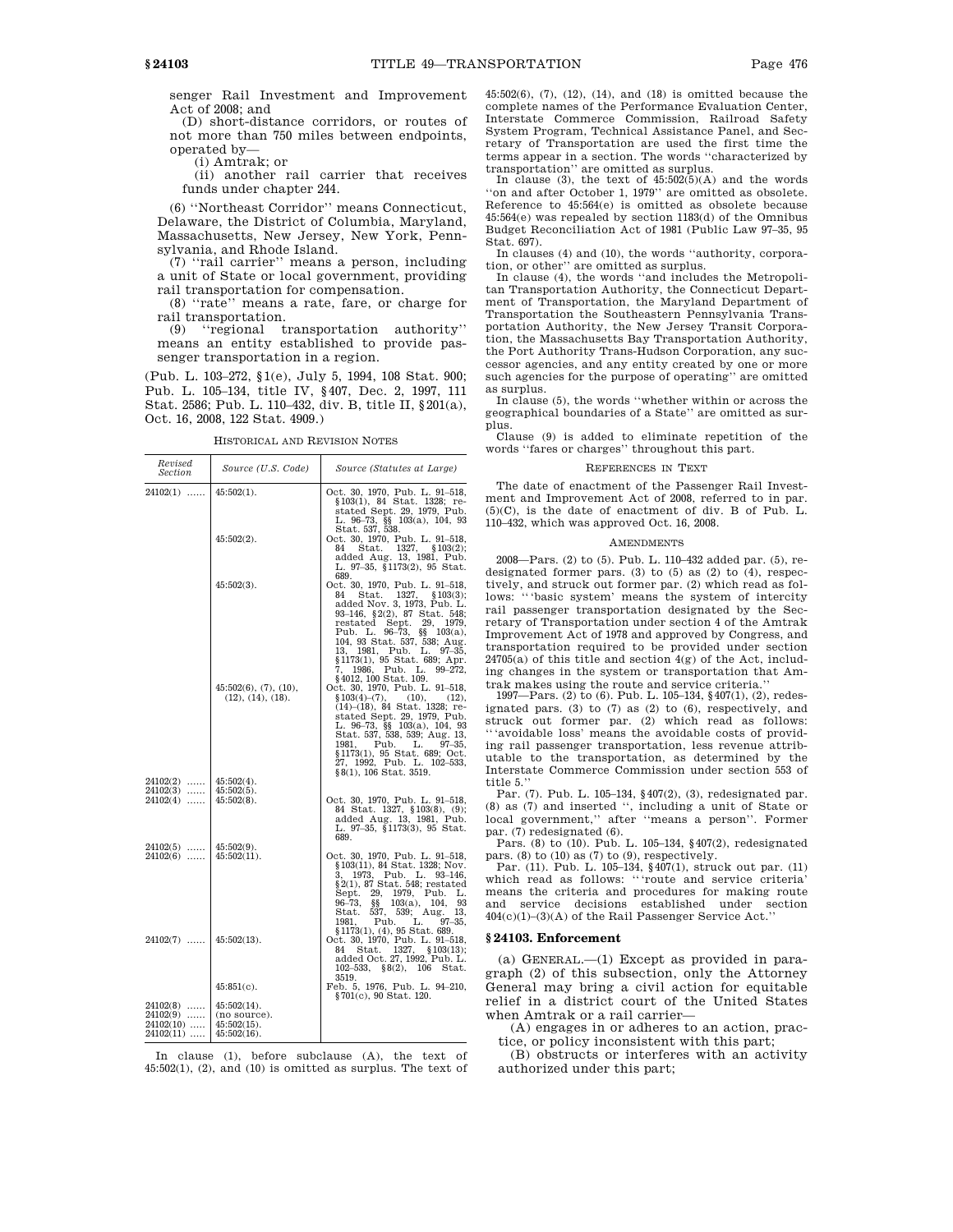(C) refuses, fails, or neglects to discharge its duties and responsibilities under this part; or (D) threatens—

(i) to engage in or adhere to an action, practice, or policy inconsistent with this part;

(ii) to obstruct or interfere with an activity authorized by this part; or

(iii) to refuse, fail, or neglect to discharge its duties and responsibilities under this part.

(2) An employee affected by any conduct or threat referred to in paragraph (1) of this subsection, or an authorized employee representative, may bring the civil action if the conduct or threat involves a labor agreement.

(b) REVIEW OF DISCONTINUANCE OR REDUC-TION.—A discontinuance of a route, a train, or transportation, or a reduction in the frequency of transportation, by Amtrak is reviewable only in a civil action for equitable relief brought by the Attorney General.

(c) VENUE.—Except as otherwise prohibited by law, a civil action under this section may be brought in the judicial district in which Amtrak or the rail carrier resides or is found.

(Pub. L. 103–272, §1(e), July 5, 1994, 108 Stat. 901.)

HISTORICAL AND REVISION NOTES

| Revised<br><b>Section</b> | Source (U.S. Code)                                                           | Source (Statutes at Large)                                                                                                                  |
|---------------------------|------------------------------------------------------------------------------|---------------------------------------------------------------------------------------------------------------------------------------------|
| $24103(a)$                | $45:547(a)$ (1st sen-<br>tence less words<br>between 13th–15th<br>commas).   | Oct. 30, 1970, Pub. L. 91–518,<br>$\$ 307(a) (1st sentence), (b),<br>84 Stat. 1333.                                                         |
| $24103(b)$                | $45:547(a)$ (last sen-<br>tence).                                            | Oct. 30, 1970, Pub. L. 91-518,<br>84 Stat. 1327, §307(a) (last<br>sentence); added Aug. 13.<br>1981. Pub. L. 97-35. §1179.<br>95 Stat. 693. |
| $24103(c)$                | $45:547(a)$ (1st sen-<br>tence words be-<br>tween 13th–15th<br>commas). (b). |                                                                                                                                             |

In subsections (a) and (b), the words ''may bring a civil action'', ''may bring the civil action'', and ''in a civil action brought by'' are substituted for ''upon petition of'' and ''on petition of'' for consistency with rule 2 of the Federal Rules of Civil Procedure (28 App. U.S.C.).

In subsection  $(a)(1)$ , before clause  $(A)$ , the words "Except as provided in paragraph (2) of this subsection'' are added for clarity. The word ''only'' is added for clarity. See *National Railroad Passenger Corp. et al*. v. *National Association of Railroad Passengers*, 414 U.S. 453 (1974). In clauses (A) and (D)(i), the words ''the policies and purposes of'' are omitted as surplus.

In subsection (a)(2), the word ''duly'' is omitted as surplus.

In subsection (b), the words ''in any court'' are omitted as surplus.

Subsection (c) is substituted for 45:547(a) (1st sentence words between 13th–15th commas) for consistency in the revised title and with other titles of the United States Code. The text of 45:547(b) is omitted as surplus.

## **§ 24104. Authorization of appropriations**

(a) IN GENERAL.—There are authorized to be appropriated to the Secretary of Transportation—

(1) \$1,138,000,000 for fiscal year 1998;

(2) \$1,058,000,000 for fiscal year 1999;

(3) \$1,023,000,000 for fiscal year 2000;

(4) \$989,000,000 for fiscal year 2001; and

(5) \$955,000,000 for fiscal year 2002,

for the benefit of Amtrak for capital expenditures under chapters 243, 247, and 249 of this title, operating expenses, and payments described in subsection  $(c)(1)(A)$  through  $(C)$ . In fiscal years following the fifth anniversary of the enactment of the Amtrak Reform and Accountability Act of 1997 no funds authorized for Amtrak shall be used for operating expenses other than those prescribed for tax liabilities under section 3221 of the Internal Revenue Code of 1986 that are more than the amount needed for benefits of individuals who retire from Amtrak and for their beneficiaries.

(b) OPERATING EXPENSES.—(1) Not more than \$381,000,000 may be appropriated to the Secretary for each of the fiscal years ending September 30, 1993, and September 30, 1994, for the benefit of Amtrak for operating expenses. Not more than 5 percent of the amounts appropriated for each fiscal year shall be used to pay operating expenses under section  $24704^{\,1}$  of this title for transportation in operation on September 30, 1992.

(2)(A) Not more than the following amounts may be appropriated to the Secretary for the benefit of Amtrak for operating losses under section 24704<sup>1</sup> of this title for transportation beginning after September 30, 1992:

(i) \$7,500,000 for the fiscal year ending September 30, 1993.

(ii) \$9,500,000 for the fiscal year ending September 30, 1994.

(B) The expenditure by Amtrak of an amount appropriated under subparagraph (A) of this paragraph is deemed not to be an operating expense when calculating the revenue-to-operating expense ratio of Amtrak.

(c) MANDATORY PAYMENTS.—(1) Not more than \$150,000,000 for the fiscal year ending September 30, 1993, and amounts that may be necessary for the fiscal year ending September 30, 1994, may be appropriated to the Secretary to pay—

(A) tax liabilities under section 3221 of the Internal Revenue Code of 1986 (26 U.S.C. 3221) due in those fiscal years that are more than the amount needed for benefits for individuals who retire from Amtrak and for their beneficiaries;

(B) obligations of Amtrak under section 8(a) of the Railroad Unemployment Insurance Act (45 U.S.C. 358(a)) due in those fiscal years that are more than obligations of Amtrak calculated on an experience-related basis; and

(C) obligations of Amtrak due under section 3321 of the Code (26 U.S.C. 3321).

(2) Amounts appropriated under this subsection are not a United States Government subsidy of Amtrak.

(d) PAYMENT TO AMTRAK.—Amounts appropriated under this section shall be paid to Amtrak under the budget request of the Secretary as approved or modified by Congress when the amounts are appropriated. A payment may not be made more frequently than once every 90 days, unless Amtrak, for good cause, requests more frequent payment before a 90-day period ends. In each fiscal year in which amounts are authorized to be appropriated under this sec-

1See References in Text note below.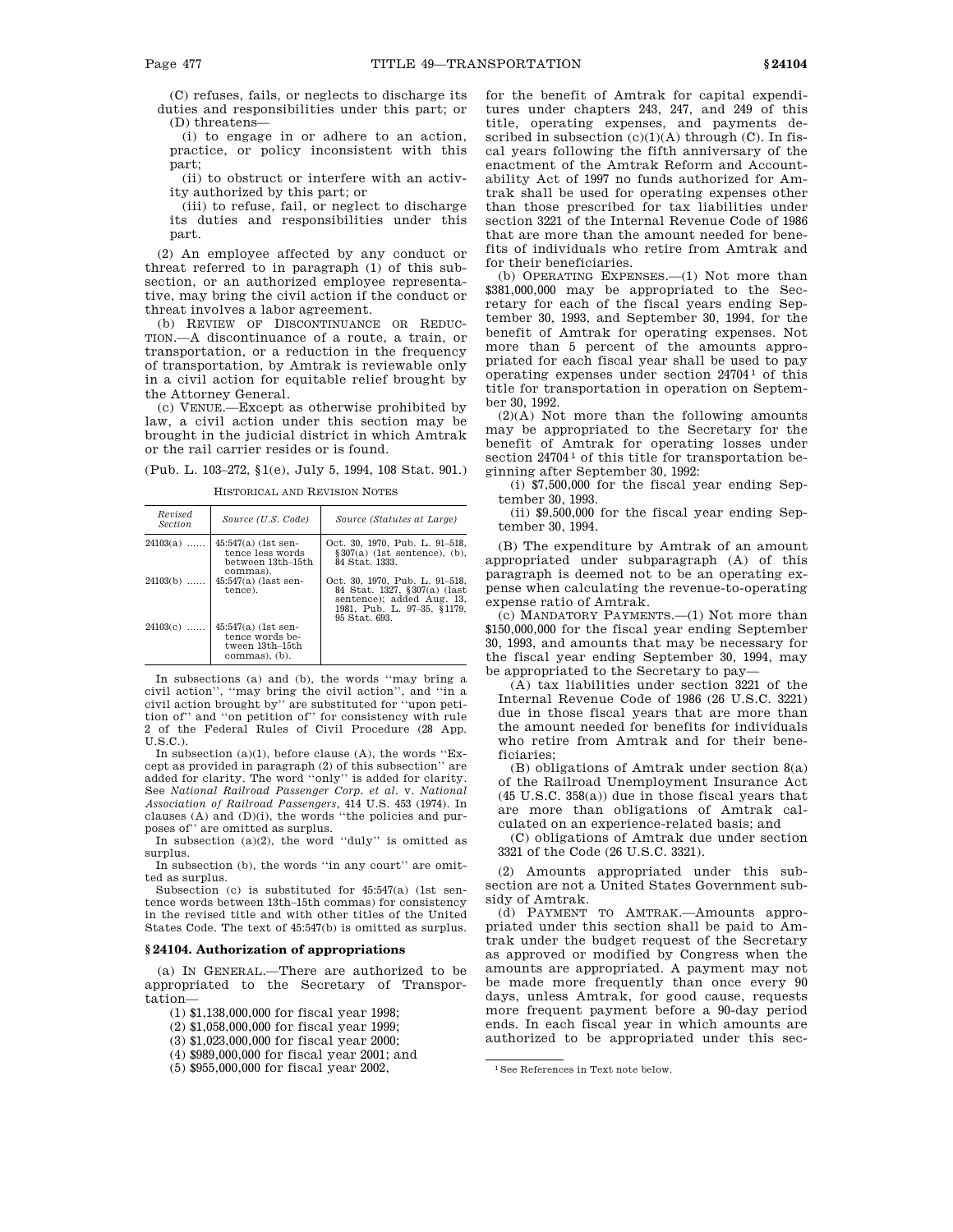tion, amounts appropriated shall be paid to Amtrak as follows:

(1) 50 percent on October 1.

(2) 25 percent on January 1.

(3) 25 percent on April 1.

(e) AVAILABILITY OF AMOUNTS AND EARLY AP-PROPRIATIONS.—(1) Amounts appropriated under this section remain available until expended.

(2) Amounts for capital acquisitions and improvements may be appropriated in a fiscal year before the fiscal year in which the amounts will be obligated.

(f) LIMITATIONS ON USE.—Amounts appropriated under this section may not be used to subsidize operating losses of commuter rail passenger or rail freight transportation.

(Pub. L. 103–272, §1(e), July 5, 1994, 108 Stat. 902; Pub. L. 105–134, title III, §301(a), Dec. 2, 1997, 111 Stat. 2585.)

HISTORICAL AND REVISION NOTES

| Revised<br>Section                                      | Source (U.S. Code)                                                                                  | Source (Statutes at Large)                                                                                                                                                                                                                                                                                                                                                                                                                                                                                                                                                                                                                                                                                                                                                                                                                                                                                                                         |
|---------------------------------------------------------|-----------------------------------------------------------------------------------------------------|----------------------------------------------------------------------------------------------------------------------------------------------------------------------------------------------------------------------------------------------------------------------------------------------------------------------------------------------------------------------------------------------------------------------------------------------------------------------------------------------------------------------------------------------------------------------------------------------------------------------------------------------------------------------------------------------------------------------------------------------------------------------------------------------------------------------------------------------------------------------------------------------------------------------------------------------------|
| $24104(a)$                                              | $45:601(a)$ .                                                                                       | Oct. 30, 1970, Pub. L. 91-518,<br>§ 601, 84 Stat. 1338; June 22,<br>1972, Pub. L. 92-316, §9, 86<br>Stat. 231; Nov. 3, 1973.<br>$93 - 146$ ,<br>Pub.<br>\$12, 87<br>L.<br>Stat. 553: Oct. 28. 1974.<br>Pub. L. 93-496, §8, 88 Stat.<br>1530; May 26, 1975, Pub. L.<br>94–25, §10, 89 Stat. 92; Oct.<br>19, 1976, Pub. L. 94-555,<br>$$102(a), (b), 90 \text{ Stat. } 2613;$<br>Oct. 5, 1978, Pub. L. 95-421,<br>$\S\S 2(a), (b)(1), 3, 92$ Stat.<br>923; Sept. 29, 1979, Pub. L.<br>96-73, §122(a), (b)(1), 93<br>Stat. 550; May<br>30, 1980,<br>Pub. L. 96-254, §§ 208, 211,<br>94 Stat. 414, 415; Aug. 13,<br>1981, Pub. L. 97-35, §§ 1138,<br>1139(a), 1185, 95 Stat. 652,<br>697; Jan. 14, 1983, Pub. L.<br>97–468.<br>$$302(c), 96$ Stat.<br>2550; Apr. 7, 1986, Pub. L.<br>99-272, §4002, 100 Stat. 106;<br>July 6, 1990, Pub. L.<br>101-322, §2, 104 Stat.<br>295:<br>restated Oct. 27, 1992, Pub.<br>L. 102-533, §7(a), 106 Stat.<br>3517. |
| $24104(b)$<br>$24104(c)$<br>$24104(d)$<br>$24104(e)(1)$ | $45:601(b)$ .<br>$45:601(c)$ .<br>$45:601(d)$ (3d, last<br>sentences), (e).<br>$45:601(d)$ (2d sen- |                                                                                                                                                                                                                                                                                                                                                                                                                                                                                                                                                                                                                                                                                                                                                                                                                                                                                                                                                    |
| $24104(e)(2)$                                           | tence).<br>$45:601(d)$ (1st sen-                                                                    |                                                                                                                                                                                                                                                                                                                                                                                                                                                                                                                                                                                                                                                                                                                                                                                                                                                                                                                                                    |
| $24104(f)$                                              | tence).<br>$45:854(b)(1)$ (related<br>to $45:601$ ).                                                | Feb. 5, 1976, Pub. L. 94-210,<br>$\S 704(b)(1)$ (related to $\S 601$ ),<br>90 Stat. 123; Jan. 14, 1983.<br>Pub. L. 97-468, §301(4)(A),<br>96 Stat. 2549.                                                                                                                                                                                                                                                                                                                                                                                                                                                                                                                                                                                                                                                                                                                                                                                           |

In subsection  $(a)(2)$ , before clause  $(A)$ , the words "In addition to amounts that may be appropriated under section 24909 of this title'' are added for clarity.

In subsection  $(a)(3)(B)$  and  $(C)$ , the words "or States" are omitted because of 1:1. Before each clause (i), the words ''Except as provided in clause (ii)'' are omitted as surplus.

In subsection (d), before clause (1), the words ''by the Secretary'' and ''for expenditure by it'' are omitted as surplus.

In subsection  $(e)(2)$ , the words "Funds appropriated pursuant to this section shall be made available to the Secretary during the fiscal year for which appropriated'' are omitted as surplus.

#### REFERENCES IN TEXT

The enactment of the Amtrak Reform and Accountability Act of 1997, referred to in subsec. (a), probably means the date of enactment of Pub. L. 105–134, which was approved Dec. 2, 1997.

Section 3221 of the Internal Revenue Code of 1986, referred to in subsec. (a), is classified to section 3221 of Title 26, Internal Revenue Code.

Section 24704 of this title, referred to in subsec. (b), was repealed by Pub. L. 105–134, title I, §105(a), Dec. 2, 1997, 111 Stat. 2573.

#### AMENDMENTS

1997—Subsec. (a). Pub. L. 105–134 amended heading and text of subsec. (a) generally. Prior to amendment, subsec. (a) related to capital acquisition and corridor development.

## LIMITATION ON USE OF TAX REFUND

Pub. L. 105–134, title II, §209, Dec. 2, 1997, 111 Stat. 2584, provided that:

''(a) IN GENERAL.—Amtrak may not use any amount received under section 977 of the Taxpayer Relief Act of 1997 [Pub. L. 105–34, 26 U.S.C. 172 note]—

 $(1)$  for any purpose other than making payments to non-Amtrak States (pursuant to section 977(c) of that Act), or the financing of qualified expenses (as that term is defined in section  $977(e)(1)$  of that Act); or

''(2) to offset other amounts used for any purpose other than the financing of such expenses.

''(b) REPORT BY ARC.—The Amtrak Reform Council shall report quarterly to the Congress on the use of amounts received by Amtrak under section 977 of the Taxpayer Relief Act of 1997.''

## REFORM BOARD

Pub. L. 105–134, title IV, §411(b), Dec. 2, 1997, 111 Stat. 2589, provided that: ''If the Reform Board has not assumed the responsibilities of the Board of Directors of Amtrak before July 1, 1998, all provisions authorizing appropriations under the amendments made by section 301(a) of this Act [amending this section] for a fiscal year after fiscal year 1998 shall cease to be effective. The preceding sentence shall have no effect on funds provided to Amtrak pursuant to section 977 of the Taxpayer Relief Act of 1997 [Pub. L. 105–34, 26 U.S.C. 172 note].''

#### **§ 24105. Congestion grants**

(a) AUTHORITY.—The Secretary of Transportation may make grants to States, or to Amtrak in cooperation with States, for financing the capital costs of facilities, infrastructure, and equipment for high priority rail corridor projects necessary to reduce congestion or facilitate ridership growth in intercity rail passenger transportation.

(b) ELIGIBLE PROJECTS.—Projects eligible for grants under this section include projects—

(1) identified by Amtrak as necessary to reduce congestion or facilitate ridership growth in intercity rail passenger transportation along heavily traveled rail corridors;

(2) identified by the Surface Transportation Board as necessary to improve the on time 1 performance and reliability of intercity rail passenger transportation under section 24308(f); and

(3) designated by the Secretary as being sufficiently advanced in development to be capable of serving the purposes described in subsection (a) on an expedited schedule.

(c) FEDERAL SHARE.—The Federal share of the cost of a project financed under this section shall not exceed 80 percent.

(d) GRANT CONDITIONS.—The Secretary of Transportation shall require each recipient of a

<sup>1</sup>So in original. Probably should be ''on-time''.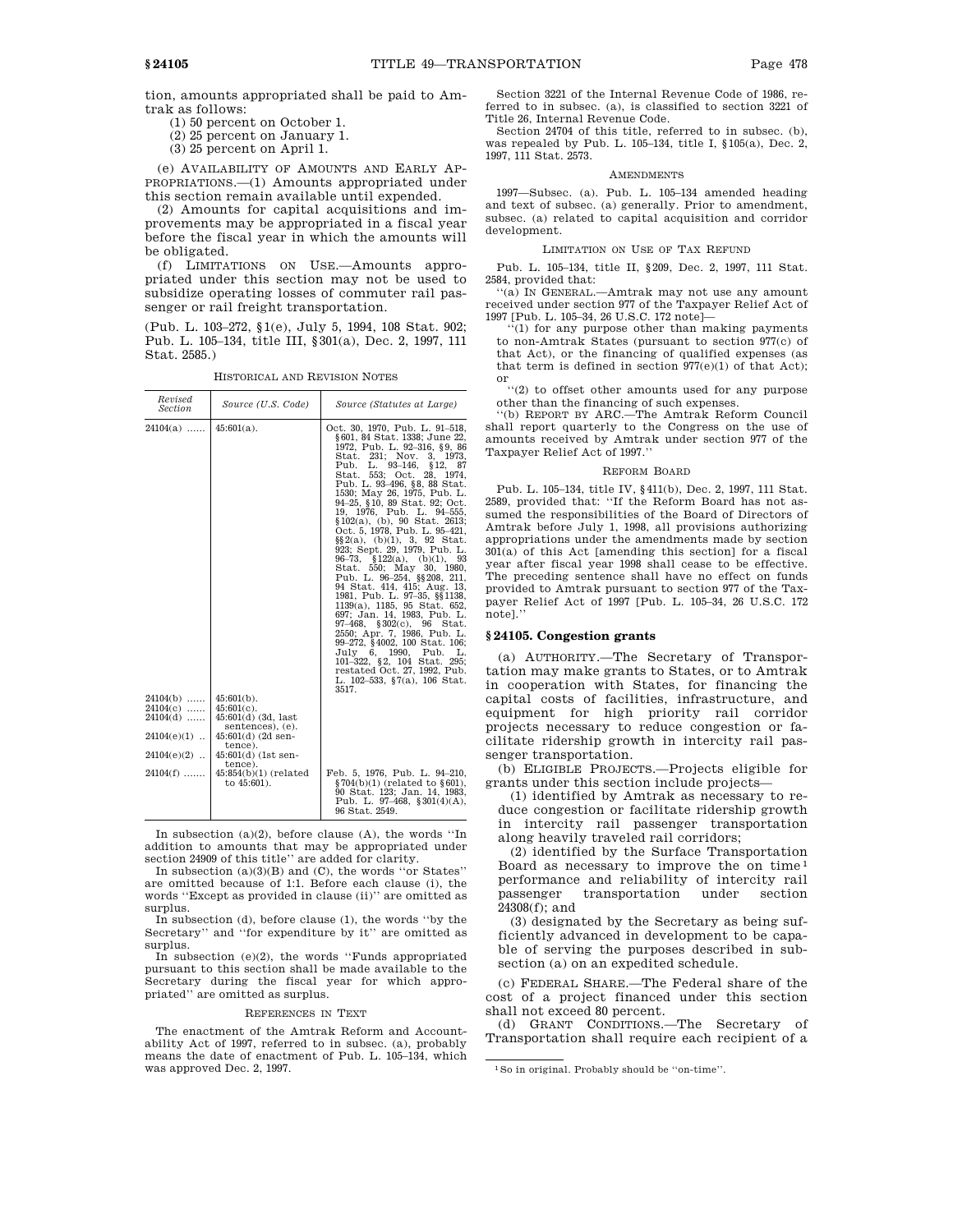grant under this section to comply with the grant requirements of section 24405 of this title.

(e) AUTHORIZATION OF APPROPRIATIONS.—There are authorized to be appropriated, from amounts made available under section 301 of the Passenger Rail Investment and Improvement Act of 2008, to the Secretary to carry out this section—

- (1) \$50,000,000 for fiscal year 2010;
- (2) \$75,000,000 for fiscal year 2011;
- (3) \$100,000,000 for fiscal year 2012; and
- (4) \$100,000,000 for fiscal year 2013.

(Added Pub. L. 110–432, div. B, title III, §302(a), Oct. 16, 2008, 122 Stat. 4947.)

#### REFERENCES IN TEXT

Section 301 of the Passenger Rail Investment and Improvement Act of 2008, referred to in subsec. (e), is section 301 of Pub. L. 110–432, which enacted chapter 244 (§24401 et seq.) of this title and enacted provisions set out as a note under section 24405 of this title.

# **CHAPTER 243—AMTRAK**

- Sec.<br>24301 Status and applicable laws.
- 24302. Board of directors.
- 24303. Officers.
- 24304. Employee stock ownership plans.
- 24305. General authority.
- 24306. Mail, express, and auto-ferry transportation.
- 24307. Special transportation.
- 24308. Use of facilities and providing services to Amtrak.
- 24309. Retaining and maintaining facilities.
- 24310. Management accountability.<br>24311. Acquiring interests in prope
- Acquiring interests in property by eminent domain.
- 24312. Labor standards.<br>24313. Rail safety system
- 24313. Rail safety system program.<br>[24314. Repealed.]
- [24314. Repealed.]<br>24315. Reports are
	- Reports and audits.
- 24316. Plan to assist families of passengers involved in rail passenger accidents.1

## **AMENDMENTS**

2008—Pub. L. 110–432, div. A, title V, §502(b), div. B, title II, §221(b), Oct. 16, 2008, 122 Stat. 4899, 4932, added items 24310 and 24316.

1997—Pub. L. 105–134, title IV, §§403, 404, 415(a)(2), Dec. 2, 1997, 111 Stat. 2585, 2586, 2590, substituted ''Employee stock ownership plans'' for ''Capitalization'' in item 24304 and struck out item 24310 ''Assistance for upgrading facilities'' and item 24314 ''Demonstration of new technology''.

# **§ 24301. Status and applicable laws**

(a) STATUS.—Amtrak—

(1) is a railroad carrier under section  $20102(2)^1$  and chapters 261 and 281 of this title; (2) shall be operated and managed as a forprofit corporation; and

(3) is not a department, agency, or instrumentality of the United States Government, and shall not be subject to title 31.

(b) PRINCIPAL OFFICE AND PLACE OF BUSI-NESS.—The principal office and place of business of Amtrak are in the District of Columbia. Amtrak is qualified to do business in each State in which Amtrak carries out an activity authorized under this part. Amtrak shall accept service of process by certified mail addressed to the secretary of Amtrak at its principal office and place of business. Amtrak is a citizen only of the District of Columbia when deciding original jurisdiction of the district courts of the United States in a civil action.

(c) APPLICATION OF SUBTITLE IV.—Subtitle IV of this title shall not apply to Amtrak, except for sections 11123, 11301, 11322(a), 11502, and 11706. Notwithstanding the preceding sentence, Amtrak shall continue to be considered an employer under the Railroad Retirement Act of 1974, the Railroad Unemployment Insurance Act, and the Railroad Retirement Tax Act.

(d) APPLICATION OF SAFETY AND EMPLOYEE RE-LATIONS LAWS AND REGULATIONS.—Laws and regulations governing safety, employee representation for collective bargaining purposes, the handling of disputes between carriers and employees, employee retirement, annuity, and unemployment systems, and other dealings with employees that apply to a rail carrier subject to part A of subtitle IV of this title apply to Amtrak.

(e) APPLICATION OF CERTAIN ADDITIONAL LAWS.—Section 552 of title 5, this part, and, to the extent consistent with this part, the District of Columbia Business Corporation Act (D.C. Code §29–301 et seq.) apply to Amtrak. Section 552 of title 5, United States Code, applies to Amtrak for any fiscal year in which Amtrak receives a Federal subsidy.

(f) TAX EXEMPTION FOR CERTAIN COMMUTER AU-THORITIES.—A commuter authority that was eligible to make a contract with Amtrak Commuter to provide commuter rail passenger transportation but which decided to provide its own rail passenger transportation beginning January 1, 1983, is exempt, effective October 1, 1981, from paying a tax or fee to the same extent Amtrak is exempt.

(g) NONAPPLICATION OF RATE, ROUTE, AND SERVICE LAWS.—A State or other law related to rates, routes, or service does not apply to Amtrak in connection with rail passenger transportation.

(h) NONAPPLICATION OF PAY PERIOD LAWS.—A State or local law related to pay periods or days for payment of employees does not apply to Amtrak. Except when otherwise provided under a collective bargaining agreement, an employee of Amtrak shall be paid at least as frequently as the employee was paid on October 1, 1979.

(i) PREEMPTION RELATED TO EMPLOYEE WORK REQUIREMENTS.—A State may not adopt or continue in force a law, rule, regulation, order, or standard requiring Amtrak to employ a specified number of individuals to perform a particular task, function, or operation.

(j) NONAPPLICATION OF LAWS ON JOINT USE OR OPERATION OF FACILITIES AND EQUIPMENT.—Prohibitions of law applicable to an agreement for the joint use or operation of facilities and equipment necessary to provide quick and efficient rail passenger transportation do not apply to a person making an agreement with Amtrak to the extent necessary to allow the person to make and carry out obligations under the agreement.

(k) EXEMPTION FROM ADDITIONAL TAXES.—(1) In this subsection—

(A) ''additional tax'' means a tax or fee—

<sup>1</sup>So in original. Does not conform to section catchline.

<sup>1</sup>See References in Text note below.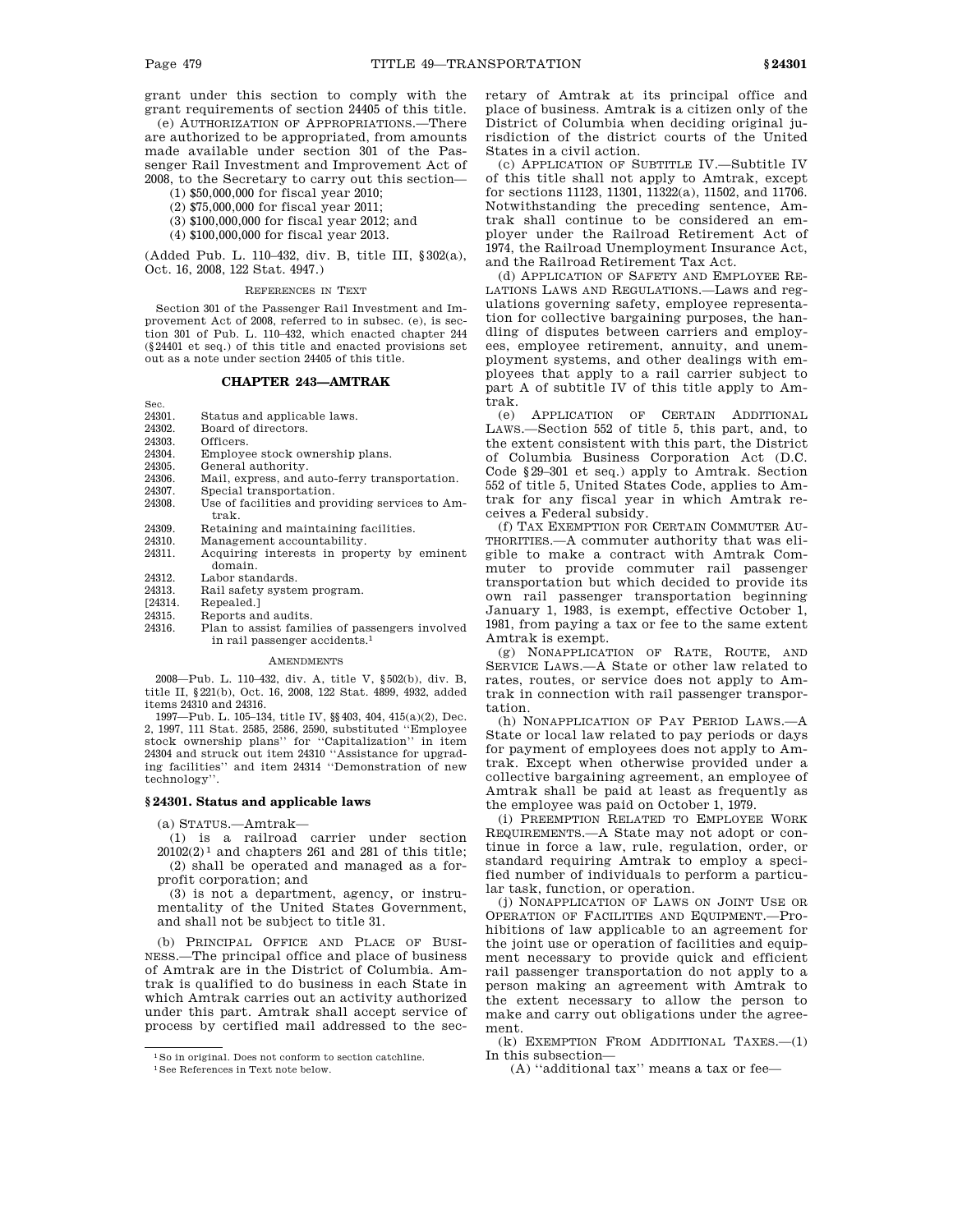(i) on the acquisition, improvement, ownership, or operation of personal property by Amtrak; and

(ii) on real property, except a tax or fee on the acquisition of real property or on the value of real property not attributable to improvements made, or the operation of those improvements, by Amtrak.

(B) ''Amtrak'' includes a rail carrier subsidiary of Amtrak and a lessor or lessee of Amtrak or one of its rail carrier subsidiaries.

(2) Amtrak is not required to pay an additional tax because of an expenditure to acquire or improve real property, equipment, a facility, or right-of-way material or structures used in providing rail passenger transportation, even if that use is indirect.

(*l*) EXEMPTION FROM TAXES LEVIED AFTER SEP-TEMBER 30, 1981.—(1) IN GENERAL.—Amtrak, a rail carrier subsidiary of Amtrak, and any passenger or other customer of Amtrak or such subsidiary, are exempt from a tax, fee, head charge, or other charge, imposed or levied by a State, political subdivision, or local taxing authority on Amtrak, a rail carrier subsidiary of Amtrak, or on persons traveling in intercity rail passenger transportation or on mail or express transportation provided by Amtrak or such a subsidiary, or on the carriage of such persons, mail, or express, or on the sale of any such transportation, or on the gross receipts derived therefrom after September 30, 1981. In the case of a tax or fee that Amtrak was required to pay as of September 10, 1982, Amtrak is not exempt from such tax or fee if it was assessed before April 1, 1997.

(2) The district courts of the United States have original jurisdiction over a civil action Amtrak brings to enforce this subsection and may grant equitable or declaratory relief requested by Amtrak.

(m) WASTE DISPOSAL.—(1) An intercity rail passenger car manufactured after October 14, 1990, shall be built to provide for the discharge of human waste only at a servicing facility. Amtrak shall retrofit each of its intercity rail passenger cars that was manufactured after May 1, 1971, and before October 15, 1990, with a human waste disposal system that provides for the discharge of human waste only at a servicing facility. Subject to appropriations—

(A) the retrofit program shall be completed not later than October 15, 2001; and

(B) a car that does not provide for the discharge of human waste only at a servicing facility shall be removed from service after that date.

(2) Section 361 of the Public Health Service Act (42 U.S.C. 264) and other laws of the United States, States, and local governments do not apply to waste disposal from rail carrier vehicles operated in intercity rail passenger transportation. The district courts of the United States have original jurisdiction over a civil action Amtrak brings to enforce this paragraph and may grant equitable or declaratory relief requested by Amtrak.

(n) RAIL TRANSPORTATION TREATED EQUALLY.— When authorizing transportation in the continental United States for an officer, employee,

or member of the uniformed services of a department, agency, or instrumentality of the Government, the head of that department, agency, or instrumentality shall consider rail transportation (including transportation by extra-fare trains) the same as transportation by another authorized mode. The Administrator of General Services shall include Amtrak in the contract air program of the Administrator in markets in which transportation provided by Amtrak is competitive with other carriers on fares and total trip times.

(*o*) APPLICABILITY OF DISTRICT OF COLUMBIA LAW.—Any lease or contract entered into between Amtrak and the State of Maryland, or any department or agency of the State of Maryland, after the date of the enactment of this subsection shall be governed by the laws of the District of Columbia.

(Pub. L. 103–272, §1(e), July 5, 1994, 108 Stat. 904; Pub. L. 104–88, title III, §308(g), Dec. 29, 1995, 109 Stat. 947; Pub. L. 105–134, title I, §§106(b), 110(a), title II, §208, title IV, §§401, 402, 415(d)(1), Dec. 2, 1997, 111 Stat. 2573, 2574, 2584, 2585, 2590; Pub. L. 108–199, div. F, title I, §150(2), Jan. 23, 2004, 118 Stat. 303; Pub. L. 110–53, title XV, §1527, Aug. 3, 2007, 121 Stat. 452.)

HISTORICAL AND REVISION NOTES

| Revised<br>Section                                 | Source (U.S. Code)                                                                                      | Source (Statutes at Large)                                                                                                                                                                                                                        |
|----------------------------------------------------|---------------------------------------------------------------------------------------------------------|---------------------------------------------------------------------------------------------------------------------------------------------------------------------------------------------------------------------------------------------------|
| $24301(a)$                                         | $45:541$ (1st sentence).                                                                                | Oct. 30, 1970, Pub. L. 91-518,<br>$§301$ (1st, 4th, last sen-<br>tences), 84 Stat. 1330.                                                                                                                                                          |
|                                                    | 45:541 (2d sentence<br>words before 1st<br>comma).                                                      | Oct. 30, 1970, Pub. L. 91-518,<br>§301 (2d sentence words<br>before 1st<br>comma),<br>84<br>Stat. 1330; Oct. 5, 1978,<br>L. 95-421, §11, 92<br>Puh.<br>Stat. 928.                                                                                 |
|                                                    | 45:541 (3d sentence).                                                                                   | Oct. 30, 1970, Pub. L. 91-518,<br>§301 (3d sentence), 84 Stat.<br>1330; June 22, 1988, Pub. L.<br>100-342, §18(a), 102 Stat.<br>636.                                                                                                              |
|                                                    | 45:541 (last sen-<br>tence).                                                                            |                                                                                                                                                                                                                                                   |
|                                                    | $45:546(a)$ (words<br>after "The Cor-<br>poration" and be-<br>fore "and shall be<br>subject to").       | Oct. 30, 1970, Pub. L. 91-518,<br>§306(a), 84 Stat. 1332; June<br>22, 1972, Pub. L. 92-316,<br>$\S3(a)$ , 86 Stat. 228; Sept.<br>$29, 1979,$ Pub. L. $96-73,$<br>§112(a), 93 Stat. 541; Apr.<br>7, 1986, Pub. L. 99–272,<br>§4015, 100 Stat. 110. |
| $24301(b)$                                         | $145:546(m)$ .                                                                                          | Oct. 30, 1970, Pub. L. 91-518,<br>Stat. 1327, §306(m);<br>84<br>added Sept. 29, 1979, Pub.<br>L. 96-73, §112(c), 93 Stat.<br>541; Apr. 7, 1986, Pub. L.<br>99-272, §4013, 100 Stat. 109.                                                          |
| $24301(c)(1)$ ,<br>(2)(A).                         | $45:546(a)$ (less words)<br>after "The Cor-<br>poration" and be-<br>fore "and shall be<br>subject to"). |                                                                                                                                                                                                                                                   |
| 24301(c)<br>$(2)(B)$ .                             | 45:546a.                                                                                                | Oct. 5, 1978, Pub. L. 95-421,<br>§7, 92 Stat. 927.                                                                                                                                                                                                |
| $24301(d)$                                         | $45:546(b)$ .                                                                                           | Oct. 30, 1970, Pub. L. 91-518,<br>$\S$ $305(a)$ (last sentence),<br>$306(b)$ -(e), 84 Stat. 1332,<br>1333.                                                                                                                                        |
| $24301(e)$                                         | 45:541 (4th sen-<br>tence).<br>45:545(a) (last sen-                                                     |                                                                                                                                                                                                                                                   |
|                                                    | tence).<br>$45:545(e)(8)$ .                                                                             | Oct. 30, 1970, Pub. L. 91-518,<br>84 Stat. 1327, §305(e)(8);<br>added Nov. 3, 1973, Pub. L.<br>93-146, §6, 87 Stat. 551.                                                                                                                          |
|                                                    | $45:546(g)$ .                                                                                           | Oct. 30, 1970, Pub. L. 91-518,<br>Stat. 1327, §306(g);<br>84<br>added June 22, 1972, Pub.<br>L. 92-316, §3(b), 86 Stat.<br>228.                                                                                                                   |
| $24301(f)$   45:546(d).<br>$24301(g)$   45:546(c). |                                                                                                         |                                                                                                                                                                                                                                                   |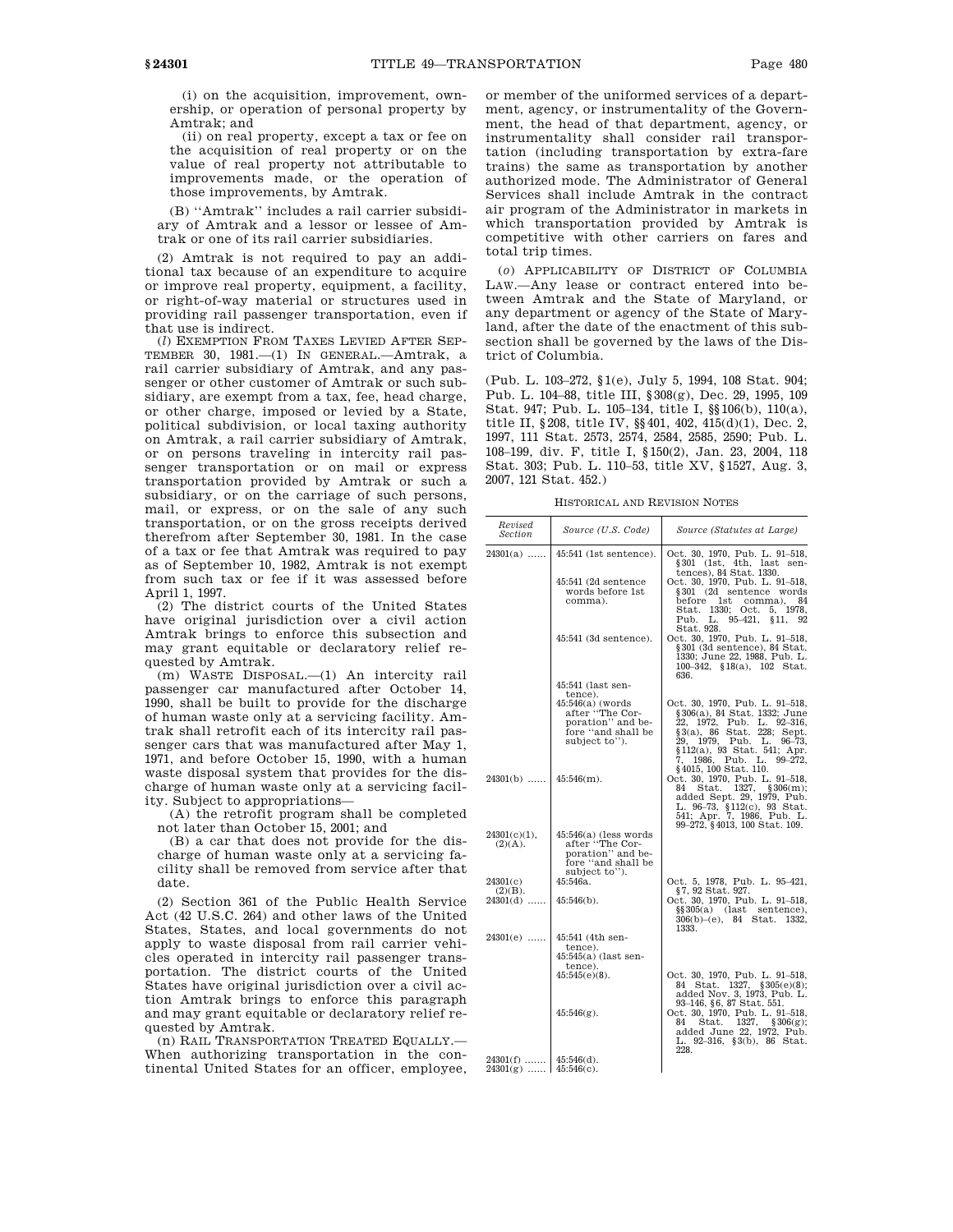HISTORICAL AND REVISION NOTES—CONTINUED

| Revised<br><b>Section</b> | Source (U.S. Code)                                                             | Source (Statutes at Large)                                                                                                                                                                                                                                                                             |
|---------------------------|--------------------------------------------------------------------------------|--------------------------------------------------------------------------------------------------------------------------------------------------------------------------------------------------------------------------------------------------------------------------------------------------------|
| $24301(h)$                | $45:546(l)$ .                                                                  | Oct. 30, 1970, Pub. L. 91-518,<br>84 Stat. 1327, §306(1); added<br>Sept. 29, 1979, Pub. L.<br>96-73, §112(c), 93 Stat. 541.                                                                                                                                                                            |
| $24301(i)$                | $45:797j$ (words ", the<br>National Railroad<br>Passenger Cor-<br>poration,"). | Jan. 2, 1974, Pub. L. 93-236,<br>87 Stat. 985, §711 (words<br>", the National Railroad<br>Passenger Corporation,");<br>added Aug. 13, 1981, Pub.<br>L. 97-35, §1143(a), 95 Stat.<br>667.                                                                                                               |
| $24301(j)$                | $45:546(e)$ .                                                                  |                                                                                                                                                                                                                                                                                                        |
| $24301(k)$                | $45:546(n)$ .                                                                  | Oct. 30, 1970, Pub. L. 91-518,<br>Stat. 1327, §306(n);<br>84<br>added Aug. 13, 1981, Pub.<br>L. 97-35, §1178, 95 Stat. 692;<br>restated Oct. 27, 1992, Pub.<br>L. 102-533, §6, 106 Stat.<br>3517.                                                                                                      |
| $24301(l)$                | 45:546b.                                                                       | Sept. 10, 1982, Pub. L. 97-257,<br>§107 (par. under heading<br>"Grants to the National<br>Railroad Passenger Cor-<br>poration"), 96 Stat. 852.                                                                                                                                                         |
| $24301(m)$                | $45:546(i)$ .                                                                  | Oct. 30, 1970, Pub. L. 91-518,<br>84 Stat. 1327, §306(i); added<br>Feb. 5, 1976, Pub. L. 94-210,<br>§706(e), 90 Stat. 124; Oct.<br>19, 1976, Pub. L. 94-555,<br>§105, 90 Stat. 2615; May 30,                                                                                                           |
| $24301(n)$                | $45:546(f)$ .                                                                  | 1980, Pub. L. 96-254,<br>§206(a), 94 Stat. 412; Nov.<br>16, 1990, Pub. L. 101-610,<br>§ 601(a), 104 Stat. 3185.<br>Oct. 30, 1970, Pub. L. 91-518,<br>84 Stat. 1327, §306(f); added<br>June 22, 1972, Pub. L.<br>92-316, §3(b), 86 Stat. 228;<br>Apr. 7, 1986, Pub. L. 99-272,<br>§4004, 100 Stat. 107. |

In subsection (a), before clause (1), the text of 45:541 (1st sentence) is omitted as executed. The text of 45:541 (last sentence) is omitted as surplus. In clause (1), the words ''rail carrier'' are substituted for ''common carrier by railroad'' because of 49:10102. In clause (3), the words ''department, agency, or instrumentality'' are substituted for ''agency, instrumentality, authority, or entity, or establishment'' for consistency in the revised title and with other titles of the United States Code. The word ''instrumentality'' includes entities, authorities, establishments, and any other organizational unit of the United States Government that is not a department or agency.

In subsection (b), the words ''In connection with the performance of such activities'' and ''to which the Corporation is a party'' are omitted as surplus.

In subsection (c)(1)(B), the words ''whether by track-<br>age rights or otherwise'' are omitted as surplus.<br>In subsection (c)(2)(B), the words ''adversely af-<br>fected'' are substituted for ''aggrieved'' for consistency in the revised title and with other titles of the Code.

In subsection (d), the word ''same'' is omitted as surplus.

In subsection (e), the text of 45:545(a) (last sentence)

and (e)(8) is omitted as surplus. In subsection (f), the words ''the place'' are omitted as surplus.

In subsection (h), the word ''applicable'' is omitted as surplus.

In subsection (j), the words "existing", "including the antitrust laws of the United States", and "con-

tracts . . . leases'' are omitted as surplus. In subsection (k)(2), the words ''of funds'' are omitted

as surplus.<br>In subsection  $(l)(1)$ , the words "Notwithstanding any other provision of law'', ''other'', ''including such taxes and fees levied after September 30, 1982'', and ''notwithstanding any provision of law'' are omitted as surplus.

The text of 45:546b (2d sentence) is omitted as executed. In subsection  $(l)(2)$ , the words "Notwithstanding the provision of section 1341 of title 28'' are omitted as surplus.

In subsection (m)(1), before clause (A), the word ''New'' is omitted as surplus.

In subsection  $(m)(2)$ , the word "vehicles" is substituted for ''conveyances'' for clarity.

In subsection (n), the words ''uniformed services'' are substituted for ''Armed Forces or commissioned services'' for consistency in the revised title and with other titles of the Code.

## REFERENCES IN TEXT

Section 20102(2), referred to in subsec. (a)(1), was redesignated section 20102(3) by Pub. L. 110–432, div. A, §2(b)(1), Oct. 16, 2008, 122 Stat. 4850.

The Railroad Retirement Act of 1974, referred to in subsec. (c), is act Aug. 29, 1935, ch. 812, as amended generally by Pub. L. 93–445, title I, §101, Oct. 16, 1974, 88 Stat. 1305, which is classified generally to subchapter IV (§231 et seq.) of chapter 9 of Title 45, Railroads. For further details and complete classification of this Act to the Code, see Codification note set out preceding section 231 of Title 45, section 231t of Title 45, and Tables.

The Railroad Unemployment Insurance Act, referred to in subsec. (c), is act June 25, 1938, ch. 680, 52 Stat. 1094, as amended, which is classified principally to chapter 11 (§351 et seq.) of Title 45, Railroads. For complete classification of this Act to the Code, see section 367 of Title 45 and Tables.

The Railroad Retirement Tax Act, referred to in subsec. (c), is act Aug. 16, 1954, ch. 736, §§3201, 3202, 3211, 3212, 3221, and 3231 to 3233, 68A Stat. 431, as amended, which is classified generally to chapter 22 (§3201 et seq.) of Title 26, Internal Revenue Code. For complete classification of this Act to the Code, see section 3233 of Title 26 and Tables.

The District of Columbia Business Corporation Act, referred to in subsec. (e), is act June 8, 1954, ch. 269, 68 Stat. 179, as amended, which is not classified to the Code.

The date of the enactment of this subsection, referred to in subsec. (*o*), is the date of enactment of Pub. L. 110–53, which was approved Aug. 3, 2007.

## AMENDMENTS

2007—Subsec. (*o*). Pub. L. 110–53 added subsec. (*o*). 2004—Subsec. (c). Pub. L. 108–199 inserted ''11123,''

after "except for sections"

1997—Subsec. (a)(1). Pub. L. 105–134, §401(1), substituted ''railroad carrier under section 20102(2) and chapters 261 and 281'' for ''rail carrier under section 10102''.

Subsec. (a)(3). Pub. L. 105–134, §415(d)(1), inserted , and shall not be subject to title 31" after "United States Government''.

Subsec. (c). Pub. L. 105–134, §401(2), reenacted heading without change and amended text generally. Prior to amendment, text read as follows:

''(1) Part A of subtitle IV of this title applies to Amtrak, except for provisions related to the—

''(A) regulation of rates;

''(B) abandonment or extension of rail lines used only for passenger transportation and the abandonment or extension of operations over those lines;

''(C) regulation of routes and service;

''(D) discontinuance or change of rail passenger transportation operations; and

''(E) issuance of securities or the assumption of an obligation or liability related to the securities of others.

''(2) Notwithstanding this subsection—

''(A) section 10721 of this title applies to Amtrak; and

''(B) on application of an adversely affected motor carrier, the Surface Transportation Board under part A of subtitle IV of this title may hear a complaint about an unfair or predatory rate or marketing practice of Amtrak for a route or service operating at a loss.''

Subsec. (e). Pub. L. 105–134, §110(a), inserted at end 'Section 552 of title 5, United States Code, applies to Amtrak for any fiscal year in which Amtrak receives a Federal subsidy.

Subsec. (f). Pub. L. 105–134, §106(b), amended heading and text of subsec. (f) generally. Prior to amendment,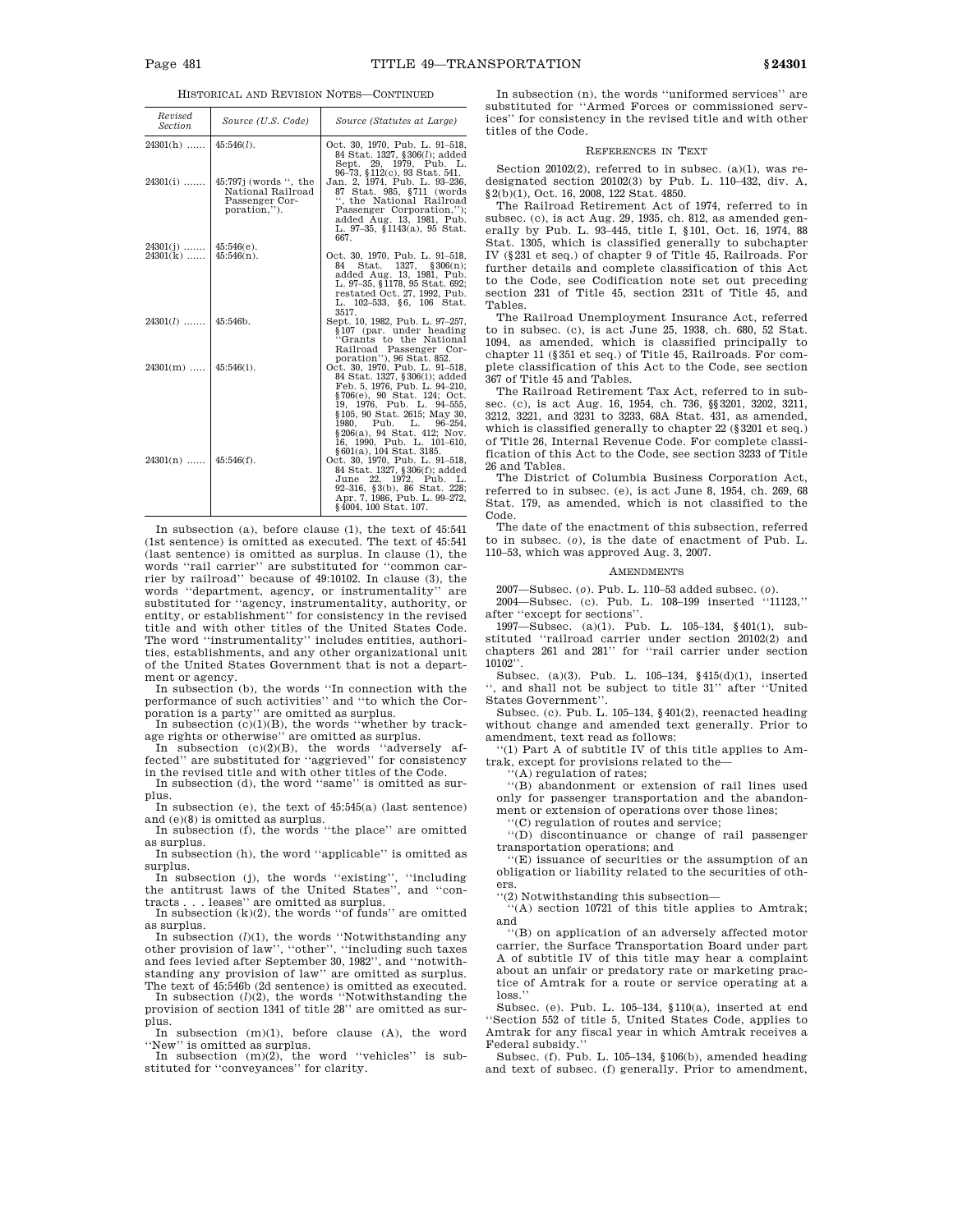text read as follows: ''The laws of the District of Columbia govern leases and contracts of Amtrak, regardless of where they are executed.''

Subsec. (*l*)(1). Pub. L. 105–134, §208, inserted heading and substituted in text ''Amtrak, a rail carrier subsidiary of Amtrak, and any passenger or other customer of Amtrak or such subsidiary, are'' for ''Amtrak or a rail carrier subsidiary of Amtrak is'', ''tax, fee, head charge, or other charge, imposed or levied by a State, political subdivision, or local taxing authority on Amtrak, a rail carrier subsidiary of Amtrak, or on persons traveling in intercity rail passenger transportation or on mail or express transportation provided by Amtrak or such a subsidiary, or on the carriage of such persons, mail, or express, or on the sale of any such transportation, or on the gross receipts derived therefrom'' for ''tax or fee imposed by a State, a political subdivision of a State, or a local taxing authority and levied on it'', and ''In the case of a tax or fee that Amtrak was required to pay as of September 10, 1982, Amtrak is not exempt from such tax or fee if it was assessed before April 1, 1997.'' for ''However, Amtrak is not exempt under this subsection from a tax or fee that it was required to pay as of September 10, 1982.''

Subsec. (m)(1)(A). Pub. L. 105–134, §402, substituted ''2001'' for ''1996''.

1995—Subsec. (c)(1). Pub. L. 104–88, §308(g)(1)(A), substituted ''Part A of subtitle IV'' for ''Subtitle IV''.

Subsec.  $(c)(2)(A)$ . Pub. L. 104–88,  $\S 308(g)(1)(B)$ , substituted ''section 10721 of this title applies'' for ''sections 10721–10724 of this title apply''.

Subsec. (c)(2)(B). Pub. L. 104–88, §308(g)(1)(C), substituted ''Transportation Board under part A of subtitle IV'' for ''Interstate Commerce Commission under any provision of subtitle IV of this title applicable to a carrier subject to subchapter I of chapter 105''.

Subsec. (d). Pub. L. 104–88, §308(g)(2), substituted ''rail carrier subject to part A of subtitle IV'' for ''common carrier subject to subchapter I of chapter 105''.

#### EFFECTIVE DATE OF 1995 AMENDMENT

Amendment by Pub. L. 104–88 effective Jan. 1, 1996, see section 2 of Pub. L. 104–88, set out as an Effective Date note under section 701 of this title.

#### REGULATIONS

Pub. L. 101–610, title VI, §601(d), (e), Nov. 16, 1990, 104 Stat. 3186, provided that:

''(d) Not later than 1 year after the date of enactment of this Act [Nov. 16, 1990], the Secretary of Transportation, after appropriate notice and comment, and in consultation with the National Railroad Passenger Corporation, the Administrator of the Environmental Protection Agency, the Surgeon General, and State and local officials shall promulgate such regulations as may be necessary to mitigate the impact of the discharge of human waste from railroad passenger cars on areas that may be considered environmentally sensitive.

''(e) Not later than 1 year after the date of enactment of this Act [Nov. 16, 1990], the Secretary of Transportation shall promulgate regulations directing the National Railroad Passenger Corporation to, where appropriate, publish printed information, and make public address announcements, explaining its existing disposal technology and the retrofit and new equipment program, and encouraging passengers using existing equipment not to dispose of wastes in stations, railroad yards, or while the train is moving through environmentally sensitive areas.''

## PASSENGER CHOICE

Pub. L. 105–134, title I, §109, Dec. 2, 1997, 111 Stat. 2574, provided that: ''Federal employees are authorized to travel on Amtrak for official business where total travel cost from office to office is competitive on a total trip or time basis.''

## APPLICATION OF FEDERAL PROPERTY AND ADMINISTRATIVE SERVICES ACT

Pub. L. 105–134, title I, §110(b), Dec. 2, 1997, 111 Stat. 2574, provided that: ''Section 303B(m) of the Federal Property and Administrative Services Act of 1949 ([former] 41 U.S.C. 253b(m)) [now 41 U.S.C. 4702] applies to a proposal in the possession or control of Amtrak.''

#### EXEMPTION FROM LAWS RELATING TO ABANDONED OR UNCLAIMED PROPERTY

Pub. L. 104–205, title III, §347, Sept. 30, 1996, 110 Stat. 2976, provided that: ''Hereinafter, the National Railroad Passenger Corporation (Amtrak) shall be exempted from any State or local law relating to the payment or delivery of abandoned or unclaimed personal property to any government authority, including any provision for the enforcement thereof, with respect to passenger rail tickets for which no refund has been or may be claimed, and such law shall not apply to funds held by Amtrak as a result of the purchase of tickets after April 30, 1972 for which no refund has been claimed.

#### **§ 24302. Board of directors**

(a) COMPOSITION AND TERMS.—

(1) The Amtrak Board of Directors (referred to in this section as the ''Board'') is composed of the following 9 directors, each of whom must be a citizen of the United States:

(A) The Secretary of Transportation.

(B) The President of Amtrak.

(C) 7 individuals appointed by the President of the United States, by and with the advice and consent of the Senate, with general business and financial experience, experience or qualifications in transportation, freight and passenger rail transportation, travel, hospitality, cruise line, or passenger air transportation businesses, or representatives of employees or users of passenger rail transportation or a State government.

(2) In selecting individuals described in paragraph (1) for nominations for appointments to the Board, the President shall consult with the Speaker of the House of Representatives, the minority leader of the House of Representatives, the majority leader of the Senate, and the minority leader of the Senate and try to provide adequate and balanced representation of the major geographic regions of the United States served by Amtrak.

(3) An individual appointed under paragraph (1)(C) of this subsection shall be appointed for a term of 5 years. Such term may be extended until the individual's successor is appointed and qualified. Not more than 5 individuals appointed under paragraph (1)(C) may be members of the same political party.

(4) The Board shall elect a chairman and a vice chairman, other than the President of Amtrak, from among its membership. The vice chairman shall serve as chairman in the absence of the chairman.

(5) The Secretary may be represented at Board meetings by the Secretary's designee.

(b) PAY AND EXPENSES.—Each director not employed by the United States Government or Amtrak is entitled to reasonable pay when performing Board duties. Each director not employed by the United States Government is entitled to reimbursement from Amtrak for necessary travel, reasonable secretarial and professional staff sup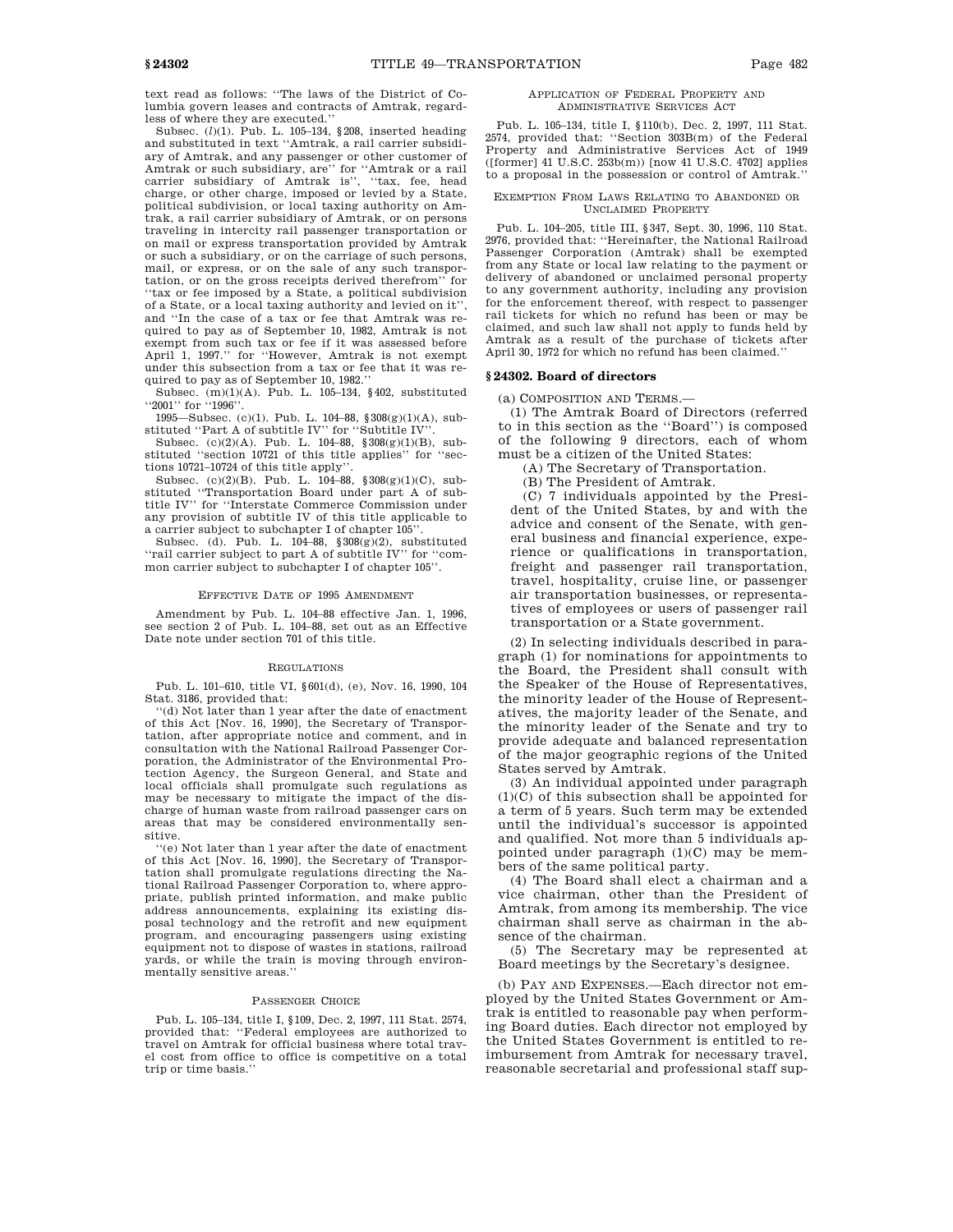port, and subsistence expenses incurred in attending Board meetings.

(c) TRAVEL.—(1) Each director not employed by the United States Government shall be subject to the same travel and reimbursable business travel expense policies and guidelines that apply to Amtrak's executive management when performing Board duties.

(2) Not later than 60 days after the end of each fiscal year, the Board shall submit a report describing all travel and reimbursable business travel expenses paid to each director when performing Board duties to the Committee on Transportation and Infrastructure of the House of Representatives and the Committee on Commerce, Science, and Transportation of the Senate.

(3) The report submitted under paragraph (2) shall include a detailed justification for any travel or reimbursable business travel expense that deviates from Amtrak's travel and reimbursable business travel expense policies and guidelines.

(d) VACANCIES.—A vacancy on the Board is filled in the same way as the original selection, except that an individual appointed by the President of the United States under subsection  $(a)(1)(C)$  of this section to fill a vacancy occurring before the end of the term for which the predecessor of that individual was appointed is appointed for the remainder of that term. A vacancy required to be filled by appointment under subsection (a)(1)(C) must be filled not later than 120 days after the vacancy occurs.

(e) QUORUM.—A majority of the members serving shall constitute a quorum for doing business.

(f) BYLAWS.—The Board may adopt and amend bylaws governing the operation of Amtrak. The bylaws shall be consistent with this part and the articles of incorporation.

(Pub. L. 103–272, §1(e), July 5, 1994, 108 Stat. 906; Pub. L. 105–134, title IV, §411(a), Dec. 2, 1997, 111 Stat. 2588; Pub. L. 110–432, div. B, title II, §202(a), Oct. 16, 2008, 122 Stat. 4911.)

| Revised<br><b>Section</b>              | Source (U.S. Code)                                                                                             | Source (Statutes at Large)                                                                                                                                                                                                                                                                                                                                                                                                                          |
|----------------------------------------|----------------------------------------------------------------------------------------------------------------|-----------------------------------------------------------------------------------------------------------------------------------------------------------------------------------------------------------------------------------------------------------------------------------------------------------------------------------------------------------------------------------------------------------------------------------------------------|
| $24302(a)(1)$                          | $45:543(a)(1)$ (words)<br>before $(A)$ , $(A)$<br>(1st sentence),<br>$(B)$ – $(E)$ (words be-<br>fore comma).  | Oct. 30, 1970, Pub. L. 91-518,<br>§303(a), 84 Stat. 1330; re-<br>stated Nov. 3, 1973, Pub. L.<br>93-146, §3(a), 87 Stat. 548;<br>Feb. 5, 1976, Pub. L. 94-210,<br>§706(f), 90 Stat. 124; Oct.<br>19. 1976. Pub. L. 94–555.<br>§103, 90 Stat. 2615; May 30,<br>Pub.<br>1980.<br>L.<br>$96 - 254.$<br>§206(a), 94 Stat. 412; Aug.<br>13. 1981. Pub. L. 97–35.<br>§1174(a), 95 Stat. 689; June<br>22, 1988, Pub. L. 100–342,<br>§18(b), 102 Stat. 636. |
| $24302(a)(2)$                          | $45:543(a)(2)(A)$ (1st<br>sentence words<br>before comma.<br>last sentence).                                   |                                                                                                                                                                                                                                                                                                                                                                                                                                                     |
| $24302(a)(3)$<br>$24302(a)(4)$         | $45:543(a)(2)(B)$ .<br>45:543(a)(1)(E)<br>(words after<br>comma).                                              |                                                                                                                                                                                                                                                                                                                                                                                                                                                     |
| $24302(a)(5)$                          | $45:543(a)(4)$ .                                                                                               |                                                                                                                                                                                                                                                                                                                                                                                                                                                     |
| $24302(a)(6)$                          | $45:543(a)(1)(A)$ (last<br>sentence).                                                                          |                                                                                                                                                                                                                                                                                                                                                                                                                                                     |
| $24302(b)$                             | $45:543(a)(7)$ .<br>$45:543(c)$ .                                                                              | Oct. 30, 1970, Pub. L. 91-518,<br>§303(b), (c), 84 Stat, 1331.                                                                                                                                                                                                                                                                                                                                                                                      |
| $24302(c)$<br>$24302(d)$<br>$24302(e)$ | $45:543(a)(6)$ .<br>$45:543(a)(5)$ .<br>$45:543(a)(2)(A)$ (1st<br>sentence words<br>after comma), (3),<br>(8). |                                                                                                                                                                                                                                                                                                                                                                                                                                                     |

HISTORICAL AND REVISION NOTES

HISTORICAL AND REVISION NOTES—CONTINUED

| Revised<br><b>Section</b> | Source (U.S. Code) | Source (Statutes at Large) |
|---------------------------|--------------------|----------------------------|
| $24302(f)$   45:543(b).   |                    |                            |

In subsection (a)(1), before clause (A), the words ''is composed of the following 9 directors, each of whom must be a citizen'' are substituted for ''consisting of nine individuals who are citizens'' for consistency in the revised title. The words ''as follows'' are omitted as surplus. In clause (A), the words ''ex officio'' are omitted as surplus. In clause (C)(ii), the words ''chief executive officer of a State'' are substituted for ''Governor'' for consistency in the revised title and with other titles of the United States Code. In clause (D), the text of  $45:543(a)(1)(D)(i)$  and the words "after January 1, 1983" are omitted as executed.

In subsection (a)(2), the words ''by the President'' and ''registered as'' are omitted as surplus.

In subsection (a)(3) and (4), the word ''selected'' is substituted for ''appointed'' for consistency.

In subsection (a)(6), the word ''only'' is added for clarity.

In subsection (b), the text of  $45:543(a)(7)$  is omitted as obsolete because preferred stockholder representatives are always part of Amtrak's board of directors. The text of 45:543(c) (words after ''all stockholders'') is omitted as obsolete because Congress eliminated common stockholder representatives when it reconstituted the board.

In subsection (c), the words ''direct or indirect'' are omitted as surplus.

In subsection (d), the word ''performing'' is substituted for ''engaged in the actual performance of'' to eliminate unnecessary words. The word ''board'' is added for clarity. The words ''and powers'' are added for consistency in the revised title and with other titles of the Code. The word ''reasonable'' is substituted for ''which is reasonably required'' to eliminate unnecessary words.

In subsection (e), the words ''the membership of'' and ''in the case of'' are omitted as surplus. The words ''occurring before the end of the term for which the predecessor of that individual was appointed is appointed for the remainder of the term'' are substituted for "shall be appointed only for the unexpired term of the member he is appointed to succeed'' for clarity and consistency in the revised title and with other titles of the Code. The words "under subsection  $(a)(1)(C)$ " the 2d time they appear are substituted for ''paragraph (1)(B) of this subsection'' in 45:543(a)(8) to correct an erroneous cross-reference.

#### AMENDMENTS

2008—Pub. L. 110–432 amended section generally. Prior to amendment, section related, in subsec. (a), to establishment, duties, membership, and confirmation procedure of Reform Board, in subsec. (b), to selection of the Board of Directors, and in subsec. (c), to authority of Reform Board to recommend to Congress a plan to implement transfer of Amtrak's infrastructure assets and responsibilities to a new separately governed corporation.

1997—Pub. L. 105–134 amended section generally. Prior to amendment, section related, in subsec. (a), to composition and terms of Amtrak board of directors, in subsec. (b), to cumulative voting by stockholders, in subsec. (c), to conflicts of interest of directors, in subsec. (d), to pay and expenses of directors, in subsec. (e), to vacancies on board, and in subsec. (f), to bylaws of board.

## EFFECTIVE DATE OF 2008 AMENDMENT

Pub. L. 110–432, div. B, title II, §202(b), Oct. 16, 2008, 122 Stat. 4912, provided that: ''The amendment made by subsection (a) [amending this section] shall take effect 6 months after the date of enactment of this Act [Oct. 16, 2008]. The members of the Amtrak Board of Direc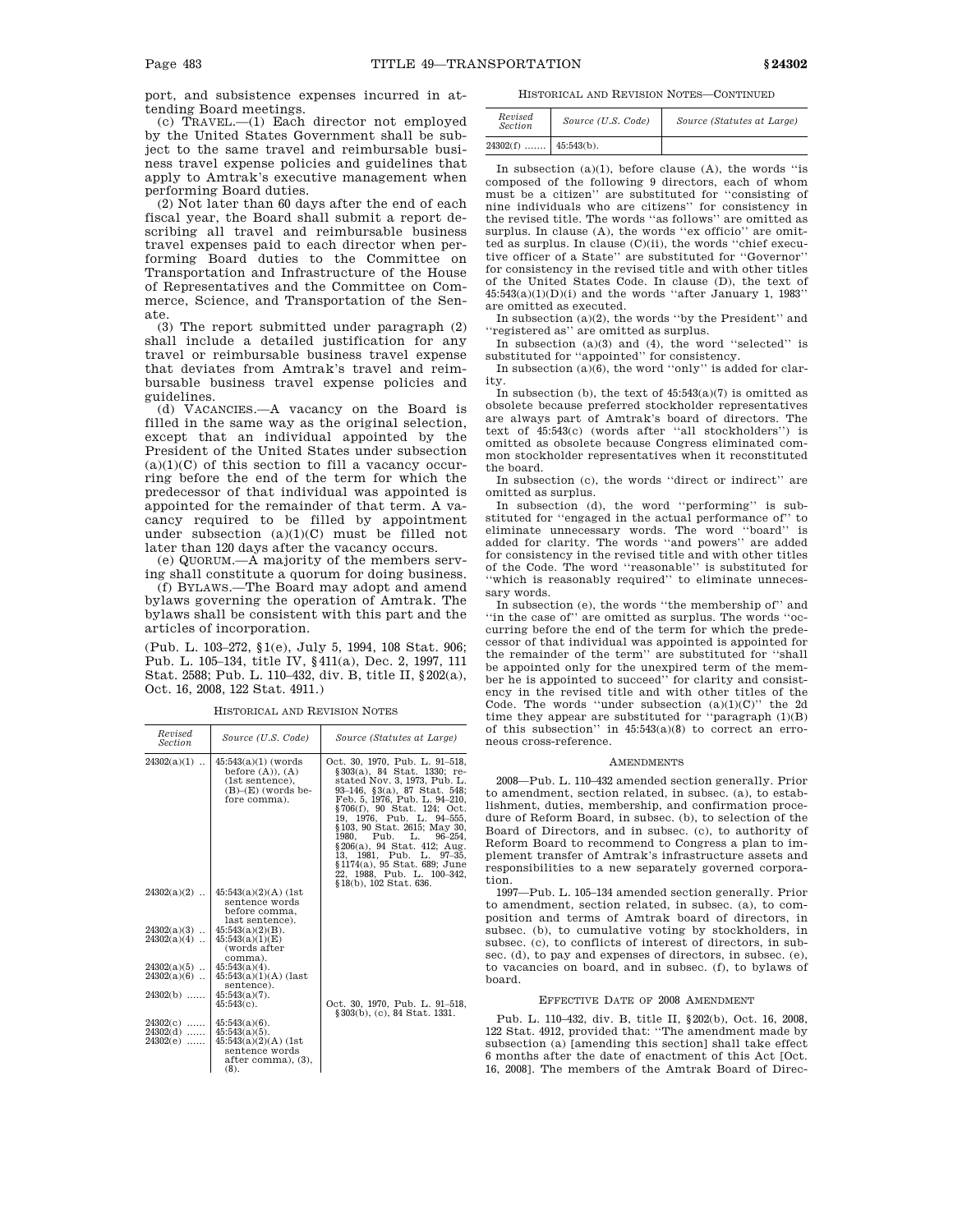tors serving as of the date of enactment of this Act may continue to serve for the remainder of the term to which they were appointed.''

# **§ 24303. Officers**

(a) APPOINTMENT AND TERMS.—Amtrak has a President and other officers that are named and appointed by the board of directors of Amtrak. An officer of Amtrak must be a citizen of the United States. Officers of Amtrak serve at the pleasure of the board.

(b) PAY.—The board may fix the pay of the officers of Amtrak. An officer may not be paid more than the general level of pay for officers of rail carriers with comparable responsibility. The preceding sentence shall not apply for any fiscal year for which no Federal assistance is provided to Amtrak.

(c) CONFLICTS OF INTEREST.—When employed by Amtrak, an officer may not have a financial or employment relationship with another rail carrier, except that holding securities issued by a rail carrier is not deemed to be a violation of this subsection if the officer holding the securities makes a complete public disclosure of the holdings and does not participate in any decision directly affecting the rail carrier.

(Pub. L. 103–272, §1(e), July 5, 1994, 108 Stat. 907; Pub. L. 105–134, title II, §207, Dec. 2, 1997, 111 Stat. 2584.)

HISTORICAL AND REVISION NOTES

| Revised<br><i>Section</i> | Source (U.S. Code)                        | Source (Statutes at Large)                                                                                                                                                                                                                                                                                                                                                          |
|---------------------------|-------------------------------------------|-------------------------------------------------------------------------------------------------------------------------------------------------------------------------------------------------------------------------------------------------------------------------------------------------------------------------------------------------------------------------------------|
| $24303(a)$                | $45:543(d)$ (1st, 4th,<br>5th sentences). | Oct. 30, 1970. Pub. L. 91–518.<br>§303(d), 84 Stat, 1331; June<br>22. 1972. Pub. L. 92-316.<br>§1(a), 86 Stat, 227: May 26.<br>1975. Pub. L. 94-25. §2. 89<br>Stat. 90: July 18. 1982.<br>Pub. L. 97-216, §101 (par.<br>under heading "Grants to<br>the National Railroad<br>Passenger Corporation").<br>96 Stat. 187; June 22, 1988.<br>Pub. L. 100-342, §18(c), 102<br>Stat. 636. |
| $24303(b)$                | $45:543(d)$ (2d, 3d sen-<br>tences).      |                                                                                                                                                                                                                                                                                                                                                                                     |
| $24303(c)$                | $45:543(d)$ (last sen-<br>tence).         |                                                                                                                                                                                                                                                                                                                                                                                     |

In subsection (a), the words ''of directors of Amtrak'' are added for clarity.

In subsection (b), the words ''rates of'', ''president and other'', and ''at a level'' are omitted as surplus.

In subsection (c), the words ''direct or indirect'' are omitted as surplus. The word ''another'' is substituted for ''any'' for clarity.

#### AMENDMENTS

1997—Subsec. (b). Pub. L. 105–134 inserted at end ''The preceding sentence shall not apply for any fiscal year for which no Federal assistance is provided to Amtrak.''

## **§ 24304. Employee stock ownership plans**

In issuing stock pursuant to applicable corporate law, Amtrak is encouraged to include employee stock ownership plans.

(Pub. L. 103–272, §1(e), July 5, 1994, 108 Stat. 908; Pub. L. 105–134, title IV, §415(a)(1), Dec. 2, 1997, 111 Stat. 2590.)

HISTORICAL AND REVISION NOTES

| Revised<br>Section                    | Source (U.S. Code)                                                                                                                                                      | Source (Statutes at Large)                                                                                                                 |
|---------------------------------------|-------------------------------------------------------------------------------------------------------------------------------------------------------------------------|--------------------------------------------------------------------------------------------------------------------------------------------|
| $24304(a)$<br>$24304(b)$              | $45:544(a)$ (1st sen-<br>tence, last sen-<br>tence words be-<br>fore $(A)$ , $(A)$ $(1st)$<br>sentence), $(B)(i)$<br>(1st sentence).<br>$45:544(a)$ (2d sen-<br>tence). | Oct. 30, 1970, Pub. L. 91-518,<br>§304(a), 84 Stat. 1331; Aug.<br>13, 1981, Pub. L. 97-35,<br>$$1175(1), (2), 95$ Stat. 691.               |
|                                       | $45:544(b)$ .                                                                                                                                                           | Oct. 30, 1970, Pub. L. 91-518,<br>§304(b), 84 Stat. 1332; Oct.<br>28, 1974, Pub. L. 93-496, §2,<br>88 Stat. 1526.                          |
| $24304(c)$                            | $45:544(a)$ (last sen-<br>tence words be-<br>fore $(A)$ , $(A)$ (last<br>sentence), $(B)(i)$<br>(last sentence),<br>(ii), (iii).                                        |                                                                                                                                            |
|                                       | $24304(d)(1)$   $45:544(c)(1)$ , (2).                                                                                                                                   | Oct. 30, 1970, Pub. L. 91-518,<br>§ 304(c)(1), (2), 84 Stat. 1332;<br>restated Aug. 13, 1981,<br>Pub. L. 97-35, §1175(3), 95<br>Stat. 691. |
| $24304(d)(2)$   $45:544(c)(3)$ .      |                                                                                                                                                                         | Oct. 30, 1970, Pub. L. 91-518,<br>84 Stat. 1327, §304(c)(3);<br>added Apr. 7, 1986, Pub. L.<br>99-272, §4003, 100 Stat. 107.               |
| $24304(d)(3)$   $45:544(c)(4)$ .      |                                                                                                                                                                         | Oct. 30, 1970, Pub. L. 91-518,<br>84 Stat. 1327, §304(c)(4);<br>added Oct. 27, 1992, Pub. L.<br>102-533, §5, 106 Stat. 3517.               |
| $24304(e)$                            | $45:544(e)(2)$ .                                                                                                                                                        | Oct. 30, 1970, Pub. L. 91-518,<br>§304(d), (e), 84 Stat. 1332;<br>restated Aug. 13, 1981,<br>Pub. L. 97-35, §1175(4), 95<br>Stat. 691.     |
| $24304(f)$   45:544(d).<br>$24304(g)$ | $45:544(e)(1)$ .                                                                                                                                                        |                                                                                                                                            |

In subsection (a), before clause (1), the words "issue and'' are omitted because they are included in ''have outstanding''. The words ''in such amounts as it shall determine'' are omitted as surplus. The words ''one issue of common stock and one issue of preferred stock'' are substituted for ''two issues of capital stock, a common and a preferred'' for clarity. In clause (1), the word ''designated'' is omitted as surplus.

In subsection  $(b)(1)(A)$ , the words "may not hold" are substituted for "may be issued and held only by any

person other than'' to eliminate unnecessary words. In subsections (b)(1)(B) and (c), the words ''as defined in section 10102(6) of title 49'' are omitted because of the definition of ''rail carrier'' in section 24102 of the revised title.

In subsection  $(b)(1)(B)$ , the words "after the initial issue is completed" are omitted as executed. The words ''single'' and ''directly or indirectly through subsidiaries or affiliated companies, nominees, or any person subject to its direction or control'' are omitted as surplus. The words ''may vote not more than one-third of the total number of shares of outstanding common stock of Amtrak'' are substituted for ''At no time . . . shall the aggregate of the shares of common stock of the Corporation voted by . . . exceed 331 ⁄3 per centum of such shares issued and outstanding'' to eliminate unnecessary words.

In subsection (b)(2), the words ''Additional common stock'' are substituted for ''a number of shares in excess of 331 ⁄3 per centum of the total number of common shares issued and outstanding, such excess number'' to eliminate unnecessary words. The words ''issued and'' are omitted because they are included in ''outstanding''.

Subsection (c)(1) is substituted for ''Dividends shall be fixed at a rate not less than 6 per centum per annum, and shall be cumulative'' to eliminate unnecessary words.

In subsection (c)(2), the text of 45:544(a) (last sentence) (A) (last sentence) and the words ''for any divi-

dend period'' and "at the rate fixed in the articles of in-<br>corporation'' are omitted as surplus.<br>In subsection (c)(3), the words ''holders of preferred<br>stock'' are substituted for "preferred stockholders'', and the words ''holders of common stock'' are substituted for ''common stockholders'', for consistency in this chapter.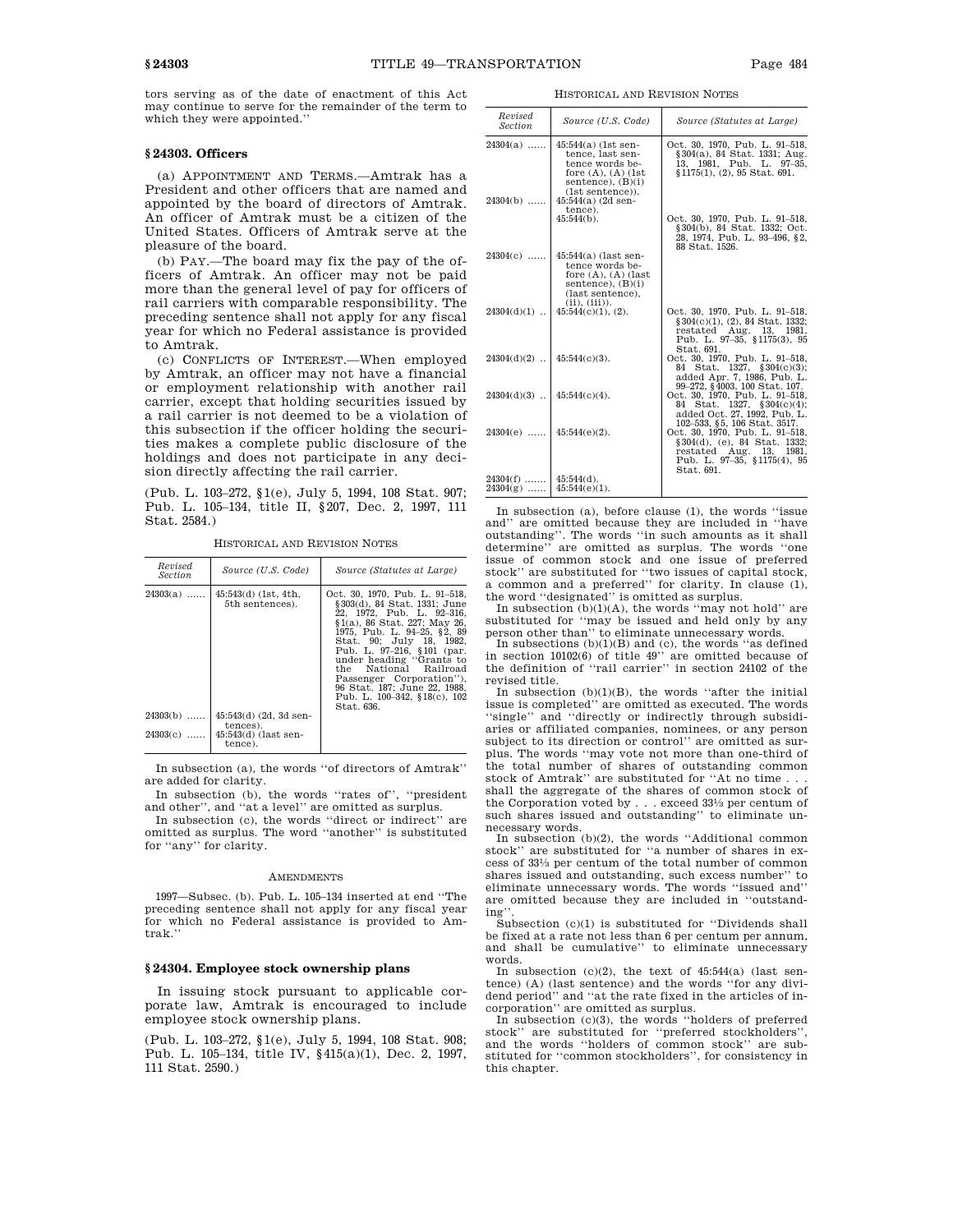In subsection (c)(4), the words ''at such time and upon such terms as the articles of incorporation shall provide'' are omitted as surplus.

In subsection  $(d)(1)$ , the text of  $45:544(c)(1)$  and the words ''Commencing on October 1, 1981'' are omitted as executed. The words ''and in consideration of receiving further Federal financial assistance'', ''of the United States Government'', ''additional'', and ''of funds'' are omitted as surplus.

In subsection (d)(3), the words ''required to be issued'' are omitted as surplus.

Subsection (e) is substituted for 45:544(e)(2) to eliminate unnecessary words.

In subsection (f), the words ''in addition to the stock authorized by subsection (a) of this section'', ''securities, bonds, debentures, notes, and other'', and ''as it may determine'' are omitted as surplus.

Subsection (g) is substituted for  $45:544(e)(1)$  to eliminate unnecessary words.

#### **AMENDMENTS**

1997—Pub. L. 105–134 amended section catchline and text generally, substituting provisions relating to employee stock ownership plans for provisions relating to capitalization of Amtrak.

## AMTRAK STOCK

Pub. L. 105–134, title IV, §415(b), (c), Dec. 2, 1997, 111 Stat. 2590, provided that:

''(b) REDEMPTION OF COMMON STOCK.—Amtrak shall, before October 1, 2002, redeem all common stock previously issued, for the fair market value of such stock.

''(c) ELIMINATION OF LIQUIDATION PREFERENCE AND VOTING RIGHTS OF PREFERRED STOCK.—(1)(A) Preferred stock of Amtrak held by the Secretary of Transportation shall confer no liquidation preference.

''(B) Subparagraph (A) shall take effect 90 days after the date of the enactment of this Act [Dec. 2, 1997].

'(2)(A) Preferred stock of Amtrak held by the Secretary of Transportation shall confer no voting rights. ''(B) Subparagraph (A) shall take effect 60 days after the date of the enactment of this Act.''

# **§ 24305. General authority**

(a) ACQUISITION AND OPERATION OF EQUIPMENT AND FACILITIES.—(1) Amtrak may acquire, operate, maintain, and make contracts for the operation and maintenance of equipment and facilities necessary for intercity and commuter rail passenger transportation, the transportation of mail and express, and auto-ferry transportation.

(2) Amtrak shall operate and control directly, to the extent practicable, all aspects of the rail passenger transportation it provides.

 $(3)(A)$  Except as provided in subsection  $(d)(2)$ , Amtrak may enter into a contract with a motor carrier of passengers for the intercity transportation of passengers by motor carrier over regular routes only—

(i) if the motor carrier is not a public recipient of governmental assistance, as such term is defined in section  $13902(b)(8)(A)$  of this title, other than a recipient of funds under section 5311 of this title;

(ii) for passengers who have had prior movement by rail or will have subsequent movement by rail; and

(iii) if the buses, when used in the provision of such transportation, are used exclusively for the transportation of passengers described in clause (ii).

(B) Subparagraph (A) shall not apply to transportation funded predominantly by a State or local government, or to ticket selling agreements.

(b) MAINTENANCE AND REHABILITATION.—Amtrak may maintain and rehabilitate rail passenger equipment and shall maintain a regional maintenance plan that includes—

(1) a review panel at the principal office of Amtrak consisting of members the President of Amtrak designates;

(2) a systemwide inventory of spare equipment parts in each operational region;

(3) enough maintenance employees for cars and locomotives in each region;

(4) a systematic preventive maintenance program;

(5) periodic evaluations of maintenance costs, time lags, and parts shortages and corrective actions; and

(6) other elements or activities Amtrak considers appropriate.

(c) MISCELLANEOUS AUTHORITY.—Amtrak may—

(1) make and carry out appropriate agreements;

(2) transport mail and express and shall use all feasible methods to obtain the bulk mail business of the United States Postal Service;

(3) improve its reservation system and advertising;

(4) provide food and beverage services on its trains only if revenues from the services each year at least equal the cost of providing the services;

(5) conduct research, development, and demonstration programs related to the mission of Amtrak; and

(6) buy or lease rail rolling stock and develop and demonstrate improved rolling stock.

(d) THROUGH ROUTES AND JOINT FARES.—(1) Establishing through routes and joint fares between Amtrak and other intercity rail passenger carriers and motor carriers of passengers is consistent with the public interest and the transportation policy of the United States. Congress encourages establishing those routes and fares.

(2) Amtrak may establish through routes and joint fares with any domestic or international motor carrier, air carrier, or water carrier.

(3) Congress encourages Amtrak and motor common carriers of passengers to use the authority conferred in sections 11322 and 14302 of this title for the purpose of providing improved service to the public and economy of operation.

(e) RAIL POLICE.—Amtrak may employ rail police to provide security for rail passengers and property of Amtrak. Rail police employed by Amtrak who have complied with a State law establishing requirements applicable to rail police or individuals employed in a similar position may be employed without regard to the law of another State containing those requirements.

(f) DOMESTIC BUYING PREFERENCES.—(1) In this subsection, ''United States'' means the States, territories, and possessions of the United States and the District of Columbia.

(2) Amtrak shall buy only—

(A) unmanufactured articles, material, and supplies mined or produced in the United States; or

(B) manufactured articles, material, and supplies manufactured in the United States substantially from articles, material, and sup-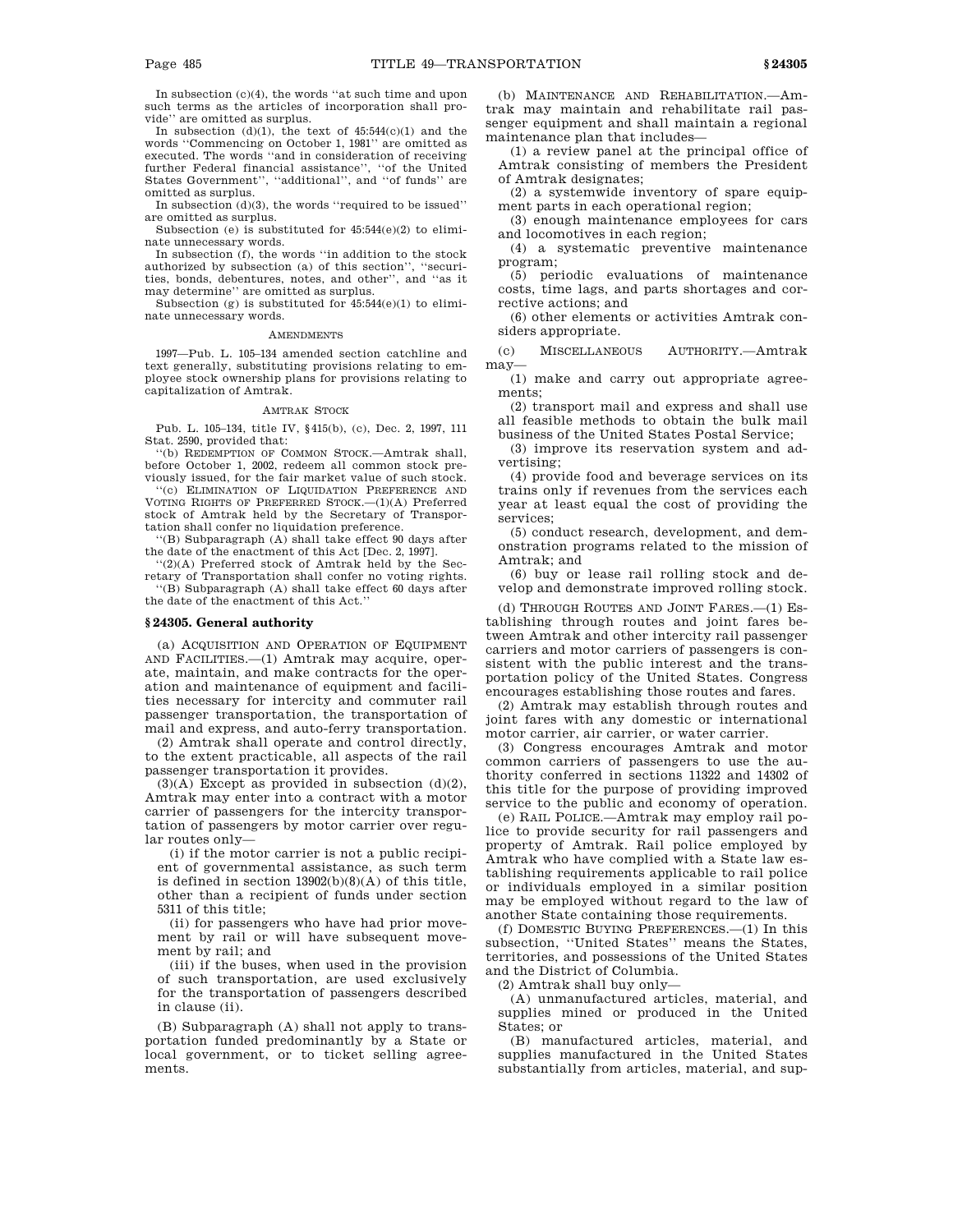plies mined, produced, or manufactured in the United States.

(3) Paragraph (2) of this subsection applies only when the cost of those articles, material, or supplies bought is at least \$1,000,000.

(4) On application of Amtrak, the Secretary of Transportation may exempt Amtrak from this subsection if the Secretary decides that—

(A) for particular articles, material, or supplies—

(i) the requirements of paragraph (2) of this subsection are inconsistent with the public interest;

(ii) the cost of imposing those requirements is unreasonable; or

(iii) the articles, material, or supplies, or the articles, material, or supplies from which they are manufactured, are not mined, produced, or manufactured in the United States in sufficient and reasonably available commercial quantities and are not of a satisfactory quality; or

(B) rolling stock or power train equipment cannot be bought and delivered in the United States within a reasonable time.

(Pub. L. 103–272, §1(e), July 5, 1994, 108 Stat. 909; Pub. L. 105–134, title I, §107, Dec. 2, 1997, 111 Stat. 2573.)

HISTORICAL AND REVISION NOTES

| Revised<br>Section          | Source (U.S. Code)                                                                                                 | Source (Statutes at Large)                                                                                                                                                                                                                                                                                                                                                                                                                                    |
|-----------------------------|--------------------------------------------------------------------------------------------------------------------|---------------------------------------------------------------------------------------------------------------------------------------------------------------------------------------------------------------------------------------------------------------------------------------------------------------------------------------------------------------------------------------------------------------------------------------------------------------|
| $24305(a)(1)$               | $45:545(a)$ (1st sen-<br>tence 1st-32d<br>words, words after<br>last semicolon).<br>45:545(b) (4th sen-<br>tence). | Oct. 30, 1970, Pub. L. 91-518,<br>$§305(a)$ (1st, 2d sentences),<br>84 Stat. 1332; June 22, 1972,<br>Pub. L. 92-316, §2(1), (2), 86<br>Stat. 228; Nov. 3, 1973,<br>Pub. L. 93-146, §4, 87 Stat.<br>549; Aug. 13, 1981, Pub. L.<br>97-35, §1188(b), 95 Stat. 699.<br>Oct. 30, 1970, Pub. L. 91-518,<br>84 Stat. 1327, §305(b) (4th<br>sentence); added June 22.<br>1972, Pub. L. 92-316, §2(3),<br>86 Stat. 228; Nov. 3, 1973,<br>Pub. L. 93–146, §5, 87 Stat. |
|                             | $45:545(e)(5)$ .                                                                                                   | 550.<br>Oct. 30, 1970, Pub. L. 91-518,<br>84 Stat. 1327, §305(e)(1)-(6);<br>added Nov. 3, 1973, Pub. L.<br>93-146, §6, 87 Stat. 551.                                                                                                                                                                                                                                                                                                                          |
| $24305(a)(2)$               | $45:545(a)$ (2d sen-<br>tence).                                                                                    |                                                                                                                                                                                                                                                                                                                                                                                                                                                               |
| $24305(b)$                  | $45:545(e)(2)$ .<br>$45:545(g)$ .                                                                                  | Oct. 30, 1970, Pub. L. 91-518,<br>Stat. 1327, $§305(g);$<br>84<br>added Oct. 28, 1974, Pub. L.<br>93-496, §3, 88 Stat. 1527; re-<br>stated Sept. 29, 1979, Pub.<br>L. 96-73, §§106, 107, 93 Stat.                                                                                                                                                                                                                                                             |
| $24305(c)(1)$               | $45:851(a)(2)$ .                                                                                                   | 539, 540.<br>Feb. 5, 1976, Pub. L. 94-210,<br>§701(a)(2), 90 Stat, 119.                                                                                                                                                                                                                                                                                                                                                                                       |
| $24305(c)(2)$               | $45:545(a)$ (1st sen-<br>tence 33d word-1st<br>semicolon).<br>$45:545a$ .                                          | Oct. 5, 1978, Pub. L. 95-421,                                                                                                                                                                                                                                                                                                                                                                                                                                 |
| $24305(c)(3)$               | $45:545(e)(1)$ .                                                                                                   | §19, 92 Stat. 930.                                                                                                                                                                                                                                                                                                                                                                                                                                            |
| $24305(c)(4)$               | $45:545(n)$ .                                                                                                      | Oct. 30, 1970, Pub. L. 91-518,<br>Stat. 1327,<br>§305(n);<br>84<br>added Aug. 13, 1981, Pub.<br>L. 97-35, §1177(a), 95 Stat.<br>692.                                                                                                                                                                                                                                                                                                                          |
| $24305(c)(5)$               | $45:545(a)$ (1st sen-<br>tence words be-<br>tween 1st and last<br>semicolons),<br>$(e)(3)$ .                       |                                                                                                                                                                                                                                                                                                                                                                                                                                                               |
| $24305(c)(6)$<br>$24305(d)$ | $45:545(e)(4)$ , $(6)$ .<br>$45:546(j)$ .                                                                          | Oct. 30, 1970, Pub. L. 91-518,<br>84 Stat. 1327, §306(j); added<br>Oct. 19, 1976, Pub. L.<br>94–555, §106, 90 Stat. 2615;<br>Sept. 29, 1979, Pub. L.<br>96–73, §112(b), 93 Stat. 541.                                                                                                                                                                                                                                                                         |

HISTORICAL AND REVISION NOTES—CONTINUED

| Revised<br>Section         | Source (U.S. Code) | Source (Statutes at Large)                                                                                                                                                                     |
|----------------------------|--------------------|------------------------------------------------------------------------------------------------------------------------------------------------------------------------------------------------|
| $24305(e)$   $45:545(j)$ . |                    | Oct. 30, 1970, Pub. L. 91–518,<br>84 Stat. 1327, §305(j); added<br>Oct. 19, 1976, Pub. L.<br>94–555, §104, 90 Stat. 2615;<br>Sept. 29, 1979. Pub. L 96-73.<br>§§106, 108, 93 Stat. 539, 540.   |
| $24305(f)$   $45:545(k)$ . |                    | Oct. 30, 1970, Pub. L. 91-518,<br>84 Stat. 1327. § 305(k):<br>added Oct. 5, 1978. Pub. L.<br>95-421, §10, 92 Stat. 928;<br>Sept. 29, 1979, Pub. L.<br>96-73, §§106, 109, 93 Stat.<br>539, 540. |

In subsection (a)(1), the text of  $45:545(e)(5)$  is omitted as obsolete. The words ''acquire, operate, maintain, and make contracts for the operation and maintenance of'' are substituted for ''own, manage, operate, or contract for the operation of'', ''acquire by construction, purchase, or gift, or to contract for the use of'', ''acquire, lease, modify, or develop'', and ''or to enter into contracts for the provision of such service'' to eliminate unnecessary words. The word ''physical'' is omitted as surplus. The words ''intercity and commuter trains'' are omitted as being included in ''equipment''. The words ''the transportation of mail and express'' are substituted for ''mail, express . . . service'' for consistency in this chapter.

In subsection (b), before clause (1), the words ''service'' and ''repair'' are omitted as surplus. The words ''not later than January 1, 1980'' are omitted as executed. In clause (1), the words ''principal office of Amtrak'' are substituted for ''corporate headquarters'' for clarity and consistency. In clauses (3) and (4), the words ''establishment of'' are omitted as executed.

In subsection (c)(1), the words ''contracts and'' and <code>"necessary</code> or  $\ldots$  . in the conduct of its functions'' are omitted as surplus.

In subsection (c)(2), the words ''on such trains'' in 45:545(a), and the words ''including taking into account the needs of the United States Postal Service in establishing schedules'' and ''and service'' in 45:545a, are omitted as surplus.

In subsection (c)(4), the text of 45:545(n) (1st sentence) and the words ''Beginning October 1, 1982'' are omitted as executed.

In subsection (d)(1), the words ''rail passenger carriers'' are substituted for ''common carriers of passengers by rail'' for consistency in the revised title. The words ''establishing those routes and fares'' are substituted for ''the making of such arrangements'' for clarity.

In subsection (e), the words ''and protection'' and ''licensing, residency, or related'' are omitted as surplus. In subsection (f)(1), the words ''several'' and ''the

Commonwealth of Puerto Rico'' are omitted as surplus. In subsection  $(f)(2)$ , the words "Except as provided in

paragraph (2) or (3) of this subsection'', ''which have been'', ''all'', and ''as the case may be'' are omitted as surplus.

In subsection (f)(3), the text of  $45:545(k)(4)(B)$  is omitted as executed.

In subsection  $(f)(4)(A)$  and  $(B)$ , the words "the purchase of'' are omitted as surplus.

In subsection  $(f)(4)(A)(i)$ , the words "imposing" and ''with respect to such articles, materials, and supplies'' are omitted as surplus.

## AMENDMENTS

1997—Subsec. (a)(3). Pub. L. 105–134, §107(a), added par. (3).

Subsec. (d)(3). Pub. L. 105–134, §107(b), added par. (3).

AMTRAK SECURITY EVALUATION AND DEVELOPMENT OF PROCEDURES FOR FIREARM STORAGE AND CARRIAGE IN CHECKED BAGGAGE CARS AND STATIONS

Pub. L. 111–117, div. A, title I, §159, Dec. 16, 2009, 123 Stat. 3061, as amended by Pub. L. 111–212, title III, §3009, July 29, 2010, 124 Stat. 2340, provided that: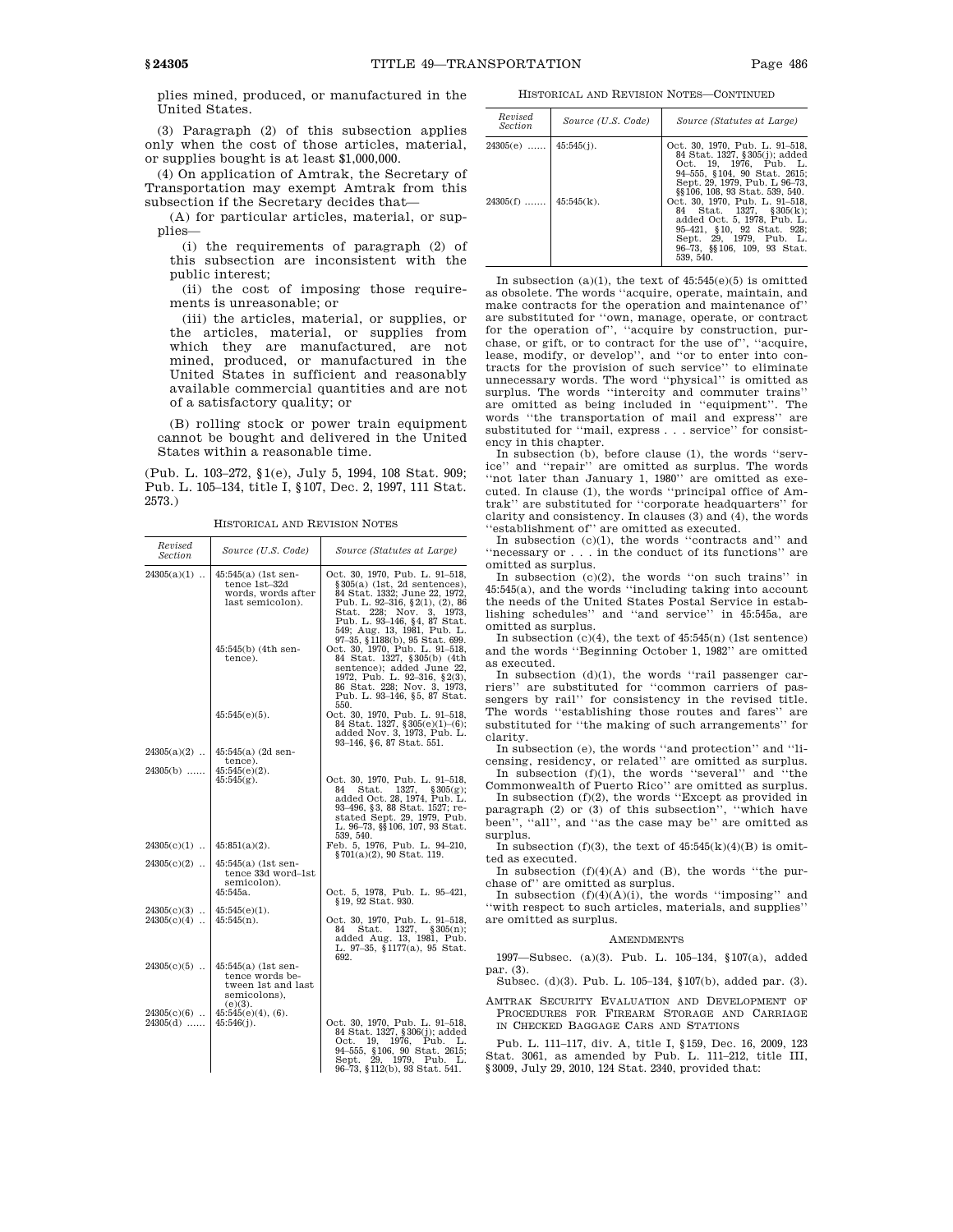''(a) AMTRAK SECURITY EVALUATION.—No later than 180 days after the enactment of this Act [Dec. 16, 2009], Amtrak, in consultation with the Assistant Secretary of Homeland Security (Transportation Security Administration), shall submit a report to Congress that contains—

''(1) a comprehensive, system-wide, security evaluation; and

''(2) proposed guidance and procedures necessary to implement a new checked firearms program.

''(b) DEVELOPEMENT AND IMPLEMENTATION OF GUID-ANCE AND PROCEDURES.—

''(1) IN GENERAL.—Not later than one year after the enactment of this Act [Dec. 16, 2009], Amtrak, in consultation with the Assistant Secretary, shall develop and implement guidance and procedures to carry out the duties and responsibilities of firearm storage and carriage in checked baggage cars and at Amtrak stations that accept checked baggage.

''(2) SCOPE.—The guidance and procedures developed under paragraph (1) shall—

''(A) permit Amtrak passengers holding a ticket for a specific Amtrak route to place an unloaded firearm or starter pistol in a checked bag on such route if—

''(i) the Amtrak station accepts checked baggage for such route;

''(ii) the passenger declares to Amtrak, either orally or in writing, at the time the reservation is made or not later than 24 hours before departure, that the firearm will be placed in his or her bag and will be unloaded;

(iii) the firearm is in a hard-sided container;

''(iv) such container is locked; and

''(v) only the passenger has the key or combination for such container;

''(B) permit Amtrak passengers holding a ticket for a specific Amtrak route to place small arms ammunition for personal use in a checked bag on such route if the ammunition is securely packed—

'(i) in fiber, wood, or metal boxes; or

''(ii) in other packaging specifically designed to carry small amounts of ammunition; and

''(C) include any other measures needed to ensure the safety and security of Amtrak employees, passengers, and infrastructure, including—

'(i) requiring inspections of any container containing a firearm or ammunition; and

''(ii) the temporary suspension of firearm carriage service if credible intelligence information indicates a threat related to the national rail system or specific routes or trains.

''(c) DEFINITIONS.—

'(1) [sic] For purposes of this section, the term 'checked baggage' refers to baggage transported that is accessible only to select Amtrak employees.''

GENERAL SERVICES ADMINISTRATION SERVICES

Pub. L. 110–432, div. B, title II, §218(b), Oct. 16, 2008, 122 Stat. 4930, provided that: ''Amtrak may obtain from the Administrator of General Services, and the Administrator may provide to Amtrak, services under sections 502(a) and 602 of title 40, United States Code.''

Pub. L. 106–554, §1(a)(4) [div. A, §1110], Dec. 21, 2000, 114 Stat. 2763, 2763A–202, provided that: ''Amtrak is authorized to obtain services from the Administrator of General Services, and the Administrator is authorized to provide services to Amtrak, under sections 201(b) and 211(b) of the Federal Property and Administrative Services Act of 1949 (40 U.S.C. 481(b) and 491(b)) [now 40 U.S.C. 502, 602, 603(a)(1)] for fiscal year 2001 and each fiscal year thereafter until the fiscal year that Amtrak operates without Federal operating grant funds appropriated for its benefit, as required by sections 24101(d) and 24104(a) of title 49, United States Code.''

#### RAIL AND MOTOR CARRIER PASSENGER SERVICE

Pub. L. 105–134, title I, §108, Dec. 2, 1997, 111 Stat. 2574, provided that:

''(a) IN GENERAL.—Notwithstanding any other provision of law (other than section 24305(a)(3) of title 49, United States Code), Amtrak and motor carriers of passengers are authorized—

''(1) to combine or package their respective services and facilities to the public as a means of increasing revenues; and

'(2) to coordinate schedules, routes, rates, reservations, and ticketing to provide for enhanced intermodal surface transportation.

''(b) REVIEW.—The authority granted by subsection (a) is subject to review by the Surface Transportation Board and may be modified or revoked by the Board if modification or revocation is in the public interest.''

## EDUCATIONAL PARTICIPATION

Pub. L. 105–134, title IV, §412, Dec. 2, 1997, 111 Stat. 2589, provided that: ''Amtrak shall participate in educational efforts with elementary and secondary schools to inform students on the advantages of rail travel and the need for rail safety.''

## **§ 24306. Mail, express, and auto-ferry transportation**

(a) ACTIONS TO INCREASE REVENUES.—Amtrak shall take necessary action to increase its revenues from the transportation of mail and express. To increase its revenues, Amtrak may provide auto-ferry transportation as part of the basic passenger transportation authorized by this part.

(b) AUTHORITY OF OTHERS TO PROVIDE AUTO-FERRY TRANSPORTATION.—State and local laws and regulations that impair the provision of auto-ferry transportation do not apply to Amtrak or a rail carrier providing auto-ferry transportation. A rail carrier may not refuse to participate with Amtrak in providing auto-ferry transportation because a State or local law or regulation makes the transportation unlawful.

(Pub. L. 103–272, §1(e), July 5, 1994, 108 Stat. 910; Pub. L. 105–134, title I, §102, Dec. 2, 1997, 111 Stat. 2572.)

HISTORICAL AND REVISION NOTES

| Revised<br><b>Section</b> | Source (U.S. Code)                                                                | Source (Statutes at Large)                                                                                                                                                                                           |
|---------------------------|-----------------------------------------------------------------------------------|----------------------------------------------------------------------------------------------------------------------------------------------------------------------------------------------------------------------|
| $24306(a)$                | $45:545(b)$ (1st, 2d sen-<br>tence words be-<br>fore 2d comma.<br>last sentence). | Oct. 30, 1970, Pub. L. 91–518,<br>Stat. 1327.<br>84<br>\$305(b)<br>$(1st-3d.$ last sentences):<br>added June 22, 1972. Pub.<br>L. 92-316, §2(3), 86 Stat.<br>228: Nov. 3. 1973. Pub. L.<br>93-146, §5, 87 Stat. 549. |
| $24306(b)(1)$             | $45:545(b)$ (2d sen-<br>tence words after<br>2d comma).                           |                                                                                                                                                                                                                      |
| $24306(b)(2)$             | $45:545(b)$ (3d sen-<br>tence).                                                   |                                                                                                                                                                                                                      |
| $24306(b)(3)$             | $45:546(h)$ .                                                                     | Oct. 30, 1970, Pub. L. 91-518,<br>84 Stat. 1327, §306(h);<br>added Nov. 3, 1973. Pub. L.<br>93-146, §7, 87 Stat, 551.                                                                                                |

In subsection (a), the words ''and to better accomplish the purposes of this chapter'' and ''modify its services to'' are omitted as surplus. The words ''a department, agency, or instrumentality of the United States Government'' are substituted for ''Federal departments and agencies'' for consistency in the revised title and with other titles of the United States Code. The words ''consistent with the provisions of existing law'' are omitted as surplus.

In subsection (b)(1), before clause (A), the words ''A person primarily providing auto-ferry transportation and any other person not a rail carrier may provide'' are substituted for ''except that nothing contained in this chapter shall prevent any other person, other than a railroad (except that for purposes of this section a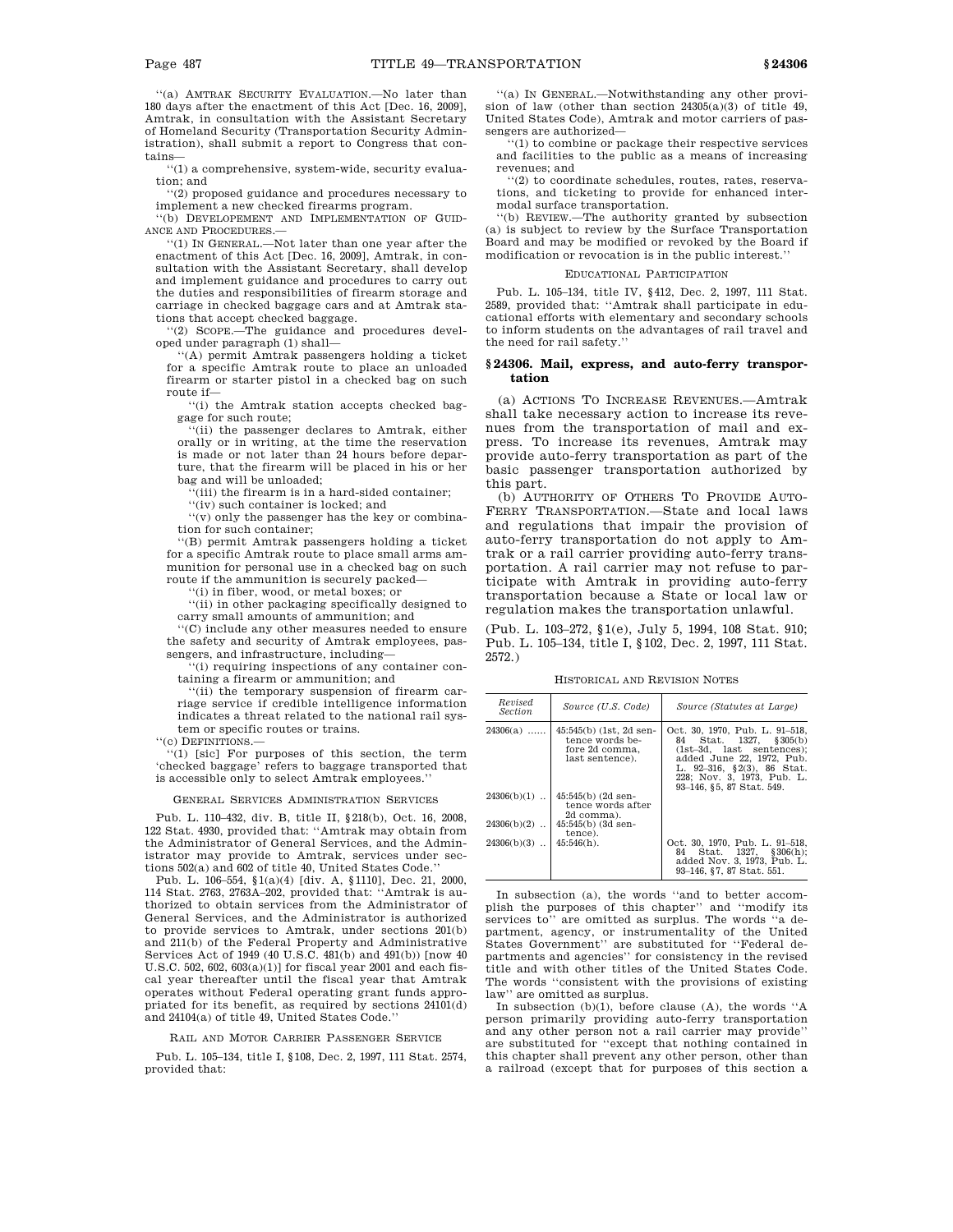person primarily engaged in auto-ferry service shall not be deemed to be a railroad), from providing such'' to eliminate unnecessary words. The text of 45:545(b) (2d sentence words after ''the public'') is omitted as obsolete.

In subsection (b)(2), the words ''may provide'' are substituted for ''Nothing in this section shall be construed to restrict the right of . . . from performing'' to eliminate unnecessary words and for clarity. The words ''rail lines'' are substituted for ''lines'' for clarity and consistency in the revised title and with other titles of the Code.

In subsection (b)(3), the words ''has the effect of prohibiting or", "fine, penalty, or other", and "for violation of'' are omitted as surplus. The words ''rail carrier'' are substituted for ''common carrier by railroad'' for consistency in the revised title and with other titles of the Code.

#### **AMENDMENTS**

1997—Subsec. (a). Pub. L. 105–134, §102(1), struck out at end ''When requested by Amtrak, a department, agency, or instrumentality of the United States Government shall assist in carrying out this section.''

Subsec. (b). Pub. L. 105–134, §102(2), added subsec. (b) and struck out heading and text of former subsec. (b). Text read as follows:

'(1) A person primarily providing auto-ferry transportation and any other person not a rail carrier may provide auto-ferry transportation over any route under a certificate issued by the Interstate Commerce Commission if the Commission finds that the auto-ferry transportation—

''(A) will not impair the ability of Amtrak to reduce its losses or increase its revenues; and

''(B) is required to meet the public demand.

''(2) A rail carrier that has not made a contract with Amtrak to provide rail passenger transportation may provide auto-ferry transportation over its own rail lines.

''(3) State and local laws and regulations that impair the provision of auto-ferry transportation do not apply to Amtrak or a rail carrier providing auto-ferry transportation. A rail carrier may not refuse to participate with Amtrak in providing auto-ferry transportation because a State or local law or regulation makes the transportation unlawful.''

#### **§ 24307. Special transportation**

(a) REDUCED FARE PROGRAM.—Amtrak shall maintain a reduced fare program for the following:

(1) individuals at least 65 years of age.

(2) individuals (except alcoholics and drug abusers) who—

(A) have a physical or mental impairment that substantially limits a major life activity of the individual;

(B) have a record of an impairment; or

(C) are regarded as having an impairment.

(b) EMPLOYEE TRANSPORTATION.—(1) In this subsection, ''rail carrier employee'' means—

(A) an active full-time employee of a rail carrier or terminal company and includes an employee on furlough or leave of absence;

(B) a retired employee of a rail carrier or terminal company; and

(C) a dependent of an employee referred to in clause (A) or (B) of this paragraph.

(2) Amtrak shall ensure that a rail carrier employee eligible for free or reduced-rate rail transportation on April 30, 1971, under an agreement in effect on that date is eligible, to the greatest extent practicable, for free or reducedrate intercity rail passenger transportation provided by Amtrak under this part, if space is available, on terms similar to those available on that date under the agreement. However, Amtrak may apply to all rail carrier employees eligible to receive free or reduced-rate transportation under any agreement a single systemwide schedule of terms that Amtrak decides applied to a majority of employees on that date under all those agreements. Unless Amtrak and a rail carrier make a different agreement, the carrier shall reimburse Amtrak at the rate of 25 percent of the systemwide average monthly yield of each revenue passenger-mile. The reimbursement is in place of costs Amtrak incurs related to free or reduced-rate transportation, including liability related to travel of a rail carrier employee eligible for free or reduced-rate transportation.

(3) This subsection does not prohibit the Interstate Commerce Commission from ordering retroactive relief in a proceeding begun or reopened after October 1, 1981.

(Pub. L. 103–272, §1(e), July 5, 1994, 108 Stat. 911; Pub. L. 105–134, title IV, §406(b), Dec. 2, 1997, 111 Stat. 2586.)

HISTORICAL AND REVISION NOTES

| Revised<br><i>Section</i>  | Source (U.S. Code) | Source (Statutes at Large)                                                                                                                                                                                                                  |
|----------------------------|--------------------|---------------------------------------------------------------------------------------------------------------------------------------------------------------------------------------------------------------------------------------------|
| $24307(a)$   45:545(c)(2). |                    | Oct. 30, 1970, Pub. L. 91–518,<br>84 Stat. 1327, §305(c)(2);<br>added Sept. 29, 1979, Pub.<br>L. 96-73. §105(2). 93 Stat.<br>539.                                                                                                           |
| $24307(b)$   45:545(e)(1). |                    | Oct. 30, 1970, Pub. L. 91–518,<br>84 Stat. 1327, §305(c)(1);<br>added Nov. 3, 1973, Pub. L.<br>93-146, §6, 87 Stat. 550;<br>Sept. 29, 1979, Pub. L.<br>96–73, §105(1), 93 Stat. 539.                                                        |
| $24307(c)$   45:565(f).    |                    | Oct. 30, 1970, Pub. L. 91-518,<br>84 Stat. 1327, §405(f); added<br>June 22, 1972, Pub. L.<br>92-316, §8, 86 Stat. 230;<br>Sept. 29. 1979. Pub. L.<br>96-73, §120(a), 93 Stat. 547;<br>Aug. 13, 1981, Pub. L.<br>97-35, §1184, 95 Stat. 697. |

In subsection (a), before clause (1), the word ''maintain'' is substituted for ''Within 90 days after September 29, 1979'' and ''establish'' for clarity.

In subsection (b), before clause (1), the word ''act'' is substituted for ''take all steps necessary to'' to eliminate unnecessary words. The words ''access to'' are added for clarity. In clause (1), the words ''and devices'' are omitted as surplus. In clause (4), the words ''architectural and other'' are omitted as surplus.

In subsection  $(c)(1)(A)$ , the words "period of" and

''while on'' are omitted as surplus. In subsection (c)(2), the words ''take such action as may be necessary to'', ''the terms of . . . policy or'', and ''to such railroad employee'' are omitted as surplus. The words ''or group of railroads'' are omitted because of 1:1.

#### **AMENDMENTS**

1997—Subsecs. (b), (c). Pub. L. 105–134 redesignated subsec. (c) as (b) and struck out former subsec. (b) which read as follows:

''(b) ACTIONS TO ENSURE ACCESS.—Amtrak may act to ensure access to intercity transportation for elderly or handicapped individuals on passenger trains operated by or for Amtrak. That action may include—

'(1) acquiring special equipment;

''(2) conducting special training for employees; ''(3) designing and acquiring new equipment and facilities;

''(4) eliminating barriers in existing equipment and facilities to comply with the highest standards of design, construction, and alteration of property to accommodate elderly and handicapped individuals; and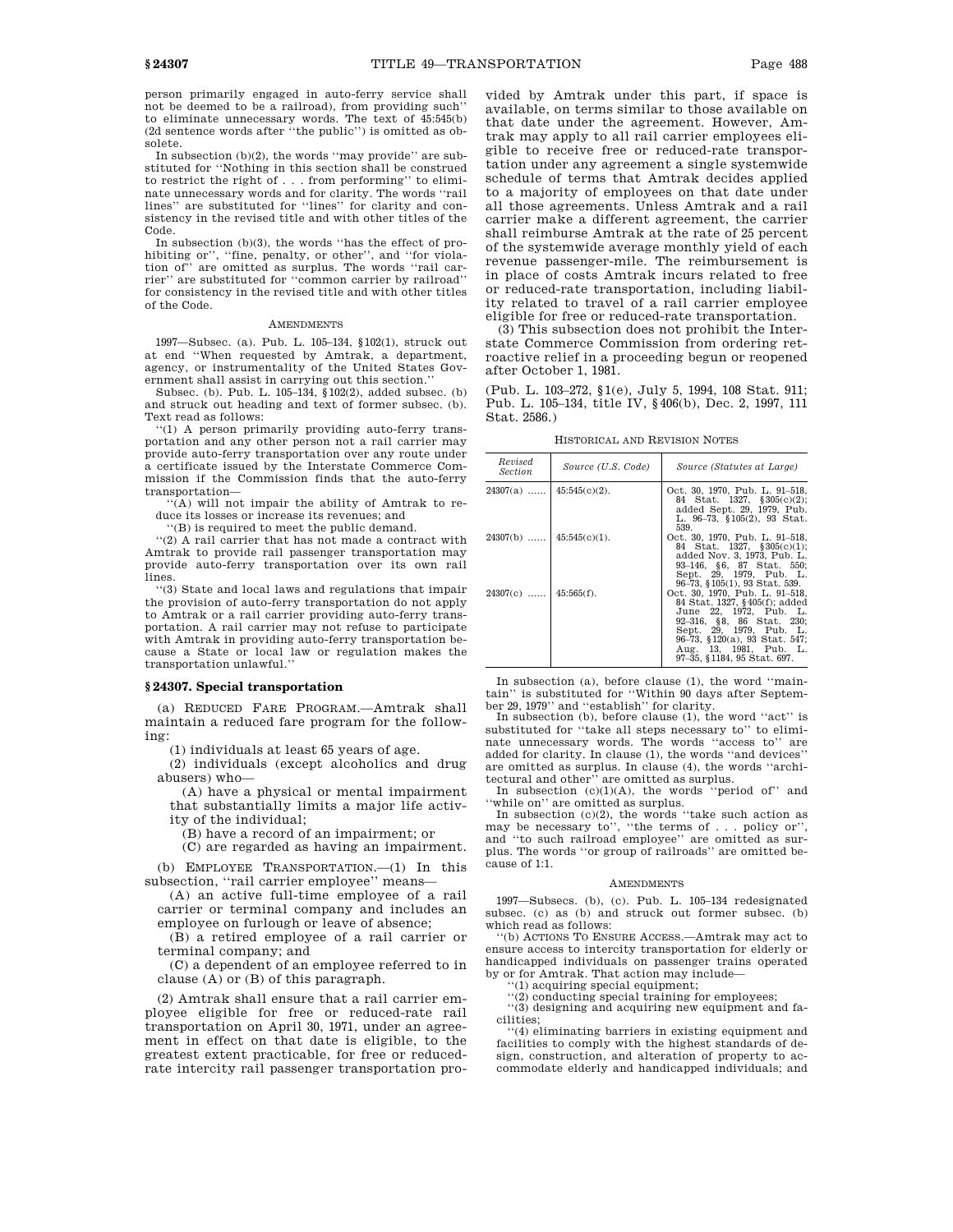''(5) providing special assistance to elderly and handicapped individuals when getting on and off trains and in terminal areas.''

ACCESSIBILITY BY INDIVIDUALS WITH DISABILITIES

Pub. L. 110–432, div. B, title II, §219, Oct. 16, 2008, 122 Stat. 4931, provided that:

''(a) IN GENERAL.—Amtrak, in consultation with station owners and other railroads operating service through the existing stations that it serves, shall evaluate the improvements necessary to make these stations readily accessible to and usable by individuals with disabilities, as required by such section 242(e)(2) of the Americans with Disabilities Act of 1990 (42 U.S.C. 12162(e)(2)). The evaluation shall include, for each applicable station, improvements required to bring it into compliance with the applicable parts of such section  $242(e)(2)$ , any potential barriers to achieving compliance, including issues related to passenger rail station platforms, the estimated cost of the improvements necessary, the identification of the responsible person (as defined in section 241(5) of that Act  $(42 \text{ U.S.C. } 12161(5))),$ and the earliest practicable date when such improvements can be made. The evaluation shall also include a detailed plan and schedule for bringing all applicable stations into compliance with the applicable parts of section  $242(e)(2)$  by the 2010 statutory deadline for station accessibility. Amtrak shall submit the evaluation to the Committee on Transportation and Infrastructure of the House of Representatives; the Committee on Commerce, Science, and Transportation of the Senate; the Department of Transportation; and the National Council on Disability by February 1, 2009, along with recommendations for funding the necessary improvements. Should the Department of Transportation issue any rule related to transportation for individuals with disabilities by intercity passenger rail after Amtrak submits its evaluation, Amtrak shall, within 120 days after the date that such rule is published, submit to the above parties a supplemental evaluation on any impact of the rule on its cost and schedule for achieving full compliance.

''(b) ACCESSIBILITY IMPROVEMENTS AND BARRIER RE-MOVAL FOR PEOPLE WITH DISABILITIES.—There are authorized to be appropriated to the Secretary [of Transportation] for the use of Amtrak such sums as may be necessary to improve the accessibility of facilities, including rail platforms, and services.''

Pub. L. 110–432, div. B, title II, §220, Oct. 16, 2008, 122 Stat. 4931, provided that: ''Using the funds authorized by section 103 of this division [122 Stat. 4909], the Federal Railroad Administration shall monitor and conduct periodic reviews of Amtrak's compliance with applicable sections of the Americans with Disabilities Act of 1990 [42 U.S.C. 12101 et seq.] and the Rehabilitation Act of 1974 [probably means Rehabilitation Act of 1973, 29 U.S.C. 701 et seq.] to ensure that Amtrak's services and facilities are accessible to individuals with disabilities to the extent required by law.''

Pub. L. 105–134, title IV, §406(a), Dec. 2, 1997, 111 Stat. 2586, provided that:

''(1) ACCESS IMPROVEMENTS AT CERTAIN SHARED STA-TIONS.—Amtrak is responsible for its share, if any, of the costs of accessibility improvements required by the Americans With Disabilities Act of 1990 [42 U.S.C. 12101 et seq.] at any station jointly used by Amtrak and a commuter authority.

''(2) CERTAIN REQUIREMENTS NOT TO APPLY UNTIL 1998.— Amtrak shall not be subject to any requirement under subsection  $(a)(1)$ ,  $(a)(3)$ , or  $(e)(2)$  of section 242 of the Americans With Disabilities Act of 1990 (42 U.S.C. 12162) until January 1, 1998.''

#### ABOLITION OF INTERSTATE COMMERCE COMMISSION AND TRANSFER OF FUNCTIONS

Interstate Commerce Commission abolished and functions of Commission transferred, except as otherwise provided in Pub. L. 104–88, to Surface Transportation Board effective Jan. 1, 1996, by section 702 of this title, and section 101 of Pub. L. 104–88, set out as a note under section 701 of this title. References to Interstate Commerce Commission deemed to refer to Surface Transportation Board, a member or employee of the Board, or Secretary of Transportation, as appropriate, see section 205 of Pub. L. 104–88, set out as a note under section 701 of this title.

## **§ 24308. Use of facilities and providing services to Amtrak**

(a) GENERAL AUTHORITY.—(1) Amtrak may make an agreement with a rail carrier or regional transportation authority to use facilities of, and have services provided by, the carrier or authority under terms on which the parties agree. The terms shall include a penalty for untimely performance.

(2)(A) If the parties cannot agree and if the Surface Transportation Board finds it necessary to carry out this part, the Board shall—

(i) order that the facilities be made available and the services provided to Amtrak; and

(ii) prescribe reasonable terms and compensation for using the facilities and providing the services.

(B) When prescribing reasonable compensation under subparagraph (A) of this paragraph, the Board shall consider quality of service as a major factor when determining whether, and the extent to which, the amount of compensation shall be greater than the incremental costs of using the facilities and providing the services.

(C) The Board shall decide the dispute not later than 90 days after Amtrak submits the dispute to the Board.

(3) Amtrak's right to use the facilities or have the services provided is conditioned on payment of the compensation. If the compensation is not paid promptly, the rail carrier or authority entitled to it may bring an action against Amtrak to recover the amount owed.

(4) Amtrak shall seek immediate and appropriate legal remedies to enforce its contract rights when track maintenance on a route over which Amtrak operates falls below the contractual standard.

(b) OPERATING DURING EMERGENCIES.—To facilitate operation by Amtrak during an emergency, the Board, on application by Amtrak, shall require a rail carrier to provide facilities immediately during the emergency. The Board then shall promptly prescribe reasonable terms, including indemnification of the carrier by Amtrak against personal injury risk to which the carrier may be exposed. The rail carrier shall provide the facilities for the duration of the emergency.

(c) PREFERENCE OVER FREIGHT TRANSPOR-TATION.—Except in an emergency, intercity and commuter rail passenger transportation provided by or for Amtrak has preference over freight transportation in using a rail line, junction, or crossing unless the Board orders otherwise under this subsection. A rail carrier affected by this subsection may apply to the Board for relief. If the Board, after an opportunity for a hearing under section 553 of title 5, decides that preference for intercity and commuter rail passenger transportation materially will lessen the quality of freight transportation provided to shippers, the Board shall establish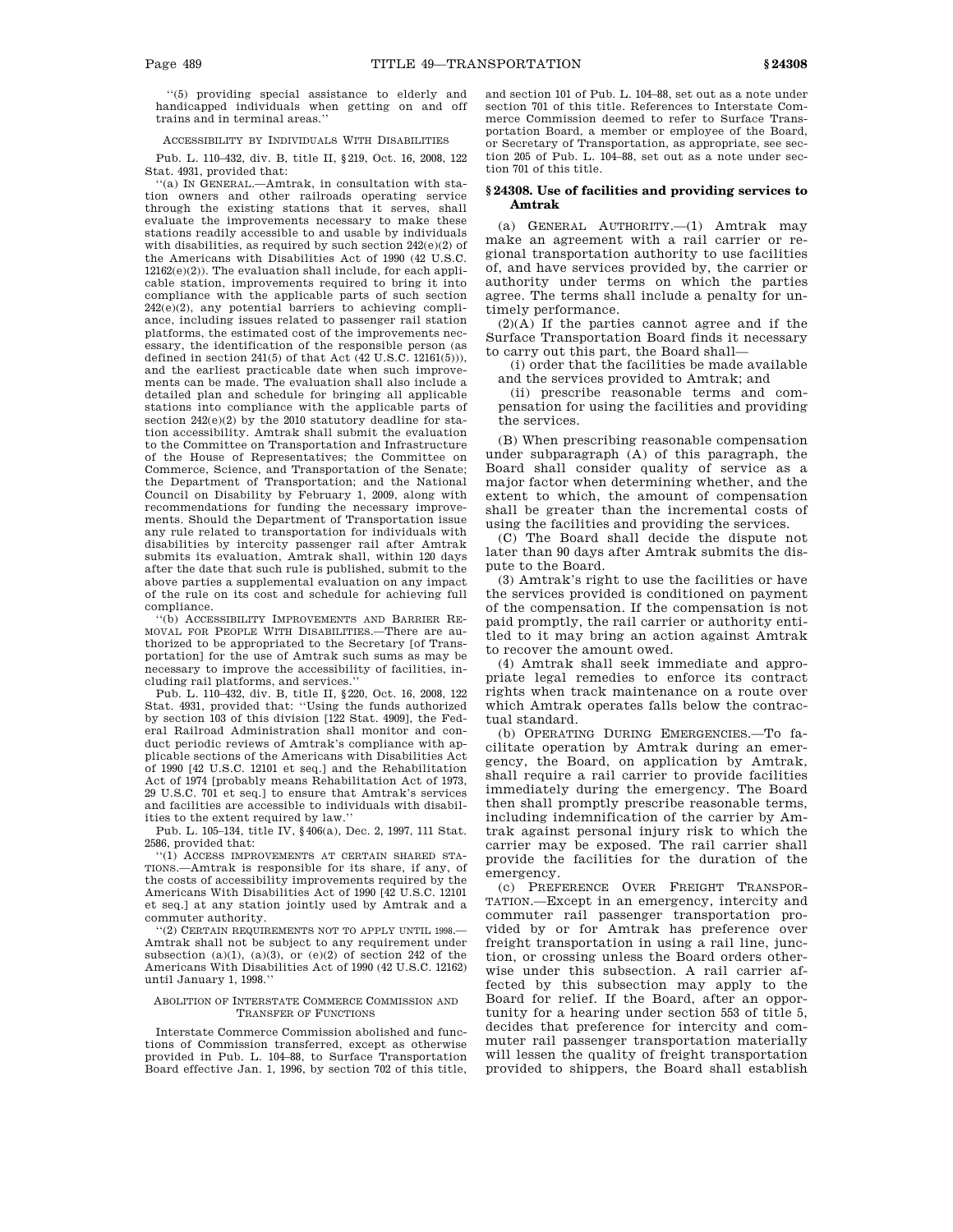the rights of the carrier and Amtrak on reasonable terms.

(d) ACCELERATED SPEEDS.—If a rail carrier refuses to allow accelerated speeds on trains operated by or for Amtrak, Amtrak may apply to the Board for an order requiring the carrier to allow the accelerated speeds. The Board shall decide whether accelerated speeds are unsafe or impracticable and which improvements would be required to make accelerated speeds safe and practicable. After an opportunity for a hearing, the Board shall establish the maximum allowable speeds of Amtrak trains on terms the Board decides are reasonable.

(e) ADDITIONAL TRAINS.—(1) When a rail carrier does not agree to provide, or allow Amtrak to provide, for the operation of additional trains over a rail line of the carrier, Amtrak may apply to the Board for an order requiring the carrier to provide or allow for the operation of the requested trains. After a hearing on the record, the Board may order the carrier, within 60 days, to provide or allow for the operation of the requested trains on a schedule based on legally permissible operating times. However, if the Board decides not to hold a hearing, the Board, not later than 30 days after receiving the application, shall publish in the Federal Register the reasons for the decision not to hold the hearing.

(2) The Board shall consider—

(A) when conducting a hearing, whether an order would impair unreasonably freight transportation of the rail carrier, with the carrier having the burden of demonstrating that the additional trains will impair the freight transportation; and

(B) when establishing scheduled running times, the statutory goal of Amtrak to implement schedules that attain a system-wide average speed of at least 60 miles an hour that can be adhered to with a high degree of reliability and passenger comfort.

(3) Unless the parties have an agreement that establishes the compensation Amtrak will pay the carrier for additional trains provided under an order under this subsection, the Board shall decide the dispute under subsection (a) of this section.

(f) PASSENGER TRAIN PERFORMANCE AND OTHER STANDARDS.—

(1) INVESTIGATION OF SUBSTANDARD PERFORM-ANCE.—If the on-time performance of any intercity passenger train averages less than 80 percent for any 2 consecutive calendar quarters, or the service quality of intercity passenger train operations for which minimum standards are established under section 207 of the Passenger Rail Investment and Improvement Act of 2008 fails to meet those standards for 2 consecutive calendar quarters, the Surface Transportation Board (referred to in this section as the ''Board'') may initiate an investigation, or upon the filing of a complaint by Amtrak, an intercity passenger rail operator, a host freight railroad over which Amtrak operates, or an entity for which Amtrak operates intercity passenger rail service, the Board shall initiate such an investigation, to determine whether and to what extent delays or failure to achieve minimum standards are due

to causes that could reasonably be addressed by a rail carrier over whose tracks the intercity passenger train operates or reasonably addressed by Amtrak or other intercity passenger rail operators. As part of its investigation, the Board has authority to review the accuracy of the train performance data and the extent to which scheduling and congestion contribute to delays. In making its determination or carrying out such an investigation, the Board shall obtain information from all parties involved and identify reasonable measures and make recommendations to improve the service, quality, and on-time performance of the train.

(2) PROBLEMS CAUSED BY HOST RAIL CAR-RIER.—If the Board determines that delays or failures to achieve minimum standards investigated under paragraph (1) are attributable to a rail carrier's failure to provide preference to Amtrak over freight transportation as required under subsection (c), the Board may award damages against the host rail carrier, including prescribing such other relief to Amtrak as it determines to be reasonable and appropriate pursuant to paragraph (3) of this subsection.

(3) DAMAGES AND RELIEF.—In awarding damages and prescribing other relief under this subsection the Board shall consider such factors as—

(A) the extent to which Amtrak suffers financial loss as a result of host rail carrier delays or failure to achieve minimum standards; and

(B) what reasonable measures would adequately deter future actions which may reasonably be expected to be likely to result in delays to Amtrak on the route involved.

(4) USE OF DAMAGES.—The Board shall, as it deems appropriate, order the host rail carrier to remit the damages awarded under this subsection to Amtrak or to an entity for which Amtrak operates intercity passenger rail service. Such damages shall be used for capital or operating expenditures on the routes over which delays or failures to achieve minimum standards were the result of a rail carrier's failure to provide preference to Amtrak over freight transportation as determined in accordance with paragraph (2).

(Pub. L. 103–272, §1(e), July 5, 1994, 108 Stat. 911; 110–432, div. B, title II, §213(a), (d), Oct. 16, 2008, 122 Stat. 4925, 4926.)

HISTORICAL AND REVISION NOTES

| Revised<br><i>Section</i> | Source (U.S. Code) | Source (Statutes at Large)                                                                                                                                                                                                                                                                                                                                         |
|---------------------------|--------------------|--------------------------------------------------------------------------------------------------------------------------------------------------------------------------------------------------------------------------------------------------------------------------------------------------------------------------------------------------------------------|
| 24308(a)(1)<br>(3).       | $45:562(a)(1)$ .   | Oct. 30, 1970, Pub. L. 91-518,<br>$§402(a)(1), 84$ Stat. 1335;<br>June 22. 1972. Pub. L.<br>$92-316$ , $§5(1)$ , $86$ Stat, 229;<br>Nov. 3, 1973. Pub. L. 93-146.<br>§10(1), 87 Stat. 552: Oct. 5.<br>1978. Pub. L. 95-421, §15, 92<br>Stat. 929; Aug. 13, 1981.<br>Pub. L. 97-35, §1181, 95<br>Stat. 693; Apr. 7, 1986, Pub.<br>L. $99-272$ , $$4017(b)(1)$ , 100 |
| $24308(a)(4)$             | $45:562$ (note).   | Stat. 110.<br>July 11, 1987. Pub. L. 100–71<br>(last proviso under head-<br>ing "Grants to the Na-<br>tional Railroad Passenger<br>Corporation"), 101 Stat.<br>447.                                                                                                                                                                                                |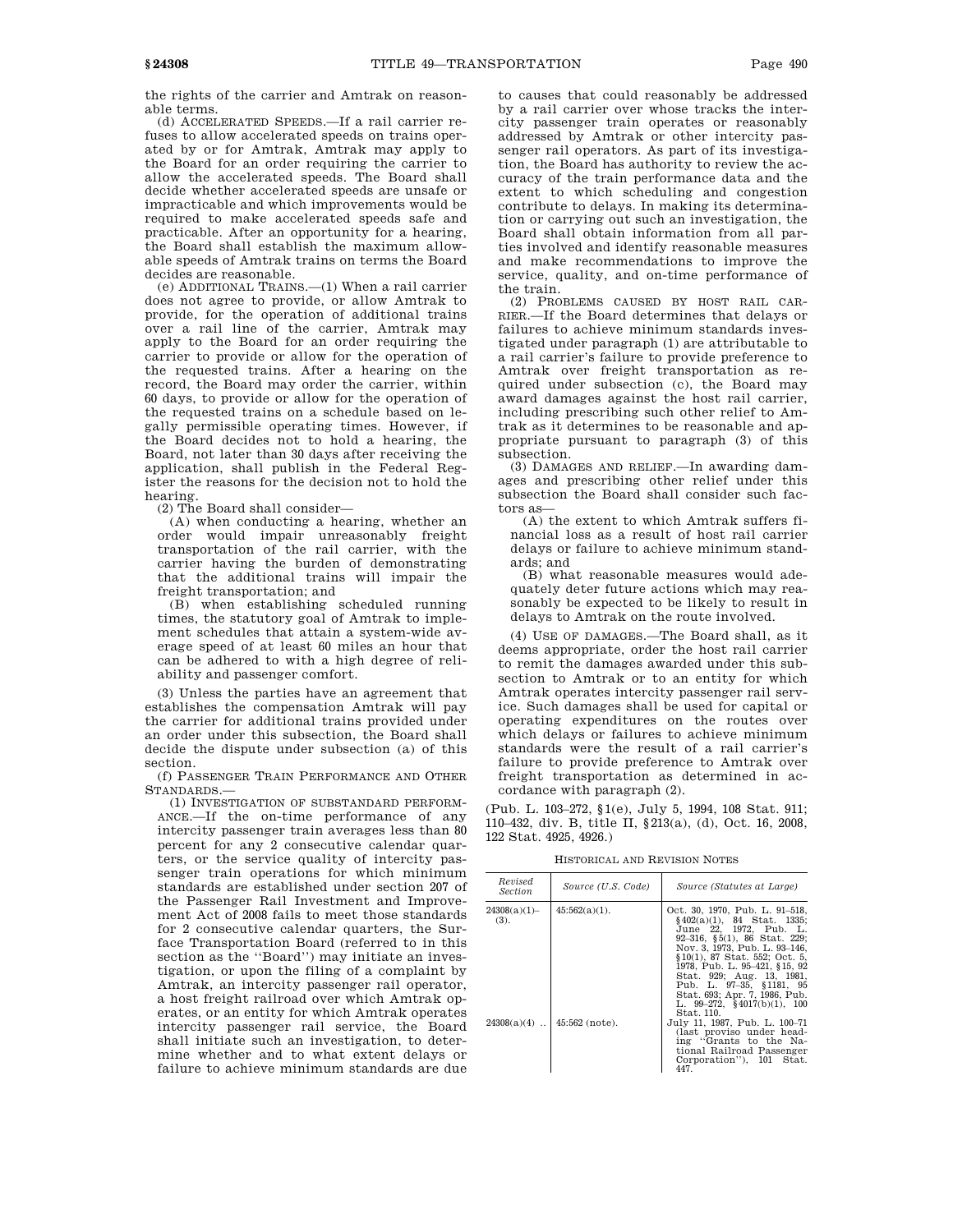HISTORICAL AND REVISION NOTES—CONTINUED

| Revised<br>Section         | Source (U.S. Code) | Source (Statutes at Large)                                                                                                                                                                   |
|----------------------------|--------------------|----------------------------------------------------------------------------------------------------------------------------------------------------------------------------------------------|
| $24308(b)$   45:562(c).    |                    | Oct. 30, 1970, Pub. L. 91–518,<br>84 Stat. 1327, §402(c);<br>added June 22, 1972, Pub.<br>L. 92-316, $\S5(2)$ , 86 Stat.<br>229.                                                             |
| $24308(c)$   45:562(e).    |                    | Oct. 30, 1970, Pub. L. 91-518,<br>84 Stat. 1327, §402(e);<br>added Nov. 3, 1973, Pub. L.<br>$93-146$ , $10(2)$ , $87$ Stat. 552;<br>Aug. 13, 1981, Pub. L.<br>97-35, §1188(c), 95 Stat. 699. |
| $24308(d)$   45:562(f).    |                    | Oct. 30, 1970, Pub. L. 91–518,<br>84 Stat. 1327, §402(f); added<br>Nov. 3, 1973, Pub. L. 93-146,<br>§10(2), 87 Stat. 552.                                                                    |
| $24308(e)$   $45:562(g)$ . |                    | Oct. 30, 1970, Pub. L. 91–518,<br>84 Stat. $1327$ , $132(9)$ ;<br>added May 30, 1980, Pub.<br>L. 96–254, §216, 94 Stat. 418;<br>Apr. 7, 1986, Pub. L. 99–272,<br>$§4006(2), 100$ Stat. 107.  |

In subsection (a)(1), the word ''authority'' is substituted for ''agencies'' for consistency in the revised title and with other titles of the United States Code. The words "tracks and other" are omitted as surplus. The words ''of . . . by, the carrier or authority'' are added for clarity. The words ''and conditions'' are omitted as surplus.

In subsection  $(a)(2)(A)$ , before clause (i), the words ''the purposes of'' are omitted as surplus. In clause (ii), the words ''just and'' are omitted as surplus.

Subsection  $(a)(2)(B)$  is substituted for  $45:562(a)(1)$  (3d sentence) to eliminate unnecessary words.

In subsection  $(a)(2)(C)$ , the words "shall decide the dispute'' are added, and the words ''submits the dispute'' are substituted for ''application'', for clarity.

In subsection  $(a)(3)$ , the words "Amtrak's right to use the facilities or have the services provided is conditioned on payment of the compensation'' are substituted for ''and the rights of the Corporation to such services or to the use of tracks or facilities of the railroad or agency under such order . . . shall be conditioned upon payment by the Corporation of the compensation fixed by the Commission'' to eliminate unnecessary words. The words ''or under an order issued under subsection (b) of this section'' are omitted as obsolete because 45:562(b) is executed. The words ''amount of'', ''fixed'', ''duly and'', and ''properly'' are omitted as surplus.

In subsection (a)(4), the words "notwithstanding any  $% \mathcal{N}$ other provision of law'', ''hereafter'', and ''becomes inadequate or otherwise'' are omitted as surplus.

In subsections (b)–(d), the words ''just and'' are omitted as surplus.

In subsection (b), the words ''as may be deemed by it to be necessary'', ''tracks and other'', and ''proceed to'' are omitted as surplus. The words ''personal injury'' are substituted for ''casualty'' for consistency.

In subsections (c) and (d), the words ''an opportunity for a'' are added for clarity and consistency.

In subsection (c), the word ''given'' is omitted as surplus. The words ''rail line'' are substituted for ''line of track'' for consistency in the revised title and with other titles of the Code. The word ''appropriate'' is omitted as surplus. The words ''the carrier'' are substituted for ''trains'' for clarity and consistency. The words ''and Amtrak'' are added for clarity.

In subsection (d), the words ''upon request of the Corporation'' and ''otherwise'' are omitted as surplus. The words ''which improvements would be required'' are substituted for ''and with respect to the nature and extent of improvements to track, signal systems, and other facilities that would be required'' to eliminate unnecessary words.

In subsection (e)(1), the words ''satisfactory, voluntary'' are omitted as surplus. The words ''provide, or allow Amtrak to provide'' are added, and the words ''Amtrak may apply to the Secretary for an order requiring the carrier to provide or allow for the operation of the requested trains'' are substituted for ''Upon receipt of an application from the Corporation'', for clar-

ity. In subsection (e)(2)(A), the words ''involved'' and ''seeking to oppose the operation of an additional train'' are omitted as surplus. The words ''when conducting a hearing'' are added for clarity. In subsection (e)(2)(B), the word ''proper'' is omitted

as surplus. The words ''60 miles'' are substituted for ''55 miles'' for consistency with 45:501a(8), restated in section 24101(c)(6) of the revised title. Section 1172(3) of the Omnibus Budget Reconciliation Act of 1981 (Public Law 91–35, 95 Stat. 688) raised the speed from 55 to 60 in 45:501a but did not make a corresponding change in  $45:562(g)$ .

In subsection (e)(3), the words ''Unless the parties have an agreement that establishes the compensation Amtrak will pay the carrier for additional trains provided under an order under this subsection'' are substituted for 45:562(g) (last sentence words before last comma) to eliminate unnecessary words. The words ''the dispute'' are added for clarity and consistency in this section.

#### REFERENCES IN TEXT

Section 207 of the Passenger Rail Investment and Improvement Act of 2008, referred to in subsec. (f)(1), is section 207 of Pub. L. 110–432, which is set out in a note under section 24101 of this title.

#### AMENDMENTS

2008—Subsec. (a)(2). Pub. L. 110–432, §213(d)(2), substituted ''Board'' for ''Commission'' wherever appearing.

Subsec. (a)(2)(A). Pub. L. 110–432,  $$213(d)(1)$ , substituted ''Surface Transportation Board'' for ''Interstate Commerce Commission'' in introductory provisions.

Subsec. (b). Pub. L. 110–432,  $\S 213(d)(2)$ , substituted 'Board'' for "Commission" in two places.

Subsec. (c). Pub. L. 110-432,  $§213(\d{d})(3)$ , (4), substituted ''Board'' for ''Secretary of Transportation'' after ''unless the'' and for ''Secretary'' in three places.

Subsecs. (d), (e)(1), (2). Pub. L. 110–432, §213(d)(4), substituted ''Board'' for ''Secretary'' wherever appearing.

Subsec. (e)(3). Pub. L. 110–432, §213(d)(2), substituted ''Board'' for ''Commission''.

Subsec. (f). Pub. L. 110–432, §213(a), added subsec. (f).

# FEES

Pub. L. 110–432, div. B, title II, §213(b), Oct. 16, 2008, 122 Stat. 4926, provided that: ''The Surface Transportation Board may establish and collect filing fees from any entity that files a complaint under section 24308(f)(1) of title 49, United States Code, or otherwise requests or requires the Board's services pursuant to this division [see Short Title of 2008 Amendment note set out under section 20101 of this title]. The Board shall establish such fees at levels that will fully or partially, as the Board determines to be appropriate, offset the costs of adjudicating complaints under that section and other requests or requirements for Board action under this division. The Board may waive any fee established under this subsection for any governmental entity as determined appropriate by the Board.''

#### SPECIAL PASSENGER TRAINS

Pub. L. 110–432, div. B, title II, §216, Oct. 16, 2008, 122 Stat. 4930, provided that: ''Amtrak is encouraged to increase the operation of special trains funded by, or in partnership with, private sector operators through competitive contracting to minimize the need for Federal subsidies. Amtrak shall utilize the provisions of section 24308 of title 49, United States Code, when necessary to obtain access to facilities, train and engine crews, or services of a rail carrier or regional transportation authority that are required to operate such trains.''

### **§ 24309. Retaining and maintaining facilities**

(a) DEFINITIONS.—In this section—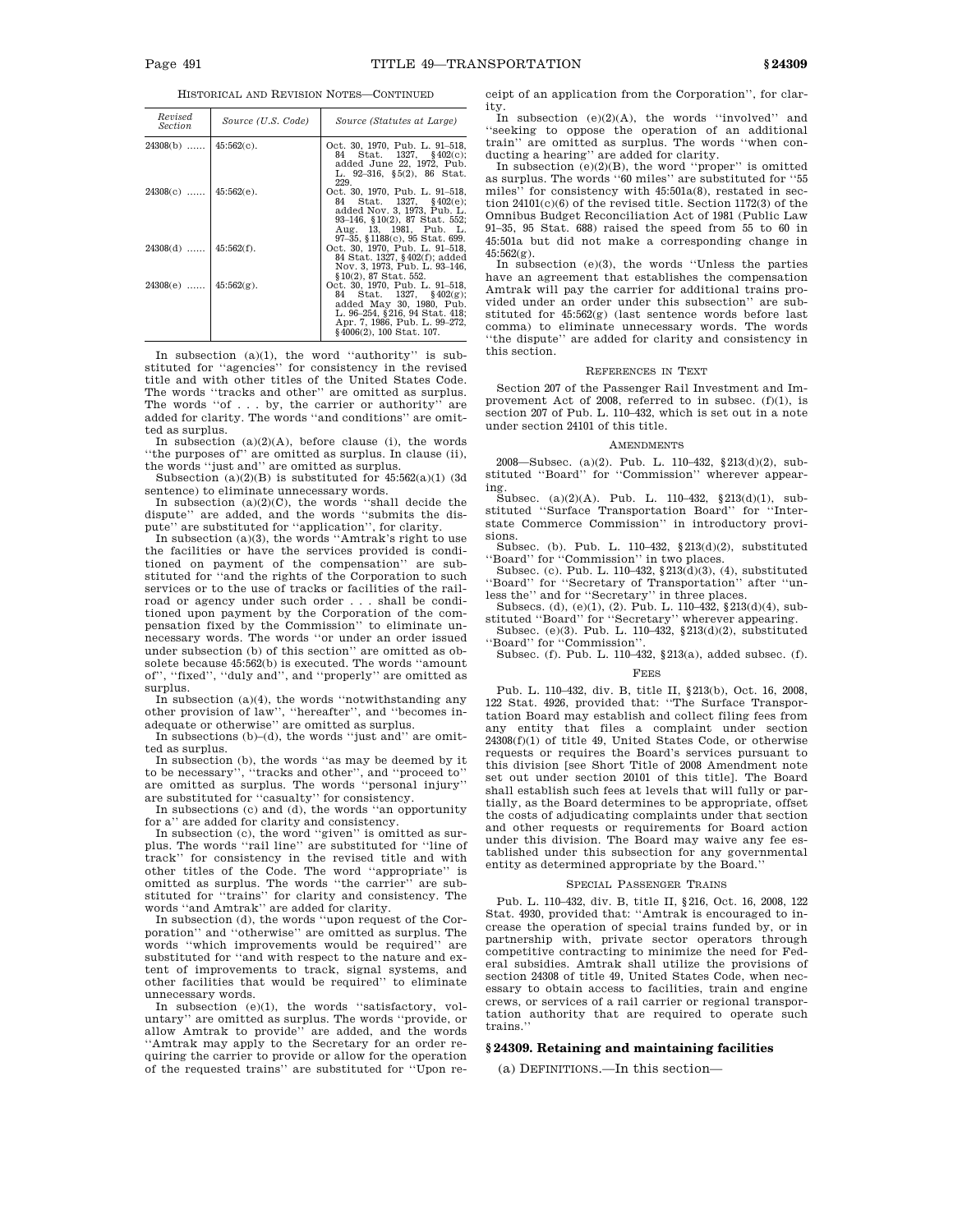(1) ''facility'' means a rail line, right of way, fixed equipment, facility, or real property related to a rail line, right of way, fixed equipment, or facility, including a signal system, passenger station and repair tracks, a station building, a platform, and a related facility, including a water, fuel, steam, electric, and air line.

(2) downgrading a facility means reducing a track classification as specified in the Federal Railroad Administration track safety standards or altering a facility so that the time required for rail passenger transportation to be provided over the route on which a facility is located may be increased.

(b) APPROVAL REQUIRED FOR DOWNGRADING OR DISPOSAL.—A facility of a rail carrier or regional transportation authority that Amtrak used to provide rail passenger transportation on February 1, 1979, or on January 1, 1997, may be downgraded or disposed of only after approval by the Secretary of Transportation under this section.

(c) NOTIFICATION AND ANALYSIS.—(1) A rail carrier intending to downgrade or dispose of a facility Amtrak currently is not using to provide transportation shall notify Amtrak of its intention. If, not later than 60 days after Amtrak receives the notice, Amtrak and the carrier do not agree to retain or maintain the facility or to convey an interest in the facility to Amtrak, the carrier may apply to the Secretary for approval to downgrade or dispose of the facility.

(2) After a rail carrier notifies Amtrak of its intention to downgrade or dispose of a facility, Amtrak shall survey population centers with rail passenger transportation facilities to assist in preparing a valid and timely analysis of the need for the facility and shall update the survey as appropriate. Amtrak also shall maintain a system for collecting information gathered in the survey. The system shall collect the information based on geographic regions and on whether the facility would be part of a short haul or long haul route. The survey should facilitate an analysis of—

(A) ridership potential by ascertaining existing and changing travel patterns that would provide maximum efficient rail passenger transportation;

(B) the quality of transportation of competitors or likely competitors;

(C) the likelihood of Amtrak offering transportation at a competitive fare;

(D) opportunities to target advertising and fares to potential classes of riders;

(E) economic characteristics of rail passenger transportation related to the facility and the extent to which the characteristics are consistent with sound economic principles of short haul or long haul rail transportation; and

(F) the feasibility of applying effective internal cost controls to the facility and route served by the facility to improve the ratio of passenger revenue to transportation expenses (excluding maintenance of tracks, structures, and equipment and depreciation).

(d) APPROVAL OF APPLICATION AND PAYMENT OF AVOIDABLE COSTS.—(1) If Amtrak does not object to an application not later than 30 days after it is submitted, the Secretary shall approve the application promptly.

(2) If Amtrak objects to an application, the Secretary shall decide by not later than 180 days after the objection those costs the rail carrier may avoid if it does not have to retain or maintain a facility in the condition Amtrak requests. If Amtrak does not agree by not later than 60 days after the decision to pay the carrier these avoidable costs, the Secretary shall approve the application. When deciding whether to pay a carrier the avoidable costs of retaining or maintaining a facility, Amtrak shall consider—

(A) the potential importance of restoring rail passenger transportation on the route on which the facility is located;

(B) the market potential of the route;

(C) the availability, adequacy, and energy efficiency of an alternate rail line or alternate mode of transportation to provide passenger transportation to or near the places that would be served by the route;

(D) the extent to which major population centers would be served by the route;

(E) the extent to which providing transportation over the route would encourage the expansion of an intercity rail passenger system in the United States; and

(F) the possibility of increased ridership on a rail line that connects with the route.

(e) COMPLIANCE WITH OTHER OBLIGATIONS.— Downgrading or disposing of a facility under this section does not relieve a rail carrier from complying with its other common carrier or legal obligations related to the facility.

(Pub. L. 103–272, §1(e), July 5, 1994, 108 Stat. 913; Pub. L. 105–134, title I, §162, Dec. 2, 1997, 111 Stat. 2578.)

HISTORICAL AND REVISION NOTES

| Revised<br><i>Section</i>                                                                     | Source (U.S. Code)                                                                           | Source (Statutes at Large)                                                                                            |
|-----------------------------------------------------------------------------------------------|----------------------------------------------------------------------------------------------|-----------------------------------------------------------------------------------------------------------------------|
| $24309(a)$<br>$24309(b)$<br>24309(c)(1)<br>24309(c)(2)<br>$\ddot{\phantom{a}}$<br>24309(d)(1) | 45:566(e)(1), (2).<br>$45:566(a)$ .<br>$45:566(b)$ .<br>$45:566(d)(2)$ .<br>$45:566(c)(1)$ . | Oct. 30, 1970, Pub. L. 91–518,<br>84 Stat. 1327, §406; added<br>Sept. 29, 1979. Pub. L.<br>96-73, §121, 93 Stat, 548. |
| $\ddot{\phantom{a}}$<br>24309(d)(2)<br>$\ddot{\phantom{a}}$<br>24309(e)                       | $45:566(c)(2)$ , $(d)(1)$ .<br>$45:566(e)(3)$ .                                              |                                                                                                                       |

In subsection (a)(1), the words ''rail line'' are substituted for ''railroad tracks'' for consistency in the revised title and with other titles of the United States Code.

In subsection (b), the word ''authority'' is substituted for ''agency'' for consistency in the revised title and with other titles of the Code. The words ''obtaining the'' are omitted as surplus.

In subsection  $(c)(1)$ , the words "first" and "to take such action'' are omitted as surplus.

In subsection  $(c)(2)$ , before clause  $(A)$ , the words ''need for the'' are added for clarity. The words ''necessary or'' are omitted as surplus. The words ''Within 90 days after September 29, 1979'' and 45:566(d)(2)(A)(i) are omitted as executed. The word ''maintain'' is substituted for ''take steps to prepare'' for clarity. The words ''survey plan which shall provide for'' and ''compilation, and storage'' are omitted as surplus. In clause (F), the words ''over time'' are omitted as surplus.

In subsection  $(d)(2)$ , before clause  $(A)$ , the word ''timely'' is omitted as surplus. In clause (F), the words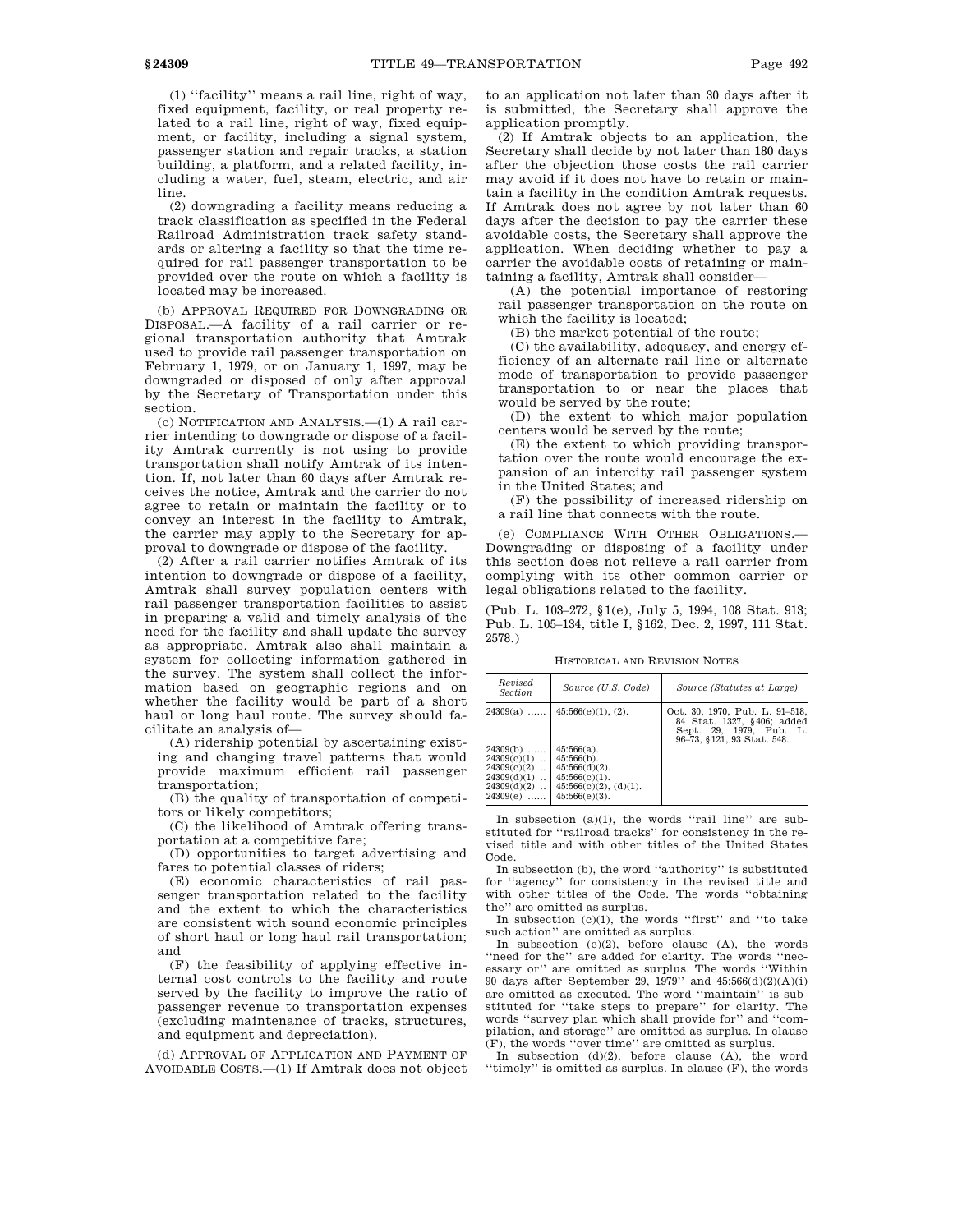''rail line'' are substituted for ''lines of railroad'' for consistency in the revised title and with other titles of the Code.

In subsection (e), the words ''approval of'' are omitted as surplus.

### AMENDMENTS

1997—Subsec. (b). Pub. L. 105–134 inserted ''or on January 1, 1997," after "1979,".

### **§ 24310. Management accountability**

(a) IN GENERAL.—Within 3 years after the date of enactment of the Passenger Rail Investment and Improvement Act of 2008, and 2 years thereafter, the Inspector General of the Department of Transportation shall complete an overall assessment of the progress made by Amtrak management and the Department of Transportation in implementing the provisions of that Act.

(b) ASSESSMENT.—The management assessment undertaken by the Inspector General may include a review of—

(1) effectiveness in improving annual financial planning;

(2) effectiveness in implementing improved financial accounting;

(3) efforts to implement minimum train performance standards;

(4) progress maximizing revenues, minimizing Federal subsidies, and improving financial results; and

(5) any other aspect of Amtrak operations the Inspector General finds appropriate to review.

(Added Pub. L. 110–432, div. B, title II, §221(a), Oct. 16, 2008, 122 Stat. 4931.)

## REFERENCES IN TEXT

The Passenger Rail Investment and Improvement Act of 2008, referred to in subsec. (a), is div. B of Pub. L. 110–432, Oct. 16, 2008, 122 Stat. 4907. For complete classification of this Act to the Code, see Short Title of 2008 Amendment note set out under section 20101 of this title and Tables.

## PRIOR PROVISIONS

A prior section 24310, Pub. L. 103–272, §1(e), July 5, 1994, 108 Stat. 914, allowed petition or application for assistance in upgrading facilities to correct dangerous conditions or State and local violations, prior to repeal by Pub. L. 105–134, title IV, §403, Dec. 2, 1997, 111 Stat. 2585.

## **§ 24311. Acquiring interests in property by eminent domain**

(a) GENERAL AUTHORITY.—(1) To the extent financial resources are available, Amtrak may acquire by eminent domain under subsection (b) of this section interests in property—

(A) necessary for intercity rail passenger transportation, except property of a rail carrier, a State, a political subdivision of a State, or a governmental authority; or

(B) requested by the Secretary of Transportation in carrying out the Secretary's duty to design and build an intermodal transportation terminal at Union Station in the District of Columbia if the Secretary assures Amtrak that the Secretary will reimburse Amtrak.

(2) Amtrak may exercise the power of eminent domain only if it cannot—

(A) acquire the interest in the property by contract; or

(B) agree with the owner on the purchase price for the interest.

(b) CIVIL ACTIONS.—(1) A civil action to acquire an interest in property by eminent domain under subsection (a) of this section must be brought in the district court of the United States for the judicial district in which the property is located or, if a single piece of property is located in more than one judicial district, in any judicial district in which any piece of the property is located. An interest is condemned and taken by Amtrak for its use when a declaration of taking is filed under this subsection and an amount of money estimated in the declaration to be just compensation for the interest is deposited in the court. The declaration may be filed with the complaint in the action or at any time before judgment. The declaration must contain or be accompanied by—

(A) a statement of the public use for which the interest is taken;

(B) a description of the property sufficient to identify it;

(C) a statement of the interest in the property taken;

(D) a plan showing the interest taken; and

(E) a statement of the amount of money Amtrak estimates is just compensation for the interest.

(2) When the declaration is filed and the deposit is made under paragraph (1) of this subsection, title to the property vests in Amtrak in fee simple absolute or in the lesser interest shown in the declaration, and the right to the money vests in the person entitled to the money. When the declaration is filed, the court may decide—

(A) the time by which, and the terms under which, possession of the property is given to Amtrak; and

(B) the disposition of outstanding charges related to the property.

(3) After a hearing, the court shall make a finding on the amount that is just compensation for the interest in the property and enter judgment awarding that amount and interest on it. The rate of interest is 6 percent a year and is computed on the amount of the award less the amount deposited in the court from the date of taking to the date of payment.

(4) On application of a party, the court may order immediate payment of any part of the amount deposited in the court for the compensation to be awarded. If the award is more than the amount received, the court shall enter judgment against Amtrak for the deficiency.

(c) AUTHORITY TO CONDEMN RAIL CARRIER PROPERTY INTERESTS.—(1) If Amtrak and a rail carrier cannot agree on a sale to Amtrak of an interest in property of a rail carrier necessary for intercity rail passenger transportation, Amtrak may apply to the Interstate Commerce Commission for an order establishing the need of Amtrak for the interest and requiring the carrier to convey the interest on reasonable terms, including just compensation. The need of Amtrak is deemed to be established, and the Commission, after holding an expedited proceeding and not later than 120 days after receiving the application, shall order the interest conveyed unless the Commission decides that—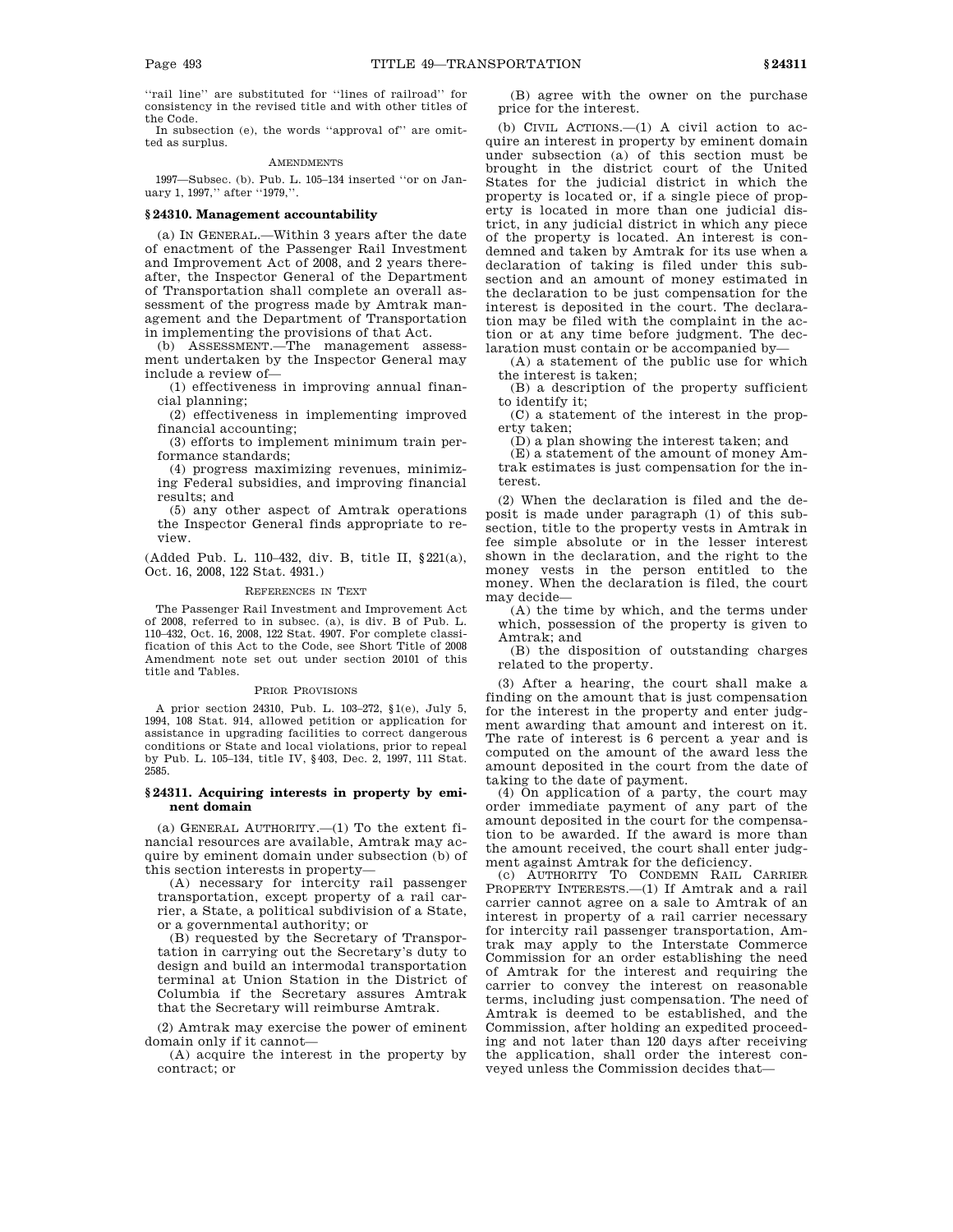(A) conveyance would impair significantly the ability of the carrier to carry out its obligations as a common carrier; and

(B) the obligations of Amtrak to provide modern, efficient, and economical rail passenger transportation can be met adequately by acquiring an interest in other property, either by sale or by exercising its right of eminent domain under subsection (a) of this section.

(2) If the amount of compensation is not determined by the date of the Commission's order, the order shall require, as part of the compensation, interest at 6 percent a year from the date prescribed for the conveyance until the compensation is paid.

(3) Amtrak subsequently may reconvey to a third party an interest conveyed to Amtrak under this subsection or prior comparable provision of law if the Commission decides that the reconveyance will carry out the purposes of this part, regardless of when the proceeding was brought (including a proceeding pending before a United States court on November 28, 1990).

| (Pub. L. 103–272, §1(e), July 5, 1994, 108 Stat. 915.) |  |  |  |  |  |  |  |  |  |
|--------------------------------------------------------|--|--|--|--|--|--|--|--|--|
|--------------------------------------------------------|--|--|--|--|--|--|--|--|--|

| Revised<br><b>Section</b>      | Source (U.S. Code)                                                                                                 | Source (Statutes at Large)                                                                                                                                                                                                                                                                                                                                   |
|--------------------------------|--------------------------------------------------------------------------------------------------------------------|--------------------------------------------------------------------------------------------------------------------------------------------------------------------------------------------------------------------------------------------------------------------------------------------------------------------------------------------------------------|
| $24311(a)$                     | $45:545(d)(1)$ (less<br>words between<br>11th comma and<br>proviso).                                               | Oct. 30, 1970, Pub. L. 91-518,<br>84 Stat. 1327, §305(d)(1);<br>added Nov. 3, 1973, Pub. L.<br>93-146, §6, 87 Stat. 550; re-<br>stated Oct. 28, 1974, Pub.<br>L. 93-496, §6, 88 Stat. 1528;<br>Feb. 5, 1976, Pub. L. 94-210,<br>§706(g), 90 Stat. 125; May<br>30, 1980, Pub. L. 96–254,<br>§206(a), 94 Stat, 412.                                            |
| $24311(b)(1)$                  | $45:545(d)(1)$ (words)<br>between 11th<br>comma and pro-<br>viso).<br>$45:545(d)(2)$ , $(3)$ $(1st)$<br>sentence). | Oct. 30, 1970, Pub. L. 91-518,<br>84 Stat. 1327, §305(d)(2)-(5);<br>added Nov. 3, 1973, Pub. L.<br>93-146, §6, 87 Stat. 550.                                                                                                                                                                                                                                 |
| $24311(b)(2)$                  | $45:545(d)(3)$ (2d sen-<br>tence), $(5)$ .                                                                         |                                                                                                                                                                                                                                                                                                                                                              |
| $24311(b)(3)$<br>$24311(b)(4)$ | $45:545(d)(3)$ (3d, last<br>sentences).<br>$45:545(d)(4)$ .                                                        |                                                                                                                                                                                                                                                                                                                                                              |
| 24311(c)                       | $45:562(d)$ .<br>45:562 (note).                                                                                    | Oct. 30, 1970, Pub. L. 91-518,<br>Stat. $1327, \quad \{402(d)\}$<br>84<br>added Nov. 3, 1973, Pub. L.<br>93-146, §10(2), 87 Stat. 552;<br>Feb. 5, 1976, Pub. L. 94-210,<br>§706(h), 90 Stat. 125; May<br>30, 1980, Pub. L. 96-254,<br>§206(a), 94 Stat. 412; Nov.<br>28, 1990, Pub. L. 101-641,<br>§9(a), 104 Stat. 4658.<br>Nov. 28, 1990, Pub. L. 101-641, |
|                                |                                                                                                                    | §9(b), 104 Stat. 4658.                                                                                                                                                                                                                                                                                                                                       |

HISTORICAL AND REVISION NOTES

In subsection  $(a)(1)$ , before clause  $(A)$ , the words "the exercise of the right of" and "right-of-way, land, or other'' are omitted as surplus.

In subsection  $(b)(1)$  and  $(2)$ , the words "estate or" are omitted as surplus.

In subsection (b)(1), before clause (A), the words ''A civil action to acquire an interest in property by eminent domain under subsection (a) of this section must be brought'' are added, the words ''any judicial district in which any piece of the property is located'' are substituted for ''any such court'', and the words ''under this subsection'' are added, for clarity.

In subsection  $(b)(2)$ , before clause  $(A)$ , the words ''When the declaration is filed and the deposit is made under paragraph (1) of this subsection'' are substituted for ''shall thereupon'' for clarity. The word ''immediately'' is omitted as surplus. In clause (A), the words ''possession of the property is given to Amtrak'' are

substituted for ''the parties in possession are required to surrender possession to the Corporation'' to eliminate unnecessary words. Clause (B) is substituted for 45:545(d)(5) (last sentence) to eliminate unnecessary words.

In subsection (b)(3), the words ''of money'' are omitted as surplus. The words ''awarding that amount and interest on it'' are substituted for ''make an award and . accordingly. Such judgment shall include, as part of the just compensation awarded, interest'' to eliminate unnecessary words. The words ''of interest'' are added for clarity. The words ''finally . . . as the value of the property on the date of taking'' and ''on such date'' are omitted as surplus.

In subsection  $(b)(4)$ , the word "award" is substituted for "compensation finally awarded" for consistency "compensation finally awarded" for consistency and to eliminate unnecessary words. The words ''of the money . . . by any person entitled to compensation'' and ''amount of the'' are omitted as surplus.

In subsection  $(c)(1)$ , before clause  $(A)$ , the words ''terms for'', ''at issue'', ''to the Corporation'', ''and conditions'', ''for the property'', ''in any event'', ''from the Corporation'', and ''to the Corporation on such reasonable terms and conditions as it may prescribe, including just compensation'' are omitted as surplus. In clause (A), the words ''of the property to the Corporation'' are omitted as surplus. In clause (B), the words ''either by sale or by exercising its right of eminent do-main under subsection (a) of this section'' are substituted for ''which is available for sale on reasonable terms to the Corporation, or available to the Corporation by the exercise of its authority under section 545(d) of this title'' for clarity and to eliminate unnecessary words.

In subsection  $(c)(3)$ , the words "reconvey . . . an interest conveyed to Amtrak under this subsection or prior comparable provision of law'' are substituted for ''convey title or other interest in such property'' for consistency in the revised title and to eliminate unnecessary words. The words ''regardless of when the proceeding was brought'' are substituted for section 9(b) (less words in parentheses) of the Independent Safety Board Act Amendments of 1990 (Public Law 101–641, 104 Stat. 4658) to eliminate unnecessary words.

### ABOLITION OF INTERSTATE COMMERCE COMMISSION AND TRANSFER OF FUNCTIONS

Interstate Commerce Commission abolished and functions of Commission transferred, except as otherwise provided in Pub. L. 104–88, to Surface Transportation Board effective Jan. 1, 1996, by section 702 of this title, and section 101 of Pub. L. 104–88, set out as a note under section 701 of this title. References to Interstate Commerce Commission deemed to refer to Surface Transportation Board, a member or employee of the Board, or Secretary of Transportation, as appropriate, see section 205 of Pub. L. 104–88, set out as a note under section 701 of this title.

# **§ 24312. Labor standards**

(a) PREVAILING WAGES AND HEALTH AND SAFE-TY STANDARDS.—Amtrak shall ensure that laborers and mechanics employed by contractors and subcontractors in construction work financed under an agreement made under section 24308(a) of this title will be paid wages not less than those prevailing on similar construction in the locality, as determined by the Secretary of Labor under sections 3141–3144, 3146, and 3147 of title 40. Amtrak may make such an agreement only after being assured that required labor standards will be maintained on the construction work. Health and safety standards prescribed by the Secretary under section 3704 of title 40 apply to all construction work performed under such an agreement, except for construction work performed by a rail carrier.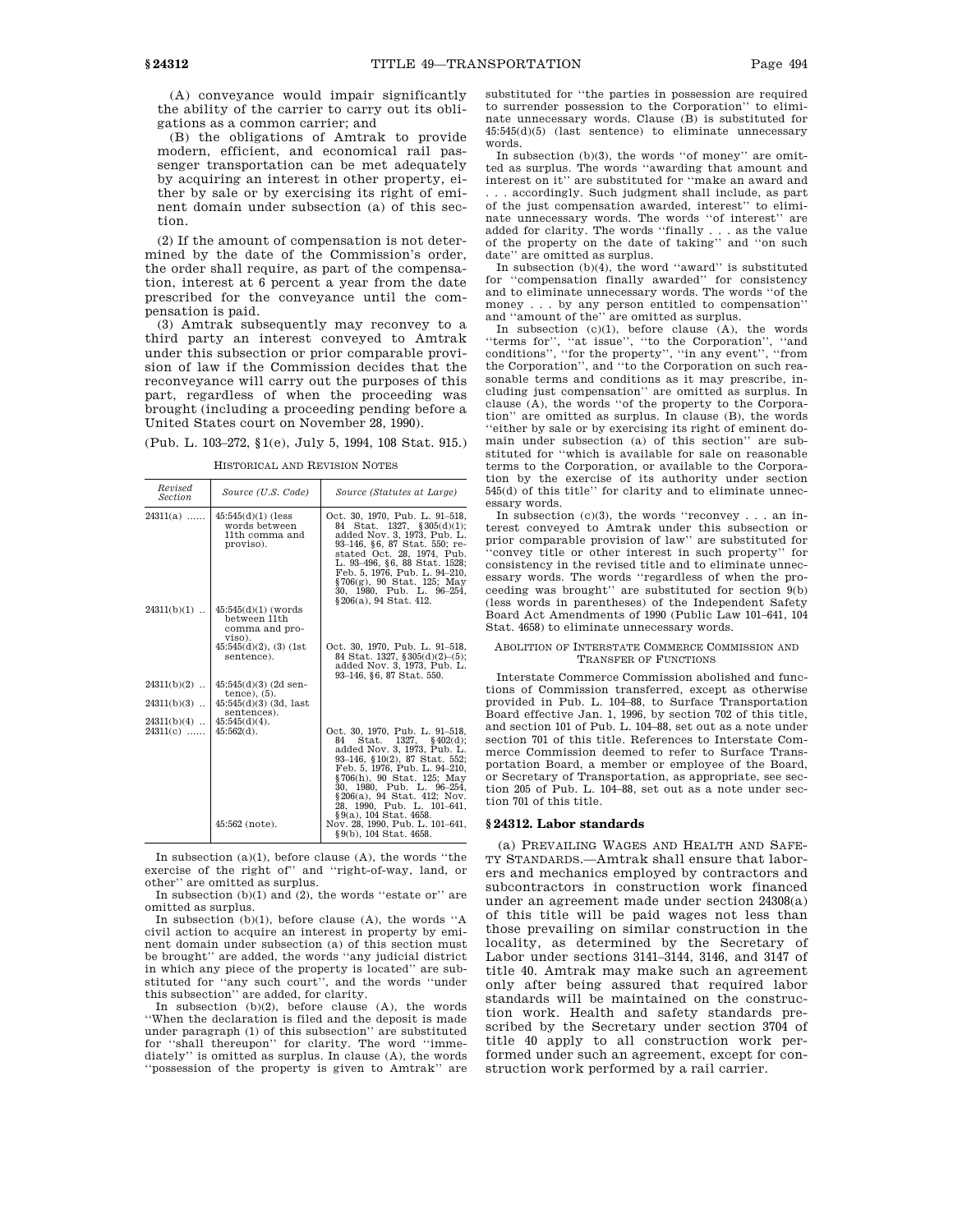(b) WAGE RATES.—Wage rates in a collective bargaining agreement negotiated under the Railway Labor Act (45 U.S.C. 151 et seq.) are deemed to comply with sections 3141–3144, 3146, and 3147 of title 40.

(Pub. L. 103–272, §1(e), July 5, 1994, 108 Stat. 916; Pub. L. 105–134, title I, §§101(f), 105(c), 121(a), Dec. 2, 1997, 111 Stat. 2572–2574; Pub. L. 107–217, §3(n)(4), Aug. 21, 2002, 116 Stat. 1302.)

HISTORICAL AND REVISION NOTES

| Revised<br>Section           | Source (U.S. Code) | Source (Statutes at Large)                                                                                            |
|------------------------------|--------------------|-----------------------------------------------------------------------------------------------------------------------|
| $24312(a)$   45:565(d).      |                    | Oct. 30, 1970, Pub. L. 91-518,<br>§405(d), 84 Stat. 1337.                                                             |
| 24312(b) $\Big  45:565(e)$ . |                    | Oct. 30, 1970, Pub. L. 91-518,<br>§405(e), 84 Stat. 1337; Aug.<br>13, 1981, Pub. L. 97-35,<br>§1177(b), 95 Stat. 692. |

In subsection (a)(1), the words ''take such action as may be necessary to'', ''the performance of'', ''with the assistance of funds received'', ''contract or'', ''at rates'', and ''adequate'' are omitted as surplus.

In subsection (a)(2), the words ''provided for'' and ''and pursuant to'' are omitted as surplus.

In subsection (b)(1), the words ''Except as provided in paragraph (2) of this subsection'' are omitted as surplus.

## REFERENCES IN TEXT

The Railway Labor Act, referred to in subsec. (b), is act May 20, 1926, ch. 347, 44 Stat. 577, as amended, which is classified principally to chapter 8 (§151 et seq.) of Title 45, Railroads. For complete classification of this Act to the Code, see section 151 of Title 45 and Tables.

#### AMENDMENTS

2002—Subsec. (a). Pub. L. 107–217, §3(n)(4)(A), substituted ''sections 3141–3144, 3146, and 3147 of title 40'' for ''the Act of March 3, 1931 (known as the Davis-Bacon Act) (40 U.S.C. 276a—276a–5)'' and ''section 3704 of title 40'' for ''section 107 of the Contract Work Hours and Safety Standards Act (40 U.S.C. 333)''.

Subsec. (b). Pub. L. 107–217, §3(n)(4)(B), substituted ''sections 3141–3144, 3146, and 3147 of title 40'' for ''the Act of March 3, 1931 (known as the Davis-Bacon Act) (40 U.S.C. 276a—276a–5)''.

1997—Subsec. (a)(1). Pub. L. 105–134, §121(a)(2), redesignated par. (1) as subsec. (a).

Pub. L. 105–134, §§101(f), 105(c), struck out '', 24701(a), or  $24704(b)(2)$ " after "24308(a)".

Subsec. (a)(2). Pub. L. 105–134, §121(a)(3), redesignated par. (2) as subsec. (b).

Subsec. (b). Pub. L. 105–134, §121(a)(1), (3), redesignated subsec. (a)(2) as (b), inserted heading, and struck out former subsec. (b), which read as follows:

''(b) CONTRACTING OUT.—(1) Amtrak may not contract out work normally performed by an employee in a bargaining unit covered by a contract between a labor organization and Amtrak or a rail carrier that provided intercity rail passenger transportation on October 30, 1970, if contracting out results in the layoff of an employee in the bargaining unit.

''(2) This subsection does not apply to food and beverage services provided on trains of Amtrak.''

## CONTRACTING OUT

Pub. L. 105–134, title I, §121(b)–(d), Dec. 2, 1997, 111 Stat. 2574, 2575, provided that:

''(b) AMENDMENT OF EXISTING COLLECTIVE BARGAINING AGREEMENT.—

''(1) CONTRACTING OUT.—Any collective bargaining agreement entered into between Amtrak and an organization representing Amtrak employees before the date of enactment of this Act [Dec. 2, 1997] is deemed amended to include the language of section 24312(b) of title 49, United States Code, as that section existed

on the day before the effective date [Dec. 2, 1997] of the amendments made by subsection (a) [amending this section].

''(2) ENFORCEABILITY OF AMENDMENT.—The amendment to any such collective bargaining agreement deemed to be made by paragraph (1) of this subsection is binding on all parties to the agreement and has the same effect as if arrived at by agreement of the parties under the Railway Labor Act [45 U.S.C. 151 et seq.]. ''(c) CONTRACTING-OUT ISSUES TO BE INCLUDED IN NE-

GOTIATIONS.—Proposals on the subject matter of contracting out work, other than work related to food and beverage service, which results in the layoff of an Amtrak employee

''(1) shall be included in negotiations under section 6 of the Railway Labor Act (45 U.S.C. 156) between Amtrak and an organization representing Amtrak employees, which shall be commenced by—

'(A) the date on which labor agreements under negotiation on the date of enactment of this Act [Dec. 2, 1997] may be re-opened; or

''(B) November 1, 1999, whichever is earlier;

'(2) may, at the mutual election of Amtrak and an organization representing Amtrak employees, be included in any negotiation in progress under section 6 of the Railway Labor Act (45 U.S.C. 156) on the date

of enactment of this Act; and ''(3) may not be included in any negotiation in progress under section 6 of the Railway Labor Act (45 U.S.C. 156) on the date of enactment of this Act, unless both Amtrak and the organization representing Amtrak employees agree to include it in the negotiation.

No contract between Amtrak and an organization representing Amtrak employees, that is under negotiation on the date of enactment of this Act, may contain a moratorium that extends more than 5 years from the date of expiration of the last moratorium.

''(d) NO INFERENCE.—The amendment made by subsection (a)(1) [amending this section] is without prejudice to the power of Amtrak to contract out the provision of food and beverage services on board Amtrak trains or to contract out work not resulting in the layoff of Amtrak employees.

## **§ 24313. Rail safety system program**

In consultation with rail labor organizations, Amtrak shall maintain a rail safety system program for employees working on property owned by Amtrak. The program shall be a model for other rail carriers to use in developing safety programs. The program shall include—

(1) periodic analyses of accident information, including primary and secondary causes;

(2) periodic evaluations of the activities of the program, particularly specific steps taken in response to an accident;

(3) periodic reports on amounts spent for occupational health and safety activities of the program;

(4) periodic reports on reduced costs and personal injuries because of accident prevention activities of the program;

(5) periodic reports on direct accident costs, including claims related to accidents; and

(6) reports and evaluations of other information Amtrak considers appropriate.

(Pub. L. 103–272, §1(e), July 5, 1994, 108 Stat. 917.)

HISTORICAL AND REVISION NOTES

| Revised<br><b>Section</b> | Source (U.S. Code) | Source (Statutes at Large)                                                                                        |
|---------------------------|--------------------|-------------------------------------------------------------------------------------------------------------------|
| 24313                     | 45:646.            | Oct. 30, 1970, Pub. L. 91-518,<br>84 Stat. 1327, §807; added<br>Oct. 5, 1978, Pub. L. 95-421,<br>§13.92 Stat.929. |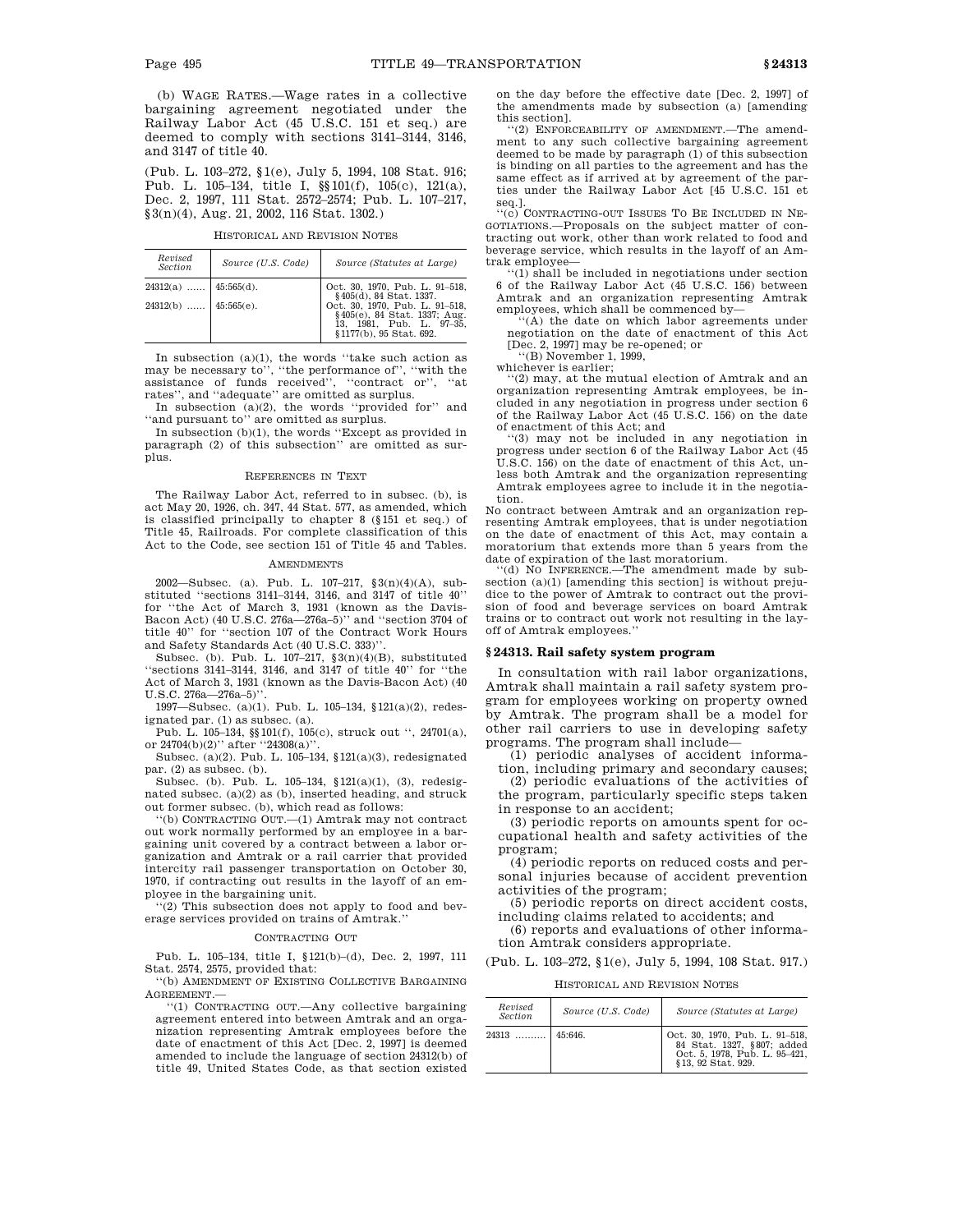In this section, before clause (1), the words ''No later than January 1, 1979'' are omitted as executed. The word ''maintain'' is substituted for ''develop and implement'' for clarity. The words ''designed to serve as'' and ''required under this section'' are omitted as surplus. In clause (1), the words ''if known'' are omitted as surplus. In clause (2), the words "undertaken" and ''causes'' are omitted as surplus. In clauses (3)–(6), the word ''reports'' is substituted for ''identification'' for clarity. In clause (3), the word ''included'' is omitted as surplus. In clause (4), the words "personal injuries" are substituted for "fatalities, and casualties" for consistency in the revised title. The word ''activities'' is added for clarity. In clause (6), the words ''or data'' and ''necessary or'' are omitted as surplus.

## **[§ 24314. Repealed. Pub. L. 105–134, title IV, § 404, Dec. 2, 1997, 111 Stat. 2586]**

Section, Pub. L. 103–272, §1(e), July 5, 1994, 108 Stat. 917; Pub. L. 104–287, §5(48), Oct. 11, 1996, 110 Stat. 3393, related to Amtrak developing plan for demonstrating new technology that may increase train speed in intercity rail passenger system.

## **§ 24315. Reports and audits**

(a) AMTRAK ANNUAL OPERATIONS REPORT.—Not later than February 15 of each year, Amtrak shall submit to Congress a report that—

(1) for each route on which Amtrak provided intercity rail passenger transportation during the prior fiscal year, includes information on—

(A) ridership;

(B) passenger-miles;

(C) the short-term avoidable profit or loss for each passenger-mile;

(D) the revenue-to-cost ratio;

(E) revenues;

(F) the United States Government subsidy;

(G) the subsidy not provided by the United States Government; and

(H) on-time performance;

(2) provides relevant information about a decision to pay an officer of Amtrak more than the rate for level I of the Executive Schedule under section 5312 of title 5; and

(3) specifies—

(A) significant operational problems Amtrak identifies; and

(B) proposals by Amtrak to solve those problems.

(b) AMTRAK GENERAL AND LEGISLATIVE ANNUAL REPORT.—(1) Not later than February 15 of each year, Amtrak shall submit to the President and Congress a complete report of its operations, activities, and accomplishments, including a statement of revenues and expenditures for the prior fiscal year. The report—

(A) shall include a discussion and accounting of Amtrak's success in meeting the goal of section  $24902(b)$ <sup>1</sup> of this title; and

(B) may include recommendations for legislation, including the amount of financial assistance needed for operations and capital improvements, the method of computing the assistance, and the sources of the assistance.

(2) Amtrak may submit reports to the President and Congress at other times Amtrak considers desirable.

(c) SECRETARY'S REPORT ON EFFECTIVENESS OF THIS PART.—The Secretary of Transportation shall prepare a report on the effectiveness of this part in meeting the requirements for a balanced transportation system in the United States. The report may include recommendations for legislation. The Secretary shall include this report as part of the annual report the Secretary submits under section 308(a) of this title.

(d) INDEPENDENT AUDITS.—An independent certified public accountant shall audit the financial statements of Amtrak each year. The audit shall be carried out at the place at which the financial statements normally are kept and under generally accepted auditing standards. A report of the audit shall be included in the report required by subsection (a) of this section.

(e) COMPTROLLER GENERAL AUDITS.—The Comptroller General may conduct performance audits of the activities and transactions of Amtrak. Each audit shall be conducted at the place at which the Comptroller General decides and under generally accepted management principles. The Comptroller General may prescribe regulations governing the audit.

(f) AVAILABILITY OF RECORDS AND PROPERTY OF AMTRAK AND RAIL CARRIERS.—Amtrak and, if required by the Comptroller General, a rail carrier with which Amtrak has made a contract for intercity rail passenger transportation shall make available for an audit under subsection (d) or (e) of this section all records and property of, or used by, Amtrak or the carrier that are necessary for the audit. Amtrak and the carrier shall provide facilities for verifying transactions with the balances or securities held by depositories, fiscal agents, and custodians. Amtrak and the carrier may keep all reports and property.

(g) COMPTROLLER GENERAL'S REPORT TO CON-GRESS.—The Comptroller General shall submit to Congress a report on each audit, giving comments and information necessary to inform Congress on the financial operations and condition of Amtrak and recommendations related to those operations and conditions. The report also shall specify any financial transaction or undertaking the Comptroller General considers is carried out without authority of law. When the Comptroller General submits a report to Congress, the Comptroller General shall submit a copy of it to the President, the Secretary, and Amtrak at the same time.

(h) ACCESS TO RECORDS AND ACCOUNTS.—A State shall have access to Amtrak's records, accounts, and other necessary documents used to determine the amount of any payment to Amtrak required of the State.

(Pub. L. 103–272, §1(e), July 5, 1994, 108 Stat. 918; Pub. L. 105–134, title II, §206, Dec. 2, 1997, 111 Stat. 2584.)

<sup>1</sup>See References in Text note below.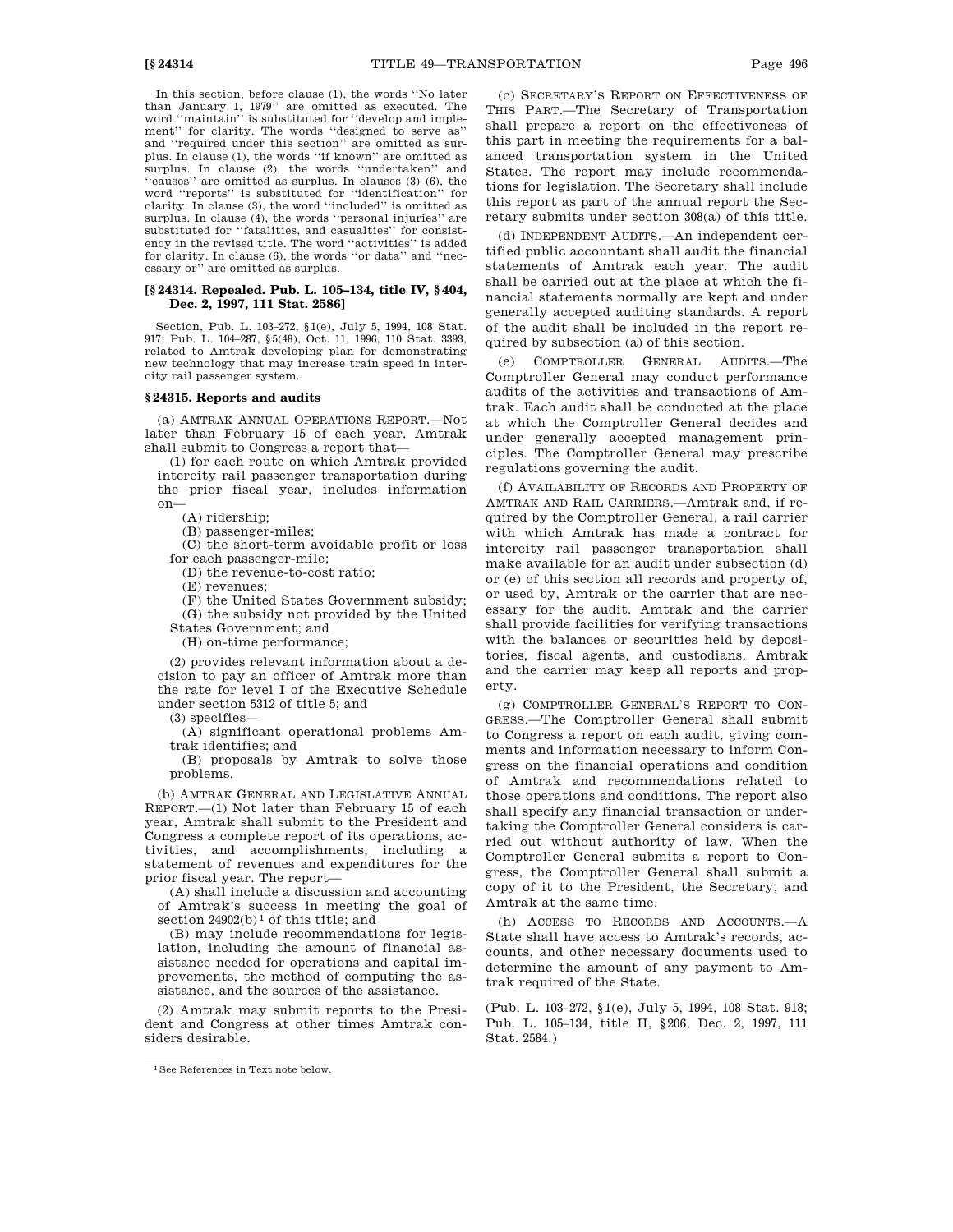| Revised<br>Section | Source (U.S. Code)                                                        | Source (Statutes at Large)                                                                                                                                                                                                                                                                                                                                        |
|--------------------|---------------------------------------------------------------------------|-------------------------------------------------------------------------------------------------------------------------------------------------------------------------------------------------------------------------------------------------------------------------------------------------------------------------------------------------------------------|
| $24315(a)$         | $45:548(a)$ .                                                             | Oct. 30, 1970, Pub. L. 91-518,<br>§308(a), 84 Stat. 1333; June<br>22, 1972, Pub. L. 92-316, §4,<br>86 Stat. 228; Sept. 29, 1979,<br>Pub. L. 96-73, §113, 93<br>Stat. 542; Aug. 13, 1981,<br>Pub. L. 97-35, §1180(a), 95<br>Stat. 693; restated Apr. 7,<br>1986, Pub. L. 99–272, §4005,<br>100 Stat. 107; June 22, 1988,<br>Pub. L. 100-342, §18(d), 102           |
| 24315(b)           | $45:548(b)$ .                                                             | Stat. 637.<br>Oct. 30, 1970, Pub. L. 91-518,<br>§308(b), 84 Stat. 1333; re-<br>stated June 22, 1972, Pub.<br>L. 92-316, §4, 86 Stat. 229;<br>Nov. 3, 1973, Pub. L. 93-146,<br>§8, 87 Stat. 551; May 26,<br>1975, Pub. L. 94-25, §4(a),<br>89 Stat. 90.                                                                                                            |
|                    | $45:851(d)(2)$ .                                                          | Feb. 5, 1976, Pub. L. 94-210,<br>90<br>Stat. 31, $$701(d)(2);$<br>added May 30, 1980, Pub.                                                                                                                                                                                                                                                                        |
| $24315(c)$         | $45:548(c)$ .                                                             | L. 96-254, §205, 94 Stat. 412.<br>Oct. 30, 1970, Pub. L. 91-518,<br>§308(c), 84 Stat. 1333; re-<br>stated June 22, 1972, Pub.<br>L. 92-316, §4, 86 Stat. 229;<br>May 26, 1975, Pub. L. 94-25,<br>§4(b), 89 Stat. 90; Aug. 13,<br>1981,<br>Pub.<br>$97 - 35.$<br>L.                                                                                                |
| $24315(d)$         | $45:644(1)(A)$ (1st, 2d                                                   | §1180(b), 95 Stat. 693.<br>Oct. 30, 1970, Pub. L. 91-518,                                                                                                                                                                                                                                                                                                         |
| $24315(e)$         | sentences), (B).<br>$45:644(2)(A)$ (1st, 2d<br>sentences).                | §805(1), 84 Stat. 1340.<br>Oct. 30, 1970, Pub. L. 91-518,<br>$$805(2)(A), $84$ Stat. 1340;<br>Oct. 28, 1974, Pub. L.<br>93-496, §11, 88 Stat. 1531;<br>Apr. 7, 1986, Pub. L. 99-272,<br>$§$ 4007(a), 100 Stat. 108.                                                                                                                                               |
| $24315(f)$         | $45:644(1)(A)$ (last<br>sentence), $(2)(A)$<br>(3d, last sen-<br>tences). |                                                                                                                                                                                                                                                                                                                                                                   |
| $24315(g)$         | $45:644(2)(B)$ .<br>$45:644(2)(C)$ .                                      | Oct. 30, 1970, Pub. L. 91-518,<br>Stat. $1327, \ \ \frac{6}{5}805(2)(B);$<br>84<br>added June 22, 1972, Pub.<br>L. 92–316, §11(2), 86 Stat.<br>233; Apr. 7, 1986, Pub. L.<br>$99 - 272.$<br>§4007(a)(2),<br>100<br>Stat. 108.<br>Oct. 30, 1970, Pub. L. 91-518,<br>§805(2)(C), 84 Stat. 1340;<br>22,<br>1972, Pub.<br>June<br>L.<br>92-316, §11(2), 86 Stat. 233. |

In subsection  $(a)(2)$ , the words "to ... compensation'' and ''prescribed'' are omitted as surplus.

In subsection  $(b)(1)$ , before clause  $(A)$ , the words "(beginning with 1973)'' are omitted as executed. The word 'complete'' is substituted for "comprehensive and detailed'' to eliminate unnecessary words. The words ''under this chapter'' are omitted as surplus. The word ''revenues'' is substituted for ''receipts'' for consistency. In clause (B), the words ''may include recommendations for legislation'' are substituted for ''At the time of its annual report, the Corporation shall submit such legislative recommendations as it deems desirable'', the words ''the method of computing the assistance'' are substituted for ''the manner and form in which the amount of such assistance should be computed'', and the words ''of the assistance'' are substituted for ''from which such assistance should be derived'', to eliminate unnecessary words.

In subsection (c), the words ''(beginning with 1974)'' are omitted as executed. The word ''prepare'' is substituted for ''transmit to the President and to the Congress by March 15 of each year'' for clarity because the report is now part of the annual report under 49:308(a). The words ''Beginning in 1976'' are omitted as executed. The word ''Secretary'' is substituted for ''Department of Transportation'' because of 49:102(b). The words ''submits under section 308(a) of this title'' are substituted for ''to the Congress'' for clarity.

In subsection (d), the words ''independent licensed public accountants certified or licensed by a regulatory authority of a State or other political subdivision of the United States'' are omitted as obsolete because only certified public accountants are used for the audit.

Only noncertified public accountants licensed before December 30, 1970, who were already conducting audits were allowed to continue. The words ''or places'' are omitted because of 1:1. The words ''financial statements'' are substituted for ''accounts'' because audits are performed on financial statements, not accounts. The words ''independent'' and ''annual'' are omitted as surplus. The text of  $45:644(1)(B)$  (last sentence) is omitted as surplus because those requirements are included in ''generally accepted auditing standards''.

In subsection (e), the word ''rules'' is omitted as being synonymous with ''regulations''. The words ''or places'' are omitted because of 1:1. The word ''appropriate'' is omitted as surplus.

In subsection (f), the words "if required" are substituted for ''To the extent . . . deems necessary'' to eliminate unnecessary words. The words ''the person conducting'', ''The representatives of the Comptroller General'', ''his representatives'', ''as he may make of the financial transactions of the Corporation'', ''things, or'', and ''full'' are omitted as surplus. The words ''may keep'' are substituted for ''shall remain in possession and custody of'' and ''shall remain in the possession and custody of and zone of the custody of the eliminate unnecessary words.

In subsection (g), the word ''giving'' is substituted for ''The report to the Congress shall contain such'' to eliminate unnecessary words. The words ''as the Comptroller General may deem'', ''as he may deem advisable'', ''program, expenditure or other'', ''observed in the course of the audit'', and ''or made'' are omitted as surplus.

## REFERENCES IN TEXT

Section 24902(b) of this title, referred to in subsec.  $(b)(1)(A)$ , was redesignated section 24902(a) and section 24902(e) was redesignated section 24902(b) by Pub. L. 105–134, title IV, §405(b)(1)(A), Dec. 2, 1997, 111 Stat. 2586.

#### **AMENDMENTS**

1997—Subsec. (h). Pub. L. 105–134 added subsec. (h).

## TERMINATION OF REPORTING REQUIREMENTS

For termination, effective May 15, 2000, of provisions in subsecs. (a),  $(b)(1)$ ,  $(c)$ , and  $(d)$  of this section relating to requirements to submit regular periodic reports to Congress, see section 3003 of Pub. L. 104–66, as amended, set out as a note under section 1113 of Title 31, Money and Finance. See, also, the 3rd item on page 176 and the 6th and 7th items on page 204 of House Document No. 103–7.

#### FUNDING FOR VALUATION OF AMTRAK'S ASSETS

Pub. L. 108–447, div. H, title I, Dec. 8, 2004, 118 Stat. 3221, provided in part: ''That the Secretary of Transportation is authorized to retain up to \$4,000,000 of the funds provided to be used to retain a consultant or consultants to assist the Secretary in preparing a comprehensive valuation of Amtrak's assets to be completed not later than September 30, 2005: *Provided further*, That these funds shall be available to the Secretary of Transportation until expended: *Provided further*, That this valuation shall to be used to retain a consultant or consultants to develop to the Secretary's satisfaction a methodology for determining the avoidable and fully allocated costs of each Amtrak route: *Provided further*, That once the Secretary has approved the methodology for determining the avoidable and fully allocated costs of each Amtrak route, Amtrak shall apply that methodology in compiling an annual report to Congress on the avoidable and fully allocated costs of each of its routes, with the initial report for fiscal year 2005 to be submitted to the House and Senate Committees on Appropriations, the House Committee on Transportation and Infrastructure, and the Senate Committee on Commerce, Science, and Transportation before December 31, 2005, and each subsequent report to be submitted within 90 days after the end of the fiscal year to which the report pertains.''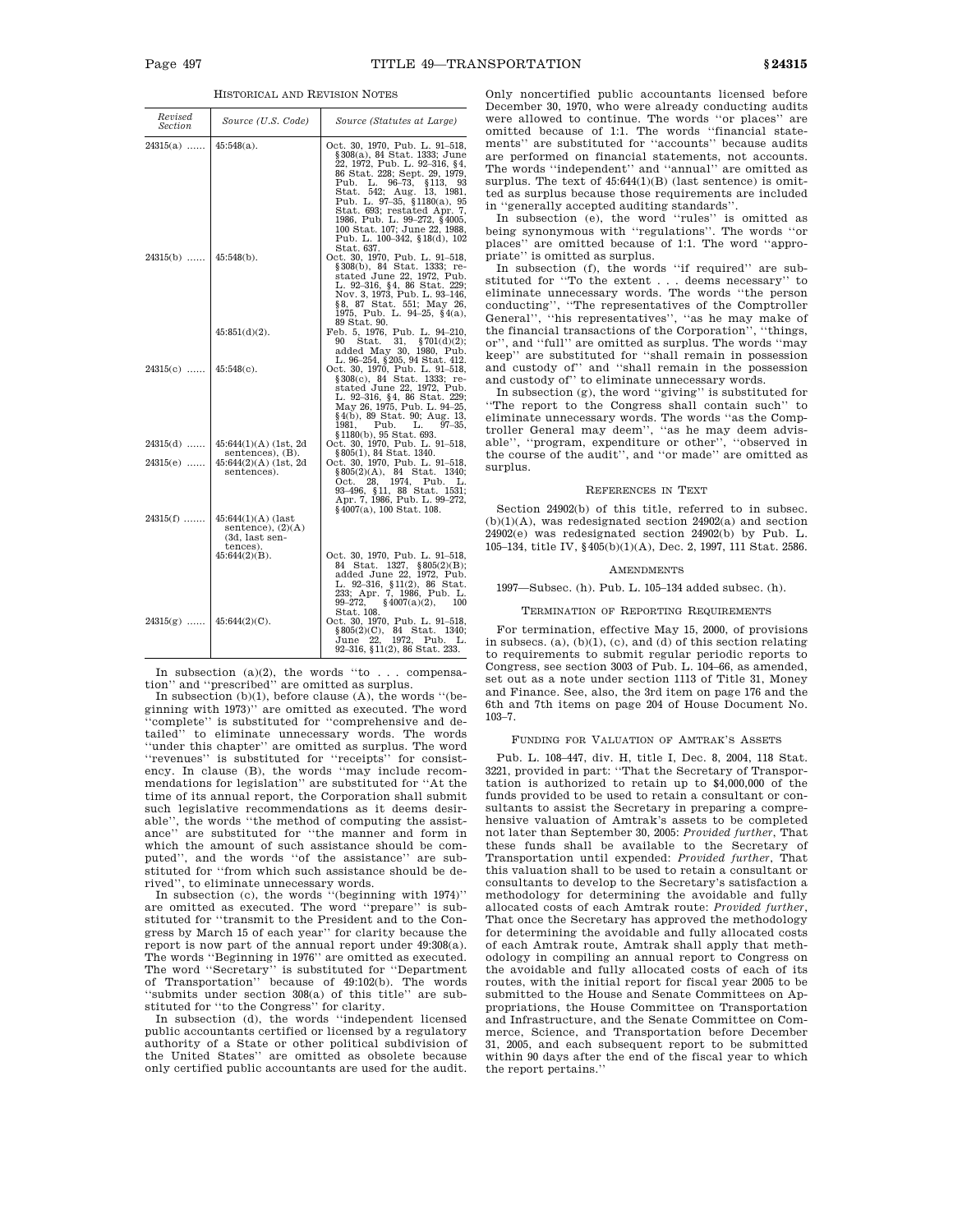## REPORTS ON OPERATING LOSSES

Pub. L. 108–7, div. I, title III, §350, Feb. 20, 2003, 117 Stat. 419, provided that: ''On February 15, 2003, and on each year thereafter, the National Railroad Passenger Corporation shall submit to the appropriate Congressional Committees a report detailing the per passenger operating loss on each rail line.''

#### AMTRAK TO NOTIFY CONGRESS OF LOBBYING RELATIONSHIPS

Pub. L. 105–134, title IV, §414, Dec. 2, 1997, 111 Stat. 2589, provided that: ''If, at any time, during a fiscal year in which Amtrak receives Federal assistance, Amtrak enters into a consulting contract or similar arrangement, or a contract for lobbying, with a lobbying firm, an individual who is a lobbyist, or who is affiliated with a lobbying firm, as those terms are defined in section 3 of the Lobbying Disclosure Act of 1995 (2 U.S.C. 1602), Amtrak shall notify the United States Senate Committee on Commerce, Science, and Transportation, and the United States House of Representatives Committee on Transportation and Infrastructure of—

 $\lq\lq$  (1) the name of the individual or firm involved;

''(2) the purpose of the contract or arrangement; and

''(3) the amount and nature of Amtrak's financial obligation under the contract.

This section applies only to contracts, renewals or extensions of contracts, or arrangements entered into after the date of the enactment of this Act [Dec. 2, 1997].''

## **§ 24316. Plans to address needs of families of passengers involved in rail passenger accidents**

(a) SUBMISSION OF PLAN.—Not later than 6 months after the date of the enactment of the Rail Safety Improvement Act of 2008, a rail passenger carrier shall submit to the Chairman of the National Transportation Safety Board, the Secretary of Transportation, and the Secretary of Homeland Security a plan for addressing the needs of the families of passengers involved in any rail passenger accident involving a rail passenger carrier intercity train and resulting in a major loss of life.

(b) CONTENTS OF PLANS.—A plan to be submitted by a rail passenger carrier under subsection (a) shall include, at a minimum, the following:

(1) A process by which a rail passenger carrier will maintain and provide to the National Transportation Safety Board, the Secretary of Transportation, and the Secretary of Homeland Security immediately upon request, a list (which is based on the best available information at the time of the request) of the names of the passengers aboard the train (whether or not such names have been verified), and will periodically update the list. The plan shall include a procedure, with respect to unreserved trains and passengers not holding reservations on other trains, for the rail passenger carrier to use reasonable efforts to ascertain the names of passengers aboard a train involved in an accident.

(2) A process for notifying the families of the passengers, before providing any public notice of the names of the passengers, either by utilizing the services of the organization designated for the accident under section 1139(a)(2) of this title or the services of other suitably trained individuals.

(3) A plan for creating and publicizing a reliable, toll-free telephone number within 4 hours after such an accident occurs, and for providing staff, to handle calls from the families of the passengers.

(4) A process for providing the notice described in paragraph (2) to the family of a passenger as soon as the rail passenger carrier has verified that the passenger was aboard the train (whether or not the names of all of the passengers have been verified).

(5) An assurance that, upon request of the family of a passenger, the rail passenger carrier will inform the family of whether the passenger's name appeared on any preliminary passenger manifest for the train involved in the accident.

(6) A process by which the family of each passenger will be consulted about the disposition of all remains and personal effects of the passenger within the control of the rail passenger carrier and by which any possession of the passenger within the control of the rail passenger carrier (regardless of its condition)—

(A) will be retained by the rail passenger carrier for at least 18 months; and

(B) will be returned to the family unless the possession is needed for the accident investigation or any criminal investigation.

(7) A process by which the treatment of the families of nonrevenue passengers will be the same as the treatment of the families of revenue passengers.

(8) An assurance that the rail passenger carrier will provide adequate training to the employees and agents of the carrier to meet the needs of survivors and family members following an accident.

(9) An assurance that the family of each passenger or other person killed in the accident will be consulted about construction by the rail passenger carrier of any monument to the passengers, including any inscription on the monument.

(10) An assurance that the rail passenger carrier will work with any organization designated under section 1139(a)(2) of this title on an ongoing basis to ensure that families of passengers receive an appropriate level of services and assistance following each accident.

(11) An assurance that the rail passenger carrier will provide reasonable compensation to any organization designated under section 1139(a)(2) of this title for services provided by the organization.

(c) USE OF INFORMATION.—Neither the National Transportation Safety Board, the Secretary of Transportation, the Secretary of Homeland Security, nor a rail passenger carrier may release to the public any personal information on a list obtained under subsection (b)(1), but may provide information on the list about a passenger to the passenger's family members to the extent that the Board or a rail passenger carrier considers appropriate.

(d) LIMITATION ON STATUTORY CONSTRUCTION.—

(1) RAIL PASSENGER CARRIERS.—Nothing in this section may be construed as limiting the actions that a rail passenger carrier may take, or the obligations that a rail passenger carrier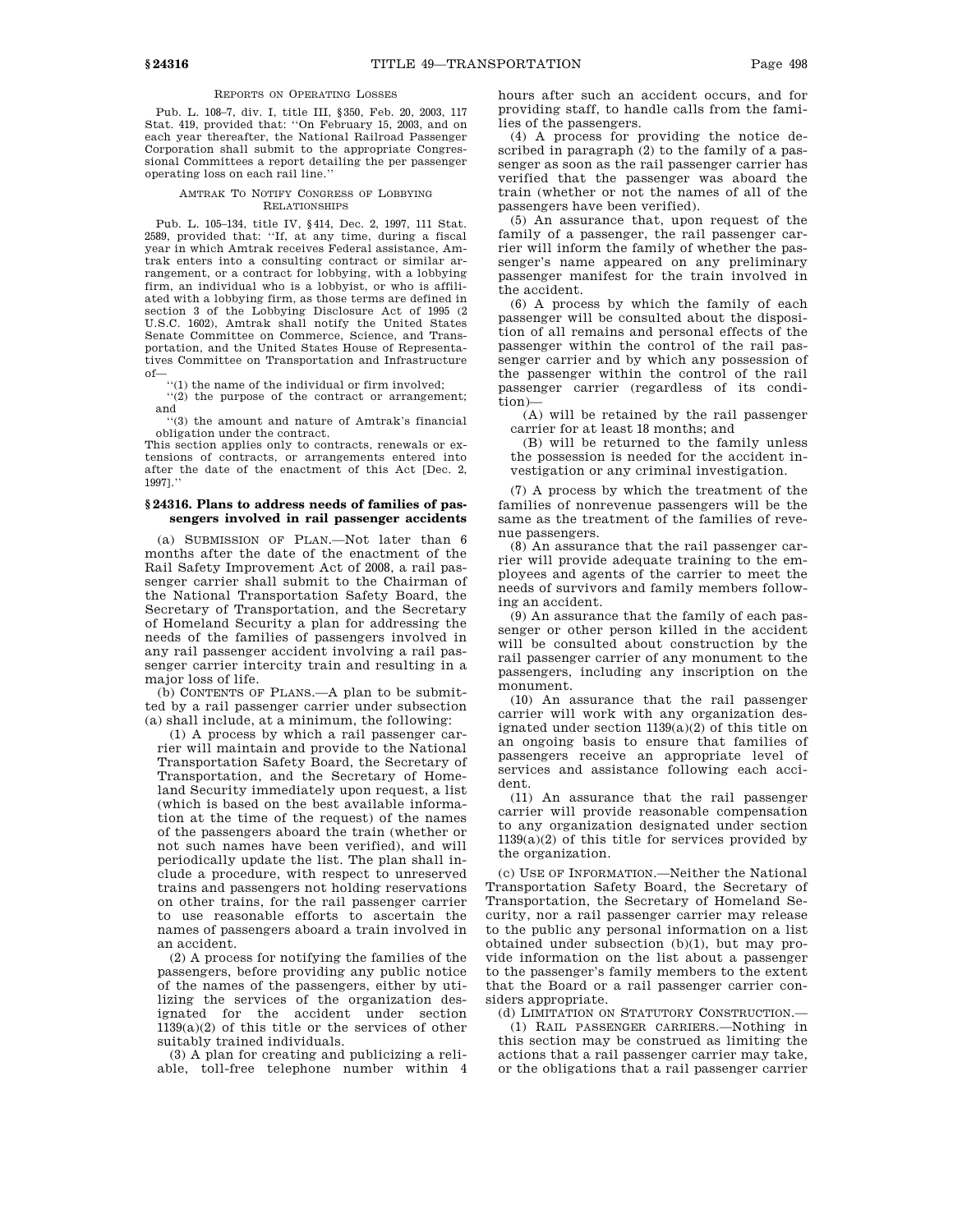may have, in providing assistance to the families of passengers involved in a rail passenger accident.

(2) INVESTIGATIONAL AUTHORITY OF BOARD AND SECRETARY.—Nothing in this section shall be construed to abridge the authority of the Board or the Secretary of Transportation to investigate the causes or circumstances of any rail accident, including the development of information regarding the nature of injuries sustained and the manner in which they were sustained, for the purpose of determining compliance with existing laws and regulations or identifying means of preventing similar injuries in the future.

(e) LIMITATION ON LIABILITY.—A rail passenger carrier shall not be liable for damages in any action brought in a Federal or State court arising out of the performance of the rail passenger carrier in preparing or providing a passenger list, or in providing information concerning a train reservation, pursuant to a plan submitted by the rail passenger carrier under subsection (b), unless such liability was caused by conduct of the rail passenger carrier which was grossly negligent or which constituted intentional misconduct.

(f) DEFINITIONS.—In this section, the terms ''passenger'' and ''rail passenger accident'' have the meaning given those terms by section 1139 of this title.

(g) FUNDING.—Out of funds appropriated pursuant to section  $20117(a)(1)(A)$ , there shall be made available to the Secretary of Transportation \$500,000 for fiscal year 2010 to carry out this section. Amounts made available pursuant to this subsection shall remain available until expended.

(Added Pub. L. 110–432, div. A, title V, §502(a), Oct. 16, 2008, 122 Stat. 4897.)

#### REFERENCES IN TEXT

The date of the enactment of the Rail Safety Improvement Act of 2008, referred to in subsec. (a), is the date of enactment of div. A of Pub. L. 110–432, which was approved Oct. 16, 2008.

## **CHAPTER 244—INTERCITY PASSENGER RAIL SERVICE CORRIDOR CAPITAL ASSISTANCE**

Sec.

- 24401. Definitions.<br>24402 Canital inve Capital investment grants to support intercity passenger rail service.
- 24403. Project management oversight.
- 24404. Use of capital grants to finance first-dollar liability of grant project. 24405. Grant conditions.
- 24406. Authorization of appropriations.

# **§ 24401. Definitions**

In this chapter:

(1) APPLICANT.—The term ''applicant'' means a State (including the District of Columbia), a group of States, an Interstate Compact, or a public agency established by one or more States and having responsibility for providing intercity passenger rail service.

(2) CAPITAL PROJECT.—The term ''capital project'' means a project or program in a State rail plan developed under chapter 227 of this title for—

(A) acquiring, constructing, improving, or inspecting equipment, track and track structures, or a facility for use in or for the primary benefit of intercity passenger rail service, expenses incidental to the acquisition or construction (including designing, engineering, location surveying, mapping, environmental studies, and acquiring rightsof-way), payments for the capital portions of rail trackage rights agreements, highwayrail grade crossing improvements related to intercity passenger rail service, mitigating environmental impacts, communication and signalization improvements, relocation assistance, acquiring replacement housing sites, and acquiring, constructing, relocating, and rehabilitating replacement housing;

(B) rehabilitating, remanufacturing or overhauling rail rolling stock and facilities used primarily in intercity passenger rail service;

(C) costs associated with developing State rail plans; and

(D) the first-dollar liability costs for insurance related to the provision of intercity passenger rail service under section 24404.

(3) INTERCITY PASSENGER RAIL SERVICE.—The term ''intercity passenger rail service'' means intercity rail passenger transportation, as defined in section 24102 of this title.

(Added Pub. L. 110–432, div. B, title III, §301(a), Oct. 16, 2008, 122 Stat. 4935.)

## **§ 24402. Capital investment grants to support intercity passenger rail service**

(a) GENERAL AUTHORITY.—

(1) The Secretary of Transportation may make grants under this section to an applicant to assist in financing the capital costs of facilities, infrastructure, and equipment necessary to provide or improve intercity passenger rail transportation.

(2) Consistent with the requirements of this chapter, the Secretary shall require that a grant under this section be subject to the terms, conditions, requirements, and provisions the Secretary decides are necessary or appropriate for the purposes of this section, including requirements for the disposition of net increases in value of real property resulting from the project assisted under this section and shall prescribe procedures and schedules for the awarding of grants under this title, including application and qualification procedures and a record of decision on applicant eligibility. The Secretary shall issue a final rule establishing such procedures not later than 2 years after the date of enactment of the Passenger Rail Investment and Improvement Act of 2008. For the period prior to the earlier of the issuance of such a rule or 2 years after the date of enactment of such Act, the Secretary shall issue interim guidance to applicants covering such procedures, and administer the grant program authorized under this section pursuant to such guidance.

(b) PROJECT AS PART OF STATE RAIL PLAN.—

(1) The Secretary may not approve a grant for a project under this section unless the Sec-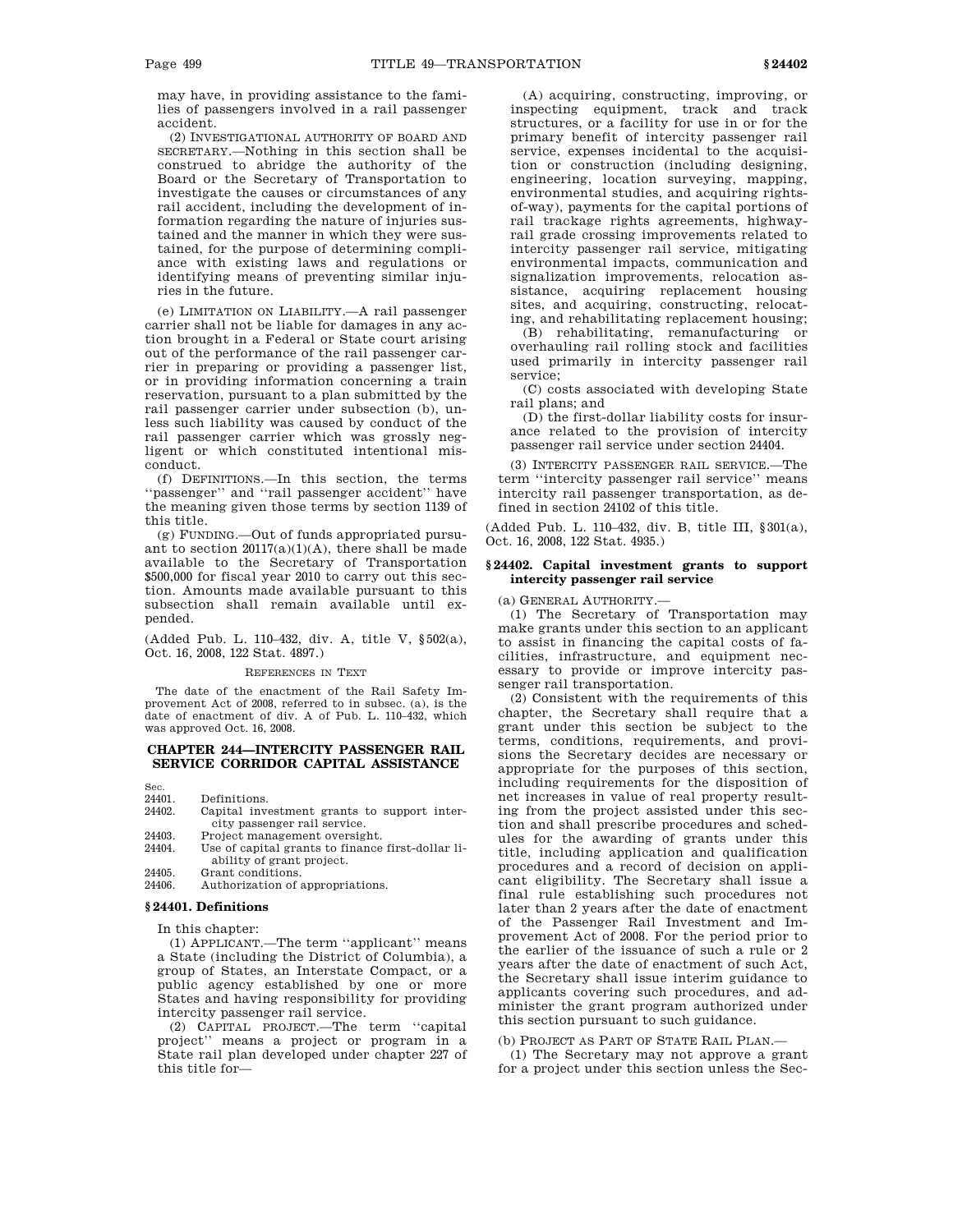retary finds that the project is part of a State rail plan developed under chapter 227 of this title, or under the plan required by section 211 of the Passenger Rail Investment and Improvement Act of 2008, and that the applicant or recipient has or will have the legal, financial, and technical capacity to carry out the project, satisfactory continuing control over the use of the equipment or facilities, and the capability and willingness to maintain the equipment or facilities.

(2) An applicant shall provide sufficient information upon which the Secretary can make the findings required by this subsection.

(3) If an applicant has not selected the proposed operator of its service competitively, the applicant shall provide written justification to the Secretary showing why the proposed operator is the best, taking into account price and other factors, and that use of the proposed operator will not unnecessarily increase the cost of the project.

(c) PROJECT SELECTION CRITERIA.—The Secretary, in selecting the recipients of financial assistance to be provided under subsection (a), shall—

(1) require—

(A) that the project be part of a State rail plan developed under chapter 227 of this title, or under the plan required by section 211 of the Passenger Rail Investment and Improvement Act of 2008;

(B) that the applicant or recipient has or will have the legal, financial, and technical capacity to carry out the project, satisfactory continuing control over the use of the equipment or facilities, and the capability and willingness to maintain the equipment or facilities;

(C) that the applicant provides sufficient information upon which the Secretary can make the findings required by this subsection;

(D) that if an applicant has selected the proposed operator of its service competitively, that the applicant provide written justification to the Secretary showing why the proposed operator is the best, taking into account costs and other factors;

(E) that each proposed project meet all safety and security requirements that are applicable to the project under law; and

(F) that each project be compatible with, and operated in conformance with—

(i) plans developed pursuant to the requirements of section 135 of title 23, United States Code; and

(ii) the national rail plan (if it is available);

(2) select projects—

(A) that are anticipated to result in significant improvements to intercity rail passenger service, including, but not limited to, consideration of—

(i) the project's levels of estimated ridership, increased on-time performance, reduced trip time, additional service frequency to meet anticipated or existing demand, or other significant service enhancements as measured against minimum standards developed under section 207 of the Passenger Rail Investment and Improvement Act of 2008;

(ii) the project's anticipated favorable impact on air or highway traffic congestion, capacity, or safety; and

(iii) identification of the project by the Surface Transportation Board as necessary to improve the on-time performance and reliability of intercity passenger rail under section 24308(f);

(B) for which there is a high degree of confidence that the proposed project is feasible and will result in the anticipated benefits, as indicated by—

(i) the project's precommencement compliance with environmental protection requirements;

(ii) the readiness of the project to be commenced;

(iii) the timing and amount of the project's future noncommitted investments;

(iv) the commitment of any affected host rail carrier to ensure the realization of the anticipated benefits; and

(v) other relevant factors as determined by the Secretary; and

(C) for which the level of the anticipated benefits compares favorably to the amount of Federal funding requested under this chapter; and

(3) give greater consideration to projects—

(A) that are anticipated to result in benefits to other modes<sup>1</sup> transportation and to the public at large, including, but not limited to, consideration of the project's—

(i) encouragement of intermodal connectivity through provision of direct connections between train stations, airports, bus terminals, subway stations, ferry ports, and other modes of transportation;

(ii) anticipated improvement of freight or commuter rail operations;

(iii) encouragement of the use of positive train control technologies;

(iv) environmental benefits, including projects that involve the purchase of environmentally sensitive, fuel-efficient, and cost-effective passenger rail equipment;

(v) anticipated positive economic and employment impacts;

(vi) encouragement of State and private contributions toward station development, energy and environmentally<sup>2</sup> efficiency, and economic benefits; and

(vii) falling under the description in section  $5302(a)(1)(G)$  of this title as defined to support intercity passenger rail service; and

(B) that incorporate equitable financial participation in the project's financing, including, but not limited to, consideration of—

(i) donated property interests or services;

<sup>1</sup>So in original. Probably should be followed by ''of''. 2So in original.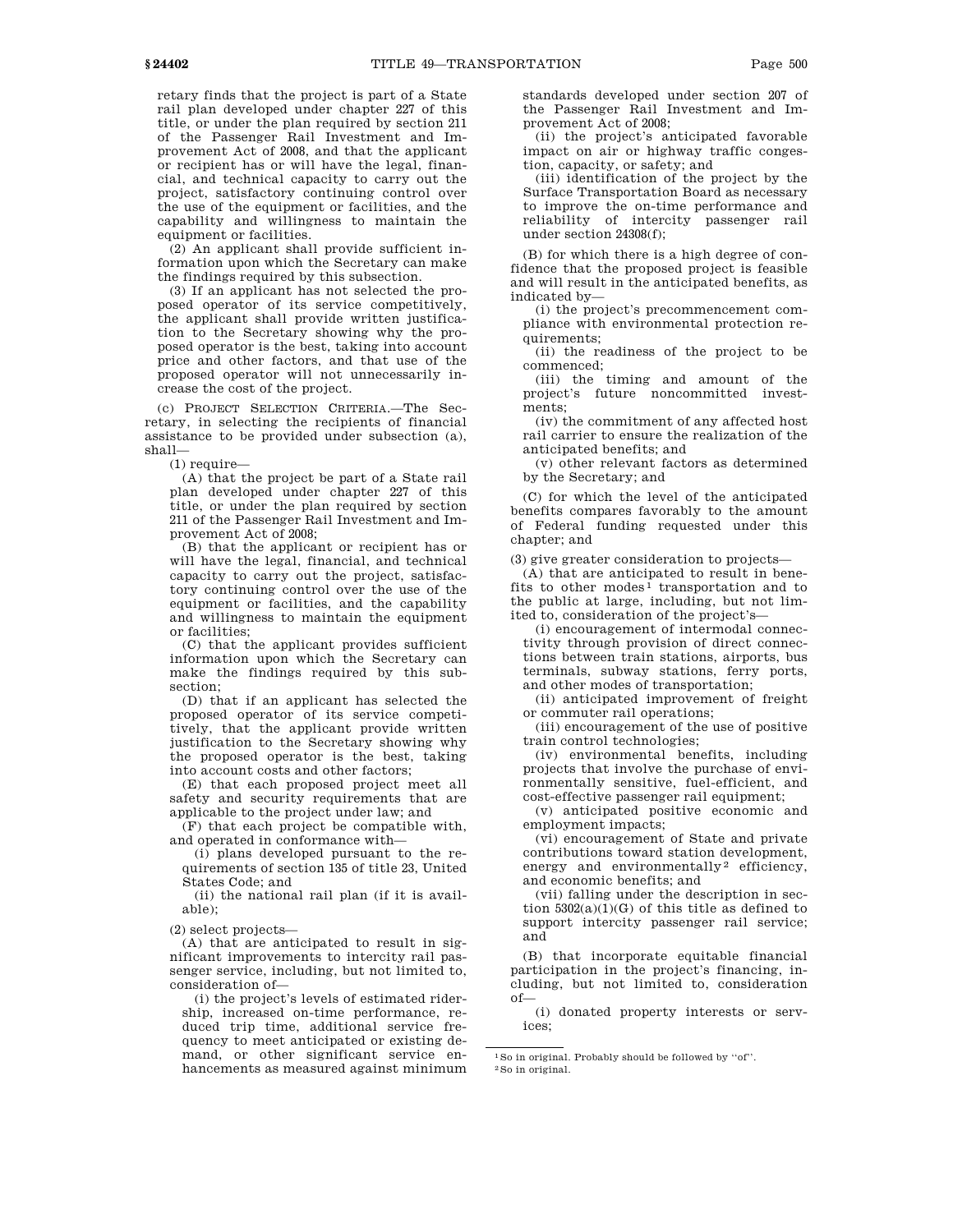(ii) financial contributions by freight and commuter rail carriers commensurate with the benefit expected to their operations; and

(iii) financial commitments from host railroads, non-Federal governmental entities, nongovernmental entities, and others.

(d) STATE RAIL PLANS.—State rail plans completed before the date of enactment of the Passenger Rail Investment and Improvement Act of 2008 that substantially meet the requirements of chapter 227 of this title, as determined by the Secretary pursuant to section 22506<sup>3</sup> of this title, shall be deemed by the Secretary to have met the requirements of subsection  $(c)(1)(A)$  of this section.

(e) AMTRAK ELIGIBILITY.—To receive a grant under this section, Amtrak may enter into a cooperative agreement with 1 or more States to carry out 1 or more projects on a State rail plan's ranked list of rail capital projects developed under section  $22504(a)(5)^3$  of this title. For such a grant, Amtrak may not use Federal funds authorized under section 101(a) or (c) of the Passenger Rail Investment and Improvement Act of 2008 to fulfill the non-Federal share requirements under subsection (g) of this section.

(f) LETTERS OF INTENT AND EARLY SYSTEMS WORK AGREEMENTS.—

(1) The Secretary may issue a letter of intent to an applicant announcing an intention to obligate, for a major capital project under this section, an amount from future available budget authority specified in law that is not more than the amount stipulated as the financial participation of the Secretary in the project.

(2) At least 30 days before issuing a letter under paragraph (1) of this subsection, the Secretary shall notify in writing the Committee on Transportation and Infrastructure of the House of Representatives, the Committee on Commerce, Science, and Transportation of the Senate, and the House and Senate Committees on Appropriations of the proposed letter or agreement. The Secretary shall include with the notification a copy of the proposed letter or agreement, the criteria used in subsection (c) for selecting the project for a grant award, and a description of how the project meets such criteria.

(3) An obligation or administrative commitment may be made only when amounts are appropriated. The letter of intent shall state that the contingent commitment is not an obligation of the Federal Government, and is subject to the availability of appropriations under Federal law and to Federal laws in force or enacted after the date of the contingent commitment.

(g) FEDERAL SHARE OF NET PROJECT COST.—

(1)(A) Based on engineering studies, studies of economic feasibility, and information on the expected use of equipment or facilities, the Secretary shall estimate the net project cost.

(B) A grant for the project shall not exceed 80 percent of the project net capital cost.

(C) The Secretary shall give priority in allocating future obligations and contingent commitments to incur obligations to grant requests seeking a lower Federal share of the project net capital cost.

(2) Up to an additional 20 percent of the required non-Federal funds may be funded from amounts appropriated to or made available to a department or agency of the Federal Government that are eligible to be expended for transportation.

(3) The following amounts, not to exceed \$15,000,000 per fiscal year, shall be available to each applicant as a credit toward an applicant's matching requirement for a grant awarded under this section—

(A) in each of fiscal years 2009, 2010, and 2011—

(i) 50 percent of the average of amounts expended in fiscal years 2002 through 2008 by an applicant for capital projects related to intercity passenger rail service; and

(ii) 50 percent of the average of amounts expended in fiscal years 2002 through 2008 by an applicant for operating costs of such service; and

(B) in each of fiscal years 2010, 2011 and 2012, 50 percent of the amount by which the amounts expended for capital projects and operating costs related to intercity passenger rail service by an applicant in the prior fiscal year exceed the average capital and operating expenditures made for such service in fiscal years 2006, 2007, and 2008.

The Secretary may require such information as necessary to verify such expenditures. Credits made available to an applicant in a fiscal year under this paragraph may only be applied towards grants awarded in that fiscal year.

(4) The Federal share of expenditures for capital improvements under this chapter may not exceed 100 percent.

(h) 2-YEAR AVAILABILITY.—Funds appropriated under this section shall remain available until expended. If any amount provided as a grant under this section is not obligated or expended for the purposes described in subsection (a) within 2 years after the date on which the State received the grant, such sums shall be returned to the Secretary for other intercity passenger rail development projects under this section at the discretion of the Secretary.

(i) COOPERATIVE AGREEMENTS.—

(1) IN GENERAL.—A metropolitan planning organization, State transportation department, or other project sponsor may enter into an agreement with any public, private, or nonprofit entity to cooperatively implement any project funded with a grant under this chapter.

(2) FORMS OF PARTICIPATION.—Participation by an entity under paragraph (1) may consist of—

(A) ownership or operation of any land, facility, locomotive, rail car, vehicle, or other physical asset associated with the project;

(B) cost-sharing of any project expense;

(C) carrying out administration, construction management, project management, project operation, or any other management or operational duty associated with the project; and

<sup>3</sup>See References in Text note below.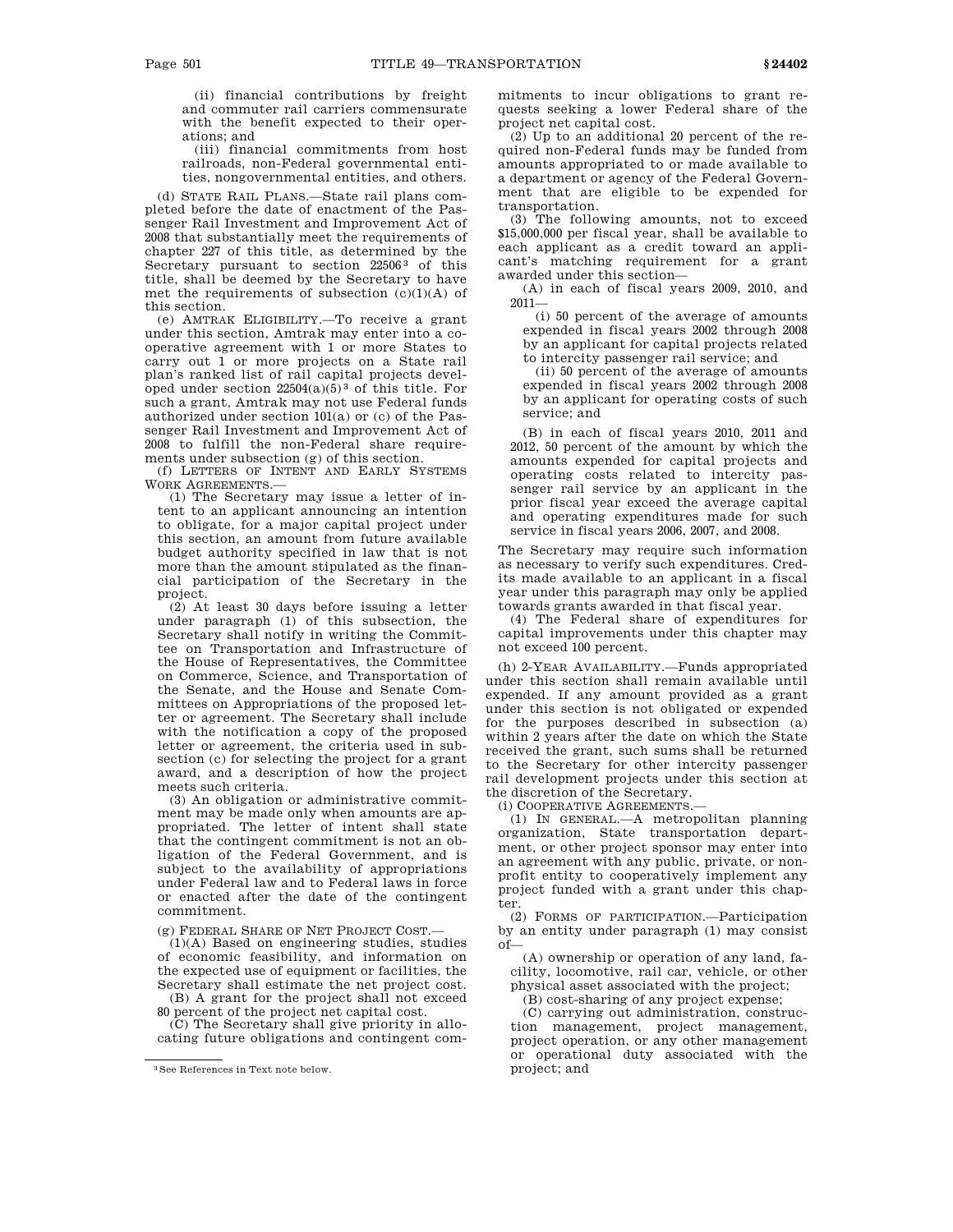(D) any other form of participation approved by the Secretary.

(3) SUBALLOCATION.—A State may allocate funds under this section to any entity described in paragraph (1).

(j) SPECIAL TRANSPORTATION CIRCUMSTANCES.— In carrying out this section, the Secretary shall allocate an appropriate portion of the amounts available under this section to provide grants to States—

(1) in which there is no intercity passenger rail service for the purpose of funding freight rail capital projects that are on a State rail plan developed under chapter 227 of this title that provide public benefits (as defined in chapter 227) as determined by the Secretary; or

(2) in which the rail transportation system is not physically connected to rail systems in the continental United States or may not otherwise qualify for a grant under this section due to the unique characteristics of the geography of that State or other relevant considerations, for the purpose of funding transportation-related capital projects.

(k) SMALL CAPITAL PROJECTS.—The Secretary shall make not less than 5 percent annually available from the amounts authorized under section 101(c) of the Passenger Rail Investment and Improvement Act of 2008 beginning in fiscal year 2009 for grants for capital projects eligible under this section not exceeding \$2,000,000, including costs eligible under section 209(d) of that Act. For grants awarded under this subsection, the Secretary may waive requirements of this section, including state<sup>4</sup> rail plan requirements, as appropriate.

(*l*) NONMOTORIZED TRANSPORTATION ACCESS AND STORAGE.—Grants under this chapter may be used to provide access to rolling stock for nonmotorized transportation, including bicycles, and recreational equipment, and to provide storage capacity in trains for such transportation, equipment, and other luggage, to ensure passenger safety.

(Added Pub. L. 110–432, div. B, title III, §301(a), Oct. 16, 2008, 122 Stat. 4936.)

#### REFERENCES IN TEXT

The date of enactment of the Passenger Rail Investment and Improvement Act of 2008, referred to in subsecs. (a)(2) and (d), is the date of enactment of div. B of Pub. L. 110–432, which was approved Oct. 16, 2008.

Section 211 of the Passenger Rail Investment and Improvement Act of 2008, referred to in subsecs. (b)(1) and  $(c)(1)(A)$ , is section 211 of Pub. L. 110–432, which is set out as a note under section 24902 of this title.

Sections 207 and 209(d) of the Passenger Rail Investment and Improvement Act of 2008, referred to in subsecs.  $(c)(2)(A)(i)$  and  $(k)$ , respectively, are sections 207 and 209(d) of Pub. L. 110–432, which are set out in a note under section 24101 of this title.

Section 22506 of this title, referred to in subsec. (d), probably should be a reference to section 22706 of this title, which requires the Secretary to prescribe procedures for submitting State rail plans for review. No section 22506 of this title has been enacted.

Section 22504(a)(5) of this title, referred to in subsec. (e), probably should be a reference to section 22705(a)(5) of this title, which requires each State rail plan to contain a long-range rail investment program that includes a list of any rail capital projects expected to be undertaken or supported in whole or in part by the State. Section 22504(a) of this title does not contain a par. (5).

Section 101 of the Passenger Rail Investment and Improvement Act of 2008, referred to in subsecs. (e) and (k), is section 101 of title I of div. B of Pub. L. 110–432, Oct. 16, 2008, 122 Stat. 4908, which is not classified to the Code.

## DEEMED REFERENCES TO CHAPTERS 509 AND 511 OF TITLE 51

General references to ''this title'' deemed to refer also to chapters 509 and 511 of Title 51, National and Commercial Space Programs, see section 4(d)(8) of Pub. L. 111–314, set out as a note under section 101 of this title.

## **§ 24403. Project management oversight**

(a) PROJECT MANAGEMENT PLAN REQUIRE-MENTS.—To receive Federal financial assistance for a major capital project under this chapter, an applicant must prepare and carry out a project management plan approved by the Secretary of Transportation. The plan shall provide for—

(1) adequate recipient staff organization with well-defined reporting relationships, statements of functional responsibilities, job descriptions, and job qualifications;

(2) a budget covering the project management organization, appropriate consultants, property acquisition, utility relocation, systems demonstration staff, audits, and miscellaneous payments the recipient may be prepared to justify;

(3) a construction schedule for the project;

(4) a document control procedure and recordkeeping system;

(5) a change order procedure that includes a documented, systematic approach to handling the construction change orders;

(6) organizational structures, management skills, and staffing levels required throughout the construction phase;

(7) quality control and quality assurance functions, procedures, and responsibilities for construction, system installation, and integration of system components;

(8) material testing policies and procedures; (9) internal plan implementation and reporting requirements;

(10) criteria and procedures to be used for testing the operational system or its major components;

(11) periodic updates of the plan, especially related to project budget and project schedule, financing, and ridership estimates; and

(12) the recipient's commitment to submit periodically a project budget and project schedule to the Secretary.

## (b) SECRETARIAL OVERSIGHT.—

(1) The Secretary may use no more than 1 percent of amounts made available in a fiscal year for capital projects under this chapter to enter into contracts to oversee the construction of such projects.

(2) The Secretary may use amounts available under paragraph (1) of this subsection to make contracts for safety, procurement, man-

<sup>4</sup>So in original. Probably should be capitalized.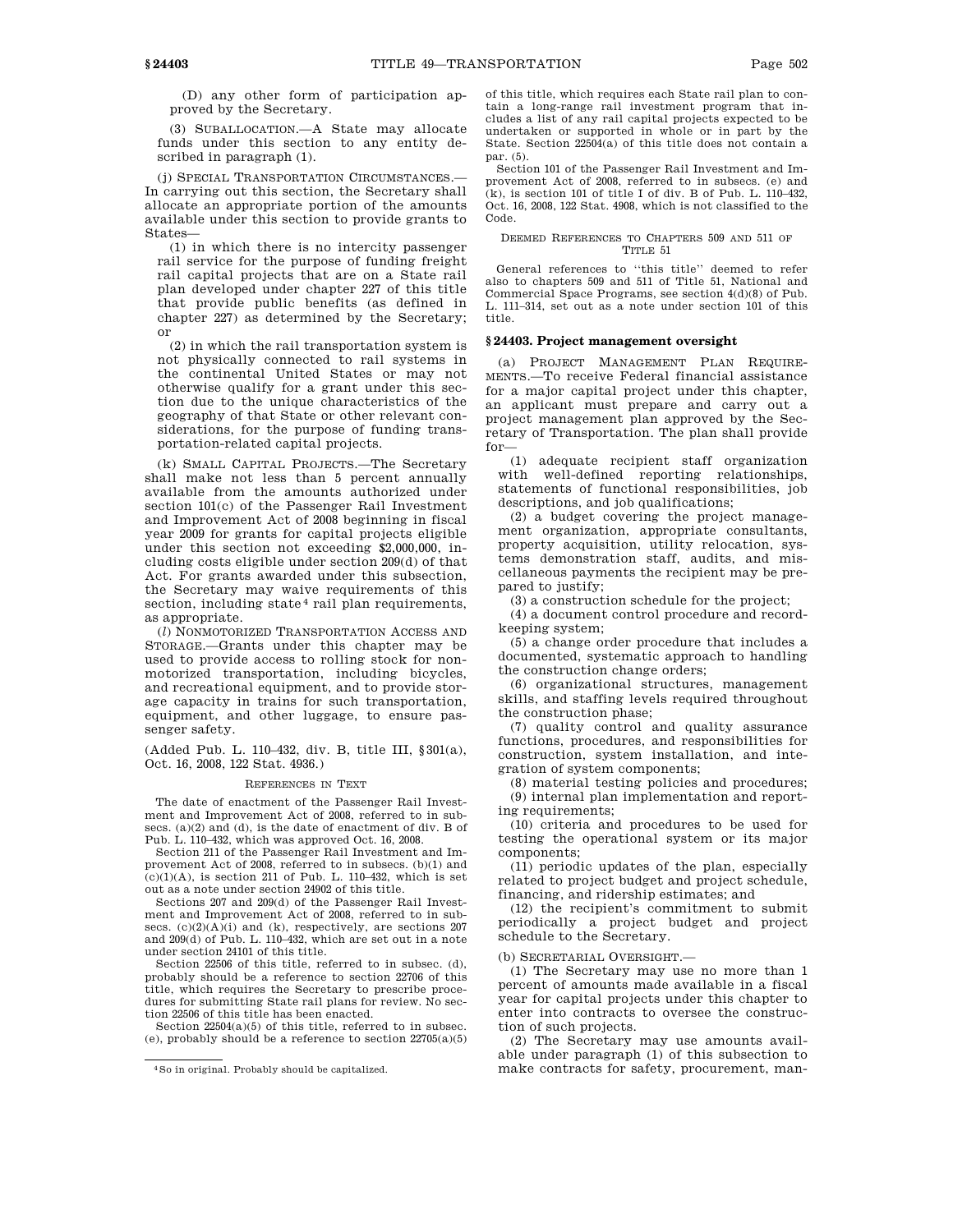agement, and financial compliance reviews and audits of a recipient of amounts under paragraph (1).

(3) The Federal Government shall pay the entire cost of carrying out a contract under this subsection.

(c) ACCESS TO SITES AND RECORDS.—Each recipient of assistance under this chapter shall provide the Secretary and a contractor the Secretary chooses under subsection (b) of this section with access to the construction sites and records of the recipient when reasonably necessary.

(Added Pub. L. 110–432, div. B, title III, §301(a), Oct. 16, 2008, 122 Stat. 4941.)

# **§ 24404. Use of capital grants to finance first-dollar liability of grant project**

Notwithstanding the requirements of section 24402 of this chapter, the Secretary of Transportation may approve the use of a capital assistance grant under this chapter to fund self-insured retention of risk for the first tier of liability insurance coverage for rail passenger service associated with the grant, but the coverage may not exceed \$20,000,000 per occurrence or \$20,000,000 in aggregate per year.

(Added Pub. L. 110–432, div. B, title III, §301(a), Oct. 16, 2008, 122 Stat. 4942.)

## **§ 24405. Grant conditions**

(a) BUY AMERICA.—(1) The Secretary of Transportation may obligate an amount that may be appropriated to carry out this chapter for a project only if the steel, iron, and manufactured goods used in the project are produced in the United States.

(2) The Secretary of Transportation may waive paragraph (1) of this subsection if the Secretary finds that—

(A) applying paragraph (1) would be inconsistent with the public interest;

(B) the steel, iron, and goods produced in the United States are not produced in a sufficient and reasonably available amount or are not of a satisfactory quality;

(C) rolling stock or power train equipment cannot be bought and delivered in the United States within a reasonable time; or

(D) including domestic material will increase the cost of the overall project by more than 25 percent.

(3) For purposes of this subsection, in calculating the components' costs, labor costs involved in final assembly shall not be included in the calculation.

(4) If the Secretary determines that it is necessary to waive the application of paragraph (1) based on a finding under paragraph (2), the Secretary shall, before the date on which such finding takes effect—

(A) publish in the Federal Register a detailed written justification as to why the waiver is needed; and

(B) provide notice of such finding and an opportunity for public comment on such finding for a reasonable period of time not to exceed 15 days.

(5) Not later than December 31, 2012, the Secretary shall submit to the Committee on Transportation and Infrastructure of the House of Representatives and the Committee on Commerce, Science, and Transportation of the Senate a report on any waivers granted under paragraph (2).

(6) The Secretary of Transportation may not make a waiver under paragraph (2) of this subsection for goods produced in a foreign country if the Secretary, in consultation with the United States Trade Representative, decides that the government of that foreign country—

(A) has an agreement with the United States Government under which the Secretary has waived the requirement of this subsection; and

(B) has violated the agreement by discriminating against goods to which this subsection applies that are produced in the United States and to which the agreement applies.

(7) A person is ineligible to receive a contract or subcontract made with amounts authorized under this chapter if a court or department, agency, or instrumentality of the Government decides the person intentionally—

(A) affixed a ''Made in America'' label, or a label with an inscription having the same meaning, to goods sold in or shipped to the United States that are used in a project to which this subsection applies but not produced in the United States; or

(B) represented that goods described in subparagraph (A) of this paragraph were produced in the United States.

(8) The Secretary may not impose any limitation on assistance provided under this chapter that restricts a State from imposing more stringent requirements than this subsection on the use of articles, materials, and supplies mined, produced, or manufactured in foreign countries in projects carried out with that assistance or restricts a recipient of that assistance from complying with those State-imposed requirements.

(9) The Secretary may allow a manufacturer or supplier of steel, iron, or manufactured goods to correct after bid opening any certification of noncompliance or failure to properly complete the certification (but not including failure to sign the certification) under this subsection if such manufacturer or supplier attests under penalty of perjury that such manufacturer or supplier submitted an incorrect certification as a result of an inadvertent or clerical error. The burden of establishing inadvertent or clerical error is on the manufacturer or supplier.

(10) A party adversely affected by an agency action under this subsection shall have the right to seek review under section 702 of title 5.

(11) The requirements of this subsection shall only apply to projects for which the costs exceed \$100,000.

(b) OPERATORS DEEMED RAIL CARRIERS AND EM-PLOYERS FOR CERTAIN PURPOSES.—A person that conducts rail operations over rail infrastructure constructed or improved with funding provided in whole or in part in a grant made under this chapter shall be considered a rail carrier as defined in section 10102(5) of this title for purposes of this title and any other statute that adopts that definition or in which that definition applies, including—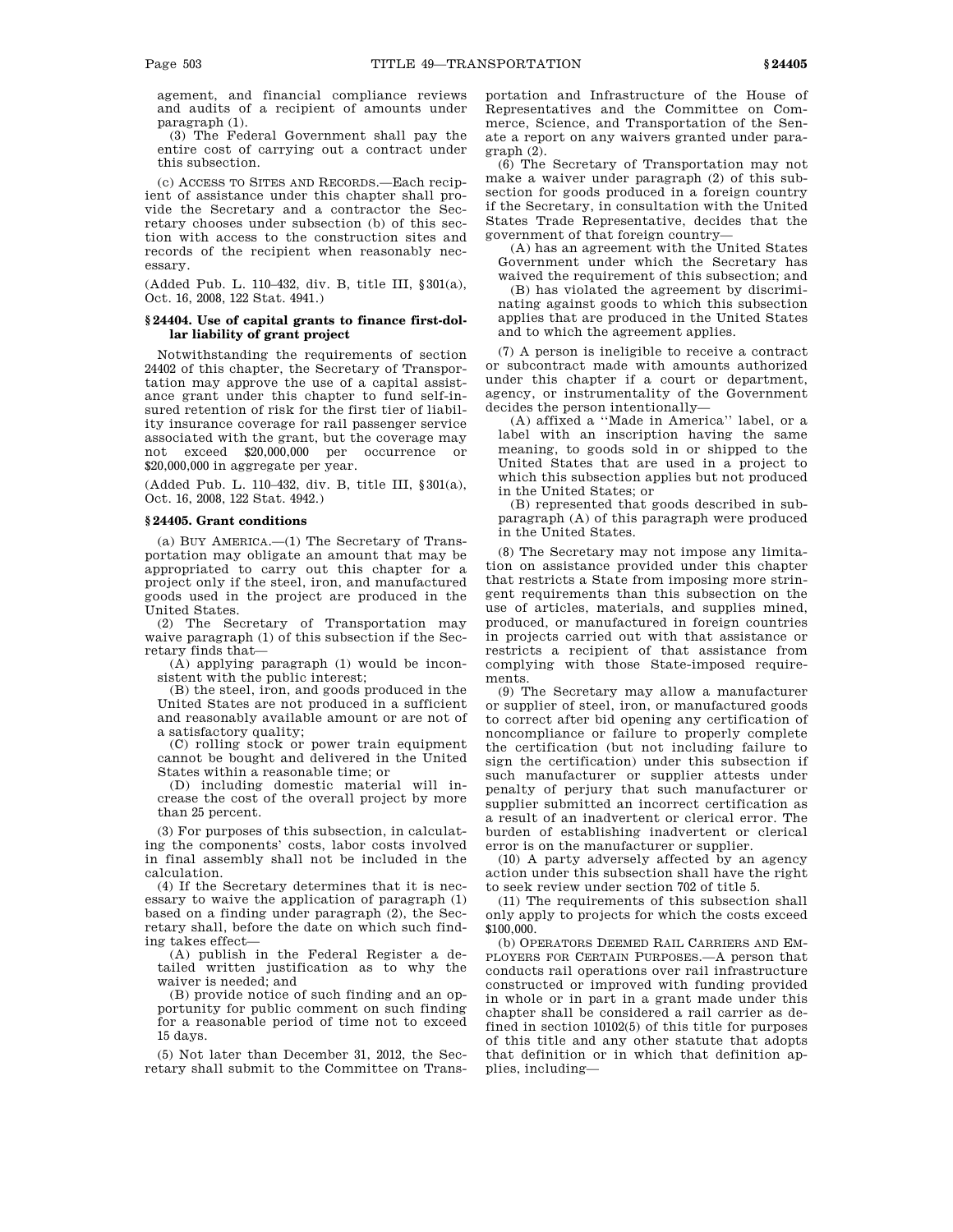(1) the Railroad Retirement Act of 1974 (45 U.S.C. 231 et seq.);

(2) the Railway Labor Act  $(43^1$  U.S.C. 151 et seq.); and

(3) the Railroad Unemployment Insurance Act (45 U.S.C. 351 et seq.).

(c) GRANT CONDITIONS.—The Secretary shall require as a condition of making any grant under this chapter for a project that uses rightsof-way owned by a railroad that—

(1) a written agreement exist between the applicant and the railroad regarding such use and ownership, including—

(A) any compensation for such use;

(B) assurances regarding the adequacy of infrastructure capacity to accommodate both existing and future freight and passenger operations;

(C) an assurance by the railroad that collective bargaining agreements with the railroad's employees (including terms regulating the contracting of work) will remain in full force and effect according to their terms for work performed by the railroad on the railroad transportation corridor; and

(D) an assurance that an applicant complies with liability requirements consistent with section 28103 of this title; and

(2) the applicant agrees to comply with—

(A) the standards of section 24312 of this title, as such section was in effect on September 1, 2003, with respect to the project in the same manner that Amtrak is required to comply with those standards for construction work financed under an agreement made under section 24308(a) of this title; and

(B) the protective arrangements established under section 504 of the Railroad Revitalization and Regulatory Reform Act of 1976 (45 U.S.C. 836) with respect to employees affected by actions taken in connection with the project to be financed in whole or in part by grants under this chapter.

(d) REPLACEMENT OF EXISTING INTERCITY PAS-SENGER RAIL SERVICE.—

(1) COLLECTIVE BARGAINING AGREEMENT FOR INTERCITY PASSENGER RAIL PROJECTS.—Any entity providing intercity passenger railroad transportation that begins operations after the date of enactment of this Act<sup>2</sup> on a project funded in whole or in part by grants made under this chapter and replaces intercity rail passenger service that was provided by Amtrak, unless such service was provided solely by Amtrak to another entity, as of such date shall enter into an agreement with the authorized bargaining agent or agents for adversely affected employees of the predecessor provider that—

(A) gives each such qualified employee of the predecessor provider priority in hiring according to the employee's seniority on the predecessor provider for each position with the replacing entity that is in the employee's craft or class and is available within 3 years after the termination of the service being replaced;

(B) establishes a procedure for notifying such an employee of such positions;

(C) establishes a procedure for such an employee to apply for such positions; and

(D) establishes rates of pay, rules, and working conditions.

(2) IMMEDIATE REPLACEMENT SERVICE.—

(A) NEGOTIATIONS.—If the replacement of preexisting intercity rail passenger service occurs concurrent with or within a reasonable time before the commencement of the replacing entity's rail passenger service, the replacing entity shall give written notice of its plan to replace existing rail passenger service to the authorized collective bargaining agent or agents for the potentially adversely affected employees of the predecessor provider at least 90 days before the date on which it plans to commence service. Within 5 days after the date of receipt of such written notice, negotiations between the replacing entity and the collective bargaining agent or agents for the employees of the predecessor provider shall commence for the purpose of reaching agreement with respect to all matters set forth in subparagraphs (A) through (D) of paragraph (1). The negotiations shall continue for 30 days or until an agreement is reached, whichever is sooner. If at the end of 30 days the parties have not entered into an agreement with respect to all such matters, the unresolved issues shall be submitted for arbitration in accordance with the procedure set forth in subparagraph (B).

(B) ARBITRATION.—If an agreement has not been entered into with respect to all matters set forth in subparagraphs (A) through (D) of paragraph (1) as described in subparagraph (A) of this paragraph, the parties shall select an arbitrator. If the parties are unable to agree upon the selection of such arbitrator within 5 days, either or both parties shall notify the National Mediation Board, which shall provide a list of seven arbitrators with experience in arbitrating rail labor protection disputes. Within 5 days after such notification, the parties shall alternately strike names from the list until only 1 name remains, and that person shall serve as the neutral arbitrator. Within 45 days after selection of the arbitrator, the arbitrator shall conduct a hearing on the dispute and shall render a decision with respect to the unresolved issues among the matters set forth in subparagraphs (A) through (D) of paragraph (1). The arbitrator shall be guided by prevailing national standard rates of pay, benefits, and working conditions for comparable work. This decision shall be final, binding, and conclusive upon the parties. The salary and expenses of the arbitrator shall be borne equally by the parties; all other expenses shall be paid by the party incurring them.

(3) SERVICE COMMENCEMENT.—A replacing entity under this subsection shall commence service only after an agreement is entered into with respect to the matters set forth in subparagraphs (A) through (D) of paragraph (1) or the decision of the arbitrator has been rendered.

<sup>1</sup>So in original. Probably should be ''(45''.

<sup>2</sup>See References in Text note below.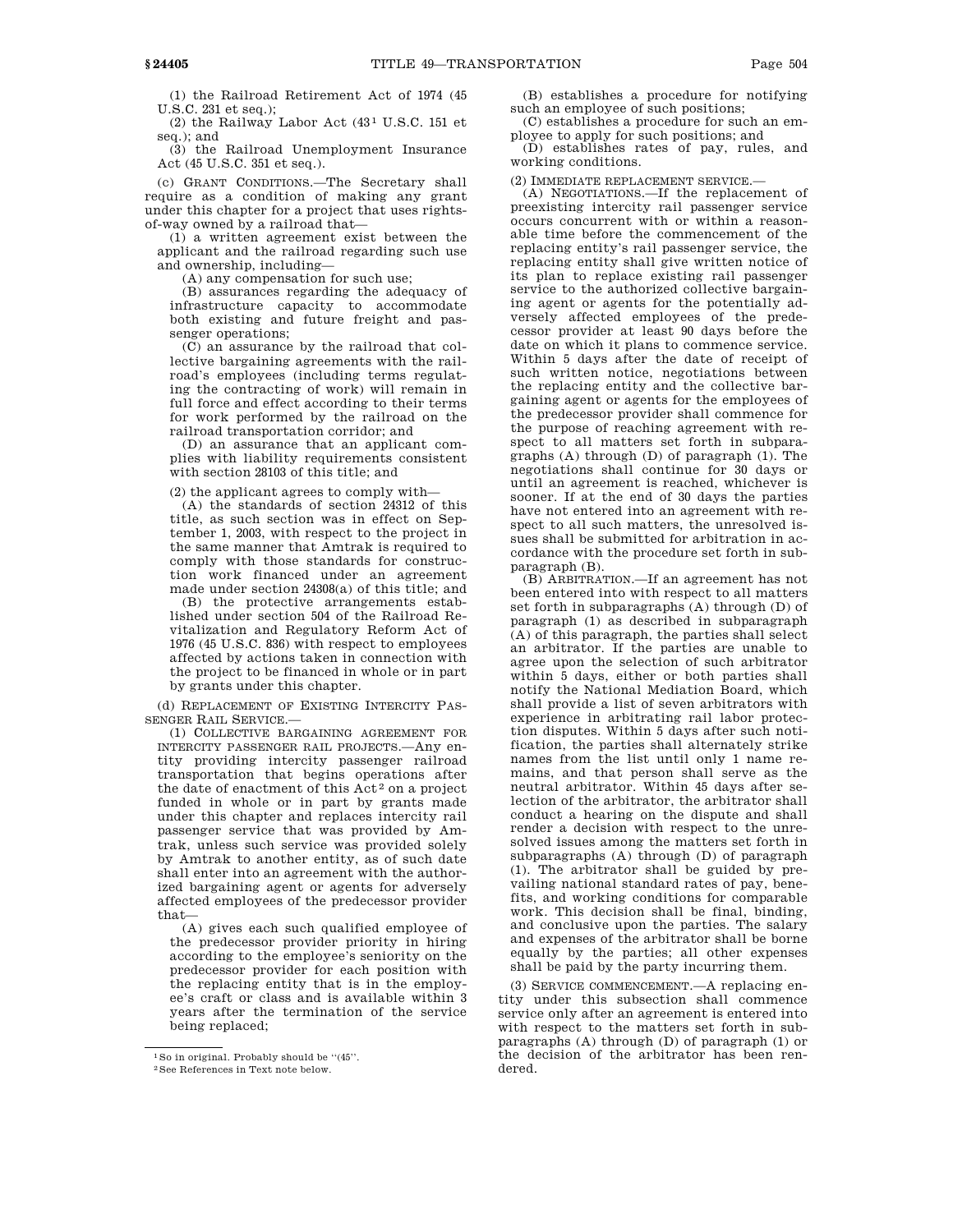(4) SUBSEQUENT REPLACEMENT OF SERVICE.—If the replacement of existing rail passenger service takes place within 3 years after the replacing entity commences intercity passenger rail service, the replacing entity and the collective bargaining agent or agents for the adversely affected employees of the predecessor provider shall enter into an agreement with respect to the matters set forth in subparagraphs (A) through (D) of paragraph (1). If the parties have not entered into an agreement with respect to all such matters within 60 days after the date on which the replacing entity replaces the predecessor provider, the parties shall select an arbitrator using the procedures set forth in paragraph (2)(B), who shall, within 20 days after the commencement of the arbitration, conduct a hearing and decide all unresolved issues. This decision shall be final, binding, and conclusive upon the parties.

(e) INAPPLICABILITY TO CERTAIN RAIL OPER-ATIONS.—Nothing in this section applies to—

(1) commuter rail passenger transportation (as defined in section  $24102(4)^2$  of this title) operations of a State or local government<sup>3</sup> authority (as those terms are defined in section  $5302(11)<sup>2</sup>$  and  $(6)<sup>2</sup>$  respectively, of this title) eligible to receive financial assistance under section 5307 of this title, or to its contractor performing services in connection with commuter rail passenger operations (as so defined);

(2) the Alaska Railroad or its contractors; or (3) Amtrak's access rights to railroad rights of way and facilities under current law.

(f) LIMITATION.—No grants shall be provided under this chapter for commuter rail passenger transportation, as defined in section  $24102(4)^2$  of this title.

(Added Pub. L. 110–432, div. B, title III, §301(a), Oct. 16, 2008, 122 Stat. 4942.)

#### REFERENCES IN TEXT

The Railroad Retirement Act of 1974, referred to in subsec. (b)(1), is act Aug. 29, 1935, ch. 812, as amended generally by Pub. L. 93–445, title I, §101, Oct. 16, 1974, 88 Stat. 1305, which is classified generally to subchapter IV (§231 et seq.) of chapter 9 of Title 45, Railroads. For further details and complete classification of this Act to the Code, see Codification note set out preceding section 231 of Title 45, section 231t of Title 45, and Tables.

The Railway Labor Act, referred to in subsec. (b)(2), is act May 20, 1926, ch. 347, 44 Stat. 577, which is classified principally to chapter 8 (§151 et seq.) of Title 45, Railroads. For complete classification of this Act to the Code, see section 151 of Title 45 and Tables.

The Railroad Unemployment Insurance Act, referred to in subsec. (b)(3), is act June 25, 1938, ch. 680, 52 Stat. 1094, which is classified principally to chapter 11 (§351 et seq.) of Title 45, Railroads. For complete classification of this Act to the Code, see section 367 of Title 45 and Tables.

The date of enactment of this Act, referred to in subsec. (d)(1), probably means the date of enactment of Pub. L. 110–432, which enacted this section and was approved Oct. 16, 2008.

Section 24102(4) of this title, referred to in subsecs. (e)(1) and (f), was redesignated section 24102(3) of this title by Pub. L. 110–432, div. B, title II, §201(a)(2), Oct. 16, 2008, 122 Stat. 4909.

Section 5302(11) of this title, referred to in subsec. (e)(1), probably means section 5302(a)(13) of this title, which defines "State".

Section 5302(6) of this title, referred to in subsec.  $(e)(1)$ , probably means section  $5302(a)(6)$ , which defines ''local governmental authority''.

#### ASSISTANCE WITH BUY AMERICA WAIVER REQUESTS

Pub. L. 110–432, div. B, title III, §301(c), Oct. 16, 2008, 122 Stat. 4946, provided that: ''In implementing section 24405(a) of title 49, United States Code, the Federal Highway Administration shall, upon request by the Federal Railroad Administration, assist the Federal Railroad Administration in developing a process for posting on its website or distributing via email notices of waiver requests received pursuant to such subsection and soliciting public comments on the intent to issue a waiver. The Federal Railroad Administration's development of such a process does not relieve the Federal Railroad Administration of the requirements under paragraph (4) of such subsection.

#### **§ 24406. Authorization of appropriations**

There are authorized to be appropriated to the Secretary of Transportation for capital grants under this chapter the following amounts:

(1) For fiscal year 2009, \$100,000,000.

(2) For fiscal year 2010, \$300,000,000.

(3) For fiscal year 2011, \$400,000,000.

(4) For fiscal year 2012, \$500,000,000.

(5) For fiscal year 2013, \$600,000,000.

(Added Pub. L. 110–432, div. B, title III, §301(a), Oct. 16, 2008, 122 Stat. 4946.)

## **[CHAPTER 245—REPEALED]**

## **[§§ 24501 to 24506. Repealed. Pub. L. 105–134, title I, § 106(a), Dec. 2, 1997, 111 Stat. 2573]**

Section 24501, Pub. L. 103–272, §1(e), July 5, 1994, 108 Stat. 919; Pub. L. 103–429, §6(21), Oct. 31, 1994, 108 Stat. 4379; Pub. L. 104–88, title III, §308(h), Dec. 29, 1995, 109 Stat. 947, related to status of Amtrak Commuter and applicable laws.

Section 24502, Pub. L. 103–272, §1(e), July 5, 1994, 108 Stat. 920, related to board of directors of Amtrak Commuter.

Section 24503, Pub. L. 103–272, §1(e), July 5, 1994, 108 Stat. 921, related to appointment and service of officers of Amtrak Commuter.

Section 24504, Pub. L. 103–272, §1(e), July 5, 1994, 108 Stat. 921, related to general authority of Amtrak Commuter.

Section 24505, Pub. L. 103–272, §1(e), July 5, 1994, 108 Stat. 921, related to Amtrak's rights and responsibilities as relating to commuter rail passenger transportation.

Section 24506, Pub. L. 103–272, §1(e), July 5, 1994, 108 Stat. 922, provided that certain powers and duties of Consolidated Rail Corporation were not affected by this chapter.

## TRACKAGE RIGHTS NOT AFFECTED

Pub. L. 105–134, title I, §106(c), Dec. 2, 1997, 111 Stat. 2573, provided that: ''The repeal of chapter 245 of title 49, United States Code, by subsection (a) of this section is without prejudice to the retention of trackage rights over property owned or leased by commuter authorities.''

## **CHAPTER 247—AMTRAK ROUTE SYSTEM**

- Sec.<br>24701. National rail passenger transportation system.
- 24702. Transportation requested by States, authorities, and other persons 1

<sup>3</sup>So in original. Probably should be ''governmental''. 1So in original. Probably should be followed by a period.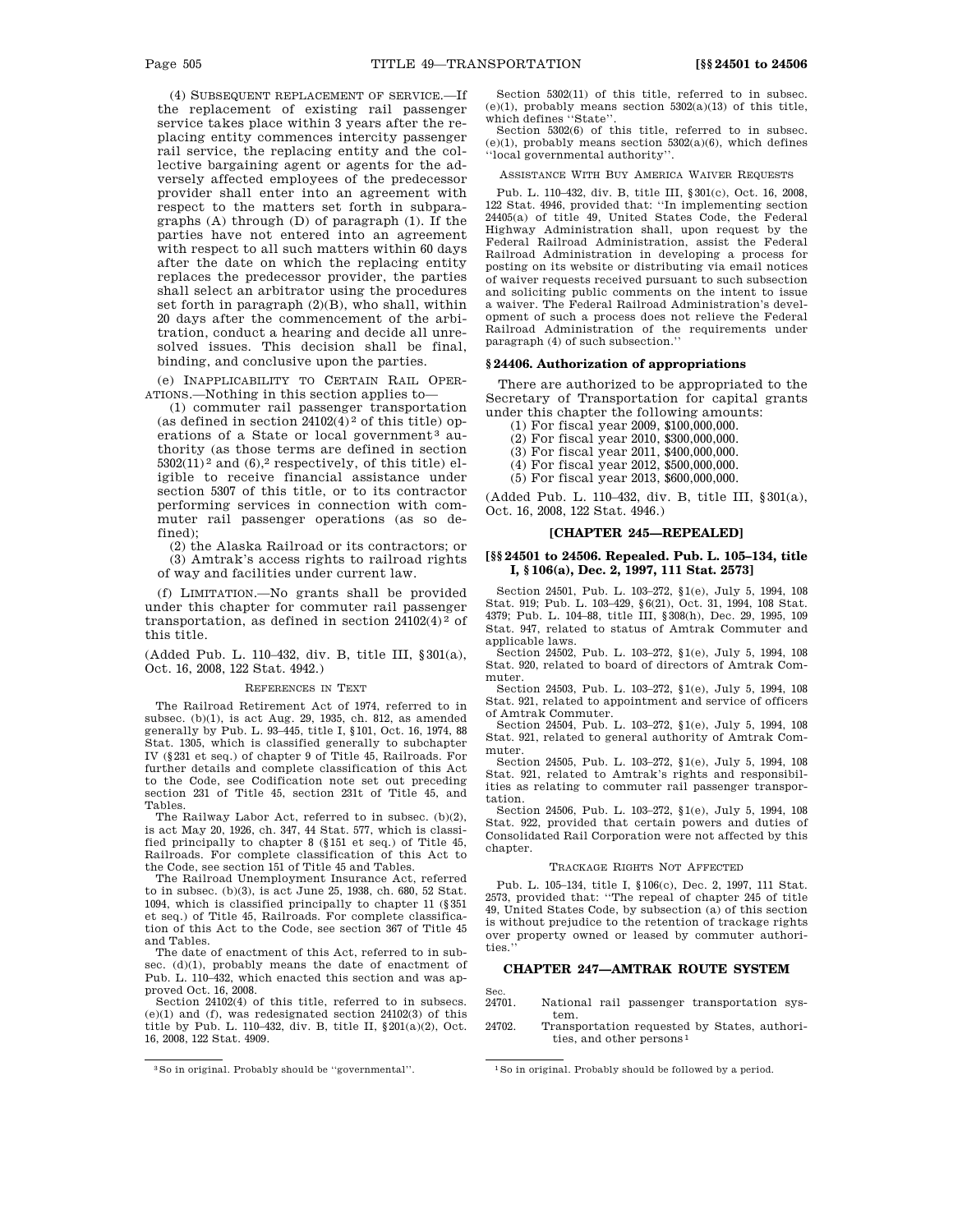Sec.

 $[24703 \text{ to } 24705. \text{ Repeated.}]$ <br> $24706$  Discontinuance

Discontinuance.

[24707, 24708. Repealed.]

24709. International transportation.<br>24710. Long distance routes.<sup>2</sup>

Long distance routes.<sup>2</sup>

24711. Alternate passenger rail service pilot program.

#### **AMENDMENTS**

2008—Pub. L. 110–432, div. B, title II, §§201(b)(2), 210(b), 214(c), Oct. 16, 2008, 122 Stat. 4910, 4920, 4929, added items 24702, 24710, and 24711.

1997—Pub. L. 105–134, title I, §§101(a)(2), (b), (d), (e), 103–105(a), Dec. 2, 1997, 111 Stat. 2572, 2573, substituted ''National rail passenger transportation system'' for ''Operation of basic system'' in item 24701 and struck out item 24702 ''Improving rail passenger transportation'', item 24703 ''Route and service criteria'', item 24704 ''Transportation requested by States, authorities, and other persons'', item 24705 ''Additional qualifying routes'', item 24707 ''Cost and performance review'', and item 24708 ''Special commuter transportation''.

## **§ 24701. National rail passenger transportation system**

Amtrak shall operate a national rail passenger transportation system which ties together existing and emergent regional rail passenger service and other intermodal passenger service.

(Pub. L. 103–272, §1(e), July 5, 1994, 108 Stat. 923; Pub. L. 105–134, title I, §101(a)(1), Dec. 2, 1997, 111 Stat. 2572.)

| Revised<br><b>Section</b> | Source (U.S. Code) | Source (Statutes at Large)                                                                                      |
|---------------------------|--------------------|-----------------------------------------------------------------------------------------------------------------|
| $24701(a)$ 45:561(b).     |                    | Oct. 30, 1970, Pub. L. 91-518,<br>§401(b), 84 Stat. 1335.                                                       |
| $24701(b)$   45:561(c).   |                    | Oct. 30, 1970, Pub. L. 91-518,<br>§401(c), 84 Stat. 1335; Nov.<br>3, 1973, Pub. L. 93-146, §9,<br>87 Stat. 551. |

HISTORICAL AND REVISION NOTES

In subsection (a), before clause (1), the text of 45:561(b) (1st sentence words after 3d comma) is omitted as obsolete because no regional transportation authority provided intercity rail passenger transportation after May 1, 1971. The words ''On May 1, 1971'' and ''begin'' are omitted as executed. The words ''between points'' and ''either'' are omitted as surplus. In clause (2), the words ''under contract with Amtrak'' are substituted for 45:561(b) (last sentence) for clarity and to eliminate unnecessary words. The words ''at any time subsequent to May 1, 1971'' are omitted as executed.

In subsection (b), the words ''concerning auto-ferry service . . . railroad or any other'' are omitted as surplus.

#### AMENDMENTS

1997—Pub. L. 105–134 substituted section catchline for former catchline which read ''Operation of basic system'' and amended text generally. Prior to amendment, text read as follows:

''(a) BY AMTRAK.—Amtrak shall provide intercity rail passenger transportation within the basic system unless the transportation is provided by—

''(1) a rail carrier with which Amtrak did not make a contract under section 401(a) of the Rail Passenger Service Act; or

''(2) a regional transportation authority under contract with Amtrak.

''(b) BY OTHERS WITH CONSENT OF AMTRAK.—Except as provided in section 24306 of this title, a person may provide intercity rail passenger transportation over a route over which Amtrak provides scheduled intercity rail passenger transportation under a contract under section 401(a) of the Act only with the consent of Amtrak.''

## **§ 24702. Transportation requested by States, authorities, and other persons**

(a) CONTRACTS FOR TRANSPORTATION.—Amtrak may enter into a contract with a State, a regional or local authority, or another person for Amtrak to operate an intercity rail service or route not included in the national rail passenger transportation system upon such terms as the parties thereto may agree.

(b) DISCONTINUANCE.—Upon termination of a contract entered into under this section, or the cessation of financial support under such a contract by either party, Amtrak may discontinue such service or route, notwithstanding any other provision of law.

(Added Pub. L. 110–432, div. B, title II, §201(b)(1), Oct. 16, 2008, 122 Stat. 4910.)

#### PRIOR PROVISIONS

A prior section 24702, Pub. L. 103–272, §1(e), July 5, 1994, 108 Stat. 923; Pub. L. 104–287, §5(48), Oct. 11, 1996, 110 Stat. 3393, related to carrying out plan to improve intercity rail passenger service prior to repeal by Pub. L. 105–134, title I, §101(b), Dec. 2, 1997, 111 Stat. 2572.

## ACCESS TO AMTRAK EQUIPMENT AND SERVICES

Pub. L. 110–432, div. B, title II, §217, Oct. 16, 2008, 122 Stat. 4930, provided that: ''If a State desires to select or selects an entity other than Amtrak to provide services required for the operation of an intercity passenger train route described in section 24102(5)(D) or 24702 of title 49, United States Code, the State may make an agreement with Amtrak to use facilities and equipment of, or have services provided by, Amtrak under terms agreed to by the State and Amtrak to enable the State to utilize an entity other than Amtrak to provide services required for operation of the route. If the parties cannot agree upon terms, and the Surface Transportation Board finds that access to Amtrak's facilities or equipment, or the provision of services by Amtrak, is necessary to carry out this provision and that the operation of Amtrak's other services will not be impaired thereby, the Surface Transportation Board shall, within 120 days after submission of the dispute, issue an order that the facilities and equipment be made available, and that services be provided, by Amtrak, and shall determine reasonable compensation, liability, and other terms for use of the facilities and equipment and provision of the services. Compensation shall be determined, as appropriate, in accordance with the methodology established pursuant to section 209 of this division [49 U.S.C. 24101 note], if available.''

## **[§§ 24703 to 24705. Repealed. Pub. L. 105–134, title I, §§ 103–105(a), Dec. 2, 1997, 111 Stat. 2572, 2573]**

Section 24703, Pub. L. 103–272, §1(e), July 5, 1994, 108 Stat. 924, provided route and service criteria for modifying or discontinuing routes.

Section 24704, Pub. L. 103–272, §1(e), July 5, 1994, 108 Stat. 925, related to application by States, regional or local authorities, or other persons requesting Amtrak to provide passenger rail service and criteria for decision.

Section 24705, Pub. L. 103–272, §1(e), July 5, 1994, 108 Stat. 926; Pub. L. 104–88, title III, §308(i), Dec. 29, 1995, 109 Stat. 947, related to providing service on routes recommended to be discontinued, criteria for deferring Secretary's recommendation, and providing short haul demonstration routes.

<sup>2</sup>So in original. Does not conform to section catchline.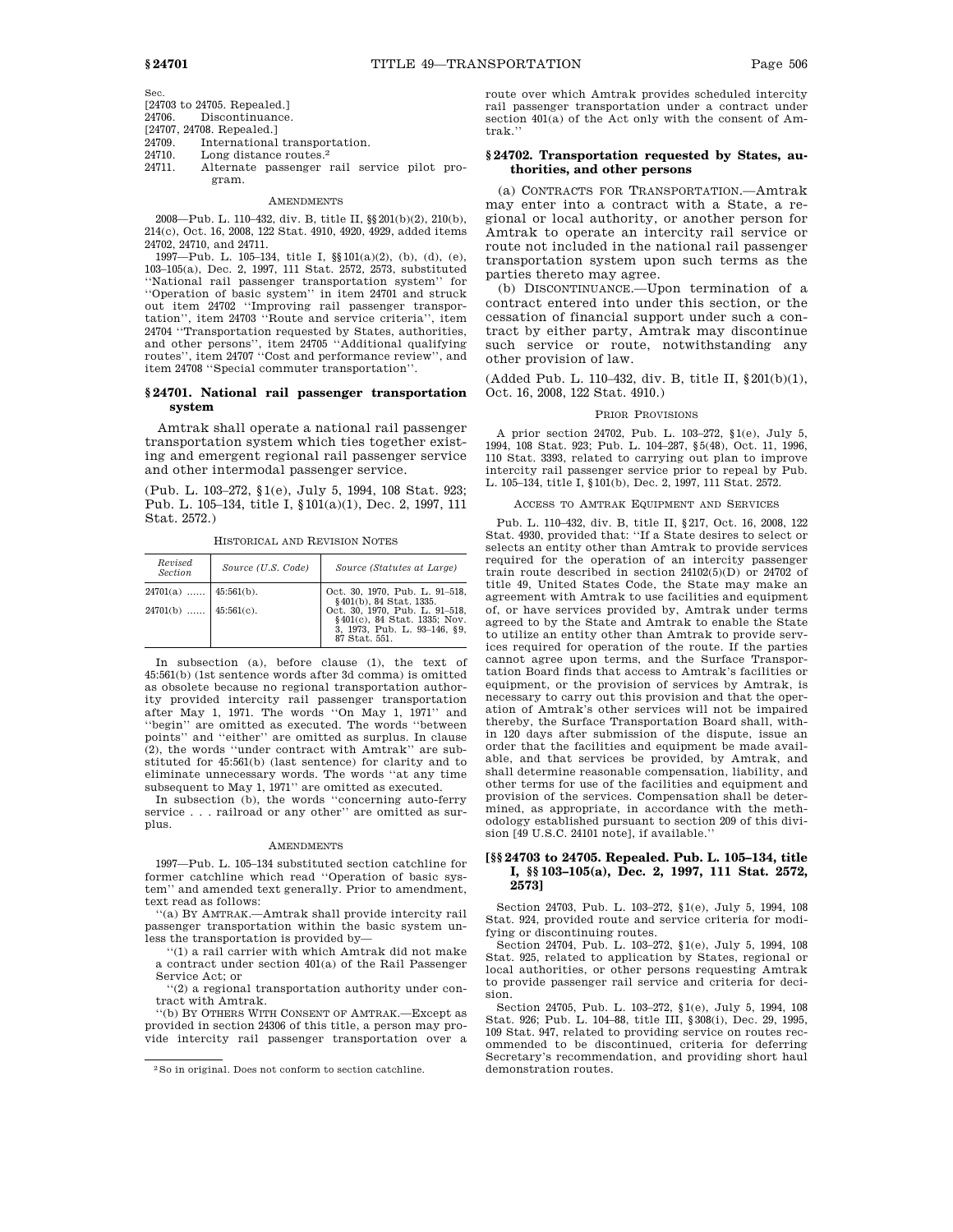# **§ 24706. Discontinuance**

(a) NOTICE OF DISCONTINUANCE.—(1) Except as provided in subsection (b) of this section, at least 180 days before a discontinuance under section  $24704^{\frac{1}{1}}$  or or <sup>2</sup> discontinuing service over a route, Amtrak shall give notice of the discontinuance in the way Amtrak decides will give a State, a regional or local authority, or another person the opportunity to agree to share or assume the cost of any part of the train, route, or service to be discontinued.

(2) Notice of the discontinuance under section  $24704<sup>1</sup>$  or paragraph (1) shall be posted in all stations served by the train to be discontinued at least 14 days before the discontinuance.

(b) DISCONTINUANCE FOR LACK OF APPROPRIA-TIONS.—(1) Amtrak may discontinue service under section 24704<sup>1</sup> or subsection (a)(1) during—

(A) the first month of a fiscal year if the authorization of appropriations and the appropriations for Amtrak are not enacted at least 90 days before the beginning of the fiscal year; and

(B) the 30 days following enactment of an appropriation for Amtrak or a rescission of an appropriation.

(2) Amtrak shall notify each affected State or regional or local transportation authority of a discontinuance under this subsection as soon as possible after Amtrak decides to discontinue the service.

(c) APPLICABILITY.—This section applies to all service over routes provided by Amtrak, notwithstanding any provision of section 24701 of this title or any other provision of this title except section 24702(b).

(Pub. L. 103–272, §1(e), July 5, 1994, 108 Stat. 927; Pub. L. 105–134, title I, §§101(c), 142(a), Dec. 2, 1997, 111 Stat. 2572, 2576; Pub. L. 110–432, div. B, title II, §201(d), Oct. 16, 2008, 122 Stat. 4910.)

| Revised<br><b>Section</b> | Source (U.S. Code)                                        | Source (Statutes at Large)                                                                                                                                                                             |
|---------------------------|-----------------------------------------------------------|--------------------------------------------------------------------------------------------------------------------------------------------------------------------------------------------------------|
| $24706(a)(1)$             | $45:564(c)(4)(F)(ii)$ .                                   | Oct. 30, 1970, Pub. L. 91-518,<br>84 Stat. 1327, §404(c)(4)(F);<br>added Sept. 29, 1979, Pub.<br>L. 96-73, §117, 93 Stat. 545;<br>restated Aug. 13, 1981,<br>Pub. L. 97-35, §1183(b), 95<br>Stat. 696. |
| $24706(a)(2)$             | $45:564(c)(4)(F)(i)$ .                                    |                                                                                                                                                                                                        |
| $24706(b)$                | $45:564(c)(4)(F)(iii)$ .                                  |                                                                                                                                                                                                        |
| $24706(c)(1)$             | $45:565(a)$ (2d sen-<br>tence).                           | Oct. 30, 1970, Pub. L. 91-518,<br>$§405(a)$ (1st, 2d sentences),<br>Stat. 1337:<br>84<br>restated<br>June 22, 1972, Pub. L.<br>92-316, §7(a), 86 Stat. 230.                                            |
|                           | $45:565(a)$ (last sen-<br>tence).                         | Oct. 30, 1970, Pub. L. 91-518,<br>84 Stat. 1327, §405(a) (last<br>sentence); added Apr. 7,<br>1986, Pub. L. 99-272, §4016,<br>100 Stat. 110.                                                           |
| $24706(c)(2)$             | $45:565(a)$ (1st sen-                                     |                                                                                                                                                                                                        |
|                           | tence).<br>45:565(b) (1st sen-<br>tence).                 | Oct. 30, 1970, Pub. L. 91-518,<br>$§405(b)$ (1st-3d sentences),<br>84 Stat. 1337.                                                                                                                      |
|                           | 45:565(c) (1st sen-<br>tence words be-<br>fore 2d comma). | Oct. 30, 1970. Pub. L. 91-518.<br>§405(c), 84 Stat. 1337; re-<br>stated June 22, 1972, Pub.<br>L. 92-316, §7(c), 86 Stat.<br>230.                                                                      |
| $24706(c)(3)$             | $45:565(b)$ (2d sen-<br>tence).                           |                                                                                                                                                                                                        |
| $24706(c)(4)$             | $45:565(b)$ (3d sen-                                      |                                                                                                                                                                                                        |
|                           | tence).                                                   |                                                                                                                                                                                                        |

HISTORICAL AND REVISION NOTES

1See References in Text note below.

2So in original.

HISTORICAL AND REVISION NOTES—CONTINUED

| Revised<br>Section | Source (U.S. Code)                                                         | Source (Statutes at Large)                                                                                                     |
|--------------------|----------------------------------------------------------------------------|--------------------------------------------------------------------------------------------------------------------------------|
| $24706(c)(5)$      | $45:565(c)$ (1st sen-<br>tence words after<br>2d comma. last<br>sentence). |                                                                                                                                |
| $24706(c)(6)$      | $45:565(g)$ .                                                              | Oct. 30, 1970, Pub. L. 91-518,<br>84 Stat. 1327. §405(g):<br>added Aug. 13, 1981, Pub.<br>L. 97-35. §1188(d). 95 Stat.<br>699. |

In subsection (a)(1), the words ''Except as provided in subsection (b) of this section'' are added for clarity. The word ''authority'' is substituted for ''agency'' for consistency in the revised title and with other titles of the United States Code.

In subsection (b)(1), before clause (A), the words ''Notwithstanding the provisions of clause (ii)'' are omitted as surplus. In clauses (A) and (B), the words ''the benefit of'' are omitted as surplus. In clause (A), the words ''for such fiscal year'' are omitted as surplus.

In subsection (c)(1), before clause (A), the words ''Amtrak or'' are substituted for 45:565(c) (1st sentence words before 2d comma) to eliminate unnecessary words because operations in the basic system have begun. The words ''whether occurring before, on, or after January 1, 1975'' and ''without being limited to, such provisions as may be necessary for'' are omitted as surplus. In clause (A), the words ''to such employees'' are omitted as surplus.

In subsection (c)(3), the words ''section 11347 of this title'' are substituted for and coextensive with ''section 5(2)(f) of the Interstate Commerce Act'' in section 405(b) of the Rail Passenger Service Act (Public Law 91–518, 84 Stat. 1337) on authority of section 3(b) of the Act of October 17, 1978 (Public Law 95–473, 92 Stat. 1466).

In subsection  $(c)(5)$ , the words "be construed to" are omitted as surplus. The text of 45:565(c) (last sentence) is omitted as executed.

### REFERENCES IN TEXT

Section 24704 of this title, referred to in text, was repealed by Pub. L. 105–134, title I, §105(a), Dec. 2, 1997, 111 Stat. 2573.

### **AMENDMENTS**

2008—Subsec. (c). Pub. L. 110–432 added subsec. (c). 1997—Subsec. (a)(1). Pub. L. 105–134, §101(c)(1)–(3), sub-

stituted ''180 days'' for ''90 days'' and ''or discontinuing service over a route," for "24707(a) or (b) of this title, and inserted ''or assume'' after ''agree to share''.

Subsec. (a)(2). Pub. L. 105–134, §101(c)(4), which directed substitution of ''paragraph (1)'' for ''section 24707(a) or (b) of this title'', was executed by making the substitution for ''24707(a) or (b) of this title'' to reflect the probable intent of Congress.

Subsec. (b)(1). Pub. L. 105–134, §101(c)(5), which directed substitution of "subsection  $(a)(1)$ " for "section 24707(a) or (b) of this title'', was executed by making the substitution for  $"24707(a)$  or (b) of this title" to reflect the probable intent of Congress.

Subsec. (c). Pub. L. 105–134, §142(a), struck out subsec. (c) which related to employee protective arrangements.

## EFFECTIVE DATE OF 1997 AMENDMENT

Amendment by section 142(a) of Pub. L. 105–134 effective 180 days after Dec. 2, 1997, see section 142(c) of Pub. L. 105–134, set out in an Employee Protection Reforms note below.

### DEEMED REFERENCES TO CHAPTERS 509 AND 511 OF TITLE 51

General references to ''this title'' deemed to refer also to chapters 509 and 511 of Title 51, National and Commercial Space Programs, see section 4(d)(8) of Pub. L. 111–314, set out as a note under section 101 of this title.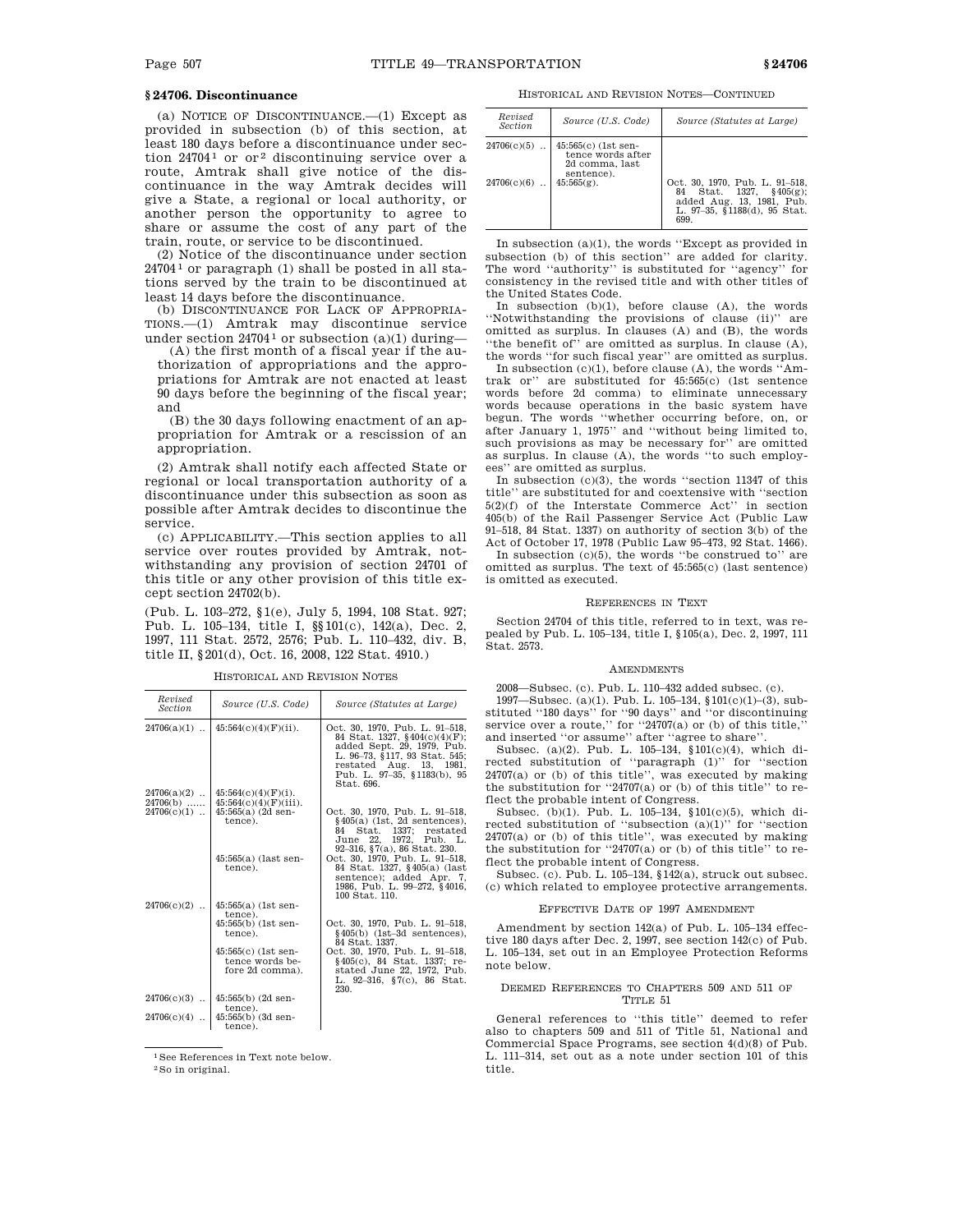EMPLOYEE PROTECTION REFORMS

Pub. L. 105–134, title I, §§141, 142, Dec. 2, 1997, 111 Stat. 2575, 2576, provided that:

''SEC. 141. RAILWAY LABOR ACT PROCEDURES.

''(a) NOTICES.—Notwithstanding any arrangement in effect before the date of the enactment of this Act [Dec. 2, 1997], notices under section 6 of the Railway Labor Act (45 U.S.C. 156) with respect to all issues relating to employee protective arrangements and severance benefits which are applicable to employees of Amtrak, including all provisions of Appendix C–2 to the National Railroad Passenger Corporation Agreement, signed July 5, 1973, shall be deemed served and effective on the date which is 45 days after the date of the enactment of this Act. Amtrak, and each affected labor organization representing Amtrak employees, shall promptly supply specific information and proposals with respect to each such notice.

''(b) NATIONAL MEDIATION BOARD EFFORTS.—Except as provided in subsection (c), the National Mediation Board shall complete all efforts, with respect to the dispute described in subsection (a), under section 5 of the Railway Labor Act (45 U.S.C. 155) not later than 120 days after the date of the enactment of this Act [Dec. 2, 1997].

''(c) RAILWAY LABOR ACT ARBITRATION.—The parties to the dispute described in subsection (a) may agree to submit the dispute to arbitration under section 7 of the Railway Labor Act (45 U.S.C. 157), and any award resulting therefrom shall be retroactive to the date which is 120 days after the date of the enactment of this Act [Dec. 2, 1997].

'(d) DISPUTE RESOLUTION.—(1) With respect to the dispute described in subsection (a) which—

''(A) is unresolved as of the date which is 120 days after the date of the enactment of this Act [Dec. 2, 1997]; and

''(B) is not submitted to arbitration as described in subsection (c),

Amtrak shall, and the labor organization parties to such dispute shall, within 127 days after the date of the enactment of this Act, each select an individual from the entire roster of arbitrators maintained by the National Mediation Board. Within 134 days after the date of the enactment of this Act, the individuals selected under the preceding sentence shall jointly select an individual from such roster to make recommendations with respect to such dispute under this subsection. If the National Mediation Board is not informed of the selection under the preceding sentence 134 days after the date of enactment of this Act, the Board shall immediately select such individual.

'(2) No individual shall be selected under paragraph (1) who is pecuniarily or otherwise interested in any organization of employees or any railroad.

''(3) The compensation of individuals selected under paragraph (1) shall be fixed by the National Mediation Board. The second paragraph of section 10 of the Railway Labor Act [45 U.S.C. 160] shall apply to the expenses of such individuals as if such individuals were members of a board created under such section 10.

''(4) If the parties to a dispute described in subsection (a) fail to reach agreement within 150 days after the date of the enactment of this Act, the individual selected under paragraph (1) with respect to such dispute shall make recommendations to the parties proposing contract terms to resolve the dispute.

'(5) If the parties to a dispute described in subsection (a) fail to reach agreement, no change shall be made by either of the parties in the conditions out of which the dispute arose for 30 days after recommendations are made under paragraph (4).

''(6) Section 10 of the Railway Labor Act (45 U.S.C. 160) shall not apply to a dispute described in subsection

(a). ''(e) NO PRECEDENT FOR FREIGHT.—Nothing in this Act [see Short Title of 1997 Amendment note set out under section 20101 of this title], or in any amendment made by this Act, shall affect the level of protection

provided to freight railroad employees and mass transportation employees as it existed on the day before the date of enactment of this Act [Dec. 2, 1997].

''SEC. 142. SERVICE DISCONTINUANCE.

''(a) REPEAL.—Section 24706(c) is repealed.

''(b) EXISTING CONTRACTS.—Any provision of a contract entered into before the date of the enactment of this Act [Dec. 2, 1997] between Amtrak and a labor organization representing Amtrak employees relating to employee protective arrangements and severance benefits applicable to employees of Amtrak is extinguished, including all provisions of Appendix C–2 to the National Railroad Passenger Corporation Agreement, signed July 5, 1973.

''(c) SPECIAL EFFECTIVE DATE.—Subsections (a) [amending this section] and (b) of this section shall take effect 180 days after the date of the enactment of this Act [Dec. 2, 1997].

''(d) NONAPPLICATION OF BANKRUPTCY LAW PROVI-SION.—Section 1172(c) of title 11, United States Code, shall not apply to Amtrak and its employees.''

### **[§§ 24707, 24708. Repealed. Pub. L. 105–134, title I, § 101(d), (e), Dec. 2, 1997, 111 Stat. 2572]**

Section 24707, Pub. L. 103–272, §1(e), July 5, 1994, 108 Stat. 928, required annual route, financial, and performance reviews.

Section 24708, Pub. L. 103–272, §1(e), July 5, 1994, 108 Stat. 929, related to continuing, modifying, or discontinuing passenger transportation routes.

### **§ 24709. International transportation**

Amtrak may develop and operate international intercity rail passenger transportation between the United States and Canada and between the United States and Mexico. The Secretary of the Treasury and the Attorney General, in cooperation with Amtrak, shall maintain, consistent with the effective enforcement of the immigration and customs laws, en route customs inspection and immigration procedures for international intercity rail passenger transportation that will—

(1) be convenient for passengers; and

(2) result in the quickest possible international intercity rail passenger transportation.

(Pub. L. 103–272, §1(e), July 5, 1994, 108 Stat. 929.)

HISTORICAL AND REVISION NOTES

| Revised<br><i>Section</i> | Source (U.S. Code)                                                        | Source (Statutes at Large)                                                                                                                                                                                                                                                                                                                                                                                                                                                                                                                     |
|---------------------------|---------------------------------------------------------------------------|------------------------------------------------------------------------------------------------------------------------------------------------------------------------------------------------------------------------------------------------------------------------------------------------------------------------------------------------------------------------------------------------------------------------------------------------------------------------------------------------------------------------------------------------|
| 24709                     | $45:545(e)(7)$ (less<br>words between pa-<br>rentheses).<br>$45:545(i)$ . | Oct. 30, 1970, Pub. L. 91–518,<br>84 Stat. 1327, §305(e)(7)<br>(less words between paren-<br>theses); added Nov. 3, 1973.<br>Pub. L. 93-146, §6, 87 Stat.<br>551.<br>Oct. 30, 1970, Pub. L. 91-518,<br>84 Stat. 1327, §305(i); added<br>Oct. 28. 1974. Pub. L.<br>93-496, §4, 88 Stat. 1527; re-<br>stated May 26, 1975, Pub.<br>L. 94-25, §3, 89 Stat. 90;<br>Sept. 29, 1979, Pub. L.<br>96-73, §106, 93 Stat, 539;<br>Aug. 13, 1981, Pub. L.<br>97-35, §1176, 95 Stat. 692;<br>Apr. 7, 1986, Pub. L. 99-272,<br>§13031(h)(1), 100 Stat. 310. |

In this section, before clause (1), the words ''points within'', ''points in'', and ''including Montreal, Canada; Vancouver, Canada; and Nuevo Laredo, Mexico'' in 45:545(e)(7) are omitted as surplus. The words ''establish and" in 45:545(i) (1st sentence) are omitted as executed. The words ''trains operated in'' are omitted as surplus.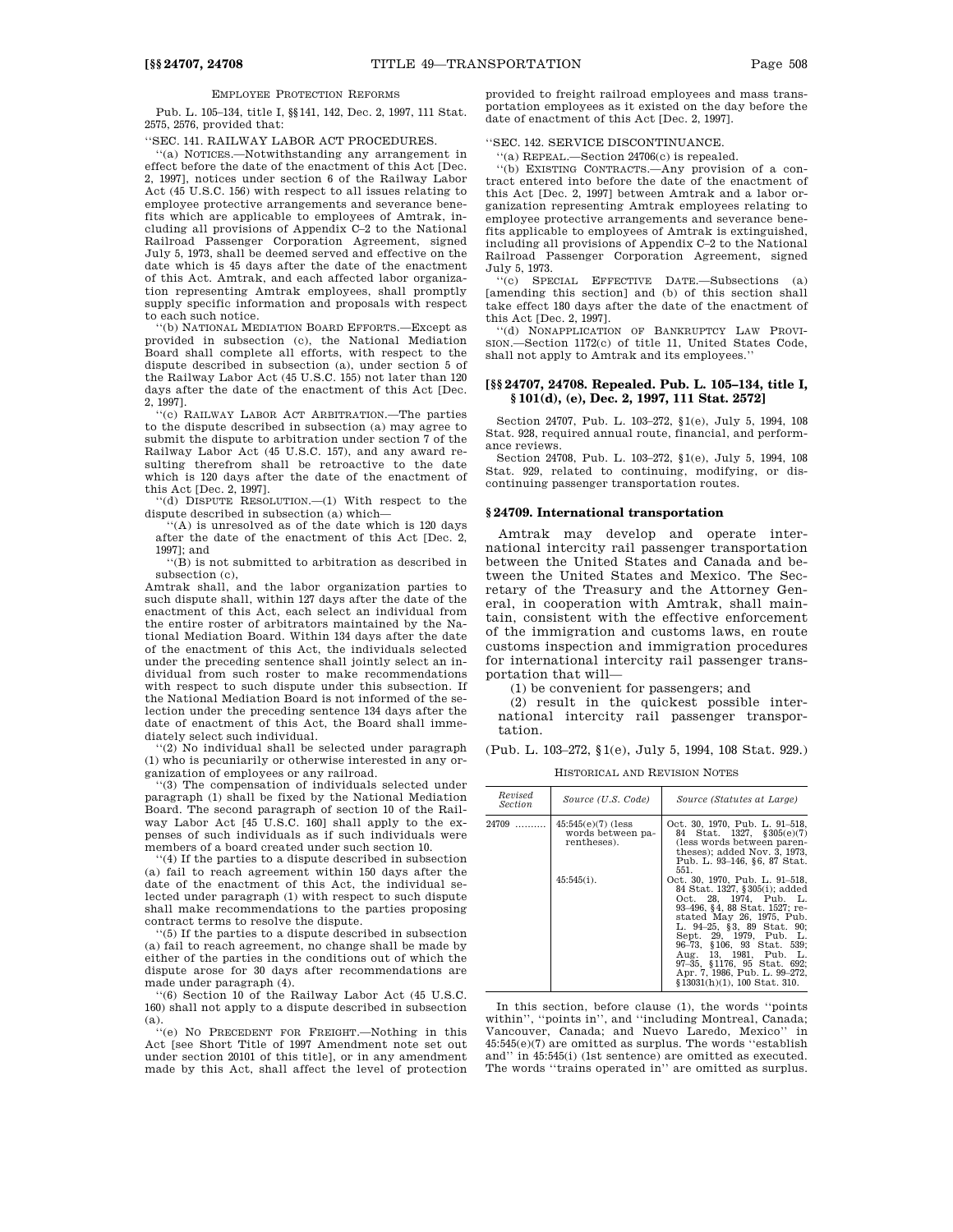CROSS-BORDER PASSENGER RAIL SERVICE

Pub. L. 110–432, div. B, title IV, §406, Oct. 16, 2008, 122 Stat. 4958, provided that:

''(a) PLAN.—Not later than 1 year after the date of the enactment of this Act [Oct. 16, 2008], Amtrak shall, in consultation with the Secretary [of Transportation], the Secretary of Homeland Security, the Washington State Department of Transportation, and the owners of the relevant railroad infrastructure—

''(1) develop a strategic plan to facilitate expanded passenger rail service across the international border between the United States and Canada during the 2010 Olympic Games on the Amtrak passenger rail route between Vancouver, British Columbia, Canada, and Eugene, Oregon (commonly known as 'Amtrak Cascades');

'(2) develop recommendations for the Department of Homeland Security to process efficiently rail passengers traveling on Amtrak Cascades across such international border during the 2010 Olympic Games; and

''(3) submit to Congress a report containing the strategic plan described in paragraph (1) and the recommendations described in paragraph (2).

''(b) TRAVEL FACILITATION.—Using existing authority or agreements, or upon reaching additional agreements with Canada, the Secretary [of Transportation] and other Federal agencies, as appropriate, are authorized to establish facilities and procedures to conduct preclearance of passengers traveling on Amtrak trains from Canada to the United States. The Secretary shall seek to establish such facilities and procedures—

''(1) in Vancouver, Canada, no later than June 1, 2009; and

''(2) in other areas as determined appropriate by the Secretary.''

### **§ 24710. Long-distance routes**

(a) ANNUAL EVALUATION.—Using the financial and performance metrics developed under section 207 of the Passenger Rail Investment and Improvement Act of 2008, Amtrak shall—

(1) evaluate annually the financial and operating performance of each long-distance passenger rail route operated by Amtrak; and

(2) rank the overall performance of such routes for 2008 and identify each long-distance passenger rail route operated by Amtrak in 2008 according to its overall performance as belonging to the best performing third of such routes, the second best performing third of such routes, or the worst performing third of such routes.

(b) PERFORMANCE IMPROVEMENT PLAN.—Amtrak shall develop and post on its website a performance improvement plan for its long-distance passenger rail routes to achieve financial and operating improvements based on the data collected through the application of the financial and performance metrics developed under section 207 of that Act. The plan shall address—

(1) on-time performance;

(2) scheduling, frequency, routes, and stops;

(3) the feasibility of restructuring service into connected corridor service;

(4) performance-related equipment changes and capital improvements;

(5) on-board amenities and service, including food, first class, and sleeping car service;

(6) State or other non-Federal financial contributions;

(7) improving financial performance;

(8) anticipated Federal funding of operating and capital costs; and

(9) other aspects of Amtrak's long-distance passenger rail routes that affect the financial, competitive, and functional performance of service on Amtrak's long-distance passenger rail routes.

(c) IMPLEMENTATION.—Amtrak shall implement the performance improvement plan developed under subsection (b)—

(1) beginning in fiscal year 2010 for those routes identified as being in the worst performing third under subsection (a)(2);

(2) beginning in fiscal year 2011 for those routes identified as being in the second best performing third under subsection (a)(2); and

(3) beginning in fiscal year 2012 for those routes identified as being in the best performing third under subsection (a)(2).

(d) ENFORCEMENT.—The Federal Railroad Administration shall monitor the development, implementation, and outcome of improvement plans under this section. If the Federal Railroad Administration determines that Amtrak is not making reasonable progress in implementing its performance improvement plan or, after the performance improvement plan is implemented under subsection (c)(1) in accordance with the terms of that plan, Amtrak has not achieved the outcomes it has established for such routes, under the plan for any calendar year, the Federal Railroad Administration—

(1) shall notify Amtrak, the Inspector General of the Department of Transportation, the Committee on Transportation and Infrastructure of the House of Representatives, and the Committee on Commerce, Science, and Transportation of the Senate of its determination under this subsection;

(2) shall provide Amtrak with an opportunity for a hearing with respect to that determination; and

(3) may withhold appropriated funds otherwise available to Amtrak for the operation of a route or routes from among the worst performing third of routes currently served by Amtrak on which Amtrak is not making reasonable progress, other than funds made available for passenger safety or security measures.

(Added Pub. L. 110–432, div. B, title II, §210(a), Oct. 16, 2008, 122 Stat. 4918.)

#### REFERENCES IN TEXT

Section 207 of the Passenger Rail Investment and Improvement Act of 2008, referred to in subsecs. (a) and (b), is section 207 of Pub. L. 110–432, which is set out in a note under section 24101 of this title.

### **§ 24711. Alternate passenger rail service pilot program**

(a) IN GENERAL.—Within 1 year after the date of enactment of the Passenger Rail Investment and Improvement Act of 2008, the Federal Railroad Administration shall complete a rulemaking proceeding to develop a pilot program that—

(1) permits a rail carrier or rail carriers that own infrastructure over which Amtrak operates a passenger rail service route described in subparagraph  $(B)$ ,  $(C)$ , or  $(D)$  of section 24102 $(5)$ or in section 24702 to petition the Administration to be considered as a passenger rail serv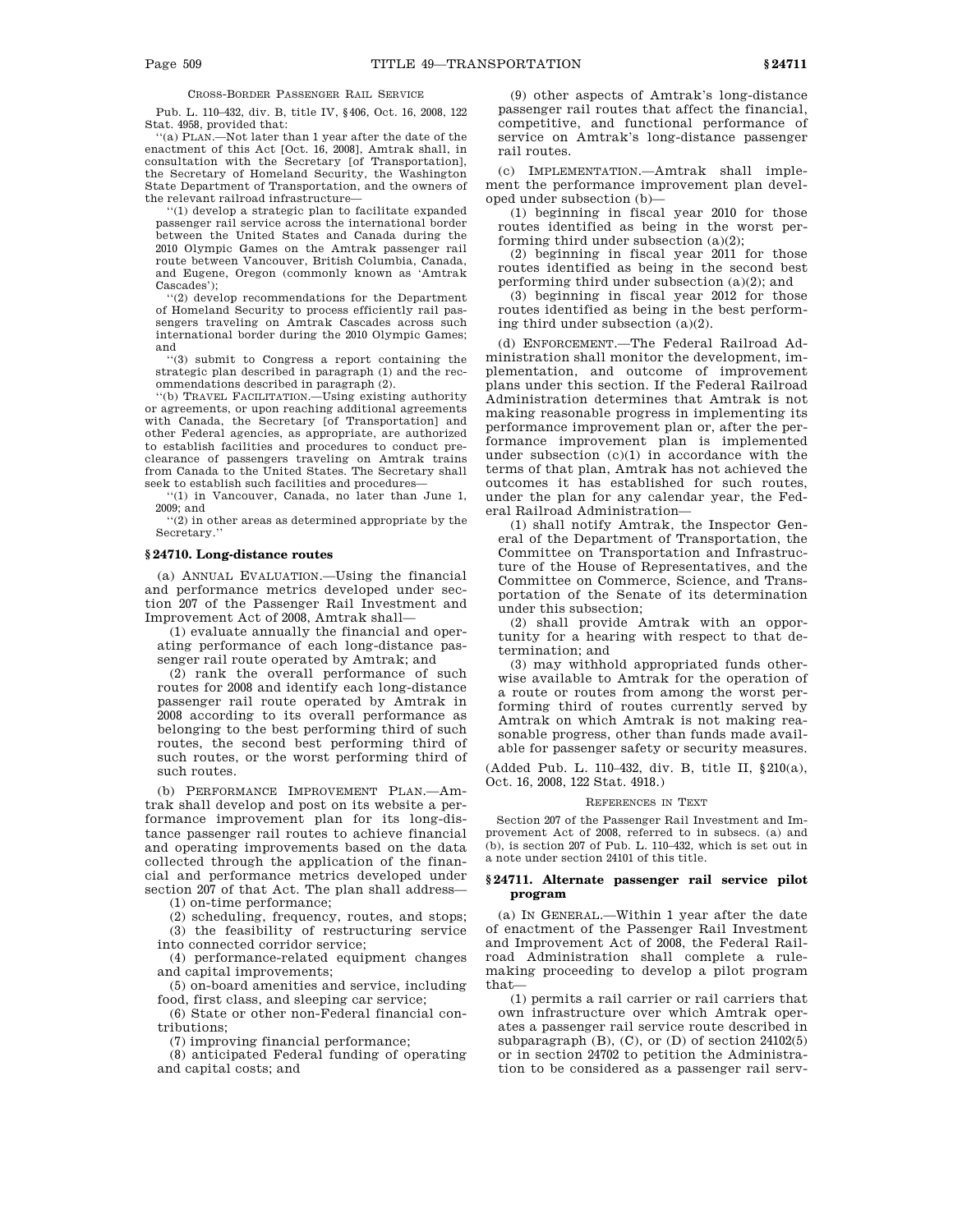ice provider over that route in lieu of Amtrak for a period not to exceed 5 years after the date of enactment of the Passenger Rail Investment and Improvement Act of 2008;

(2) requires the Administration to notify Amtrak within 30 days after receiving a petition under paragraph (1) and establish a deadline by which both the petitioner and Amtrak would be required to submit a bid to provide passenger rail service over the route to which the petition relates;

(3) requires that each bid describe how the bidder would operate the route, what Amtrak passenger equipment would be needed, if any, what sources of non-Federal funding the bidder would use, including any State subsidy, among other things;

(4) requires the Administration to select winning bidders by evaluating the bids against the financial and performance metrics developed under section 207 of the Passenger Rail Investment and Improvement Act of 2008 and to give preference in awarding contracts to bidders seeking to operate routes that have been identified as one of the five worst performing Amtrak routes under section 24710;

(5) requires the Administration to execute a contract within a specified, limited time after the deadline established under paragraph (2) and award to the winning bidder—

(A) the right and obligation to provide passenger rail service over that route subject to such performance standards as the Administration may require, consistent with the standards developed under section 207 of the Passenger Rail Investment and Improvement Act of 2008; and

(B) an operating subsidy—

(i) for the first year at a level not in excess of the level in effect during the fiscal year preceding the fiscal year in which the petition was received, adjusted for inflation;

(ii) for any subsequent years at such level, adjusted for inflation; and

(6) requires that each bid contain a staffing plan describing the number of employees needed to operate the service, the job assignments and requirements, and the terms of work for prospective and current employees of the bidder for the service outlined in the bid, and such staffing plan be made available by the winning bidder to the public after the bid award.

(b) ROUTE LIMITATIONS.—The Administration may not make the program available with respect to more than 2 Amtrak intercity passenger rail routes.

(c) PERFORMANCE STANDARDS; ACCESS TO FA-CILITIES; EMPLOYEES.—If the Administration awards the right and obligation to provide passenger rail service over a route under the program to a rail carrier or rail carriers—

(1) it shall execute a contract with the rail carrier or rail carriers for rail passenger operations on that route that conditions the operating and subsidy rights upon—

(A) the service provider continuing to provide passenger rail service on the route that is no less frequent, nor over a shorter distance, than Amtrak provided on that route before the award; and

(B) the service provider's compliance with the minimum standards established under section 207 of the Passenger Rail Investment and Improvement Act of 2008 and such additional performance standards as the Administration may establish;

(2) it shall, if the award is made to a rail carrier other than Amtrak, require Amtrak to provide access to its reservation system, stations, and facilities directly related to operations to any rail carrier or rail carriers awarded a contract under this section, in accordance with section 217 of that Act, necessary to carry out the purposes of this section;

(3) the employees of any person used by a rail carrier or rail carriers (as defined in section 10102(5) of this title) in the operation of a route under this section shall be considered an employee of that carrier or carriers and subject to the applicable Federal laws and regulations governing similar crafts or classes of employees of Amtrak, including provisions under section 121 of the Amtrak Reform and Accountability Act of 1997 relating to employees that provide food and beverage service; and

(4) the winning bidder shall provide hiring preference to qualified Amtrak employees displaced by the award of the bid, consistent with the staffing plan submitted by the bidder and shall be subject to the grant conditions under section 24405 of this title.

(d) CESSATION OF SERVICE.—If a rail carrier or rail carriers awarded a route under this section cease to operate the service or fail to fulfill their obligations under the contract required under subsection (c), the Administrator, in collaboration with the Surface Transportation Board, shall take any necessary action consistent with this title to enforce the contract and ensure the continued provision of service, including the installment of an interim service provider and re-bidding the contract to operate the service. The entity providing service shall either be Amtrak or a rail carrier defined in subsection  $(a)(1)$ .

(e) ADEQUATE RESOURCES.—Before taking any action allowed under this section, the Secretary shall certify that the Administrator has sufficient resources that are adequate to undertake the program established under this section.

(Added Pub. L. 110–432, div. B, title II, §214(a), Oct. 16, 2008, 122 Stat. 4927.)

#### REFERENCES IN TEXT

The date of enactment of the Passenger Rail Investment and Improvement Act of 2008, referred to in subsec. (a), is the date of enactment of div. B of Pub. L. 110–432, which was approved Oct. 16, 2008.

Section 207 of the Passenger Rail Investment and Improvement Act of 2008, referred to in subsecs. (a)(4),  $(5)(A)$ , and  $(c)(1)(B)$ , is section 207 of Pub. L. 110–432, which is set out in a note under section 24101 of this title.

Section 217 of that Act, referred to in subsec. (c)(2), is section 217 of Pub. L. 110–432, which is set out as a note under section 24702 of this title.

Section 121 of the Amtrak Reform and Accountability Act of 1997, referred to in subsec. (c)(3), is section 121 of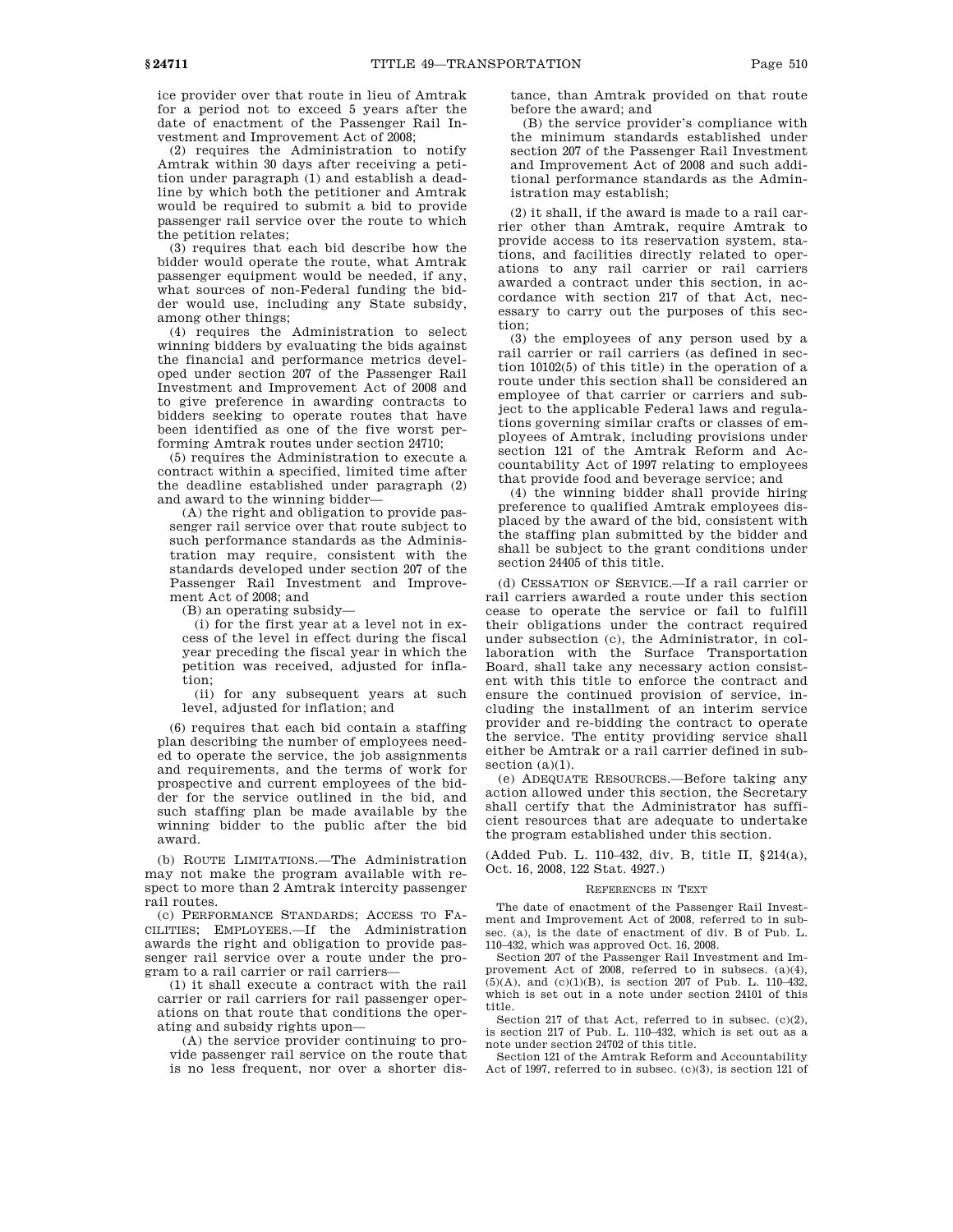Pub. L. 105–134, which amended section 24312 of this title and enacted provisions set out as a note under section 24312 of this title.

#### DEEMED REFERENCES TO CHAPTERS 509 AND 511 OF TITLE 51

General references to ''this title'' deemed to refer also to chapters 509 and 511 of Title 51, National and Commercial Space Programs, see section 4(d)(8) of Pub. L. 111–314, set out as a note under section 101 of this title.

### EMPLOYEE TRANSITION ASSISTANCE

Pub. L. 110–432, div. B, title II, §215, Oct. 16, 2008, 122 Stat. 4929, provided that:

''(a) PROVISION OF FINANCIAL INCENTIVES.—For Amtrak employees who are adversely affected by the cessation of the operation of a long-distance route or any other route under section 24711 of title 49, United States Code, previously operated by Amtrak, the Secretary [of Transportation] shall develop a program under which the Secretary may, at the Secretary's discretion, provide grants for financial incentives to be provided to Amtrak employees who voluntarily terminate their employment with Amtrak and relinquish any legal rights to receive termination-related payments under any contractual agreement with Amtrak.

''(b) CONDITIONS FOR FINANCIAL INCENTIVES.—As a condition for receiving financial assistance grants under this section, Amtrak must certify that—

''(1) a reasonable attempt was made to reassign an employee adversely affected under section 24711 of title 49, United States Code, or by the elimination of any route, to other positions within Amtrak in accordance with any contractual agreements;

''(2) the financial assistance results in a net reduction in the total number of employees equal to the number receiving financial incentives;

'(3) the financial assistance results in a net reduction in total employment expense equivalent to the total employment expenses associated with the employees receiving financial incentives; and

'(4) the total number of employees eligible for termination-related payments will not be increased without the express written consent of the Secretary.

''(c) AMOUNT OF FINANCIAL INCENTIVES.—The financial incentives authorized under this section may be no greater than \$100,000 per employee.

''(d) AUTHORIZATION OF APPROPRIATIONS.—There are hereby authorized to be appropriated to the Secretary such sums as may be necessary to make grants to Amtrak to provide financial incentives under subsection (a).

''(e) TERMINATION-RELATED PAYMENTS.—If Amtrak employees adversely affected by the cessation of Amtrak service resulting from the awarding of a grant to an operator other than Amtrak for the operation of a route under section 24711 of title 49, United States Code, or any other route, previously operated by Amtrak do not receive financial incentives under subsection (a), then the Secretary shall make grants to Amtrak from funds authorized by section 101 of this division [122 Stat. 4908] for termination-related payments to employees under existing contractual agreements.''

### **CHAPTER 249—NORTHEAST CORRIDOR IMPROVEMENT PROGRAM**

| 24901.         | Definitions.                                |
|----------------|---------------------------------------------|
| 24902.         | Goals and requirements.                     |
| <b>124903.</b> | Repealed.1                                  |
| 24904.         | General authority.                          |
| 24905.         | Northeast Corridor Infrastructure and Oper- |
|                | ations Advisory Commission: Safety Com-     |
|                | mittee.                                     |
| 24906.         | Eliminating highway at-grade crossings.     |
| 24907.         | Note and mortgage.                          |
| 24908          | Transfer taxes and levies and<br>recording  |

Sec.

24908. Transfer taxes and levies and recording charges.

Sec.<br>24909 24909. Authorization of appropriations.<br>24910 Bail cooperative research progra Rail cooperative research program.

### **AMENDMENTS**

2008—Pub. L. 110–432, div. B, title II, §212(b)(1), title III, §306(b), Oct. 16, 2008, 122 Stat. 4924, 4953, amended item 24905 generally, substituting ''Northeast Corridor Infrastructure and Operations Advisory Commission; Safety Committee'' for ''Coordination board and safety

committee'', and added item 24910. 1997—Pub. L. 105–134, title IV, §405(a), Dec. 2, 1997, 111 Stat. 2586, struck out item 24903 ''Program master plan for Boston-New York main line''.

# **§ 24901. Definitions**

In this chapter—

(1) ''final system plan'' means the final system plan (including additions) adopted by the United States Railway Association under the Regional Rail Reorganization Act of 1973 (45 U.S.C. 701 et seq.).

(2) ''rail carrier'' means an express carrier and a rail carrier as defined in section 10102 of this title, including Amtrak.

(Pub. L. 103–272, §1(e), July 5, 1994, 108 Stat. 930.)

HISTORICAL AND REVISION NOTES

| Revised<br><i>Section</i> | Source (U.S. Code)           | Source (Statutes at Large) |
|---------------------------|------------------------------|----------------------------|
| $24901(1)$<br>24901(2)    | (no source).<br>(no source). |                            |

This section is derived from 45:802 for clarity. That section contains definitions for the Railroad Revitalization and Regulatory Reform Act of 1976 (Public Law 94–210, 90 Stat. 33). Title VII of that Act is the source of the source provisions restated in this chapter. However, other titles of that Act are not being restated because they are outside the scope of the restatement. Therefore, 45:802 is not being restated in this restatement and only the relevant definitions are accounted for in this chapter.

### REFERENCES IN TEXT

The Regional Rail Reorganization Act of 1973, referred to in par. (1), is Pub. L. 93–236, Jan. 2, 1974, 87 Stat. 985, as amended, which is classified principally to chapter 16 (§701 et seq.) of Title 45, Railroads. For complete classification of this Act to the Code, see Short Title note set out under section 701 of Title 45 and Tables.

### **§ 24902. Goals and requirements**

(a) MANAGING COSTS AND REVENUES.—Amtrak shall manage its operating costs, pricing policies, and other factors with the goal of having revenues derived each fiscal year from providing intercity rail passenger transportation over the Northeast Corridor route between the District of Columbia and Boston, Massachusetts, equal at least the operating costs of providing that transportation in that fiscal year.

(b) PRIORITIES IN SELECTING AND SCHEDULING PROJECTS.—When selecting and scheduling specific projects, Amtrak shall apply the following considerations, in the following order of priority:

(1) Safety-related items should be completed before other items because the safety of the passengers and users of the Northeast Corridor is paramount.

(2) Activities that benefit the greatest number of passengers should be completed before activities involving fewer passengers.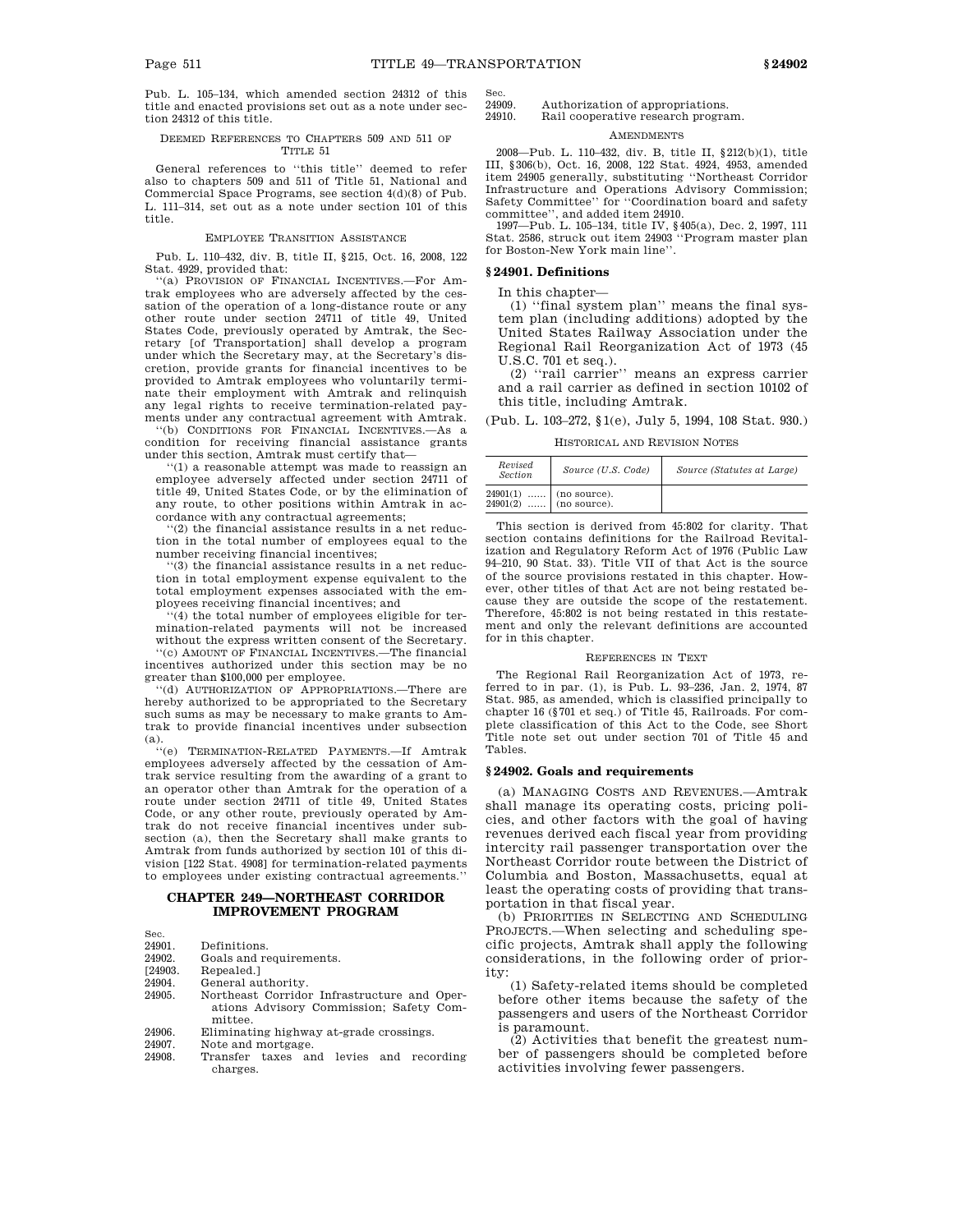(3) Reliability of intercity rail passenger transportation must be emphasized.

(4) Trip-time requirements of this section must be achieved to the extent compatible with the priorities referred to in paragraphs (1)–(3) of this subsection.

(5) Improvements that will pay for the investment by achieving lower operating or maintenance costs should be carried out before other improvements.

(6) Construction operations should be scheduled so that the fewest possible passengers are inconvenienced, transportation is maintained, and the on-time performance of Northeast Corridor commuter rail passenger and rail freight transportation is optimized.

(7) Planning should focus on completing activities that will provide immediate benefits to users of the Northeast Corridor.

(c) COMPATIBILITY WITH FUTURE IMPROVEMENTS AND PRODUCTION OF MAXIMUM LABOR BENEFITS.— Improvements under this section shall be compatible with future improvements in transportation and shall produce the maximum labor benefit from hiring individuals presently unemployed.

(d) AUTOMATIC TRAIN CONTROL SYSTEMS.—A train operating on the Northeast Corridor main line or between the main line and Atlantic City shall be equipped with an automatic train control system designed to slow or stop the train in response to an external signal.

(e) HIGH-SPEED TRANSPORTATION.—If practicable, Amtrak shall establish intercity rail passenger transportation in the Northeast Corridor that carries out section 703(1)(E) of the Railroad Revitalization and Regulatory Reform Act of 1976 (Public Law 94–210, 90 Stat. 121).

(f) EQUIPMENT DEVELOPMENT.—Amtrak shall develop economical and reliable equipment compatible with track, operating, and marketing characteristics of the Northeast Corridor, including the capability to meet reliable trip times under section 703(1)(E) of the Railroad Revitalization and Regulatory Reform Act of 1976 (Public Law 94–210, 90 Stat. 121) in regularly scheduled revenue transportation in the Corridor, when the Northeast Corridor improvement program is completed. Amtrak must decide that equipment complies with this subsection before buying equipment with financial assistance of the Government. Amtrak shall submit a request for an authorization of appropriations for production of the equipment.

(g) AGREEMENTS FOR OFF-CORRIDOR ROUTING OF RAIL FREIGHT TRANSPORTATION.—(1) Amtrak may make an agreement with a rail freight carrier or a regional transportation authority under which the carrier will carry out an alternate off-corridor routing of rail freight transportation over rail lines in the Northeast Corridor between the District of Columbia and New York metropolitan areas, including intermediate points. The agreement shall be for at least 5 years.

(2) Amtrak shall apply to the Interstate Commerce Commission for approval of the agreement and all related agreements accompanying the application as soon as the agreement is made. If the Commission finds that approval is necessary to carry out this chapter, the Commission shall approve the application and related agreements not later than 90 days after receiving the application.

(3) If an agreement is not made under paragraph (1) of this subsection, Amtrak, with the consent of the other parties, may apply to the Interstate Commerce Commission. Not later than 90 days after the application, the Commission shall decide on the terms of an agreement if it decides that doing so is necessary to carry out this chapter. The decision of the Commission is binding on the other parties.

(h) COORDINATION.—(1) The Secretary of Transportation shall coordinate—

(A) transportation programs related to the Northeast Corridor to ensure that the programs are integrated and consistent with the Northeast Corridor improvement program; and

(B) amounts from departments, agencies, and instrumentalities of the Government to achieve urban redevelopment and revitalization in the vicinity of urban rail stations in the Northeast Corridor served by intercity and commuter rail passenger transportation.

(2) If the Secretary finds significant noncompliance with this section, the Secretary may deny financing to a noncomplying program until the noncompliance is corrected.

(i) COMPLETION.—Amtrak shall give the highest priority to completing the program.

(j) APPLICABLE PROCEDURES.—No State or local building, zoning, subdivision, or similar or related law, nor any other State or local law from which a project would be exempt if undertaken by the Federal Government or an agency thereof within a Federal enclave wherein Federal jurisdiction is exclusive, including without limitation with respect to all such laws referenced herein above requirements for permits, actions, approvals or filings, shall apply in connection with the construction, ownership, use, operation, financing, leasing, conveying, mortgaging or enforcing a mortgage of (i) any improvement undertaken by or for the benefit of Amtrak as part of, or in furtherance of, the Northeast Corridor Improvement Project (including without limitation maintenance, service, inspection or similar facilities acquired, constructed or used for high speed trainsets) or chapter 241, 243, or 247 of this title or (ii) any land (and right, title or interest created with respect thereto) on which such improvement is located and adjoining, surrounding or any related land. These exemptions shall remain in effect and be applicable with respect to such land and improvements for the benefit of any mortgagee before, upon and after coming into possession of such improvements or land, any third party purchasers thereof in foreclosure (or through a deed in lieu of foreclosure), and their respective successors and assigns, in each case to the extent the land or improvements are used, or held for use, for railroad purposes or purposes accessory thereto. This subsection shall not apply to any improvement or related land unless Amtrak receives a Federal operating subsidy in the fiscal year in which Amtrak commits to or initiates such improvement.

(Pub. L. 103–272, §1(e), July 5, 1994, 108 Stat. 930; Pub. L. 104–205, title III, §334, Sept. 30, 1996, 110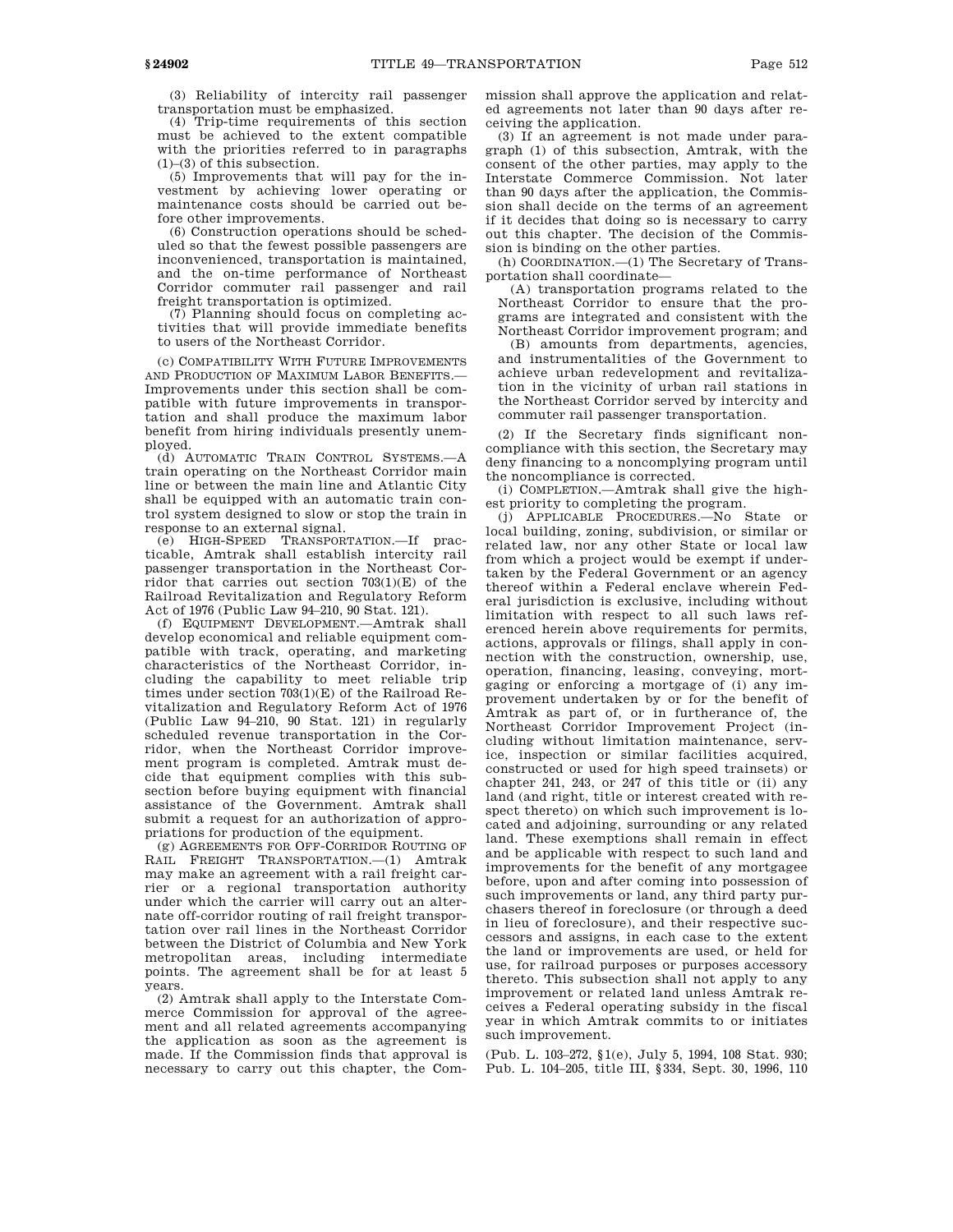Stat. 2974; Pub. L. 105–134, title IV, §405(b)(1), Dec. 2, 1997, 111 Stat. 2586.)

HISTORICAL AND REVISION NOTES

| Revised<br>Section                   | Source (U.S. Code)                                  | Source (Statutes at Large)                                                                                                                                                                                                                              |
|--------------------------------------|-----------------------------------------------------|---------------------------------------------------------------------------------------------------------------------------------------------------------------------------------------------------------------------------------------------------------|
| $24902(a)$   45:853(1)(A).           |                                                     | Feb. 5, 1976, Pub. L. 94-210,<br>$$703(1)(A), 90$ Stat. 121;<br>Oct. 5, 1978, Pub. L. 95-421,<br>\$8(1), 92 Stat. 927; May 30,<br>1980, Pub. L. 96-254,<br>\$202(1), (2), 94 Stat. 410;<br>Jan. 14, 1983, Pub. L.<br>97–468, §301(1), 96 Stat.<br>2547. |
|                                      | $45:853(1)(B)$ (1st sen-<br>tence).                 | Feb. 5, 1976, Pub. L. 94-210,<br>$$703(1)(B), 90$ Stat. 121;<br>Oct. 5, 1978, Pub. L. 95-421,                                                                                                                                                           |
|                                      | $45:853(2)(A)$ .                                    | §8(2), 92 Stat. 927.<br>Feb. 5, 1976, Pub. L. 94-210,<br>$$703(2)(A), 90$ Stat. 122;<br>Oct. 5, 1978, Pub. L. 95-421,<br>§5(1), 92 Stat. 926.                                                                                                           |
|                                      | $45:853(2)(B)$ .                                    | Feb. 5, 1976, Pub. L. 94-210,<br>90 Stat. 31, §703(2)(B);<br>added Oct. 5, 1978, Pub. L.                                                                                                                                                                |
|                                      | $45:853(3)(A)$ .                                    | 95-421, §5(2), 92 Stat. 927.<br>Feb. 5, 1976, Pub. L. 94-210,<br>$$703(3)(A), 90$ Stat. 122;<br>May 30, 1980, Pub. L.<br>96-254, §203(1), 94 Stat. 410.                                                                                                 |
|                                      | $45:853(4)$ (1st sen-<br>tence).                    | Feb. 5, 1976, Pub. L. 94-210,<br>§703(1)(C), (4), 90 Stat. 121,<br>122.                                                                                                                                                                                 |
|                                      | $45:853(6)$ .                                       | Feb. 5, 1976, Pub. L. 94-210,<br>90 Stat. 31, §703(6); added<br>30, 1980,<br>May<br>Pub.<br>L.<br>96-254, §203(2), 94 Stat. 411.                                                                                                                        |
|                                      | $45:855(b)$ .                                       | Feb. 5, 1976, Pub. L. 94-210,<br>90 Stat. 31, §705(b); added<br>May 30, 1980, Pub. L.<br>96-254, §206(a), 94 Stat. 413;<br>14, 1983, Pub. L.<br>Jan.<br>$97-468$ , $$301(5)(B)$ , 96 Stat.<br>2550.                                                     |
| $24902(b)$                           | $45:851(d)(1)$ .                                    | Feb. 5, 1976, Pub. L. 94-210,<br>90 Stat. 31, §701(d)(1);<br>added May 30, 1980, Pub.<br>L. 96-254, §205, 94 Stat. 412.                                                                                                                                 |
| $24902(c)(1)$                        | $45:853(1)(B)$ (last<br>sentence).<br>$45:855(b)$ . |                                                                                                                                                                                                                                                         |
| $24902(c)(2)$ ,<br>(3).              | $45:854(i)$ .<br>$45:855(b)$ .                      | Feb. 5, 1976, Pub. L. 94-210,<br>90 Stat. 31, §704(i); added<br>May 30, 1980, Pub. L.<br>$96-254$ , $204(b)$ , $94$ Stat. 411.                                                                                                                          |
| $24902(d)$                           | $45:853(4)$ (last sen-                              |                                                                                                                                                                                                                                                         |
| 24902(e)<br>$24902(f)\ \ldots\ldots$ | tence).<br>$45:853(7)$ .<br>$45:853(1)(C)$ .        | Feb. 5, 1976, Pub. L. 94-210,<br>90 Stat. 31, §703(7); added<br>May 30, 1980, Pub. L.<br>96-254, §209, 94 Stat. 414.                                                                                                                                    |
| $24902(g)$                           | $45:431(k)$ .                                       | Oct. 16, 1970, Pub. L. 91–458,<br>84 Stat. 971, §202(k); added                                                                                                                                                                                          |
| $24902(h)$                           | $45:853(1)(E)$ .<br>$45:855(b)$ .                   | June 22, 1988, Pub. L.<br>100–342, §9, 102 Stat. 628.<br>Feb. 5, 1976, Pub. L. 94–210,<br>§703(1)(E), 90 Stat. 121;<br>May 30, 1980, Pub. L.<br>96-254, §202(3), 94 Stat. 410.                                                                          |
| 24902(i)                             | $45:853(5)$ .<br>$45:855(b)$ .                      | Feb. 5, 1976, Pub. L. 94-210,<br>90 Stat. 31, §703(5); added<br>Oct. 5, 1978, Pub. L. 95-421,<br>§8(3), 92 Stat. 927.                                                                                                                                   |
| $24902(j)$                           | $45:853(3)(B)$ .                                    | Feb. 5, 1976, Pub. L. 94-210,<br>90 Stat. 31, §703(3)(B);<br>added May 30, 1980, Pub.<br>L. 96-254, §203(1), 94 Stat.<br>410.                                                                                                                           |
| $24902(k)$                           | $45:855(b)$ .<br>$45:854(c)(1)$ .                   | Feb. 5, 1976, Pub. L. 94-210,<br>90 Stat. 123;<br>\$704(c)(1),<br>1980, Pub. L.<br>May 30,                                                                                                                                                              |
|                                      | $45:854(c)(2)$ .                                    | 96-254, §210(1), 94 Stat. 414.<br>Feb. 5, 1976, Pub. L. 94-210,<br>90 Stat. 31, §704(c)(2);<br>added May 30, 1980, Pub.<br>L. 96-254, §210(2), 94 Stat.<br>414.                                                                                         |
| $24902(l)$                           | $45:545(h)$ (last sen-<br>tence).                   | Oct. 30, 1970, Pub. L. 91-518,<br>84 Stat. 1327, §305(h) (last                                                                                                                                                                                          |
|                                      | $45:855(b)$ .                                       |                                                                                                                                                                                                                                                         |

In this section, the word ''program'' is substituted for ''project'' for consistency in this chapter.

In subsection  $(a)(1)(A)$  and  $(B)$ , the words "schedule" and ''appropriate'' are omitted as surplus. In subsection (a)(2), the words ''in order'' and ''rail''

are omitted as surplus. In subsection  $(a)(4)$ – $(6)$ , the words "the goals con-

tained in'' are omitted as surplus. In subsection (a)(4), the text of  $45:853(2)(B)$  is omitted

as executed. In subsection (a)(5), the words ''to all users of rail freight service located'' are omitted as surplus. The word "in" is substituted for "on" as being more appropriate. The words ''all . . . which remain'' are omitted as surplus.

In subsection (a)(6), the word ''mobile'' is added for consistency in this chapter. The word ''on'' is substituted for "aboard trains operated in" to eliminate unnecessary words. The word ''passenger'' after ''rail'' is added for consistency in this chapter. The word ''Washington'' is omitted as surplus.

In subsection (b), the words ''each fiscal year'' are substituted for ''annual'' for clarity. The text of  $45:851(d)(1)(A)$  and (B) is omitted as obsolete.

In subsection (c)(1), the words ''in his sole discretion'' are omitted as surplus.

In subsection  $(c)(2)(B)$ , the words "and in the amounts'' are omitted as surplus. In subsection (d), the words ''department, agencies,

and instrumentalities of the United States Government'' are substituted for ''relevant Federal agencies, including the Federal Communications Commission'' for consistency in the revised title and with other titles of the United States Code. The words ''shall assist Amtrak under subsection (a)(6) of this section'' are substituted for ''shall take such actions as are necessary to achieve this goal'' for clarity. The words ''including necessary licensing, construction, operation, and maintenance'' are omitted as surplus.

In subsection (e), before clause (1), the words ''of priority'' are added for clarity. In clause (2), the words ''Potential ridership should be considered'' are omitted as surplus. In clause (5), the words ''Reducing maintenance cost levels is desirable'' are omitted as surplus. The words ''before other improvements'' are added for clarity.

In subsection (f), the words ''accomplished in a manner which is'', ''the accomplishment in the . . . of additional'', and ''levels'' are omitted as surplus.

In subsection (g), the words ''after April 1, 1990'' are omitted as executed. The words ''betwen [sic] Washington, D.C., and Boston, Massachusetts'' are omitted as surplus. The words ''or between the main line and Atlantic City'' are substituted for ''on the feeder line referred to in section  $854(a)(1)(B)$  of this title" for clarity. The text of 45:431(k)(2) is omitted as executed.

In subsection (h), the text of  $45:853(1)(E)$  (1st-4th sentences) and the word ''Thereafter'' are omitted as executed. The words ''carries out'' are substituted for 'achieves the service goals specified in" for consistency in this section.

In subsection (i), the words ''rolling stock and related", "designed to be", "set forth", and "specified" are omitted as surplus. The text of 45:853(5) (last sentence

words after ''such equipment'') is omitted as obsolete. In subsection (j)(1), the words ''Within 6 months after May 30, 1980, the Secretary shall develop plans'' and the text of  $45:853(3)(B)(v)$  are omitted as executed. The words ''rail lines'' are substituted for ''lines'' for clarity and consistency in this chapter. The words ''Washington'' and ''on such terms and conditions as the parties may agree'' are omitted as surplus.

In subsection (j)(2), the words ''including the provision of service use of tracks and facilities as provided

in such application'' are omitted as surplus. In subsection (j)(3), the words ''other parties'' are substituted for ''involved rail freight carriers'' to eliminate unnecessary words. The words ''conditions and'' are omitted as surplus.

In subsection  $(k)(1)$ , before clause  $(A)$ , the words ''take all steps necessary to'' are omitted as surplus. In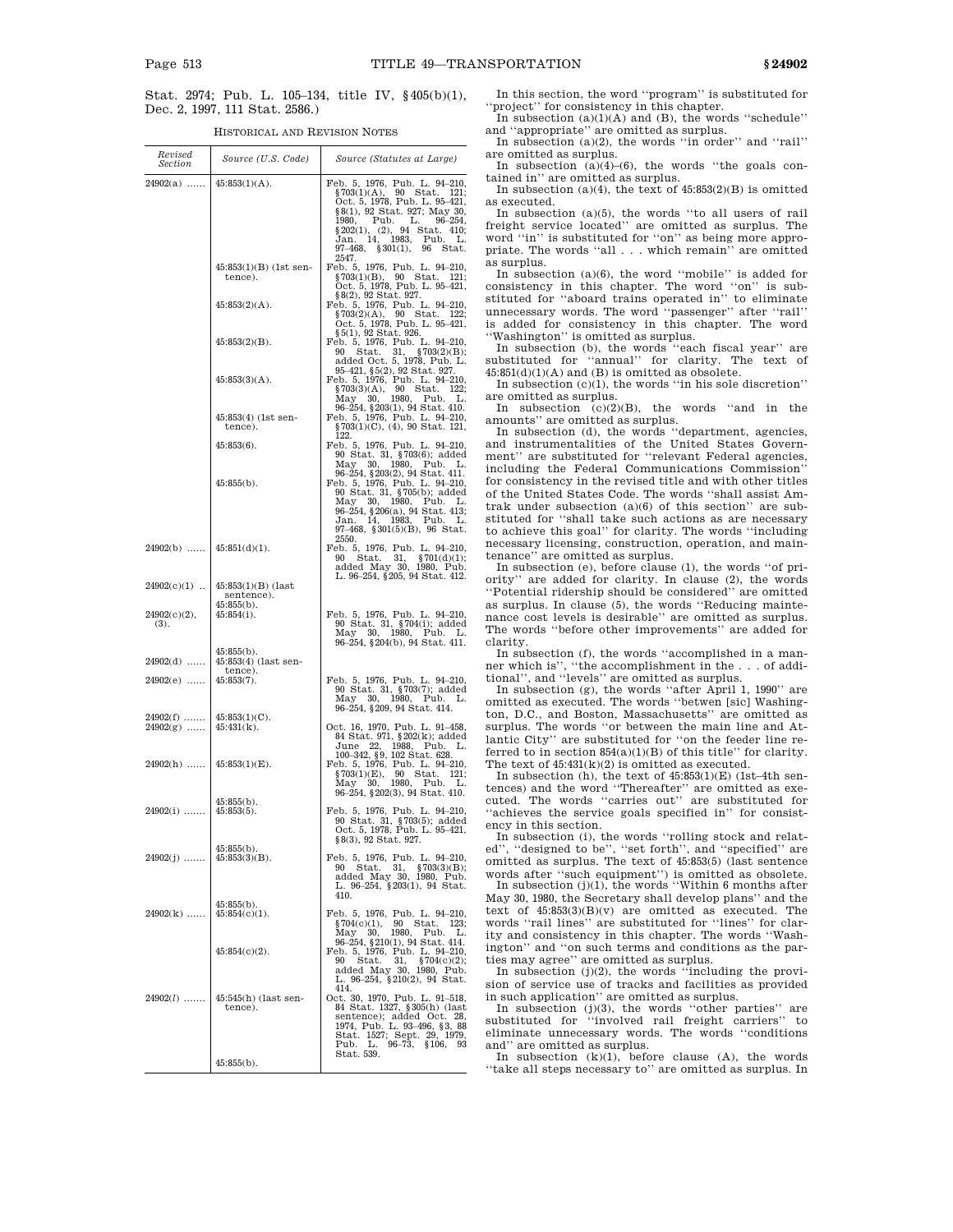clause (A), the words ''all'', ''implementation of'', and ''under this subchapter'' are omitted as surplus. Clause (B) is substituted for  $45:854(c)(2)$  to eliminate surplus and obsolete words.

#### REFERENCES IN TEXT

Section 703(1)(E) of the Railroad Revitalization and Regulatory Reform Act of 1976, referred to in subsecs. (e) and (f), is section  $703(1)(E)$  of Pub. L. 94–210, which was classified to section 853(1)(E) of Title 45, Railroads, and was repealed and reenacted as subsec. (h) of this section by Pub. L. 103–272, §§1(e), 7(b), July 5, 1994, 108 Stat. 932, 1379.

#### AMENDMENTS

1997—Pub. L. 105–134 redesignated subsec. (b) as (a) and subsecs. (e) to (m) as (b) to (j), respectively, in subsec. (j) struck out ''(m)'' after ''This subsection'', and struck out former subsecs. (a), (c), and (d) which related to Northeast Corridor improvement plan, cost sharing for nonoperational facilities, and passenger radio mobile telephone service, respectively.

1996—Subsec. (m). Pub. L. 104–205 added subsec. (m).

### ABOLITION OF INTERSTATE COMMERCE COMMISSION AND TRANSFER OF FUNCTIONS

Interstate Commerce Commission abolished and functions of Commission transferred, except as otherwise provided in Pub. L. 104–88, to Surface Transportation Board effective Jan. 1, 1996, by section 702 of this title, and section 101 of Pub. L. 104–88, set out as a note under section 701 of this title. References to Interstate Commerce Commission deemed to refer to Surface Transportation Board, a member or employee of the Board, or Secretary of Transportation, as appropriate, see section 205 of Pub. L. 104–88, set out as a note under section 701 of this title.

NORTHEAST CORRIDOR STATE-OF-GOOD-REPAIR PLAN

Pub. L. 110–432, div. B, title II, §211, Oct. 16, 2008, 122 Stat. 4920, provided that:

''(a) IN GENERAL.—Within 6 months after the date of enactment of this Act [Oct. 16, 2008], Amtrak, in consultation with the Secretary [of Transportation] and the States (including the District of Columbia) that make up the Northeast Corridor (as defined in section 24102 of title 49, United States Code), shall prepare a capital spending plan for capital projects required to return the railroad right-of-way (including track, signals, and auxiliary structures), facilities, stations, and equipment, of the Northeast Corridor main line to a state-of-good-repair by the end of fiscal year 2018, consistent with the funding levels authorized in this division [see Short Title of 2008 Amendment note set out under section 20101 of this title], and shall submit the plan to the Secretary.

'(b) REVIEW AND APPROVAL BY THE SECRETARY.

''(1) 60-DAY APPROVAL PROCESS.—The Secretary shall complete the review of the capital spending plan and approve or disapprove the plan within 60 days after the date on which Amtrak submits the plan. During review, the Secretary may seek comments from the Commission established under section 24905 of title 49, United States Code, and other Northeast Corridor users regarding the plan. If the Secretary disapproves the plan or determines that the plan is incomplete or deficient, the Secretary shall include the reason for disapproval or the incomplete items or deficiencies in a notice to Amtrak.

''(2) 15-DAY MODIFICATION PERIOD.—Within 15 days after receiving notification from the Secretary under paragraph (1), Amtrak shall submit a modified plan for the Secretary's review.

''(3) REVISED REQUESTS.—Within 15 days after receiving a modified plan from Amtrak, the Secretary shall either approve the modified plan, or, if the Secretary finds that the plan is still incomplete or deficient, the Secretary shall identify in writing to the Committee on Transportation and Infrastructure of

the House of Representatives and the Committee on Commerce, Science, and Transportation of the Senate the remaining deficiencies and recommend a process for resolving the outstanding portions of the plan.

''(c) PLAN UPDATES.—The plan shall be updated at least annually and the Secretary shall review and approve such updates, in accordance with the procedures described in subsection (b).

''(d) GRANTS.—The Secretary shall make grants to Amtrak with funds authorized by section 101(c) [122] Stat. 4908] for Northeast Corridor capital investments contained within the capital spending plan prepared by

Amtrak and approved by the Secretary.<br>"(e) OVERSIGHT.—Using the funds authorized by section 101(d) [122 Stat. 4908], the Secretary shall review Amtrak's capital expenditures funded by this section to ensure that such expenditures are consistent with the capital spending plan and that Amtrak is providing adequate project management oversight and fiscal controls.

''(f) ELIGIBILITY OF EXPENDITURES.—The Federal share of expenditures for capital improvements under this section may not exceed 100 percent.''

### **[§ 24903. Repealed. Pub. L. 105–134, title IV, § 405(a), Dec. 2, 1997, 111 Stat. 2586]**

Section, Pub. L. 103–272, §1(e), July 5, 1994, 108 Stat. 933; Pub. L. 104–287, §5(48), Oct. 11, 1996, 110 Stat. 3393, related to program master plan for Boston-New York main line.

#### **§ 24904. General authority**

(a) GENERAL.—To carry out this chapter and the Regional Rail Reorganization Act of 1973 (45 U.S.C. 701 et seq.), Amtrak may—

(1) acquire, maintain, and dispose of any interest in property used to provide improved high-speed rail transportation under section 24902 of this title;

(2) acquire, by condemnation or otherwise, any interest in real property that Amtrak considers necessary to carry out the goals of section 24902;

(3) provide for rail freight, intercity rail passenger, and commuter rail passenger transportation over property acquired under this section;

(4) improve rail rights of way between Boston, Massachusetts, and the District of Columbia (including the route through Springfield, Massachusetts, and routes to Harrisburg, Pennsylvania, and Albany, New York, from the Northeast Corridor main line) to achieve the goals of section 24902 of providing improved high-speed rail passenger transportation between Boston, Massachusetts, and the District of Columbia, and intermediate intercity markets;

(5) acquire, build, improve, and install passenger stations, communications and electric power facilities and equipment, public and private highway and pedestrian crossings, and other facilities and equipment necessary to provide improved high-speed rail passenger transportation over rights of way improved under clause (4) of this subsection;

(6) make agreements with other carriers and commuter authorities to grant, acquire, or make arrangements for rail freight or commuter rail passenger transportation over, rights of way and facilities acquired under the Regional Rail Reorganization Act of 1973 (45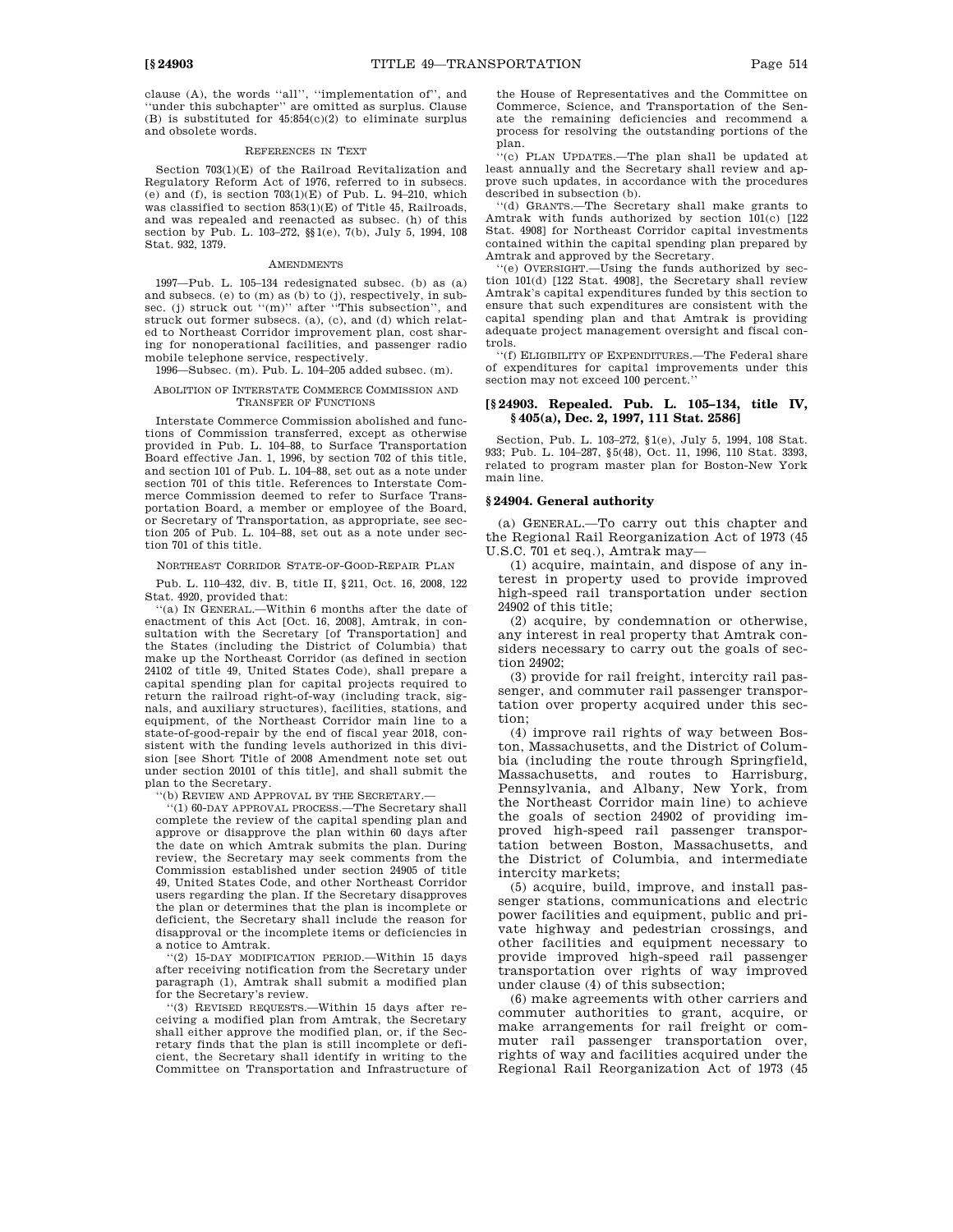(7) appoint a general manager of the Northeast Corridor improvement program.

(b) COMPENSATORY AGREEMENTS.—Rail freight and commuter rail passenger transportation provided under subsection (a)(3) of this section shall be provided under compensatory agreements with the responsible carriers.

(c) COMPENSATION FOR TRANSPORTATION OVER CERTAIN RIGHTS OF WAY AND FACILITIES.—(1) An agreement under subsection (a)(6) of this section shall provide for reasonable reimbursement of costs but may not cross-subsidize intercity rail passenger, commuter rail passenger, and rail freight transportation.

(2) If the parties do not agree, the Interstate Commerce Commission shall order that the transportation continue over facilities acquired under the Regional Rail Reorganization Act of 1973 (45 U.S.C. 701 et seq.) and the Railroad Revitalization and Regulatory Reform Act of 1976 (45 U.S.C. 801 et seq.) and shall determine compensation (without allowing cross-subsidization between commuter rail passenger and intercity rail passenger and rail freight transportation) for the transportation not later than 120 days after the dispute is submitted. The Commission shall assign to a rail carrier obtaining transportation under this subsection the costs Amtrak incurs only for the benefit of the carrier, plus a proportionate share of all other costs of providing transportation under this paragraph incurred for the common benefit of Amtrak and the carrier. The proportionate share shall be based on relative measures of volume of car operations, tonnage, or other factors that reasonably reflect the relative use of rail property covered by this subsection.

(3) This subsection does not prevent the parties from making an agreement under subsection (a)(6) of this section after the Commission makes a decision under this subsection.

(Pub. L. 103–272, §1(e), July 5, 1994, 108 Stat. 934; Pub. L. 103–429, §6(22), Oct. 31, 1994, 108 Stat. 4380; Pub. L. 105–134, title IV, §405(b)(2), Dec. 2, 1997, 111 Stat. 2586; Pub. L. 110–432, div. B, title II, §212(b)(2), Oct. 16, 2008, 122 Stat. 4924.)

HISTORICAL AND REVISION NOTES PUB. L. 103–272

| Revised<br><i>Section</i>                                            | Source (U.S. Code)                         | Source (Statutes at Large)                                                                                                                                                                         |
|----------------------------------------------------------------------|--------------------------------------------|----------------------------------------------------------------------------------------------------------------------------------------------------------------------------------------------------|
| 24904(a)<br>(words be-<br>fore $(1)$ ).                              | $45:851(a)$ (words be-<br>fore $(1)$ ).    | Feb. 5, 1976, Pub. L. 94—210,<br>$\S701(a)(1)$ , (3)-(8), 90 Stat.<br>119.                                                                                                                         |
| $24904(a)(1)$                                                        | $45:851(a)(1)$ .<br>$45:855(b)$ .          | Feb. 5, 1976, Pub. L. 94-210,<br>90 Stat. 31, §705(b); added<br>May 30, 1980, Pub. L.<br>96–254, §206(a), 94 Stat. 413;<br>Jan. 14, 1983, Pub. L.<br>$97-468$ , $8301(5)(B)$ , $96$ Stat.<br>2550. |
| $24904(a)(2)$                                                        | $45:854(h)$ .                              | Feb. 5, 1976, Pub. L. 94-210,<br>90 Stat. 31, §704(h); added<br>May 30, 1980, Pub. L.<br>96–254, §204(b), 94 Stat. 411.                                                                            |
| $24904(a)(3)$                                                        | $45:855(b)$ .<br>$45:851(a)(3)$ (less pro- |                                                                                                                                                                                                    |
|                                                                      | viso).                                     |                                                                                                                                                                                                    |
| $24904(a)(4)$   $45:851(a)(4)$ .<br>$24904(a)(5)$   $45:851(a)(5)$ . |                                            |                                                                                                                                                                                                    |

HISTORICAL AND REVISION NOTES—CONTINUED PUB. L. 103–272

| Revised<br><i>Section</i>                                     | Source (U.S. Code)                                                                                                               | Source (Statutes at Large)                                                                                                                                                                                                                                                           |
|---------------------------------------------------------------|----------------------------------------------------------------------------------------------------------------------------------|--------------------------------------------------------------------------------------------------------------------------------------------------------------------------------------------------------------------------------------------------------------------------------------|
| $24904(a)(6)$                                                 | $45:562(a)(2)$ (1st sen-<br>tence).                                                                                              | Oct. 30, 1970, Pub. L. 91–518,<br>84<br>Stat. 1327, $§402(a)(2);$<br>added Feb. 5, 1976, Pub. L.<br>94-210, §706(a), 90 Stat. 123;<br>May 30, 1980, Pub. L.<br>96-254, §206(a), 94 Stat. 412;<br>Apr. 7, 1986, Pub. L. 99-272,<br>$\frac{1}{2}$ 4017(b)(2)–(5), 100<br>Stat.<br>111. |
|                                                               | $45:851(a)(6)$ (words)<br>before 8th                                                                                             |                                                                                                                                                                                                                                                                                      |
| $24904(a)(7)$<br>$24904(a)(8)$<br>$24904(b)$<br>$24904(c)(1)$ | comma).<br>$45:851(a)(7)$ .<br>$45:851(a)(8)$ .<br>$45:851(a)(3)$ (pro-<br>viso).<br>$45:851(a)(6)$ (words)<br>after 8th comma). |                                                                                                                                                                                                                                                                                      |
| $24904(c)(2)$<br>$24904(c)(3)$                                | $45:562(a)(2)$ (2d-5th<br>sentences).<br>$45:562(a)(2)$ (last sen-<br>tence).                                                    |                                                                                                                                                                                                                                                                                      |

In subsection (a), before clause (1), the words ''the purposes of'' are omitted as surplus. The words ''this part'' are substituted for ''this subchapter, the Rail Passenger Service Act [45 U.S.C. 501 et seq.]'' for clarity because subchapter III of chapter 17 of title 45, United States Code, and the Rail Passenger Service Act make up part C of subtitle V of the revised title. In clause (1), the words ''by purchase, lease, exchange, gift, or otherwise, and to hold . . . sell, lease, or otherwise'', ''real or personal'', and ''which is necessary or'' are omitted as surplus. The words ''to provide'' are substituted for ''establishing and maintaining'' for consistency in this chapter. In clause (2), the words ''for the United States, by lease, purchase, condemnation, or otherwise'' and ''(including lands, easements, and rights-of-way, and any other property interests, including contract rights) are omitted as surplus. In clause (3), the words ''the continuous operation and maintenance of'' are omitted as surplus. In clause (4), the words ''Washington'' and ''at its option'' are omitted as surplus. In clause (5), the words ''other safety facilities or equipment . . . any'' and ''which it determines are'' are omitted as surplus. In clause (6), the words ''Notwithstanding any other provision of this chapter'', ''tracks, rights-of-way and other'', and ''by the Corporation'' in 45:562(a)(2) (1st sentence) and ''other railroads'' and ''trackage rights, contract services, and other appropriate'' in 45:851(a)(6) are omitted as surplus. In clause (7), the words ''qualified individual to serve as the'' are omitted as surplus. In clause (8), the words ''on a basis which is consistent

with, and'' are omitted as surplus.<br>In subsection (c)(1), the words "shall provide for" are substituted for ''to be on such terms and conditions as are necessary to'' to eliminate unnecessary words. The word ''reasonable'' is substituted for ''on an equitable and fair basis'' for consistency in the revised title. In subsection (c)(2), the words ''If the parties do not''

are substituted for ''In the event of a failure to'' for clarity. The words ''to be provided'', ''consistent with equitable and fair compensation principles'', ''proper amount of'', ''the provision of'', and ''the date of'' are omitted as surplus.

In subsection  $(c)(3)$ , the words "either before or" are omitted as surplus because the National Railroad Passenger Corporation may make agreements on arrangements for rail freight or commuter rail transportation under subsection (a)(6) of this section and this subsection applies only when there is no agreement.

#### PUB. L. 103–429

This amends  $49:24904(a)(2)$  to correct an error in the codification enacted by section 1 of the Act of July 5, 1994 (Public Law 103–272, 108 Stat. 934).

#### REFERENCES IN TEXT

The Regional Rail Reorganization Act of 1973, referred to in subsecs. (a) and  $(c)(2)$ , is Pub. L. 93-236, Jan.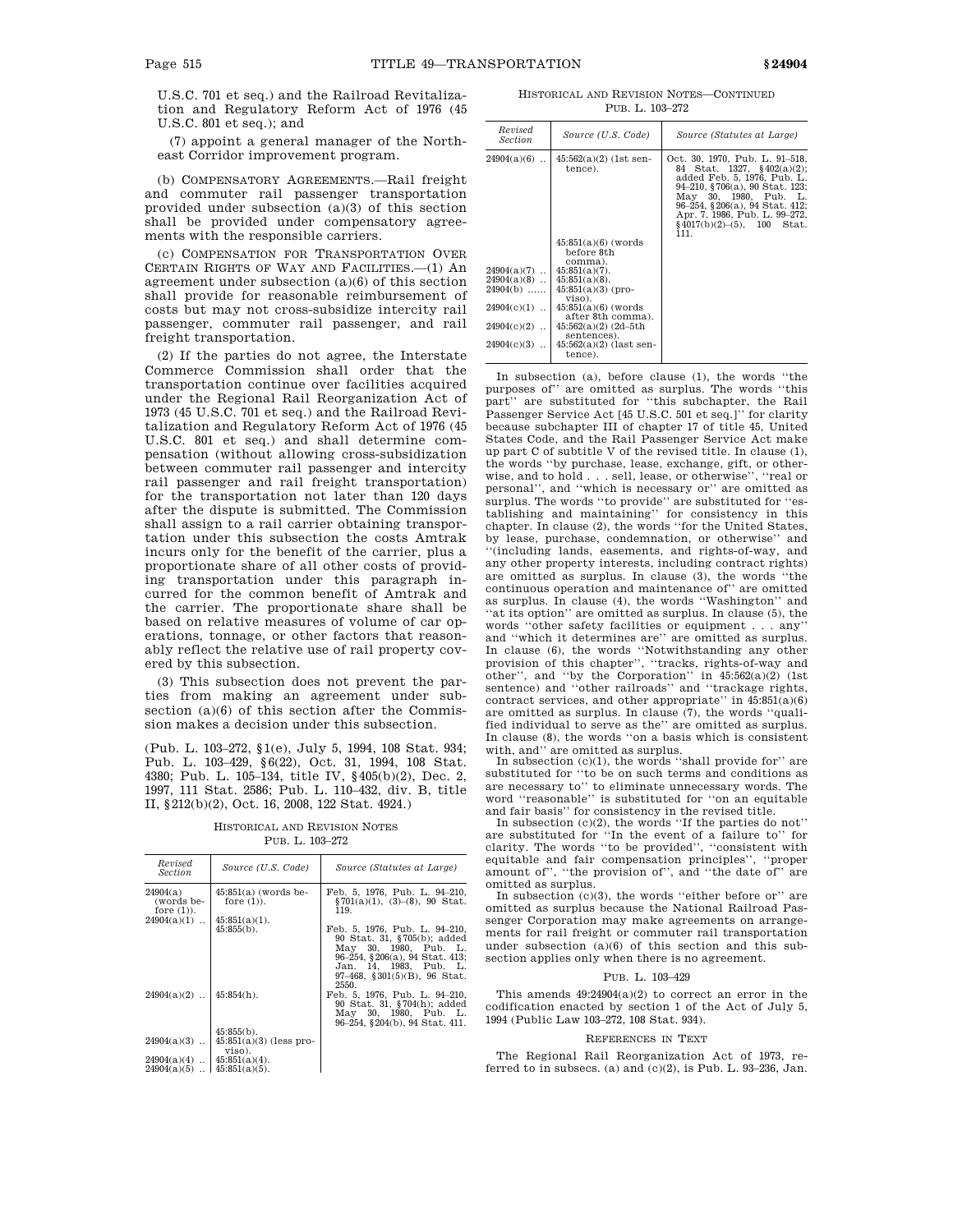2, 1974, 87 Stat. 985, as amended, which is classified principally to chapter 16 (§701 et seq.) of Title 45, Railroads. For complete classification of this Act to the Code, see Short Title note set out under section 701 of Title 45 and Tables.

The Railroad Revitalization and Regulatory Reform Act of 1976, referred to in subsecs. (a) $(6)$  and  $(c)(2)$ , is Pub. L. 94–210, Feb. 5, 1976, 90 Stat. 31, as amended. For complete classification of this Act to the Code, see Short Title note set out under section 801 of Title 45 and Tables.

#### AMENDMENTS

2008—Subsec. (c)(2). Pub. L. 110–432 inserted ''commuter rail passenger and'' after ''between'' in first sentence and struck out ''freight'' after ''rail'' in second sentence.

1997—Subsec. (a) $(6)$  to  $(8)$ . Pub. L. 105–134 inserted "and" at end of par. (6). substituted a period for at end of par. (6), substituted a period for "; and" at end of par.  $(7)$ , and struck out par.  $(8)$  which read as follows: ''make agreements with telecommunications common carriers, subject to the Communications Act of 1934 (47 U.S.C. 151 et seq.), to continue existing, and establish new and improved, passenger radio mobile telephone service in the high-speed rail passenger transportation area specified in section  $24902(a)(1)$  and  $(2)$ .

1994—Subsec. (a)(2). Pub. L. 103–429 inserted '', by condemnation or otherwise,'' after ''acquire''.

#### EFFECTIVE DATE OF 1994 AMENDMENT

Amendment by Pub. L. 103–429 effective July 5, 1994, see section 9 of Pub. L. 103–429, set out as a note under section 321 of this title.

### ABOLITION OF INTERSTATE COMMERCE COMMISSION AND TRANSFER OF FUNCTIONS

Interstate Commerce Commission abolished and functions of Commission transferred, except as otherwise provided in Pub. L. 104–88, to Surface Transportation Board effective Jan. 1, 1996, by section 702 of this title, and section 101 of Pub. L. 104–88, set out as a note under section 701 of this title. References to Interstate Commerce Commission deemed to refer to Surface Transportation Board, a member or employee of the Board, or Secretary of Transportation, as appropriate, see section 205 of Pub. L. 104–88, set out as a note under section 701 of this title.

### **§ 24905. Northeast Corridor Infrastructure and Operations Advisory Commission; Safety Committee**

(a) NORTHEAST CORRIDOR INFRASTRUCTURE AND OPERATIONS ADVISORY COMMISSION.—

(1) Within 180 days after the date of enactment of the Passenger Rail Investment and Improvement Act of 2008, the Secretary of Transportation shall establish a Northeast Corridor Infrastructure and Operations Advisory Commission (referred to in this section as the ''Commission'') to promote mutual cooperation and planning pertaining to the rail operations and related activities of the Northeast Corridor. The Commission shall be made  $up$  of  $-$ 

(A) members representing Amtrak;

(B) members representing the Department of Transportation, including the Federal Railroad Administration;

(C) 1 member from each of the States (including the District of Columbia) that constitute the Northeast Corridor as defined in section 24102, designated by, and serving at the pleasure of, the chief executive officer thereof; and

(D) non-voting representatives of freight railroad carriers using the Northeast Corridor selected by the Secretary.

(2) The Secretary shall ensure that the membership belonging to any of the groups enumerated under paragraph (1) shall not constitute a majority of the Commission's memberships.

(3) The Commission shall establish a schedule and location for convening meetings, but shall meet no less than four times per fiscal year, and the Commission shall develop rules and procedures to govern the Commission's proceedings.

(4) A vacancy in the Commission shall be filled in the manner in which the original appointment was made.

(5) Members shall serve without pay but shall receive travel expenses, including per diem in lieu of subsistence, in accordance with sections 5702 and 5703 of title 5.

(6) The Chairman of the Commission shall be elected by the members.

(7) The Commission may appoint and fix the pay of such personnel as it considers appropriate.

(8) Upon request of the Commission, the head of any department or agency of the United States may detail, on a reimbursable basis, any of the personnel of that department or agency to the Commission to assist it in carrying out its duties under this section.

(9) Upon the request of the Commission, the Administrator of General Services shall provide to the Commission, on a reimbursable basis, the administrative support services necessary for the Commission to carry out its responsibilities under this section.

(10) The Commission shall consult with other entities as appropriate.

(b) STATEMENT OF GOALS AND RECOMMENDA-TIONS.—

(1) STATEMENT OF GOALS.—The Commission shall develop a statement of goals concerning the future of Northeast Corridor rail infrastructure and operations based on achieving expanded and improved intercity, commuter, and freight rail services operating with greater safety and reliability, reduced travel times, increased frequencies and enhanced intermodal connections designed to address airport and highway congestion, reduce transportation energy consumption, improve air quality, and increase economic development of the Northeast Corridor region.

(2) RECOMMENDATIONS.—The Commission shall develop recommendations based on the statement developed under this section addressing, as appropriate—

(A) short-term and long-term capital investment needs beyond those specified in the state-of-good-repair plan under section 211 of the Passenger Rail Investment and Improvement Act of 2008;

(B) future funding requirements for capital improvements and maintenance;

(C) operational improvements of intercity passenger rail, commuter rail, and freight rail services;

(D) opportunities for additional non-rail uses of the Northeast Corridor;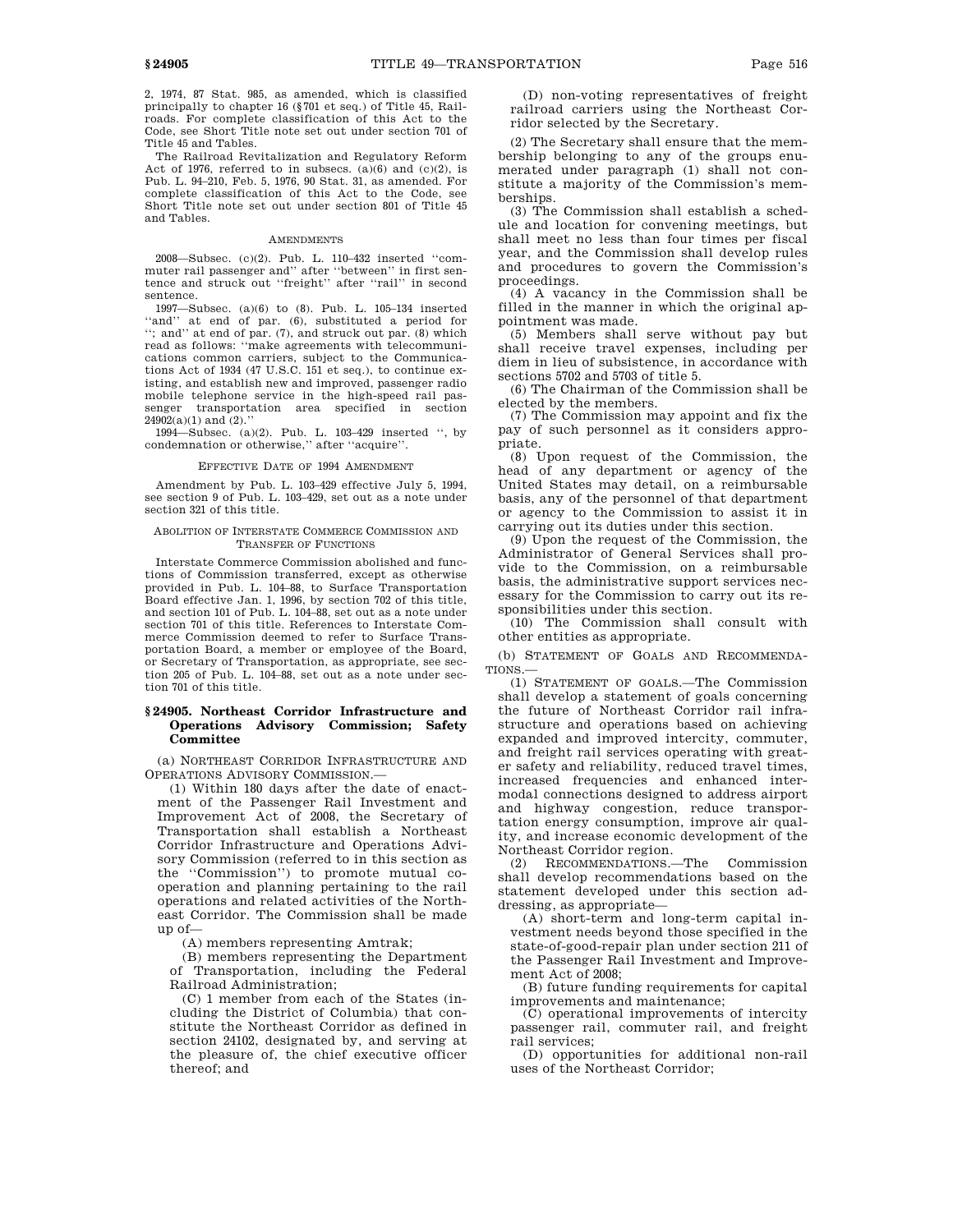(E) scheduling and dispatching;

(F) safety and security enhancements;

(G) equipment design;

(H) marketing of rail services;

(I) future capacity requirements; and

(J) potential funding and financing mechanisms for projects of corridor-wide significance.

(c) ACCESS COSTS.—

(1) DEVELOPMENT OF FORMULA.—Within 2 years after the date of enactment of the Passenger Rail Investment and Improvement Act of 2008, the Commission shall—

(A) develop a standardized formula for determining and allocating costs, revenues, and compensation for Northeast Corridor commuter rail passenger transportation, as defined in section 24102 of this title, on the Northeast Corridor main line between Boston, Massachusetts, and Washington, District of Columbia, and the Northeast Corridor branch lines connecting to Harrisburg, Pennsylvania, Springfield, Massachusetts, and Spuyten Duyvil, New York, that use Amtrak facilities or services or that provide such facilities or services to Amtrak that ensures that—

(i) there is no cross-subsidization of commuter rail passenger, intercity rail passenger, or freight rail transportation;

(ii) each service is assigned the costs incurred only for the benefit of that service, and a proportionate share, based upon factors that reasonably reflect relative use, of costs incurred for the common benefit of more than 1 service; and

(iii) all financial contributions made by an operator of a service that benefit an infrastructure owner other than the operator are considered, including but not limited to, any capital infrastructure investments and in-kind services;

(B) develop a proposed timetable for implementing the formula before the end of the 6th year following the date of enactment of that Act;

(C) transmit the proposed timetable to the Surface Transportation Board; and

(D) at the request of a Commission member, petition the Surface Transportation Board to appoint a mediator to assist the Commission members through non-binding mediation to reach an agreement under this section.

(2) IMPLEMENTATION.—Amtrak and public authorities providing commuter rail passenger transportation on the Northeast Corridor shall implement new agreements for usage of facilities or services based on the formula proposed in paragraph (1) in accordance with the timetable established therein. If the entities fail to implement such new agreements in accordance with the timetable, the Commission shall petition the Surface Transportation Board to determine the appropriate compensation termine the appropriate compensation amounts for such services in accordance with section 24904(c) of this title. The Surface Transportation Board shall enforce its determination on the party or parties involved.

(3) REVISIONS.—The Commission may make necessary revisions to the formula developed under paragraph (1), including revisions based on Amtrak's financial accounting system developed pursuant to section 203 of the Passenger Rail Investment and Improvement Act of 2008.

(d) TRANSMISSION OF STATEMENT OF GOALS AND RECOMMENDATIONS.—The Commission shall transmit to the Committee on Commerce, Science, and Transportation of the Senate and the Committee on Transportation and Infrastructure of the House of Representatives—

(1) the statement of goals developed under subsection (b) within 1 year after the date of enactment of the Passenger Rail Investment and Improvement Act of 2008; and

(2) the recommendations developed under subsection (b) and the formula and timetable developed under subsection (c)(1) annually.

(e) AUTHORIZATION OF APPROPRIATIONS.—There are authorized to be appropriated to the Commission such sums as may be necessary for the period encompassing fiscal years 2009 through 2013 to carry out this section.

(f) NORTHEAST CORRIDOR SAFETY COMMITTEE.— (1) IN GENERAL.—The Secretary shall establish a Northeast Corridor Safety Committee composed of members appointed by the Secretary. The members shall be representatives of—

(A) the Department of Transportation, including the Federal Railroad Administration;

(B) Amtrak;

(C) freight carriers operating more than 150,000 train miles a year on the main line of the Northeast Corridor;

(D) commuter rail agencies;

(E) rail passengers;

(F) rail labor; and

(G) other individuals and organizations the Secretary decides have a significant interest in rail safety or security.

(2) FUNCTION; MEETINGS.—The Secretary shall consult with the Committee about safety and security improvements on the Northeast Corridor main line. The Committee shall meet at least two times per year to consider safety and security matters on the main line.

(3) REPORT.—At the beginning of the first session of each Congress, the Secretary shall submit a report to the Commission and to the Committee on Transportation and Infrastructure of the House of Representatives and the Committee on Commerce, Science, and Transportation of the Senate on the status of efforts to improve safety and security on the Northeast Corridor main line. The report shall include the safety and security recommendations of the Committee and the comments of the Secretary on those recommendations.

(Pub. L. 103–272, §1(e), July 5, 1994, 108 Stat. 935; Pub. L. 110–432, div. B, title II, §212(a), Oct. 16, 2008, 122 Stat. 4921.)

HISTORICAL AND REVISION NOTES

| Revised<br>Section         | Source (U.S. Code) | Source (Statutes at Large)                                                                                                     |
|----------------------------|--------------------|--------------------------------------------------------------------------------------------------------------------------------|
| $24905(a)(1)$   45:585(c). |                    | Oct. 30, 1970, Pub. L. 91-518,<br>84 Stat. 1327. §505(c):<br>added Jan. 14, 1983. Pub.<br>L. 97-468, §508(2), 96 Stat.<br>2554 |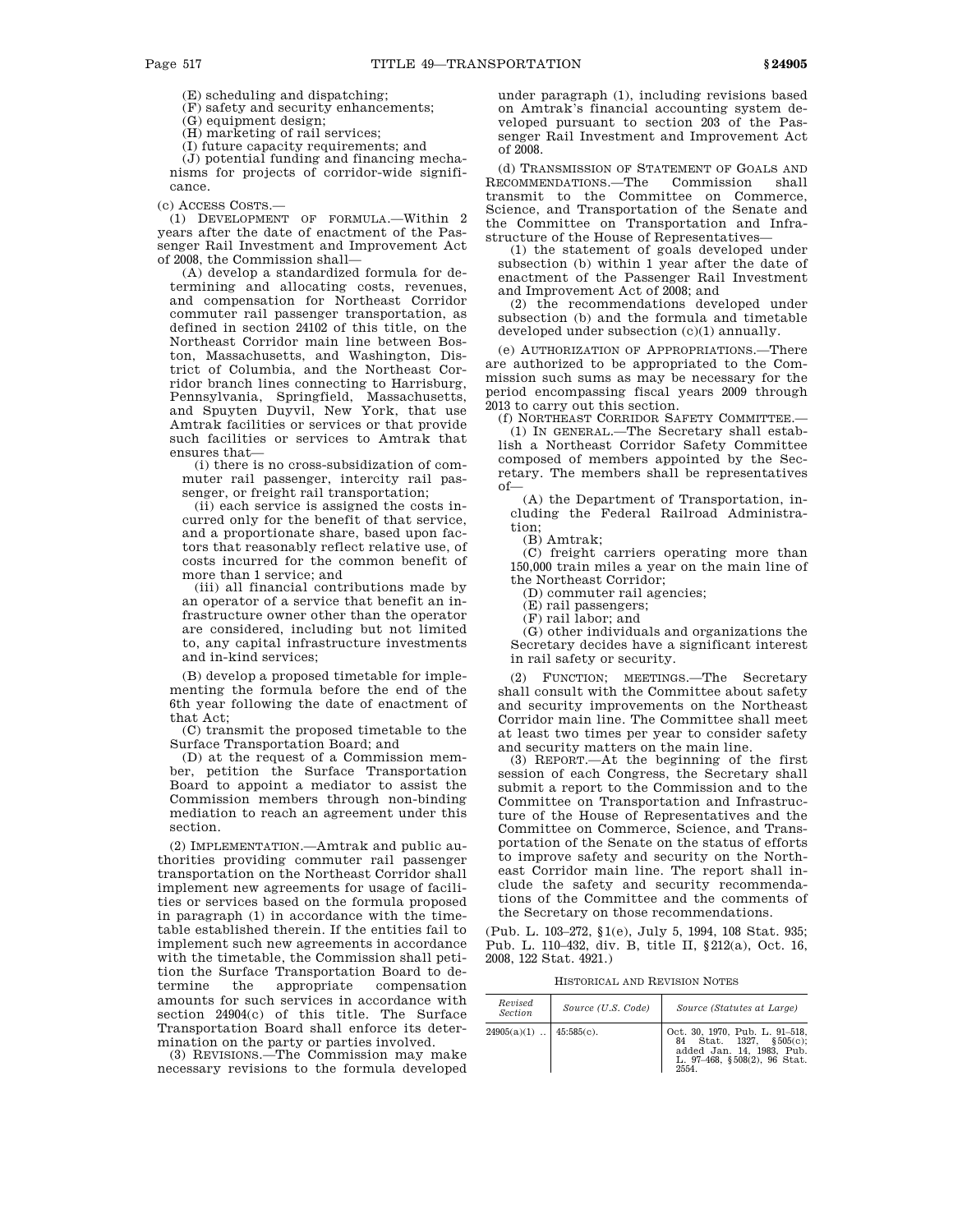| Revised<br><b>Section</b>   | Source (U.S. Code)              | Source (Statutes at Large)                                                                                                                                                                            |
|-----------------------------|---------------------------------|-------------------------------------------------------------------------------------------------------------------------------------------------------------------------------------------------------|
| $24905(a)(2)$               | $45:585(a)$ .                   | Oct. 30, 1970, Pub. L. 91-518,<br>84 Stat. 1327, §505(a), (b);<br>added Aug. 13, 1981, Pub.<br>L. 97-35, §1137, 95 Stat. 650;<br>Jan. 14. 1983. Pub. L.<br>$97-468$ , $$508(1)$ , $96$ Stat.<br>2554. |
| $24905(a)(3)$<br>$24905(b)$ | $45:585(b)$ .<br>45:431 (note). | 22. 1988.<br>Pub.<br>June<br>- T.<br>100-342, §11, 102 Stat. 629;<br>Sept. 3, 1992, Pub. L.<br>102-365, §18, 106 Stat. 982.                                                                           |

In subsection (a)(2), before clause (A), the words ''develop and" are omitted as surplus. In clause  $(B)(v)$ , the word ''rates'' is substituted for ''fares, tariffs'' for consistency in the revised title and with other titles of the United States Code.

In subsection (a)(3), the words ''of opinions'' and ''(among or between the Corporation, Amtrak Commuter, other railroads, commuter authorities, and other State, local, and regional agencies responsible for the provision of commuter rail, rapid rail, or rail freight service), with respect to all matters'' are omitted as surplus. The words ''for facilities and transportation matters under'' are substituted for ''those conferred on the Commission in'' for clarity.

In subsection (b)(1), the words ''Within 30 days after the date of enactment of this Act . . . shall establish'' are omitted as executed.

In subsection (b)(3), the words ''each Congress'' are substituted for ''the 103rd Congress, and biennially thereafter'' to eliminate unnecessary words. The words ''pursuant to the provisions of this section'' are omitted as unnecessary.

### REFERENCES IN TEXT

The date of enactment of the Passenger Rail Investment and Improvement Act of 2008, referred to in subsecs. (a)(1),  $(c)(1)$ , and (d)(1), is the date of enactment of div. B of Pub. L. 110–432, which was approved Oct. 16, 2008.

Sections 203 and 211 of the Passenger Rail Investment and Improvement Act of 2008, referred to in subsecs.  $(b)(2)(A)$  and  $(c)(3)$ , are set out as notes under sections 24101 and 24902, respectively, of this title.

#### AMENDMENTS

2008—Pub. L. 110–432 amended section generally. Prior to amendment, section related to Northeast Corridor Coordination Board and Northeast Corridor Safety Committee.

#### **§ 24906. Eliminating highway at-grade crossings**

(a) PLAN.—In consultation with the States on the main line of the Northeast Corridor, the Secretary of Transportation shall develop a plan not later than September 30, 1993, to eliminate all highway at-grade crossings of the main line by not later than December 31, 1997. The plan may provide that eliminating a crossing is not required if—

(1) impracticable or unnecessary; and

(2) using the crossing is consistent with conditions the Secretary considers appropriate to ensure safety.

(b) AMTRAK'S SHARE OF COSTS.—Amtrak shall pay 20 percent of the cost of eliminating each highway at-grade crossing under the plan.

(Pub. L. 103–272, §1(e), July 5, 1994, 108 Stat. 936.)

HISTORICAL AND REVISION NOTES

| Revised<br>Section | Source (U.S. Code)           | Source (Statutes at Large)                                                                                             |
|--------------------|------------------------------|------------------------------------------------------------------------------------------------------------------------|
|                    | $24906(a)$   45:650(a), (b). | Oct. 30, 1970, Pub. L. 91-518,<br>84 Stat. 1327, §811; added<br>Oct. 27. 1992. Pub. L.<br>102-533, §2, 106 Stat. 3515. |
| $24906(b)$         | $45:650(c)$ .                |                                                                                                                        |

### **§ 24907. Note and mortgage**

(a) GENERAL AUTHORITY.—To secure amounts expended by the United States Government to acquire and improve rail property designated under section  $206(c)(1)(C)$  and (D) of the Regional Rail Reorganization Act of 1973 (45 U.S.C.  $716(c)(1)(C)$  and  $(D)$ ), the Secretary of Transportation may obtain a note of indebtedness from, and make a mortgage agreement with, Amtrak to establish a mortgage lien on the property for the Government. The note and mortgage may not supersede section 24904 of this title.

(b) EXEMPTIONS FROM LAWS AND REGULA-TIONS.—The note and agreement under subsection (a) of this section, and a transaction related to the note or agreement, are exempt from any United States, State, or local law or regulation that regulates securities or the issuance of securities. The note, agreement, or transaction under this section has the same immunities from other laws that section 601 of the Act (45 U.S.C. 791) gives to transactions that comply with or carry out the final system plan. The transfer of rail property because of the note, agreement, or transaction has the same exemptions, privileges, and immunities that the Act (45 U.S.C. 701 et seq.) gives to a transfer ordered or approved by the special court under section 303(b) of the Act (45 U.S.C. 743(b)).

(c) IMMUNITY FROM LIABILITY AND INDEMNIFICA-TION.—Amtrak, its board of directors, and its individual directors are not liable because Amtrak has given or issued the note or agreement to the Government under subsection (a) of this section. Immunity granted under this subsection also applies to a transaction related to the note or agreement. The Government shall indemnify Amtrak, its board, and individual directors against costs and expenses actually and reasonably incurred in defending a civil action testing the validity of the note, agreement, or transaction.

(Pub. L. 103–272, §1(e), July 5, 1994, 108 Stat. 936.)

HISTORICAL AND REVISION NOTES

| Revised<br><b>Section</b> | Source (U.S. Code)             | Source (Statutes at Large)                                                                                                            |
|---------------------------|--------------------------------|---------------------------------------------------------------------------------------------------------------------------------------|
| $24907(a)$   45:854(e).   |                                | Feb. 5, 1976, Pub. L. 94-210,<br>Stat. 31, $$704(e)–(g);$<br>90<br>added Oct. 19, 1976, Pub. L.<br>94-555, §217(c), 90 Stat.<br>2627. |
| 24907(b)<br>24907(c)      | $45:854(f)$ .<br>$45:854(g)$ . |                                                                                                                                       |

In subsection (a), the words ''In order . . . protect and", "securing such expenditure", "infringe upon or" and ''the authority conferred upon the National Rail-

road Passenger Corporation by'' are omitted as surplus. In subsections (b) and (c), the words ''note'' and ''agreement'' are substituted for ''agreement, security, or obligation'' for consistency because the Secretary of Transportation gets only notes and mortgage agreements under the source provisions restated in subsection (a) of this section.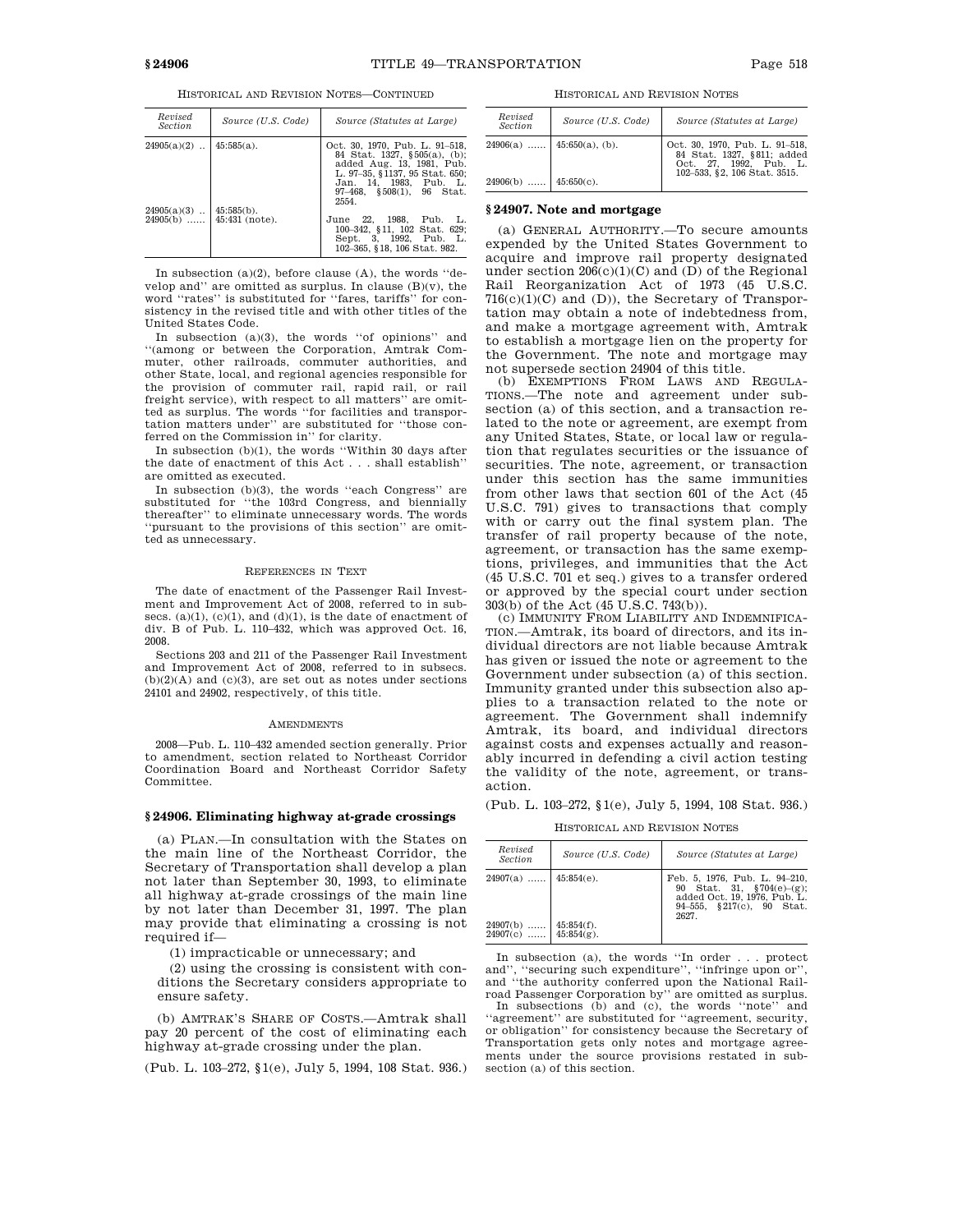In subsection (b), the words ''obtained by the Secretary'' and ''the provisions of subtitle IV of title 49, the Securities Act of 1933 (15 U.S.C. 77a et seq.), and . . . other'' are omitted as surplus. The words ''has the same'' are substituted for ''shall enjoy all of the'' for clarity. The words ''conveyance or'' are omitted, and the word ''transfer'' is substituted for ''conveyances'', for consistency in this subtitle. The words ''(including section 303(e) thereof [45 U.S.C. 743(e)])" are omitted as surplus. The words "section 303(b)" are substituted for ''section 306(b)'' to correct a mistake in section 217(c) of the Rail Transportation Improvement Act (Public Law 94–555, 90 Stat. 2628).

In subsection (c), the words ''to any party for any damages, or in any other matter'' are omitted as surplus. The word ''because'' is substituted for 'by reason of the fact that'' to eliminate unnecessary words. The words ''related to the note or agreement'' are substituted for ''in connection with'' for clarity. The words ''all'' and ''(including fees of accountants, experts, and attorneys)'' are omitted as surplus. The words ''a civil action'' are substituted for ''any litigation'' for consistency with rule 2 of the Federal Rules of Civil Procedure (28 App. U.S.C.). The words ''legal'' and ''given, issued, or entered into'' are omitted as surplus.

#### REFERENCES IN TEXT

The Regional Rail Reorganization Act of 1973, referred to in subsecs. (a) and (b), is Pub. L. 93–236, Jan. 2, 1974, 87 Stat. 985, as amended, which is classified principally to chapter 16 (§701 et seq.) of Title 45, Railroads. For complete classification of this Act to the Code, see Short Title note set out under section 701 of Title 45 and Tables.

ABOLITION OF SPECIAL COURT, REGIONAL RAIL REORGA-NIZATION ACT OF 1973, AND TRANSFER OF FUNCTIONS

Special court abolished and all jurisdiction and functions transferred to United States District Court for District of Columbia, see section 719(b)(2) of Title 45, Railroads.

### **§ 24908. Transfer taxes and levies and recording charges**

A transfer of an interest in rail property under this chapter is exempt from a tax or levy related to the transfer that is imposed by the United States Government, a State, or a political subdivision of a State. On payment of the appropriate and generally applicable charge for the service performed, a transferee or transferor may record an instrument and, consistent with the final system plan, the release or removal of a pre-existing lien or encumbrance of record related to the interest transferred.

(Pub. L. 103–272, §1(e), July 5, 1994, 108 Stat. 937.)

HISTORICAL AND REVISION NOTES

| Revised<br>Section | Source (U.S. Code)                                                                                                                                           | Source (Statutes at Large)                                                                                                                                                                                                                                                                                             |  |  |
|--------------------|--------------------------------------------------------------------------------------------------------------------------------------------------------------|------------------------------------------------------------------------------------------------------------------------------------------------------------------------------------------------------------------------------------------------------------------------------------------------------------------------|--|--|
| 24908              | $45:743(e)$ (words<br>"title VII of the<br>Railroad Revital-<br>ization and Regu-<br>latory Reform<br>Act of 1976 [45]<br>U.S.C. 851 et seq.1<br>or $of$ "). | Jan. 2, 1974. Pub. L. 93-236.<br>87 Stat. 985, §303(e) (words)<br>"title VII of the Railroad<br>Revitalization and Regu-<br>latory Reform Act of 1976<br>or of"); added Feb. 5, 1976.<br>Pub. L. 94-210, $\S 601(d)$ , 90<br>Stat. 84; Sept. 30, 1976.<br>Pub. L. 94-436, §5 (related<br>to title VII), 90 Stat. 1399. |  |  |

The words "or conveyances", "(whether real, per-<br>nnal, or mixed)", "which are made at any time", "the sonal, or mixed)", "which are made at any time", " purposes of'', ''imposts'', ''or on the recording of deeds, bills of sale, liens, encumbrances, or other instruments evidencing, effectuating, or incident to any such transfers or conveyances, whether imposed on the transferor or on the transferee'', ''now or hereafter'', ''to compensate . . . the cost of'', ''such deeds, bills of sale, liens, encumbrances, or other'', and ''the designations and applicable principles in'' are omitted as surplus.

### **§ 24909. Authorization of appropriations**

(a) GENERAL.—(1) Not more than \$2,313,000,000 may be appropriated to the Secretary of Transportation to achieve the goals of section  $24902(a)(1)^1$  of this title. From this amount, the following amounts shall be expended by Amtrak:

(A) at least \$27,000,000 for equipment modification and replacement that a State or a local or regional transportation authority must bear because of the electrification conversion system of the Northeast Corridor under this chapter.

(B) \$30,000,000—

(i) to improve the main line track between the Northeast Corridor main line and Atlantic City, New Jersey, to ensure that the track, consistent with a plan New Jersey developed in consultation with Amtrak to provide rail passenger transportation between the Northeast Corridor main line and Atlantic City, New Jersey, would be of sufficient quality to allow safe rail passenger transportation at a minimum of 79 miles an hour not later than September 30, 1985; and

(ii) to promote rail passenger use of the track.

(C) necessary amounts to—

(i) develop Union Station in the District of Columbia;

(ii) install 189 track-miles, and renew 133 track-miles, of concrete ties with continuously welded rail between the District of Columbia and New York, New York;

(iii) install reverse signaling between Philadelphia, Pennsylvania, and Morrisville, Pennsylvania, on numbers 2 and 3 track;

(iv) restore ditch drainage in concrete tie locations between the District of Columbia and New York, New York;

(v) undercut 83 track-miles between the District of Columbia and New York, New York;

(vi) rehabilitate bridges between the District of Columbia and New York, New York (including Hi line);

(vii) develop a maintenance of way equipment repair facility between the District of Columbia and New York, New York, and build maintenance of way bases at Philadelphia, Pennsylvania, Sunnyside, New York, and Cedar Hill, Connecticut;

(viii) stabilize the roadbed between the District of Columbia and New York, New York;

(ix) automate the Bush River Drawbridge at milepost 72.14;

(x) improve the New York Service Facility to develop rolling stock repair capability;

(xi) install a rail car washer facility at Philadelphia, Pennsylvania;

(xii) restore storage tracks and buildings

at the Washington Service Facility; (xiii) install centralized traffic control from Landlith, Delaware, to Philadelphia, Pennsylvania;

1See References in Text note below.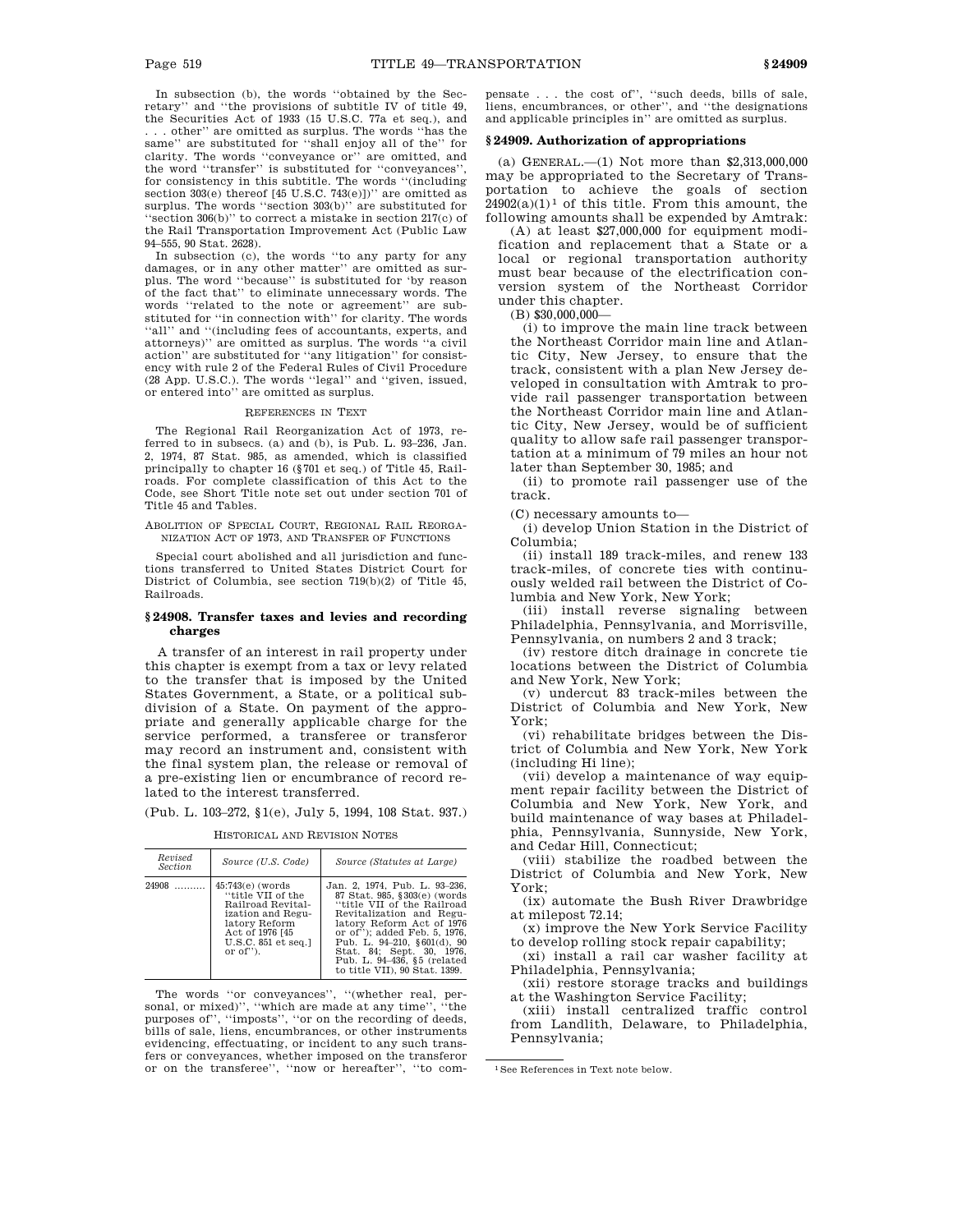(xiv) improve track, including high speed surfacing, ballast cleaning, and associated equipment repair and material distribution;

(xv) rehabilitate interlockings between the District of Columbia and New York, New York;

(xvi) paint the Connecticut River, Groton, and Pelham Bay bridges;

(xvii) provide additional catenary renewal and power supply upgrading between the District of Columbia and New York, New York;

(xviii) rehabilitate structural, electrical, and mechanical systems at the 30th Street Station in Philadelphia, Pennsylvania;

(xix) install evacuation and fire protection facilities in tunnels in New York, New York;

(xx) improve the communication and signal systems between Wilmington, Delaware, and Boston, Massachusetts, on the Northeast Corridor main line, and between Philadelphia, Pennsylvania, and Harrisburg, Pennsylvania, on the Harrisburg Line;

(xxi) improve the electric traction systems between Wilmington, Delaware, and Newark, New Jersey;

(xxii) install baggage rack restraints, seat back guards, and seat lock devices on 348 passenger cars operating in the Northeast Corridor;

(xxiii) install 44 event recorders and 10 electronic warning devices on locomotives operating within the Northeast Corridor; and

(xxiv) acquire cab signal test boxes and install 9 wayside loop code transmitters for use within the Northeast Corridor.

(2) The following additional amounts may be appropriated to the Secretary for expenditure by Amtrak:

(A) not more than \$150,000,000 to achieve the goal of section  $24902(a)(3)^1$  of this title.

(B) not more than \$120,000,000 to acquire interests in property in the Northeast Corridor.

(C) not more than \$650,000 to develop and use mobile radio frequencies for passenger radio mobile telephone service on high-speed rail passenger transportation.

(D) not more than \$20,000,000 to acquire and improve interests in rail property designated under section 206(c)(1)(D) of the Regional Rail Reorganization Act of 1973 (45 U.S.C.  $716(c)(1)(D)).$ 

(E) not more than \$37,000,000 to carry out section  $24902(a)(7)$  and  $(j)^1$  of this title.

(b) EMERGENCY MAINTENANCE.—Not more than \$25,000,000 of the amount appropriated under the Act of February 28, 1975 (Public Law 94–6, 89 Stat. 11), may be used by Amtrak for emergency maintenance on rail property designated under section  $206(c)(1)(C)$  of the Regional Rail Reorganization Act of 1973 (45 U.S.C. 716(c)(1)(C)).

(c) PRIORITY IN USING CERTAIN AMOUNTS.— Amounts appropriated under subsection (a)(2)(B) and (D) of this section shall be used first to repay, with interest, obligations guaranteed under section 602 of the Rail Passenger Service Act, if the proceeds of those obligations were used to pay the expenses of acquiring interests in property referred to in subsection  $(a)(2)(B)$ and (D).

(d) PROHIBITION ON SUBSIDIZING COMMUTER AND FREIGHT OPERATING LOSSES.—Amounts appropriated under this section may not be used to subsidize operating losses of commuter rail or rail freight transportation.

(e) SUBSTITUTING AND DEFERRING CERTAIN IM-PROVEMENTS.—(1) A project for which amounts are authorized under subsection  $(a)(1)(C)$  of this section is a part of the Northeast Corridor improvement program and is not a substitute for improvements specified in the document ''Corridor Master Plan II, NECIP Restructured Program'' of January, 1982. However, Amtrak may defer the project to carry out the improvement and rehabilitation for which amounts are authorized under subsection  $(a)(1)(B)$  of this section. The total cost of the project that Amtrak defers may not be substantially more than the amount Amtrak is required to expend or reserve under subsection  $(a)(1)(B)$ .

(2) Section 24902 of this title is deemed not to be fulfilled until the projects under subsection  $(a)(1)(C)$  of this section are completed.

(f) AVAILABILITY OF AMOUNTS.—Amounts appropriated under subsection  $(a)(1)$  and  $(2)(A)$  and (C)–(E) of this section remain available until expended.

(g) AUTHORIZATIONS INCREASED BY PRIOR YEAR DEFICIENCIES.—An amount greater than that authorized for a fiscal year may be appropriated to the extent that the amount appropriated for any prior fiscal year is less than the amount authorized for that year.

(Pub. L. 103–272, §1(e), July 5, 1994, 108 Stat. 937.)

HISTORICAL AND REVISION NOTES

| Revised<br>Section         | Source (U.S. Code)                                                                                                                                                                                                  | Source (Statutes at Large)                                                                                                                                                                                                                                                                                                                                                                         |
|----------------------------|---------------------------------------------------------------------------------------------------------------------------------------------------------------------------------------------------------------------|----------------------------------------------------------------------------------------------------------------------------------------------------------------------------------------------------------------------------------------------------------------------------------------------------------------------------------------------------------------------------------------------------|
| $24909(a)(1)$              | $45:854(a)$ (1st sen-<br>tence).                                                                                                                                                                                    | Feb. 5, 1976, Pub. L. 94-210,<br>90 Stat. 31, §704(a) (1st<br>sentence); added Aug. 13.                                                                                                                                                                                                                                                                                                            |
|                            | $45:854(a)$ (2d sen-<br>tence $cl. (1)$ (less<br>availability)).                                                                                                                                                    | Pub.<br>$97 - 35$ ,<br>1981.<br>L.<br>§1193(1), 95 Stat. 701.<br>Feb. 5, 1976, Pub. L. 94-210,<br>$\S704(a)$ (2d sentence), 90<br>Stat. 122; Oct. 19, 1976,<br>Pub. L. 94-555, $§217(a)$ , (b),<br>90 Stat. 2627; Oct. 5, 1978,<br>Pub. L. 95-421, §9, 92 Stat.                                                                                                                                    |
|                            | $45:855(b)$ .                                                                                                                                                                                                       | 928; May 30, 1980, Pub. L.<br>96-254, §204(a), 94 Stat. 411;<br>14, 1983,<br>Jan.<br>Pub.<br>T.<br>97-468, §301(2), 96 Stat.<br>2548; June 22, 1988, Pub. L.<br>100-342, §6, 102 Stat. 627.<br>Feb. 5, 1976, Pub. L. 94-210,<br>90 Stat. 31, §705(b); added<br>May<br>30, 1980, Pub.<br>L.<br>96-254, §206(a), 94 Stat. 413;<br>Jan. 14, 1983, Pub.<br>L.<br>97-468, §301(5)(B), 96 Stat.<br>2550. |
| 24909(a)<br>(2)(A).        | $45:854(a)$ (2d sen-<br>tence $cl.$ (2) (less<br>availability)).                                                                                                                                                    |                                                                                                                                                                                                                                                                                                                                                                                                    |
| 24909(a)<br>$(2)(B)–(E)$ . | $45:855(b)$ .<br>$45:854(a)$ (2d sen-<br>tence cls.<br>$(3)(A)- (D)$ (1st sen-<br>tence), $(4)$ ) (as $2d$<br>sentence cls.<br>$(3)(A)- (D)$ (1st sen-<br>$tence$ , $(4)$ relate<br>to other than<br>availability). |                                                                                                                                                                                                                                                                                                                                                                                                    |
| $24909(b)$                 | $45:855(b)$ .<br>$45:854(d)$ .                                                                                                                                                                                      | Feb. 5, 1976, Pub. L. 94-210,<br>§704(d), 90 Stat. 123.                                                                                                                                                                                                                                                                                                                                            |
| $24909(c)$                 | $45:855(b)$ .<br>$45:854(a)$ (2d sen-<br>tence cl. $(3)(D)$<br>(last sentence)).                                                                                                                                    |                                                                                                                                                                                                                                                                                                                                                                                                    |
| $24909(d)$                 | $45:854(b)(1)$ (related<br>to 854).                                                                                                                                                                                 | Feb. 5, 1976, Pub. L. 94-210,<br>$\S 704(b)(1)$ (related to $\S 704$ ),<br>90 Stat. 123; Jan. 14, 1983,<br>Pub. L. 97-468, §301(4)(A),<br>96 Stat 2549                                                                                                                                                                                                                                             |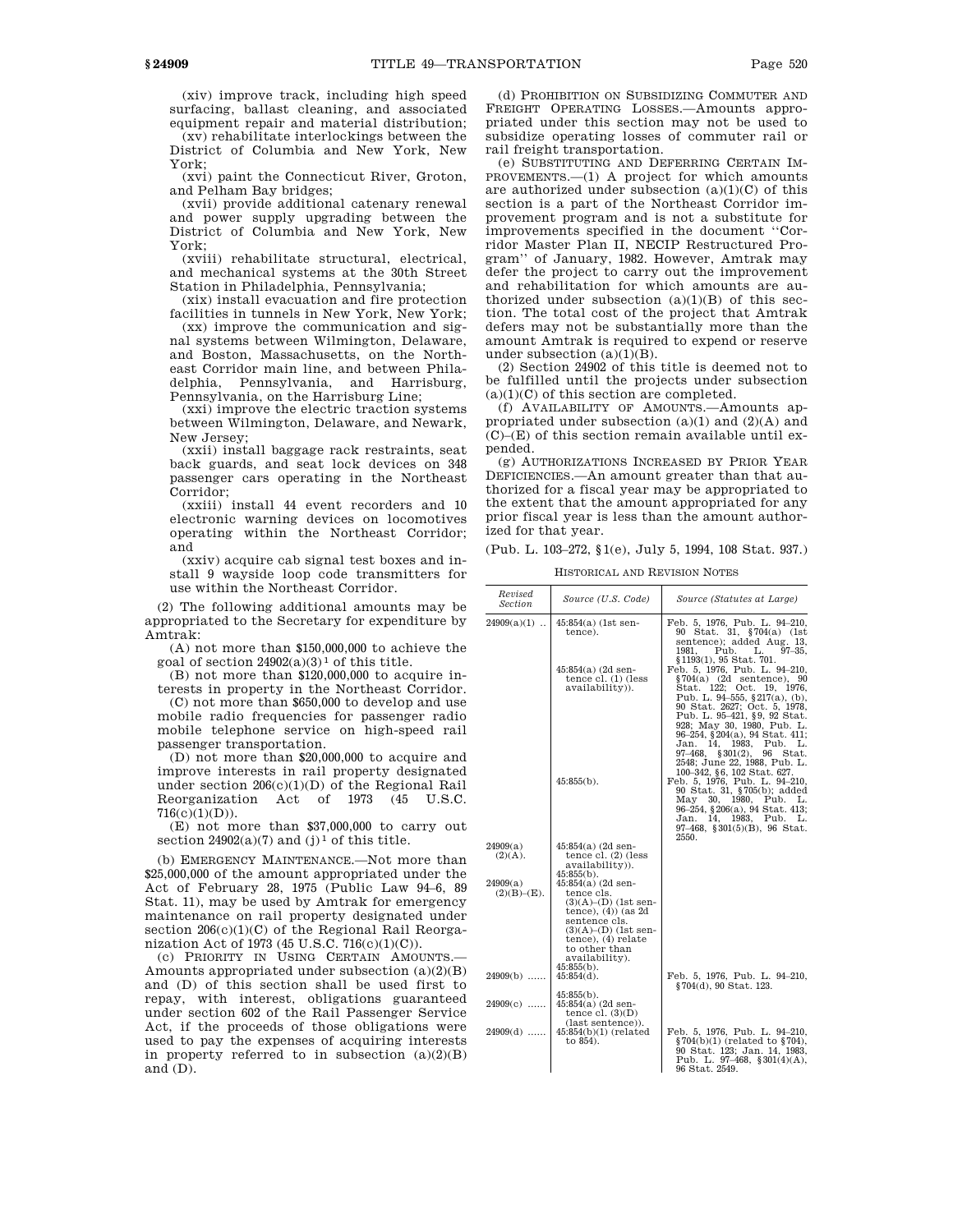HISTORICAL AND REVISION NOTES—CONTINUED

| Revised<br><i>Section</i> | Source (U.S. Code)                                                                                                                                                                                        | Source (Statutes at Large)                                                                                                                                        |
|---------------------------|-----------------------------------------------------------------------------------------------------------------------------------------------------------------------------------------------------------|-------------------------------------------------------------------------------------------------------------------------------------------------------------------|
| $24909(e)$                | $45:854(b)(2)$ .                                                                                                                                                                                          | Feb. 5, 1976, Pub. L. 94-210,<br>Stat. 31, $$704(b)(2);$<br>90<br>added Jan. 14, 1983, Pub.<br>L. $97-468$ , $$301(4)(B)$ , 96<br>Stat. 2549.                     |
| $24909(f)$                | $45:855(b)$ .<br>$45:854(a)$ (2d sen-<br>tence cls.<br>$(1)$ – $(3)(D)$ (1st sen-<br>tence), $(4)$ (as $2d$<br>sentence cls.<br>$(1)$ – $(3)(D)$ (1st sen-<br>$tence$ , $(4)$ relate<br>to availability). |                                                                                                                                                                   |
| $24909(g)$                | $45:854(a)$ (3d sen-<br>tence).                                                                                                                                                                           | Feb. 5, 1976, Pub. L. 94-210,<br>90 Stat. 31, §704(a) (3d sen-<br>tence); added Aug. 13, 1981,<br>Pub. L. 97-35, §1193(2), 95<br>Stat. 702.                       |
|                           | $45:854(a)$ (4th-last)<br>sentences).                                                                                                                                                                     | Feb. 5, 1976, Pub. L. 94-210,<br>Stat. 31, $$704(a)$<br>90<br>(4th-last sentences); added<br>Jan. 14, 1983, Pub. L.<br>$97-468$ , $$301(3)$ , $96$ Stat.<br>2549. |

In subsections (a) and (f), the text of 45:854(a) (2d sentence cl. (3)(A)) is omitted as executed.

In subsection (a)(1), before clause (A), the text of 45:854(a) (1st sentence) is omitted as surplus because of section 24902(a) of the revised title. In clause (B)(i), the words ''if the National Railroad Passenger Corporation receives notification on or before June 1, 1983, from . . . that such State has approved'' and ''and if such Corporation determines that such plan is feasible'' are omitted as executed. The words ''rehabilitation and other . . . (including upgrading track and the signal system, ensuring safety at public and private highway and pedestrian crossings by improving signals or eliminating such crossings, and the improvement of operational portions of stations related to intercity rail passenger service)'' are omitted as surplus. In clause (C), before subclause (i), the words ''with respect to the main line of the Northeast Corridor'' are omitted as surplus. In subclauses (i), (ii), (iv)–(viii), (xv), and (xvii), the word ''Washington'' is omitted as surplus. In subclause (xx), the words ''at locations'' are omitted as surplus.

In subsection (a)(2)(C), the words ''passenger radio mobile telephone service on high-speed rail passenger transportation'' are substituted for ''high-speed rail passenger rail telephone service'' for consistency in

this chapter. In subsection (a)(2)(D), the word ''rail'' is added for

consistency in the revised title. In subsection (b), the words ''After the conveyance of rail properties, pursuant to section 303(b) of the Regional Rail Reorganization Act of 1973 (45 U.S.C. 743(b)) and section 851(b) of this title'' are omitted as executed. The words ''remain available to'' and ''the purpose of performing'' are omitted as surplus.

In subsection (c), the words ''that portion of . . . issued by the National Railroad Passenger Corporation and'' are omitted as surplus.

In subsection  $(e)(1)$ , the words "to be appropriated", ''undertaken or viewed as'', ''entitled'', and ''prepared for the United States Department of Transportation, Federal Railroad Administration, Northeast Corridor Improvement Project, in cooperation with the Federal Railroad Administration and the National Railroad Passenger Corporation (Amtrak), by Deleuw, Cather/ Parsons, NECIP architect/engineer'' are omitted as surplus. The words ''for which amounts are authorized under'' are substituted for ''described in'' for clarity.

The words ''for expenditure'' are omitted as surplus. In subsection (g), the text of 45:854(a) (3d, 5th, and last sentences) is omitted as executed. The words ''An amount greater than that authorized for a fiscal year'' are substituted for ''Funds . . . in excess of limitations imposed under the preceding sentence with respect to a fiscal year, or for fiscal years after the fiscal year ending September 30, 1983'' to eliminate unnecessary and

obsolete words. The words ''under this section'' are omitted as surplus. The words ''amount authorized'' are substituted for ''limitation under such sentence'' for consistency.

### REFERENCES IN TEXT

Section 24902 of this title, referred to in subsecs. (a)(1), (2)(A), (E), was amended by Pub. L. 105–134, title IV, §405(b)(1), Dec. 2, 1997, 111 Stat. 2586, and, as so amended, subsec. (a) of that section was repealed and subsecs. (b), (j), and (m) were redesignated (a), (g), and (j), respectively.

Act of February 28, 1975 (Public Law 94–6, 89 Stat. 11), referred to in subsec. (b), provided appropriations for interim operating assistance for Federal Railroad Administration of Department of Transportation in chapter II which is not classified to the Code.

Section 602 of the Rail Passenger Service Act, referred to in subsec. (c), was classified to section 602 of Title 45, Railroads, prior to repeal by Pub. L. 102–533, §7(c), Oct. 27, 1992, 106 Stat. 3519.

### **§ 24910. Rail cooperative research program**

(a) IN GENERAL.—The Secretary shall establish and carry out a rail cooperative research program. The program shall—

(1) address, among other matters, intercity rail passenger and freight rail services, including existing rail passenger and freight technologies and speeds, incrementally enhanced rail systems and infrastructure, and new highspeed wheel-on-rail systems;

(2) address ways to expand the transportation of international trade traffic by rail, enhance the efficiency of intermodal interchange at ports and other intermodal terminals, and increase capacity and availability of rail service for seasonal freight needs;

(3) consider research on the interconnectedness of commuter rail, passenger rail, freight rail, and other rail networks; and

(4) give consideration to regional concerns regarding rail passenger and freight transportation, including meeting research needs common to designated high-speed corridors, longdistance rail services, and regional intercity rail corridors, projects, and entities.

(b) CONTENT.—The program to be carried out under this section shall include research designed—

(1) to identify the unique aspects and attributes of rail passenger and freight service;

(2) to develop more accurate models for evaluating the impact of rail passenger and freight service, including the effects on highway and airport and airway congestion, environmental quality, and energy consumption;

(3) to develop a better understanding of modal choice as it affects rail passenger and freight transportation, including development of better models to predict utilization;

(4) to recommend priorities for technology demonstration and development;

(5) to meet additional priorities as determined by the advisory board established under subsection (c), including any recommendations made by the National Research Council;

(6) to explore improvements in management, financing, and institutional structures;

(7) to address rail capacity constraints that affect passenger and freight rail service through a wide variety of options, ranging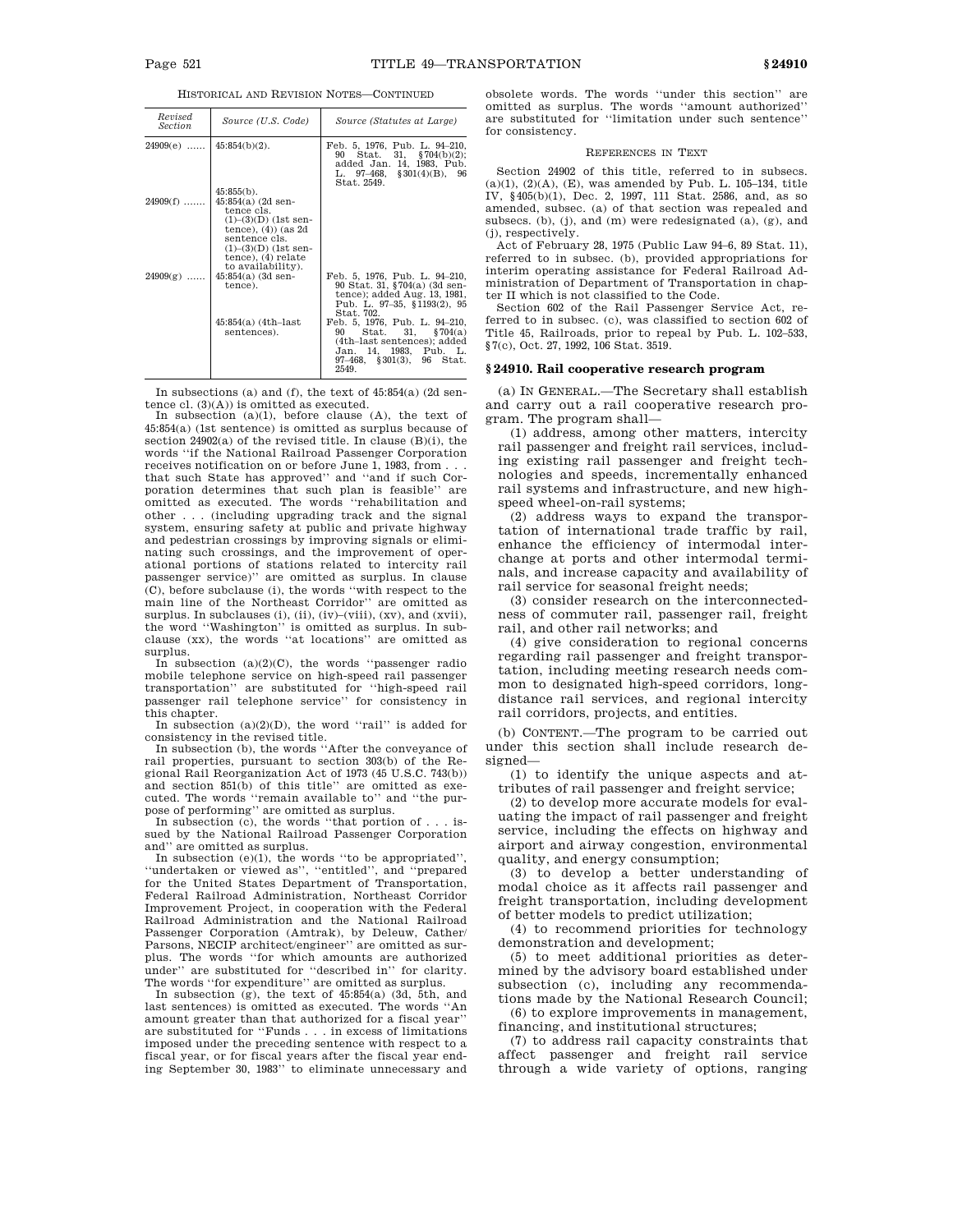from operating improvements to dedicated new infrastructure, taking into account the impact of such options on operations;

 $(8)$  to improve maintenance, operations, customer service, or other aspects of intercity rail passenger and freight service;

(9) to recommend objective methodologies for determining intercity passenger rail routes and services, including the establishment of new routes, the elimination of existing routes, and the contraction or expansion of services or frequencies over such routes;

(10) to review the impact of equipment and operational safety standards on the further development of high-speed passenger rail operations connected to or integrated with nonhigh-speed freight or passenger rail operations;

(11) to recommend any legislative or regulatory changes necessary to foster further development and implementation of high-speed passenger rail operations while ensuring the safety of such operations that are connected to or integrated with non-high-speed freight or passenger rail operations;

(12) to review rail crossing safety improvements, including improvements using new safety technology; and

(13) to review and develop technology designed to reduce train horn noise and its effect on communities, including broadband horn technology.

(c) ADVISORY BOARD.—

(1) ESTABLISHMENT.—In consultation with the heads of appropriate Federal departments and agencies, the Secretary shall establish an advisory board to recommend research, technology, and technology transfer activities related to rail passenger and freight transportation.

(2) MEMBERSHIP.—The advisory board shall include—

(A) representatives of State transportation agencies;

(B) transportation and environmental economists, scientists, and engineers; and

(C) representatives of Amtrak, the Alaska Railroad, freight railroads, transit operating agencies, intercity rail passenger agencies, railway labor organizations, and environmental organizations.

(d) NATIONAL ACADEMY OF SCIENCES.—The Secretary may make grants to, and enter into cooperative agreements with, the National Academy of Sciences to carry out such activities relating to the research, technology, and technology transfer activities described in subsection (b) as the Secretary deems appropriate.

(e) AUTHORIZATION OF APPROPRIATIONS.—There are authorized to be appropriated to the Secretary of Transportation \$5,000,000 for each of fiscal years 2010 through 2013 for carrying out this section.

(Added Pub. L. 110–432, div. B, title III, §306(a), Oct. 16, 2008, 122 Stat. 4952.)

### PART D—HIGH-SPEED RAIL

#### PRIOR PROVISIONS

A prior part D, consisting of chapter 261, was redesignated part E of this subtitle by Pub. L. 103–440, title I, §103(a)(1), Nov. 2, 1994, 108 Stat. 4616.

## **CHAPTER 261—HIGH-SPEED RAIL ASSISTANCE**

Sec.<br>26101 26101. High-speed rail corridor planning.<br>26102. High-speed rail technology improv 26102. High-speed rail technology improvements.<br>26103. Safety regulations. 26103. Safety regulations.<br>26104. Authorization of an 26104. Authorization of appropriations. Definitions. 26106. High-speed rail corridor development.

### PRIOR PROVISIONS

A prior chapter 261, consisting of sections 26101 and 26102, was renumbered chapter 281 of this title by Pub. L. 103–440, title I, §103(a)(1), Nov. 2, 1994, 108 Stat. 4616.

### AMENDMENTS

2008—Pub. L. 110–432, div. B, title V, §501(c), (e), Oct. 16, 2008, 122 Stat. 4960, 4963, substituted ''High-speed rail corridor planning'' for ''Corridor development'' in item 26101 and added item 26106.

2005—Pub. L. 109–59, title IX, §9001(a)(2), Aug. 10, 2005, 119 Stat. 1919, substituted ''development'' for ''planning'' in item 26101.

### **§ 26101. High-speed rail corridor planning**

(a) CORRIDOR PLANNING ASSISTANCE.—(1) The Secretary may provide under this section financial assistance to a public agency or group of public agencies for corridor planning for up to 50 percent of the publicly financed costs associated with eligible activities.

(2) No less than 20 percent of the publicly financed costs associated with eligible activities shall come from State and local sources, which State and local sources may not include funds from any Federal program.

(b) ELIGIBLE ACTIVITIES.—(1) A corridor planning activity is eligible for financial assistance under subsection (a) if the Secretary determines that it is necessary to establish appropriate engineering, operational, financial, environmental, or socioeconomic projections for the establishment of high-speed rail service in the corridor and that it leads toward development of a prudent financial and institutional plan for implementation of specific high-speed rail improvements, or if it is an activity described in subparagraph (M). Eligible corridor planning activities include—

(A) environmental assessments;

(B) feasibility studies emphasizing commercial technology improvements or applications;

(C) economic analyses, including ridership,

revenue, and operating expense forecasting; (D) assessing the impact on rail employment

of developing high-speed rail corridors;

(E) assessing community economic impacts; (F) coordination with State and metropolitan area transportation planning and corridor planning with other States;

(G) operational planning;

(H) route selection analyses and purchase of rights-of-way for proposed high-speed rail service;

(I) preliminary engineering and design;

(J) identification of specific improvements to a corridor, including electrification, line straightening and other right-of-way improvements, bridge rehabilitation and replacement, use of advanced locomotives and rolling stock, ticketing, coordination with other modes of transportation, parking and other means of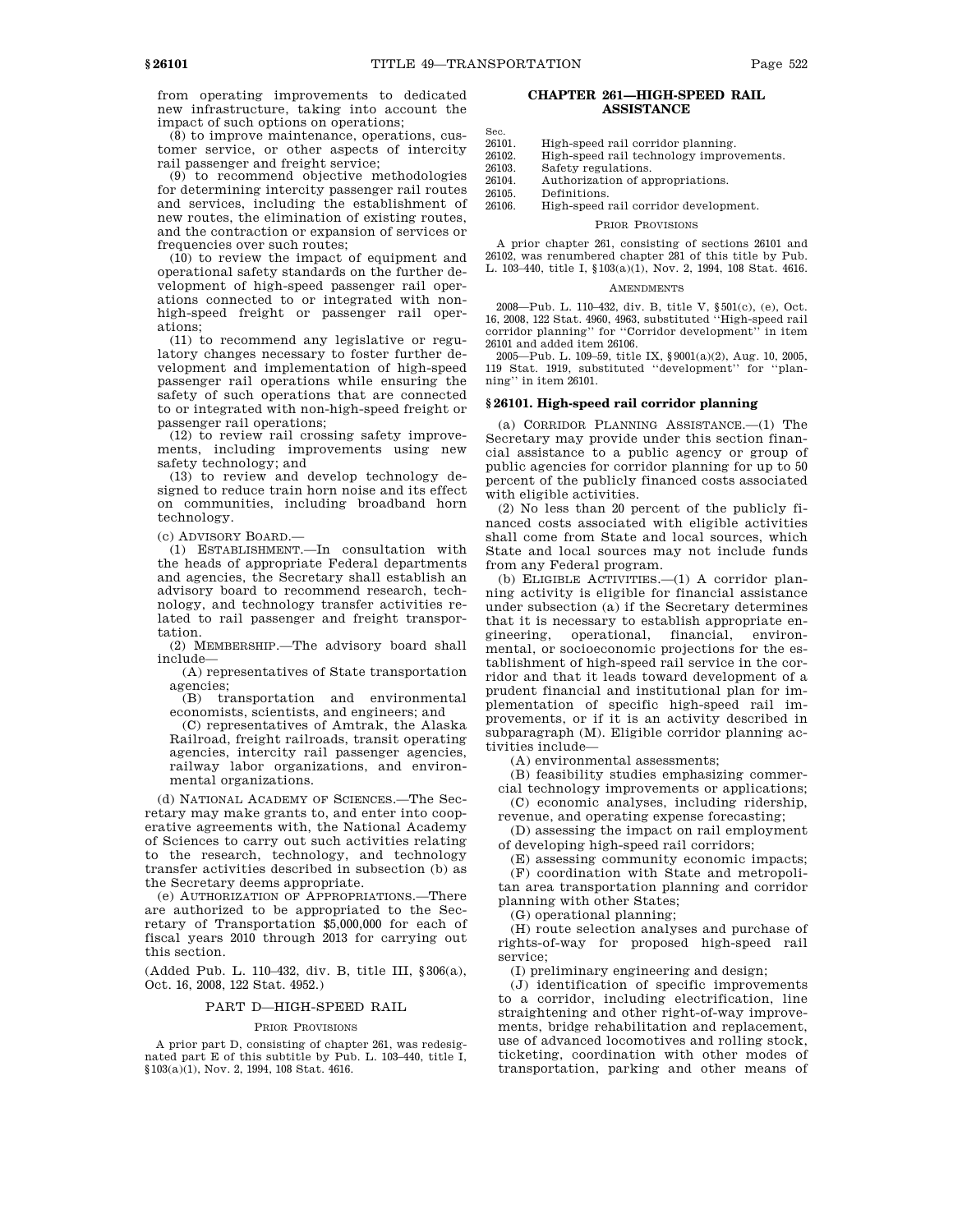passenger access, track, signal, station, and other capital work, and use of intermodal terminals;

(K) preparation of financing plans and prospectuses;

(L) creation of public/private partnerships; and

(M) the acquisition of locomotives, rolling stock, track, and signal equipment.

(2) No financial assistance shall be provided under this section for corridor planning with respect to the main line of the Northeast Corridor, between Washington, District of Columbia, and Boston, Massachusetts.

(c) CRITERIA FOR DETERMINING FINANCIAL AS-SISTANCE.—Selection by the Secretary of recipients of financial assistance under this section shall be based on such criteria as the Secretary considers appropriate, including—

(1) the relationship of the corridor to the Secretary's national high-speed ground transportation policy;

(2) the extent to which the proposed planning focuses on systems which will achieve sustained speeds of 125 mph or greater;

(3) the integration of the corridor into metropolitan area and statewide transportation planning;

(4) the potential interconnection of the corridor with other parts of the Nation's transportation system, including the interconnection with other countries;

(5) the anticipated effect of the corridor on the congestion of other modes of transportation;

(6) whether the work to be funded will aid the efforts of State and local governments to comply with the Clean Air Act (42 U.S.C. 7401 et seq.);

(7) the past and proposed financial commitments and other support of State and local governments and the private sector to the proposed high-speed rail program, including the acquisition of rolling stock;

(8) the estimated level of ridership;

(9) the estimated capital cost of corridor improvements, including the cost of closing, improving, or separating highway-rail grade crossings;

(10) rail transportation employment impacts;

(11) community economic impacts;

(12) the extent to which the projected revenues of the proposed high-speed rail service, along with any financial commitments of State or local governments and the private sector, are expected to cover capital costs and operating and maintenance expenses;

(13) whether a specific route has been selected, specific improvements identified, and capacity studies completed; and

(14) whether the corridor has been designated as a high-speed rail corridor by the Secretary.

(Added Pub. L. 103–440, title I, §103(a)(2), Nov. 2, 1994, 108 Stat. 4616; amended Pub. L. 109–59, title IX, §9001(a)(1), Aug. 10, 2005, 119 Stat. 1918; Pub. L. 110–432, div. B, title V, §501(a), Oct. 16, 2008, 122 Stat. 4959.)

#### REFERENCES IN TEXT

The Clean Air Act, referred to in subsec. (c)(6), is act July 14, 1955, ch. 360, 69 Stat. 322, as amended, which is classified generally to chapter 85 (§7401 et seq.) of Title 42, The Public Health and Welfare. For complete classification of this Act to the Code, see Short Title note set out under section 7401 of Title 42 and Tables.

### PRIOR PROVISIONS

A prior section 26101 was renumbered section 28101 of this title.

#### AMENDMENTS

2008—Pub. L. 110–432, §501(a)(1), substituted ''Highspeed rail corridor planning" for "Corridor development'' in section catchline.

Subsec. (a). Pub. L. 110–432, §501(a)(2), substituted ''Corridor Planning'' for ''Corridor Development'' in heading.

Subsecs. (a)(1), (b). Pub. L. 110–432,  $\S 501(a)(3)$ , substituted ''corridor planning'' for ''corridor development'' wherever appearing.

Subsec. (c)(2). Pub. L. 110–432,  $\S 501(a)(4)$ , substituted ''planning'' for ''development''.

2005—Pub. L. 109–59, §9001(a)(1)(A), substituted ''development'' for ''planning'' in section catchline.

Subsec. (a). Pub. L. 109–59,  $\frac{10001(a)(1)(B)}{20001(b)(B)}$ , substituted ''Development'' for ''Planning'' in subsec. heading.

Subsec. (a)(1). Pub. L. 109–59, §9001(a)(1)(C), substituted ''corridor development'' for ''corridor planning''.

Subsec. (b)(1). Pub. L. 109–59, §9001(a)(1)(D)(i), inserted , or if it is an activity described in subparagraph  $(M)$ " after ''high-speed rail improvements'' in introductory provisions.

Pub. L. 109-59, §9001(a)(1)(C), substituted "corridor development'' for ''corridor planning'' in two places in introductory provisions.

Subsec. (b)(1)(F). Pub. L. 109–59, §9001(a)(1)(C), substituted ''corridor development'' for ''corridor planning''.

Subsec. (b)(1)(M). Pub. L. 109-59, §9001(a)(1)(D)(ii)–(iv), added subpar. (M).

Subsec. (b)(2). Pub. L. 109–59, §9001(a)(1)(C), substituted ''corridor development'' for ''corridor planning''.

Subsec. (c)(2). Pub. L. 109–59, §9001(a)(1)(E), substituted ''development'' for ''planning''.

#### CONGRESSIONAL FINDINGS; PURPOSE

Section 102 of title I of Pub. L. 103–440 provided that: ''(a) FINDINGS.—The Congress finds that—

''(1) high-speed rail offers safe and efficient transportation in certain densely traveled corridors linking major metropolitan areas in the United States;

''(2) high-speed rail may have environmental advantages over certain other forms of intercity transportation;

''(3) Amtrak's Metroliner service between Washington, District of Columbia, and New York, New York, the United States premier high-speed rail service, has shown that Americans will use high-speed rail when that transportation option is available;

''(4) new high-speed rail service should not receive Federal subsidies for operating and maintenance expenses;

''(5) State and local governments should take the prime responsibility for the development and implementation of high-speed rail service;

''(6) the private sector should participate in funding the development of high-speed rail systems;

''(7) in some intercity corridors, Federal planning assistance may be required to supplement the funding commitments of State and local governments and the private sector to ensure the adequate planning, including reasonable estimates of the costs and benefits, of high-speed rail systems;

''(8) improvement of existing technologies can facilitate the development of high-speed rail systems in the United States; and

''(9) Federal assistance is required for the improvement, adaptation, and integration of proven tech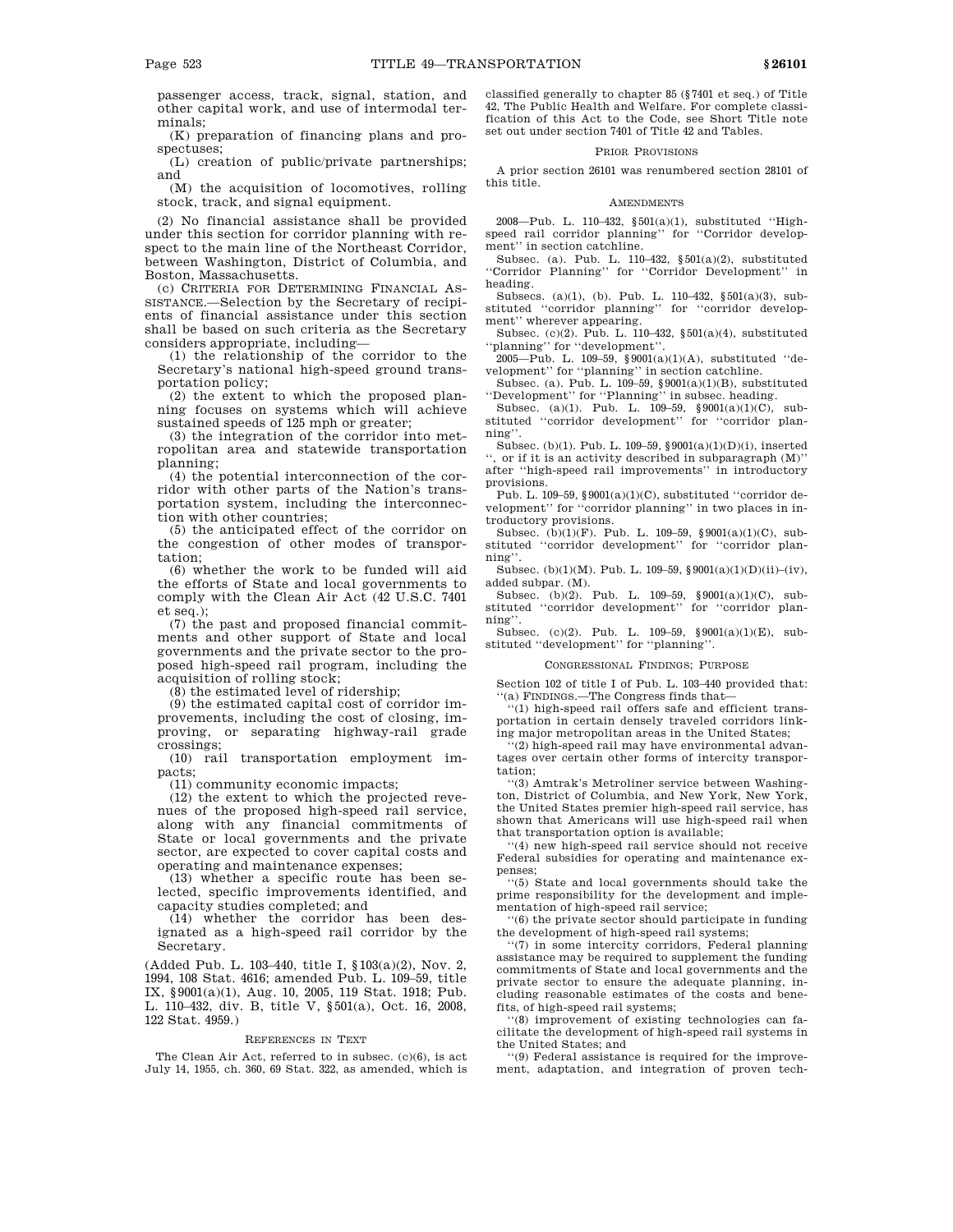nologies for commercial application in high-speed rail service in the United States.

''(b) PURPOSE.—The purpose of this title [see Short Title of 1994 Amendment note set out under section 20101 of this title] is to encourage farsighted State, local, and private efforts in the analysis and planning for high-speed rail systems in appropriate intercity corridors.

### **§ 26102. High-speed rail technology improvements**

(a) AUTHORITY.—The Secretary may undertake activities for the improvement, adaptation, and integration of proven technologies for commercial application in high-speed rail service in the United States.

(b) ELIGIBLE RECIPIENTS.—In carrying out activities authorized by subsection (a), the Secretary may provide financial assistance to any United States private business, educational institution located in the United States, State or local government or public authority, or agency of the Federal Government.

(c) CONSULTATION WITH OTHER AGENCIES.—In carrying out activities authorized by subsection (a), the Secretary shall consult with such other governmental agencies as may be necessary concerning the availability of appropriate technologies for commercial application in highspeed rail service in the United States.

(Added Pub. L. 103–440, title I, §103(a)(2), Nov. 2, 1994, 108 Stat. 4617.)

PRIOR PROVISIONS

A prior section 26102 was renumbered section 28102 of this title.

#### **§ 26103. Safety regulations**

The Secretary shall promulgate such safety regulations as may be necessary for high-speed rail services.

(Added Pub. L. 103–440, title I, §103(a)(2), Nov. 2, 1994, 108 Stat. 4618.)

### **§ 26104. Authorization of appropriations**

(a) FISCAL YEARS 2006 THROUGH 2013.—There are authorized to be appropriated to the Secretary—

(1) \$30,000,000 for carrying out section 26101; and

(2) \$30,000,000 for carrying out section 26102,

for each of the fiscal years 2006 through 2013.

(b) FUNDS TO REMAIN AVAILABLE.—Funds made available under this section shall remain available until expended.

(Added Pub. L. 103–440, title I, §103(a)(2), Nov. 2, 1994, 108 Stat. 4618; amended Pub. L. 105–178, title VII, §7201(a), June 9, 1998, 112 Stat. 469; Pub. L. 109–59, title IX, §9001(b), Aug. 10, 2005, 119 Stat. 1919; Pub. L. 110–432, div. B, title V, §501(b), Oct. 16, 2008, 122 Stat. 4960.)

### AMENDMENTS

2008—Subsec. (a)(1). Pub. L. 110–432 substituted ''\$30,000,000'' for ''\$70,000,000''.

2005—Pub. L. 109–59 amended heading and text of section generally. Prior to amendment, text consisted of subsecs. (a) to (h) relating to authorization of appropriations for fiscal years 1995 through 2001 and availability of funds.

1998—Subsecs. (d) to (h). Pub. L. 105–178 added subsecs. (d) to (g) and redesignated former subsec. (d) as (h).

### **§ 26105. Definitions**

For purposes of this chapter—

(1) the term ''financial assistance'' includes grants, contracts,,1 cooperative agreements, and other transactions;

(2) the term ''high-speed rail'' means all forms of nonhighway ground transportation that run on rails or electromagnetic guideways providing transportation service which is—

(A) reasonably expected to reach sustained speeds of more than 125 miles per hour; and (B) made available to members of the general public as passengers,

but does not include rapid transit operations within an urban area that are not connected to the general rail system of transportation;

(3) the term ''publicly financed costs'' means the costs funded after April 29, 1993, by Federal, State, and local governments;

(4) the term ''Secretary'' means the Secretary of Transportation;

(5) the term ''State'' means any of the several States, the District of Columbia, Puerto Rico, the Northern Mariana Islands, the Virgin Islands, Guam, American Samoa, and any other territory or possession of the United States; and

(6) the term ''United States private business'' means a business entity organized under the laws of the United States, or of a State, and conducting substantial business operations in the United States.

(Added Pub. L. 103–440, title I, §103(a)(2), Nov. 2, 1994, 108 Stat. 4618; amended Pub. L. 105–178, title VII, §7201(b), June 9, 1998, 112 Stat. 470; Pub. L. 109–59, title IX, §9001(c), Aug. 10, 2005, 119 Stat. 1919.)

#### **AMENDMENTS**

2005—Par. (1). Pub. L. 109–59 substituted '', cooperative agreements, and other transactions'' for ''and cooperative agreements''.

1998—Par. (2). Pub. L. 105–178 amended par. (2) generally. Prior to amendment, par. (2) read as follows: term 'high-speed rail' has the meaning given such term under section 511(n) of the Railroad Revitalization and Regulatory Reform Act of 1976;''.

# **§ 26106. High-speed rail corridor development**

(a) IN GENERAL.—The Secretary of Transportation shall establish and implement a highspeed rail corridor development program.

(b) DEFINITIONS.—In this section, the following definitions apply:

(1) APPLICANT.—The term ''applicant'' means a State, a group of States, an Interstate Compact, a public agency established by one or more States and having responsibility for providing high-speed rail service, or Amtrak.

(2) CORRIDOR.—The term ''corridor'' means a corridor designated by the Secretary pursuant to section  $104(d)(2)$  of title 23.

(3) CAPITAL PROJECT.—The term ''capital project'' means a project or program in a

<sup>1</sup>So in original.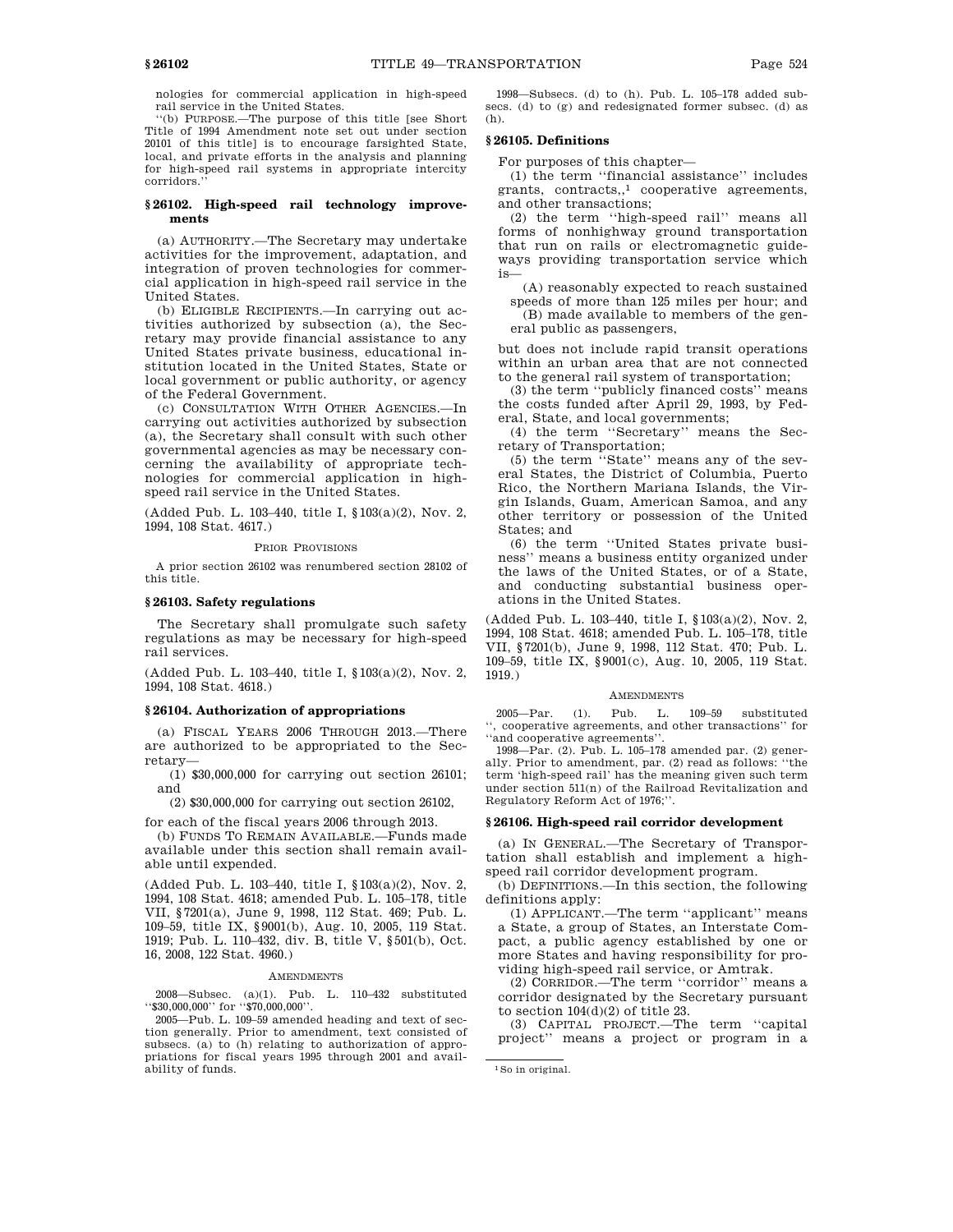State rail plan developed under chapter 227 of this title for acquiring, constructing, improving, or inspecting equipment, track, and track structures, or a facility of use in or for the primary benefit of high-speed rail service, expenses incidental to the acquisition or construction (including designing, engineering, location surveying, mapping, environmental studies, and acquiring rights-of-way), payments for the capital portions of rail trackage rights agreements, highway-rail grade crossing improvements related to high-speed rail service, mitigating environmental impacts, communication and signalization improvements, relocation assistance, acquiring replacement housing sites, and acquiring, constructing, relocating, and rehabilitating replacement housing.

(4) HIGH-SPEED RAIL.—The term ''high-speed rail'' means intercity passenger rail service that is reasonably expected to reach speeds of at least 110 miles per hour.

(5) INTERCITY PASSENGER RAIL SERVICE.—The term ''intercity passenger rail service'' has the meaning given the term ''intercity rail passenger transportation'' in section 24102 of this title.

(6) STATE.—The term ''State'' means any of the 50 States or the District of Columbia.

(c) GENERAL AUTHORITY.—The Secretary may make grants under this section to an applicant to finance capital projects in high-speed rail corridors.

(d) APPLICATIONS.—Each applicant seeking to receive a grant under this section to develop a high-speed rail corridor shall submit to the Secretary an application in such form and in accordance with such requirements as the Secretary shall establish.

(e) COMPETITIVE GRANT SELECTION AND CRI-TERIA FOR GRANTS.—

(1) IN GENERAL.—The Secretary shall—

(A) establish criteria for selecting among projects that meet the criteria specified in paragraph (2);

(B) conduct a national solicitation for applications; and

(C) award grants on a competitive basis.

(2) GRANT CRITERIA.—The Secretary, in selecting the recipients of high-speed rail development grants to be provided under subsection  $(c)$ , shall-

(A) require—

(i) that the project be part of a State rail plan developed under chapter 227 of this title, or under the plan required by section 211 of the Passenger Rail Investment and Improvement Act of 2008;

(ii) that the applicant or recipient has or will have the legal, financial, and technical capacity to carry out the project, satisfactory continuing control over the use of the equipment or facilities, and the capability and willingness to maintain the equipment or facilities;

(iii) that the project be based on the results of preliminary engineering studies or other planning, including corridor planning activities funded under section 26101 of this title;

(iv) that the applicant provides sufficient information upon which the Secretary can make the findings required by this subsection;

(v) that if an applicant has selected the proposed operator of its service, that the applicant provide written justification to the Secretary showing why the proposed operator is the best, taking into account costs and other factors;

(vi) that each proposed project meet all safety and security requirements that are applicable to the project under law; and

(vii) that each project be compatible with, and operated in conformance with—

(I) plans developed pursuant to the requirements of section 135 of title 23; and (II) the national rail plan (if it is available);

(B) select high-speed rail projects—

(i) that are anticipated to result in significant improvements to intercity rail passenger service, including, but not limited to, consideration of the project's—

(I) levels of estimated ridership, increased on-time performance, reduced trip time, additional service frequency to meet anticipated or existing demand, or other significant service enhancements as measured against minimum standards developed under section 207 of the Passenger Rail Investment and Improvement Act of 2008;

(II) anticipated favorable impact on air or highway traffic congestion, capacity, or safety; and

(ii) for which there is a high degree of confidence that the proposed project is feasible and will result in the anticipated benefits, as indicated by—

(I) the project's precommencement compliance with environmental protection requirements;

(II) the readiness of the project to be commenced;

(III) the commitment of any affected host rail carrier to ensure the realization of the anticipated benefits; and

(IV) other relevant factors as determined by the Secretary;

(iii) for which the level of the anticipated benefits compares favorably to the amount of Federal funding requested under this section; and

(C) give greater consideration to projects— (i) that are anticipated to result in benefits to other modes of transportation and to the public at large, including, but not limited to, consideration of the project's—

(I) encouragement of intermodal connectivity through provision of direct connections between train stations, airports, bus terminals, subway stations, ferry ports, and other modes of transportation;

(II) anticipated improvement of conventional intercity passenger, freight, or commuter rail operations;

(III) use of positive train control technologies;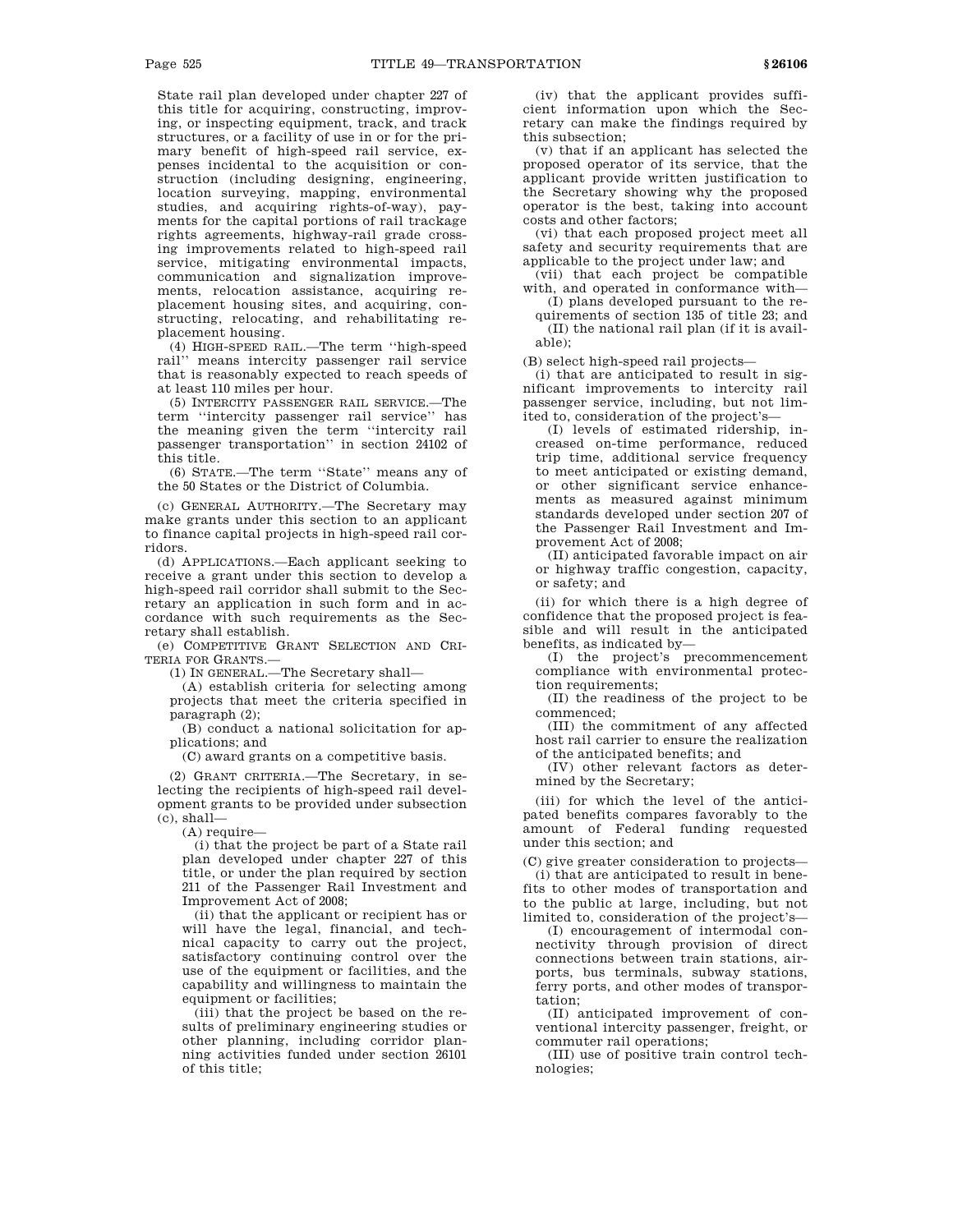(IV) environmental benefits, including projects that involve the purchase of environmentally sensitive, fuel-efficient, and cost-effective passenger rail equipment;

(V) anticipated positive economic and employment impacts;

(VI) encouragement of State and private contributions toward station development, energy and environmental efficiency, and economic benefits; and

(VII) falling under the description in section  $5302(a)(1)(G)$  of this title as defined to support intercity passenger rail service; and

(ii) that incorporate equitable financial participation in the project's financing, including, but not limited to, consideration of—

(I) donated property interests or services;

(II) financial contributions by intercity passenger, freight, and commuter rail carriers commensurate with the benefit expected to their operations; and

(III) financial commitments from host railroads, non-Federal governmental entities, non-governmental entities, and others.

(3) GRANT CONDITIONS.—The Secretary shall require each recipient of a grant under this chapter to comply with the grant requirements of section 24405 of this title.

(4) STATE RAIL PLANS.—State rail plans completed before the date of enactment of the Passenger Rail Investment and Improvement Act of 2008 that substantially meet the requirements of chapter 227 of this title, as determined by the Secretary pursuant to section  $22506<sup>1</sup>$  of this title, shall be deemed by the Secretary to have met the requirements of paragraph (2)(A)(i) of this subsection.

(f) FEDERAL SHARE.—The Federal share of the cost of a project financed under this section shall not exceed 80 percent of the project net capital cost.

(g) ISSUANCE OF REGULATIONS.—Within 1 year after the date of enactment of this section, the Secretary shall issue regulations to carry out this section.

(h) AUTHORIZATION OF APPROPRIATIONS.—There are authorized to be appropriated to the Secretary to carry out this section—

(1) \$150,000,000 for fiscal year 2009;

(2) \$300,000,000 for fiscal year 2010;

(3) \$350,000,000 for fiscal year 2011;

(4) \$350,000,000 for fiscal year 2012; and

(5) \$350,000,000 for fiscal year 2013.

(Added Pub. L. 110–432, div. B, title V, §501(d), Oct. 16, 2008, 122 Stat. 4960.)

#### REFERENCES IN TEXT

Section 211 of the Passenger Rail Investment and Improvement Act of 2008, referred to in subsec. (e)(2)(A)(i), is section 211 of Pub. L. 110–432, which is set out as a note under section 24902 of this title.

Section 207 of the Passenger Rail Investment and Improvement Act of 2008, referred to subsec.  $(e)(2)(B)(i)(I)$ , is section 207 of Pub. L. 110–432, which is set out in a note under section 24101 of this title.

The date of enactment of the Passenger Rail Investment and Improvement Act of 2008, referred to in subsec. (e)(4), is the date of enactment of Pub. L. 110–432, which was approved Oct. 16, 2008.

Section 22506 of this title, referred to in subsec. (e)(4), probably should be a reference to section 22706 of this title which requires the Secretary to prescribe procedures for submitting State rail plans for review. No section 22506 of this title has been enacted.

The date of enactment of this section, referred to in subsec. (g), is the date of enactment of Pub. L. 110–432, which was approved Oct. 16, 2008.

### ADDITIONAL HIGH-SPEED RAIL PROJECTS

Pub. L. 110–432, div. B, title V, §502, Oct. 16, 2008, 122 Stat. 4963, provided that:

'(a) SOLICITATION OF PROPOSALS.-

''(1) IN GENERAL.—Not later than 60 days after the date of enactment of this Act [Oct. 16, 2008], the Secretary [of Transportation] shall issue a request for proposals for projects for the financing, design, construction, operation, and maintenance of a high-speed intercity passenger rail system operating within a high-speed rail corridor, including—

'(A) the Northeast Corridor;

''(B) the California Corridor; ''(C) the Empire Corridor; ''(D) the Pacific Northwest Corridor;

''(E) the South Central Corridor;

''(F) the Gulf Coast Corridor; ''(G) the Chicago Hub Network;

''(H) the Florida Corridor;

''(I) the Keystone Corridor; ''(J) the Northern New England Corridor; and

''(K) the Southeast Corridor.

''(2) SUBMISSION.—Proposals shall be submitted to

the Secretary not later than 270 days after the publication of such request for proposals under paragraph (1). ''(3) PERFORMANCE STANDARD.—Proposals submitted

under paragraph (2) must meet any standards established by the Secretary. For corridors with existing intercity passenger rail service, proposals shall also be designed to achieve a reduction of existing minimum intercity rail service trip times between the main corridor city pairs by a minimum of 25 percent. In the case of a proposal submitted with respect to paragraph  $(1)(A)$ , the proposal must be designed to achieve a 2-hour or less express service between Washington, District of Columbia, and New York City, New York.

 $(4)$  CONTENTS.—A proposal submitted under this subsection shall include—

''(A) the names and qualifications of the persons submitting the proposal and the entities proposed to finance, design, construct, operate, and maintain the railroad, railroad equipment, and related facili-

ties, stations, and infrastructure; ''(B) a detailed description of the proposed rail service, including possible routes, required infrastructure investments and improvements, equipment needs and type, train frequencies, peak and average operating speeds, and trip times;

''(C) a description of how the project would comply with Federal rail safety and security laws, orders, and regulations governing high-speed rail operations;

''(D) the locations of proposed stations, which maximize the usage of existing infrastructure to the extent possible, and the populations such sta-

tions are intended to serve; ''(E) the type of equipment to be used, including any technologies, to achieve trip time goals;

''(F) a description of any proposed legislation needed to facilitate all aspects of the project;

''(G) a financing plan identifying—

''(i) projected revenue, and sources thereof; ''(ii) the amount of any requested public contribution toward the project, and proposed sources;

<sup>1</sup>See References in Text note below.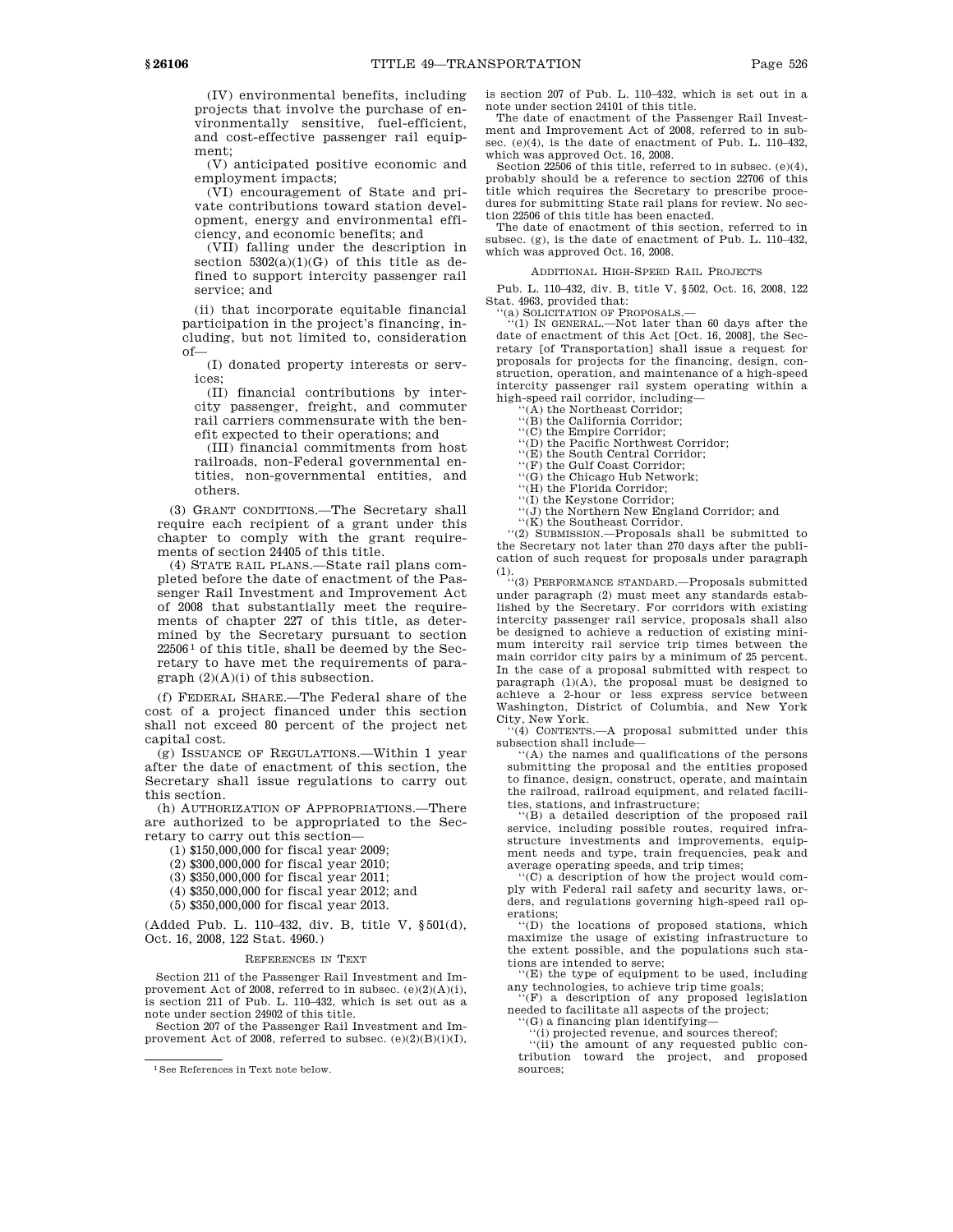''(iii) projected annual ridership projections for the first 10 years of operations;

''(iv) annual operations and capital costs;

''(v) the projected levels of capital investments required both initially and in subsequent years to maintain a state-of-good-repair necessary to provide the initially proposed level of service or higher levels of service;

''(vi) projected levels of private investment and sources thereof, including the identity of any person or entity that has made or is expected to make a commitment to provide or secure funding and the amount of such commitment; and

''(vii) projected funding for the full fair market compensation for any asset, property right or interest, or service acquired from, owned, or held by a private person or Federal entity that would be acquired, impaired, or diminished in value as a result of a project, except as otherwise agreed to by the private person or entity;

 $H(H)$  a description of how the project would contribute to the development of a national high-speed rail system and an intermodal plan describing how the system will facilitate convenient travel connections with other transportation services;

''(I) a description of how the project will ensure compliance with Federal laws governing the rights and status of employees associated with the route and service, including those specified in section 24405 of title 49, United States Code;

''(J) a description of how the design, construction, implementation, and operation of the project will accommodate and allow for future growth of existing and projected intercity, commuter, and freight rail service;

 $\sqrt{\text{K}}$  a description of how the project would comply with Federal and State environmental laws and regulations, of what the [sic] environmental impacts would result from the project, and how any adverse impacts would be mitigated; and

''(L) a description of the project's impacts on highway and aviation congestion, energy consumption, land use, and economic development in the service area.

''(b) DETERMINATION AND ESTABLISHMENT OF COMMIS-SIONS.—Not later than 60 days after receipt of the proposals under subsection (a), the Secretary shall—

''(1) make a determination as to whether any such proposals—

''(A) contain the information required under subsection  $(a)(3)$  and  $(4)$ ;

''(B) are sufficiently credible to warrant further consideration;

''(C) are likely to result in a positive impact on the Nation's transportation system; and

''(D) are cost-effective and in the public interest; and

''(2) establish a commission under subsection (c) for each corridor with one or more proposals that the Secretary determines satisfies the requirements of paragraph (1), and forward to each commission such proposals for review and consideration.

'(c) COMMISSIONS.-

'(1) MEMBERS.—Each commission referred to in subsection (b)(2) shall include-

''(A) the governors of the affected States, or their respective designees;

'(B) mayors of appropriate municipalities along the proposed corridor, or their respective designees;

''(C) a representative from each freight railroad carrier using the relevant corridor, if applicable;

''(D) a representative from each transit authority using the relevant corridor, if applicable;

''(E) representatives of nonprofit employee labor organizations representing affected railroad em-

ployees; and ''(D) [sic] the President of Amtrak or his or her designee.

''(2) APPOINTMENT AND SELECTION.—The Secretary shall appoint the members under paragraph (1). In selecting each commission's members to fulfill the requirements under paragraph  $(1)(B)$  and  $(E)$ , the Secretary shall consult with the Chairmen and Ranking Members of the Senate Committee on Commerce, Science, and Transportation and the House of Representatives Committee on Transportation and Infrastructure.

''(3) CHAIRPERSON AND VICE-CHAIRPERSON SELEC-TION.—The Chairperson and Vice-Chairperson shall be elected from among members of each commission.

''(4) QUORUM AND VACANCY.—

''(A) QUORUM.—A majority of the members of each commission shall constitute a quorum. ''(B) VACANCY.—Any vacancy in each commission

shall not affect its powers and shall be filled in the same manner in which the original appointment was made.

''(5) APPLICATION OF LAW.—Except where otherwise provided by this section, the Federal Advisory Committee Act (P.L. 92–463) [5 U.S.C. App.] shall apply to each commission created under this section. ''(d) COMMISSION CONSIDERATION.—

'(1) IN GENERAL.-Each commission established under subsection (b)(2) shall be responsible for reviewing the proposal or proposals forwarded to it under that subsection and not later than 90 days after the establishment of the commission, shall transmit to the Secretary a report which includes—

'(A) a summary of each proposal received;

''(B) services to be provided under each proposal,

including projected ridership, revenues, and costs; ''(C) proposed public and private contributions for each proposal;

''(D) the advantages offered by the proposal over existing intercity passenger rail services;

'(E) public operating subsidies or assets needed for the proposed project;

''(F) possible risks to the public associated with the proposal, including risks associated with project financing, implementation, completion, safety, and security;

''(G) a ranked list of the proposals recommended for further consideration under subsection (e) in accordance with each proposal's projected positive impact on the Nation's transportation system;

 $F(H)$  an identification of any proposed Federal legislation that would facilitate implementation of the projects and Federal legislation that would be required to implement the projects; and

 $f(I)$  any other recommendations by the commission concerning the proposed projects.

''(2) VERBAL PRESENTATION.—Proposers shall be given an opportunity to make a verbal presentation to the commission to explain their proposals.

''(3) AUTHORIZATION OF APPROPRIATIONS.—There are authorized to be appropriated to the Secretary for the use of each commission established under subsection (b)(2) such sums as are necessary to carry out this section.

''(e) SELECTION BY SECRETARY.—

''(1) Not later than 60 days after receiving the recommended proposals of the commissions established under subsection (b)(2), the Secretary shall—

''(A) review such proposals and select any proposal which provides substantial benefits to the public and the national transportation system, is cost-effective, offers significant advantages over existing services, and meets other relevant factors determined appropriate by the Secretary; and

''(B) issue a report to the Committee on Transportation and Infrastructure of the House of Representatives and the Committee on Commerce, Science, and Transportation of the Senate containing any proposal with respect to subsection  $(a)(1)(A)$  that is selected by the Secretary under subparagraph (A) of this paragraph, all the information regarding the proposal provided to the Secretary under subsection (d), and any other relevant information deemed appropriate.

''(2) Following the submission of the report under paragraph (1)(B), the Secretary shall transmit to the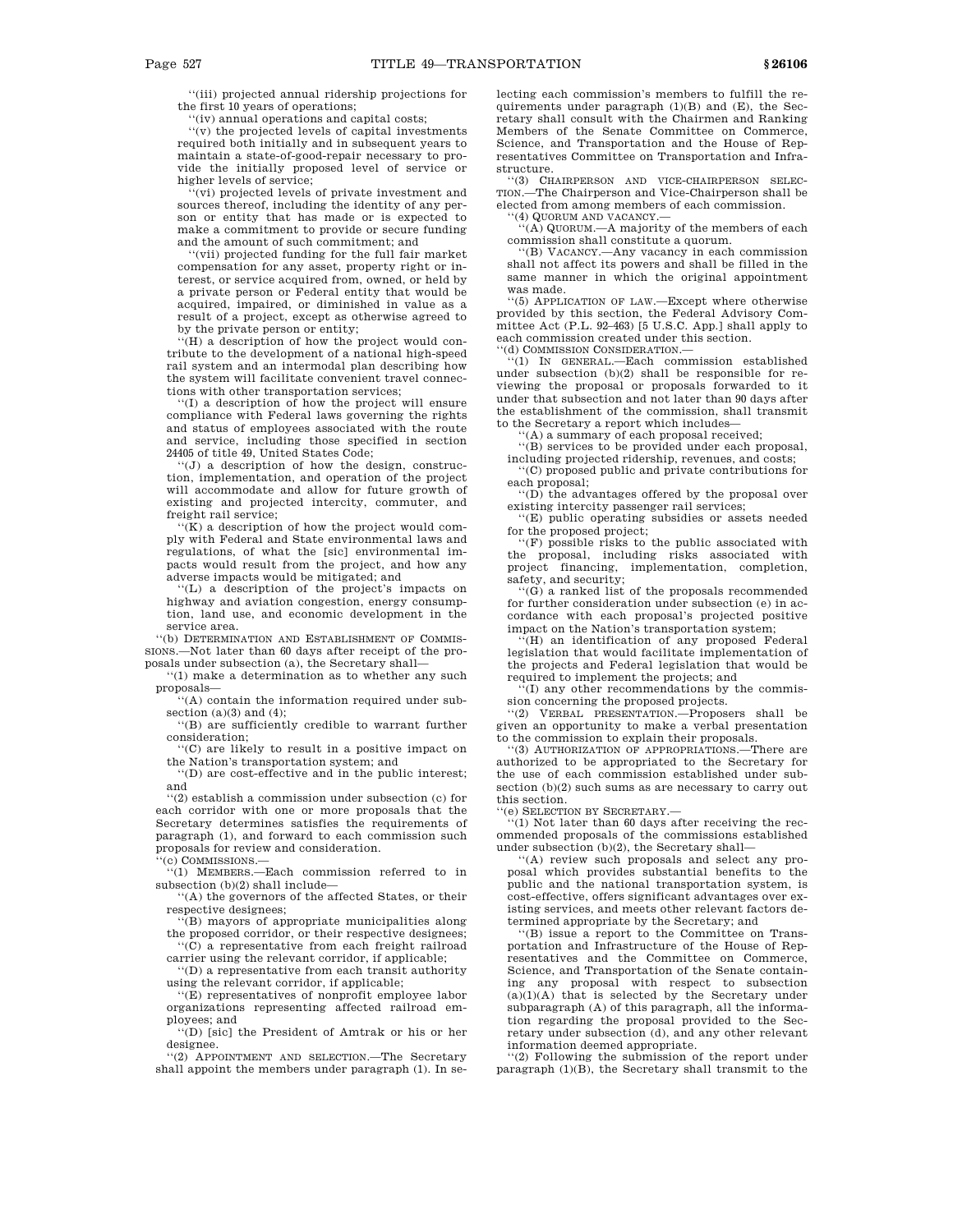Committee on Transportation and Infrastructure of the House of Representatives and the Committee on Commerce, Science, and Transportation of the Senate a report containing any proposal with respect to subparagraphs  $(B)$  through  $(K)$  of subsection  $(a)(1)$ that are selected by the Secretary under paragraph (1) of this subsection, all the information regarding the proposal provided to the Secretary under subsection (d), and any other relevant information deemed appropriate.

'(3) The report required under paragraph (2) shall not be submitted by the Secretary until the report submitted under paragraph (1) has been considered through a hearing by the Committee on Transportation and Infrastructure of the House of Representatives and the Committee on Commerce, Science, and Transportation of the Senate on the report submitted under paragraph (1)(B).

''(f) PRELIMINARY ENGINEERING.—For planning and preliminary engineering activities that meet the criteria of section 26101 of title 49, United States Code, (other than subsections (a) and  $(b)(2)$ ) that are undertaken after the Secretary submits reports to the Committee on Transportation and Infrastructure of the House of Representatives and the Committee on Commerce, Science, and Transportation of the Senate as required under subsection (e), not to exceed \$5,000,000 is authorized to be appropriated from funds made available under section  $26104(a)$  of such title. Only 1 proposal for each corridor under subsection (a) shall be eligible for such funds.

'(g) NO ACTIONS WITHOUT ADDITIONAL AUTHORITY.-No Federal agency may take any action to implement, establish, facilitate, or otherwise act upon any proposal submitted under this section, other than those actions specifically authorized by this section, without explicit statutory authority enacted after the date of enactment of this Act [Oct. 16, 2008].

(h) DEFINITIONS.—In this section, the following definitions apply:

''(1) INTERCITY PASSENGER RAIL.—The term 'intercity passenger rail' means intercity rail passenger transportation as defined in section 24102 of title 49, United States Code.

'(2) STATE.—The term 'State' means any of the 50 States or the District of Columbia.

''(3) NORTHEAST CORRIDOR.—The term 'Northeast Corridor' has the meaning given under section 24102 of title 49, United States Code.

''(4) HIGH-SPEED RAIL CORRIDOR.—The terms 'highspeed rail corridor' and 'corridor' mean a corridor designated by the Secretary pursuant to section 104(d)(2) of title 23, United States Code, and the Northeast Corridor.''

### PART E—MISCELLANEOUS

#### **AMENDMENTS**

1994—Pub. L. 103–440, title I, §103(a)(1), Nov. 2, 1994, 108 Stat. 4616, redesignated part D of this subtitle as part E.

### **CHAPTER 281—LAW ENFORCEMENT**

| Sec.   |                       |
|--------|-----------------------|
| 28101. | Rail police officers. |

28102. Limit on certain accident or incident liabil-

ity. 28103. Limitations on rail passenger transportation liability.

#### AMENDMENTS

1997—Pub. L. 105–134, title I, §161(b), Dec. 2, 1997, 111 Stat. 2578, added item 28103.

1994—Pub. L. 103–440, title I, §103(a)(1), (b)(2), Nov. 2, 1994, 108 Stat. 4616, 4619, renumbered chapter 261 of this title as chapter 281 and items 26101 and 26102 as 28101 and 28102, respectively.

UNITED STATES-CANADA ALASKA RAIL COMMISSION

Pub. L. 106–570, title III, Dec. 27, 2000, 114 Stat. 3043, provided that:

''SEC. 301. SHORT TITLE.

''This title may be cited as the 'Rails to Resources Act of 2000'.

''SEC. 302. FINDINGS.

''Congress finds that—

''(1) rail transportation is an essential component of the North American intermodal transportation system;

''(2) the development of economically strong and socially stable communities in the western United States and Canada was encouraged significantly by government policies promoting the development of integrated transcontinental, interstate and interprovincial rail systems in the States, territories and provinces of the two countries;

''(3) United States and Canadian federal support for the completion of new elements of the transcontinental, interstate and interprovincial rail systems was halted before rail connections were established to the State of Alaska and the Yukon Territory;

''(4) rail transportation in otherwise isolated areas facilitates controlled access and may reduce overall impact to environmentally sensitive areas;

 $(5)$  the extension of the continental rail system through northern British Columbia and the Yukon Territory to the current terminus of the Alaska Railroad would significantly benefit the United States and Canadian visitor industries by facilitating the comfortable movement of passengers over long distances while minimizing effects on the surrounding areas; and

''(6) ongoing research and development efforts in the rail industry continue to increase the efficiency of rail transportation, ensure safety, and decrease the impact of rail service on the environment.

### ''SEC. 303. AGREEMENT FOR A UNITED STATES-CANADA BILATERAL COMMISSION.

''The President is authorized and urged to enter into an agreement with the Government of Canada to establish an independent joint commission to study the feasibility and advisability of linking the rail system in Alaska to the nearest appropriate point on the North American continental rail system.

''SEC. 304. COMPOSITION OF COMMISSION.

''(a) MEMBERSHIP.—

''(1) TOTAL MEMBERSHIP.—The Agreement should provide for the Commission to be composed of 24 members, of which 12 members are appointed by the President and 12 members are appointed by the Government of Canada.

''(2) GENERAL QUALIFICATIONS.—The Agreement should provide for the membership of the Commission, to the maximum extent practicable, to be representative of—

''(A) the interests of the local communities (including the governments of the communities), aboriginal peoples, and businesses that would be affected by the connection of the rail system in Alaska to the North American continental rail system; and

''(B) a broad range of expertise in areas of knowledge that are relevant to the significant issues to be considered by the Commission, including economics, engineering, management of resources, social sciences, fish and game management, environmental sciences, and transportation.

''(b) UNITED STATES MEMBERSHIP.—If the United States and Canada enter into an agreement providing for the establishment of the Commission, the President shall appoint the United States members of the Commission as follows:

''(1) Two members from among persons who are qualified to represent the interests of communities and local governments of Alaska.

''(2) One member representing the State of Alaska, to be nominated by the Governor of Alaska.

''(3) One member from among persons who are qualified to represent the interests of Native Alas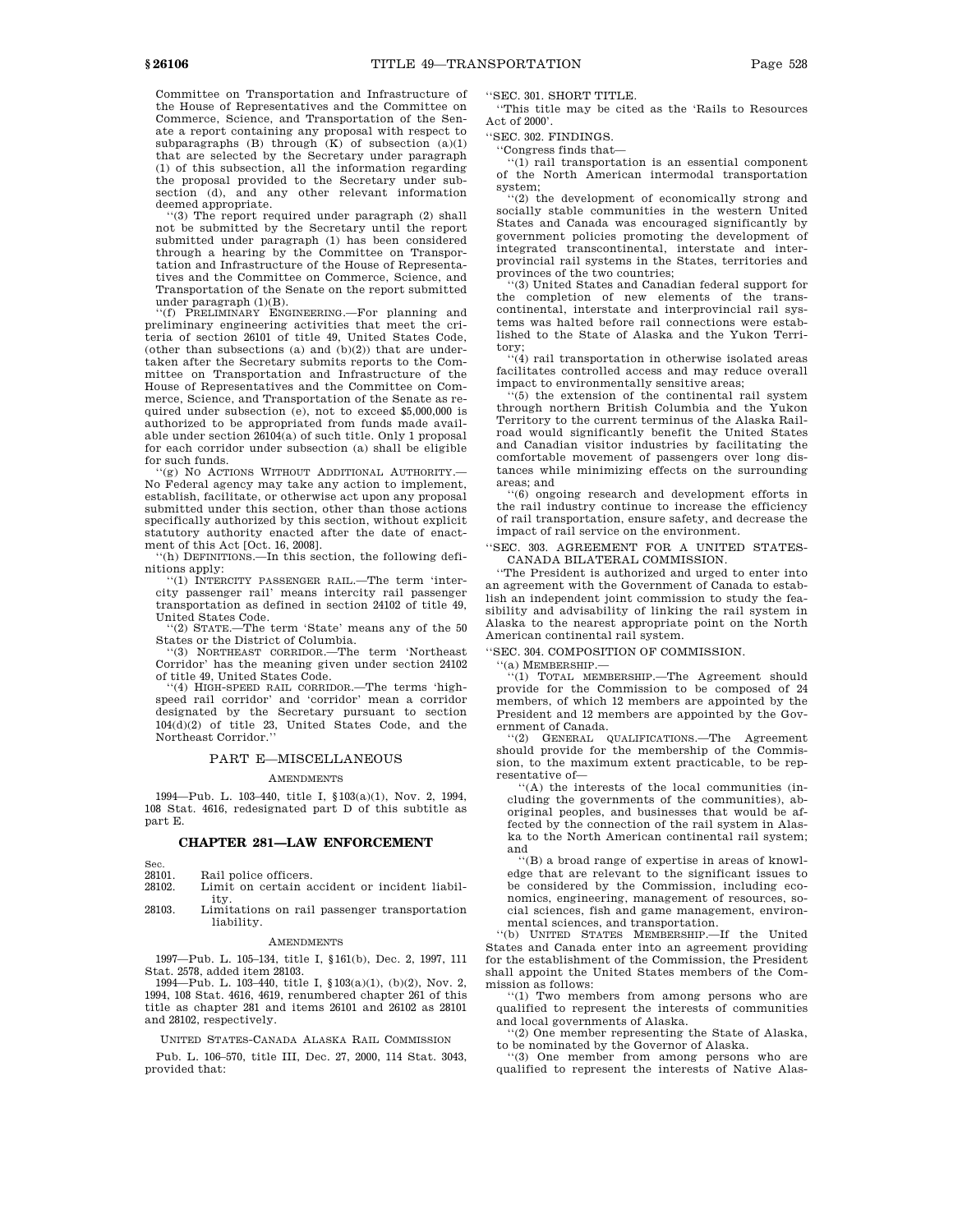kans residing in the area of Alaska that would be affected by the extension of rail service.

''(4) Three members from among persons involved in commercial activities in Alaska who are qualified to represent commercial interests in Alaska, of which one shall be a representative of the Alaska Railroad Corporation.

'(5) One member representing United States Class I rail carriers and one member representing United States rail labor.

''(6) Three members with relevant expertise, at least one of whom shall be an engineer with expertise in subarctic transportation and at least one of whom shall have expertise on the environmental impact of such transportation.

''(c) CANADIAN MEMBERSHIP.—The Agreement should provide for the Canadian membership of the Commission to be representative of broad categories of interests of Canada as the Government of Canada determines appropriate, consistent with subsection (a)(2).

''SEC. 305. GOVERNANCE AND STAFFING OF COM-MISSION.

''(a) CHAIRMAN.—The Agreement should provide for the Chairman of the Commission to be elected from among the members of the Commission by a majority vote of the members.

'(b) COMPENSATION AND EXPENSES OF UNITED STATES MEMBERS.—

''(1) COMPENSATION.—Each member of the Commission appointed by the President who is not an officer or employee of the Federal Government shall be compensated at a rate equal to the daily equivalent of the annual rate of basic pay prescribed for level IV of the Executive Schedule under section 5315 of title 5, United States Code, for each day (including travel time) during which such member is engaged in the performance of the duties of the Commission. Each such member who is an officer or employee of the United States shall serve without compensation in addition to that received for services as an officer or employee of the United States.

''(2) TRAVEL EXPENSES.—The members of the Commission appointed by the President shall be allowed travel expenses, including per diem in lieu of subsistence, at rates authorized for employees of agencies under subchapter I of chapter 57 of title 5, United States Code, while away from their homes or regular places of business in the performance of services for the Commission.

 $``$ (c) STAFF.

''(1) IN GENERAL.—The Agreement should provide for the appointment of a staff and an executive director to be the head of the staff.

''(2) COMPENSATION.—Funds made available for the Commission by the United States may be used to pay the compensation of the executive director and other personnel at rates fixed by the Commission that are not in excess of the rate payable for level V of the Executive Schedule under section 5316 of title 5, United States Code.

''(d) OFFICE.—The Agreement should provide for the office of the Commission to be located in a mutually agreed location within the impacted areas of Alaska, the Yukon Territory, and northern British Columbia.

''(e) MEETINGS.—The Agreement should provide for the Commission to meet at least biannually to review progress and to provide guidance to staff and others, and to hold, in locations within the affected areas of Alaska, the Yukon Territory and northern British Columbia, such additional informational or public meetings as the Commission deems necessary to the conduct of its business.

''(f) PROCUREMENT OF SERVICES.—The Agreement should authorize and encourage the Commission to procure by contract, to the maximum extent practicable, the services (including any temporary and intermittent services) that the Commission determines necessary for carrying out the duties of the Commission. In the case of any contract for the services of an individual, funds

made available for the Commission by the United States may not be used to pay for the services of the individual at a rate that exceeds the daily equivalent of the annual rate of basic pay prescribed for level V of the Executive Schedule under section 5316 of title 5, United States Code.

''SEC. 306. DUTIES.

 $''(a)$  STIDY  $-$ 

''(1) IN GENERAL.—The Agreement should provide for the Commission to study and assess, on the basis of all available relevant information, the feasibility and advisability of linking the rail system in Alaska to the North American continental rail system through the continuation of the rail system in Alaska from its northeastern terminus to a connection with the continental rail system in Canada.

''(2) SPECIFIC ISSUES.—The Agreement should provide for the study and assessment to include the consideration of the following issues:

''(A) Railroad engineering.

''(B) Land ownership.

''(C) Geology.

''(D) Proximity to mineral, timber, tourist, and other resources.

''(E) Market outlook.

''(F) Environmental considerations.

''(G) Social effects, including changes in the use or availability of natural resources.

''(H) Potential financing mechanisms.

''(3) ROUTE.—The Agreement should provide for the Commission, upon finding that it is feasible and advisable to link the rail system in Alaska as described in paragraph (1), to determine one or more recommended routes for the rail segment that establishes the linkage, taking into consideration cost, distance, access to potential freight markets, environmental matters, existing corridors that are already used for ground transportation, the route surveyed by the Army Corps of Engineers during World War II and such other factors as the Commission determines relevant.

''(4) COMBINED CORRIDOR EVALUATION.—The Agreement should also provide for the Commission to consider whether it would be feasible and advisable to combine the power transmission infrastructure and petroleum product pipelines of other utilities into one corridor with a rail extension of the rail system of Alaska.

''(b) REPORT.—The Agreement should require the Commission to submit to Congress and the Secretary of Transportation and to the Minister of Transport of the Government of Canada, not later than 3 years after the Commission commencement date, a report on the results of the study, including the Commission's findings regarding the feasibility and advisability of linking the rail system in Alaska as described in subsection (a)(1) and the Commission's recommendations regarding the preferred route and any alternative routes for the rail segment establishing the linkage.

''SEC. 307. COMMENCEMENT AND TERMINATION OF COMMISSION.

''(a) COMMENCEMENT.—The Agreement should provide for the Commission to begin to function on the date on which all members are appointed to the Commission as provided for in the Agreement.

''(b) TERMINATION.—The Commission should be terminated 90 days after the date on which the Commission submits its report under section 306.

''SEC. 308. FUNDING.

''(a) RAILS TO RESOURCES FUND.—The Agreement should provide for the following:

''(1) ESTABLISHMENT.—The establishment of an interest-bearing account to be known as the 'Rails to Resources Fund'.

''(2) CONTRIBUTIONS.—The contribution by the United States and the Government of Canada to the Fund of amounts that are sufficient for the Commission to carry out its duties.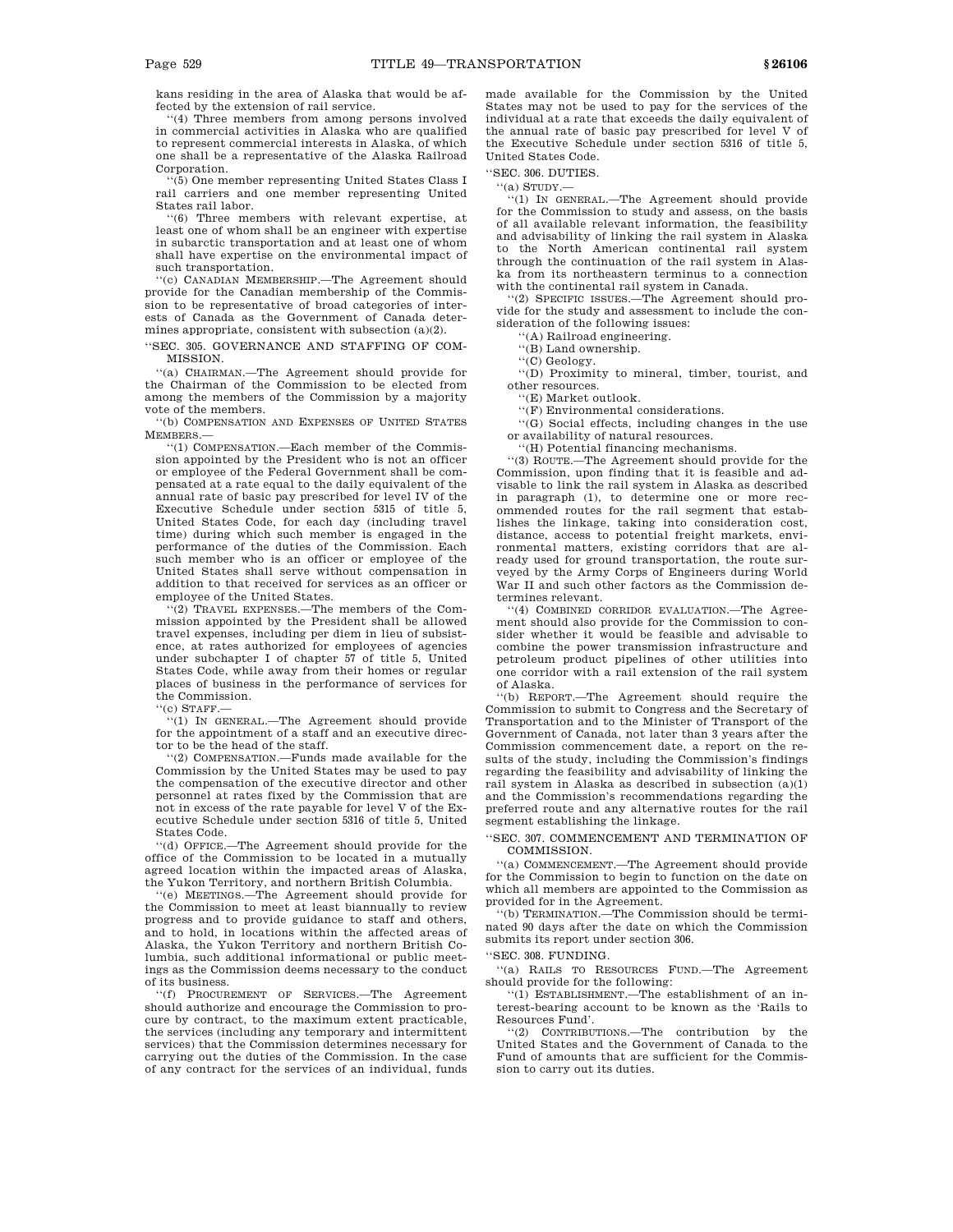''(3) AVAILABILITY.—The availability of amounts in the Fund to pay the costs of Commission activities. ''(4) DISSOLUTION.—Dissolution of the Fund upon the termination of the Commission and distribution of the amounts remaining in the Fund between the United States and the Government of Canada.

''(b) AUTHORIZATION OF APPROPRIATIONS.—There is authorized to be appropriated to any fund established for use by the Commission as described in subsection (a)(1) \$6,000,000, to remain available until expended.

''SEC. 309. DEFINITIONS.

''In this title:

''(1) AGREEMENT.—The term 'Agreement' means an agreement described in section 303.

''(2) COMMISSION.—The term 'Commission' means a commission established pursuant to any Agreement.''

### **§ 28101. Rail police officers**

(a) IN GENERAL.—Under regulations prescribed by the Secretary of Transportation, a rail police officer who is employed by a rail carrier and certified or commissioned as a police officer under the laws of a State may enforce the laws of any jurisdiction in which the rail carrier owns property, to the extent of the authority of a police officer certified or commissioned under the laws of that jurisdiction, to protect—

(1) employees, passengers, or patrons of the rail carrier;

(2) property, equipment, and facilities owned, leased, operated, or maintained by the rail carrier;

(3) property moving in interstate or foreign commerce in the possession of the rail carrier; and

(4) personnel, equipment, and material moving by rail that are vital to the national defense.

(b) ASSIGNMENT.—A railroad police officer employed by a railroad carrier and certified or commissioned as a police officer under the laws of a State may be temporarily assigned to assist a second railroad carrier in carrying out law enforcement duties upon the request of the second railroad carrier, at which time the police officer shall be considered to be an employee of the second railroad carrier and shall have authority to enforce the laws of any jurisdiction in which the second railroad carrier owns property to the same extent as provided in subsection (a).

(Pub. L. 103–272, §1(e), July 5, 1994, 108 Stat. 939, §26101; renumbered §28101, Pub. L. 103–440, title I, §103(a)(1), Nov. 2, 1994, 108 Stat. 4616; amended Pub. L. 110–53, title XV, §1526(a), Aug. 3, 2007, 121 Stat. 452.)

HISTORICAL AND REVISION NOTES

| Revised<br><b>Section</b> | Source (U.S. Code) | Source (Statutes at Large)                                                                                      |
|---------------------------|--------------------|-----------------------------------------------------------------------------------------------------------------|
| $26101$                   | 45:446.            | $\begin{array}{ l } \hbox{Nov. 29, 1990, Pub. L. 101–647,}\\ \hbox{$$1704, 104 Stat. 4846.} \hbox{ \end{array}$ |

The words ''to the extent of the authority of a police officer certified or commissioned under the laws of that jurisdiction'' are placed before clause (1) rather than at the end of clause (4), as in the source provision, to reflect the probable intent of Congress.

# AMENDMENTS

2007—Pub. L. 110–53 designated existing provisions as subsec. (a), inserted heading, and added subsec. (b).

1994—Pub. L. 103–440 renumbered section 26101 of this title as this section.

### **§ 28102. Limit on certain accident or incident liability**

(a) GENERAL.—When a publicly financed commuter transportation authority established under Virginia law makes a contract to indemnify Amtrak for liability for operations conducted by or for the authority or to indemnify a rail carrier over whose tracks those operations are conducted, liability against Amtrak, the authority, or the carrier for all claims (including punitive damages) arising from an accident or incident in the District of Columbia related to those operations may not be more than the limits of the liability coverage the authority maintains to indemnify Amtrak or the carrier.

(b) MINIMUM REQUIRED LIABILITY COVERAGE.— A publicly financed commuter transportation authority referred to in subsection (a) of this section must maintain a total minimum liability coverage of at least \$200,000,000.

(c) EFFECTIVENESS.—This section is effective only after Amtrak or a rail carrier seeking an indemnification contract under this section makes an operating agreement with a publicly financed commuter transportation authority established under Virginia law to provide access to its property for revenue transportation related to the operations of the authority.

(Pub. L. 103–272, §1(e), July 5, 1994, 108 Stat. 940, §26102; renumbered §28102, Pub. L. 103–440, title I, §103(a)(1), Nov. 2, 1994, 108 Stat. 4616.)

HISTORICAL AND REVISION NOTES

| Revised<br>Section | Source (U.S. Code)                | Source (Statutes at Large)                                                                                           |
|--------------------|-----------------------------------|----------------------------------------------------------------------------------------------------------------------|
| $26102(a)$         | $45:649(a)$ (1st sen-<br>tence).  | Oct. 30, 1970, Pub. L. 91-518,<br>84 Stat. 1327, §810; added<br>July 6, 1990, Pub. L.<br>101-322, §3, 104 Stat, 295. |
| $26102(b)$         | $45:649(a)$ (last sen-<br>tence). |                                                                                                                      |
| 26102(c)           | $45:649(b)$ .                     |                                                                                                                      |

In subsection (a), the words ''Notwithstanding any other provision of law'', ''whether for compensatory or'', and ''occurring'' are omitted as surplus.

In subsection (c), the words "an indemnification contract'' are substituted for ''coverage'' for clarity.

#### AMENDMENTS

1994—Pub. L. 103–440 renumbered section 26102 of this title as this section.

### **§ 28103. Limitations on rail passenger transportation liability**

(a) LIMITATIONS.—(1) Notwithstanding any other statutory or common law or public policy, or the nature of the conduct giving rise to damages or liability, in a claim for personal injury to a passenger, death of a passenger, or damage to property of a passenger arising from or in connection with the provision of rail passenger transportation, or from or in connection with any rail passenger transportation operations over or rail passenger transportation use of right-of-way or facilities owned, leased, or maintained by any high-speed railroad authority or operator, any commuter authority or operator, any rail carrier, or any State, punitive damages, to the extent permitted by applicable State law, may be awarded in connection with any such claim only if the plaintiff establishes by clear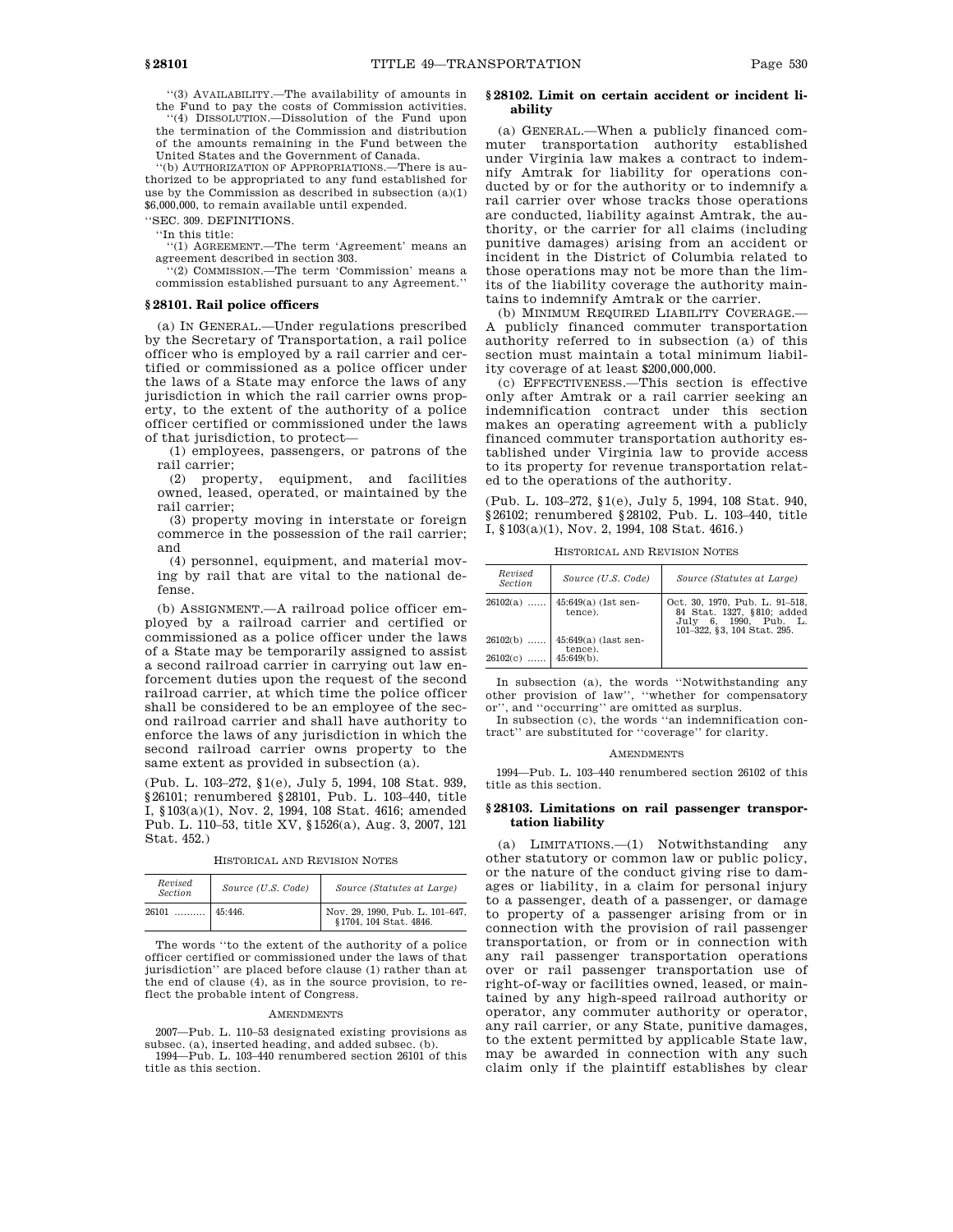and convincing evidence that the harm that is the subject of the action was the result of conduct carried out by the defendant with a conscious, flagrant indifference to the rights or safety of others. If, in any case wherein death was caused, the law of the place where the act or omission complained of occurred provides, or has been construed to provide, for damages only punitive in nature, this paragraph shall not a<sub>pply</sub>.

(2) The aggregate allowable awards to all rail passengers, against all defendants, for all claims, including claims for punitive damages, arising from a single accident or incident, shall not exceed \$200,000,000.

(b) CONTRACTUAL OBLIGATIONS.—A provider of rail passenger transportation may enter into contracts that allocate financial responsibility for claims.

(c) MANDATORY COVERAGE.—Amtrak shall maintain a total minimum liability coverage for claims through insurance and self-insurance of at least \$200,000,000 per accident or incident.

(d) EFFECT ON OTHER LAWS.—This section shall not affect the damages that may be recovered under the Act of April 27, 1908 (45 U.S.C. 51 et seq.; popularly known as the ''Federal Employers' Liability Act'') or under any workers compensation Act.

(e) DEFINITION.—For purposes of this section— (1) the term "claim" means a claim made—

(A) against Amtrak, any high-speed railroad authority or operator, any commuter authority or operator, any rail carrier, or any State; or

(B) against an officer, employee, affiliate engaged in railroad operations, or agent, of Amtrak, any high-speed railroad authority or operator, any commuter authority or operator, any rail carrier, or any State;

(2) the term ''punitive damages'' means damages awarded against any person or entity to punish or deter such person or entity, or others, from engaging in similar behavior in the future; and

(3) the term ''rail carrier'' includes a person providing excursion, scenic, or museum train service, and an owner or operator of a privately owned rail passenger car.

(Added Pub. L. 105–134, title I, §161(a), Dec. 2, 1997, 111 Stat. 2577.)

#### REFERENCES IN TEXT

The Federal Employers' Liability Act, referred to in subsec. (d), is act Apr. 22, 1908, ch. 149, 35 Stat. 65, as amended, which is classified generally to chapter 2 (§51 et seq.) of Title 45, Railroads. For complete classification of this Act to the Code, see Short Title note set out under section 51 of Title 45 and Tables.

# **CHAPTER 283—STANDARD WORK DAY**

Sec.<br>28301. 28301. General.<br>28302 Penaltie Penalties.

#### **§ 28301. General**

(a) EIGHT HOUR DAY.—In contracts for labor and service, 8 hours shall be a day's work and the standard day's work for determining the compensation for services of an employee employed by a common carrier by railroad subject to subtitle IV of this title and actually engaged in any capacity in operating trains used for transporting passengers or property on railroads from—

(1) a State of the United States or the District of Columbia to any other State or the District of Columbia;

(2) one place in a territory or possession of the United States to another place in the same territory or possession;

(3) a place in the United States to an adjacent foreign country; or

(4) a place in the United States through a foreign country to any other place in the United States.

(b) APPLICATION.—Subsection (a) of this section—

(1) does not apply to—

(A) an independently owned and operated railroad not exceeding one hundred miles in length;

(B) an electric street railroad; and

(C) an electric interurban railroad; but

(2) does apply to an independently owned and operated railroad less than one hundred miles in length—

(A) whose principal business is leasing or providing terminal or transfer facilities to other railroads; or

(B) engaged in transfers of freight between railroads or between railroads and industrial plants.

(Added Pub. L. 104–287, §5(56)(A), Oct. 11, 1996, 110 Stat. 3394.)

HISTORICAL AND REVISION NOTES

| Revised<br>Section | Source (U.S. Code)      | Source (Statutes at Large)                                                                          |  |  |
|--------------------|-------------------------|-----------------------------------------------------------------------------------------------------|--|--|
| 28301              | 45:65.<br>(uncodified). | Sept. 3, 5, 1916, ch. 436, §1, 39<br>Stat. 721.<br>Sept. 3, 5, 1916, ch. 436, §§2, 3, 39 Stat. 721. |  |  |

In subsection (a), the word ''determining'' is substituted for ''reckoning'' for clarity. The words ''who are not or may hereafter be employed'' are omitted as surplus. In clause (1), the words "or territory" are omitted because the existing territories of the United States are now connected to the United States by rail. In clause (2), the words ''or possession of the United States'' are added for consistency in the revised title and with other titles of the United States Code.

The text of sections 2 and 3 of the Act of September 3, 5, 1916 (ch. 436, 39 Stat. 721), is omitted to eliminate executed provisions.

### **§ 28302. Penalties**

A person violating section 28301 of this title shall be fined under title 18, imprisoned not more than one year, or both.

(Added Pub. L. 104–287, §5(56)(A), Oct. 11, 1996, 110 Stat. 3394.)

HISTORICAL AND REVISION NOTES

| Revised<br><b>Section</b> | Source (U.S. Code) | Source (Statutes at Large)                      |  |
|---------------------------|--------------------|-------------------------------------------------|--|
| 28302<br>                 | 45:66.             | Sept. 3, 5, 1916, ch. 436, §4, 39<br>Stat. 722. |  |

The words ''shall be guilty of a misdemeanor'' are omitted, and the words ''shall be fined under title 18''